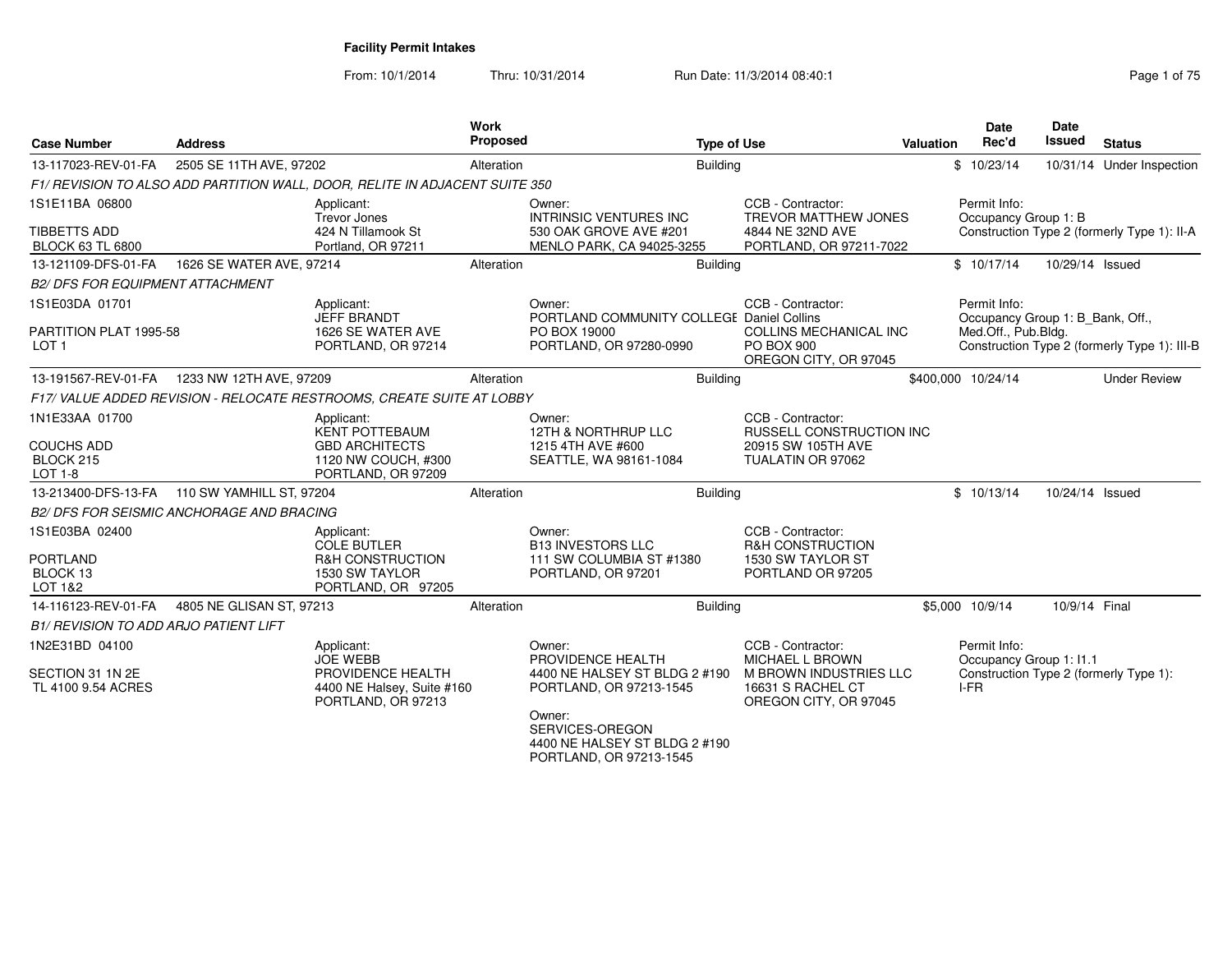| Page 2 of 75 |  |  |
|--------------|--|--|
|--------------|--|--|

| <b>Case Number</b>                                                 | <b>Address</b>                                                                                              | <b>Work</b><br><b>Proposed</b> |                                                                                        | <b>Type of Use</b>                                                                                 | <b>Valuation</b> | Date<br>Rec'd                                                        | <b>Date</b><br><b>Issued</b> | <b>Status</b>                                |
|--------------------------------------------------------------------|-------------------------------------------------------------------------------------------------------------|--------------------------------|----------------------------------------------------------------------------------------|----------------------------------------------------------------------------------------------------|------------------|----------------------------------------------------------------------|------------------------------|----------------------------------------------|
| 14-133943-REV-02-FA                                                | 500 NE MULTNOMAH ST, 97232                                                                                  | Alteration                     | <b>Building</b>                                                                        |                                                                                                    |                  | \$78,000 10/3/14                                                     | 10/17/14 Issued              |                                              |
|                                                                    | F6/ REVISION TO REMOVE N ENTRY DOORS, SIDELITES, ADD NEW VESTIBULE AND CANOPY, ELEC, DESIGN REVIEW COMPLETE |                                |                                                                                        |                                                                                                    |                  |                                                                      |                              |                                              |
| 1N1E35BB 02400                                                     | Applicant:<br><b>WARREN TYLER</b>                                                                           |                                | Owner:<br>KAISER FOUNDATION HEALTH                                                     | CCB - Contractor:<br><b>HOWARD S WRIGHT</b>                                                        |                  |                                                                      |                              |                                              |
| <b>HOLLADAYS ADD</b><br>BLOCK 73&80 TL 2400                        | PKA ARCHITECTS<br>6969 SW HAMPTON ST<br>PORTLAND, OR 97210                                                  |                                | 500 NE MULTNOMAH ST #100<br>PORTLAND, OR 97232-2031                                    | <b>CONSTRUCTORS LP</b><br>P. O. BOX 3764<br>SEATTLE, WA 98124                                      |                  |                                                                      |                              |                                              |
|                                                                    |                                                                                                             |                                | Owner:<br>PLAN OF THE NORTHWEST<br>500 NE MULTNOMAH ST #100<br>PORTLAND, OR 97232-2031 |                                                                                                    |                  |                                                                      |                              |                                              |
| 14-147534-DFS-01-FA                                                | 3905 SE 91ST AVE, 97266                                                                                     | Alteration                     | <b>Building</b>                                                                        |                                                                                                    |                  | \$10/22/14                                                           | 10/24/14 Issued              |                                              |
| <b>B2/ DFS FOR CEILING UPGRADE ACT</b>                             |                                                                                                             |                                |                                                                                        |                                                                                                    |                  |                                                                      |                              |                                              |
| 1S2E09 00200                                                       | Applicant:<br>ELIOT HILLS                                                                                   |                                | Owner:<br><b>SCHOOL DISTRICT NO 1</b>                                                  | CCB - Contractor:<br><b>SKANSKA USA</b>                                                            |                  | Permit Info:<br>Occupancy Group 1: E_School                          |                              |                                              |
| SECTION 09 1S 2E<br>TL 200 23.86 ACRES                             | <b>PCG</b><br>8015 SW HUNZIKER RD<br><b>TIGARD, OR 97223</b>                                                |                                | PO BOX 3107<br>PORTLAND, OR 97208-3107                                                 | 222 SW Columbia St., Suite 300<br>Portland, OR 97201                                               |                  |                                                                      |                              | Construction Type 2 (formerly Type 1): I-A   |
| 14-149242-REV-01-FA                                                | 3805 SE HAWTHORNE BLVD, 97214                                                                               | Alteration                     | Building                                                                               |                                                                                                    |                  | \$10/2/14                                                            | 10/14/14 Issued              |                                              |
|                                                                    | <b>B2/ REVISION TO STRUCTURAL FRAMING ON SOUTH WALL</b>                                                     |                                |                                                                                        |                                                                                                    |                  |                                                                      |                              |                                              |
| 1S1E01AD 22600                                                     | Applicant:<br>CHAD ETHRIDGE                                                                                 |                                | Owner:<br>FRED MEYER STORES INC                                                        | CCB - Contractor:<br>Kevin Moisan                                                                  |                  | Permit Info:<br>Occupancy Group 1: B                                 |                              |                                              |
| SUNNYSIDE ADD<br>BLOCK 1&2 TL 22600                                | 2300 3. 3RD LOOP #10<br>VANCOUVER, WA 98661                                                                 |                                | 1014 VINE ST 7TH FLOOR<br>CINCINNATI, OH 45202-1141                                    | <b>WESTERN CONSTRUCTION</b><br><b>SERVICES</b><br>2300 EAST THIRD LOOP #110<br>VANCOUVER, WA 98661 |                  |                                                                      |                              | Construction Type 2 (formerly Type 1): V-N   |
|                                                                    |                                                                                                             | Alteration                     | <b>Building</b>                                                                        |                                                                                                    |                  | \$10/27/14                                                           |                              | <b>Under Review</b>                          |
|                                                                    | F4/ DFS FOR CONSTRUCTION OF STRUCTURAL ELEMENTS TO SUPPORT ROOFTOP HEADHOUSE                                |                                |                                                                                        |                                                                                                    |                  |                                                                      |                              |                                              |
| 1N1E33DD 01900                                                     | Applicant:<br>NATHAN COX                                                                                    |                                | Owner:<br>1122 STARK INVESTMENT LLC                                                    | CCB - Contractor:<br>TJ NISBET CONSTRUCTION INC                                                    |                  | Permit Info:<br>Occupancy Group 1: B_Bank, Off.,                     |                              |                                              |
| <b>PORTLAND</b><br>BLOCK 255<br>N 40' OF LOT 7<br>LOT <sub>8</sub> | SKYLAB ARCHITECTURE<br>413 SW 13TH AVE, SUITE 200<br>PORTLAND OR 97205                                      |                                | 2455 NW MARSHALL ST #1<br>PORTLAND, OR 97210                                           | PO BOX 40<br>CLACKAMAS, OR 97015                                                                   |                  | Med.Off., Pub.Bldg.<br>Total Square Footage - Display Only:<br>15398 |                              | Construction Type 2 (formerly Type 1): III-B |
| 14-156055-DFS-02-FA                                                | 1122 SW STARK ST, 97205                                                                                     | Alteration                     | <b>Building</b>                                                                        |                                                                                                    |                  | \$10/31/14                                                           |                              | <b>Under Review</b>                          |
| <b>B2/ DFS FOR CURTAIN WALL</b>                                    |                                                                                                             |                                |                                                                                        |                                                                                                    |                  |                                                                      |                              |                                              |
| 1N1E33DD 01900                                                     | Applicant:<br><b>NATHAN COX</b>                                                                             |                                | Owner:<br>1122 STARK INVESTMENT LLC                                                    | CCB - Contractor:<br>TJ NISBET CONSTRUCTION INC                                                    |                  | Permit Info:<br>Occupancy Group 1: B_Bank, Off.,                     |                              |                                              |
| <b>PORTLAND</b><br>BLOCK 255<br>N 40' OF LOT 7<br>LOT <sub>8</sub> | SKYLAB ARCHITECTURE<br>413 SW 13TH AVE, SUITE 200<br>PORTLAND OR 97205                                      |                                | 2455 NW MARSHALL ST #1<br>PORTLAND, OR 97210                                           | PO BOX 40<br>CLACKAMAS, OR 97015                                                                   |                  | Med.Off., Pub.Bldg.<br>Total Square Footage - Display Only:<br>15398 |                              | Construction Type 2 (formerly Type 1): III-B |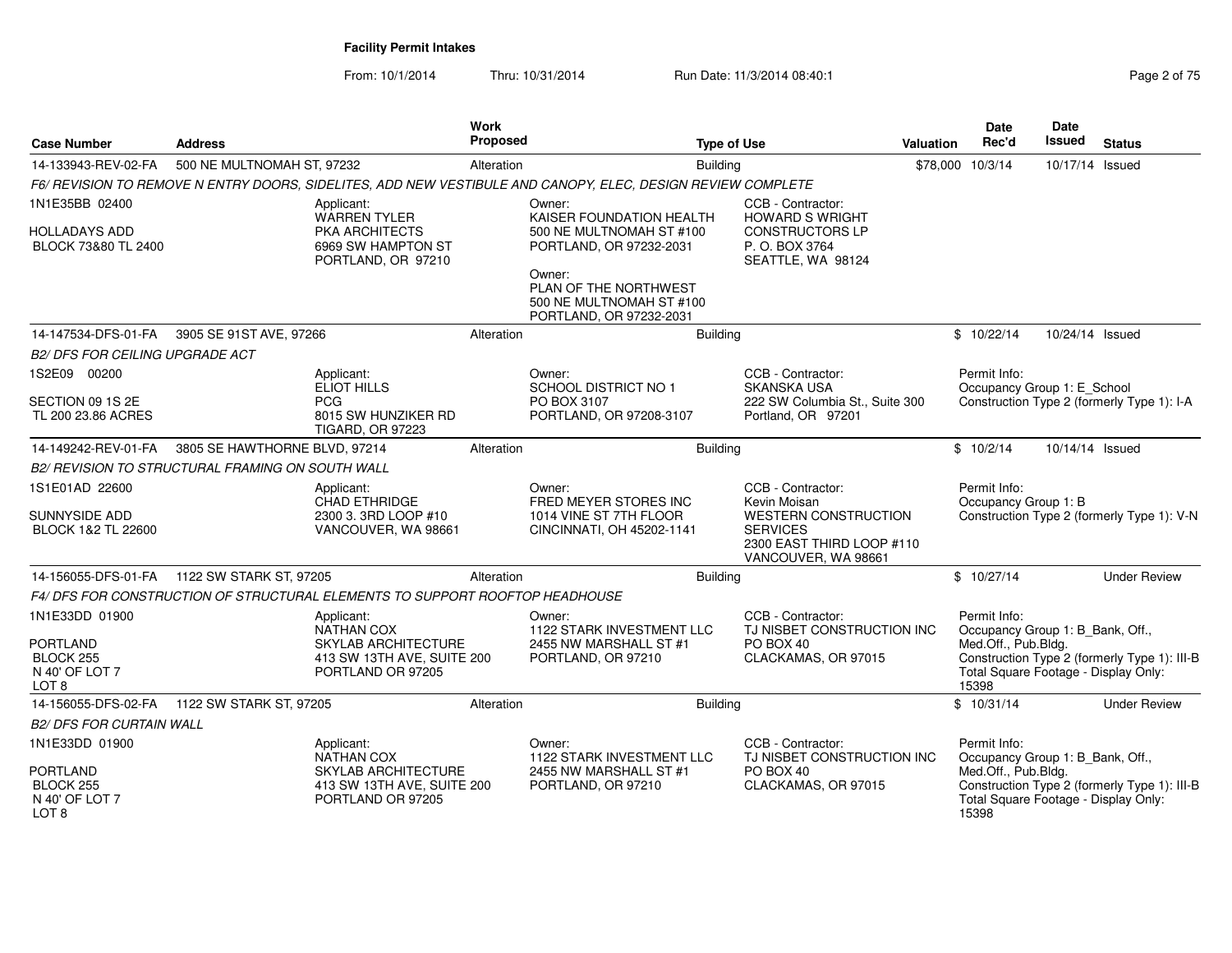From: 10/1/2014

Thru: 10/31/2014 Run Date: 11/3/2014 08:40:1

| <b>Case Number</b>                                                                               | <b>Address</b>                                 |                                                                                                                                   | <b>Work</b><br>Proposed |                                                                                                                                                               | <b>Type of Use</b>                                                                                        | Valuation | Date<br>Rec'd                                                                                                            | Date<br>Issued  | <b>Status</b>                                |
|--------------------------------------------------------------------------------------------------|------------------------------------------------|-----------------------------------------------------------------------------------------------------------------------------------|-------------------------|---------------------------------------------------------------------------------------------------------------------------------------------------------------|-----------------------------------------------------------------------------------------------------------|-----------|--------------------------------------------------------------------------------------------------------------------------|-----------------|----------------------------------------------|
| 14-156055-REV-01-FA                                                                              | 1122 SW STARK ST, 97205                        |                                                                                                                                   | Alteration              | <b>Building</b>                                                                                                                                               |                                                                                                           |           | \$10/15/14                                                                                                               | 10/16/14 Issued |                                              |
|                                                                                                  |                                                |                                                                                                                                   |                         | F18/ PARTIAL DEMO AND RENOVATION OF 2 STORY UN-REINFORCED MASONRY WITH VOLUNTARY OSSC SEISMIC UPGRADE - REV-01 ENLARGEMENT OF FOOTING SIZE NORTH, SOUTH & WES |                                                                                                           |           |                                                                                                                          |                 |                                              |
| 1N1E33DD 01900<br><b>PORTLAND</b><br>BLOCK 255<br>N 40' OF LOT 7<br>LOT 8                        |                                                | Applicant:<br><b>NATHAN COX</b><br>SKYLAB ARCHITECTURE<br>413 SW 13TH AVE, SUITE 200<br>PORTLAND OR 97205                         |                         | Owner:<br>1122 STARK INVESTMENT LLC<br>2455 NW MARSHALL ST #1<br>PORTLAND, OR 97210                                                                           | CCB - Contractor:<br>MIKECO CONCRETE &<br><b>CONSTRUCTION INC</b><br>931 NW Fremont St<br>Camas, WA 98607 |           | Permit Info:<br>Occupancy Group 1: B Bank, Off.,<br>Med.Off., Pub.Bldg.<br>Total Square Footage - Display Only:<br>15398 |                 | Construction Type 2 (formerly Type 1): III-B |
|                                                                                                  |                                                |                                                                                                                                   | Alteration              | <b>Building</b>                                                                                                                                               |                                                                                                           |           | \$10/27/14                                                                                                               |                 | <b>Under Review</b>                          |
|                                                                                                  |                                                | F3/ REVISION TO COLUMN SIZE(6X3 TO 6X4) ADD LATERAL BRACING AT AWININGS                                                           |                         |                                                                                                                                                               |                                                                                                           |           |                                                                                                                          |                 |                                              |
| 1N1E33DD 01900<br><b>PORTLAND</b><br>BLOCK 255<br>N 40' OF LOT 7<br>LOT <sub>8</sub>             |                                                | Applicant:<br><b>NATHAN COX</b><br>SKYLAB ARCHITECTURE<br>413 SW 13TH AVE, SUITE 200<br>PORTLAND OR 97205                         |                         | Owner:<br>1122 STARK INVESTMENT LLC<br>2455 NW MARSHALL ST #1<br>PORTLAND, OR 97210                                                                           | CCB - Contractor:<br>TJ NISBET CONSTRUCTION INC<br>PO BOX 40<br>CLACKAMAS, OR 97015                       |           | Permit Info:<br>Occupancy Group 1: B_Bank, Off.,<br>Med.Off., Pub.Bldg.<br>Total Square Footage - Display Only:<br>15398 |                 | Construction Type 2 (formerly Type 1): III-B |
|                                                                                                  | 14-164031-DFS-01-FA   110 SW YAMHILL ST, 97204 |                                                                                                                                   | Alteration              | Building                                                                                                                                                      |                                                                                                           |           | \$10/7/14                                                                                                                | 10/24/14 Issued |                                              |
|                                                                                                  |                                                | B1/2ND & 3RD FLOORS JAMA SOFTWARE - DFS-01 FOR MODERNFOLD PARTITION HEADER                                                        |                         |                                                                                                                                                               |                                                                                                           |           |                                                                                                                          |                 |                                              |
| 1S1E03BA 02400<br><b>PORTLAND</b><br>BLOCK 13<br>LOT 1&2                                         |                                                | Applicant:<br><b>COLE BUTLER</b><br><b>R&amp;H CONSTRUCTION</b><br>1530 SW TAYLOR<br>PORTLAND, OR 97205                           |                         | Owner:<br><b>B13 INVESTORS LLC</b><br>111 SW COLUMBIA ST #1380<br>PORTLAND, OR 97201                                                                          | CCB - Contractor:<br>R & H CONSTRUCTION<br><b>1530 SW TAYLOR STREET</b><br>PORTLAND, OR 97205             |           | Permit Info:<br>Occupancy Group 1: B Bank, Off.,<br>Med.Off., Pub.Bldg.                                                  |                 | Construction Type 2 (formerly Type 1): I-B   |
|                                                                                                  | 14-164031-DFS-02-FA   110 SW YAMHILL ST, 97204 |                                                                                                                                   | Alteration              | <b>Building</b>                                                                                                                                               |                                                                                                           |           | \$10/7/14                                                                                                                | 10/24/14 Issued |                                              |
|                                                                                                  |                                                | F14/2ND & 3RD FLOORS JAMA SOFTWARE - DFS-02 FOR BENCH SEATING                                                                     |                         |                                                                                                                                                               |                                                                                                           |           |                                                                                                                          |                 |                                              |
| 1S1E03BA 02400<br><b>PORTLAND</b><br>BLOCK 13<br>LOT 1&2                                         |                                                | Applicant:<br><b>COLE BUTLER</b><br><b>R&amp;H CONSTRUCTION</b><br>1530 SW TAYLOR<br>PORTLAND, OR 97205                           |                         | Owner:<br><b>B13 INVESTORS LLC</b><br>111 SW COLUMBIA ST #1380<br>PORTLAND, OR 97201                                                                          | CCB - Contractor:<br>R & H CONSTRUCTION<br><b>1530 SW TAYLOR STREET</b><br>PORTLAND, OR 97205             |           | Permit Info:<br>Occupancy Group 1: B_Bank, Off.,<br>Med.Off., Pub.Bldg.                                                  |                 | Construction Type 2 (formerly Type 1): I-B   |
| 14-164627-DFS-01-FA                                                                              | 12775 NE MARX ST, 97230                        |                                                                                                                                   | Alteration              | <b>Building</b>                                                                                                                                               |                                                                                                           |           | \$1,300 10/20/14                                                                                                         |                 | <b>Under Review</b>                          |
| <b>B2/ RACKING</b>                                                                               |                                                |                                                                                                                                   |                         |                                                                                                                                                               |                                                                                                           |           |                                                                                                                          |                 |                                              |
| 1N2E23BB 01000                                                                                   |                                                | Applicant:<br><b>R B FERRICK</b><br><b>BTF INSTALLATIONS</b><br>16702 S ANNETTE DR<br>OREGON CITY, OR 97045                       |                         | Owner:<br>PACIFIC REALTY ASSOCIATES LP<br>15115 SW SEQUOIA PKWY<br>PORTLAND, OR 97224                                                                         | CCB - Contractor:<br>ABOVE ALL INSTALLATION LLC<br>15752 SW 82ND AVE<br><b>TIGARD OR 97224</b>            |           |                                                                                                                          |                 |                                              |
| 14-182949-REV-01-FA                                                                              | 805 SW BROADWAY, 97205                         |                                                                                                                                   | Alteration              | <b>Building</b>                                                                                                                                               |                                                                                                           |           | \$10/20/14                                                                                                               |                 | <b>Under Review</b>                          |
|                                                                                                  |                                                |                                                                                                                                   |                         | F11/ 1ST FLOOR INTERIOR SHELL WORK FOR FUTURE NEW TENANT - REV-01 EXTERIOR MODIFICATIONS FOR ENTRANCE TO TENANT SPACE "B"                                     |                                                                                                           |           |                                                                                                                          |                 |                                              |
| 1S1E03BB 04400<br><b>PORTLAND</b><br>BLOCK 210<br>$LOT 1-8$<br>DEFERRED ADDITIONAL TAX LIABILITY |                                                | Applicant:<br><b>ANNE KAREL</b><br>FFA ARCHITECTURE AND<br><b>INTERIORS</b><br>520 SW YAMHILL ST, SUITE 900<br>PORTLAND, OR 97204 |                         | Owner:<br>FOX TOWER L L C<br>805 SW BROADWAY #2020<br>PORTLAND, OR 97205                                                                                      | CCB - Contractor:<br>R & H CONSTRUCTION<br>1530 SW TAYLOR STREET<br>PORTLAND, OR 97205                    |           | Permit Info:<br>Occupancy Group 1: B Bank, Off.,<br>Med.Off., Pub.Bldg.                                                  |                 | Total Square Footage - Display Only: 5600    |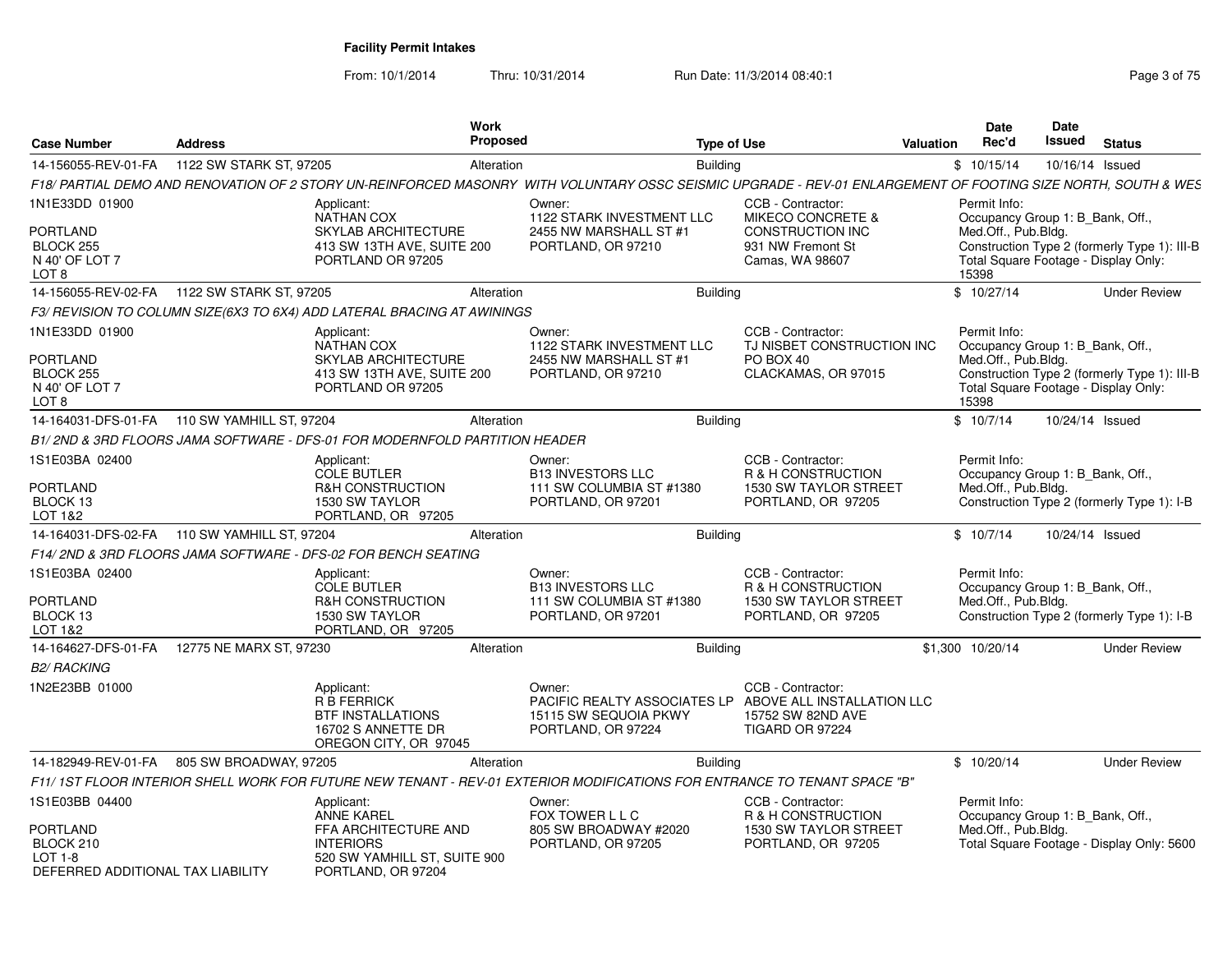From: 10/1/2014Thru: 10/31/2014 Run Date: 11/3/2014 08:40:1<br>
Page 4 of 75

| <b>Case Number</b>                                                                                                         | <b>Address</b>                                     | <b>Work</b><br>Proposed                                                                                                                       |                                                                                                  | <b>Type of Use</b> | <b>Valuation</b>                                                                                                                                          | <b>Date</b><br>Rec'd     | <b>Date</b><br>Issued | <b>Status</b>                              |
|----------------------------------------------------------------------------------------------------------------------------|----------------------------------------------------|-----------------------------------------------------------------------------------------------------------------------------------------------|--------------------------------------------------------------------------------------------------|--------------------|-----------------------------------------------------------------------------------------------------------------------------------------------------------|--------------------------|-----------------------|--------------------------------------------|
| 14-188261-REV-02-FA                                                                                                        | 1022 SW SALMON ST, 97205                           | Alteration                                                                                                                                    |                                                                                                  | <b>Building</b>    |                                                                                                                                                           | \$10/20/14               |                       | <b>Under Review</b>                        |
|                                                                                                                            | F6/ REVISION TO ADD RAMP AND CABLE-RAIL HAND RAIL. |                                                                                                                                               |                                                                                                  |                    |                                                                                                                                                           |                          |                       |                                            |
| 1S1E04AA 02700<br><b>PORTLAND</b><br>BLOCK 248<br><b>LOT 7&amp;8</b>                                                       |                                                    | Applicant:<br><b>LOY RUSCH</b><br><b>WILLIAM WILSON ARCHITECTS</b><br>1022 SW SALMON - SUITE 350<br>PORTLAND, OR 97205                        | Owner:<br>1022 SW SALMON LLC<br>1121 SW SALMON ST<br>PORTLAND, OR 97205                          |                    | CCB - Contractor:<br><b>ALAN VOLM</b><br>PACIFIC CREST STRUCTURES<br>17750 SW UPPER BOONES<br>FERRY RD 190<br>DURHAM OR 97224                             | Permit Info:<br>$II-1HR$ | Occupancy Group 1: B  | Construction Type 2 (formerly Type 1):     |
|                                                                                                                            | 14-190603-DFS-01-FA 100 SW MARKET ST, 97201        | Alteration                                                                                                                                    |                                                                                                  | <b>Building</b>    |                                                                                                                                                           | \$10/15/14               |                       | 10/16/14 Issued                            |
|                                                                                                                            | B2/ DFS FOR SPRAYED APPLIED FIREPROOFING, PATCHING |                                                                                                                                               |                                                                                                  |                    |                                                                                                                                                           |                          |                       |                                            |
| 1S1E03CB 00700<br>SOUTH AUDITORIUM ADD<br><b>BLOCK A</b><br>LOT 2 TL 700                                                   |                                                    | Applicant:<br>Mike Jordan<br><b>Swinerton Builders</b><br>2300 SW 1st Ave Suite 103<br>Portland, OR 97201                                     | Owner:<br>CSHV FIRST AND MARKET LLC<br>1420 FIFTH AVE #2020<br>SEATTLE, WA 98101-2337            |                    | CCB - Contractor:<br><b>SWINERTON BUILDERS INC</b><br>260 TOWNSEND ST<br>SAN FRANCISCO, CA 94107                                                          |                          |                       |                                            |
|                                                                                                                            |                                                    | 14-193028-DFS-01-FA 3181 SW SAM JACKSON PARK RD - Bldg BSC, 9 Alteration                                                                      |                                                                                                  | <b>Building</b>    |                                                                                                                                                           | \$10/29/14               |                       | <b>Under Review</b>                        |
|                                                                                                                            |                                                    | F8/DFS FOR BOLTED, NOT WELDED, STEEL STAIRS FOR COOLING TOWER                                                                                 |                                                                                                  |                    |                                                                                                                                                           |                          |                       |                                            |
| 1S1E09 00200                                                                                                               |                                                    | Applicant:<br><b>JOHN MCMICHAEL</b><br><b>INTERFACE ENGINEERING</b><br>1600 SW MARKET ST, SUITE 1600 PORTLAND, OR 97239<br>PORTLAND, OR 97204 | Owner:<br>OREGON STATE OF                                                                        |                    | CCB - Contractor:<br>THOMAS SMITH<br>3181 SW SAM JACKSON PARK RD HOFFMAN CONSTRUCTION CO<br>OF OREGON<br>805 SW BROADWAY SUITE 2100<br>PORTLAND, OR 97205 | Permit Info:             | Occupancy Group 1: B  | Construction Type 2 (formerly Type 1): I-B |
| 14-195791-REV-01-FA 700 SW 5TH AVE                                                                                         |                                                    | Alteration                                                                                                                                    |                                                                                                  | <b>Building</b>    |                                                                                                                                                           | \$10/10/14               |                       | 10/22/14 Issued                            |
|                                                                                                                            |                                                    | F1/ REVISION FOR STORE FRONT, ENTRY WAY, FLOOR SINK IN RESTROOM, TANKLESS HOT WATER HEATER, PLBG, ELEC                                        |                                                                                                  |                    |                                                                                                                                                           |                          |                       |                                            |
| 1S1E03BB1 90001                                                                                                            |                                                    |                                                                                                                                               | Owner:<br>PIONEER PLACE LIMITED<br><b>PARTNERSHIP</b><br>PO BOX 617905<br>CHICAGO, IL 60661-7905 |                    | CCB - Contractor:<br>JEM CONSTRUCTION INC A CORP<br>OF WA*<br>485 MICHAEL AVE<br>ENUMCLAW, WA 98022-3759                                                  | Permit Info:             | Occupancy Group 1: M  | Construction Type 2 (formerly Type 1): I-A |
| 14-208688-DFS-01-FA                                                                                                        | 1225 W BURNSIDE ST                                 | Alteration                                                                                                                                    |                                                                                                  | <b>Building</b>    |                                                                                                                                                           | \$15,000 10/17/14        |                       | 10/27/14 Issued                            |
|                                                                                                                            | <b>B1/ DFS FOR WOOD CEILING CALCULATIONS</b>       |                                                                                                                                               |                                                                                                  |                    |                                                                                                                                                           |                          |                       |                                            |
| 1N1E33DA 05000A2<br><b>COUCHS ADD</b><br>BLOCK 82<br>$LOT 1-8$<br>MACH & EQUIP SEE R140654 (R180207460)<br>FOR LAND & IMPS |                                                    | Applicant:<br>VISHNU JHAVERI<br>550 SW 12TH AVE<br>PORTLAND, OR 97205                                                                         | Owner:<br>CO LLC<br>13155 NOEL RD STE 100<br>DALLAS, TX 75240                                    |                    | CCB - Contractor:<br>PORTLAND DISTRICT COOLING & LEASE CRUTCHER LEWIS CORP<br>921 SW WASHINGTON #150<br>PORTLAND, OR 972050000                            |                          |                       |                                            |
| 14-208688-REV-01-FA                                                                                                        | 1225 W BURNSIDE ST                                 | Alteration                                                                                                                                    |                                                                                                  | <b>Building</b>    |                                                                                                                                                           | \$10/21/14               |                       | 10/22/14 Issued                            |
|                                                                                                                            |                                                    | B1/TOMS (1235 W. BURNSIDE) - REV-01 INSTALL A LOUVER ABOVE AN EXISTING STOREFRONT WINDOW FOR NEW DUCTWORK & EXHAUST FAN                       |                                                                                                  |                    |                                                                                                                                                           |                          |                       |                                            |
| 1N1E33DA 05000A2<br><b>COUCHS ADD</b><br>BLOCK 82<br>LOT 1-8<br>MACH & EQUIP SEE R140654 (R180207460)<br>FOR LAND & IMPS   |                                                    | Applicant:<br><b>VISHNU JHAVERI</b><br>550 SW 12TH AVE<br>PORTLAND, OR 97205                                                                  | Owner:<br>CO LLC<br>13155 NOEL RD STE 100<br>DALLAS, TX 75240                                    |                    | CCB - Contractor:<br>PORTLAND DISTRICT COOLING & LEASE CRUTCHER LEWIS CORP<br>921 SW WASHINGTON #150<br>PORTLAND, OR 972050000                            |                          |                       |                                            |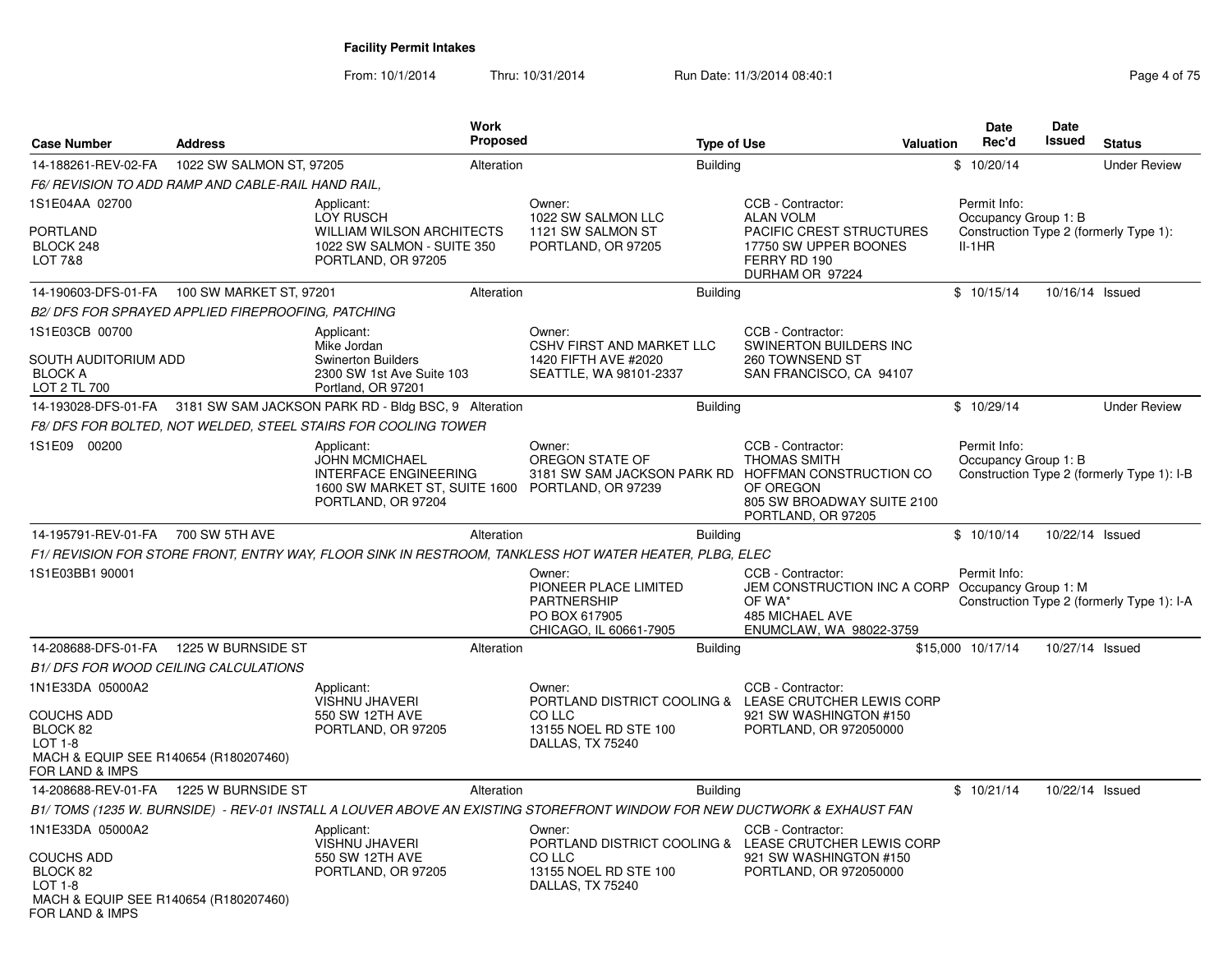From: 10/1/2014

Thru: 10/31/2014 Run Date: 11/3/2014 08:40:1

| <b>Case Number</b>                                                                 | <b>Address</b>                         |                                                                                                                                                                    | Work<br><b>Proposed</b> |                                                                         | <b>Type of Use</b> |                                                                                      | Valuation         | <b>Date</b><br>Rec'd                             | Date<br><b>Issued</b> | <b>Status</b>                              |
|------------------------------------------------------------------------------------|----------------------------------------|--------------------------------------------------------------------------------------------------------------------------------------------------------------------|-------------------------|-------------------------------------------------------------------------|--------------------|--------------------------------------------------------------------------------------|-------------------|--------------------------------------------------|-----------------------|--------------------------------------------|
| 14-213677-REV-01-FA                                                                | 1022 SW SALMON ST, 97205               |                                                                                                                                                                    | Alteration              |                                                                         | <b>Building</b>    |                                                                                      |                   | \$10/20/14                                       |                       | <b>Under Review</b>                        |
|                                                                                    |                                        | F3/ 1ST FLOOR TI: SELECTED LOW PARTITION REMOVAL. NEW HIGH RELITES IN EAST WALL OF NEW OFFICE. NEW SIDELIGHTS AT NEW OFFICES. NEW DISHWASHER. REFRIGERATORS. ELEC. |                         |                                                                         |                    |                                                                                      |                   |                                                  |                       |                                            |
| 1S1E04AA 02700                                                                     |                                        | Applicant:<br>LOY RUSCH                                                                                                                                            |                         | Owner:<br>1022 SW SALMON LLC                                            |                    | CCB - Contractor:<br><b>ALAN VOLM</b>                                                |                   | Permit Info:<br>Occupancy Group 1: B             |                       |                                            |
| <b>PORTLAND</b><br>BLOCK 248<br>LOT 7&8                                            |                                        | <b>WILLIAM WILSON ARCHITECTS</b><br>1022 SW SALMON - SUITE 350<br>PORTLAND, OR 97205                                                                               |                         | 1121 SW SALMON ST<br>PORTLAND, OR 97205                                 |                    | PACIFIC CREST STRUCTURES<br>17750 SW UPPER BOONES<br>FERRY RD 190<br>DURHAM OR 97224 |                   | $II-1HR$                                         |                       | Construction Type 2 (formerly Type 1):     |
| 14-217390-DFS-01-FA                                                                | 450 N GRAHAM ST, 97227                 |                                                                                                                                                                    | Alteration              |                                                                         | <b>Building</b>    |                                                                                      |                   | \$10/14/14                                       |                       | <b>Under Review</b>                        |
|                                                                                    | F3/DFS FOR X-RAY ROOMS, EQUIPMENT, ETC |                                                                                                                                                                    |                         |                                                                         |                    |                                                                                      |                   |                                                  |                       |                                            |
| 1N1E27AC 02500                                                                     |                                        | Applicant:<br><b>MEG UEHARA</b>                                                                                                                                    |                         | Owner:<br><b>EMANUEL HOSPITAL</b>                                       |                    | CCB - Contractor:<br><b>SKANSKA USA</b>                                              |                   | Permit Info:<br>Occupancy Group 1: B Bank, Off., |                       |                                            |
| <b>EVANS ADD</b><br>BLOCK <sub>2</sub><br>LOT 10&11&15-18 TL 2500                  |                                        | <b>ZGF ARCHITECTS</b><br>1223 SW WASHINGTON STE 200<br>PORTLAND, OR 97205                                                                                          |                         | 2801 N GANTENBEIN AVE<br>PORTLAND, OR 97227-1623                        |                    | 222 SW Columbia St., Suite 300<br>Portland, OR 97201                                 |                   | Med.Off., Pub.Bldg.                              |                       | Construction Type 2 (formerly Type 1): V-B |
| 14-219770-000-00-FA                                                                | 555 SW OAK ST                          |                                                                                                                                                                    | Alteration              |                                                                         | <b>Building</b>    |                                                                                      |                   | \$38,000 10/1/14                                 | 10/30/14 Final        |                                            |
|                                                                                    |                                        | B2/ TI FOR FOOD SERVICE BUSINESS, COUNTERS, CABINETS, SHELVING, WALLS, SINKS, CEILING, ELEC, PLBG                                                                  |                         |                                                                         |                    |                                                                                      |                   |                                                  |                       |                                            |
| 1N1E34CD 80000                                                                     |                                        | Applicant:<br>Julie Larsen                                                                                                                                         |                         | Owner:<br>ASSOCIATION OF UNIT OWNERS                                    |                    | CCB - Contractor:<br><b>BUILT BY SUPA LLC</b>                                        |                   |                                                  |                       |                                            |
| ONE ELEVEN TOWER CONDOMINIUM<br><b>GENERAL COMMON ELEMENTS</b>                     |                                        | Supa Group Inc.<br>432 NW 11th Ave.<br>Portland, OR 97207                                                                                                          |                         | OF.<br>ONE ELEVEN TOWER<br>CONDOMINIUM 111 SW 5TH<br>PORTLAND, OR 97204 |                    | 432 NW 11TH AVE<br>PORTLAND, OR 97209                                                |                   |                                                  |                       |                                            |
| 14-219915-000-00-FA                                                                | 1000 SW BROADWAY, 97205                |                                                                                                                                                                    | Alteration              |                                                                         | <b>Building</b>    |                                                                                      |                   | \$78,000 10/1/14                                 |                       | <b>Under Review</b>                        |
|                                                                                    |                                        | F1/ SUITE 1720; TI, REMOVE PARTITION WALLS, RECONFIGURE FOR OFFICES, CONFERENCE ROOM, BREAK ROOM, DOORS, RELITES, GLASS WALLS IN CONFERENCE ROOM, INFILL DOOR, CU  |                         |                                                                         |                    |                                                                                      |                   |                                                  |                       |                                            |
| 1S1E03BB 02400                                                                     |                                        | Applicant:<br><b>STACY BENGTSON</b>                                                                                                                                |                         | Owner:<br>ONE THOUSAND BROADWAY                                         |                    | CCB - Contractor:<br><b>FRANK WHITE</b>                                              |                   |                                                  |                       |                                            |
| PORTLAND<br>BLOCK 182                                                              |                                        | <b>LRS ARCHITECTS</b><br>720 NW DAVIS ST. #300                                                                                                                     |                         | <b>BLDG LTD PARTNERSHIP</b><br>805 SW BROADWAY STE 2020                 |                    | JOHNSON PROJECT SOLUTIONS<br><b>INC</b>                                              |                   |                                                  |                       |                                            |
| LOT 5-8                                                                            |                                        | PORTLAND, OR 97209                                                                                                                                                 |                         | PORTLAND, OR 97205                                                      |                    | <b>PO BOX 455</b><br>LAKE OSWEGO, OR 97034                                           |                   |                                                  |                       |                                            |
| 14-220518-000-00-FA                                                                | 805 SW BROADWAY, 97205                 |                                                                                                                                                                    | Alteration              |                                                                         | <b>Building</b>    |                                                                                      | \$525.000 10/2/14 |                                                  | 10/23/14 Issued       |                                            |
|                                                                                    |                                        | F8/ 750 SW YAMHILL SIDE: TI FOR NEW TENANT, BANK, WALLS FOR OFFICES, CONFERENCE ROOM, COUNTERS, RAMP, RESTROOMS, CABINETS, ATM IN WINDOW LOCATION, SIDEWALK WORK   |                         |                                                                         |                    |                                                                                      |                   |                                                  |                       |                                            |
| 1S1E03BB 04400                                                                     |                                        | Applicant:<br>ROB HUMPHREY                                                                                                                                         |                         | Owner:<br>FOX TOWER L L C                                               |                    | CCB - Contractor:<br>R & H CONSTRUCTION                                              |                   | Permit Info:<br>Occupancy Group 1: B_Bank, Off., |                       |                                            |
| <b>PORTLAND</b>                                                                    |                                        | <b>FASTER PERMITS</b>                                                                                                                                              |                         | 805 SW BROADWAY #2020                                                   |                    | 1530 SW TAYLOR STREET                                                                |                   | Med.Off., Pub.Bldg.                              |                       |                                            |
| BLOCK 210<br>LOT 1-8                                                               |                                        | 14334 NW EAGLERIDGE LANE                                                                                                                                           |                         | PORTLAND, OR 97205                                                      |                    | PORTLAND, OR 97205                                                                   |                   |                                                  |                       | Construction Type 2 (formerly Type 1): I-A |
| DEFERRED ADDITIONAL TAX LIABILITY                                                  |                                        | PORTLAND, OR 97229                                                                                                                                                 |                         |                                                                         |                    |                                                                                      |                   |                                                  |                       |                                            |
| 14-221708-000-00-FA                                                                | 337 SW ALDER ST                        |                                                                                                                                                                    | Alteration              |                                                                         | Building           |                                                                                      |                   | \$2,000 10/6/14                                  |                       | 10/7/14 Issued                             |
| <b>B1/ SUITE 107 INTERIOR SUITE DEMO</b>                                           |                                        |                                                                                                                                                                    |                         |                                                                         |                    |                                                                                      |                   |                                                  |                       |                                            |
| 1N1E34CD 09000A1                                                                   |                                        | Applicant:<br><b>DAVID BROWN</b>                                                                                                                                   |                         | Owner:<br>MARK CENTRAL PLAZA LLC                                        |                    | CCB - Contractor:<br>MELVIN MARK CONSTRUCTION CO                                     |                   |                                                  |                       |                                            |
| PORTLAND<br>BLOCK 48<br>LOT 5-8<br>IMPS ONLY SEE R246082 (R66770-5810) FOR<br>LAND |                                        | MELVIN MARK COMPANIES<br>111 SW COLUMBIA, STE 1380<br>PORTLAND OR 97201                                                                                            |                         | 111 SW COLUMBIA ST #1380<br>PORTLAND, OR 97201                          |                    | 111 SW COLUMBIA ST STE 1380<br>PORTLAND, OR 972015873                                |                   |                                                  |                       |                                            |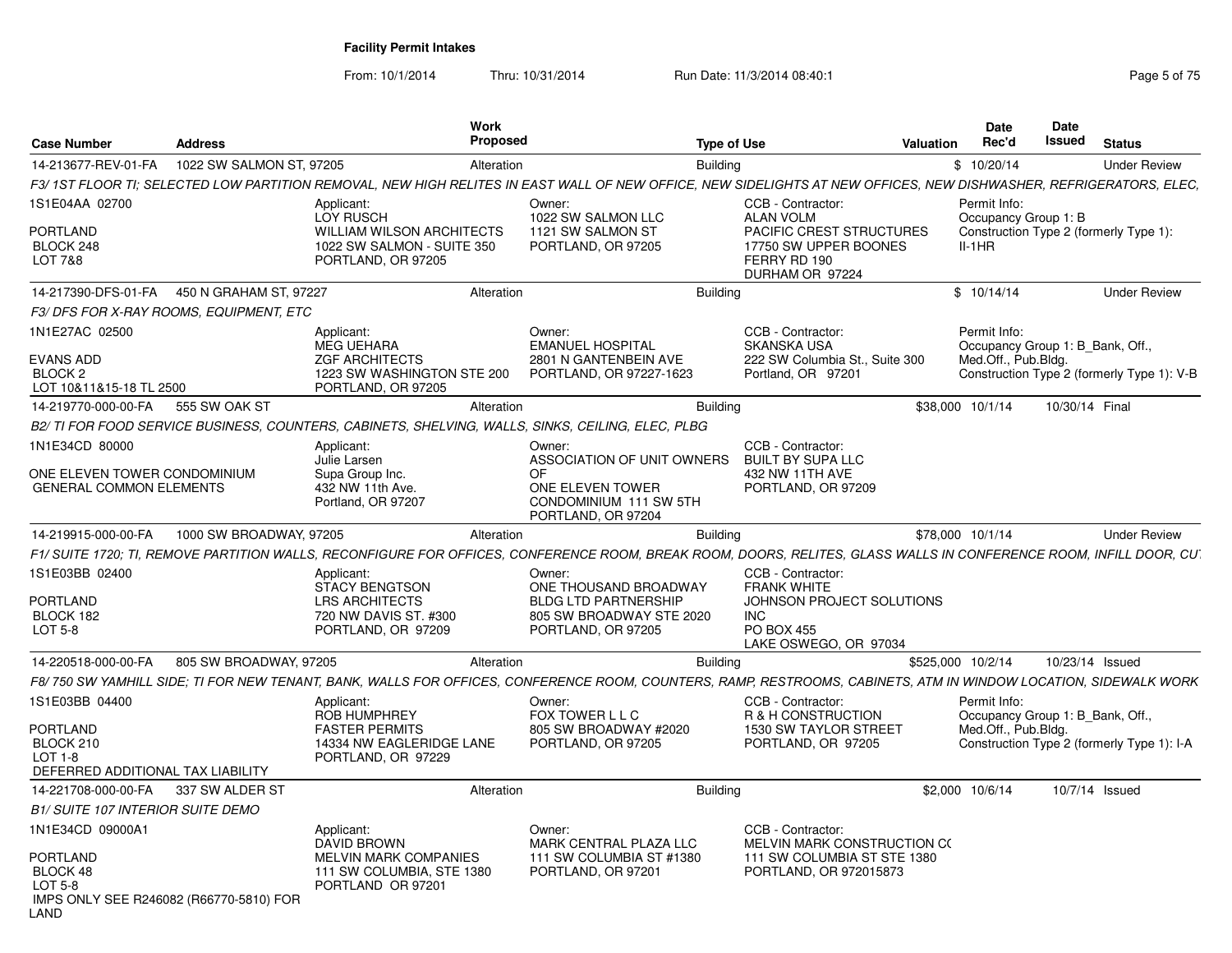| Case Number                                                              | <b>Address</b>                          | <b>Work</b><br>Proposed                                                                                          |                                                                                                                                                                                     | <b>Type of Use</b>                                                                                                            | <b>Valuation</b>  | Date<br>Rec'd                          | <b>Date</b><br><b>Issued</b> | <b>Status</b>                              |
|--------------------------------------------------------------------------|-----------------------------------------|------------------------------------------------------------------------------------------------------------------|-------------------------------------------------------------------------------------------------------------------------------------------------------------------------------------|-------------------------------------------------------------------------------------------------------------------------------|-------------------|----------------------------------------|------------------------------|--------------------------------------------|
| 14-221740-000-00-FA                                                      | 1136 SW ALDER ST, 97205                 | Alteration                                                                                                       | <b>Building</b>                                                                                                                                                                     |                                                                                                                               |                   | \$1,000 10/6/14                        | 10/9/14 Issued               |                                            |
|                                                                          |                                         |                                                                                                                  | F15/ SUITE 1124 SW ALDER WHISKEY PARLOUR, REMOVE EXISTING DOOR & REPLACE WITH GLAZING TO MATCH STOREFRONT                                                                           |                                                                                                                               |                   |                                        |                              |                                            |
| 1N1E33DD 04000                                                           |                                         | Applicant:<br><b>ARON FAEGRE</b>                                                                                 | Owner:<br>AP&J CORP                                                                                                                                                                 | CCB - Contractor:<br>THOMAS JAY CONSTRUCTION LLC                                                                              |                   |                                        |                              |                                            |
| PORTLAND<br>LOT 7&8 BLOCK 257                                            |                                         | <b>ARON FAEGRE ARCHITECT</b><br>520 SW YAMHILL<br>PORTLAND OR 97204                                              | 12TH AND ALDER LLC-5% 920 SW 718 NE DEKUM ST<br>6TH AVE #2<br>PORTLAND, OR 97204-1207                                                                                               | PORTLAND, OR 97211                                                                                                            |                   |                                        |                              |                                            |
| 14-221784-000-00-FA                                                      | 2730 N HAYDEN ISLAND DR - Bldg C, 97217 | Alteration                                                                                                       | <b>Building</b>                                                                                                                                                                     |                                                                                                                               | \$10.000 10/6/14  |                                        | 10/24/14 Issued              |                                            |
|                                                                          |                                         | B1/ DEPAUL PACKNG. ADD NEW WALL AND REMOVE INTERIOR WINDOW AND REPLACE WITH 6' X 10' OPENING                     |                                                                                                                                                                                     |                                                                                                                               |                   |                                        |                              |                                            |
| 2N1E33A 00800                                                            |                                         | Applicant:<br>DAVID BROWN<br><b>MELVIN MARK COMPANIES</b><br>111 SW COLUMBIA, STE 1380<br>PORTLAND OR 97201      | Owner:<br>BKM HAYDEN ISLAND 101 LLC<br>111 THEORY #250<br>IRVINE, CA 92617-3041                                                                                                     | CCB - Contractor:<br>MELVIN MARK CONSTRUCTION C(Occupancy Group 1: B<br>111 SW COLUMBIA ST STE 1380<br>PORTLAND, OR 972015873 |                   | Permit Info:                           |                              | Construction Type 2 (formerly Type 1): V-B |
| 14-221924-000-00-FA                                                      | 3500 N INTERSTATE AVE, 97227            | Alteration                                                                                                       | Building                                                                                                                                                                            |                                                                                                                               | \$180,000 10/6/14 |                                        |                              | 10/6/14 Under Review                       |
|                                                                          |                                         |                                                                                                                  | F6/2ND FLOOR, EYE PROCEDURE EXPANSION PROJECT; ADD 2 EXTERIOR OXYGEN TANKS AND LANDSCAPE SCREENING TO THE SOUTH END OF THE BUILDING TO SERVICE THE EYE PROCEL                       |                                                                                                                               |                   |                                        |                              |                                            |
| 1N1E22CC 12100                                                           |                                         | Applicant:<br><b>REG MCDONALD</b><br>PETERSEN KOLBERG & ASSOC<br>6969 HAMPTON ST SW<br>PORTLAND OR 97223         | Owner:<br>KAISER FOUNDATION HEALTH<br>500 NE MULTNOMAH ST #100<br>PORTLAND, OR 97232-2031<br>Owner:<br>PLAN OF THE NORTHWEST<br>500 NE MULTNOMAH ST #100<br>PORTLAND, OR 97232-2031 | CCB - Contractor:<br><b>HOWARD S WRIGHT</b><br><b>CONSTRUCTORS LP</b><br>P. O. BOX 3764<br>SEATTLE, WA 98124                  |                   | Permit Info:<br>Occupancy Group 1: I-2 |                              | Construction Type 2 (formerly Type 1): I-A |
| 14-222131-000-00-FA                                                      | 200 SW MARKET ST, 97201                 | Alteration                                                                                                       | <b>Building</b>                                                                                                                                                                     |                                                                                                                               | \$30,000 10/7/14  |                                        | 10/22/14 Issued              |                                            |
|                                                                          |                                         |                                                                                                                  | F10/ SUITE 100; TI, REMOVE DROPPED CEILING, REMOVE ANY PARTITIONS, ADD BACK FOR OFFICES, BREAKROOM, RECEPTION AREA, DOORS, GLASS WALL IN ONE OFFICE, CEILING, FLOORII               |                                                                                                                               |                   |                                        |                              |                                            |
| 1S1E03CB 00800<br>SOUTH AUDITORIUM ADD<br><b>BLOCK A</b><br>LOT 2 TL 800 |                                         | Applicant:<br><b>BLYTHE SACHO</b><br><b>EMERICK ARCHITECTS</b><br>208 SW 1ST AVE SUITE 320<br>PORTLAND, OR 97204 | Owner:<br>TWO HUNDRED MARKET ASSOC<br>200 SW MARKET ST #1720<br>PORTLAND, OR 97201                                                                                                  | CCB - Contractor:<br><b>MICHAEL KRASNOW</b><br><b>FULCRUM INC</b><br>11347 NW ANDERSON ST.<br>PORTLAND, OR 97229              |                   |                                        |                              |                                            |
|                                                                          |                                         |                                                                                                                  | Owner:<br><b>LIMITED PARTNERSHIP</b><br>200 SW MARKET ST #1720<br>PORTLAND, OR 97201                                                                                                |                                                                                                                               |                   |                                        |                              |                                            |
| 14-222279-000-00-FA                                                      | 1400 SW 5TH AVE, 97201                  | Alteration                                                                                                       | Building                                                                                                                                                                            |                                                                                                                               | \$20,000 10/7/14  |                                        | 10/16/14 Issued              |                                            |
|                                                                          |                                         | B1/3RD FLOOR E-BAY TOILET ROOM, CONVERT EXISTING SHOWER INTO A NEW UNISEX RESTROOM                               |                                                                                                                                                                                     |                                                                                                                               |                   |                                        |                              |                                            |
| 1S1E03BC 02900                                                           |                                         | Applicant:<br>DANIEL P CRAIG                                                                                     | Owner:<br>MARK GROUP PARTNERSHIP NO ( IN LINE COMMERCIAL CONST                                                                                                                      | CCB - Contractor:                                                                                                             |                   |                                        |                              |                                            |
| <b>PORTLAND</b><br>BLOCK 149<br>LOT 1-8                                  |                                         | 13270 SW BERTHOLD ST<br>BEAVERTON, OR 97005                                                                      | 111 SW COLUMBIA ST #1380<br>PORTLAND, OR 97204                                                                                                                                      | PO BOX 5837<br><b>ALOHA, OR 97006</b>                                                                                         |                   |                                        |                              |                                            |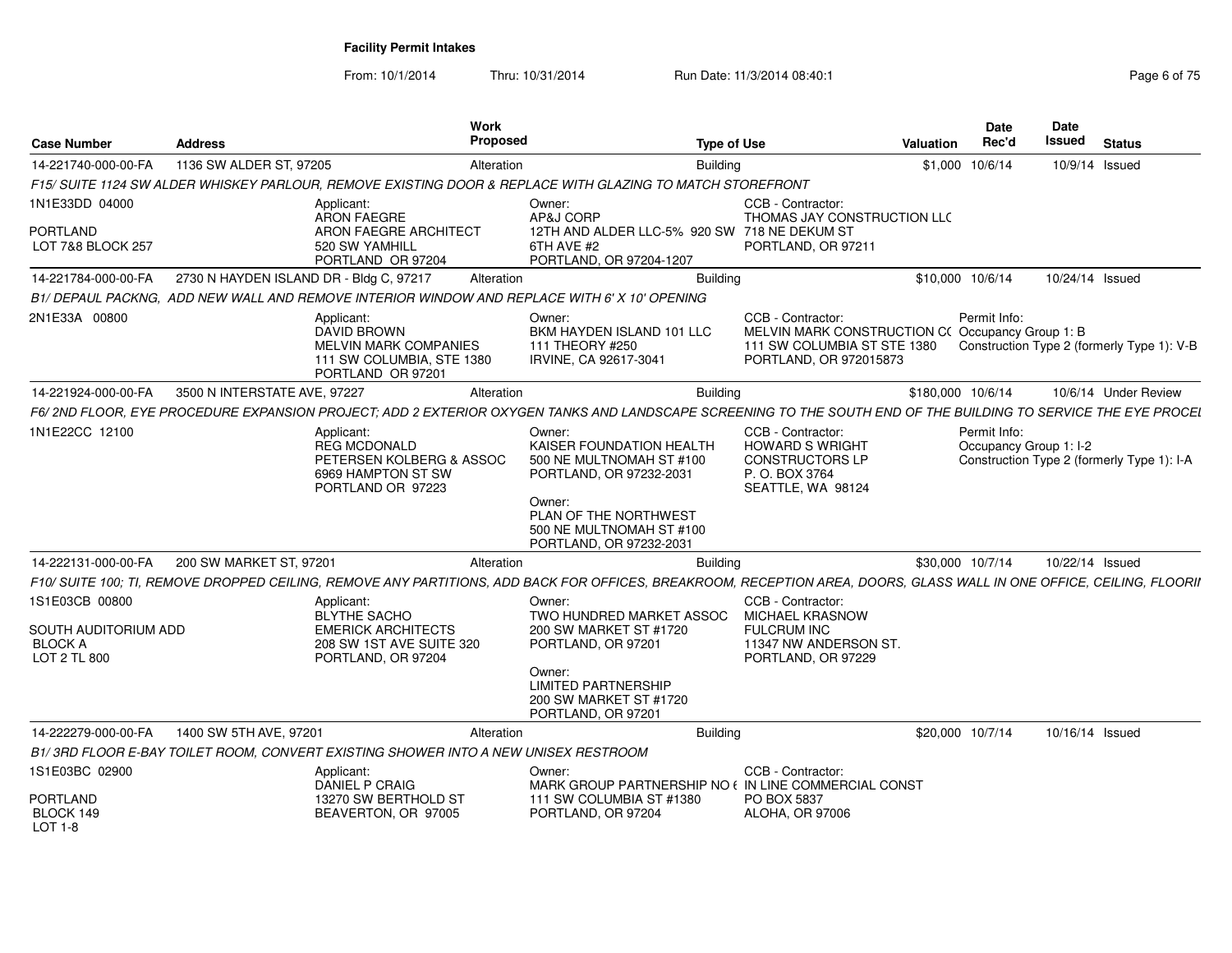| <b>Case Number</b>                                                                  | <b>Address</b>              |                                                                                                                                             | <b>Work</b><br><b>Proposed</b> |                                                                                                                                    | <b>Type of Use</b> |                                                                                                                        | Valuation | <b>Date</b><br>Rec'd                                                    | Date<br><b>Issued</b> | <b>Status</b>                               |
|-------------------------------------------------------------------------------------|-----------------------------|---------------------------------------------------------------------------------------------------------------------------------------------|--------------------------------|------------------------------------------------------------------------------------------------------------------------------------|--------------------|------------------------------------------------------------------------------------------------------------------------|-----------|-------------------------------------------------------------------------|-----------------------|---------------------------------------------|
| 14-222395-000-00-FA                                                                 | 9255 NE ALDERWOOD RD, 97220 |                                                                                                                                             | Alteration                     |                                                                                                                                    | <b>Building</b>    |                                                                                                                        | \$40,000  | 10/7/14                                                                 |                       | 10/13/14 Under Inspection                   |
|                                                                                     |                             | F18/ GATEWAY EXPRESS (9255 NE ALDERWOOD) - PALLET RACKING IN WAREHOUSE                                                                      |                                |                                                                                                                                    |                    |                                                                                                                        |           |                                                                         |                       |                                             |
| 1N2E16 00200                                                                        |                             | Applicant:                                                                                                                                  |                                | Owner:                                                                                                                             |                    | CCB - Contractor:                                                                                                      |           |                                                                         |                       |                                             |
| SECTION 16 1N 2E<br>TL 200 27.93 ACRES<br>SPLIT LEVY R317166 (R942160010)           |                             | <b>JASON SIMPSON</b><br>NORTHWEST HANDLING<br><b>SYSTEMS INC</b><br>18008 NE AIRPORT WAY<br>PORTLAND OR 97230                               |                                | PORT OF PORTLAND<br>PO BOX 3529<br>PORTLAND, OR 97208-3529                                                                         |                    | NORTH WEST HANDLING<br><b>SYSTEMS INC</b><br>1100 SW 7TH STREET<br>RENTON, WA 980552939                                |           |                                                                         |                       |                                             |
| 14-222500-000-00-FA                                                                 | 1120 NW COUCH ST, 97209     |                                                                                                                                             | Alteration                     |                                                                                                                                    | <b>Building</b>    |                                                                                                                        |           | \$66,049 10/7/14                                                        | 10/27/14 Issued       |                                             |
|                                                                                     |                             | F8/5TH FLOOR TI; PERKINS COIE, FLOORING, PAINT, PATCH, ELEC, PLBG                                                                           |                                |                                                                                                                                    |                    |                                                                                                                        |           |                                                                         |                       |                                             |
| 1N1E33DA 04900                                                                      |                             | Applicant:<br><b>JESSICA DUNHAM</b><br><b>ZGF</b><br>PORTLAND, OR 97205                                                                     |                                | Owner:<br>MEPT BREWERY BLOCK 2 LLC<br>PO BOX 320099<br>1223 SW WASHINGTON, SUITE 20( ALEXANDRIA, VA 22320-0156                     |                    | CCB - Contractor:<br>FORTIS CONSTRUCTION<br>1705 SW TAYLOR ST SUITE 200<br>PORTLAND, OR 97205                          |           | Permit Info:<br>Occupancy Group 1: B_Bank, Off.,<br>Med.Off., Pub.Bldg. |                       |                                             |
| 14-222569-000-00-FA                                                                 | 919 NE 19TH AVE, 97232      |                                                                                                                                             | Alteration                     |                                                                                                                                    | <b>Building</b>    |                                                                                                                        |           | \$6,000 10/7/14                                                         |                       | 10/15/14 Under Inspection                   |
|                                                                                     |                             | F1/ SUITE 252S; CUT IN TWO RELITES IN WALL, ADD WALLS FOR OFFICE, DOOR, RELITE,CEILING, ELEC                                                |                                |                                                                                                                                    |                    |                                                                                                                        |           |                                                                         |                       |                                             |
| 1N1E35AC 00100                                                                      |                             | Applicant:                                                                                                                                  |                                | Owner:                                                                                                                             |                    |                                                                                                                        |           | Permit Info:                                                            |                       |                                             |
| SULLIVANS ADD<br><b>BLOCK 36 TL 100</b>                                             |                             | <b>MARK WOLFE</b><br>AMERICAN PROPERTY<br>MANAGEMENT<br>2510 NE MULTNOMAH<br>PORTLAND OR 97232                                              |                                | WESTON INVESTMENT CO LLC<br>2154 NE BROADWAY #200<br>PORTLAND, OR 97232-1561                                                       |                    |                                                                                                                        |           | Occupancy Group 1: B                                                    |                       | Construction Type 2 (formerly Type 1): II-A |
| 14-222609-000-00-FA                                                                 | 1400 SW 5TH AVE, 97201      |                                                                                                                                             | Alteration                     |                                                                                                                                    | <b>Building</b>    |                                                                                                                        |           | \$2,500 10/7/14                                                         | 10/24/14 Issued       |                                             |
|                                                                                     |                             | B1/8TH FLOOR OHSU ADD NEW OFFICE TO EXISTING TENANT SPACE                                                                                   |                                |                                                                                                                                    |                    |                                                                                                                        |           |                                                                         |                       |                                             |
| 1S1E03BC 02900<br>PORTLAND<br>BLOCK 149                                             |                             | Applicant:<br><b>BRANDI STEVENS</b><br><b>MELVIN MARK CO</b>                                                                                |                                | Owner:<br>MARK GROUP PARTNERSHIP NO ( MELVIN MARK CONSTRUCTION CO<br>111 SW COLUMBIA ST #1380                                      |                    | CCB - Contractor:<br>111 SW COLUMBIA ST STE 1380<br>PORTLAND, OR 972015873                                             |           |                                                                         |                       |                                             |
| LOT 1-8                                                                             |                             | 111 SW COLUMBIA #1380<br>PORTLAND, OR 97201                                                                                                 |                                | PORTLAND, OR 97204                                                                                                                 |                    |                                                                                                                        |           |                                                                         |                       |                                             |
| 14-222632-000-00-FA                                                                 | 100 SW MARKET ST, 97201     |                                                                                                                                             | Alteration                     |                                                                                                                                    | <b>Building</b>    |                                                                                                                        |           | \$2,100,000 10/7/14                                                     |                       | <b>Under Review</b>                         |
|                                                                                     |                             |                                                                                                                                             |                                | F16/2ND & 3RD FLOORS ECOVA TI, DEMO AND RENOVATION OF OFFICE SPACE FOR PRIVATE OFFICES, CONFERENCE ROOMS, BREAKROOM & WORKSTATIONS |                    |                                                                                                                        |           |                                                                         |                       |                                             |
| 1S1E03CB 00700                                                                      |                             | Applicant:                                                                                                                                  |                                | Owner:                                                                                                                             |                    | CCB - Contractor:                                                                                                      |           |                                                                         |                       |                                             |
| SOUTH AUDITORIUM ADD<br><b>BLOCK A</b><br>LOT 2 TL 700                              |                             | <b>MADALENA RAGLIONE</b><br><b>SWINERTON BUILDERS</b><br>308 SW 2ND AVE<br>PORTLAND, OR 97204                                               |                                | <b>CSHV FIRST AND MARKET LLC</b><br>1420 FIFTH AVE #2020<br>SEATTLE, WA 98101-2337                                                 |                    | SWINERTON BUILDERS INC<br>260 TOWNSEND ST<br>SAN FRANCISCO, CA 94107                                                   |           |                                                                         |                       |                                             |
| 14-223111-000-00-FA                                                                 | 601 SW 2ND AVE, 97204       |                                                                                                                                             | Alteration                     |                                                                                                                                    | <b>Building</b>    |                                                                                                                        |           | \$253,670 10/8/14                                                       |                       | <b>Under Review</b>                         |
|                                                                                     |                             | F15/9TH FLOOR MODA OFFICE AREA BREAKROOM REMODEL AND RECONFIGURATION                                                                        |                                |                                                                                                                                    |                    |                                                                                                                        |           |                                                                         |                       |                                             |
| 1S1E03BA 05000<br>PORTLAND<br>BLOCK <sub>20</sub><br>LOT 1-4 EXC PT IN ST & LOT 5-8 |                             | Applicant:<br><b>TONY SILVESTRINI</b><br><b>LANGLEY INVESTMENT</b><br>PROPERTIES, INC.<br>1211 SW 5TH AVE, SUITE L-17<br>PORTLAND, OR 97204 |                                | Owner:<br>MORRISON STREET CF LLC<br>1211 SW 5TH AVE #2230<br>PORTLAND, OR 97204                                                    |                    | CCB - Contractor:<br><b>LANGLEY INVESTMENT</b><br>PROPERTIES INC<br>825 NE MULTNOMAH ST STE 1275<br>PORTLAND, OR 97232 |           | Permit Info:<br>Occupancy Group 1: B Bank, Off.,<br>Med.Off., Pub.Bldg. |                       |                                             |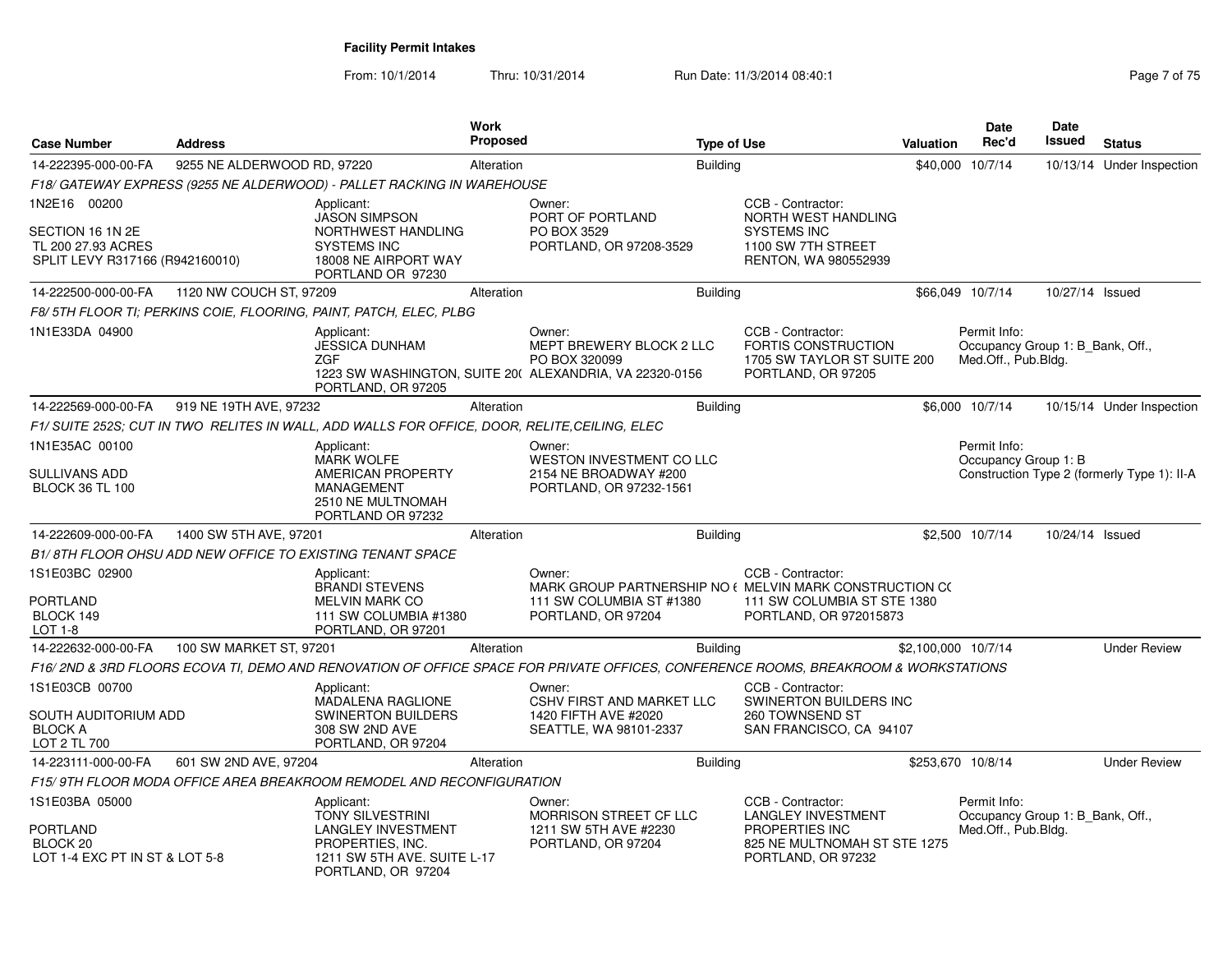| <b>Case Number</b>                                                       | <b>Address</b>              |                                                                                                             | Work<br><b>Proposed</b> |                                                                                                                                                                    | <b>Type of Use</b>                                                                                               | <b>Valuation</b>    | <b>Date</b><br>Rec'd                 | Date<br><b>Issued</b> | <b>Status</b>                              |
|--------------------------------------------------------------------------|-----------------------------|-------------------------------------------------------------------------------------------------------------|-------------------------|--------------------------------------------------------------------------------------------------------------------------------------------------------------------|------------------------------------------------------------------------------------------------------------------|---------------------|--------------------------------------|-----------------------|--------------------------------------------|
| 14-223245-000-00-FA                                                      | 9555 NE ALDERWOOD RD, 97220 |                                                                                                             | Alteration              |                                                                                                                                                                    | <b>Building</b>                                                                                                  | \$4,300,000 10/8/14 |                                      |                       | <b>Under Review</b>                        |
|                                                                          |                             |                                                                                                             |                         | F10/ (9555 NE ALDERWOOD) (FIRST TIME TENANT FOR OCCUPANCY) KeHE DISTRIBUTORS NEW TENANT RENOVATION, NEW PARKING LOT & LANDSCAPING AT NE CORNER OF BLDG, NEW EXT.   |                                                                                                                  |                     |                                      |                       |                                            |
| IN2E16 00100                                                             |                             | Applicant:<br><b>RYAN WESTON</b><br><b>GROUP MACKENZIE</b><br>1515 SE WATER AVE, #100<br>PORTLAND, OR 97214 |                         |                                                                                                                                                                    | Primary Contractor:<br><b>TO BID</b>                                                                             |                     |                                      |                       |                                            |
| 14-223281-000-00-FA                                                      | 1040 NW 22ND AVE, 97210     |                                                                                                             | Alteration              |                                                                                                                                                                    | <b>Building</b>                                                                                                  | \$300,000 10/8/14   |                                      |                       | <b>Under Review</b>                        |
|                                                                          |                             |                                                                                                             |                         | F3/ CARDIOLOGY, SUITE 660; REMODEL, REMOVE SELECTED WALLS, DOORS, RECONFIGURE FOR MULTIPLE OFFICES, EXAM ROOMS, DOORS, RELITES, RECEPTION AREA, SLIDING GLASS PAI  |                                                                                                                  |                     |                                      |                       |                                            |
| 1N1E33BA 03600<br>COUCHS ADD                                             |                             | Applicant:<br><b>MEG UEHARA</b><br><b>ZGF ARCHITECTS</b>                                                    |                         | Owner:<br><b>GOOD SAMARITAN HOSPITAL &amp;</b><br><b>MEDICAL CENTER</b>                                                                                            | CCB - Contractor:<br>IN LINE COMMERCIAL CONST<br>PO BOX 5837                                                     |                     | Permit Info:<br>Occupancy Group 1: B |                       | Construction Type 2 (formerly Type 1): I-B |
| BLOCK 301<br>LOT 15-18                                                   |                             | 1223 SW WASHINGTON STE 200<br>PORTLAND, OR 97205                                                            |                         | 1919 NW LOVEJOY ST<br>PORTLAND, OR 97209                                                                                                                           | ALOHA, OR 97006                                                                                                  |                     |                                      |                       |                                            |
| 14-223301-000-00-FA                                                      | 1001 SW 5TH AVE, 97204      |                                                                                                             | Alteration              |                                                                                                                                                                    | Building                                                                                                         | \$19.142 10/8/14    |                                      | 10/24/14 Issued       |                                            |
|                                                                          |                             | B1/ SUITE 1510 PH TECH TENANT EXPANSION NEW WALL INFILL AND OFFICE RECONFIGURATION                          |                         |                                                                                                                                                                    |                                                                                                                  |                     |                                      |                       |                                            |
| 1S1E03BB 00800<br>PORTLAND                                               |                             | Applicant:<br>KIM FORD<br><b>GROUP MACKENZIE</b>                                                            |                         | Owner:<br>OR-CONGRESS CENTER LP<br>235 MONTGOMERY ST 16TH                                                                                                          | CCB - Contractor:<br><b>HOWARD S WRIGHT</b><br><b>CONSTRUCTORS LP</b>                                            |                     | Permit Info:<br>Occupancy Group 1: B |                       | Construction Type 2 (formerly Type 1): I-A |
| BLOCK 169<br>LOT 1-8<br>SEE R246278 (R667717341)                         |                             | 1515 SE WATER AVE STE 100<br>PORTLAND OR 97214                                                              |                         | <b>FLOOR</b><br>SAN FRANCISCO, CA 94104-3104                                                                                                                       | P. O. BOX 3764<br>SEATTLE, WA 98124                                                                              |                     |                                      |                       |                                            |
| 14-223653-000-00-FA                                                      | 200 SW MARKET ST, 97201     |                                                                                                             | Alteration              |                                                                                                                                                                    | <b>Building</b>                                                                                                  | \$29.656 10/9/14    |                                      | 10/24/14 Issued       |                                            |
|                                                                          |                             |                                                                                                             |                         | F8/5TH FLOOR, N SIDE; TI EXPANSION, OPEN UP PORTION OF WALL FOR NEW PASSAGE WAY AND HALL, WALLS, DOORS, RELITES FOR NEW OFFICES, WALL AT END OF NEW HALLWAY FOR SE |                                                                                                                  |                     |                                      |                       |                                            |
| 1S1E03CB 00800<br>SOUTH AUDITORIUM ADD<br><b>BLOCK A</b><br>LOT 2 TL 800 |                             | Applicant:<br><b>MICHAEL KRASNOW</b><br>11347 NW ANDERSON ST<br>PORTLAND OR 97229                           |                         | Owner:<br>TWO HUNDRED MARKET ASSOC<br>200 SW MARKET ST #1720<br>PORTLAND, OR 97201                                                                                 | CCB - Contractor:<br><b>MICHAEL KRASNOW</b><br><b>FULCRUM INC</b><br>11347 NW ANDERSON ST.<br>PORTLAND, OR 97229 |                     |                                      |                       |                                            |
|                                                                          |                             |                                                                                                             |                         | Owner:<br>LIMITED PARTNERSHIP<br>200 SW MARKET ST #1720<br>PORTLAND, OR 97201                                                                                      |                                                                                                                  |                     |                                      |                       |                                            |
| 14-223673-000-00-FA                                                      | 1111 SW 2ND AVE             |                                                                                                             | Alteration              |                                                                                                                                                                    | <b>Building</b>                                                                                                  | \$400.000 10/9/14   |                                      |                       | 10/27/14 Issued                            |
|                                                                          |                             |                                                                                                             |                         | F8/11TH & 12TH FLOOR/ REMOVE AND RECONFIGURE PARTITION WALLS. OFFICES. PLUMBING FIXTURES. NEW FINISHES AS REQUIRED. OPEN OFFICE AREA AND NEW PRIVATE OFFICES. BRE. |                                                                                                                  |                     |                                      |                       |                                            |
| 1S1E03BD1 90001                                                          |                             | Applicant:<br>KELSEY LUSCOMBE<br>LRS ARCHITECTS<br>720 NW DAVIS ST, STE 200<br>PORTLAND, OR 97204           |                         | Owner:<br>MULTNOMAH COUNTY<br>401 N DIXON ST<br>PORTLAND, OR 97227                                                                                                 | <b>Primary Contractor:</b><br>TO BID                                                                             |                     |                                      |                       |                                            |
| 14-223718-000-00-FA                                                      | 720 SW WASHINGTON ST, 97205 |                                                                                                             | Alteration              |                                                                                                                                                                    | <b>Building</b>                                                                                                  | \$378.558 10/9/14   |                                      |                       | <b>Under Review</b>                        |
|                                                                          |                             |                                                                                                             |                         | F8/TI 3RD AND 4TH FLOORS; REMOVE SELECTED WALLS, RECONFIGURE FOR OPEN OFFICE, OFFICES, DOORS, RELITES, CONFERENCE ROOM, BREAK ROOM, HALF WALL ON 3RD FLOOR WIT     |                                                                                                                  |                     |                                      |                       |                                            |
| 1N1E34CC 06600                                                           |                             | Applicant:<br><b>CHRISTINA BOND</b>                                                                         |                         | Owner:<br><b>GPO MORGAN LLC</b>                                                                                                                                    | CCB - Contractor:<br>CHE GROUP LLC                                                                               |                     |                                      |                       |                                            |
| PORTLAND<br>BLOCK 213<br>LOT 1&2&7&8                                     |                             | 5d CONTRACTORS<br>610 SW ALDER ST. SUITE 210<br>PORTLAND, OR 97205                                          |                         | 720 SW WASHINGTON ST #630<br>PORTLAND, OR 97205-3508                                                                                                               | 29601 NE LAMPERT RD<br>TROUTDALE, OR 97060                                                                       |                     |                                      |                       |                                            |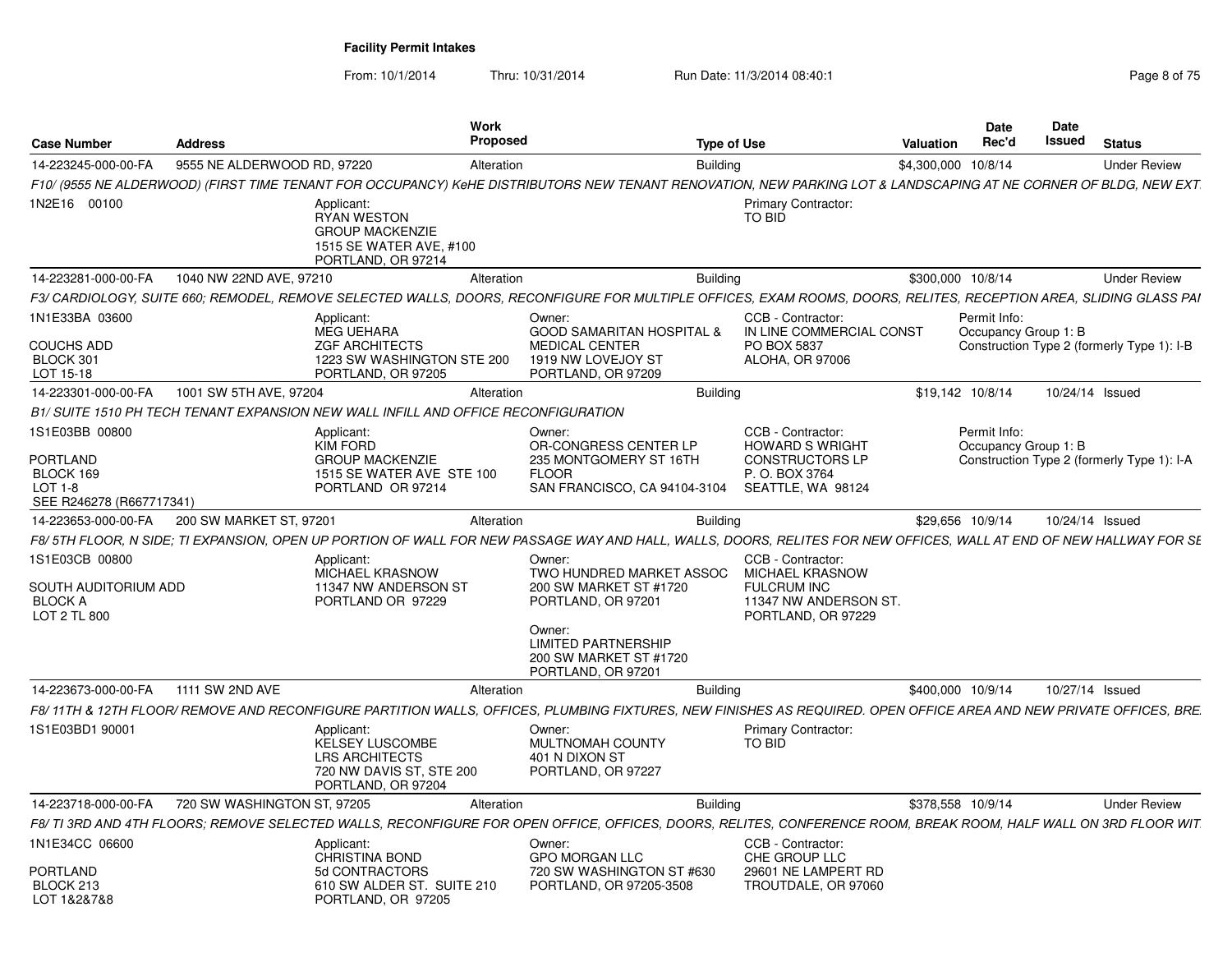From: 10/1/2014

Thru: 10/31/2014 Run Date: 11/3/2014 08:40:1

| <b>Case Number</b>                                          | <b>Address</b>                                           |                                                                                                      | <b>Work</b><br><b>Proposed</b> |                                                                                                                                                                                                                                       | <b>Type of Use</b> |                                                                                                                                                         | <b>Valuation</b> | Date<br>Rec'd                        | <b>Date</b><br>Issued | <b>Status</b>                              |
|-------------------------------------------------------------|----------------------------------------------------------|------------------------------------------------------------------------------------------------------|--------------------------------|---------------------------------------------------------------------------------------------------------------------------------------------------------------------------------------------------------------------------------------|--------------------|---------------------------------------------------------------------------------------------------------------------------------------------------------|------------------|--------------------------------------|-----------------------|--------------------------------------------|
| 14-223731-000-00-FA                                         | 715 SW MORRISON ST, 97205                                |                                                                                                      | Alteration                     |                                                                                                                                                                                                                                       | <b>Building</b>    |                                                                                                                                                         |                  | \$27,000 10/9/14                     | 10/14/14 Issued       |                                            |
|                                                             |                                                          |                                                                                                      |                                | F1/ REMODEL 7TH FLOOR RESTROOM FOR ACCESSIBILITY STANDARDS, CEILING, FLOORING, COUNTERS, ETC, ELEC, PLBG                                                                                                                              |                    |                                                                                                                                                         |                  |                                      |                       |                                            |
| 1N1E34CC 08600                                              |                                                          | Applicant:<br><b>ARON FAEGRE</b>                                                                     |                                | Owner:<br><b>GOODMAN GENERATIONS III</b>                                                                                                                                                                                              |                    | CCB - Contractor:<br><b>CRAIG SANDAGE</b>                                                                                                               |                  | Permit Info:<br>Occupancy Group 1: B |                       |                                            |
| PORTLAND<br>BLOCK 212<br>LOT <sub>4</sub>                   |                                                          | 520 SW YAMHILL ST<br>PORTLAND, OR 97204                                                              |                                | 920 SW 6TH AVE #223<br>PORTLAND, OR 97204<br>Owner:<br><b>LLC</b><br>920 SW 6TH AVE #223<br>PORTLAND, OR 97204                                                                                                                        |                    | <b>MALIBU PACIFIC GENERAL</b><br><b>CONTRACTORS</b><br>735 NE JACKSON SCHOOL RD<br>HILLSBORO, OR 971242309                                              |                  |                                      |                       | Construction Type 2 (formerly Type 1): I-A |
|                                                             |                                                          |                                                                                                      |                                | Owner:<br>PIPAB LLC<br>920 SW 6TH AVE #223<br>PORTLAND, OR 97204                                                                                                                                                                      |                    |                                                                                                                                                         |                  |                                      |                       |                                            |
| 14-223748-000-00-FA                                         | 715 SW MORRISON ST, 97205                                |                                                                                                      | Alteration                     |                                                                                                                                                                                                                                       | <b>Building</b>    |                                                                                                                                                         |                  | \$27,000 10/9/14                     | 10/14/14 Issued       |                                            |
|                                                             |                                                          |                                                                                                      |                                | F1/ REMODEL 5TH FLOOR RESTROOM FOR ACCESSIBILITY STANDARDS, CEILING, FLOORING, COUNTERS, ETC, ELEC, PLBG                                                                                                                              |                    |                                                                                                                                                         |                  |                                      |                       |                                            |
| 1N1E34CC 08600<br>PORTLAND<br>BLOCK 212<br>LOT <sub>4</sub> |                                                          | Applicant:<br><b>ARON FAEGRE</b><br>520 SW YAMHILL ST<br>PORTLAND, OR 97204                          |                                | Owner:<br><b>GOODMAN GENERATIONS III</b><br>920 SW 6TH AVE #223<br>PORTLAND, OR 97204<br>Owner:<br><b>LLC</b><br>920 SW 6TH AVE #223<br>PORTLAND, OR 97204<br>Owner:<br><b>PIPAB LLC</b><br>920 SW 6TH AVE #223<br>PORTLAND, OR 97204 |                    | CCB - Contractor:<br><b>CRAIG SANDAGE</b><br><b>MALIBU PACIFIC GENERAL</b><br><b>CONTRACTORS</b><br>735 NE JACKSON SCHOOL RD<br>HILLSBORO, OR 971242309 |                  | Permit Info:<br>Occupancy Group 1: B |                       | Construction Type 2 (formerly Type 1): I-A |
| 14-223956-000-00-FA                                         | 1025 SW WASHINGTON ST, 97205                             |                                                                                                      | Alteration                     |                                                                                                                                                                                                                                       | <b>Building</b>    |                                                                                                                                                         |                  | \$19,000 10/10/14                    | 10/28/14 Final        |                                            |
| <b>B2/ REPLACE TWO SKYLIGHTS</b>                            |                                                          |                                                                                                      |                                |                                                                                                                                                                                                                                       |                    |                                                                                                                                                         |                  |                                      |                       |                                            |
| 1N1E34CC 05100                                              |                                                          | Applicant:<br>Sandra Wiggs<br>Courtyard Properties Inc<br>2455 NW Marshall St<br>Portland, OR 97210  |                                | Owner:<br><b>1122 STARK INVESTMENT LLC</b><br>2455 NW MARSHALL ST #1<br>PORTLAND, OR 97210                                                                                                                                            |                    | CCB - Contractor:<br>SKYLINE INTERIORS INC<br>909 SW WASHINGTON<br>PORTLAND OR 972052821                                                                |                  |                                      |                       |                                            |
| 14-224075-000-00-FA                                         | 6650 N BASIN AVE, 97217                                  |                                                                                                      | Alteration                     |                                                                                                                                                                                                                                       | <b>Building</b>    |                                                                                                                                                         |                  | \$4,000 10/10/14                     |                       | <b>Under Review</b>                        |
|                                                             | B1/ PALLET RACKING PERMIT Single row along exterior wall |                                                                                                      |                                |                                                                                                                                                                                                                                       |                    |                                                                                                                                                         |                  |                                      |                       |                                            |
| 1N1E17B 01000                                               |                                                          | Applicant:<br><b>SCOTT PECK</b><br><b>MIGHTY LIFT</b><br>6600 NE COLUMBIA BLVD<br>PORTLAND, OR 97218 |                                | Owner:<br>WESTON INVESTMENT CO LLC<br>2154 NE BROADWAY #200<br>PORTLAND, OR 97232-1561                                                                                                                                                |                    | CCB - Contractor:<br>SUPERIOR QUALITY<br><b>INSTALLATION INC</b><br>18650 SE FOSTER RD<br>DAMASCUS, OR 97089                                            |                  |                                      |                       |                                            |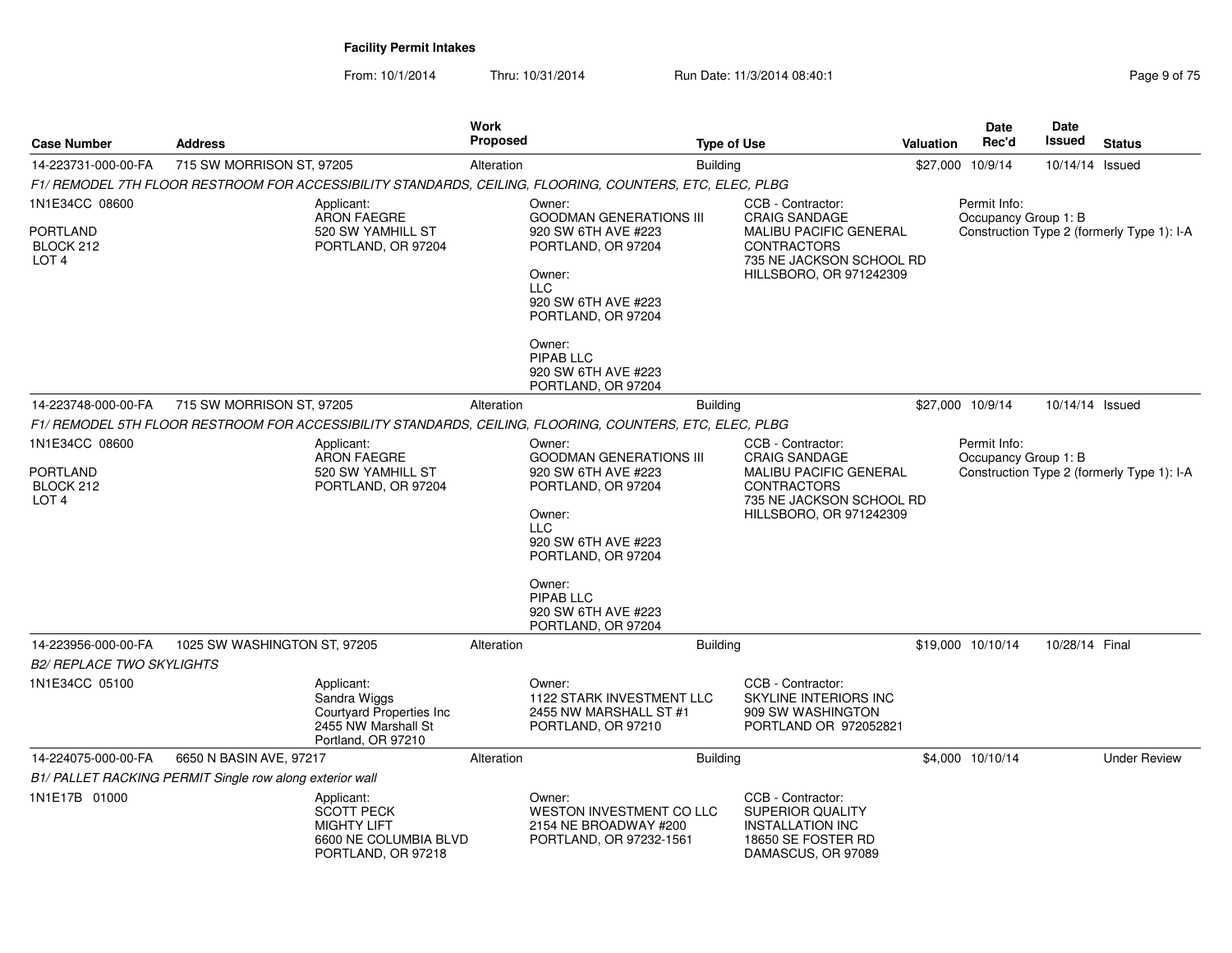| <b>Case Number</b>                                                          | <b>Address</b>                    |                                                                                                                     | <b>Work</b><br><b>Proposed</b> |                                                                                                                                                                        | <b>Type of Use</b> |                                                                                                                        | Valuation | Date<br>Rec'd                                                                  | Date<br>Issued  | <b>Status</b>                          |
|-----------------------------------------------------------------------------|-----------------------------------|---------------------------------------------------------------------------------------------------------------------|--------------------------------|------------------------------------------------------------------------------------------------------------------------------------------------------------------------|--------------------|------------------------------------------------------------------------------------------------------------------------|-----------|--------------------------------------------------------------------------------|-----------------|----------------------------------------|
| 14-224202-000-00-FA                                                         | 5417 NE 148TH AVE - Bldg 2, 97230 |                                                                                                                     | Alteration                     |                                                                                                                                                                        | <b>Building</b>    |                                                                                                                        |           | \$25,000 10/10/14                                                              |                 | 10/21/14 Under Inspection              |
|                                                                             |                                   |                                                                                                                     |                                | F1/ TWO NEW PIT TYPE DOCK LEVELERS, 12' OPENINGS IN DEMISING WALL IN WAREHOUSE, 9' OPENING IN OFFICE DEMISING WALL TO ENLARGE SPACES, PATCH & REPAIR                   |                    |                                                                                                                        |           |                                                                                |                 |                                        |
| 1N2E13C 00600                                                               |                                   | Applicant:<br>Dale Poppe<br>Group Mackenzie<br>1515 SE Water Ave. #100<br>Portland, OR 97214                        |                                |                                                                                                                                                                        |                    | CCB - Contractor:<br>VANOSDEL CONSTRUCTION<br>PO BOX 1057<br>BATTLEGROUND, WA 98604                                    |           | Permit Info:<br>Occupancy Group 1: S-1_Storage -<br>Moderate Hazard, Warehouse |                 |                                        |
| 14-224688-000-00-FA                                                         | 2305 SE 82ND AVE                  |                                                                                                                     | Alteration                     |                                                                                                                                                                        | Building           |                                                                                                                        |           | \$70,000 10/13/14                                                              |                 | <b>Under Review</b>                    |
| B2/ NEW CAFE IN PCC SE CAMPUS LIBRARY                                       |                                   |                                                                                                                     |                                |                                                                                                                                                                        |                    |                                                                                                                        |           |                                                                                |                 |                                        |
| 1S2E05DD 00300 A1                                                           |                                   | Applicant:<br>K MICHAEL KINGERY<br>1300 NE 68TH AVE, #12<br>PORTLAND, OR 97213                                      |                                | Owner:<br>Gil Gilgan<br>PORTLAND COMMUNITY<br><b>COLLEGE DIST</b><br>12000 SW 49TH AVE<br>PORTLAND, OR 97219-7197                                                      |                    | CCB - Contractor:<br><b>GREEN GABLES DESIGN &amp;</b><br><b>RESTORATION, INC.</b><br>PO BOX 4264<br>PORTLAND, OR 97208 |           |                                                                                |                 |                                        |
| 14-224823-000-00-FA                                                         | 4805 NE GLISAN ST, 97213          |                                                                                                                     | Alteration                     |                                                                                                                                                                        | Building           |                                                                                                                        |           | \$266,910 10/13/14                                                             | 10/29/14 Issued |                                        |
|                                                                             |                                   |                                                                                                                     |                                | F10/6TH FLOOR/6N20/SEPARATION OF THE INFUSION TREATMENT AREA FROM THE OP CLINIC - CONSTRUCT ONE HOUR WALL, REMOVAL AND RELOCATION OF DOORS, WALLS AND OFFICES          |                    |                                                                                                                        |           |                                                                                |                 |                                        |
| 1N2E31BD 04100                                                              |                                   | Applicant:                                                                                                          |                                | Owner:                                                                                                                                                                 |                    | CCB - Contractor:                                                                                                      |           | Permit Info:                                                                   |                 |                                        |
| SECTION 31 1N 2E<br>TL 4100 9.54 ACRES                                      |                                   | <b>RICHARD SCOGIN</b><br>PROVIDENCE PORTLAND<br>4400 NE HALSEY ST., BLDG 2,<br><b>STE 190</b><br>PORTLAND, OR 97213 |                                | PROVIDENCE HEALTH<br>4400 NE HALSEY ST BLDG 2 #190<br>PORTLAND, OR 97213-1545<br>Owner:<br>SERVICES-OREGON<br>4400 NE HALSEY ST BLDG 2 #190<br>PORTLAND, OR 97213-1545 |                    | Chris Copeland<br>ANDERSEN CONSTRUCTION<br><b>COMPANY</b><br>PO BOX 6712<br>PORTLAND, OR 97228-6712                    |           | Occupancy Group 1: I1.1<br>I-FR                                                |                 | Construction Type 2 (formerly Type 1): |
| 14-224845-000-00-FA                                                         | 501 SE HAWTHORNE BLVD, 97214      |                                                                                                                     | Alteration                     |                                                                                                                                                                        | <b>Building</b>    |                                                                                                                        |           | \$35,000 10/13/14                                                              | 10/21/14 Issued |                                        |
|                                                                             |                                   |                                                                                                                     |                                | B2/1ST FLOOR; ADD WALL AND DOOR TO ENCLOSE SPACE FOR PASSPORT PHOTO ROOM, SUBSTITUTE GLASS PANEL IN OTHER DOOR OPENING,                                                |                    |                                                                                                                        |           |                                                                                |                 |                                        |
| 1S1E02BC 07200<br>HAWTHORNE PK<br>BLOCK 131<br>LOT 1-5 EXC W 10'<br>LOT 6-8 |                                   | Applicant:<br><b>ROBERT LILLY</b><br>401 N DIXON<br>PORTLAND, OR 97227                                              |                                | Owner:<br>MULTNOMAH COUNTY(LEASED<br>401 N DIXON ST<br>PORTLAND, OR 97227-1865<br>Owner:<br><b>MULTIPLE TENANTS</b><br>401 N DIXON ST<br>PORTLAND, OR 97227-1865       |                    | CCB - Contractor:<br><b>HAL DONKIN</b><br>DONKIN CONSTRUCTION CO<br>12153 SE FLAVEL ST<br>PORTLAND, OR 972665956       |           | Permit Info:<br>Occupancy Group 1: B<br>I-FR                                   |                 | Construction Type 2 (formerly Type 1): |
| 14-225542-000-00-FA                                                         | 720 SW WASHINGTON ST, 97205       |                                                                                                                     | Alteration                     |                                                                                                                                                                        | <b>Building</b>    |                                                                                                                        |           | \$182,966 10/14/14                                                             |                 | <b>Under Review</b>                    |
|                                                                             |                                   |                                                                                                                     |                                | F3/ SUITE 200; TI, REMOVE SOME WALLS, RECONFIGURE FOR OFFICES, COLLABORATION ROOMS, LAB W/SINK, DOORS, RELITES, FLOORING, CEILING, ELEC, PLBG                          |                    |                                                                                                                        |           |                                                                                |                 |                                        |
| 1N1E34CC 06600                                                              |                                   | Applicant:<br>CHRISTINA BOND                                                                                        |                                | Owner:<br><b>GPO MORGAN LLC</b>                                                                                                                                        |                    | CCB - Contractor:<br>5D CONTRACTORS LLC                                                                                |           |                                                                                |                 |                                        |
| PORTLAND<br>BLOCK 213<br>LOT 1&2&7&8                                        |                                   | 5d CONTRACTORS<br>610 SW ALDER ST. SUITE 210<br>PORTLAND, OR 97205                                                  |                                | 720 SW WASHINGTON ST #630<br>PORTLAND, OR 97205-3508                                                                                                                   |                    | PO BOX 416<br>CORBETT, OR 97019                                                                                        |           |                                                                                |                 |                                        |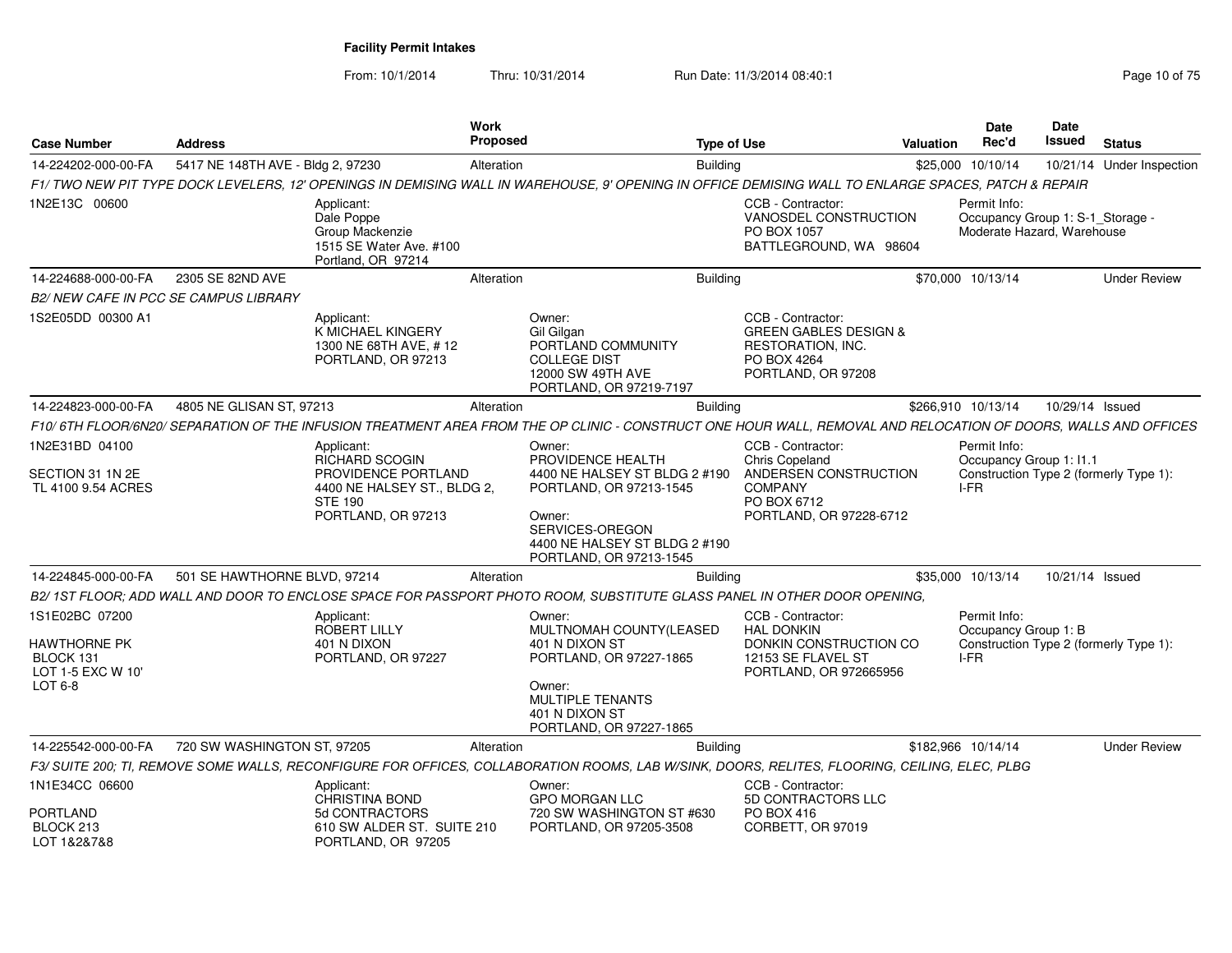| <b>Case Number</b>                                                                        | <b>Address</b>              | Work                                                                                                                           | Proposed                                                                                                                                                                                     | <b>Type of Use</b>                                                                                                                                          | Valuation          | <b>Date</b><br>Rec'd                                                                   | <b>Date</b><br><b>Issued</b> | <b>Status</b> |                     |
|-------------------------------------------------------------------------------------------|-----------------------------|--------------------------------------------------------------------------------------------------------------------------------|----------------------------------------------------------------------------------------------------------------------------------------------------------------------------------------------|-------------------------------------------------------------------------------------------------------------------------------------------------------------|--------------------|----------------------------------------------------------------------------------------|------------------------------|---------------|---------------------|
| 14-225568-000-00-FA                                                                       | 2701 NW VAUGHN ST, 97210    |                                                                                                                                | Alteration                                                                                                                                                                                   | Building                                                                                                                                                    |                    | \$90,000 10/14/14                                                                      | 10/29/14 Issued              |               |                     |
|                                                                                           |                             | F10/8TH FLOOR/SUITES 880-890: MINOR REMODEL OF BREAK ROOM AND REMOVAL OF WALL IN HALLWAY                                       |                                                                                                                                                                                              |                                                                                                                                                             |                    |                                                                                        |                              |               |                     |
| 1N1E29D 00200<br>SECTION 29 1N 1E<br>TL 200 11.06 ACRES<br>ALSO SEE SUBS -0291<br>$-0292$ |                             | Applicant:<br>WHIT MIDDLECOFF<br><b>GBD ARCHITECTS</b><br>1120 NW COUCH SUITE 300<br>PORTLAND OR 97209                         | Owner:<br>MONTGOMERY PARK I LLC<br>2701 NW VAUGHN ST<br>PORTLAND, OR 97208                                                                                                                   | CCB - Contractor:<br><b>VIKING ENGINEERING &amp;</b><br><b>CONSTRUCTION LLC</b><br>PO BOX 33532<br>PORTLAND, OR 97292                                       |                    | Permit Info:<br>Occupancy Group 1: B<br>Construction Type 2 (formerly Type 1):<br>I-FR |                              |               |                     |
| 14-225620-000-00-FA                                                                       | <b>12439 NE MARX ST</b>     |                                                                                                                                | Alteration                                                                                                                                                                                   | <b>Building</b>                                                                                                                                             | \$158,200 10/14/14 |                                                                                        |                              |               | <b>Under Review</b> |
|                                                                                           |                             |                                                                                                                                | F9/ REDEMISE/ SPEC WORK; REMOVE WALLS, RESTROOMS, INFILL OVERHEAD DOOR WITH MAN-DOOR, RECONFIGURE WALLS FOR OFFICES, BREAKROOM, OPEN OFFICE, REMODEL EXISTIN                                 |                                                                                                                                                             |                    |                                                                                        |                              |               |                     |
| 1N2E23BB 01200                                                                            |                             | Applicant:<br>RYAN MCGUIRE<br>Pacific Realty Associates, LP<br>(PacTrust)<br>15350 SW SEQUOIA PKWY #300A<br>PORTLAND, OR 97224 | Owner:<br><b>PACIFIC REALTY ASSOCIATES</b><br>15350 SW SEQUOIA PKWY #300<br>TIGARD, OR 97224-7175<br>Owner:<br><b>LTD PARTNERSHIP</b><br>15350 SW SEQUOIA PKWY #300<br>TIGARD, OR 97224-7175 | CCB - Contractor:<br>PACIFIC REALTY ASSOCIATES LP Occupancy Group 1: B_Bank, Off.,<br>15350 SW SEQUOIA PARKWAY<br><b>SUITE 300</b><br>TIGARD, OR 97774-7172 |                    | Permit Info:<br>Med.Off., Pub.Bldg.                                                    |                              |               |                     |
| 14-225711-000-00-FA                                                                       | 111 SW COLUMBIA ST, 97258   |                                                                                                                                | Alteration                                                                                                                                                                                   | <b>Building</b>                                                                                                                                             | \$125.000 10/15/14 |                                                                                        |                              |               | <b>Under Review</b> |
|                                                                                           |                             |                                                                                                                                | F3/ SUITE 1180: TI. REMOVE PARTITION WALLS. CABINETRY. RECONFIGURE FOR MULTIPLE OFFICES. CONFERENCE ROOMS. BREAK ROOM. IT ROOM. DOORS. RELITES. CEILING. ELEC. PLBG                          |                                                                                                                                                             |                    |                                                                                        |                              |               |                     |
| 1S1E03BD 01700<br><b>PORTLAND</b><br>BLOCK 129<br>LOT 1-8                                 |                             | Applicant:<br><b>DAVID BROWN</b><br><b>MELVIN MARK COMPANIES</b><br>111 SW COLUMBIA, STE 1380<br>PORTLAND OR 97201             | Owner:<br>COLUMBIA SOUARE LLC<br>111 SW COLUMBIA ST #1380<br>PORTLAND, OR 97201-5845                                                                                                         | CCB - Contractor:<br>MELVIN MARK CONSTRUCTION C(Occupancy Group 1: B<br>111 SW COLUMBIA ST STE 1380<br>PORTLAND, OR 972015873                               |                    | Permit Info:<br>Construction Type 2 (formerly Type 1): I-A                             |                              |               |                     |
| 14-225735-000-00-FA                                                                       | 707 SW WASHINGTON ST, 97205 |                                                                                                                                | Alteration                                                                                                                                                                                   | <b>Building</b>                                                                                                                                             |                    | \$75,000 10/15/14                                                                      | 10/24/14 Issued              |               |                     |
|                                                                                           |                             |                                                                                                                                | F3/ SUITE 800; TI, REMOVE SOME PARTITION WALLS TO CREATE LARGER OFFICES, INFILL SOME DOORS, CREATE BREAKROOM, GLASS WALL AND DOORS FOR LARGE CONFERENCE ROOM. F                              |                                                                                                                                                             |                    |                                                                                        |                              |               |                     |
| 1N1E34CC 04600                                                                            |                             | Applicant:<br>DAVID BROWN<br><b>MELVIN MARK COMPANIES</b><br>111 SW COLUMBIA, STE 1380<br>PORTLAND OR 97201                    | Owner:<br><b>UBCT PARTNERSHIP</b><br>111 SW COLUMBIA ST #1380<br>PORTLAND, OR 97201                                                                                                          | CCB - Contractor:<br>MELVIN MARK CONSTRUCTION C(Occupancy Group 1: B<br>111 SW COLUMBIA ST STE 1380<br>PORTLAND, OR 972015873                               |                    | Permit Info:<br>Construction Type 2 (formerly Type 1): I-A                             |                              |               |                     |
| 14-225826-000-00-FA                                                                       | 919 NE 19TH AVE, 97232      |                                                                                                                                | Alteration                                                                                                                                                                                   | Building                                                                                                                                                    |                    | \$8.000 10/15/14                                                                       |                              |               | <b>Under Review</b> |
|                                                                                           |                             | B1/847 NE 19TH CASCADIA BEHAVIORAL NEW EXIT DOOR TO COURTYARD                                                                  |                                                                                                                                                                                              |                                                                                                                                                             |                    |                                                                                        |                              |               |                     |
| 1N1E35AC 00100                                                                            |                             | Applicant:                                                                                                                     | Owner:                                                                                                                                                                                       |                                                                                                                                                             |                    | Permit Info:                                                                           |                              |               |                     |
| SULLIVANS ADD<br><b>BLOCK 36 TL 100</b>                                                   |                             | <b>MARK WOLFE</b><br>AMERICAN PROPERTY<br>MANAGEMENT<br>2510 NE MULTNOMAH<br>PORTLAND OR 97232                                 | WESTON INVESTMENT CO LLC<br>2154 NE BROADWAY #200<br>PORTLAND, OR 97232-1561                                                                                                                 |                                                                                                                                                             |                    | Occupancy Group 1: B<br>Construction Type 2 (formerly Type 1): II-A                    |                              |               |                     |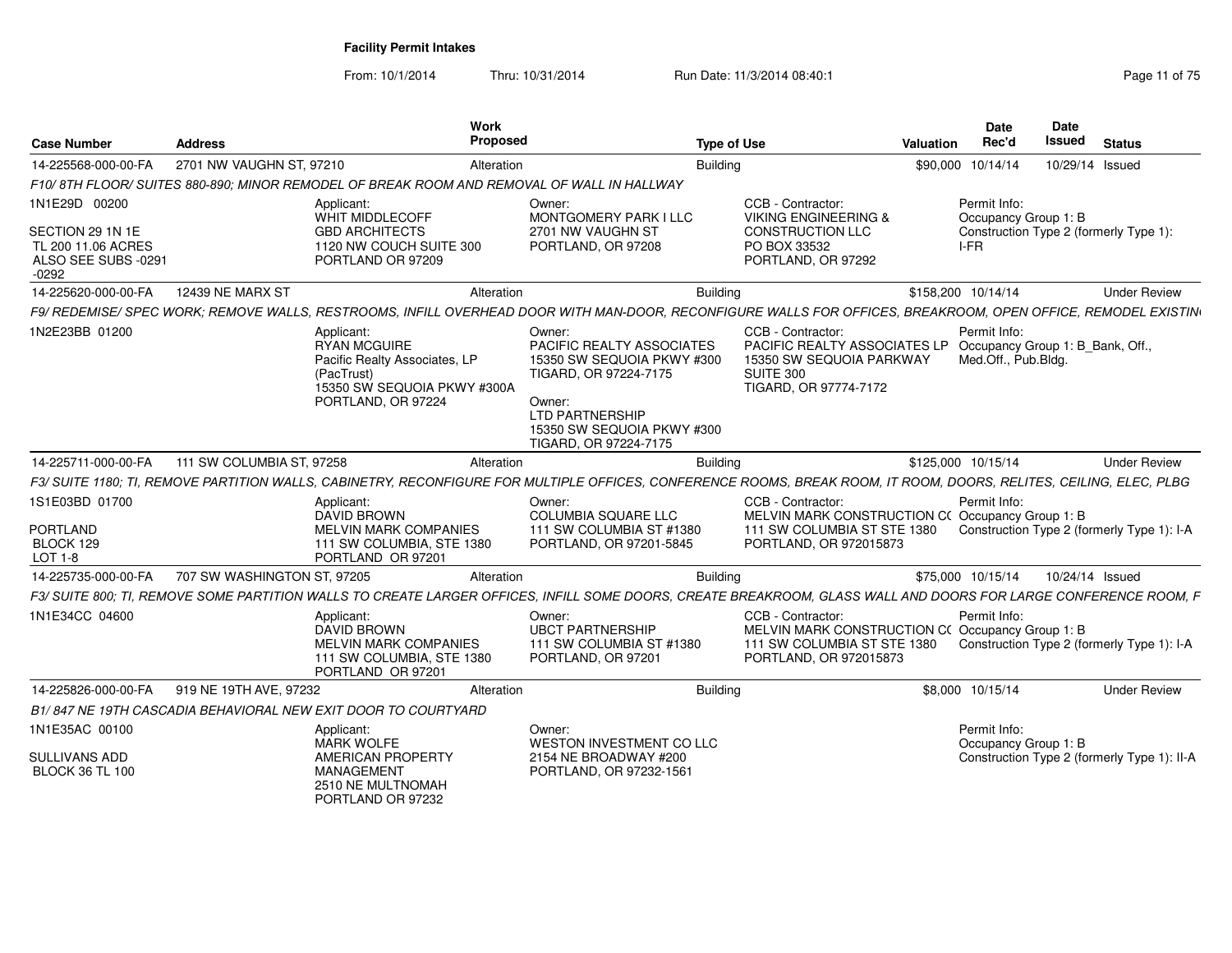| Case Number                                            | <b>Address</b>                                                                                                                                                    | Work<br>Proposed |                                                                                                                  | <b>Type of Use</b>                                                                                        | Valuation | Date<br>Rec'd                                                           | Date<br><b>Issued</b> | <b>Status</b>                               |
|--------------------------------------------------------|-------------------------------------------------------------------------------------------------------------------------------------------------------------------|------------------|------------------------------------------------------------------------------------------------------------------|-----------------------------------------------------------------------------------------------------------|-----------|-------------------------------------------------------------------------|-----------------------|---------------------------------------------|
| 14-225835-000-00-FA                                    | 10570 SE WASHINGTON ST, 97216                                                                                                                                     | Alteration       | <b>Building</b>                                                                                                  |                                                                                                           |           | \$6,000 10/15/14                                                        |                       | <b>Under Review</b>                         |
|                                                        | B1/VOLUNTEERS OF AMERICA DIVIDE 1 OFFICE INTO 2 SMALLER OFFICES                                                                                                   |                  |                                                                                                                  |                                                                                                           |           |                                                                         |                       |                                             |
| 1S2E03BB 00700                                         | Applicant:<br><b>MARK WOLFE</b><br>AMERICAN PROPERTY<br><b>MANAGEMENT</b><br>2510 NE MULTNOMAH<br>PORTLAND OR 97232                                               |                  | Owner:<br>WESTON INVESTMENT CO LLC<br>2154 NE BROADWAY #200<br>PORTLAND, OR 97232-1561                           |                                                                                                           |           | Permit Info:<br>Occupancy Group 1: B                                    |                       | Construction Type 2 (formerly Type 1): II N |
| 14-226401-000-00-FA                                    | 14015 NE GLISAN ST, 97230                                                                                                                                         | Alteration       | <b>Building</b>                                                                                                  |                                                                                                           |           | \$5,000 10/16/14                                                        | 10/29/14 Issued       |                                             |
|                                                        | B1/ INSTALL WINDOWS IN TENNIS VIEWING ROOM                                                                                                                        |                  |                                                                                                                  |                                                                                                           |           |                                                                         |                       |                                             |
| 1N2E35A 00200<br>SECTION 35 1N 2E<br>TL 200 4.50 ACRES | Applicant:<br>Lydia Neill<br><b>METRO</b><br>600 NE GRAND AVENUE<br>PORTLAND OR                                                                                   |                  | Owner:<br>METRO(LEASED COURSE CO<br>600 NE GRAND AVE<br>PORTLAND, OR 97232-2736                                  | <b>Primary Contractor:</b><br>TO BID                                                                      |           |                                                                         |                       |                                             |
| 14-226584-000-00-FA                                    | 319 SW WASHINGTON ST, 97204                                                                                                                                       | Alteration       | <b>Building</b>                                                                                                  |                                                                                                           |           | \$570,000 10/16/14                                                      |                       | <b>Under Review</b>                         |
|                                                        | F17/ COMPLETE BUILD-OUT OF MEZZANINE & 2ND FLOOR FOR NEW TENANT - NEW PRIVATE AND OPEN OFFICES, RESTROOMS, BREAKROOM/ PANTRY, RECEPTION, MEETING ROOMS, GAMER     |                  |                                                                                                                  |                                                                                                           |           |                                                                         |                       |                                             |
| 1N1E34CD 07800                                         | Applicant:<br><b>JAMIE HICKS</b><br><b>BAINBRIDGE DESIGN</b><br>319 SW WASHINGTON ST., STE<br>914<br>PORTLAND, OR 97204                                           |                  | Owner:<br>THREE NINETEEN WASHINGTON<br><b>LLC</b><br>PO BOX 416<br>MANCHESTER. VT 05254                          | <b>Primary Contractor:</b><br>TO BID                                                                      |           | Permit Info:<br>Occupancy Group 1: B_Bank, Off.,<br>Med.Off., Pub.Bldg. |                       |                                             |
| 14-226670-000-00-FA                                    | 1000 SW BROADWAY, 97205                                                                                                                                           | Alteration       | <b>Building</b>                                                                                                  |                                                                                                           |           | \$25,000 10/16/14                                                       |                       | <b>Under Review</b>                         |
|                                                        | F17/15TH FLOOR/ EXPANSION OF EXISTING TENANT INTO ADJACENT SPACE. CREATE OPEN OFFICE, REMODEL COPY ROOM, NEW DOORBELL                                             |                  |                                                                                                                  |                                                                                                           |           |                                                                         |                       |                                             |
| 1S1E03BB 02400<br>PORTLAND<br>BLOCK 182<br>LOT 5-8     | Applicant:<br><b>STACY BENGTSON</b><br><b>LRS ARCHITECTS</b><br>720 NW DAVIS ST. #300<br>PORTLAND, OR 97209                                                       |                  | Owner:<br>ONE THOUSAND BROADWAY<br><b>BLDG LTD PARTNERSHIP</b><br>805 SW BROADWAY STE 2020<br>PORTLAND, OR 97205 | CCB - Contractor:<br><b>FRANK WHITE</b><br>JOHNSON PROJECT SOLUTIONS<br><b>INC</b><br><b>PO BOX 455</b>   |           |                                                                         |                       |                                             |
|                                                        |                                                                                                                                                                   |                  |                                                                                                                  | LAKE OSWEGO, OR 97034                                                                                     |           | \$715,000 10/17/14                                                      |                       |                                             |
| 14-226940-000-00-FA                                    | 3181 SW SAM JACKSON PARK RD - Bldg DCH, 9 Alteration                                                                                                              |                  | <b>Building</b>                                                                                                  |                                                                                                           |           |                                                                         |                       | <b>Under Review</b>                         |
|                                                        | F17/8TH FLOOR, OR #3; REMODEL, REPLACE WALLS, DOORS, FLOORING, CEILING, CABINETS, SHELVING WITH NEW, RECONFIGURED, NEW LIGHT BOOM, PAINT, ELEC, PLBG              |                  |                                                                                                                  |                                                                                                           |           |                                                                         |                       |                                             |
| 1S1E09 00200                                           | Applicant:<br><b>MARCUS MORGAN</b><br><b>PKA ARCHITECTS</b><br>6969 SW HAMPTON ST<br>PORTLAND, OR 97239                                                           |                  | Owner:<br>OREGON STATE OF<br>3181 SW SAM JACKSON PARK RD HOFFMAN CONSTRUCTION CO<br>PORTLAND, OR 97239           | CCB - Contractor:<br><b>THOMAS SMITH</b><br>OF OREGON<br>805 SW BROADWAY SUITE 2100<br>PORTLAND, OR 97205 |           |                                                                         |                       |                                             |
| 14-227410-000-00-FA                                    | 501 N GRAHAM ST, 97227                                                                                                                                            | Alteration       | <b>Building</b>                                                                                                  |                                                                                                           |           | \$290,000 10/20/14                                                      |                       | <b>Under Review</b>                         |
|                                                        | F17/ 2ND FLOOR CARDIOLOGY - RELOCATE AND RECONFIGURE OFFICE AND CLINIC AREAS INCLUDING REMOVAL AND REBUILD OF PARTITION WALLS, EXPAND TOILET ROOM, ELECTRICAL, PL |                  |                                                                                                                  |                                                                                                           |           |                                                                         |                       |                                             |
| 1N1E27AC 01000                                         | Applicant:<br><b>MEG UEHARA</b>                                                                                                                                   |                  | Owner:<br><b>LEGACY HEALTH SYSTEM</b>                                                                            | CCB - Contractor:<br><b>SKANSKA USA</b>                                                                   |           |                                                                         |                       |                                             |
| ABENDS ADD<br><b>BLOCK 1 TL 1000</b>                   | <b>ZGF ARCHITECTS</b><br>1223 SW WASHINGTON STE 200<br>PORTLAND, OR 97205                                                                                         |                  | 1919 NW LOVEJOY ST<br>PORTLAND, OR 97209                                                                         | 222 SW Columbia St., Suite 300<br>Portland, OR 97201                                                      |           |                                                                         |                       |                                             |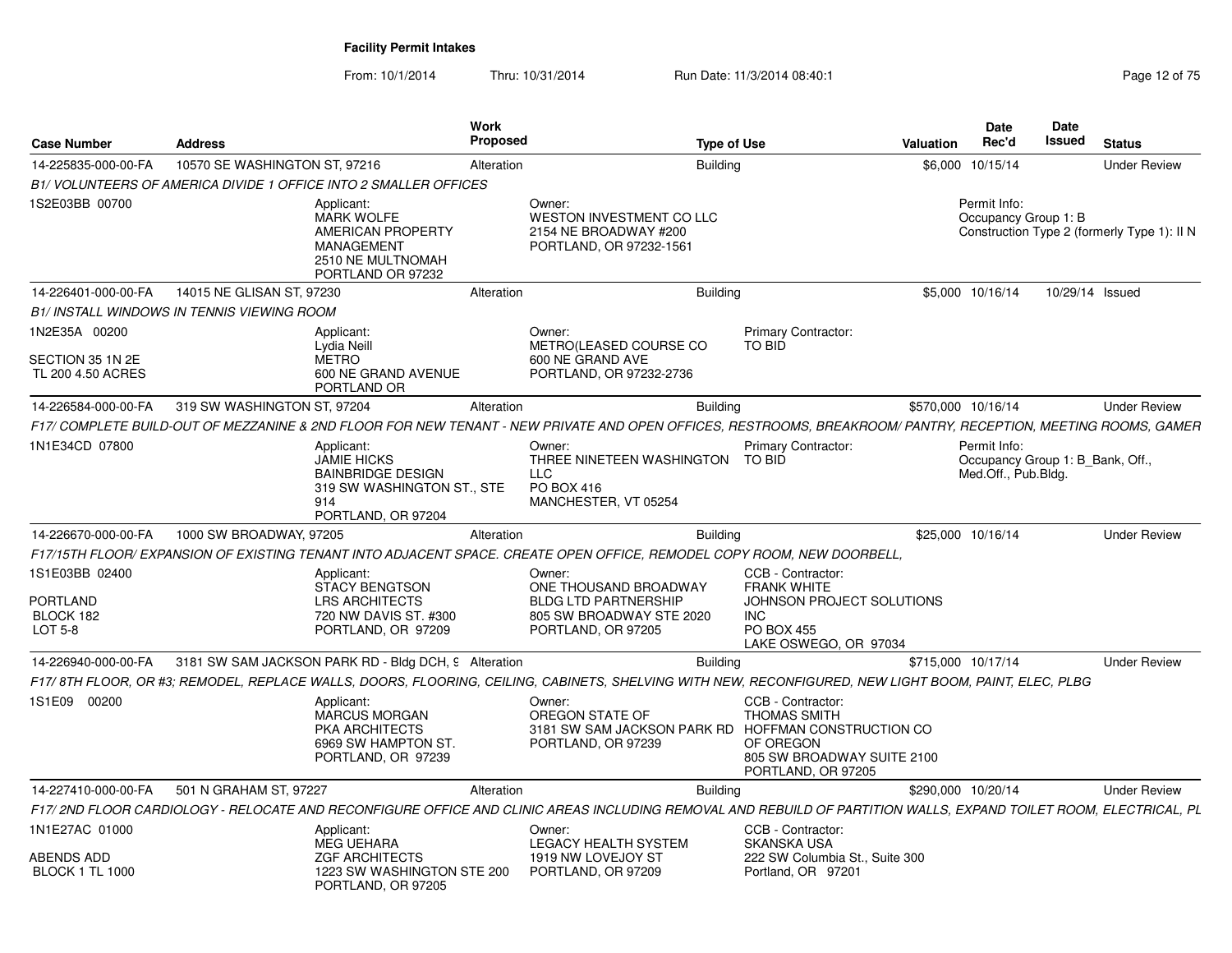| <b>Case Number</b>                                        | <b>Address</b>                     |                                                                                                                                       | Work<br><b>Proposed</b> |                                                                                                                                                                    | <b>Type of Use</b> |                                                                                                                                              | Valuation | <b>Date</b><br>Rec'd                             | <b>Date</b><br>Issued | <b>Status</b>                              |
|-----------------------------------------------------------|------------------------------------|---------------------------------------------------------------------------------------------------------------------------------------|-------------------------|--------------------------------------------------------------------------------------------------------------------------------------------------------------------|--------------------|----------------------------------------------------------------------------------------------------------------------------------------------|-----------|--------------------------------------------------|-----------------------|--------------------------------------------|
| 14-227437-000-00-FA                                       | 100 SW MARKET ST, 97201            |                                                                                                                                       | Alteration              |                                                                                                                                                                    | <b>Building</b>    |                                                                                                                                              |           | \$300,000 10/20/14                               |                       | <b>Under Review</b>                        |
|                                                           |                                    |                                                                                                                                       |                         | F6/ REMOVE AND REMODEL STOREFRONT ON MARKET AND ATRIUM SIDE OF BUILDING. NEW STORE FRONT DOORS. BIFOLD WINDOWS, PAVERS, CONVERT FOUNTAINS TO PLANTERS, LANDS       |                    |                                                                                                                                              |           |                                                  |                       |                                            |
| 1S1E03CB 00700                                            |                                    | Applicant:<br>Mike Jordan                                                                                                             |                         | Owner:<br><b>CSHV FIRST AND MARKET LLC</b>                                                                                                                         |                    | CCB - Contractor:<br>SWINERTON BUILDERS INC                                                                                                  |           |                                                  |                       |                                            |
| SOUTH AUDITORIUM ADD<br><b>BLOCK A</b><br>LOT 2 TL 700    |                                    | <b>Swinerton Builders</b><br>2300 SW 1st Ave Suite 103<br>Portland, OR 97201                                                          |                         | 1420 FIFTH AVE #2020<br>SEATTLE, WA 98101-2337                                                                                                                     |                    | 260 TOWNSEND ST<br>SAN FRANCISCO, CA 94107                                                                                                   |           |                                                  |                       |                                            |
| 14-227538-000-00-FA                                       | 825 NE MULTNOMAH ST - Unit 1       |                                                                                                                                       | Alteration              |                                                                                                                                                                    | <b>Building</b>    |                                                                                                                                              |           | \$423,014 10/20/14                               | 10/31/14 Issued       |                                            |
|                                                           |                                    |                                                                                                                                       |                         | F6/12TH FLOOR/FAMILY CARE - REMOVE MAJORITY OF WALLS & CASEWORK; CREATE OPEN & PRIVATE OFFICES, BREAK, CONFERENCE, RECEPTION AND RESTROOMS. CEILING/LIGHTING II    |                    |                                                                                                                                              |           |                                                  |                       |                                            |
| 1N1E35BB 90002<br>LLOYD CENTER TOWER CONDOMINIUM          |                                    | Applicant:<br><b>ANTHONY SILVESTRINI</b><br><b>LANGLEY INVESTMENTS</b>                                                                |                         | Owner:<br><b>PACIFICORP</b><br>700 NE MULTNOMAH ST 7TH FLR                                                                                                         |                    | CCB - Contractor:<br><b>LANGLEY INVESTMENT</b><br>PROPERTIES INC                                                                             |           |                                                  |                       |                                            |
| LOT <sub>1</sub><br><b>DEPT OF REVENUE</b>                |                                    | 1211 SW FIFTH AVE, STE 2230<br>PORTLAND, OR 97204                                                                                     |                         | PORTLAND, OR 97232                                                                                                                                                 |                    | 825 NE MULTNOMAH ST STE 1275<br>PORTLAND, OR 97232                                                                                           |           |                                                  |                       |                                            |
| 14-227730-000-00-FA                                       | 1211 SW 5TH AVE, 97204             |                                                                                                                                       | Alteration              |                                                                                                                                                                    | <b>Building</b>    |                                                                                                                                              |           | \$32,802 10/20/14                                |                       | 10/28/14 Under Inspection                  |
|                                                           |                                    |                                                                                                                                       |                         | F3/14TH FLOOR; ADD WALLS IN TWO OFFICES TO CREATE FOUR OFFICES, DOORS, RELITES, REMOVE PORTION OF WALL ON TWO OFFICES FOR FULL HEIGHT RELITES, PARTIAL HEIGHT PAS. |                    |                                                                                                                                              |           |                                                  |                       |                                            |
| 1S1E03BC 00900                                            |                                    | Applicant:<br><b>Tony Silvestrini</b>                                                                                                 |                         | Owner:<br>PACWEST CENTER LLC                                                                                                                                       |                    | CCB - Contractor:<br><b>LANGLEY INVESTMENT</b>                                                                                               |           | Permit Info:<br>Occupancy Group 1: B Bank, Off., |                       |                                            |
| <b>PORTLAND</b>                                           |                                    | <b>LANGLEY INVESTMENT</b>                                                                                                             |                         | 1211 SW 5TH AVE #2230                                                                                                                                              |                    | PROPERTIES INC                                                                                                                               |           | Med.Off., Pub.Bldg.                              |                       |                                            |
| BLOCK 167<br>$LOT 1-8$                                    |                                    | PROPERTIES, INC.<br>1211 SW Fifth Avenue, Suite L-17<br>Portland, OR 97204-3735                                                       |                         | PORTLAND, OR 97204                                                                                                                                                 |                    | 825 NE MULTNOMAH ST STE 1275 Construction Type 2 (formerly Type 1): I-A<br>PORTLAND, OR 97232                                                |           |                                                  |                       |                                            |
| 14-227736-000-00-FA                                       | 3147 SW SAM JACKSON PARK RD, 97201 |                                                                                                                                       | Alteration              |                                                                                                                                                                    | <b>Building</b>    |                                                                                                                                              |           | \$27,000 10/20/14                                |                       | <b>Under Review</b>                        |
| B1/2ND FLOOR/ROOM 250.92/INSTALL WALL MOUNTED MICROSCOPE  |                                    |                                                                                                                                       |                         |                                                                                                                                                                    |                    |                                                                                                                                              |           |                                                  |                       |                                            |
| 1S1E09AD 00100                                            |                                    | Applicant:                                                                                                                            |                         | Owner:                                                                                                                                                             |                    | CCB - Contractor:                                                                                                                            |           | Permit Info:                                     |                       |                                            |
| SECTION 09 1S 1E<br>TL 100 0.65 ACRES<br>LAND & IMPS      |                                    | <b>JEROME KEYES</b><br><b>OHSU</b><br>3181 SW SAM JACKSON PARK<br>RD.                                                                 |                         | OREGON STATE OF (LEASED<br>3181 SW SAM JACKSON PARK RD<br>PORTLAND, OR 97239                                                                                       |                    | SCHAFFRAN CONSTRUCTION INC<br>16916 SE FRANKLIN<br>PORTLAND, OR 97236                                                                        |           | Occupancy Group 1: B                             |                       | Construction Type 2 (formerly Type 1): I-B |
| SEE R327835 (R991091601) FOR IMPS AND<br><b>AIR SPACE</b> |                                    | PORTLAND, OR 97239                                                                                                                    |                         | Owner:<br><b>BRIM OHSU</b><br>3181 SW SAM JACKSON PARK RD<br>PORTLAND, OR 97239                                                                                    |                    |                                                                                                                                              |           |                                                  |                       |                                            |
|                                                           |                                    |                                                                                                                                       |                         | Owner:<br>MAIL STOP PP E<br>3181 SW SAM JACKSON PARK RD<br>PORTLAND, OR 97239                                                                                      |                    |                                                                                                                                              |           |                                                  |                       |                                            |
| 14-227805-000-00-FA                                       | 5600 NE HASSALO ST, 97213          |                                                                                                                                       | Alteration              |                                                                                                                                                                    | <b>Building</b>    |                                                                                                                                              |           | \$24,000 10/20/14                                | 10/30/14 Issued       |                                            |
|                                                           |                                    | F2/TI & EXPANSION INTO ADJACENT 14000 SQ FT SPACE - STORAGE RACKING                                                                   |                         |                                                                                                                                                                    |                    |                                                                                                                                              |           |                                                  |                       |                                            |
| 1N2E31 00100                                              |                                    | Applicant:<br><b>JIM BRUSSE</b><br><b>MATERIAL FLOW &amp; CONVEYOR</b><br><b>SYSTEMS INC</b><br><b>PO BOX 550</b><br>DONALD, OR 97020 |                         | Owner:<br><b>PACIFIC REALTY ASSOCIATES</b><br>15115 SW SEQUOIA PKWY<br>#200-WMI<br>PORTLAND, OR 97224                                                              |                    | CCB - Contractor:<br><b>JIM BRUSSE</b><br><b>MATERIAL FLOW &amp; CONVEYOR</b><br><b>SYSTEMS INC</b><br><b>PO BOX 550</b><br>DONALD, OR 97020 |           |                                                  |                       |                                            |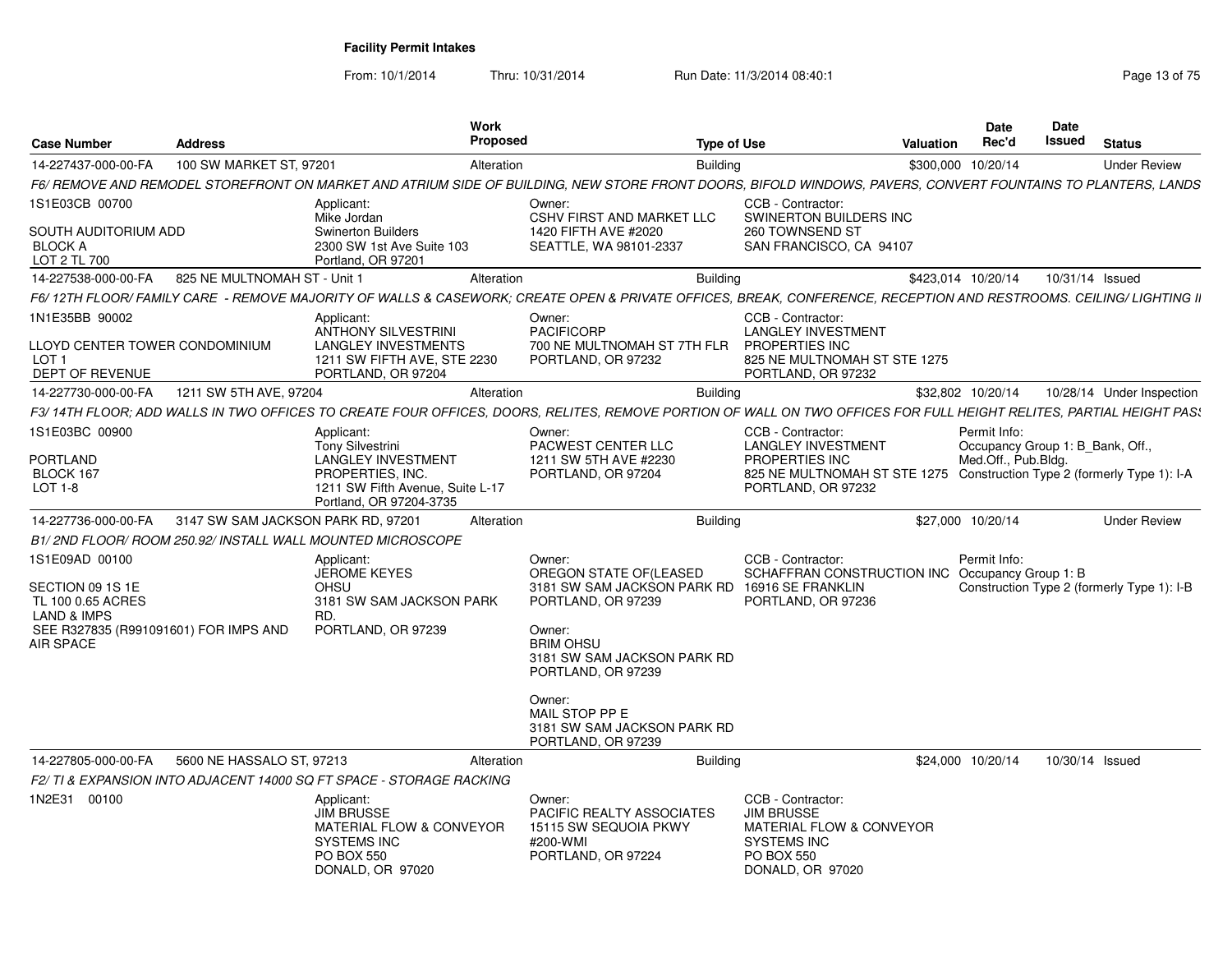| <b>Case Number</b>                                                       | <b>Address</b>             |                                                                                                              | Work<br><b>Proposed</b> |                                                                                                                                                                | <b>Type of Use</b> |                                                                                                      | Valuation | <b>Date</b><br>Rec'd                                                    | Date<br><b>Issued</b> | <b>Status</b>                              |
|--------------------------------------------------------------------------|----------------------------|--------------------------------------------------------------------------------------------------------------|-------------------------|----------------------------------------------------------------------------------------------------------------------------------------------------------------|--------------------|------------------------------------------------------------------------------------------------------|-----------|-------------------------------------------------------------------------|-----------------------|--------------------------------------------|
| 14-227834-000-00-FA                                                      | 5223 NE 158TH AVE, 97230   |                                                                                                              | Alteration              |                                                                                                                                                                | <b>Buildina</b>    |                                                                                                      |           | \$40,000 10/20/14                                                       |                       | <b>Under Review</b>                        |
|                                                                          |                            | B1/ (5217 NE 158TH AVE) WHEEL PROS DOCK LEVELERS AT DOCKS 7, 8 & 9                                           |                         |                                                                                                                                                                |                    |                                                                                                      |           |                                                                         |                       |                                            |
| 1N2E24 01800                                                             |                            | Applicant:<br>Dale Poppe<br>Group Mackenzie<br>1515 SE Water Ave. #100<br>Portland, OR 97214                 |                         |                                                                                                                                                                |                    | CCB - Contractor:<br>VANOSDEL CONSTRUCTION<br>PO BOX 1057<br>BATTLEGROUND, WA 98604                  |           |                                                                         |                       |                                            |
| 14-227893-000-00-FA                                                      | 120 SW CLAY ST, 97201      |                                                                                                              | Alteration              |                                                                                                                                                                | <b>Building</b>    |                                                                                                      |           | \$30,000 10/20/14                                                       |                       | <b>Under Review</b>                        |
|                                                                          |                            |                                                                                                              |                         | F9/FIRST FLOOR/CREATE OPENING IN SHEAR WALL BETWEEN SUITE 101 AND 105B. REPLACE STAIRS AT OPENING, CREATE OFFICES, ENCLOSE STORAGE ROOM                        |                    |                                                                                                      |           |                                                                         |                       |                                            |
| 1S1E03BC 03200<br><b>PORTLAND</b>                                        |                            | Applicant:<br>DAVID BROWN<br><b>MELVIN MARK COMPANIES</b>                                                    |                         |                                                                                                                                                                |                    | CCB - Contractor:<br>MELVIN MARK CONSTRUCTION C(Occupancy Group 1: B<br>111 SW COLUMBIA ST STE 1380  |           | Permit Info:                                                            |                       | Construction Type 2 (formerly Type 1): I-A |
| <b>BLOCK 127 TL 3200</b>                                                 |                            | 111 SW COLUMBIA, STE 1380<br>PORTLAND OR 97201                                                               |                         |                                                                                                                                                                |                    | PORTLAND, OR 972015873                                                                               |           |                                                                         |                       |                                            |
| 14-228030-000-00-FA                                                      | 2701 NW VAUGHN ST, 97210   |                                                                                                              | Alteration              |                                                                                                                                                                | <b>Building</b>    |                                                                                                      |           | \$28,000 10/20/14                                                       |                       | <b>Under Review</b>                        |
|                                                                          |                            |                                                                                                              |                         | F7/ SUITE 410/420; REMODEL, REMOVE PARTIAL WALL AND DOOR, OPEN UP HALLWAY PASS THROUGH, PATCH AND PAINT, CEILING, ELEC                                         |                    |                                                                                                      |           |                                                                         |                       |                                            |
| 1N1E29D 00200                                                            |                            | Applicant:<br>Whit Middlecoff                                                                                |                         | Owner:<br>MONTGOMERY PARK I LLC                                                                                                                                |                    | CCB - Contractor:<br><b>VIKING ENGINEERING &amp;</b>                                                 |           | Permit Info:<br>Occupancy Group 1: B                                    |                       |                                            |
| SECTION 29 1N 1E<br>TL 200 11.06 ACRES<br>ALSO SEE SUBS -0291<br>$-0292$ |                            | <b>GBD Architects Inc.</b><br>1120 NW Couch St, #300<br>Portland, OR 97209                                   |                         | 2701 NW VAUGHN ST<br>PORTLAND, OR 97208                                                                                                                        |                    | <b>CONSTRUCTION LLC</b><br>PO BOX 33532<br>PORTLAND, OR 97292                                        |           | I-FR                                                                    |                       | Construction Type 2 (formerly Type 1):     |
| 14-228174-000-00-FA                                                      | 2501 SW 1ST AVE, 97201     |                                                                                                              | Alteration              |                                                                                                                                                                | Building           |                                                                                                      |           | \$4.000 10/21/14                                                        |                       | <b>Under Review</b>                        |
|                                                                          |                            | B1/SUITE 100 OREGON DEPT OF PARKS & REC ADD 1 WALL FOR NEW BREAK ROOM SINK & CABINET                         |                         |                                                                                                                                                                |                    |                                                                                                      |           |                                                                         |                       |                                            |
| 1S1E10BB 00800                                                           |                            | Applicant:<br><b>MARK WOLFE</b>                                                                              |                         | Owner:<br>WESTON INVESTMENT CO LLC                                                                                                                             |                    |                                                                                                      |           | Permit Info:<br>Occupancy Group 1: B                                    |                       |                                            |
| SOUTH AUDITORIUM ADD<br>BLOCK F TL 800                                   |                            | AMERICAN PROPERTY<br><b>MANAGEMENT</b><br>2154 NE BROADWAY<br>PORTLAND OR 97212                              |                         | 2154 NE BROADWAY #200<br>PORTLAND, OR 97232-1561                                                                                                               |                    |                                                                                                      |           | I-FR                                                                    |                       | Construction Type 2 (formerly Type 1):     |
| 14-228371-000-00-FA                                                      | 111 SW 5TH AVE, 97204-3626 |                                                                                                              | Alteration              |                                                                                                                                                                | <b>Building</b>    |                                                                                                      |           | \$936,000 10/21/14                                                      |                       | <b>Under Review</b>                        |
|                                                                          |                            |                                                                                                              |                         | F17/ 6TH FLOOR TOWER COMPLETE AREA RENOVATION INCLUDING CORE RESTROOMS. NEW PRIVATE OFFICES. OPEN WORK AREAS. LUNCHROOM AND CONFERENCE ROOMS                   |                    |                                                                                                      |           |                                                                         |                       |                                            |
| 1N1E34CD 01300                                                           |                            | Applicant:<br>SABINE O'HALLORAN<br>ANKROM MOISAN ARCHITECTS<br>6720 SW MACADAM, STE 100<br>PORTLAND OR 97219 |                         |                                                                                                                                                                |                    | CCB - Contractor:<br><b>FORTIS CONSTRUCTION</b><br>1705 SW TAYLOR ST SUITE 200<br>PORTLAND, OR 97205 |           | Permit Info:<br>Occupancy Group 1: B                                    |                       | Construction Type 2 (formerly Type 1): I-A |
| 14-228439-000-00-FA                                                      | 1120 NW COUCH ST, 97209    |                                                                                                              | Alteration              |                                                                                                                                                                | <b>Building</b>    |                                                                                                      |           | \$76,000 10/21/14                                                       |                       | <b>Under Review</b>                        |
|                                                                          |                            |                                                                                                              |                         | F17/ SUITE 220 IBERDROLA RENEWABLES MINOR INTERIOR DEMO OF PARTITION WALLS, ADD NEW WALLS FOR NEW MEETING ROOM AND PARTIAL HIGH WALLS FOR WORK SPACE, MINOR CH |                    |                                                                                                      |           |                                                                         |                       |                                            |
| 1N1E33DA 04900                                                           |                            | Applicant:<br><b>JENNIFER MEIER</b><br><b>GBD ARCHITECTS</b><br>1120 NW COUCH ST<br>PORTLAND, OR 97209       |                         | Owner:<br>MEPT BREWERY BLOCK 2 LLC<br>PO BOX 320099<br>ALEXANDRIA, VA 22320-0156                                                                               |                    | CCB - Contractor:<br>LEASE CRUTCHER LEWIS CORP<br>921 SW WASHINGTON #150<br>PORTLAND, OR 972050000   |           | Permit Info:<br>Occupancy Group 1: B Bank, Off.,<br>Med.Off., Pub.Bldg. |                       |                                            |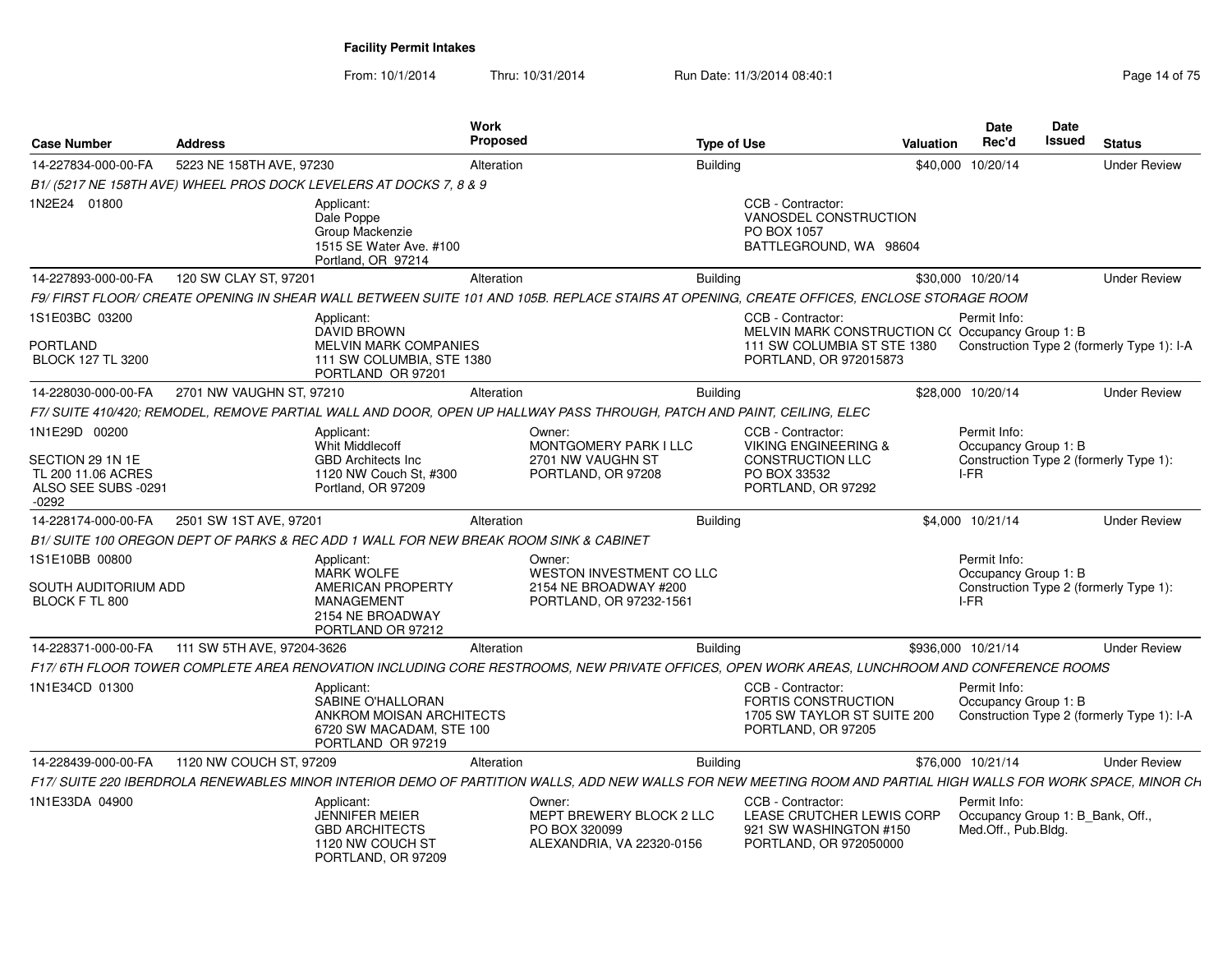From: 10/1/2014

Thru: 10/31/2014 Run Date: 11/3/2014 08:40:1

| <b>Case Number</b>                                                                                            | Address                                              |                                                                                                                      | Work<br><b>Proposed</b> |                                                                                                                                                                       | <b>Type of Use</b> |                                                                                                                | Valuation | <b>Date</b><br>Rec'd                             | <b>Date</b><br>Issued | <b>Status</b>                              |
|---------------------------------------------------------------------------------------------------------------|------------------------------------------------------|----------------------------------------------------------------------------------------------------------------------|-------------------------|-----------------------------------------------------------------------------------------------------------------------------------------------------------------------|--------------------|----------------------------------------------------------------------------------------------------------------|-----------|--------------------------------------------------|-----------------------|--------------------------------------------|
| 14-228509-000-00-FA                                                                                           | 1125 NW COUCH ST, 97209                              |                                                                                                                      | Alteration              |                                                                                                                                                                       | <b>Building</b>    |                                                                                                                |           | \$1,200,000 10/21/14                             |                       | <b>Under Review</b>                        |
|                                                                                                               |                                                      |                                                                                                                      |                         | F17/ IBERDROLA RENEWABLES (FLOORS 4, 6 & 7) INTERIOR DEMO OF PARTITION WALLS, CEILINGS & LIGHT FIXTURES, RECONFIGURE PARTITION WALLS FOR OFFICES, CONFERENCE & MEET   |                    |                                                                                                                |           |                                                  |                       |                                            |
| 1N1E33DA 04800                                                                                                |                                                      | Applicant:<br><b>JENNIFER MEIER</b><br><b>GBD ARCHITECTS</b><br>1120 NW COUCH ST<br>PORTLAND, OR 97209               |                         | Owner:<br>SPF BREWERY BLOCKS LLC<br>351 NW 12TH AVE<br>PORTLAND, OR 97209-2905                                                                                        |                    | CCB - Contractor:<br>LEASE CRUTCHER LEWIS CORP<br>921 SW WASHINGTON #150<br>PORTLAND, OR 972050000             |           | Permit Info:<br>Occupancy Group 1: B<br>I-FR     |                       | Construction Type 2 (formerly Type 1):     |
| 14-228912-000-00-FA                                                                                           | 1300 NE 16TH AVE, 97232                              |                                                                                                                      | Alteration              |                                                                                                                                                                       | <b>Building</b>    |                                                                                                                |           | \$13,950 10/22/14                                |                       | <b>Under Review</b>                        |
|                                                                                                               |                                                      | B2/ UNIT 525 REMODEL TO INCLUDE CEILING. FRAMING. ELECTRICAL. SPRINKLER AND FINISHES                                 |                         |                                                                                                                                                                       |                    |                                                                                                                |           |                                                  |                       |                                            |
| 1N1E35AB 05600<br><b>HOLLADAYS ADD</b><br><b>BLOCK 178 TL 5600</b><br>SPLIT LEVY R182280 (R396212040)         |                                                      | Applicant:<br>Juan Rodriguez<br><b>Holladav Park Plaza</b><br>1300 NE 16th Ave<br>Portland, OR 97232                 |                         | Owner:<br><b>HOLLADAY PARK PLAZA INC</b><br>1300 NE 16TH AVE<br>PORTLAND, OR 97232-1467                                                                               |                    | CCB - Contractor:<br><b>CEJAS COMMERCIAL INTERIORS</b><br><b>INC</b><br>1300 NE 16TH AVE<br>PORTLAND, OR 97232 |           | Permit Info:<br>Occupancy Group 1: SR1.1<br>I-FR |                       | Construction Type 2 (formerly Type 1):     |
| 14-229171-000-00-FA                                                                                           | 1001 SE WATER AVE, 97214                             |                                                                                                                      | Alteration              |                                                                                                                                                                       | <b>Building</b>    |                                                                                                                |           | \$85,000 10/22/14                                |                       | <b>Under Review</b>                        |
|                                                                                                               |                                                      |                                                                                                                      |                         | F7/ SUITE 490; TI, REMOVE ALL PARTITION WALLS, CREATE OPEN OFFICE AREA, TEMPERED GLASS PARTITION WALLS FOR OFFICES, WORK ROOM, DOORS, RELITES, SLIDING DOOR, BREAKRI  |                    |                                                                                                                |           |                                                  |                       |                                            |
| 1S1E03AD 01400                                                                                                |                                                      | Applicant:<br><b>DALE MORSE</b>                                                                                      |                         | Owner:<br><b>EASTBANK COMMERCE CENTER</b>                                                                                                                             |                    | CCB - Contractor:<br>OWEN GABBERT LLC                                                                          |           |                                                  |                       |                                            |
| EAST PORTLAND<br><b>BLOCK7</b><br>LOT 1-8 TL 1400<br>HISTORIC PROPERTY 15 YR 2005<br>POTENTIAL ADDITIONAL TAX |                                                      | 3809 N BORTHWICK AVE<br>PORTLAND, OR 97227                                                                           |                         | <b>LLC</b><br>1001 SE WATER AVE #120<br>PORTLAND, OR 97214                                                                                                            |                    | 3809 N BORTHWICK AVE<br>PORTLAND, OR 97227                                                                     |           |                                                  |                       |                                            |
| 14-229706-000-00-FA                                                                                           | 6404 SE 23RD AVE, 97202                              |                                                                                                                      | Alteration              |                                                                                                                                                                       | <b>Building</b>    |                                                                                                                |           | \$27,995 10/23/14                                |                       | 10/31/14 Issued                            |
|                                                                                                               |                                                      |                                                                                                                      |                         | B2/ UNITS 222 & 223/ CONVERT ONE UNIT INTO TWO STUDIO UNITS. RETURN HALLWAY UNIT DOOR TO OPERATION. INFILL DOOR IN DEMISING WALL. REINSTALL KITCHEN APPLIANCES AND CL |                    |                                                                                                                |           |                                                  |                       |                                            |
| 1S1E14D 00200<br>SECTION 14 1 S 1 E<br>TL 200 6.32 ACRES                                                      |                                                      | Applicant:<br><b>HOWIE PETKER</b><br>WALSH CONSTRUCTION CO<br>2905 SW FIRST AVE.<br>PORTLAND, OR 97201               |                         | Owner:<br>UNION LABOR RETIREMENT ASSN TOM MITCHELL<br>6404 SE 23RD AVE<br>PORTLAND, OR 97202-5434                                                                     |                    | CCB - Contractor:<br><b>WALSH CONSTRUCTION CO</b><br>2905 SW 1ST AV<br>PORTLAND, OR 97201                      |           |                                                  |                       |                                            |
| 14-229728-000-00-FA                                                                                           | 121 SW SALMON ST, 97204                              |                                                                                                                      | Alteration              |                                                                                                                                                                       | <b>Building</b>    |                                                                                                                |           | \$42,000 10/23/14                                |                       | <b>Under Review</b>                        |
|                                                                                                               | F1/14TH FLOOR: PARTIAL CEILING UPGRADE. PUBLIC AREAS |                                                                                                                      |                         |                                                                                                                                                                       |                    |                                                                                                                |           |                                                  |                       |                                            |
| 1S1E03BA 02100                                                                                                |                                                      | Applicant:<br>Alfred Bran<br>121 SW SALMON<br>Portland, OR 97204                                                     |                         | Owner:<br><b>IEH PORTLAND LLC</b><br>1WTC0510-CORPORATE TAX<br>DEPT 121 SW SALMO<br>PORTLAND, OR 97204                                                                |                    | CCB - Contractor:<br><b>MARK BECKIUS</b><br>REIMERS & JOLIVETTE INC<br>2344 NW 24TH AVE<br>Portland, OR 97210  |           | Permit Info:<br>Occupancy Group 1: B             |                       | Construction Type 2 (formerly Type 1): I-A |
| 14-229958-000-00-FA                                                                                           | 838 SW 1ST AVE, 97204                                |                                                                                                                      | Alteration              |                                                                                                                                                                       | Building           |                                                                                                                |           | \$275,000 10/24/14                               |                       | <b>Under Review</b>                        |
|                                                                                                               |                                                      |                                                                                                                      |                         | F12/ LEVEL 00 & LEVEL 1/ REMOVE WALLS, FINISHES AND FIXTURES ON LEVEL 00. REBUILD FOR NEW TENANT INCLUDING RESTROOMS, SHOWER, FITNESS, BIKE, COFFEE AND CONFERENCE    |                    |                                                                                                                |           |                                                  |                       |                                            |
| 1S1E03BA 02000                                                                                                |                                                      | Applicant:<br><b>LINDSEY HENDRICKS</b><br><b>GBD ARCHITECTS</b><br>1120 NW COUCH ST, SUITE 300<br>PORTLAND, OR 97209 |                         | Owner:<br>MFH DAYTON LLC<br>838 SW 1ST AVE #210<br>PORTLAND, OR 97204                                                                                                 |                    | CCB - Contractor:<br>LORENTZ BRUUN CO INC<br>3611 SE 20TH ST, STE 300<br>PORTLAND OR 97202                     |           |                                                  |                       |                                            |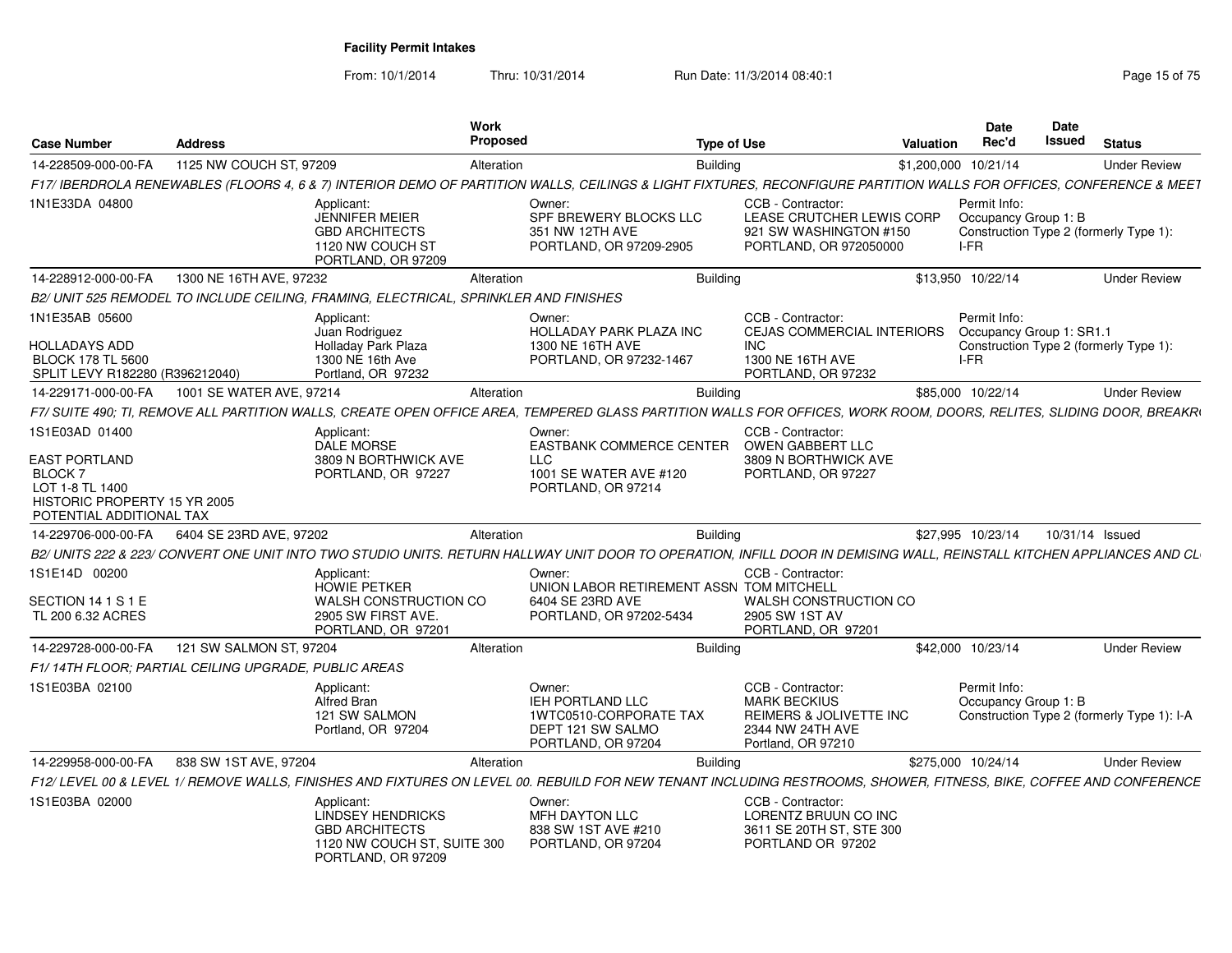| <b>Case Number</b>                                                                                                              | <b>Address</b>                                |                                                                                                                    | Work<br>Proposed |                                                                                                                           | <b>Type of Use</b>                                                                                                                                                          | Valuation          | <b>Date</b><br>Rec'd  | <b>Date</b><br>Issued  | <b>Status</b>                              |
|---------------------------------------------------------------------------------------------------------------------------------|-----------------------------------------------|--------------------------------------------------------------------------------------------------------------------|------------------|---------------------------------------------------------------------------------------------------------------------------|-----------------------------------------------------------------------------------------------------------------------------------------------------------------------------|--------------------|-----------------------|------------------------|--------------------------------------------|
| 14-230013-000-00-FA                                                                                                             | 1 N CENTER COURT ST, 97227                    |                                                                                                                    | Alteration       |                                                                                                                           | <b>Building</b>                                                                                                                                                             | \$450,000 10/24/14 |                       |                        | <b>Under Review</b>                        |
|                                                                                                                                 |                                               |                                                                                                                    |                  |                                                                                                                           | F7/ EVENT LEVEL/ FAMILY & OWNER SPACES RENOVATION - SEPARATE FAMILY AREA INTO TWO SPACES, ONE SIDE INCLUDES DINING, LOUNGE AND SLEEP AREAS, OTHER SIDE HAS LOUNGE,          |                    |                       |                        |                                            |
| 1N1E34AB 00700                                                                                                                  |                                               | Applicant:<br>JOSH PETERSON<br><b>GBD ARCHITECTS</b><br>1120 NW COUCH ST. SUITE 300<br>PORTLAND, OR 97209          |                  | Owner:<br>PORTLAND CITY OF(LEASED<br>1 CENTER CT #150<br>PORTLAND, OR 97227<br>Owner:<br>PORTLAND ARENA MGMT LLC          | CCB - Contractor:<br>LEASE CRUTCHER LEWIS CORP<br>921 SW WASHINGTON #150<br>PORTLAND, OR 972050000                                                                          |                    | Permit Info:<br>arena |                        | Occupancy Group 1: A-4_Assembly -          |
|                                                                                                                                 |                                               |                                                                                                                    |                  | 1 CENTER CT #150<br>PORTLAND, OR 97227                                                                                    |                                                                                                                                                                             |                    |                       |                        |                                            |
| 14-230157-000-00-FA                                                                                                             | 2305 SE 82ND AVE                              |                                                                                                                    | Alteration       |                                                                                                                           | <b>Building</b>                                                                                                                                                             | \$112,528 10/24/14 |                       |                        | <b>Under Review</b>                        |
|                                                                                                                                 | F15/ ROOM 107 REMODEL FOR RETAIL TENANT SPACE |                                                                                                                    |                  |                                                                                                                           |                                                                                                                                                                             |                    |                       |                        |                                            |
| 1S2E05DD 00300 A1                                                                                                               |                                               | Applicant:<br>Steve Tubbin<br>9700 SW Capitol Hwy<br>Portland, OR 97219                                            |                  | Owner:<br>Gil Gilgan<br>PORTLAND COMMUNITY<br><b>COLLEGE DIST</b><br>12000 SW 49TH AVE<br>PORTLAND, OR 97219-7197         | CCB - Contractor:<br><b>ANDREW HART</b><br>A ABSOLUTE COMFORT HEATING<br>& COOLI*<br>15886 PARK PLACE CT<br>OREGON CITY, OR 97045                                           |                    |                       |                        |                                            |
| 14-231086-000-00-FA                                                                                                             | 7000 NE AIRPORT WAY, 97218                    |                                                                                                                    | Alteration       |                                                                                                                           | <b>Building</b>                                                                                                                                                             |                    | \$300,000 10/28/14    |                        | <b>Under Review</b>                        |
|                                                                                                                                 |                                               |                                                                                                                    |                  |                                                                                                                           | F2/ SPACE # C2152; RETAIL TENANT, SHEETROCK, CEILING, FLOORING, FEATURE WALLS, CIRCULAR DISPLAY COUNTER W/DOOR, DISPLAY CABINETS, ELEC, FINISHES, ETC.+++++++++++++++++++++ |                    |                       |                        |                                            |
| 1N2E08B 00400<br>SECTION 08 1N 2E<br>TL 400 7.39 ACRES<br><b>TERMINAL BLDG</b><br><b>NONTAXABLE</b><br>SEE TAXABLE SUB ACCOUNTS |                                               | Applicant:<br><b>WAYNE CHANG</b><br>LAMI GRUBB ARCHITECTS. LP<br>100 EAST SWISSVALE AVENUE<br>PITTSBURGH, PA 15218 |                  | Owner:<br>PORT OF PORTLAND<br>PO BOX 3529<br>PORTLAND, OR 97208-3529                                                      | <b>Primary Contractor:</b><br><b>TO BID</b>                                                                                                                                 |                    | Permit Info:          | Occupancy Group 1: A-2 | Construction Type 2 (formerly Type 1): I-A |
| 14-231194-000-00-FA                                                                                                             | 3181 SW SAM JACKSON PARK RD, 97201            |                                                                                                                    | Alteration       |                                                                                                                           | <b>Building</b>                                                                                                                                                             |                    | \$72,000 10/28/14     |                        | <b>Under Review</b>                        |
|                                                                                                                                 |                                               | F2/6TH FLOOR; INSTALLATION/RELOCATION OF SNORKEL EXHAUST SYSTEM, PATCH, PAINT, ELEC, PLBG                          |                  |                                                                                                                           |                                                                                                                                                                             |                    |                       |                        |                                            |
| 1S1E09 00600<br>SECTION 09 1S 1E<br>TL 600 14.19 ACRES                                                                          |                                               | Applicant:<br><b>JEROME KEYES</b><br><b>OHSU</b><br>3181 SW SAM JACKSON PARK<br>RD.<br>PORTLAND, OR 97239          |                  | Owner:<br>OREGON STATE OF (MEDICAL<br><b>DEPT</b><br>3181 SW SAM JACKSON PARK RD PORTLAND, OR 97236<br>PORTLAND, OR 97239 | CCB - Contractor:<br>SCHAFFRAN CONSTRUCTION INC<br>16916 SE FRANKLIN                                                                                                        |                    |                       |                        |                                            |
| 14-231338-000-00-FA                                                                                                             | 828 SW 1ST AVE, 97204                         |                                                                                                                    | Alteration       |                                                                                                                           | <b>Building</b>                                                                                                                                                             |                    | \$100 10/28/14        |                        | <b>Under Review</b>                        |
|                                                                                                                                 |                                               | B1/ OCCUPANCY EVALUATION FOR CLUB SESSO 1ST FLOOR AND MEZZANINE LEVELS                                             |                  |                                                                                                                           |                                                                                                                                                                             |                    |                       |                        |                                            |
| 1S1E03BA 01900                                                                                                                  |                                               | Applicant:<br>TOM CARROLLO                                                                                         |                  | Owner:<br>FOUNTAIN VILLAGE                                                                                                |                                                                                                                                                                             |                    |                       |                        |                                            |
| <b>PORTLAND</b><br><b>BLOCK4</b><br>N 46' OF LOT 6                                                                              |                                               | BEARDSLEY BLDG DEVELOPMENT DEVELOPMENT<br>115 SW ASH ST STE 500<br>PORTLAND OR 97204                               |                  | 115 SW ASH ST #500<br>PORTLAND, OR 97204-3575                                                                             |                                                                                                                                                                             |                    |                       |                        |                                            |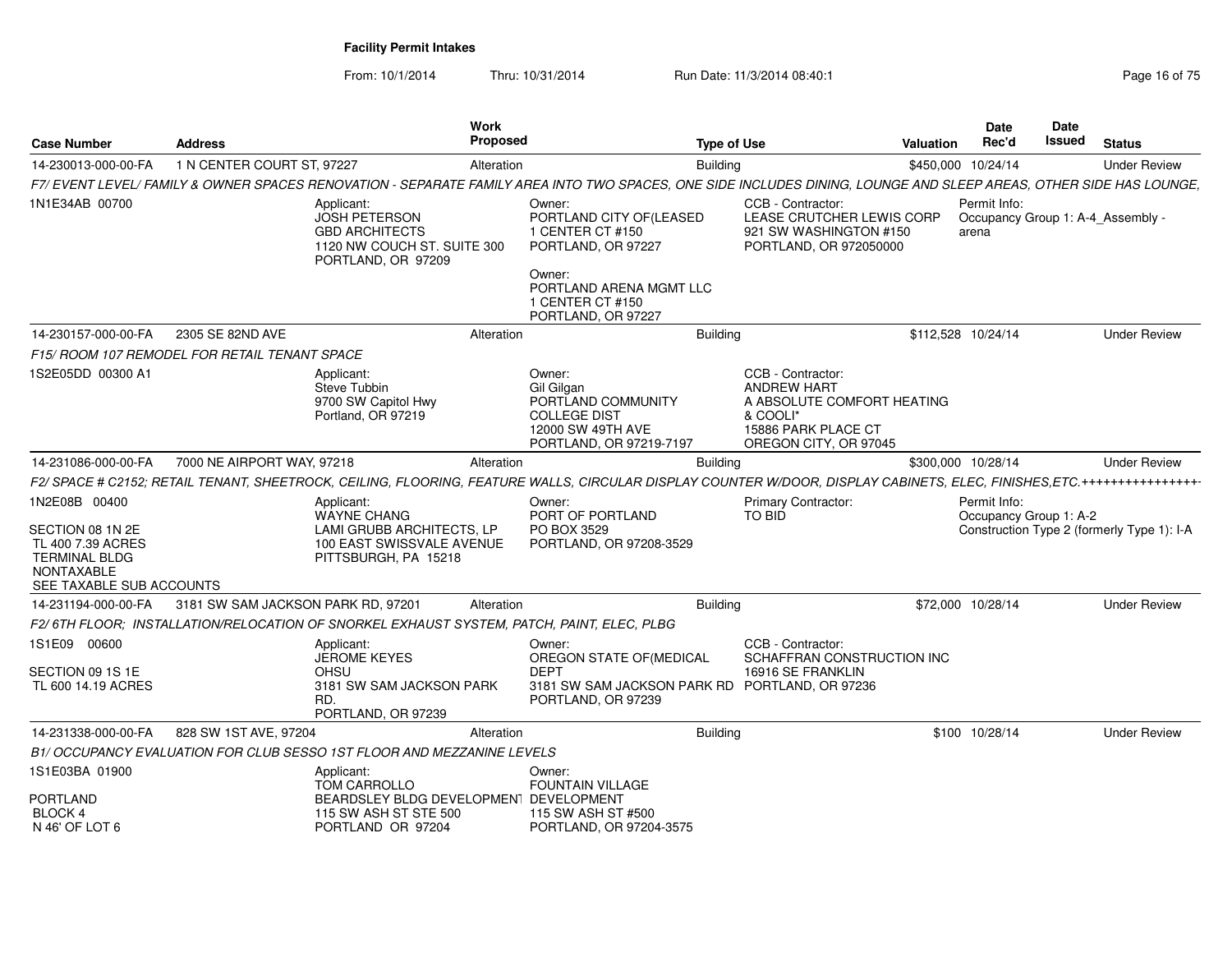From: 10/1/2014

Thru: 10/31/2014 Run Date: 11/3/2014 08:40:1

| <b>Case Number</b>                                                                                                              | <b>Address</b>                                                                                                                                                                                                                                                                                | <b>Work</b><br><b>Proposed</b>                                                                                                      | <b>Type of Use</b>                                                                           | <b>Date</b><br>Rec'd<br><b>Valuation</b> | Date<br><b>Issued</b>            | <b>Status</b>                              |
|---------------------------------------------------------------------------------------------------------------------------------|-----------------------------------------------------------------------------------------------------------------------------------------------------------------------------------------------------------------------------------------------------------------------------------------------|-------------------------------------------------------------------------------------------------------------------------------------|----------------------------------------------------------------------------------------------|------------------------------------------|----------------------------------|--------------------------------------------|
| 14-231443-000-00-FA                                                                                                             | 7000 NE AIRPORT WAY, 97218                                                                                                                                                                                                                                                                    | Alteration                                                                                                                          | <b>Building</b>                                                                              | \$380,000 10/28/14                       |                                  | <b>Under Review</b>                        |
|                                                                                                                                 | F8/ SPACE C2162; TI, REMOVE ALL FURRED OUT WALLS, ENTRY WALLS, STORE FRONT AND ENTRY, FLOORING, NEW SEPARATION WALLS, KITCHEN PREP, SINKS, ELEC, FOOD PREPARATION E                                                                                                                           |                                                                                                                                     |                                                                                              |                                          |                                  |                                            |
| 1N2E08B 00400<br>SECTION 08 1N 2E<br>TL 400 7.39 ACRES<br><b>TERMINAL BLDG</b><br><b>NONTAXABLE</b><br>SEE TAXABLE SUB ACCOUNTS | Applicant:<br><b>JOLEE BANCROFT</b><br>NEWPORT PACIFIC CORP.<br>422 NE 10TH ST.<br>NEWPORT, OR 97365                                                                                                                                                                                          | Owner:<br>PORT OF PORTLAND<br>PO BOX 3529<br>PORTLAND, OR 97208-3529                                                                | CCB - Contractor:<br><b>OBRIEN &amp; COMPANY LLC</b><br>PO BOX 4008<br>WILSONVILLE, OR 97070 | Permit Info:                             | Occupancy Group 1: A-2           | Construction Type 2 (formerly Type 1): I-A |
| 14-231482-000-00-FA                                                                                                             | 1122 SW STARK ST, 97205                                                                                                                                                                                                                                                                       | Alteration                                                                                                                          | <b>Building</b>                                                                              | \$418,000 10/28/14                       |                                  | <b>Under Review</b>                        |
|                                                                                                                                 | F8/412 SW 12TH; TI FOR NEW RESTAURANT, NEW SEPARATION WALLS, DOORS, DINING AREA, BAR, SUSPENDED CEILING,CABINETRY, FLOORING, KITCHEN AREA, BAR, TWO RESTROOMS, CO                                                                                                                             |                                                                                                                                     |                                                                                              |                                          |                                  |                                            |
| 1N1E33DD 01900<br><b>PORTLAND</b><br>BLOCK <sub>255</sub><br>N 40' OF LOT 7<br>LOT <sub>8</sub>                                 | Applicant:<br><b>BEN HUFFORD</b><br><b>DESIGN DEPARTMENT</b><br>208 SW STARK ST. #200<br>PORTLAND, OR 97204                                                                                                                                                                                   | Owner:<br>1122 STARK INVESTMENT LLC<br>2455 NW MARSHALL ST #1<br>PORTLAND, OR 97210                                                 | <b>Primary Contractor:</b><br>TO BID                                                         | Permit Info:<br>Med.Off., Pub.Blda.      | Occupancy Group 1: B_Bank, Off., |                                            |
| 14-231635-000-00-FA                                                                                                             | 1750 NW NAITO PKY, 97209                                                                                                                                                                                                                                                                      | Alteration                                                                                                                          | <b>Building</b>                                                                              | \$111,000 10/29/14                       |                                  | <b>Under Review</b>                        |
|                                                                                                                                 | F14/2ND FLOOR/ REMOVE PARTITION WALLS, NEW CUBICLES, UPGRADE TO FINISHES, CARPET, PAINT                                                                                                                                                                                                       |                                                                                                                                     |                                                                                              |                                          |                                  |                                            |
| 1N1E28DD 00400                                                                                                                  | Applicant:<br><b>Jake Monev</b><br>Commercial Contractors, Inc.<br>1265 South 35th PI<br>Rifgefield, Wa 98642                                                                                                                                                                                 | Owner:<br>THE REALTY ASSOCIATES<br>1301 DOVE ST #860<br>NEWPORT BEACH, CA 92660<br>Owner:<br><b>FUND IX LP</b><br>1301 DOVE ST #860 | CCB - Contractor:<br><b>COMMERCIAL CONTRACTORS</b><br>1265 S 35TH PL<br>RIDGEFIELD WA 98642  | Permit Info:<br>I-FR                     | Occupancy Group 1: B             | Construction Type 2 (formerly Type 1):     |
|                                                                                                                                 |                                                                                                                                                                                                                                                                                               | NEWPORT BEACH, CA 92660                                                                                                             |                                                                                              |                                          |                                  |                                            |
| 14-231839-000-00-FA                                                                                                             | 7000 NE AIRPORT WAY, 97218                                                                                                                                                                                                                                                                    | Alteration                                                                                                                          | <b>Building</b>                                                                              | \$900,000 10/29/14                       |                                  | <b>Under Review</b>                        |
| 1N2E08B 00400<br>SECTION 08 1N 2E<br>TL 400 7.39 ACRES<br><b>TERMINAL BLDG</b><br><b>NONTAXABLE</b><br>SEE TAXABLE SUB ACCOUNTS | F11/ HENRY'S TAVERN CONCOURSE "C" SPACE C2192 & C1172 FOR STORAGE. NEW 3334 SQ FT RESTAURANT AND BAR WITH KEG DISPLAY & COOLER AND KITCHEN ***STANDARD FEE FOR BLL<br>Applicant:<br><b>LAUREN GREEN</b><br><b>BAR NAPKIN PRODUCTIONS</b><br>2828 N. CENTRAL AVE STE 1300<br>PHOENIX, AZ 85004 | Owner:<br>PORT OF PORTLAND<br>PO BOX 3529<br>PORTLAND, OR 97208-3529                                                                | CCB - Contractor:<br>R & H CONSTRUCTION<br>1530 SW TAYLOR STREET<br>PORTLAND, OR 97205       | Permit Info:                             | Occupancy Group 1: A-2           | Construction Type 2 (formerly Type 1): I-A |
| 14-232195-000-00-FA                                                                                                             | 26 SW SALMON ST, 97204                                                                                                                                                                                                                                                                        | Alteration                                                                                                                          | <b>Building</b>                                                                              | \$24,000 10/30/14                        |                                  | <b>Under Review</b>                        |
|                                                                                                                                 | B2/ BRIDGE LEVEL/ ADD TWO MEETING/ HUDDLE ROOMS                                                                                                                                                                                                                                               |                                                                                                                                     |                                                                                              |                                          |                                  |                                            |
| 1S1E03BD 00200                                                                                                                  | Applicant:<br><b>ALFRED BRAN</b>                                                                                                                                                                                                                                                              | Owner:<br><b>IEH PORTLAND LLC</b>                                                                                                   | CCB - Contractor:<br><b>MARK BECKIUS</b>                                                     |                                          |                                  |                                            |
| <b>PORTLAND</b><br>BLOCK 6<br>LOT 1-8                                                                                           | <b>REIMERS &amp; JOLIVETTE</b><br>2344 NW 24TH AVE<br>PORTLAND, OR 97210                                                                                                                                                                                                                      | 1WTC0510-CORPORATE TAX<br>DEPT 121 SW SALMO<br>PORTLAND, OR 97204                                                                   | REIMERS & JOLIVETTE INC<br>2344 NW 24TH AVE<br>Portland, OR 97210                            |                                          |                                  |                                            |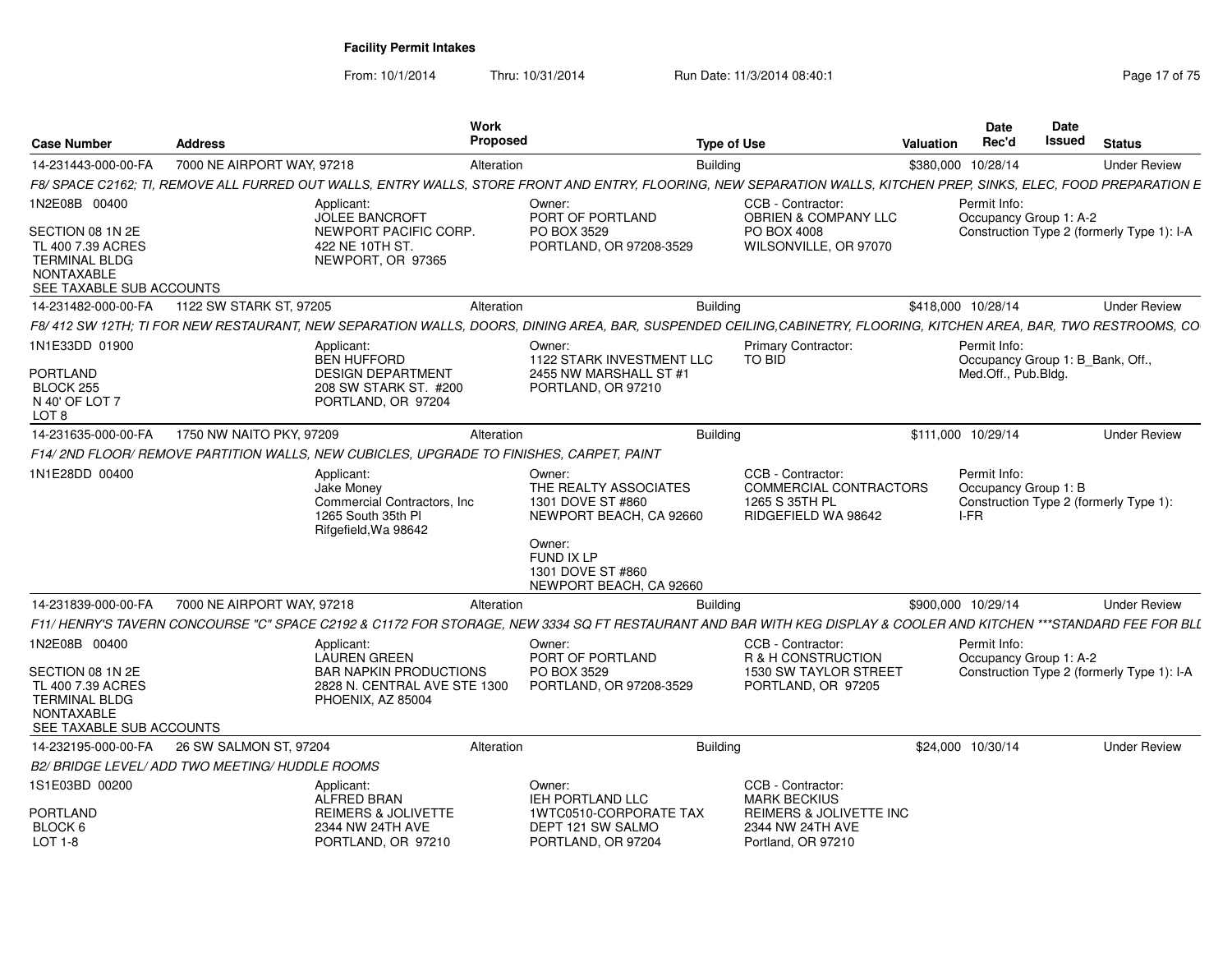| <b>Case Number</b>                                                                                    | <b>Address</b>             | <b>Work</b><br>Proposed                                                                                              | Type of Use                                                                                                                                                                      |                                                                                                         | <b>Valuation</b>  | <b>Date</b><br>Rec'd                         | <b>Date</b><br>Issued | <b>Status</b>                               |
|-------------------------------------------------------------------------------------------------------|----------------------------|----------------------------------------------------------------------------------------------------------------------|----------------------------------------------------------------------------------------------------------------------------------------------------------------------------------|---------------------------------------------------------------------------------------------------------|-------------------|----------------------------------------------|-----------------------|---------------------------------------------|
| 14-232209-000-00-FA                                                                                   | 1000 SW BROADWAY, 97205    | Alteration                                                                                                           | <b>Building</b>                                                                                                                                                                  |                                                                                                         |                   | \$45,000 10/30/14                            |                       | <b>Under Review</b>                         |
|                                                                                                       |                            |                                                                                                                      | F8/ SUITE 960. TI: REMOVE ONE WALL. REPLACE WITH RELITE WALL. ADD WALL IN LARGE OFFICE. CREATE TWO OFFICES FROM ONE. DOOR. RELITE. RECONFIGURE BREAKROOM. OPEN OFFI              |                                                                                                         |                   |                                              |                       |                                             |
| 1S1E03BB 02400<br><b>PORTLAND</b><br>BLOCK 182<br><b>LOT 5-8</b>                                      |                            | Applicant:<br><b>STACY BENGTSON</b><br><b>LRS ARCHITECTS</b><br>720 NW DAVIS ST. #300<br>PORTLAND, OR 97209          | Owner:<br>ONE THOUSAND BROADWAY<br><b>BLDG LTD PARTNERSHIP</b><br>805 SW BROADWAY STE 2020<br>PORTLAND, OR 97205                                                                 | CCB - Contractor:<br><b>FRANK WHITE</b><br>JOHNSON PROJECT SOLUTIONS<br><b>INC</b><br><b>PO BOX 455</b> |                   |                                              |                       |                                             |
| 14-232954-000-00-FA                                                                                   | 4386 SW MACADAM AVE, 97201 | Alteration                                                                                                           | <b>Building</b>                                                                                                                                                                  | LAKE OSWEGO, OR 97034                                                                                   | \$14.475 10/31/14 |                                              |                       | <b>Under Review</b>                         |
|                                                                                                       |                            |                                                                                                                      | F2/ SUITE 200. TI: NEW WALL FOR OFFICE, CABINETRY, FLOORING, REFRESH RESTROOMS, OPEN OFFICE SPACE, ELEC, PLBG                                                                    |                                                                                                         |                   |                                              |                       |                                             |
| 1S1E10DC 00900<br>SECTION 10 1S 1E<br>TL 900 0.88 ACRES<br>DEFERRAL-POTENTIAL ADDITIONAL TAX          |                            | Applicant:<br><b>DONN STURDIVANT</b><br>20915 SW 105TH<br>TUALATIN OR 97062                                          | Owner:<br><b>RIVER FORUM LLC</b><br>235 MONTGOMERY ST FL 16<br>SAN FRANCISCO, CA 94104                                                                                           | CCB - Contractor:<br>RUSSELL CONSTRUCTION INC<br>20915 SW 105TH AVE<br>TUALATIN OR 97062                |                   |                                              |                       |                                             |
| 14-219740-000-00-FA                                                                                   | 5050 NE HOYT ST, 97213     | Alteration                                                                                                           | Electrical                                                                                                                                                                       |                                                                                                         |                   | \$10/1/14                                    |                       | 10/1/14 Under Inspection                    |
|                                                                                                       |                            | voice/data - SUITE 454 ADD 2 NEW EXAM ROOMS. EXTEND LAB AND REMODEL OFFICES                                          |                                                                                                                                                                                  |                                                                                                         |                   |                                              |                       |                                             |
| 1N2E31BD 03800<br>CENTER ADD<br>BLOCK <sub>3</sub><br>LOT 1-7 INC PT VAC ST<br>LOT 20-26 EXC PT IN ST |                            | Applicant:<br><b>XTREME COMMUNICATIONS INC.</b><br><b>PO BOX 272</b><br>TROUTDALE OR 97060-0272                      | Owner:<br>PROVIDENCE HEALTH<br>4400 NE HALSEY ST BLDG 2 #190<br>PORTLAND, OR 97213-1545<br>Owner:<br>SERVICES-OREGON<br>4400 NE HALSEY ST BLDG 2 #190<br>PORTLAND, OR 97213-1545 |                                                                                                         |                   | Permit Info:<br>Occupancy Group 1: B<br>I-FR |                       | Construction Type 2 (formerly Type 1):      |
| 14-219787-000-00-FA                                                                                   | 919 NE 19TH AVE, 97232     | Alteration                                                                                                           | Electrical                                                                                                                                                                       |                                                                                                         |                   | \$10/1/14                                    | 10/1/14 Final         |                                             |
|                                                                                                       |                            |                                                                                                                      | voice/data - 1ST FLOOR SUITE 150N KELLER WILLIAMS RECONFIGURE OFFICE SPACE FOR NEW TENANT PRIVATE OFFICES                                                                        |                                                                                                         |                   |                                              |                       |                                             |
| 1N1E35AC 00100<br><b>SULLIVANS ADD</b><br><b>BLOCK 36 TL 100</b>                                      |                            | Applicant:<br>AZIMUTH COMMUNICATIONS INC.<br>9500 SW TUALATIN SHERWOOD<br><b>RD</b><br><b>TUALATIN OR 97062-8586</b> | Owner:<br>WESTON INVESTMENT CO LLC<br>2154 NE BROADWAY #200<br>PORTLAND, OR 97232-1561                                                                                           |                                                                                                         |                   | Permit Info:<br>Occupancy Group 1: B         |                       | Construction Type 2 (formerly Type 1): II-A |
| 14-219803-000-00-FA                                                                                   | 650 NE HOLLADAY ST, 97232  | Alteration                                                                                                           | Electrical                                                                                                                                                                       |                                                                                                         |                   | \$10/1/14                                    |                       | 10/1/14 Issued                              |
|                                                                                                       |                            |                                                                                                                      | voice/data - 4TH FLOOR INTERIOR DEMO AND REMODEL FOR NEW OFFICE TENANT, NEW WALLS FOR OFFICES & CONFERENCE ROOMS                                                                 |                                                                                                         |                   |                                              |                       |                                             |
| 1N1E35BC 00400<br>HOLLADAYS ADD<br>BLOCK 82<br>$LOT 1-3$<br>INC PT VAC ST LOT 4&5<br>LOT 6-8          |                            | Applicant:<br>AZIMUTH COMMUNICATIONS INC.<br>9500 SW TUALATIN SHERWOOD<br><b>RD</b><br><b>TUALATIN OR 97062-8586</b> | Owner:<br>600 HOLLADAY LIMITED<br><b>PARTNERSHIP</b><br>1211 SW 5TH AVE STE 2230<br>PORTLAND, OR 97204                                                                           |                                                                                                         |                   |                                              |                       |                                             |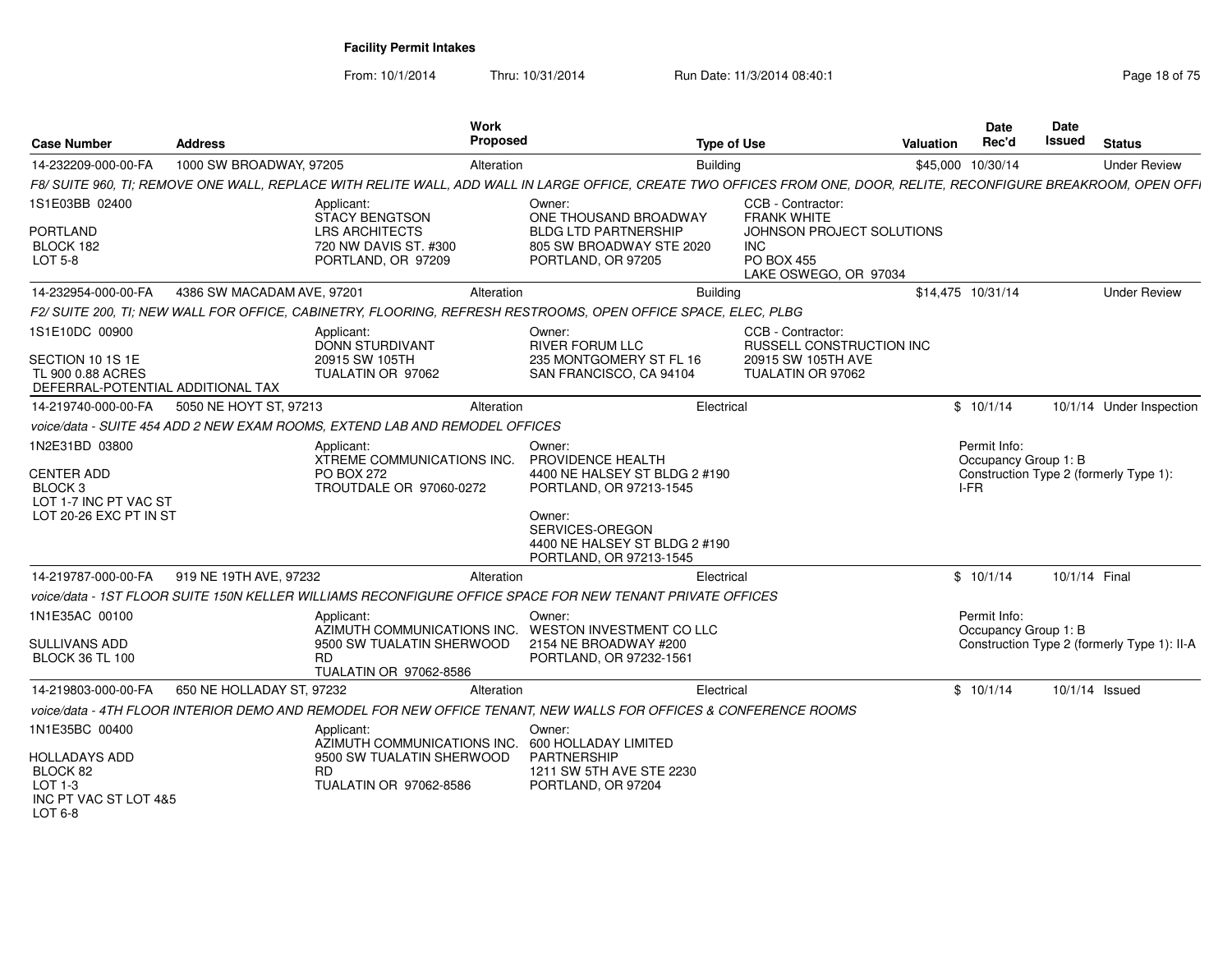|                                                                                           |                                                     |                                                                                                                                         | Work            |                                                                                                     |                    |                  |           | <b>Date</b>                          | <b>Date</b>                                                    |                                            |
|-------------------------------------------------------------------------------------------|-----------------------------------------------------|-----------------------------------------------------------------------------------------------------------------------------------------|-----------------|-----------------------------------------------------------------------------------------------------|--------------------|------------------|-----------|--------------------------------------|----------------------------------------------------------------|--------------------------------------------|
| <b>Case Number</b>                                                                        | <b>Address</b>                                      |                                                                                                                                         | <b>Proposed</b> |                                                                                                     | <b>Type of Use</b> | <b>Valuation</b> |           | Rec'd                                | Issued                                                         | <b>Status</b>                              |
| 14-220790-000-00-FA                                                                       | 121 SW SALMON ST, 97204                             |                                                                                                                                         | Alteration      |                                                                                                     | Electrical         |                  | \$10/2/14 |                                      |                                                                | 10/2/14 Under Inspection                   |
|                                                                                           |                                                     | pwr / fire alarm wiring - 1WTC 13TH FLOOR NEW WALLS FOR COMMUNICATION ROOM - pwr / fire alarm wiring                                    |                 |                                                                                                     |                    |                  |           |                                      |                                                                |                                            |
| 1S1E03BA 02100                                                                            |                                                     | Applicant:<br>TICE ELECTRIC CO.<br>5405 N Lagoon Ave.<br>PORTLAND OR 97217-7637                                                         |                 | Owner:<br>IEH PORTLAND LLC<br>1WTC0510-CORPORATE TAX<br>DEPT 121 SW SALMO<br>PORTLAND, OR 97204     |                    |                  |           | Permit Info:<br>Occupancy Group 1: B |                                                                | Construction Type 2 (formerly Type 1): I-A |
| 14-220863-000-00-FA                                                                       | 825 NE MULTNOMAH ST - Unit 1                        |                                                                                                                                         | Alteration      |                                                                                                     | Electrical         |                  | \$10/3/14 |                                      | 10/3/14 Final                                                  |                                            |
| #180 ADVANTIS TI - fire alarm wiring                                                      |                                                     |                                                                                                                                         |                 |                                                                                                     |                    |                  |           |                                      |                                                                |                                            |
| 1N1E35BB 90002                                                                            |                                                     | Applicant:<br>POINT MONITOR CORP.                                                                                                       |                 | Owner:<br><b>PACIFICORP</b>                                                                         |                    |                  |           |                                      |                                                                |                                            |
| LLOYD CENTER TOWER CONDOMINIUM<br>LOT <sub>1</sub><br>DEPT OF REVENUE                     |                                                     | 5863 LAKEVIEW BLVD #100<br>LAKE OSWEGO, OR 97035-7058                                                                                   |                 | 700 NE MULTNOMAH ST 7TH FLR<br>PORTLAND, OR 97232                                                   |                    |                  |           |                                      |                                                                |                                            |
| 14-220989-000-00-FA                                                                       | 720 SW WASHINGTON ST, 97205                         |                                                                                                                                         | Alteration      |                                                                                                     | Electrical         |                  | \$10/3/14 |                                      | 10/3/14 Issued                                                 |                                            |
| #106 STAND UP COMEDY - alarm system                                                       |                                                     |                                                                                                                                         |                 |                                                                                                     |                    |                  |           |                                      |                                                                |                                            |
| 1N1E34CC 06600                                                                            |                                                     | Applicant:<br>PHILLIPS ELECTRONICS. (dba for GPO MORGAN LLC                                                                             |                 | Owner:                                                                                              |                    |                  |           |                                      |                                                                |                                            |
| PORTLAND<br>BLOCK 213<br>LOT 1&2&7&8                                                      |                                                     | <b>MASTER ALARM LLC.)</b><br>3247 NW 29th Ave<br>PORTLAND, OR 97210-1711                                                                |                 | 720 SW WASHINGTON ST #630<br>PORTLAND, OR 97205-3508                                                |                    |                  |           |                                      |                                                                |                                            |
| 14-221093-000-00-FA                                                                       | 9255 NE ALDERWOOD RD, 97220                         |                                                                                                                                         | Alteration      |                                                                                                     | Electrical         |                  | \$10/3/14 |                                      | 10/3/14 Final                                                  |                                            |
|                                                                                           | GATEWAY EXPRESS TI - voice/data/access control/CCTV |                                                                                                                                         |                 |                                                                                                     |                    |                  |           |                                      |                                                                |                                            |
| 1N2E16 00200<br>SECTION 16 1N 2E<br>TL 200 27.93 ACRES<br>SPLIT LEVY R317166 (R942160010) |                                                     | Applicant:<br>BRY COM. (a dba for DENNIS J<br>BRYANT)<br>14244 SE BUSH ST.<br>PORTLAND OR 97236-2734                                    |                 | Owner:<br>PORT OF PORTLAND<br>PO BOX 3529<br>PORTLAND, OR 97208-3529                                |                    |                  |           | Permit Info:                         | Occupancy Group 1: S-1_Storage -<br>Moderate Hazard, Warehouse |                                            |
| 14-221172-000-00-FA                                                                       | 1912 SW 6TH AVE, 97201                              |                                                                                                                                         | Alteration      |                                                                                                     | Electrical         |                  | \$10/3/14 |                                      | 10/3/14 Issued                                                 |                                            |
|                                                                                           |                                                     | pwr - ONDINE ELEVATOR REPAIR: PROVIDED STANDBY 3-POWER FROM THE SUB-BASEMENT GENERATOR TO THE ELEVATOR CONTROLER IN THE PENTHOUSE - pwr |                 |                                                                                                     |                    |                  |           |                                      |                                                                |                                            |
| 1S1E04DA 00500<br><b>PORTLAND</b><br>BLOCK 159<br>LOT 1&2&5-8<br>N 27 1/2' OF LOT 3       |                                                     | Applicant:<br>ELECTRICAL CONSTRUCTION<br>CO. (a dba for EC COMPANY)<br>PO BOX 10286<br>PORTLAND OR 97296-0286                           |                 | Owner:<br>OREGON STATE OF (BD HIGHER<br><b>EDUC</b><br><b>PO BOX 751</b><br>PORTLAND, OR 97207-0751 |                    |                  |           |                                      |                                                                |                                            |
|                                                                                           |                                                     |                                                                                                                                         |                 | Owner:<br><b>CAMPUS PLANNING OFFICE</b><br>PO BOX 751<br>PORTLAND, OR 97207-0751                    |                    |                  |           |                                      |                                                                |                                            |
| 14-221269-000-00-FA                                                                       | 421 SW 6TH AVE, 97205                               |                                                                                                                                         | Alteration      |                                                                                                     | Electrical         |                  | \$10/3/14 |                                      | 10/8/14 Final                                                  |                                            |
| 3rd fl Galois TI - voice/data                                                             |                                                     |                                                                                                                                         |                 |                                                                                                     |                    |                  |           |                                      |                                                                |                                            |
| 1N1E34CC 04300<br>PORTLAND<br>BLOCK 176                                                   |                                                     | Applicant:<br><b>BRITTINGHAM ENTERPRISES</b><br>INC. dba COLUMBIA GORGE<br><b>COMMUNICATIONS</b>                                        |                 | Owner:<br>UPI COMMONWEALTH LLC<br>1215 FOURTH AVE STE 600<br>SEATTLE, WA 98161                      |                    |                  |           |                                      |                                                                |                                            |
| $LOT 1-4$                                                                                 |                                                     | 857 SW THEATER DR<br>BEND OR 97702-3509                                                                                                 |                 |                                                                                                     |                    |                  |           |                                      |                                                                |                                            |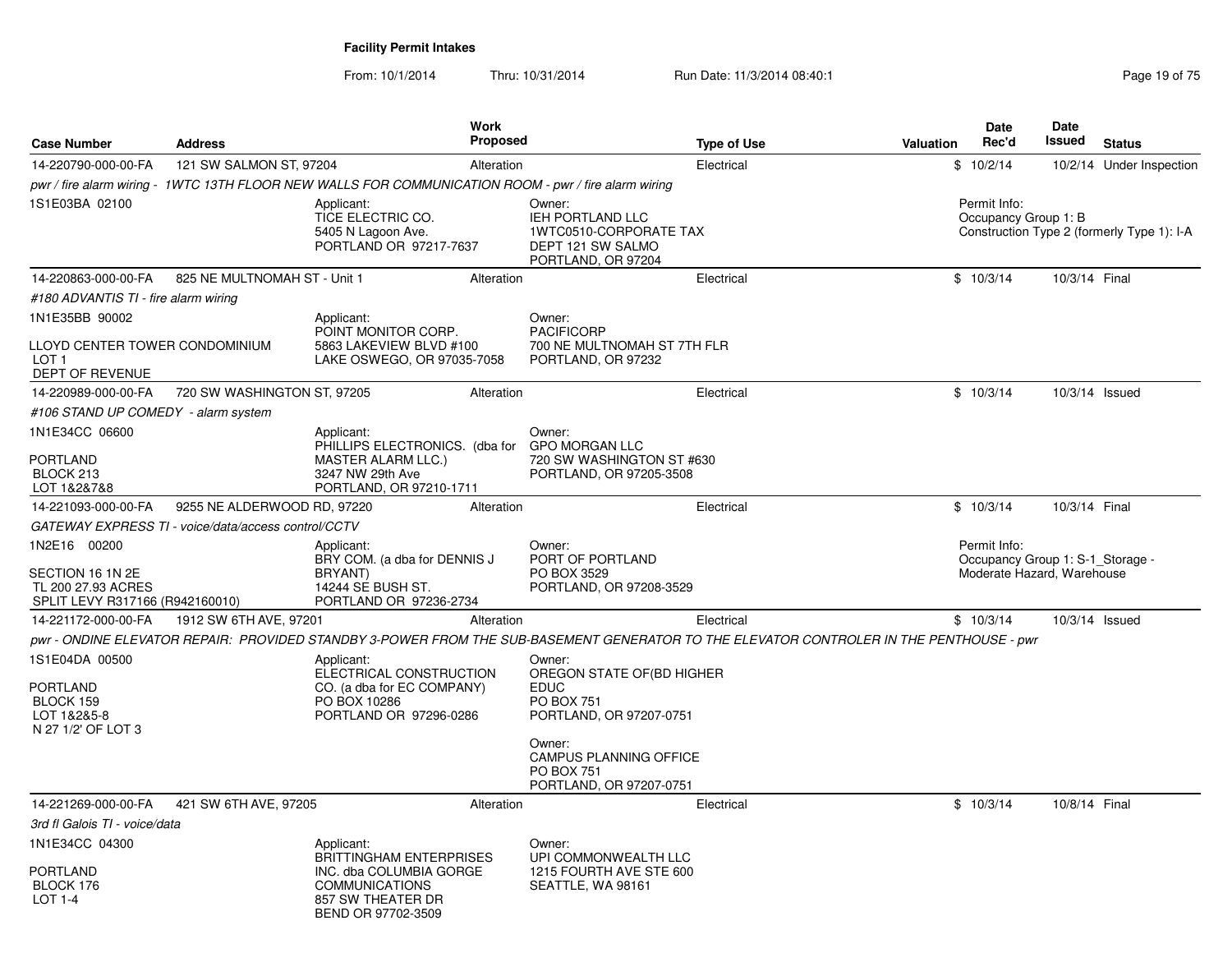From: 10/1/2014Thru: 10/31/2014 Run Date: 11/3/2014 08:40:1<br>
Run Date: 11/3/2014 08:40:1

| Case Number                                                                                         | <b>Address</b>                                       | <b>Work</b><br>Proposed                                                                                                 | <b>Type of Use</b>                                                                                              | <b>Valuation</b>                                                                               |      | Date<br>Rec'd                        | <b>Date</b><br>Issued            | <b>Status</b>                                |
|-----------------------------------------------------------------------------------------------------|------------------------------------------------------|-------------------------------------------------------------------------------------------------------------------------|-----------------------------------------------------------------------------------------------------------------|------------------------------------------------------------------------------------------------|------|--------------------------------------|----------------------------------|----------------------------------------------|
| 14-221290-000-00-FA                                                                                 | 5725 NE 138TH AVE, 97230                             | Alteration                                                                                                              | Electrical                                                                                                      |                                                                                                |      | \$10/3/14                            | 10/3/14 Final                    |                                              |
|                                                                                                     | access contr - CLINICAL PHARMACY TI; access control  |                                                                                                                         |                                                                                                                 |                                                                                                |      |                                      |                                  |                                              |
| 1N2E14DC 02800<br>REYNOLDS MTN VIEW PLAT 2<br>LOT 67&68 EXC PT IN ST & S 43.52' OF LOT              |                                                      | Applicant:<br><b>CONVERGINT TECHNOLOGIES</b><br>16575 SW 72ND AVE<br>PORTLAND, OR 97224                                 | Owner:<br>KAISER FOUNDATION HEALTH<br>500 NE MULTNOMAH ST #100<br>PORTLAND, OR 97232-2031                       | CCB - Contractor:<br><b>CONVERGINT TECHNOLOGIES</b><br>16575 SW 72ND AVE<br>PORTLAND, OR 97224 |      | Permit Info:<br>Med.Off., Pub.Bldg.  | Occupancy Group 1: B_Bank, Off., | Construction Type 2 (formerly Type 1): III-B |
| 69                                                                                                  |                                                      |                                                                                                                         | Owner:<br>PLAN OF THE NORTHWEST<br>500 NE MULTNOMAH ST #100<br>PORTLAND, OR 97232-2031                          |                                                                                                |      |                                      |                                  |                                              |
| 14-221565-000-00-FA                                                                                 | 5725 NE 138TH AVE, 97230                             | Alteration                                                                                                              | Electrical                                                                                                      |                                                                                                |      | \$10/6/14                            | 10/6/14 Final                    |                                              |
|                                                                                                     |                                                      | voice / data - CLINICAL PHARMACY TI; REMOVE SOME WALLS, INFILL - voice / data                                           |                                                                                                                 |                                                                                                |      |                                      |                                  |                                              |
| 1N2E14DC 02800<br><b>REYNOLDS MTN VIEW PLAT 2</b><br>LOT 67&68 EXC PT IN ST & S 43.52' OF LOT<br>69 |                                                      | Applicant:<br>COCHRAN INC. dba BROADWAY<br><b>ELECTRIC</b><br>7550 SW TECH CENTER DR STE<br>220                         | Owner:<br>KAISER FOUNDATION HEALTH<br>500 NE MULTNOMAH ST #100<br>PORTLAND, OR 97232-2031                       |                                                                                                |      | Permit Info:<br>Med.Off., Pub.Bldg.  | Occupancy Group 1: B Bank, Off., | Construction Type 2 (formerly Type 1): III-B |
|                                                                                                     |                                                      | TIGARD OR 97223-8061                                                                                                    | Owner:<br>PLAN OF THE NORTHWEST<br>500 NE MULTNOMAH ST #100<br>PORTLAND, OR 97232-2031                          |                                                                                                |      |                                      |                                  |                                              |
| 14-221627-000-00-FA                                                                                 | 1001 SW 5TH AVE, 97204                               | Alteration                                                                                                              | Electrical                                                                                                      |                                                                                                |      | \$10/6/14                            | 10/6/14 Final                    |                                              |
|                                                                                                     | #1100 - 504357 PM 148 REGUS-GOOGLE ADDS - voice/data |                                                                                                                         |                                                                                                                 |                                                                                                |      |                                      |                                  |                                              |
| 1S1E03BB 00800<br>PORTLAND<br>BLOCK 169<br>LOT 1-8<br>SEE R246278 (R667717341)                      |                                                      | Applicant:<br>COCHRAN INC. dba BROADWAY<br><b>ELECTRIC</b><br>7550 SW TECH CENTER DR STE<br>220<br>TIGARD OR 97223-8061 | Owner:<br>OR-CONGRESS CENTER LP<br>235 MONTGOMERY ST 16TH<br><b>FLOOR</b><br>SAN FRANCISCO, CA 94104-3104       |                                                                                                |      | Permit Info:<br>Occupancy Group 1: B |                                  | Construction Type 2 (formerly Type 1): I-A   |
| 14-221762-000-00-FA                                                                                 | 1129 SW WASHINGTON ST, 97205                         | Alteration                                                                                                              | Electrical                                                                                                      |                                                                                                |      | \$10/6/14                            |                                  | 10/6/14 Issued                               |
|                                                                                                     | pwr - SECURITY SYSTEM & CAMERA INSTALLATION - pwr    |                                                                                                                         |                                                                                                                 |                                                                                                |      |                                      |                                  |                                              |
| 1N1E33DD 01800<br>PORTLAND<br>BLOCK 255<br>LOT 5&6<br>S 10' OF LOT 7                                |                                                      | Applicant:<br><b>ACTION TECHNOLOGY SYSTEMS</b><br><b>LLC</b><br>835 SE 17TH AVE<br>PORTLAND OR 97214                    | Owner:<br>WASHINGTON PLAZA INVEST LLC ACTION TECHNOLOGY SYSTEMS<br>2455 NW MARSHALL ST #1<br>PORTLAND, OR 97210 | CCB - Contractor:<br><b>LLC</b><br>835 SE 17TH AVE<br>PORTLAND OR 97214                        |      |                                      |                                  |                                              |
| 14-221778-000-00-FA                                                                                 | 11540 NE INVERNESS DR                                | Alteration                                                                                                              | Electrical                                                                                                      |                                                                                                |      | \$10/6/14                            | 10/6/14 Final                    |                                              |
|                                                                                                     |                                                      | pwr - BOILER REPLACEMENT - REFEED 3 NEW BOILERS - pwrREPLACEMENT * SEE COMMENTS                                         |                                                                                                                 |                                                                                                |      |                                      |                                  |                                              |
| 1N2E15D 01600A1<br>SECTION 15 1N 2E                                                                 |                                                      | Applicant:<br><b>ACCURATE ELECTRIC OF</b><br>OREGON INC                                                                 | Owner:<br>BANK OF AMERICA OREGON (LSD ACCURATE ELECTRIC OF<br>MULTNOMAH COUNTY                                  | CCB - Contractor:<br><b>OREGON INC</b>                                                         |      | Permit Info:                         | Occupancy Group 1: I1.1          | Construction Type 2 (formerly Type 1):       |
| TL 1600<br>IMPS ONLY SEE R317158 (R942150470) FOR<br>AND.                                           |                                                      | PO BOX 2155<br>OREGON CITY, OR 97045                                                                                    | 401 N DIXON ST<br>PORTLAND, OR 97227-1865                                                                       | PO BOX 2155<br>OREGON CITY, OR 97045                                                           | I-FR |                                      |                                  |                                              |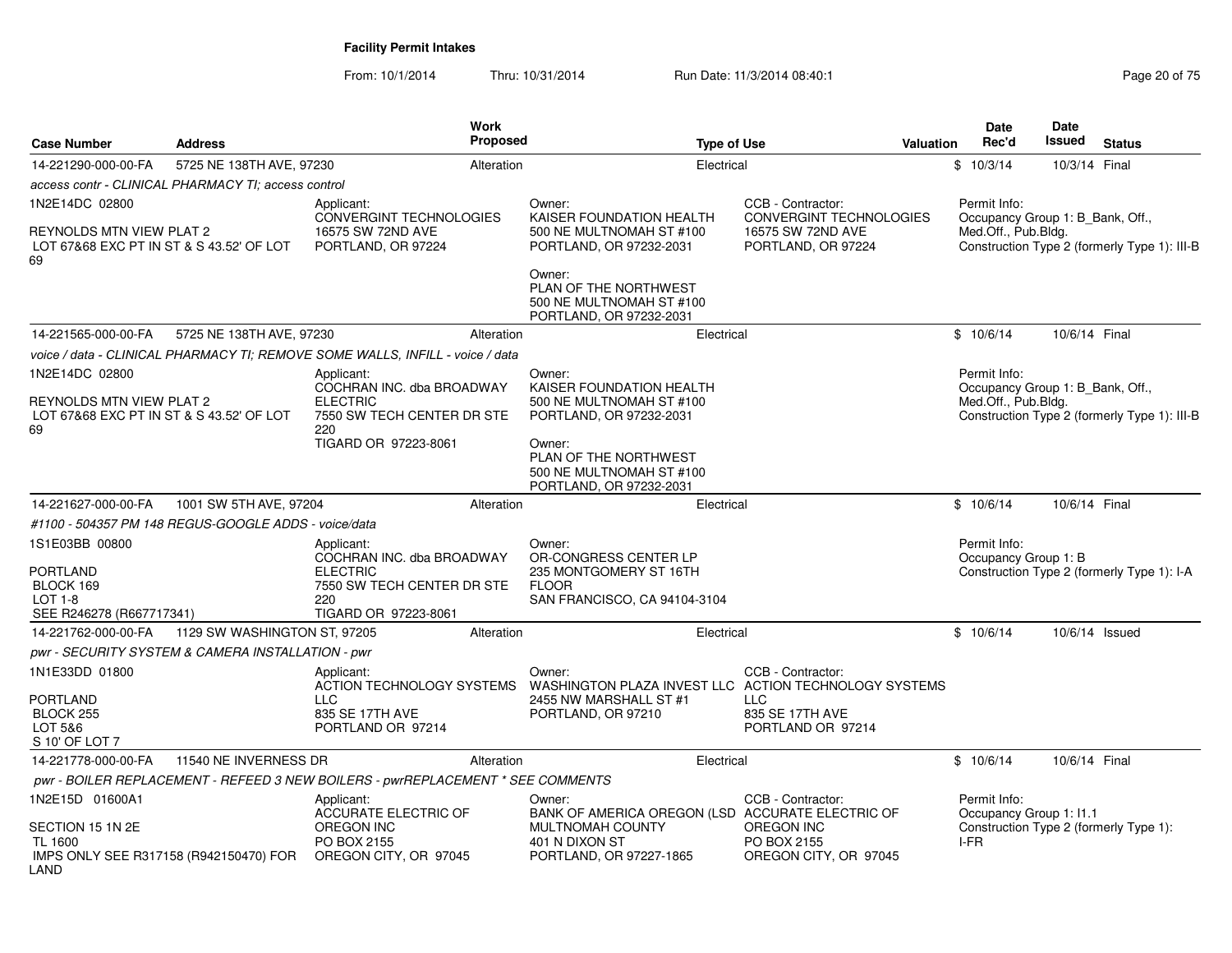| <b>Case Number</b>                                        | <b>Address</b>               | <b>Work</b><br><b>Proposed</b>                                                                                                                                  |                                                                                           | <b>Type of Use</b> | Valuation | <b>Date</b><br>Rec'd                   | <b>Date</b><br>Issued | <b>Status</b>                              |
|-----------------------------------------------------------|------------------------------|-----------------------------------------------------------------------------------------------------------------------------------------------------------------|-------------------------------------------------------------------------------------------|--------------------|-----------|----------------------------------------|-----------------------|--------------------------------------------|
| 14-221848-000-00-FA                                       | 500 NE MULTNOMAH ST. 97232   | Alteration                                                                                                                                                      |                                                                                           | Electrical         |           | \$10/6/14                              | 10/6/14 Final         |                                            |
|                                                           |                              | pwr - INSTALL WIRELESS LIGHTING OCCUPANCY SENSORS AND RELAYS - pwr                                                                                              |                                                                                           |                    |           |                                        |                       |                                            |
| 1N1E35BB 02400<br>HOLLADAYS ADD                           |                              | Applicant:<br>CHERRY CITY ELECTRIC INC.<br>8100 NE ST JOHNS RD STE. D101                                                                                        | Owner:<br>KAISER FOUNDATION HEALTH<br>500 NE MULTNOMAH ST #100                            |                    |           |                                        |                       |                                            |
| BLOCK 73&80 TL 2400                                       |                              | VANCOUVER WA 98665-2014                                                                                                                                         | PORTLAND, OR 97232-2031                                                                   |                    |           |                                        |                       |                                            |
|                                                           |                              |                                                                                                                                                                 | Owner:<br>PLAN OF THE NORTHWEST<br>500 NE MULTNOMAH ST #100<br>PORTLAND, OR 97232-2031    |                    |           |                                        |                       |                                            |
| 14-221926-000-00-FA                                       | 1129 SW WASHINGTON ST, 97205 | Alteration                                                                                                                                                      |                                                                                           | Electrical         |           | \$10/6/14                              |                       | <b>Under Review</b>                        |
|                                                           |                              | pwr - MECHANICAL LIFT FROM WASHINGTON PLAZA TO 1122 BUILDING WITHIN LIGHT WELL, - pwr                                                                           |                                                                                           |                    |           |                                        |                       |                                            |
| 1N1E33DD 01800                                            |                              |                                                                                                                                                                 | Owner:                                                                                    |                    |           | Permit Info:                           |                       |                                            |
| <b>PORTLAND</b><br>BLOCK 255<br>LOT 5&6<br>S 10' OF LOT 7 |                              |                                                                                                                                                                 | WASHINGTON PLAZA INVEST LLC<br>2455 NW MARSHALL ST #1<br>PORTLAND, OR 97210               |                    |           |                                        |                       | Occupancy Group 1: R-1_Hotel or Motel      |
| 14-221932-000-00-FA                                       | 1926 W BURNSIDE              | Alteration                                                                                                                                                      |                                                                                           | Electrical         |           | \$10/6/14                              |                       | <b>Under Review</b>                        |
|                                                           |                              | pwr - MU V TRANING TI FOR NEW TENANT; DEMO INTERIOR WALLS AND ADD NEW WALLS TO CREATE TRAINING AREA, BARRE STUDIO, WOMENS LOCKER ROOM, MENS LOCKER ROOM, AND L( |                                                                                           |                    |           |                                        |                       |                                            |
| 1N1E33DC 70000                                            |                              |                                                                                                                                                                 | Owner:                                                                                    |                    |           |                                        |                       |                                            |
|                                                           |                              |                                                                                                                                                                 | ASSOCIATION OF UNIT OWNERS<br>1120 NW COUCH ST #600<br>PORTLAND, OR 97209                 |                    |           |                                        |                       |                                            |
|                                                           |                              |                                                                                                                                                                 | Owner:<br>OF CIVIC CONDOMINIUM<br>1120 NW COUCH ST #600<br>PORTLAND, OR 97209             |                    |           |                                        |                       |                                            |
| 14-222524-000-00-FA                                       | 3500 N INTERSTATE AVE, 97227 | Alteration                                                                                                                                                      |                                                                                           | Electrical         |           | \$10/7/14                              |                       | 10/7/14 Issued                             |
|                                                           |                              | pwr - 2ND FLOOR, EYE PROCEDURE EXPANSION PROJECT; ADD 2 EXTERIOR OXYGEN TANKS - pwr                                                                             |                                                                                           |                    |           |                                        |                       |                                            |
| 1N1E22CC 12100                                            |                              | Applicant:<br>CHERRY CITY ELECTRIC INC.<br>8100 NE ST JOHNS RD STE. D101<br>VANCOUVER WA 98665-2014                                                             | Owner:<br>KAISER FOUNDATION HEALTH<br>500 NE MULTNOMAH ST #100<br>PORTLAND, OR 97232-2031 |                    |           | Permit Info:<br>Occupancy Group 1: I-2 |                       | Construction Type 2 (formerly Type 1): I-A |
|                                                           |                              |                                                                                                                                                                 | Owner:<br>PLAN OF THE NORTHWEST<br>500 NE MULTNOMAH ST #100<br>PORTLAND, OR 97232-2031    |                    |           |                                        |                       |                                            |
| 14-222550-000-00-FA                                       | 121 SW MORRISON ST, 97204    | Alteration                                                                                                                                                      |                                                                                           | Electrical         |           | \$10/7/14                              |                       | 10/7/14 Under Inspection                   |
|                                                           |                              | #525 Cigna TI - power - 5TH FLOOR, TI, EXPAND INTO ADJACENT SPACE, REMOVE PARTITIONS, RECONFIGURE FOR OFFICES, CONFERENCE ROOMS, FLOORING, CEILING, DOORS, ELEC |                                                                                           |                    |           |                                        |                       |                                            |
| 1S1E03BA 02700                                            |                              | Applicant:                                                                                                                                                      | Owner:                                                                                    |                    |           | Permit Info:                           |                       |                                            |
|                                                           |                              | WILLAMETTE ELECTRIC INC.                                                                                                                                        | TERRACE TOWER USA-                                                                        |                    |           | Occupancy Group 1: B Bank, Off.,       |                       |                                            |
| PORTLAND<br>BLOCK 15                                      |                              | P.O. BOX 230547<br>TIGARD, OR 97281-0547                                                                                                                        | PORTLAND INC<br>121 SW MORRISON ST #250                                                   |                    |           | Med.Off., Pub.Bldg.                    |                       | Construction Type 2 (formerly Type 1): I-A |
| LOT 1-4<br>LOT 7&8 EXC W 75'                              |                              |                                                                                                                                                                 | PORTLAND, OR 97204-3179                                                                   |                    |           |                                        |                       |                                            |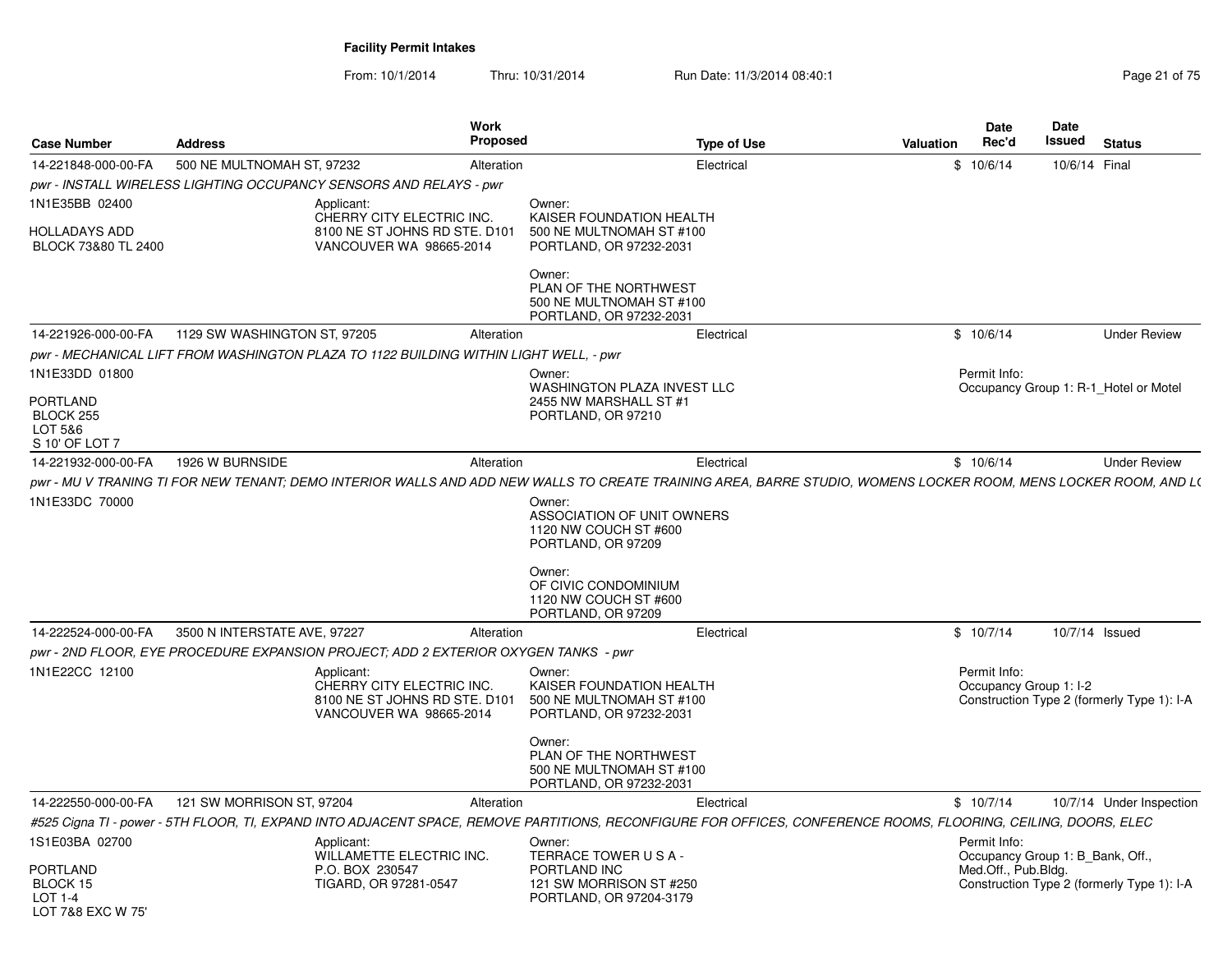| <b>Case Number</b>                                | <b>Address</b>           |                                                                                                  | Work<br><b>Proposed</b> |                                                                                                                                                                     | <b>Type of Use</b> | Valuation | Date<br>Rec'd                        | Date<br>Issued | <b>Status</b>                              |
|---------------------------------------------------|--------------------------|--------------------------------------------------------------------------------------------------|-------------------------|---------------------------------------------------------------------------------------------------------------------------------------------------------------------|--------------------|-----------|--------------------------------------|----------------|--------------------------------------------|
| 14-222582-000-00-FA                               | 101 SW MAIN ST, 97204    |                                                                                                  | Alteration              |                                                                                                                                                                     | Electrical         |           | \$10/7/14                            |                | 10/7/14 Under Inspection                   |
| pwr/LE - RESTROOM REMODEL FLOORS 11 & 12 - pwr/LE |                          |                                                                                                  |                         |                                                                                                                                                                     |                    |           |                                      |                |                                            |
| 1S1E03BD 00300                                    |                          | Applicant:<br>CAPITOL ELECTRIC CO INC.                                                           |                         | Owner:<br>KBSH ONE MAIN PLACE LLC                                                                                                                                   |                    |           |                                      |                |                                            |
| <b>PORTLAND</b><br>BLOCK 11<br>LOT 1-4            |                          | 11401 NE MARX ST.<br>PORTLAND OR 97220-1041                                                      |                         | 14850 QUORUM DR #500<br>DALLAS, TX 75254                                                                                                                            |                    |           |                                      |                |                                            |
| LOT 5-8 EXC PT IN STS                             |                          |                                                                                                  |                         | Owner:<br><b>DUFF</b><br>14850 QUORUM DR #500<br>DALLAS, TX 75254                                                                                                   |                    |           |                                      |                |                                            |
|                                                   |                          |                                                                                                  |                         | Owner:<br>PHELPS LLC<br>14850 QUORUM DR #500<br>DALLAS, TX 75254                                                                                                    |                    |           |                                      |                |                                            |
| 14-222617-000-00-FA                               | 101 SW MAIN ST, 97204    |                                                                                                  | Alteration              |                                                                                                                                                                     | Electrical         |           | \$10/7/14                            |                | 10/7/14 Under Inspection                   |
| VAV CONTROLS; FLOORS 10-12                        |                          |                                                                                                  |                         |                                                                                                                                                                     |                    |           |                                      |                |                                            |
| 1S1E03BD 00300                                    |                          | Applicant:                                                                                       |                         | Owner:                                                                                                                                                              |                    |           |                                      |                |                                            |
| <b>PORTLAND</b>                                   |                          | CAPITOL ELECTRIC CO INC.<br>11401 NE MARX ST.                                                    |                         | KBSH ONE MAIN PLACE LLC<br>14850 QUORUM DR #500                                                                                                                     |                    |           |                                      |                |                                            |
| BLOCK 11                                          |                          | PORTLAND OR 97220-1041                                                                           |                         | DALLAS, TX 75254                                                                                                                                                    |                    |           |                                      |                |                                            |
| $LOT 1-4$                                         |                          |                                                                                                  |                         |                                                                                                                                                                     |                    |           |                                      |                |                                            |
| LOT 5-8 EXC PT IN STS                             |                          |                                                                                                  |                         | Owner:<br><b>DUFF</b><br>14850 QUORUM DR #500<br>DALLAS, TX 75254                                                                                                   |                    |           |                                      |                |                                            |
|                                                   |                          |                                                                                                  |                         | Owner:<br>PHELPS LLC<br>14850 QUORUM DR #500<br>DALLAS, TX 75254                                                                                                    |                    |           |                                      |                |                                            |
| 14-223152-000-00-FA                               | 851 SW 6TH AVE, 97205    |                                                                                                  | Alteration              |                                                                                                                                                                     | Electrical         |           | \$10/8/14                            |                | 10/8/14 Under Inspection                   |
|                                                   |                          |                                                                                                  |                         | fire alarm wiring - FLOORS 7,8 & 9 SMARSH NEW TENANT REMODEL, NEW WALLS, DOORS, RELITES FOR PRIVATE AND OPEN OFFICE, CONFERENCE ROOMS, BREAK ROOMS AND OTHER OFFICE |                    |           |                                      |                |                                            |
| 1S1E03BB 02100                                    |                          | Applicant:<br>CHRISTENSON ELECTRIC INC.<br>111 SW COLUMBIA ST. STE 480<br>PORTLAND OR 97201-5838 |                         | Owner:<br>SFI 811 SW 6TH AVENUE LLC<br>260 CALIFORNIA ST STE 300<br>SAN FRANCISCO, CA 94111                                                                         |                    |           | Permit Info:<br>Occupancy Group 1: B |                | Construction Type 2 (formerly Type 1): I-A |
| 14-223304-000-00-FA                               | 1900 SW 4TH AVE - Unit 2 |                                                                                                  | Alteration              |                                                                                                                                                                     | Electrical         |           | \$10/8/14                            |                | 10/8/14 Issued                             |
|                                                   |                          | pwr / controls - F.A.B. SUITE 90-06/07; COOLING SYSTEM INSTALLATION - pwr / controls             |                         |                                                                                                                                                                     |                    |           |                                      |                |                                            |
| 1S1E03CB 90001                                    |                          | Applicant:                                                                                       |                         | Owner:                                                                                                                                                              |                    |           |                                      |                |                                            |
| URBAN CENTER CONDOMINIUM<br>LOT <sub>2</sub>      |                          | <b>MICHAEL NELSON</b><br>PORTLAND STATE UNIVERSITY.<br>P.O. BOX 751-FAC<br>Portland, OR 97207    |                         | OREGON STATE OF(LEASED<br>121 SW MORRISON ST #200<br>PORTLAND, OR 97204                                                                                             |                    |           |                                      |                |                                            |
|                                                   |                          |                                                                                                  |                         | Owner:<br><b>PACIFICORP</b><br>121 SW MORRISON ST #200<br>PORTLAND, OR 97204                                                                                        |                    |           |                                      |                |                                            |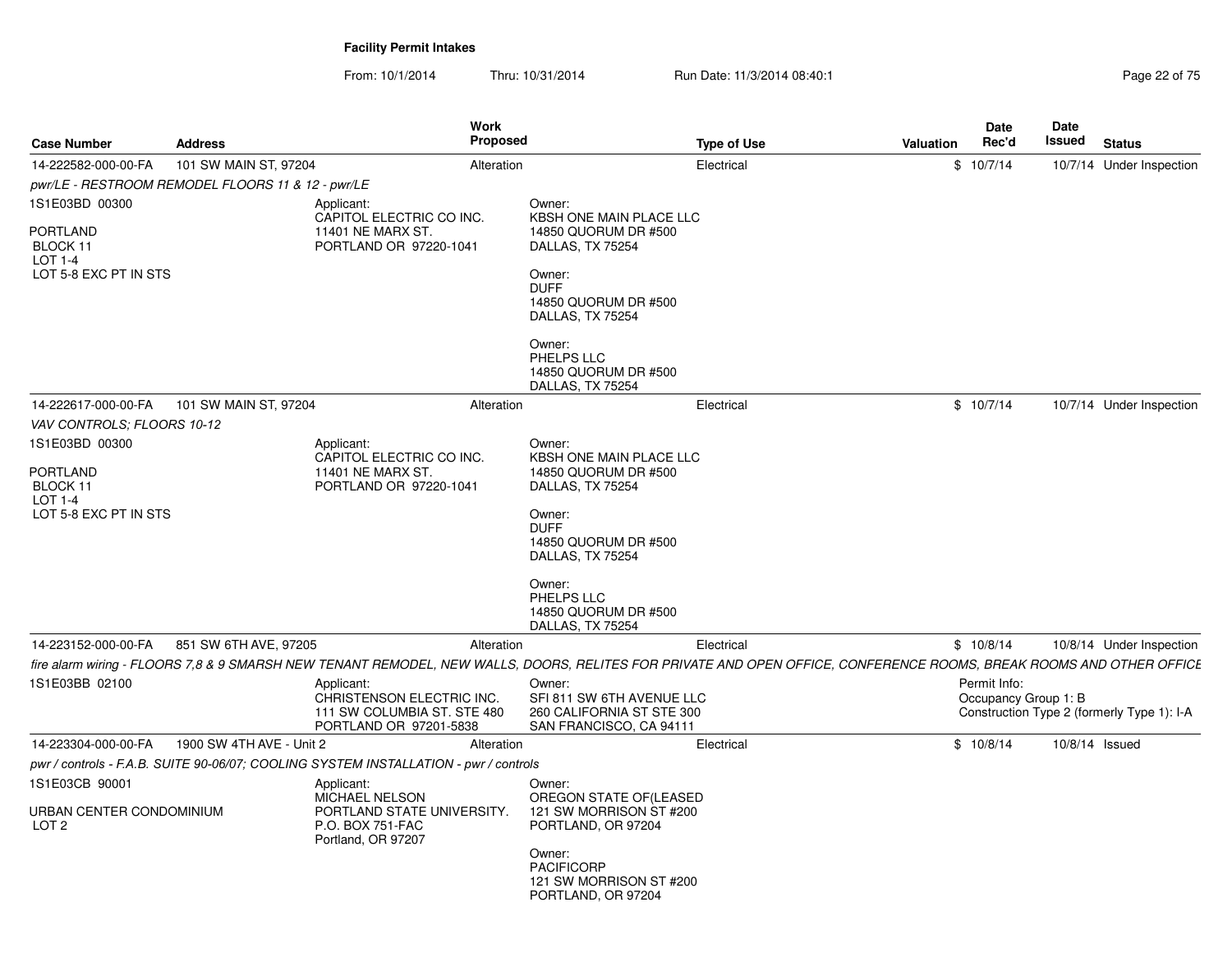| <b>Case Number</b>                                                                               | <b>Address</b>                                                        | <b>Work</b><br><b>Proposed</b>                                                                                                                                     |                                                                        | <b>Type of Use</b> | Valuation | <b>Date</b><br>Rec'd                             | Date<br>Issued | <b>Status</b>                              |
|--------------------------------------------------------------------------------------------------|-----------------------------------------------------------------------|--------------------------------------------------------------------------------------------------------------------------------------------------------------------|------------------------------------------------------------------------|--------------------|-----------|--------------------------------------------------|----------------|--------------------------------------------|
| 14-223374-000-00-FA                                                                              | 220 NW 2ND AVE, 97209                                                 | Alteration                                                                                                                                                         |                                                                        | Electrical         |           | \$10/9/14                                        | 10/9/14 Final  |                                            |
|                                                                                                  |                                                                       | power - SUITE 600/ CREATE TWO OFFICES FROM FOUR SMALLER OFFICES - NEW PARTITION WALLS, FINISHES, ELECTRICAL, MECHANICAL                                            |                                                                        |                    |           |                                                  |                |                                            |
| 1N1E34CA 04500                                                                                   |                                                                       | Applicant:<br>CHRISTENSON ELECTRIC INC.                                                                                                                            | Owner:<br>ONE PACIFIC SQUARE CF LLC                                    |                    |           |                                                  |                |                                            |
| COUCHS ADD<br>BLOCK 14<br>LOT 1-8 EXC PT IN ST                                                   |                                                                       | 111 SW COLUMBIA ST. STE 480<br>PORTLAND OR 97201-5838                                                                                                              | 1211 SW 5TH AVE #2230<br>PORTLAND, OR 97204-3735                       |                    |           |                                                  |                |                                            |
| 14-223376-000-00-FA                                                                              | 220 NW 2ND AVE, 97209                                                 | Alteration                                                                                                                                                         |                                                                        | Electrical         |           | \$10/9/14                                        | 10/9/14 Final  |                                            |
|                                                                                                  |                                                                       | voice/data - SUITE 600/ CREATE TWO OFFICES FROM FOUR SMALLER OFFICES - NEW PARTITION WALLS, FINISHES, ELECTRICAL, MECHANICAL                                       |                                                                        |                    |           |                                                  |                |                                            |
| 1N1E34CA 04500<br>COUCHS ADD                                                                     |                                                                       | Applicant:<br>PROCOM TECHNOLOGIES LLC<br>P.O. Box 22288                                                                                                            | Owner:<br>ONE PACIFIC SQUARE CF LLC<br>1211 SW 5TH AVE #2230           |                    |           |                                                  |                |                                            |
| BLOCK 14<br>LOT 1-8 EXC PT IN ST                                                                 |                                                                       | Portland, OR 97269                                                                                                                                                 | PORTLAND, OR 97204-3735                                                |                    |           |                                                  |                |                                            |
| 14-223378-000-00-FA                                                                              | 825 NE MULTNOMAH ST - Unit 1                                          | Alteration                                                                                                                                                         |                                                                        | Electrical         |           | \$10/9/14                                        |                | 10/9/14 Under Inspection                   |
|                                                                                                  |                                                                       | voice/data - SUITE 110 ADVANTIS CREDIT UNION 2,204 SQ FT PERMANENT BRANCH LOCATION, INTERIOR UPGRADES, DEMO AND ADD NEW WALLS FOR OFFICE, BREAK ROOM, CONFERENCE F |                                                                        |                    |           |                                                  |                |                                            |
| 1N1E35BB 90002                                                                                   |                                                                       | Applicant:<br>DAMASCUS COMMUNICATIONS                                                                                                                              | Owner:<br><b>PACIFICORP</b>                                            |                    |           |                                                  |                |                                            |
| LLOYD CENTER TOWER CONDOMINIUM<br>LOT 1<br>DEPT OF REVENUE                                       |                                                                       | <b>INC</b><br>26280 SE Wally Rd<br>Boring, OR 97009-8488                                                                                                           | 700 NE MULTNOMAH ST 7TH FLR<br>PORTLAND, OR 97232                      |                    |           |                                                  |                |                                            |
| 14-223380-000-00-FA                                                                              | 1001 SW 5TH AVE, 97204                                                | Alteration                                                                                                                                                         |                                                                        | Electrical         |           | \$10/9/14                                        |                | 10/9/14 Under Inspection                   |
| #1510 PH TECH TENANT EXPANSION - power                                                           |                                                                       |                                                                                                                                                                    |                                                                        |                    |           |                                                  |                |                                            |
| 1S1E03BB 00800                                                                                   |                                                                       | Applicant:<br>WILLAMETTE ELECTRIC INC.                                                                                                                             | Owner:<br>OR-CONGRESS CENTER LP                                        |                    |           | Permit Info:<br>Occupancy Group 1: B             |                |                                            |
| PORTLAND<br>BLOCK 169<br>LOT 1-8                                                                 |                                                                       | P.O. BOX 230547<br>TIGARD, OR 97281-0547                                                                                                                           | 235 MONTGOMERY ST 16TH<br><b>FLOOR</b><br>SAN FRANCISCO, CA 94104-3104 |                    |           |                                                  |                | Construction Type 2 (formerly Type 1): I-A |
| SEE R246278 (R667717341)                                                                         |                                                                       |                                                                                                                                                                    |                                                                        |                    |           |                                                  |                |                                            |
| 14-223382-000-00-FA                                                                              | 1001 SW 5TH AVE, 97204<br>#1510 PH TECH TENANT EXPANSION - voice/data | Alteration                                                                                                                                                         |                                                                        | Electrical         |           | \$10/9/14                                        |                | <b>Under Review</b>                        |
| 1S1E03BB 00800                                                                                   |                                                                       |                                                                                                                                                                    | Owner:                                                                 |                    |           | Permit Info:                                     |                |                                            |
|                                                                                                  |                                                                       |                                                                                                                                                                    | OR-CONGRESS CENTER LP                                                  |                    |           | Occupancy Group 1: B                             |                |                                            |
| PORTLAND                                                                                         |                                                                       |                                                                                                                                                                    | 235 MONTGOMERY ST 16TH                                                 |                    |           |                                                  |                | Construction Type 2 (formerly Type 1): I-A |
| BLOCK 169<br>LOT 1-8                                                                             |                                                                       |                                                                                                                                                                    | <b>FLOOR</b><br>SAN FRANCISCO, CA 94104-3104                           |                    |           |                                                  |                |                                            |
| SEE R246278 (R667717341)                                                                         |                                                                       |                                                                                                                                                                    |                                                                        |                    |           |                                                  |                |                                            |
| 14-223387-000-00-FA                                                                              | 2055 NW SAVIER ST, 97209                                              | Alteration                                                                                                                                                         |                                                                        | Electrical         |           | \$10/9/14                                        |                | 10/9/14 Under Inspection                   |
|                                                                                                  |                                                                       | power - 3RD,4TH &5TH FLOORS, TI, NEW WALLS, DOORS, GLASS WALLS, FOR MULTIPLE OFFICES, CONFERENCE ROOMS, SPREAD OVER THREE FLOORS                                   |                                                                        |                    |           |                                                  |                |                                            |
| 1N1E28CD 02300                                                                                   |                                                                       | Applicant:<br>ABC ELECTRIC dba DUNIGANS                                                                                                                            | Owner:<br>CON-WAY PROPERTIES INC                                       |                    |           | Permit Info:<br>Occupancy Group 1: B Bank, Off., |                |                                            |
| COUCHS ADD<br><b>BLOCK 293 TL 2300</b><br>LAND & IMPS SEE R529517 (R180230571)<br>FOR OTHER IMPS |                                                                       | ELECTRIC LLC<br>135 NE 9TH<br>PORTLAND OR 97232                                                                                                                    | PO BOX 4138<br>PORTLAND, OR 97208-4138                                 |                    |           | Med.Off., Pub.Bldg.                              |                | Construction Type 2 (formerly Type 1): I-A |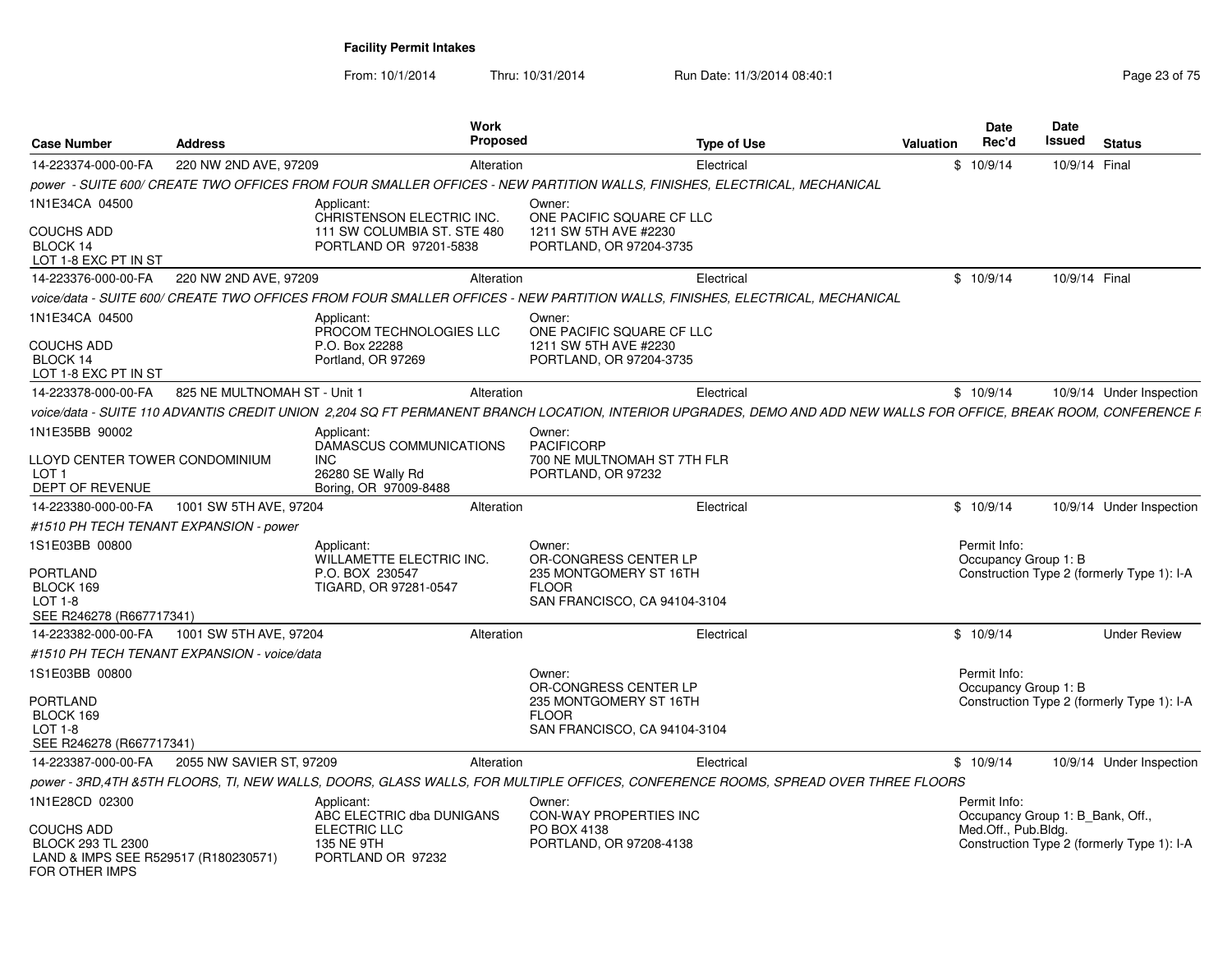| <b>Case Number</b>                                                                                             | <b>Address</b>                                              | Work<br>Proposed                                                                                                                                       |                                                                                                      | <b>Type of Use</b> | Valuation | Date<br>Rec'd                                | <b>Date</b><br>Issued | <b>Status</b>                                |
|----------------------------------------------------------------------------------------------------------------|-------------------------------------------------------------|--------------------------------------------------------------------------------------------------------------------------------------------------------|------------------------------------------------------------------------------------------------------|--------------------|-----------|----------------------------------------------|-----------------------|----------------------------------------------|
| 14-223391-000-00-FA                                                                                            | 555 SW OAK ST                                               | Alteration                                                                                                                                             |                                                                                                      | Electrical         |           | \$10/9/14                                    | 10/9/14 Final         |                                              |
| SUPA Cafe TI - power                                                                                           |                                                             |                                                                                                                                                        |                                                                                                      |                    |           |                                              |                       |                                              |
| 1N1E34CD 80000                                                                                                 |                                                             | Applicant:                                                                                                                                             | Owner:                                                                                               |                    |           |                                              |                       |                                              |
| ONE ELEVEN TOWER CONDOMINIUM<br><b>GENERAL COMMON ELEMENTS</b>                                                 |                                                             | CHRISTENSON ELECTRIC INC.<br>111 SW COLUMBIA ST. STE 480<br>PORTLAND OR 97201-5838                                                                     | ASSOCIATION OF UNIT OWNERS<br>OF<br>ONE ELEVEN TOWER<br>CONDOMINIUM 111 SW 5TH<br>PORTLAND, OR 97204 |                    |           |                                              |                       |                                              |
| 14-223657-000-00-FA                                                                                            | 1900 SW 4TH AVE - Unit 2                                    | Alteration                                                                                                                                             |                                                                                                      | Electrical         |           | \$10/9/14                                    |                       | 10/9/14 Under Inspection                     |
|                                                                                                                | 3rd, 4th, & 6th remodels - move floor boxes for VGS - power |                                                                                                                                                        |                                                                                                      |                    |           |                                              |                       |                                              |
| 1S1E03CB 90001                                                                                                 |                                                             | Applicant:<br>DYNALECTRIC CO.                                                                                                                          | Owner:<br>OREGON STATE OF(LEASED                                                                     |                    |           |                                              |                       |                                              |
| URBAN CENTER CONDOMINIUM<br>LOT <sub>2</sub>                                                                   |                                                             | 5711 SW HOOD AVE.<br>PORTLAND OR 97239-3716                                                                                                            | 121 SW MORRISON ST #200<br>PORTLAND, OR 97204                                                        |                    |           |                                              |                       |                                              |
|                                                                                                                |                                                             |                                                                                                                                                        | Owner:<br><b>PACIFICORP</b><br>121 SW MORRISON ST #200<br>PORTLAND, OR 97204                         |                    |           |                                              |                       |                                              |
| 14-223676-000-00-FA                                                                                            | 4400 NE HALSEY ST - Bldg D                                  | Alteration                                                                                                                                             |                                                                                                      | Electrical         |           | \$10/9/14                                    | 10/9/14 Final         |                                              |
|                                                                                                                |                                                             | hvac stats - SUITE 289 - 7,745 SQ FT TI; REMOVE OFFICE PARTITION WALLS & DOORS, RECONFIGURE FOR MORE CUBICLE WORK SPACES                               |                                                                                                      |                    |           |                                              |                       |                                              |
| 1N2E31BB 03401                                                                                                 |                                                             | Applicant:<br>AMERICAN HEATING INC.<br>5035 SE 24TH<br>PORTLAND OR 97202-4765                                                                          | Owner:<br>DAVIS BUSINESS CENTER LLC<br>4400 NE HALSEY ST BLDG 2 #190<br>PORTLAND, OR 97213           |                    |           | Permit Info:<br>Occupancy Group 1: B<br>I-FR |                       | Construction Type 2 (formerly Type 1):       |
| 14-223875-000-00-FA                                                                                            | 5115 N LAGOON AVE, 97217                                    | Alteration                                                                                                                                             |                                                                                                      | Electrical         |           | \$10/10/14                                   | 10/10/14 Issued       |                                              |
| power - REPLACE MAUFL-5115-C2-#47                                                                              |                                                             |                                                                                                                                                        |                                                                                                      |                    |           |                                              |                       |                                              |
| 1N1E20AB 00800                                                                                                 |                                                             | Applicant:<br><b>HUGHES ELECTRICAL</b><br>CONTRACTORS INC.<br>10490 NW JACKSON QUARRY RD<br>HILLSBORO, OR 97124-8184                                   | Owner:<br>FREIGHTLINER CORPORATION<br>AMANDA GARRETT<br>INDIANAPOLIS, IN 46280                       |                    |           | Permit Info:<br>Occupancy Group 1: B         |                       | Construction Type 2 (formerly Type 1): III-N |
| 14-223897-000-00-FA                                                                                            | 510 SW 3RD AVE, 97204                                       | Alteration                                                                                                                                             |                                                                                                      | Electrical         |           | \$10/10/14                                   | 10/10/14 Final        |                                              |
|                                                                                                                |                                                             | pwr - SUITE 200; ADD WALLS TO CREATE TWO OFFICES, DOORS, CEILING, ELEC -                                                                               |                                                                                                      |                    |           |                                              |                       |                                              |
| 1S1E03BA 05300                                                                                                 |                                                             | Applicant:<br>CAPITOL ELECTRIC CO INC.<br>11401 NE MARX ST.<br>PORTLAND OR 97220-1041                                                                  | Owner:<br>LOYALTY HOLDINGS LLC<br>3657 MAIN ST<br>MANCHESTER, VT 05254                               |                    |           |                                              |                       |                                              |
| 14-224094-000-00-FA                                                                                            | 34 NW 1ST AVE, 97209                                        | Alteration                                                                                                                                             |                                                                                                      | Electrical         |           | \$10/10/14                                   | 10/10/14 Issued       |                                              |
|                                                                                                                |                                                             | voice/data - TI 2ND & 3RD FLOORS, WALLS FOR OFFICES, MEETING ROOMS, WORK ROOMS, BREAKROOM, WALL GLAZING, DOORS, CEILING, FLOORING, ELEC - voice / data |                                                                                                      |                    |           |                                              |                       |                                              |
| 1N1E34DB 00400                                                                                                 |                                                             | Applicant:<br>CHRISTENSON ELECTRIC INC.                                                                                                                | Owner:<br><b>FOUNTAIN VILLAGE</b>                                                                    |                    |           |                                              |                       |                                              |
| <b>COUCHS ADD</b><br>BLOCK <sub>9</sub><br>LOT 6&7<br>HISTORIC PROPERTY 15 YR 2000<br>POTENTIAL ADDITIONAL TAX |                                                             | 111 SW COLUMBIA ST. STE 480<br>PORTLAND OR 97201-5838                                                                                                  | DEVELOPMENT INC<br>115 SW ASH ST #500<br>PORTLAND, OR 97204                                          |                    |           |                                              |                       |                                              |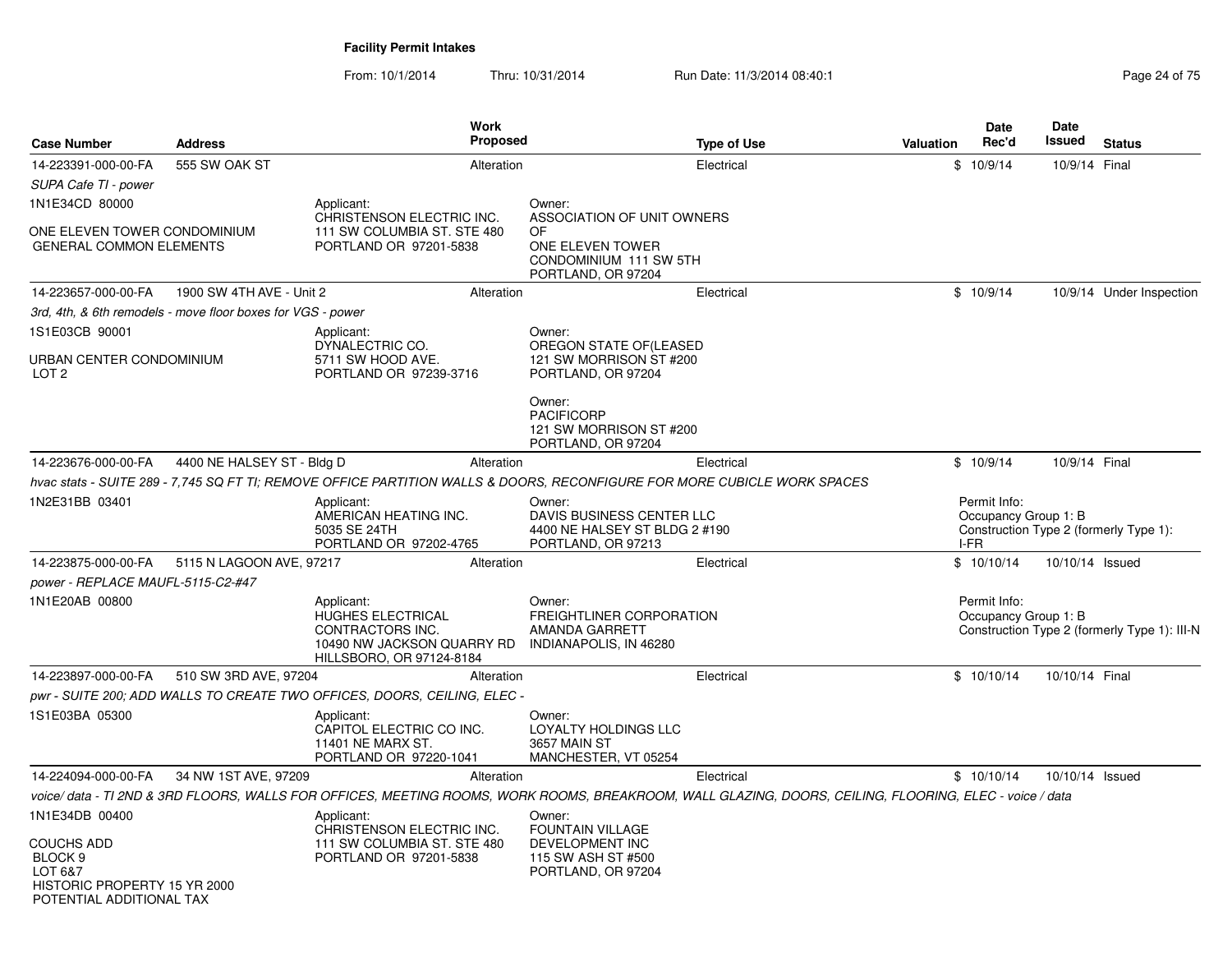| <b>Case Number</b>                                                            | <b>Address</b>                                     |                                                                                                                         | <b>Work</b><br><b>Proposed</b> |                                                                                                                                                    | <b>Type of Use</b>                                                                                                       | <b>Valuation</b> | Date<br>Rec'd                                | <b>Date</b><br>Issued           | <b>Status</b>                              |
|-------------------------------------------------------------------------------|----------------------------------------------------|-------------------------------------------------------------------------------------------------------------------------|--------------------------------|----------------------------------------------------------------------------------------------------------------------------------------------------|--------------------------------------------------------------------------------------------------------------------------|------------------|----------------------------------------------|---------------------------------|--------------------------------------------|
| 14-224134-000-00-FA                                                           | 4400 NE HALSEY ST - Bldg D                         |                                                                                                                         | Alteration                     |                                                                                                                                                    | Electrical                                                                                                               |                  | \$10/10/14                                   | 10/10/14 Final                  |                                            |
|                                                                               |                                                    |                                                                                                                         |                                |                                                                                                                                                    | voice/data - SUITE 289 - 7,745 SQ FT TI; REMOVE OFFICE PARTITION WALLS & DOORS, RECONFIGURE FOR MORE CUBICLE WORK SPACES |                  |                                              |                                 |                                            |
| 1N2E31BB 03401                                                                |                                                    | Applicant:<br>XTREME COMMUNICATIONS INC.<br><b>PO BOX 272</b><br>TROUTDALE OR 97060-0272                                |                                | Owner:<br>DAVIS BUSINESS CENTER LLC<br>4400 NE HALSEY ST BLDG 2 #190<br>PORTLAND, OR 97213                                                         |                                                                                                                          |                  | Permit Info:<br>Occupancy Group 1: B<br>I-FR |                                 | Construction Type 2 (formerly Type 1):     |
| 14-224145-000-00-FA                                                           | 4400 NE HALSEY ST - Bldg D                         |                                                                                                                         | Alteration                     |                                                                                                                                                    | Electrical                                                                                                               |                  | \$10/10/14                                   |                                 | <b>Under Review</b>                        |
|                                                                               |                                                    |                                                                                                                         |                                |                                                                                                                                                    | fire alarm - SUITE 289 - 7,745 SQ FT TI; REMOVE OFFICE PARTITION WALLS & DOORS, RECONFIGURE FOR MORE CUBICLE WORK SPACES |                  |                                              |                                 |                                            |
| 1N2E31BB 03401                                                                |                                                    |                                                                                                                         |                                | Owner:<br>DAVIS BUSINESS CENTER LLC<br>4400 NE HALSEY ST BLDG 2 #190<br>PORTLAND, OR 97213                                                         |                                                                                                                          |                  | Permit Info:<br>Occupancy Group 1: B<br>I-FR |                                 | Construction Type 2 (formerly Type 1):     |
| 14-224156-000-00-FA                                                           | 6121 N CUTTER CIR, 97217                           |                                                                                                                         | Alteration                     |                                                                                                                                                    | Electrical                                                                                                               |                  | \$10/10/14                                   | 10/10/14 Final                  |                                            |
|                                                                               | voice/data - WAREHOUSE DIAGNOSTICS LAB             |                                                                                                                         |                                |                                                                                                                                                    |                                                                                                                          |                  |                                              |                                 |                                            |
| 1N1E16CB 04600<br>1951 COMMISSIONERS ADD<br><b>BLOCK 4</b><br>LOT 1&2 TL 4600 |                                                    | Applicant:<br>COCHRAN INC. dba BROADWAY<br><b>ELECTRIC</b><br>7550 SW TECH CENTER DR STE<br>220<br>TIGARD OR 97223-8061 |                                | Owner:<br>SOUND BUILDING ASSOCIATES<br>942 HARVARD AVE E<br>SEATTLE, WA 98102<br>Owner:<br>PETER C CHICK<br>942 HARVARD AVE E<br>SEATTLE, WA 98102 |                                                                                                                          |                  | Permit Info:<br>Occupancy Group 1: B         |                                 | Construction Type 2 (formerly Type 1): V-A |
| 14-224265-000-00-FA                                                           | 26 SW SALMON ST, 97204                             |                                                                                                                         | Alteration                     |                                                                                                                                                    | Electrical                                                                                                               |                  | \$10/10/14                                   |                                 | <b>Under Review</b>                        |
|                                                                               |                                                    |                                                                                                                         |                                | pwr - NEW GLASS SECURITY DOORS, RELITES, WALL BUILD OUT FOR NEW DOORS, PAINT, PATCH CARPET, ELEC - pwr                                             |                                                                                                                          |                  |                                              |                                 |                                            |
| 1S1E03BD 00200<br><b>PORTLAND</b><br>BLOCK 6<br>LOT 1-8                       |                                                    |                                                                                                                         |                                | Owner:<br><b>IEH PORTLAND LLC</b><br><b>1WTC0510-CORPORATE TAX</b><br>DEPT 121 SW SALMO<br>PORTLAND, OR 97204                                      |                                                                                                                          |                  |                                              |                                 |                                            |
| 14-224359-000-00-FA                                                           | 26 SW SALMON ST, 97204                             |                                                                                                                         | Alteration                     |                                                                                                                                                    | Electrical                                                                                                               |                  | \$10/11/14                                   |                                 | <b>Under Review</b>                        |
|                                                                               |                                                    |                                                                                                                         |                                | 3RD FLOOR, REMOVE WALL, INFILL DOOR TO EXPAND SIZE OF VIDEO CONFERENCE ROOM, CEILING, ELEC                                                         |                                                                                                                          |                  |                                              |                                 |                                            |
| 1S1E03BD 00200<br><b>PORTLAND</b><br>BLOCK 6<br>LOT 1-8                       |                                                    |                                                                                                                         |                                | Owner:<br><b>IEH PORTLAND LLC</b><br>1WTC0510-CORPORATE TAX<br>DEPT 121 SW SALMO<br>PORTLAND, OR 97204                                             |                                                                                                                          |                  |                                              |                                 |                                            |
| 14-224360-000-00-FA                                                           | 3620 N INTERSTATE AVE, 97227                       |                                                                                                                         | Alteration                     |                                                                                                                                                    | Electrical                                                                                                               |                  | \$10/11/14                                   |                                 | <b>Under Review</b>                        |
|                                                                               | pwr - VAULT 2 LINEAR ACCELERATOR REPLACEMENT - pwr |                                                                                                                         |                                |                                                                                                                                                    |                                                                                                                          |                  |                                              |                                 |                                            |
| 1N1E22CC 13200                                                                |                                                    |                                                                                                                         |                                | Owner:<br>KAISER FOUNDATION HEALTH<br>500 NE MULTNOMAH ST #100<br>PORTLAND, OR 97232-2031                                                          |                                                                                                                          |                  | Permit Info:                                 | Occupancy Group 1: I-2 Hospital |                                            |
|                                                                               |                                                    |                                                                                                                         |                                | Owner:<br>PLAN OF THE NORTHWEST<br>500 NE MULTNOMAH ST #100<br>PORTLAND, OR 97232-2031                                                             |                                                                                                                          |                  |                                              |                                 |                                            |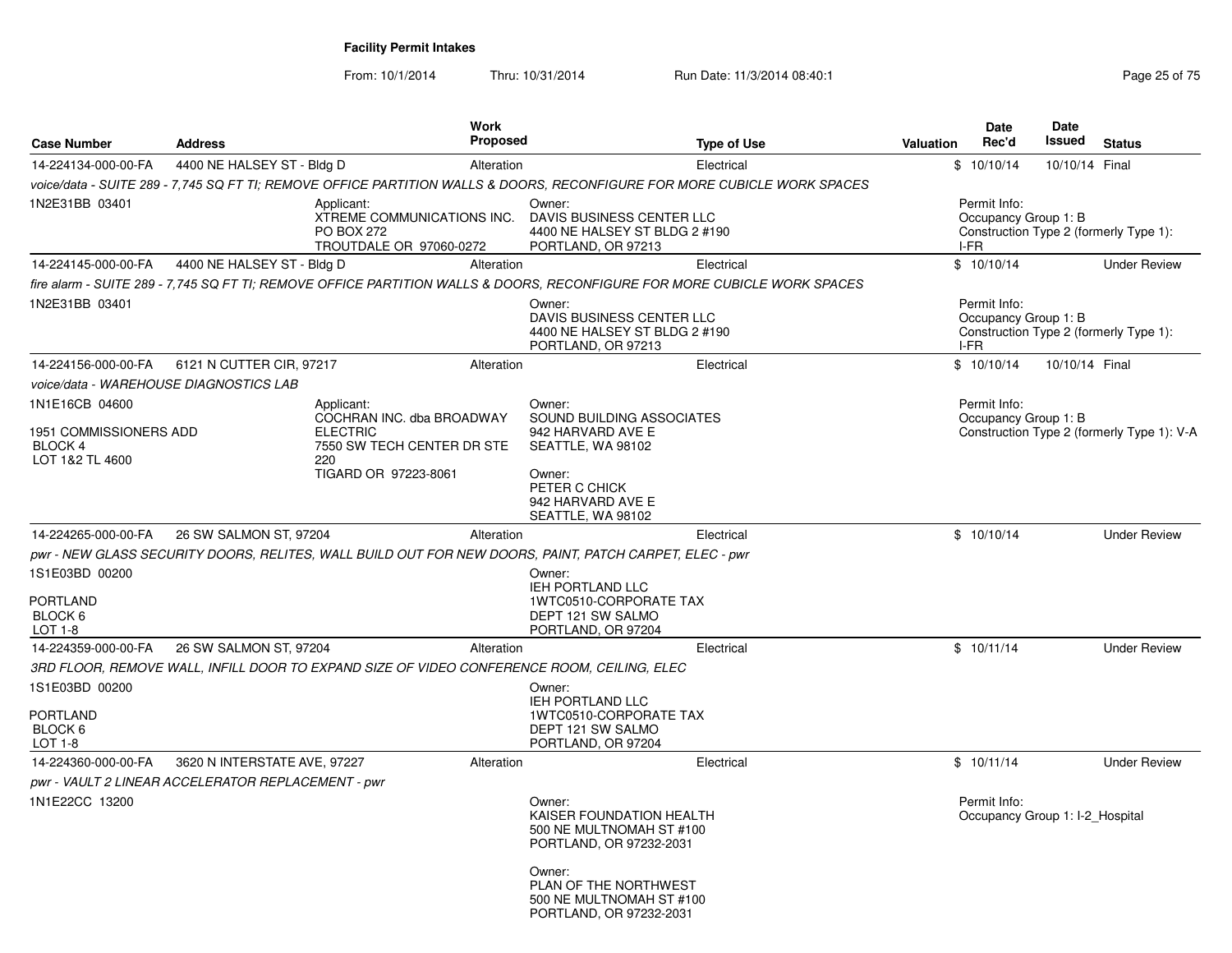|                                                                                                              |                              | <b>Work</b><br>Proposed                                                                                                                                            |                                                                                                                    |                    |           | Date                                                                    | Date<br>Issued |                                            |
|--------------------------------------------------------------------------------------------------------------|------------------------------|--------------------------------------------------------------------------------------------------------------------------------------------------------------------|--------------------------------------------------------------------------------------------------------------------|--------------------|-----------|-------------------------------------------------------------------------|----------------|--------------------------------------------|
| <b>Case Number</b>                                                                                           | <b>Address</b>               |                                                                                                                                                                    |                                                                                                                    | <b>Type of Use</b> | Valuation | Rec'd                                                                   |                | <b>Status</b>                              |
| 14-224361-000-00-FA                                                                                          | 3620 N INTERSTATE AVE, 97227 | Alteration                                                                                                                                                         |                                                                                                                    | Electrical         |           | \$10/11/14                                                              |                | <b>Under Review</b>                        |
|                                                                                                              |                              | data/signal - VAULT 2 LINEAR ACCELERATOR REPLACEMENT - data/signal                                                                                                 |                                                                                                                    |                    |           |                                                                         |                |                                            |
| 1N1E22CC 13200                                                                                               |                              |                                                                                                                                                                    | Owner:<br>KAISER FOUNDATION HEALTH<br>500 NE MULTNOMAH ST #100<br>PORTLAND, OR 97232-2031                          |                    |           | Permit Info:<br>Occupancy Group 1: I-2_Hospital                         |                |                                            |
|                                                                                                              |                              |                                                                                                                                                                    | Owner:<br>PLAN OF THE NORTHWEST<br>500 NE MULTNOMAH ST #100<br>PORTLAND, OR 97232-2031                             |                    |           |                                                                         |                |                                            |
| 14-224362-000-00-FA                                                                                          | 3600 N INTERSTATE AVE, 97227 | Alteration                                                                                                                                                         |                                                                                                                    | Electrical         |           | \$10/11/14                                                              |                | <b>Under Review</b>                        |
|                                                                                                              |                              | pwr - 1ST FLOOR & LOWER LEVEL MOHS & ONCOLOGY INTERIOR ENTRANCE DOOR MODIFICATIONS - pwr                                                                           |                                                                                                                    |                    |           |                                                                         |                |                                            |
| 1N1E22CC 13200<br><b>MULTNOMAH</b>                                                                           |                              |                                                                                                                                                                    | Owner:<br>KAISER FOUNDATION HEALTH<br>500 NE MULTNOMAH ST #100                                                     |                    |           | Permit Info:<br>Occupancy Group 1: B_Bank, Off.,<br>Med.Off., Pub.Bldg. |                |                                            |
| BLOCK 31<br>LOT 1-16 TL 13200                                                                                |                              |                                                                                                                                                                    | PORTLAND, OR 97232-2031<br>Owner:<br>PLAN OF THE NORTHWEST                                                         |                    |           |                                                                         |                | Construction Type 2 (formerly Type 1): V-B |
|                                                                                                              |                              |                                                                                                                                                                    | 500 NE MULTNOMAH ST #100<br>PORTLAND, OR 97232-2031                                                                |                    |           |                                                                         |                |                                            |
| 14-224364-000-00-FA                                                                                          | 3100 NW INDUSTRIAL ST, 97210 | Alteration                                                                                                                                                         |                                                                                                                    | Electrical         |           | \$10/11/14                                                              |                | <b>Under Review</b>                        |
|                                                                                                              |                              | pwr - ELECTRIC METER FARM, INSIDE WORK INCLUDES NEW ROOMS WITH FULL HEIGHT WALLS FOR METER STORAGE, TESTING & OFFICES. OUTSIDE AREA IS 2 EXTERIOR CONCRETE & FEN(  |                                                                                                                    |                    |           |                                                                         |                |                                            |
| 1N1E29CA 00600                                                                                               |                              |                                                                                                                                                                    | Owner:<br>PORTLAND GENERAL ELECTRIC                                                                                |                    |           |                                                                         |                |                                            |
| <b>GUILDS ADD</b><br>BLOCK 1<br>LOT 4-7 TL 600                                                               |                              |                                                                                                                                                                    | CO.<br>1WTC0510-CORPORATE TAX<br>DEPT 121 SW SALMO<br>PORTLAND, OR 97204                                           |                    |           |                                                                         |                |                                            |
| 14-224365-000-00-FA                                                                                          | 3100 NW INDUSTRIAL ST, 97210 | Alteration                                                                                                                                                         |                                                                                                                    | Electrical         |           | \$10/11/14                                                              |                | <b>Under Review</b>                        |
|                                                                                                              |                              | voice/:data - ELECTRIC METER FARM. INSIDE WORK INCLUDES NEW ROOMS WITH FULL HEIGHT WALLS FOR METER STORAGE. TESTING & OFFICES. OUTSIDE AREA IS 2 EXTERIOR CONCRETE |                                                                                                                    |                    |           |                                                                         |                |                                            |
| 1N1E29CA 00600                                                                                               |                              |                                                                                                                                                                    | Owner:<br>PORTLAND GENERAL ELECTRIC                                                                                |                    |           |                                                                         |                |                                            |
| <b>GUILDS ADD</b><br>BLOCK 1<br>LOT 4-7 TL 600                                                               |                              |                                                                                                                                                                    | <b>CO</b><br>1WTC0510-CORPORATE TAX<br>DEPT 121 SW SALMO<br>PORTLAND, OR 97204                                     |                    |           |                                                                         |                |                                            |
| 14-224367-000-00-FA                                                                                          | 421 SW 5TH AVE, 97204        | Alteration                                                                                                                                                         |                                                                                                                    | Electrical         |           | \$10/11/14                                                              | 10/22/14 Final |                                            |
|                                                                                                              |                              |                                                                                                                                                                    |                                                                                                                    |                    |           |                                                                         |                |                                            |
|                                                                                                              |                              | 6TH FLOOR MINOR FLOOR RECONFIGURATION WITH SOME WALLS REMOVED                                                                                                      |                                                                                                                    |                    |           |                                                                         |                |                                            |
| 1N1E34CC 04100<br>PORTLAND<br>BLOCK 175<br>LOT 3&4<br>LAND & IMPS SEE R566916 (R667717901)<br>FOR OTHER IMPS |                              | Applicant:<br>ELECTRICAL CONSTRUCTION<br>CO. (a dba for EC COMPANY)<br>PO BOX 10286<br>PORTLAND OR 97296-0286                                                      | Owner:<br>MULTNOMAH COUNTY(LEASED<br>401 N DIXON ST<br>PORTLAND, OR 97227-1865<br>Owner:<br>JPMORGAN CHASE BANK NA |                    |           |                                                                         |                |                                            |
|                                                                                                              |                              |                                                                                                                                                                    | 401 N DIXON ST<br>PORTLAND, OR 97227-1865                                                                          |                    |           |                                                                         |                |                                            |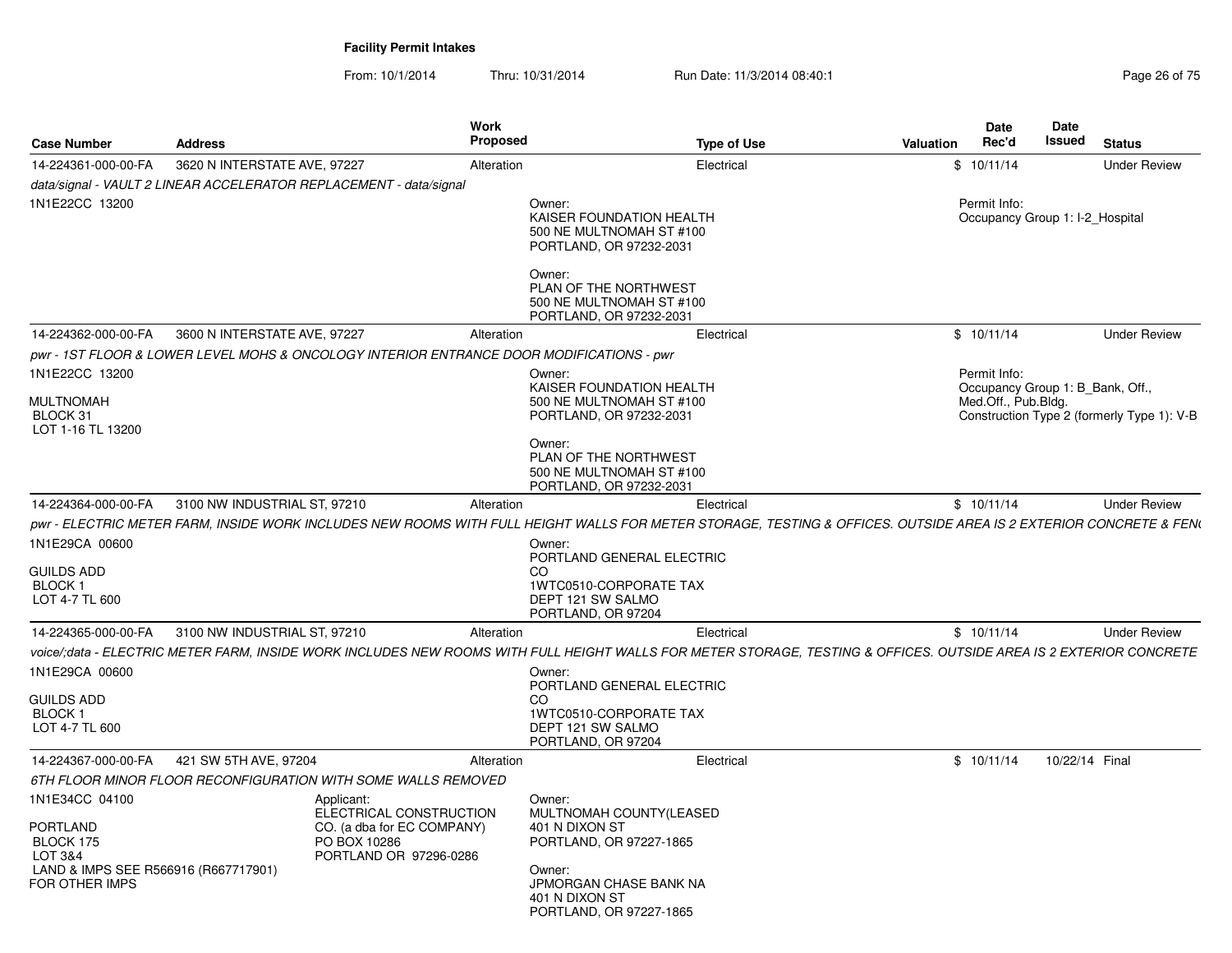| Page 27 of 75 |  |
|---------------|--|

| <b>Case Number</b>                                                                  | <b>Address</b>                                 |                                                                                      | Work<br>Proposed | <b>Type of Use</b>                                                                                                                                                   | Valuation | Date<br>Rec'd | <b>Date</b><br><b>Issued</b>     |                | <b>Status</b>                               |
|-------------------------------------------------------------------------------------|------------------------------------------------|--------------------------------------------------------------------------------------|------------------|----------------------------------------------------------------------------------------------------------------------------------------------------------------------|-----------|---------------|----------------------------------|----------------|---------------------------------------------|
| 14-224368-000-00-FA                                                                 | 1825 SW BROADWAY, 97201                        |                                                                                      | Alteration       | Electrical                                                                                                                                                           |           | \$10/11/14    |                                  |                | 10/11/14 Issued                             |
|                                                                                     |                                                | pwr - ROOM 333 REPLACE EXISTING SPLIT SYSTEM WITH NEW SYSTEM - pwr                   |                  |                                                                                                                                                                      |           |               |                                  |                |                                             |
| 1S1E04DA 06300<br><b>PORTLAND</b>                                                   |                                                | Applicant:<br>MICHAEL NELSON<br>PORTLAND STATE UNIVERSITY.                           |                  | Owner:<br>OREGON STATE OF (BRD HIGHER<br>ED)                                                                                                                         |           |               |                                  |                |                                             |
| BLOCK 200<br>99.88% NONTAXABLE                                                      |                                                | P.O. BOX 751-FAC<br>Portland, OR 97207                                               |                  | <b>PO BOX 751</b><br>PORTLAND, OR 97207-0751                                                                                                                         |           |               |                                  |                |                                             |
| 14-224369-000-00-FA                                                                 | 7901 SE DIVISION ST, 97215                     |                                                                                      | Alteration       | Electrical                                                                                                                                                           |           | \$10/11/14    |                                  |                | 10/11/14 Issued                             |
|                                                                                     | pwr/data - 4TH FLOOR; MINOR REMODEL - pwr/data |                                                                                      |                  |                                                                                                                                                                      |           |               |                                  |                |                                             |
| 1S2E05DD 03400                                                                      |                                                | Applicant:<br>ONEILL ELECTRIC INC.                                                   |                  | Owner:<br>PORTLAND COMMUNITY COLLEGE                                                                                                                                 |           | Permit Info:  | Occupancy Group 1: B_Bank, Off., |                |                                             |
| SECTION 05 1S 2E<br>TL 3400 3.54 ACRES                                              |                                                | 4444 SE 27TH AVE<br>PORTLAND OR 97202-3608                                           |                  | PO BOX 19000<br>PORTLAND, OR 97280-0990                                                                                                                              |           |               | Med.Off., Pub.Bldg.              |                | Construction Type 2 (formerly Type 1): II-B |
| 14-224371-000-00-FA                                                                 | 805 SW BROADWAY, 97205                         |                                                                                      | Alteration       | Electrical                                                                                                                                                           |           | \$10/11/14    |                                  |                | <b>Under Review</b>                         |
|                                                                                     |                                                |                                                                                      |                  | pwr - 750 SW YAMHILL SIDE; TI FOR NEW TENANT, BANK, WALLS FOR OFFICES, CONFERENCE ROOM, COUNTERS, RAMP, RESTROOMS, CABINETS, ATM IN WINDOW LOCATION, SIDEWALK WOR    |           |               |                                  |                |                                             |
| 1S1E03BB 04400                                                                      |                                                |                                                                                      |                  | Owner:                                                                                                                                                               |           | Permit Info:  |                                  |                |                                             |
| <b>PORTLAND</b><br>BLOCK 210<br><b>LOT 1-8</b><br>DEFERRED ADDITIONAL TAX LIABILITY |                                                |                                                                                      |                  | FOX TOWER L L C<br>805 SW BROADWAY #2020<br>PORTLAND, OR 97205                                                                                                       |           |               | Occupancy Group 1: B             |                | Construction Type 2 (formerly Type 1): I-A  |
| 14-224415-000-00-FA                                                                 | 1220 SW MORRISON ST, 97205                     |                                                                                      | Alteration       | Electrical                                                                                                                                                           |           | \$10/13/14    |                                  | 10/13/14 Final |                                             |
|                                                                                     |                                                | voice/data - SUITE 210 TERMINAL SALES RESOURCE DATA, CONSTRUCT OFFICES AND BREAKROOM |                  |                                                                                                                                                                      |           |               |                                  |                |                                             |
| 1N1E33DD 06200                                                                      |                                                | Applicant:<br><b>HECKTEC TECHNICAL LLC</b>                                           |                  | Owner:<br>WESTON INVESTMENT CO LLC                                                                                                                                   |           | Permit Info:  | Occupancy Group 1: B             |                |                                             |
| <b>PORTLAND</b><br><b>BLOCK S1/2H</b><br>LOT 1-8                                    |                                                | 3484 Hillside CT<br>Hubbard, Or 97032                                                |                  | 2154 NE BROADWAY #200<br>PORTLAND, OR 97232-1561                                                                                                                     |           | I-FR          |                                  |                | Construction Type 2 (formerly Type 1):      |
| 14-224416-000-00-FA                                                                 | 2121 SW BROADWAY DR, 97201                     |                                                                                      | Alteration       | Electrical                                                                                                                                                           |           | \$10/13/14    |                                  |                | 10/13/14 Issued                             |
|                                                                                     |                                                | fire alarm - SUITE 200 HEALTHSHARE, NEW OFFICES, SHOWER ROOM AND SUSPENDED CEILING   |                  |                                                                                                                                                                      |           |               |                                  |                |                                             |
| 1S1E04DD 09300                                                                      |                                                | Applicant:<br>AMERICAN SECURITY ALARMS.                                              |                  | Owner:<br>WESTON INVESTMENT CO LLC                                                                                                                                   |           | Permit Info:  | Occupancy Group 1: B_Bank, Off., |                |                                             |
| <b>CARUTHERS ADD</b><br><b>BLOCK 37 TL 9300</b>                                     |                                                | INC.<br>5411 SE MCLOUGHLIN BLVD.<br>PORTLAND OR 97202-4941                           |                  | 2154 NE BROADWAY #200<br>PORTLAND, OR 97232-1561                                                                                                                     |           |               | Med.Off., Pub.Bldg.              |                |                                             |
| 14-224419-000-00-FA                                                                 | 1022 SW SALMON ST, 97205                       |                                                                                      | Alteration       | Electrical                                                                                                                                                           |           | \$10/13/14    |                                  |                | 10/13/14 Issued                             |
|                                                                                     |                                                |                                                                                      |                  | hvac - 2ND FLOOR INTERIOR DEMO, REMOVE PARTITION WALLS, CEILING, SPIRAL STAIR AND CONSTRUCT NEW TOILET ROOMS - NO TENANT OCCUPANCY WITH THIS PERMIT - reconnect VAVs |           |               |                                  |                |                                             |
| 1S1E04AA 02700                                                                      |                                                | Applicant:<br>WILLAMETTE HVAC INC.                                                   |                  | Owner:<br>1022 SW SALMON LLC                                                                                                                                         |           | Permit Info:  | Occupancy Group 1: B             |                |                                             |
| <b>PORTLAND</b><br>BLOCK 248<br><b>LOT 7&amp;8</b>                                  |                                                | 3075 SW 234TH AV # 206<br>HLLSBORO OR 97123                                          |                  | 1121 SW SALMON ST<br>PORTLAND, OR 97205                                                                                                                              |           | $II-1HR$      |                                  |                | Construction Type 2 (formerly Type 1):      |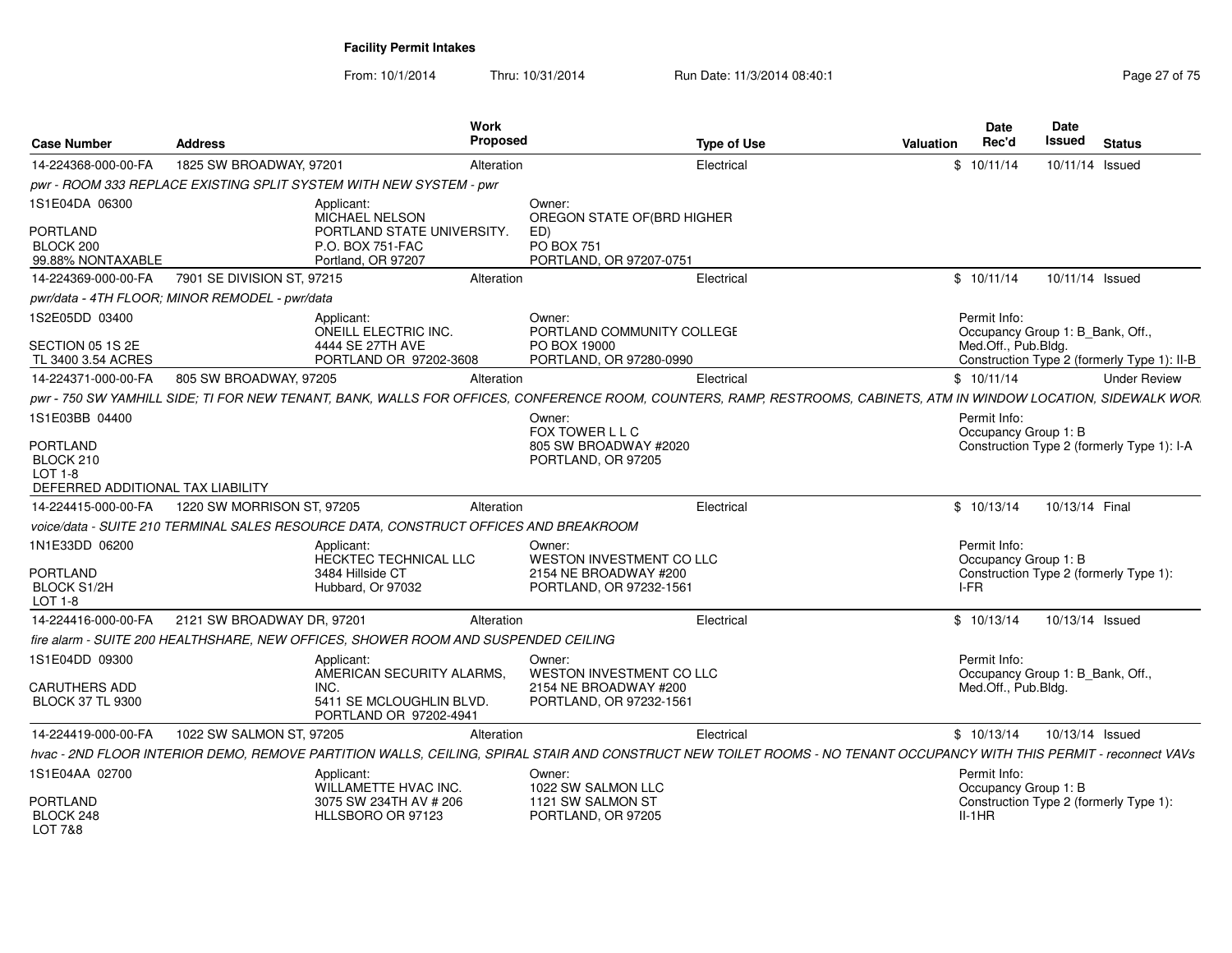|                                                                                  |                                                   | Work                                                                                                                             |                                                                                                                                                                 |           | Date                                                                                   | Date            |                                             |
|----------------------------------------------------------------------------------|---------------------------------------------------|----------------------------------------------------------------------------------------------------------------------------------|-----------------------------------------------------------------------------------------------------------------------------------------------------------------|-----------|----------------------------------------------------------------------------------------|-----------------|---------------------------------------------|
| <b>Case Number</b>                                                               | <b>Address</b>                                    | Proposed                                                                                                                         | <b>Type of Use</b>                                                                                                                                              | Valuation | Rec'd                                                                                  | Issued          | <b>Status</b>                               |
| 14-224422-000-00-FA                                                              | 4650 SW MACADAM AVE, 97201                        | Alteration                                                                                                                       | Electrical                                                                                                                                                      |           | \$10/13/14                                                                             | 10/13/14 Final  |                                             |
|                                                                                  |                                                   |                                                                                                                                  | speakers - WORK 2ND,3RD,4TH FLOOR; MOST WORK ON 2ND FLR, PARTITION WALL REMOVAL, DOORS, ADD BACK TO CREATE HALLWAY, OFFICES, CONFERENCE ROOM, BREAKROOM, DOORS, |           |                                                                                        |                 |                                             |
| 1S1E15BA 00900<br>SECTION 15 1S 1E<br>TL 900 1.00 ACRES                          |                                                   | Applicant:<br>PROJECTUS. (a dba for<br><b>TECHNOLOGY BY OBRIEN</b><br>SYSTEMS)<br>6750 SW Bradbury CT<br>Portland, OR 97224-7734 | Owner:<br>PCC JOHNS LANDING LLC<br>4650 SW MACADAM AVE #440<br>PORTLAND, OR 97239-4262                                                                          |           | Permit Info:<br>Occupancy Group 1: B                                                   |                 | Construction Type 2 (formerly Type 1): II-A |
| 14-224425-000-00-FA                                                              | 555 SW OAK ST                                     | Alteration                                                                                                                       | Electrical                                                                                                                                                      |           | \$10/13/14                                                                             | 10/13/14 Issued |                                             |
| 7th fl (entire floor) TI - voice/data                                            |                                                   |                                                                                                                                  |                                                                                                                                                                 |           |                                                                                        |                 |                                             |
| 1N1E34CD 80000<br>ONE ELEVEN TOWER CONDOMINIUM<br><b>GENERAL COMMON ELEMENTS</b> |                                                   | Applicant:<br>CHRISTENSON ELECTRIC INC.<br>111 SW COLUMBIA ST. STE 480<br>PORTLAND OR 97201-5838                                 | Owner:<br>ASSOCIATION OF UNIT OWNERS<br>OF.<br>ONE ELEVEN TOWER<br>CONDOMINIUM 111 SW 5TH<br>PORTLAND, OR 97204                                                 |           |                                                                                        |                 |                                             |
| 14-224440-000-00-FA                                                              | 10725 SW BARBUR BLVD, 97219                       | Alteration                                                                                                                       | Electrical                                                                                                                                                      |           | \$10/13/14                                                                             | 10/13/14 Final  |                                             |
| CB&I SUITE 380 - NEW DATA CABLING                                                |                                                   |                                                                                                                                  |                                                                                                                                                                 |           |                                                                                        |                 |                                             |
| 1S1E30DC 04700<br>SECTION 30 1S 1E<br>TL 4700 0.99 ACRES                         |                                                   | Applicant:<br>COCHRAN INC. dba BROADWAY<br><b>ELECTRIC</b><br>7550 SW TECH CENTER DR STE<br>220<br>TIGARD OR 97223-8061          | Owner:<br>WESTON INVESTMENT CO LLC<br>2154 NE BROADWAY #200<br>PORTLAND, OR 97232-1561                                                                          |           | Permit Info:<br>Occupancy Group 1: B                                                   |                 |                                             |
| 14-224471-000-00-FA                                                              | 4400 NE HALSEY ST - Bldg D                        | Alteration                                                                                                                       | Electrical                                                                                                                                                      |           | \$10/13/14                                                                             | 10/13/14 Final  |                                             |
|                                                                                  | power - POP 1 SUITE 110 - CUBICLE RECONFIGURATION |                                                                                                                                  |                                                                                                                                                                 |           |                                                                                        |                 |                                             |
| 1N2E31BB 03401                                                                   |                                                   | Applicant:<br>ELECTRICAL CONSTRUCTION<br>CO. (a dba for EC COMPANY)<br>PO BOX 10286<br>PORTLAND OR 97296-0286                    | Owner:<br>DAVIS BUSINESS CENTER LLC<br>4400 NE HALSEY ST BLDG 2 #190<br>PORTLAND, OR 97213                                                                      |           | Permit Info:<br>Occupancy Group 1: B<br>Construction Type 2 (formerly Type 1):<br>I-FR |                 |                                             |
| 14-224777-000-00-FA                                                              | 421 SW 6TH AVE, 97205                             | Alteration                                                                                                                       | Electrical                                                                                                                                                      |           | \$10/13/14                                                                             | 10/13/14 Issued |                                             |
|                                                                                  |                                                   | 8th floor Quantum - DUCTLESS SPLIT SYSTEM REPLACEMENT - power/HVAC                                                               |                                                                                                                                                                 |           |                                                                                        |                 |                                             |
| 1N1E34CC 04300<br>PORTLAND<br>BLOCK 176<br>LOT 1-4                               |                                                   | Applicant:<br><b>HVAC INC</b><br>5188 SE INTERNATIONAL WAY<br>PORTLAND OR 97222-4602                                             | Owner:<br>UPI COMMONWEALTH LLC<br>1215 FOURTH AVE STE 600<br>SEATTLE, WA 98161                                                                                  |           |                                                                                        |                 |                                             |
| 14-224789-000-00-FA                                                              | 650 NE HOLLADAY ST, 97232                         | Alteration                                                                                                                       | Electrical                                                                                                                                                      |           | \$10/13/14                                                                             | 10/13/14 Issued |                                             |
|                                                                                  |                                                   |                                                                                                                                  | hvac stats - 4TH FLOOR INTERIOR DEMO AND REMODEL FOR NEW OFFICE TENANT, NEW WALLS FOR OFFICES & CONFERENCE ROOMS                                                |           |                                                                                        |                 |                                             |
| 1N1E35BC 00400<br><b>HOLLADAYS ADD</b>                                           |                                                   | Applicant:<br>ALLIANT SYSTEMS LLC.<br>1600 NW 167TH PL. SUITE 330                                                                | Owner:<br>600 HOLLADAY LIMITED<br>PARTNERSHIP                                                                                                                   |           |                                                                                        |                 |                                             |
| BLOCK 82<br>LOT 1-3<br>INC PT VAC ST LOT 4&5<br>LOT $6-8$                        |                                                   | BEAVERTON, OR 97005                                                                                                              | 1211 SW 5TH AVE STE 2230<br>PORTLAND, OR 97204                                                                                                                  |           |                                                                                        |                 |                                             |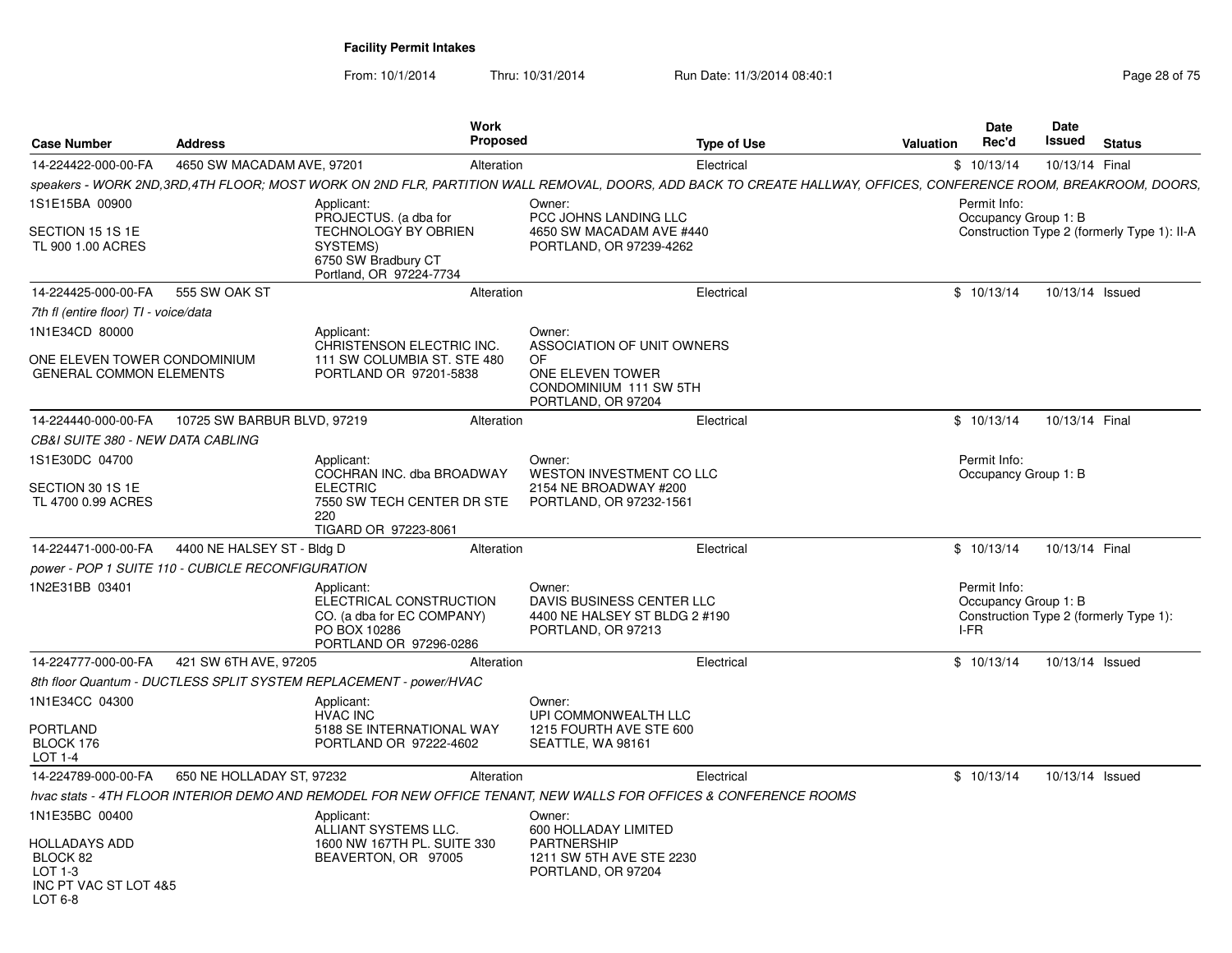From: 10/1/2014

Thru: 10/31/2014 Run Date: 11/3/2014 08:40:1

| <b>Case Number</b>                                   | <b>Address</b>                                                                    | Work<br>Proposed | <b>Type of Use</b>                                                                                                                                                     | Valuation | <b>Date</b><br>Rec'd                            | <b>Date</b><br>Issued | <b>Status</b>                          |
|------------------------------------------------------|-----------------------------------------------------------------------------------|------------------|------------------------------------------------------------------------------------------------------------------------------------------------------------------------|-----------|-------------------------------------------------|-----------------------|----------------------------------------|
| 14-224797-000-00-FA                                  | 3181 SW SAM JACKSON PARK RD - Bldg OHS, 9 Alteration                              |                  | Electrical                                                                                                                                                             |           | \$10/13/14                                      |                       | <b>Under Review</b>                    |
|                                                      |                                                                                   |                  | 7th foor Hatfield - GENERAL PRACTICE RESIDENCY CLINIC - power(NOTE: PROJECT IS LOCATED IN HATFIELD RESEARCH CENTER THOUGH PERMIT IS INCORRECTLY ADDRESSED AT OHSU SOUT |           |                                                 |                       |                                        |
| 1S1E09 00200                                         |                                                                                   |                  | Owner:<br>OREGON STATE OF<br>3181 SW SAM JACKSON PARK RD<br>PORTLAND, OR 97239                                                                                         |           | Permit Info:<br>Occupancy Group 1: 11.1<br>I-FR |                       | Construction Type 2 (formerly Type 1): |
| 14-224880-000-00-FA                                  | 421 SW 6TH AVE, 97205                                                             | Alteration       | Electrical                                                                                                                                                             |           | \$10/13/14                                      |                       | <b>Under Review</b>                    |
| 13th fl Terrace - power                              |                                                                                   |                  |                                                                                                                                                                        |           |                                                 |                       |                                        |
| 1N1E34CC 04300                                       |                                                                                   |                  | Owner:<br>UPI COMMONWEALTH LLC                                                                                                                                         |           |                                                 |                       |                                        |
| PORTLAND<br>BLOCK 176<br>LOT 1-4                     |                                                                                   |                  | 1215 FOURTH AVE STE 600<br>SEATTLE, WA 98161                                                                                                                           |           |                                                 |                       |                                        |
| 14-224948-000-00-FA                                  | 501 SE HAWTHORNE BLVD, 97214                                                      | Alteration       | Electrical                                                                                                                                                             |           | \$10/13/14                                      |                       | 10/13/14 Issued                        |
|                                                      | pwr - 1ST FLOOR; ADD WALL AND DOOR TO ENCLOSE SPACE FOR PASSPORT PHOTO ROOM - pwr |                  |                                                                                                                                                                        |           |                                                 |                       |                                        |
| 1S1E02BC 07200                                       | Applicant:<br>MULTNOMAH CT FACILITIES                                             |                  | Owner:<br>MULTNOMAH COUNTY(LEASED                                                                                                                                      |           | Permit Info:<br>Occupancy Group 1: B            |                       |                                        |
| HAWTHORNE PK<br>BLOCK 131                            | <b>MANAGEMENT</b><br>Attn. Don Novak                                              |                  | 401 N DIXON ST<br>PORTLAND, OR 97227-1865                                                                                                                              |           | I-FR                                            |                       | Construction Type 2 (formerly Type 1): |
| LOT 1-5 EXC W 10'                                    | 401 N. DIXON ST.                                                                  |                  |                                                                                                                                                                        |           |                                                 |                       |                                        |
| LOT 6-8                                              | PORTLAND, OR 97227-1865                                                           |                  | Owner:<br><b>MULTIPLE TENANTS</b><br>401 N DIXON ST<br>PORTLAND, OR 97227-1865                                                                                         |           |                                                 |                       |                                        |
| 14-225218-000-00-FA                                  | 530 SW 5TH AVE, 97204                                                             | Alteration       | Electrical                                                                                                                                                             |           | \$10/14/14                                      | 10/14/14 Final        |                                        |
|                                                      |                                                                                   |                  | voice/data - SUITE 400; METAL TOAD, NEW WALLS FOR MULTIPLE TEAM ROOMS, REFUGE ROOMS, CREATE OPEN WORK SPACE, CONFERENCE ROOM, LOUNGE/BREAK ROOM, LOBBY,  REMODE        |           |                                                 |                       |                                        |
| 1N1E34CD 09600                                       | Applicant:                                                                        |                  | Owner:                                                                                                                                                                 |           | Permit Info:                                    |                       |                                        |
|                                                      | <b>CAPITOL DATA &amp;</b>                                                         |                  | RGOF YEON BUILDING LLC                                                                                                                                                 |           | Occupancy Group 1: B_Bank, Off.,                |                       |                                        |
| PORTLAND<br>BLOCK 63                                 | COMMUNICATIONS INC.<br>11401 NE MARX ST.                                          |                  | 551 FIFTH AVE 23RD FLOOR<br>NEW YORK, NY 10176                                                                                                                         |           | Med.Off., Pub.Bldg.                             |                       |                                        |
| LOT 5&6                                              | PORTLAND, OR 97220-1041                                                           |                  |                                                                                                                                                                        |           |                                                 |                       |                                        |
| <b>HISTORIC PROPERTY</b><br>POTENTIAL ADDITIONAL TAX |                                                                                   |                  |                                                                                                                                                                        |           |                                                 |                       |                                        |
| 14-225231-000-00-FA                                  | 2525 SW 1ST AVE, 97201                                                            | Alteration       | Electrical                                                                                                                                                             |           | \$10/14/14                                      |                       | 10/14/14 Issued                        |
|                                                      |                                                                                   |                  | cameras - ADP PORTLAND - AGILE INTERIOR DEMO AND COMPLETE REMODEL OF APX 80.000 SQ FT ON FLOORS 3 & 4. REMODEL TO TAKE PLACE IN 4 PHASES (2 FLOORS AND EAST & WEST W   |           |                                                 |                       |                                        |
| 1S1E10BB 00900                                       | Applicant:                                                                        |                  | Owner:                                                                                                                                                                 |           | Permit Info:                                    |                       |                                        |
|                                                      | MCKINSTRY CO. LLC.                                                                |                  | <b>KBS ADP PLAZA LLC</b>                                                                                                                                               |           | Occupancy Group 1: B_Bank, Off.,                |                       |                                        |
|                                                      | 16790 NE MASON ST STE 100<br>PORTLAND OR 97230-7398                               |                  | 2715 SW 3RD AVE<br>PORTLAND, OR 97201                                                                                                                                  |           | Med.Off., Pub.Bldg.                             |                       |                                        |
| 14-225396-000-00-FA                                  | 4400 NE HALSEY ST - Bldg D                                                        | Alteration       | Electrical                                                                                                                                                             |           | \$10/14/14                                      | 10/14/14 Final        |                                        |
|                                                      | voice/data - POP 1 SUITE 110 - CUBICLE RECONFIGURATION                            |                  |                                                                                                                                                                        |           |                                                 |                       |                                        |
| 1N2E31BB 03401                                       | Applicant:                                                                        |                  | Owner:                                                                                                                                                                 |           | Permit Info:                                    |                       |                                        |
|                                                      | XTREME COMMUNICATIONS INC.                                                        |                  | DAVIS BUSINESS CENTER LLC                                                                                                                                              |           | Occupancy Group 1: B                            |                       |                                        |
|                                                      | <b>PO BOX 272</b><br>TROUTDALE OR 97060-0272                                      |                  | 4400 NE HALSEY ST BLDG 2 #190<br>PORTLAND, OR 97213                                                                                                                    |           | I-FR                                            |                       | Construction Type 2 (formerly Type 1): |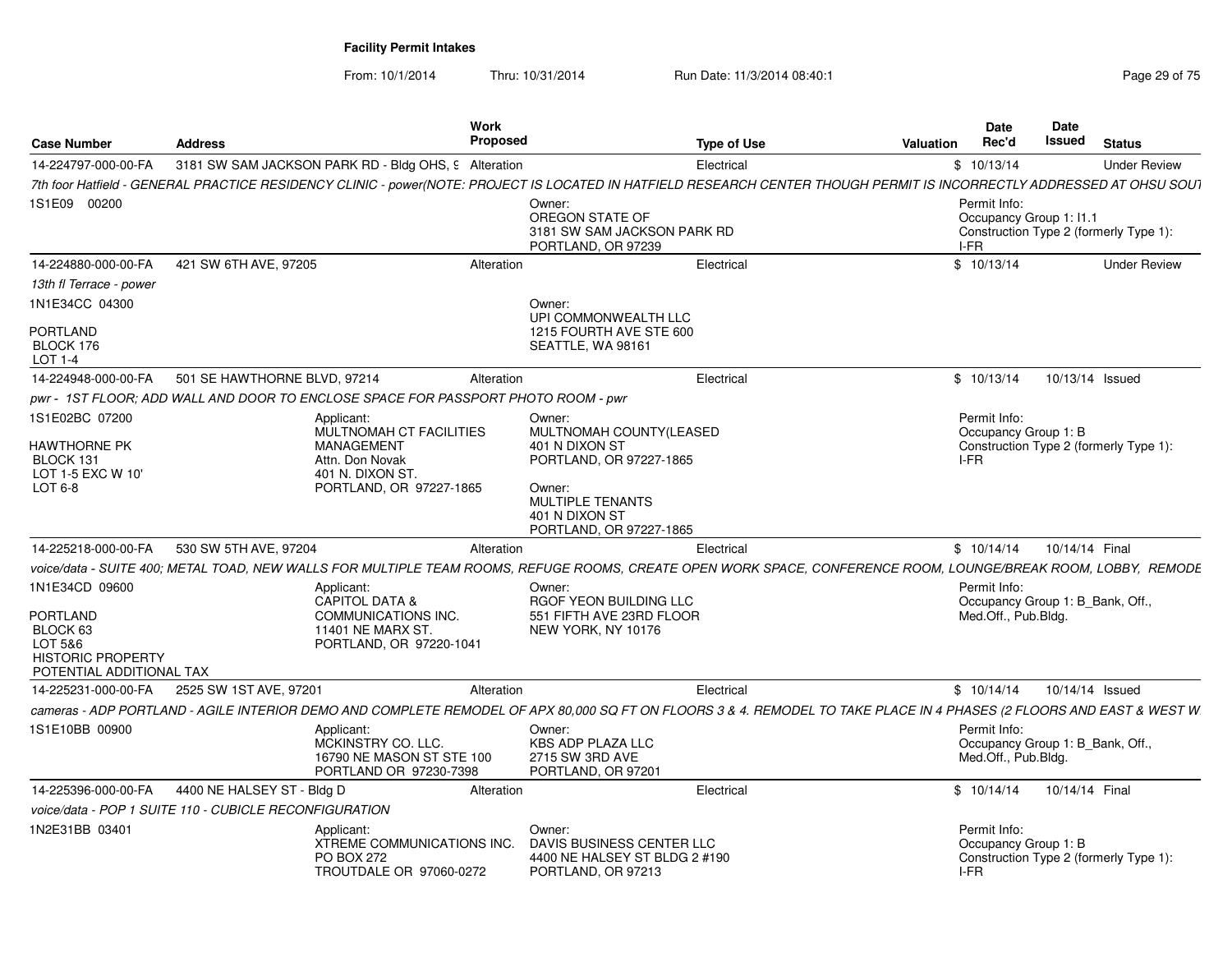| <b>Case Number</b>                                                    | <b>Address</b>                          | <b>Work</b><br><b>Proposed</b>                                                                                                                                      |                                                                                                                  | <b>Type of Use</b> | Valuation | Date<br>Rec'd                        | Date<br>Issued  | <b>Status</b>                              |
|-----------------------------------------------------------------------|-----------------------------------------|---------------------------------------------------------------------------------------------------------------------------------------------------------------------|------------------------------------------------------------------------------------------------------------------|--------------------|-----------|--------------------------------------|-----------------|--------------------------------------------|
| 14-225423-000-00-FA                                                   | 1111 SW 2ND AVE                         | Alteration                                                                                                                                                          |                                                                                                                  | Electrical         |           | \$10/14/14                           |                 | <b>Under Review</b>                        |
|                                                                       |                                         | 1ST FLOOR RESTROOM RENOVATIONS AND IMPROVEMENTS - power                                                                                                             |                                                                                                                  |                    |           |                                      |                 |                                            |
| 1S1E03BD1 90001                                                       |                                         |                                                                                                                                                                     | Owner:<br>MULTNOMAH COUNTY<br>401 N DIXON ST<br>PORTLAND, OR 97227                                               |                    |           |                                      |                 |                                            |
| 14-225424-000-00-FA                                                   | 825 NE MULTNOMAH ST - Unit 1            | Alteration                                                                                                                                                          |                                                                                                                  | Electrical         |           | \$10/14/14                           | 10/14/14 Issued |                                            |
|                                                                       |                                         | fire alarm - SUITE 110 ADVANTIS CREDIT UNION 2,204 SQ FT PERMANENT BRANCH LOCATION, INTERIOR UPGRADES, DEMO AND ADD NEW WALLS FOR OFFICE, BREAK ROOM, CONFERENCE RI |                                                                                                                  |                    |           |                                      |                 |                                            |
| 1N1E35BB 90002                                                        |                                         | Applicant:<br>POINT MONITOR CORP.                                                                                                                                   | Owner:<br><b>PACIFICORP</b>                                                                                      |                    |           |                                      |                 |                                            |
| LLOYD CENTER TOWER CONDOMINIUM<br>LOT <sub>1</sub><br>DEPT OF REVENUE |                                         | 5863 LAKEVIEW BLVD #100<br>LAKE OSWEGO, OR 97035-7058                                                                                                               | 700 NE MULTNOMAH ST 7TH FLR<br>PORTLAND, OR 97232                                                                |                    |           |                                      |                 |                                            |
| 14-225434-000-00-FA                                                   | 4435 N CHANNEL AVE                      | Alteration                                                                                                                                                          |                                                                                                                  | Electrical         |           | \$10/14/14                           | 10/14/14 Final  |                                            |
|                                                                       |                                         | power - CORP 9 - RE-DIRECT PARKING LOT LIGHT CIRCUITFL-4435-FTH-#17                                                                                                 |                                                                                                                  |                    |           |                                      |                 |                                            |
| 1N1E20 00109A2                                                        |                                         | Applicant:<br>HEIL ELECTRIC CO.                                                                                                                                     | Owner:<br><b>DAIMLER TRUCKS NORTH</b>                                                                            |                    |           |                                      |                 |                                            |
| PARTITION PLAT 2003-38<br>LOT 2 TL 109<br>LAND                        | IMPS ONLY SEE R610375 (R64983-1511) FOR | 8425 SE STARK ST<br>PORTLAND OR 97216-1137                                                                                                                          | <b>AMERICA LLC</b><br>PO BOX 3820<br>PORTLAND, OR 97208                                                          |                    |           |                                      |                 |                                            |
| 14-225437-000-00-FA                                                   | 1000 SW BROADWAY, 97205                 | Alteration                                                                                                                                                          |                                                                                                                  | Electrical         |           | \$10/14/14                           |                 | <b>Under Review</b>                        |
| #1720 INVESCO TI - power                                              |                                         |                                                                                                                                                                     |                                                                                                                  |                    |           |                                      |                 |                                            |
| 1S1E03BB 02400<br><b>PORTLAND</b><br>BLOCK 182<br>LOT 5-8             |                                         |                                                                                                                                                                     | Owner:<br>ONE THOUSAND BROADWAY<br><b>BLDG LTD PARTNERSHIP</b><br>805 SW BROADWAY STE 2020<br>PORTLAND, OR 97205 |                    |           |                                      |                 |                                            |
| 14-225442-000-00-FA                                                   | 4435 N CHANNEL AVE                      | Alteration                                                                                                                                                          |                                                                                                                  | Electrical         |           | \$10/14/14                           | 10/14/14 Issued |                                            |
|                                                                       |                                         | power - CORP 9 - UPGRADE CIRCUITS TO WATER VAULT AND IRRIGATION CONTROLFL-4435-FTH-#18                                                                              |                                                                                                                  |                    |           |                                      |                 |                                            |
| 1N1E20 00109A2                                                        |                                         | Applicant:                                                                                                                                                          | Owner:                                                                                                           |                    |           |                                      |                 |                                            |
| PARTITION PLAT 2003-38<br>LOT 2 TL 109<br>LAND                        | IMPS ONLY SEE R610375 (R64983-1511) FOR | HEIL ELECTRIC CO.<br>8425 SE STARK ST<br>PORTLAND OR 97216-1137                                                                                                     | DAIMLER TRUCKS NORTH<br>AMERICA LLC<br>PO BOX 3820<br>PORTLAND, OR 97208                                         |                    |           |                                      |                 |                                            |
| 14-225650-000-00-FA                                                   | 309 SW 6TH AVE, 97205                   | Alteration                                                                                                                                                          |                                                                                                                  | Electrical         |           | \$10/15/14                           | 10/15/14 Final  |                                            |
| 4th fl Saw Cut/demo                                                   |                                         |                                                                                                                                                                     |                                                                                                                  |                    |           |                                      |                 |                                            |
| 1N1E34CC 03800                                                        |                                         | Applicant:<br>LA LONDE ELECTRIC<br>PO BOX 2220<br>ESTACADA OR 97023                                                                                                 | Owner:<br>HISTORIC U S NATIONAL BANK<br><b>BLOCK LLC</b><br>115 SW ASH ST #500<br>PORTLAND, OR 97204             |                    |           | Permit Info:<br>Occupancy Group 1: B |                 | Construction Type 2 (formerly Type 1): I-B |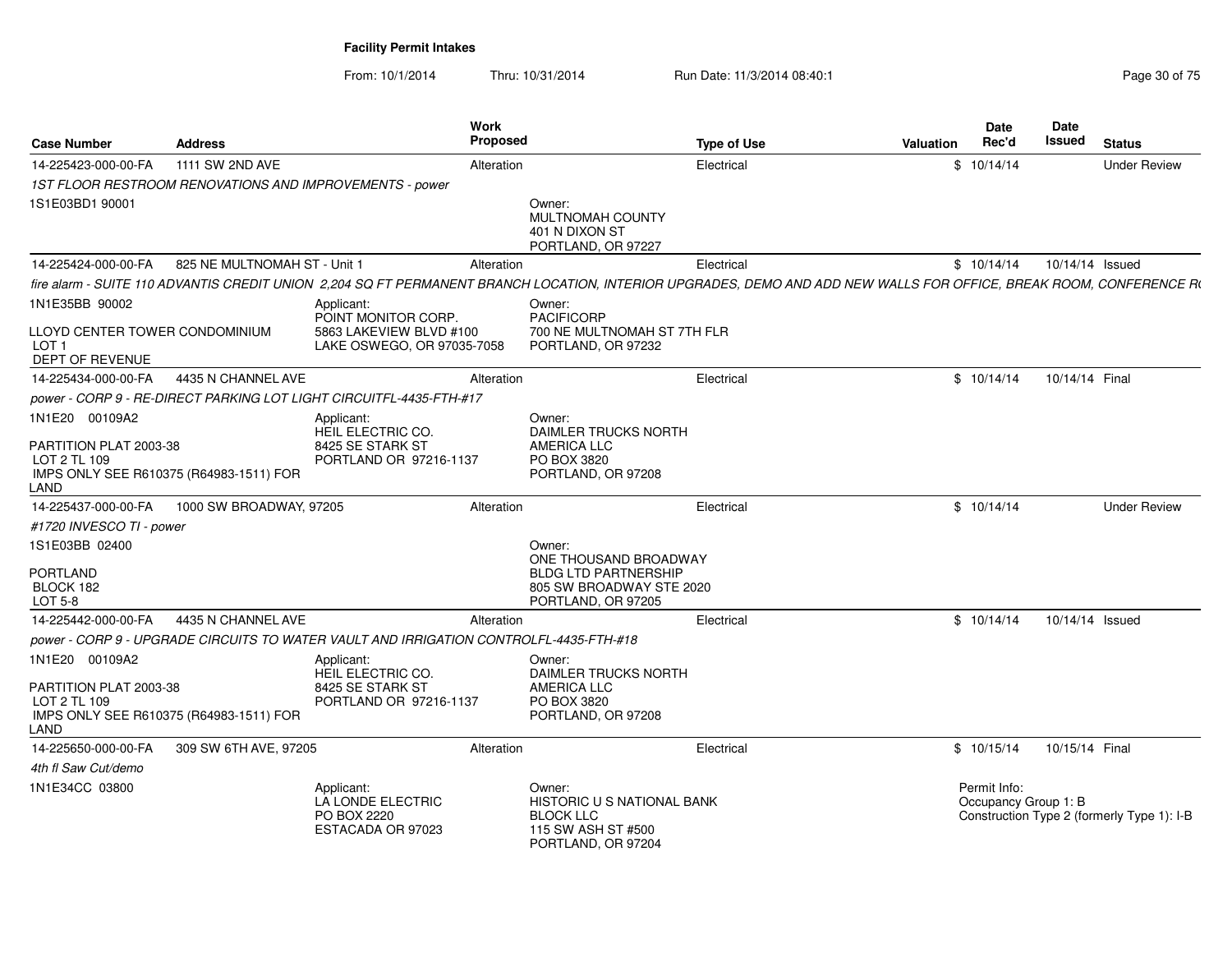| <b>Case Number</b>                            | <b>Address</b>                                              |                                                                  | Work<br>Proposed                                                                                                                                                      | <b>Type of Use</b> | <b>Valuation</b> | Date<br>Rec'd        | <b>Date</b><br><b>Issued</b><br><b>Status</b> |
|-----------------------------------------------|-------------------------------------------------------------|------------------------------------------------------------------|-----------------------------------------------------------------------------------------------------------------------------------------------------------------------|--------------------|------------------|----------------------|-----------------------------------------------|
| 14-225653-000-00-FA                           |                                                             | 3181 SW SAM JACKSON PARK RD - Bldg MAC, 9 Alteration             |                                                                                                                                                                       | Electrical         |                  | \$10/15/14           | 10/15/14 Final                                |
|                                               | 4th fl Dean's Office Demo walls & reconfigure space - power |                                                                  |                                                                                                                                                                       |                    |                  |                      |                                               |
| 1S1E09 00200                                  |                                                             | Applicant:                                                       | Owner:                                                                                                                                                                |                    |                  | Permit Info:         |                                               |
|                                               |                                                             | DYNALECTRIC CO.<br>5711 SW HOOD AVE.<br>PORTLAND OR 97239-3716   | OREGON STATE OF<br>3181 SW SAM JACKSON PARK RD<br>PORTLAND, OR 97239                                                                                                  |                    |                  | Occupancy Group 1: B | Construction Type 2 (formerly Type 1): I-B    |
| 14-225654-000-00-FA                           | 3030 SW MOODY AVE, 97201                                    |                                                                  | Alteration                                                                                                                                                            | Electrical         |                  | \$10/15/14           | 10/15/14 Issued                               |
|                                               |                                                             |                                                                  | fire alarm - 1ST FLOOR & 2ND FLOOR TI WORK TO INCLUDE NEW DEMISING WALLS, WALLS TO UNDERSIDE OF GRID, DOORS, RELITES AND GENERAL REMODEL UPGRADES                     |                    |                  |                      |                                               |
| 1S1E10 00400                                  |                                                             | Applicant:                                                       | Owner:                                                                                                                                                                |                    |                  | Permit Info:         |                                               |
|                                               |                                                             | AMERICAN SECURITY ALARMS,                                        | 3030 PROPERTY LLC                                                                                                                                                     |                    |                  |                      | Occupancy Group 1: B_Bank, Off.               |
| SECTION 10 1S 1E<br>TL 400 2.77 ACRES         |                                                             | <b>INC</b><br>5411 SE MCLOUGHLIN BLVD.<br>PORTLAND OR 97202-4941 | 3121 SW MOODY AVE<br>PORTLAND, OR 97239                                                                                                                               |                    |                  | Med.Off., Pub.Bldg.  | Construction Type 2 (formerly Type 1): III-B  |
| 14-225655-000-00-FA                           | 3030 SW MOODY AVE, 97201                                    |                                                                  | Alteration                                                                                                                                                            | Electrical         |                  | \$10/15/14           | 10/15/14 Issued                               |
|                                               |                                                             |                                                                  | security - 1ST FLOOR & 2ND FLOOR TI WORK TO INCLUDE NEW DEMISING WALLS, WALLS TO UNDERSIDE OF GRID, DOORS, RELITES AND GENERAL REMODEL UPGRADES                       |                    |                  |                      |                                               |
| 1S1E10 00400                                  |                                                             | Applicant:                                                       | Owner:                                                                                                                                                                |                    |                  | Permit Info:         |                                               |
|                                               |                                                             | CONVERGINT TECHNOLOGIES                                          | 3030 PROPERTY LLC                                                                                                                                                     |                    |                  |                      | Occupancy Group 1: B_Bank, Off.               |
| SECTION 10 1S 1E<br>TL 400 2.77 ACRES         |                                                             | LLC.<br>16575 SW 72ND AVE.                                       | 3121 SW MOODY AVE<br>PORTLAND, OR 97239                                                                                                                               |                    |                  | Med.Off., Pub.Bldg.  | Construction Type 2 (formerly Type 1): III-B  |
|                                               |                                                             | PORTLAND OR 97224-7701                                           |                                                                                                                                                                       |                    |                  |                      |                                               |
| 14-225656-000-00-FA                           | 3030 SW MOODY AVE, 97201                                    |                                                                  | Alteration                                                                                                                                                            | Electrical         |                  | \$10/15/14           | 10/15/14 Issued                               |
|                                               |                                                             |                                                                  | fire alarm - OHSU (PHASE 2) 941 SQ FT OFFICE REMODEL, NEW WALLS, DOORS AND RELITES & 358 SQ FT COMMON AREA REMODEL ALL ON THE 1ST FLOOR                               |                    |                  |                      |                                               |
| 1S1E10 00400                                  |                                                             | Applicant:                                                       | Owner:                                                                                                                                                                |                    |                  | Permit Info:         |                                               |
|                                               |                                                             | AMERICAN SECURITY ALARMS,                                        | 3030 PROPERTY LLC<br>3121 SW MOODY AVE                                                                                                                                |                    |                  |                      | Occupancy Group 1: B_Bank, Off.               |
| SECTION 10 1S 1E<br>TL 400 2.77 ACRES         |                                                             | INC.<br>5411 SE MCLOUGHLIN BLVD.                                 | PORTLAND, OR 97239                                                                                                                                                    |                    |                  | Med.Off., Pub.Bldg.  | Construction Type 2 (formerly Type 1): III-B  |
|                                               |                                                             | PORTLAND OR 97202-4941                                           |                                                                                                                                                                       |                    |                  |                      |                                               |
| 14-225657-000-00-FA                           | 3030 SW MOODY AVE, 97201                                    |                                                                  | Alteration                                                                                                                                                            | Electrical         |                  | \$10/15/14           | 10/15/14 Issued                               |
|                                               |                                                             |                                                                  | hvac stat - OHSU (PHASE 2) 941 SQ FT OFFICE REMODEL, NEW WALLS, DOORS AND RELITES & 358 SQ FT COMMON AREA REMODEL ALL ON THE 1ST FLOOR                                |                    |                  |                      |                                               |
| 1S1E10 00400                                  |                                                             | Applicant:                                                       | Owner:                                                                                                                                                                |                    |                  | Permit Info:         |                                               |
|                                               |                                                             | AMERICAN HEATING INC.                                            | 3030 PROPERTY LLC                                                                                                                                                     |                    |                  |                      | Occupancy Group 1: B_Bank, Off.,              |
| SECTION 10 1S 1E<br>TL 400 2.77 ACRES         |                                                             | 5035 SE 24TH<br>PORTLAND OR 97202-4765                           | 3121 SW MOODY AVE<br>PORTLAND, OR 97239                                                                                                                               |                    |                  | Med.Off., Pub.Bldg.  | Construction Type 2 (formerly Type 1): III-B  |
| 14-225706-000-00-FA                           | 450 N GRAHAM ST, 97227                                      |                                                                  | Alteration                                                                                                                                                            | Electrical         |                  | \$10/15/14           | 10/15/14 Issued                               |
|                                               |                                                             |                                                                  | power - ADULT AND PEDIATRIC ORTHOPEDIC CLINIC TENANT IMPROVEMENT OF A SINGLE STORY OUTPATIENT CLINIC, INTERIOR DEMO OF EXISTING SPACE, NEW PARTITION WALLS, CEILING A |                    |                  |                      |                                               |
| 1N1E27AC 02500                                |                                                             | Applicant:                                                       | Owner:                                                                                                                                                                |                    |                  | Permit Info:         |                                               |
|                                               |                                                             | STONER ELECTRIC, INC.                                            | <b>EMANUEL HOSPITAL</b>                                                                                                                                               |                    |                  |                      | Occupancy Group 1: B_Bank, Off.               |
| <b>EVANS ADD</b>                              |                                                             | 1904 SE OCHOCO ST                                                | 2801 N GANTENBEIN AVE                                                                                                                                                 |                    |                  | Med.Off., Pub.Bldg.  |                                               |
| BLOCK <sub>2</sub><br>LOT 10&11&15-18 TL 2500 |                                                             | MILWAUKIE OR 97222-7315                                          | PORTLAND, OR 97227-1623                                                                                                                                               |                    |                  |                      | Construction Type 2 (formerly Type 1): V-B    |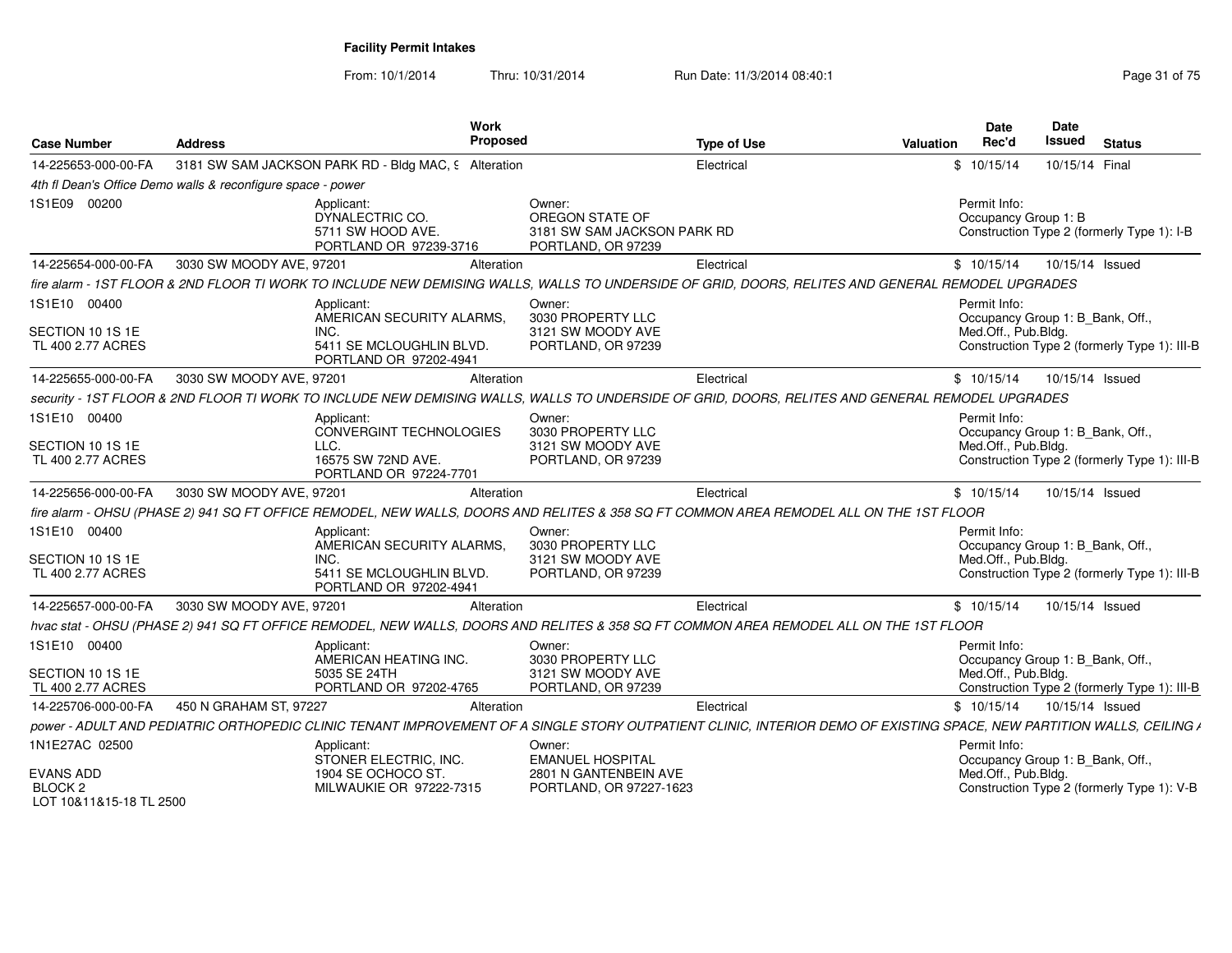| <b>Case Number</b>                                                           | <b>Address</b>                                                 | Work<br>Proposed                                                                                                                                                      |                                                                                               | <b>Type of Use</b> | Valuation | <b>Date</b><br>Rec'd                                                    | <b>Date</b><br>Issued | <b>Status</b>                              |
|------------------------------------------------------------------------------|----------------------------------------------------------------|-----------------------------------------------------------------------------------------------------------------------------------------------------------------------|-----------------------------------------------------------------------------------------------|--------------------|-----------|-------------------------------------------------------------------------|-----------------------|--------------------------------------------|
| 14-225716-000-00-FA                                                          | 450 N GRAHAM ST, 97227                                         | Alteration                                                                                                                                                            |                                                                                               | Electrical         |           | \$10/15/14                                                              |                       | 10/15/14 Issued                            |
|                                                                              |                                                                | xray - ADULT AND PEDIATRIC ORTHOPEDIC CLINIC TENANT IMPROVEMENT OF A SINGLE STORY OUTPATIENT CLINIC, INTERIOR DEMO OF EXISTING SPACE, NEW PARTITION WALLS, CEILING AN |                                                                                               |                    |           |                                                                         |                       |                                            |
| 1N1E27AC 02500<br>EVANS ADD<br>BLOCK <sub>2</sub><br>LOT 10&11&15-18 TL 2500 |                                                                | Applicant:<br>SIEMENS INDUSTRY INC.<br>15201 NW GREENBRIER PKWY<br>STE A4<br>BEAVERTON OR 97006-5720                                                                  |                                                                                               |                    |           | Permit Info:<br>Occupancy Group 1: B_Bank, Off.,<br>Med.Off., Pub.Bldg. |                       | Construction Type 2 (formerly Type 1): V-B |
|                                                                              |                                                                | Applicant:<br>SIEMENS INDUSTRY INC<br>15201 NW Greenbriar Prkwy Suite A<br>Beaverton, OR 97006                                                                        |                                                                                               |                    |           |                                                                         |                       |                                            |
| 14-225962-000-00-FA                                                          | 2501 SW 1ST AVE, 97201                                         | Alteration                                                                                                                                                            |                                                                                               | Electrical         |           | \$10/15/14                                                              | 10/15/14 Final        |                                            |
| SUITE 390 VOICE/DATA CABLING                                                 |                                                                |                                                                                                                                                                       |                                                                                               |                    |           |                                                                         |                       |                                            |
| IS1E10BB 00800<br>SOUTH AUDITORIUM ADD<br>BLOCK F TL 800                     |                                                                | Applicant:<br>DAMASCUS COMMUNICATIONS<br>INC.<br>26280 SE Wally Rd<br>Boring, OR 97009-8488                                                                           | Owner:<br><b>WESTON INVESTMENT CO LLC</b><br>2154 NE BROADWAY #200<br>PORTLAND, OR 97232-1561 |                    |           | Permit Info:<br>Occupancy Group 1: B<br>I-FR                            |                       | Construction Type 2 (formerly Type 1):     |
| 14-225989-000-00-FA                                                          | 2000 SW 1ST AVE, 97201                                         | Alteration                                                                                                                                                            |                                                                                               | Electrical         |           | \$10/15/14                                                              | 10/15/14 Final        |                                            |
|                                                                              | SUITE 110 ALPHA GRAPHICS VOICE/DATA/CAMERA CABLING             |                                                                                                                                                                       |                                                                                               |                    |           |                                                                         |                       |                                            |
| 1S1E03CB 00300<br>SOUTH AUDITORIUM ADD<br><b>BLOCK H</b><br>LOT 2 TL 300     |                                                                | Applicant:<br>DAMASCUS COMMUNICATIONS<br>INC.<br>26280 SE Wally Rd<br>Boring, OR 97009-8488                                                                           | Owner:<br>AMCO-PORTLAND INC<br>1501 SW TAYLOR ST #100<br>PORTLAND, OR 97205                   |                    |           | Permit Info:<br>Occupancy Group 1: B<br>I-FR                            |                       | Construction Type 2 (formerly Type 1):     |
| 14-226234-000-00-FA                                                          |                                                                | 3181 SW SAM JACKSON PARK RD - Bldg MRB, 9 Alteration                                                                                                                  |                                                                                               | Electrical         |           | \$10/16/14                                                              | 10/16/14 Final        |                                            |
|                                                                              | Hallway Freezer receptacle outlet at door to room #704 - power |                                                                                                                                                                       |                                                                                               |                    |           |                                                                         |                       |                                            |
| IS1E09 00200                                                                 |                                                                | Applicant:<br>DYNALECTRIC CO.<br>5711 SW HOOD AVE.<br>PORTLAND OR 97239-3716                                                                                          | Owner:<br>OREGON STATE OF<br>3181 SW SAM JACKSON PARK RD<br>PORTLAND, OR 97239                |                    |           |                                                                         |                       |                                            |
| 14-226501-000-00-FA                                                          | 825 NE MULTNOMAH ST - Unit                                     | Alteration                                                                                                                                                            |                                                                                               | Electrical         |           | \$10/16/14                                                              | 10/16/14 Final        |                                            |
|                                                                              |                                                                | voice/data - SUITE 180 ADVANTIS CREDIT UNION TEMPORARY BRANCH LOCATION WHILE SUITE # 110 IS REMODELED FOR ADVANTIS PERMANENT BRANCH LOCATION. ADD ONE NEW WALL IN V   |                                                                                               |                    |           |                                                                         |                       |                                            |
| 1N1E35BB 90002                                                               |                                                                | Applicant:                                                                                                                                                            | Owner:                                                                                        |                    |           |                                                                         |                       |                                            |
| LLOYD CENTER TOWER CONDOMINIUM<br>LOT <sub>1</sub><br>DEPT OF REVENUE        |                                                                | DAMASCUS COMMUNICATIONS<br><b>INC</b><br>26280 SE Wally Rd<br>Boring, OR 97009-8488                                                                                   | <b>PACIFICORP</b><br>700 NE MULTNOMAH ST 7TH FLR<br>PORTLAND, OR 97232                        |                    |           |                                                                         |                       |                                            |
| 14-226524-000-00-FA                                                          | 6500 SW MACADAM AVE - Unit 300, 97201                          | Alteration                                                                                                                                                            |                                                                                               | Electrical         |           | \$10/16/14                                                              |                       | 10/16/14 Under Inspection                  |
|                                                                              |                                                                | power - SUITE 185; DEMO CASEWORK, NEW WALLS FOR OFFICES, CONFERENCE ROOM, BREAKROOM, DOORS, RELITES, NEW DOOR, RELITE IN WALL IN RECEPTION AREA, CEILING, ELEC, PLI   |                                                                                               |                    |           |                                                                         |                       |                                            |
| IS1E15DC 00400                                                               |                                                                | Applicant:                                                                                                                                                            | Owner:                                                                                        |                    |           | Permit Info:                                                            |                       |                                            |
| SOUTHERN PORTLAND<br>BLOCK 6<br>LOT 9-18 TL 400                              |                                                                | BACHOFNER ELECTRIC, LLC.<br>12031 NE MARX ST<br>PORTLAND OR 97220                                                                                                     | WESTON INVESTMENT CO LLC<br>2154 NE BROADWAY #200<br>PORTLAND, OR 97232-1561                  |                    |           | Occupancy Group 1: B<br>$II-1HR$                                        |                       | Construction Type 2 (formerly Type 1):     |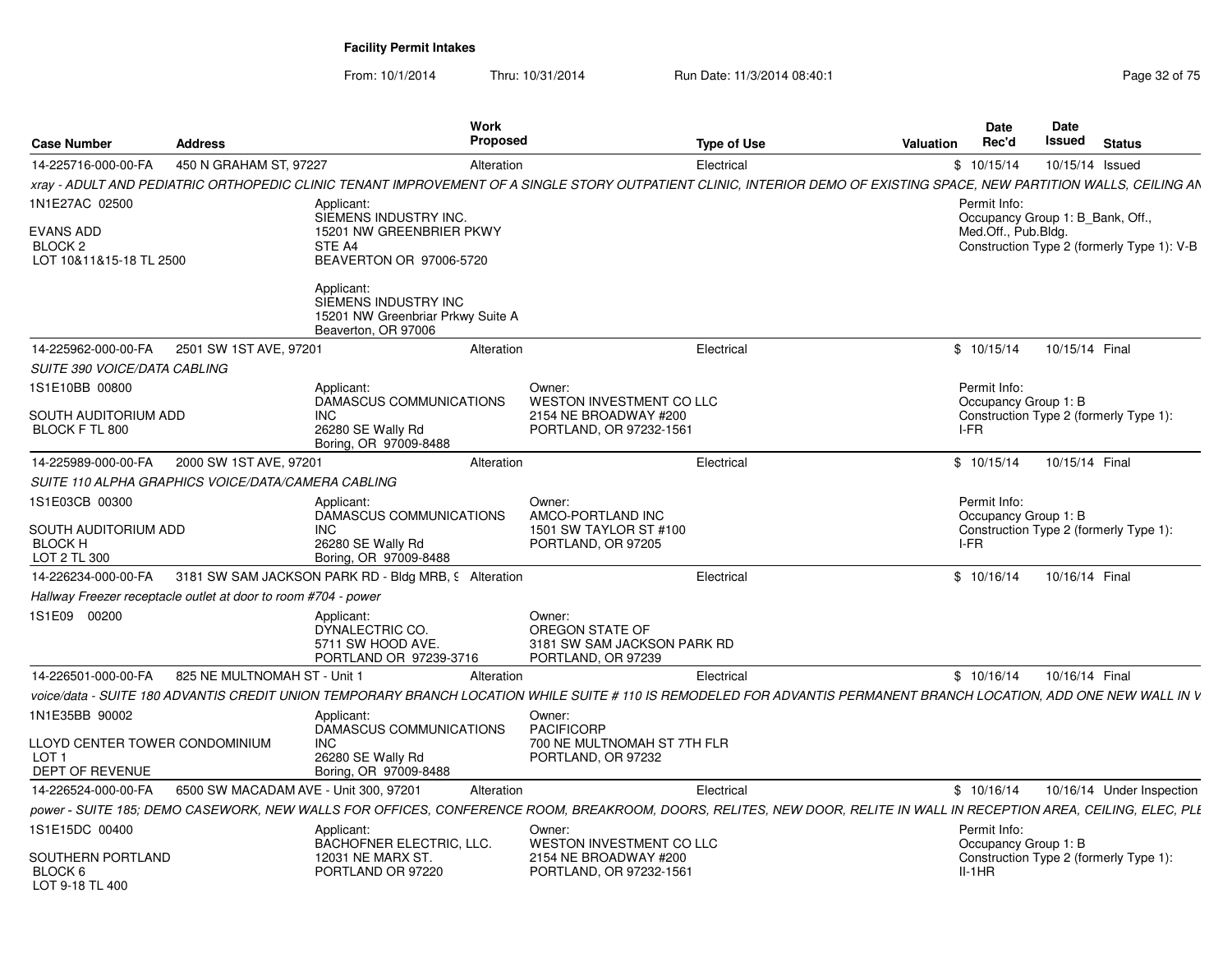| <b>Case Number</b>                                        | <b>Address</b>                                     | Work<br><b>Proposed</b>                                                                                                                           |                                                                                                    | <b>Type of Use</b> | <b>Valuation</b> | <b>Date</b><br>Rec'd                                                    | <b>Date</b><br><b>Issued</b> | <b>Status</b>                               |
|-----------------------------------------------------------|----------------------------------------------------|---------------------------------------------------------------------------------------------------------------------------------------------------|----------------------------------------------------------------------------------------------------|--------------------|------------------|-------------------------------------------------------------------------|------------------------------|---------------------------------------------|
| 14-226527-000-00-FA                                       | 919 NE 19TH AVE, 97232                             | Alteration                                                                                                                                        |                                                                                                    | Electrical         |                  | \$10/16/14                                                              |                              | 10/16/14 Under Inspection                   |
|                                                           |                                                    | power - SUITE 252S; CUT IN TWO RELITES IN WALL, ADD WALLS FOR OFFICE, DOOR, RELITE, CEILING, ELEC                                                 |                                                                                                    |                    |                  |                                                                         |                              |                                             |
| 1N1E35AC 00100<br>SULLIVANS ADD<br><b>BLOCK 36 TL 100</b> |                                                    | Applicant:<br>BACHOFNER ELECTRIC, LLC.<br>12031 NE MARX ST.<br>PORTLAND OR 97220                                                                  | Owner:<br>WESTON INVESTMENT CO LLC<br>2154 NE BROADWAY #200<br>PORTLAND, OR 97232-1561             |                    |                  | Permit Info:<br>Occupancy Group 1: B                                    |                              | Construction Type 2 (formerly Type 1): II-A |
| 14-226579-000-00-FA                                       |                                                    | 3181 SW SAM JACKSON PARK RD - Bldg BSC, 9 Alteration                                                                                              |                                                                                                    | Electrical         |                  | \$10/16/14                                                              | 10/16/14 Final               |                                             |
|                                                           | #0549B convert walk-in cooler to Bird room - power |                                                                                                                                                   |                                                                                                    |                    |                  |                                                                         |                              |                                             |
| 1S1E09 00200                                              |                                                    | Applicant:<br>DYNALECTRIC CO.<br>5711 SW HOOD AVE.<br>PORTLAND OR 97239-3716                                                                      | Owner:<br>OREGON STATE OF<br>3181 SW SAM JACKSON PARK RD<br>PORTLAND, OR 97239                     |                    |                  | Permit Info:<br>Occupancy Group 1: B                                    |                              | Construction Type 2 (formerly Type 1): I-B  |
| 14-226653-000-00-FA                                       |                                                    | 3181 SW SAM JACKSON PARK RD - Bldg OHS, 9 Alteration                                                                                              |                                                                                                    | Electrical         |                  | \$10/16/14                                                              | 10/16/14 Final               |                                             |
| #5C04 microwave receptacle outlet - power                 |                                                    |                                                                                                                                                   |                                                                                                    |                    |                  |                                                                         |                              |                                             |
| 1S1E09 00200                                              |                                                    | Applicant:<br>DYNALECTRIC CO.<br>5711 SW HOOD AVE.<br>PORTLAND OR 97239-3716                                                                      | Owner:<br>OREGON STATE OF<br>3181 SW SAM JACKSON PARK RD<br>PORTLAND, OR 97239                     |                    |                  | Permit Info:<br>Occupancy Group 1: I-2                                  |                              | Construction Type 2 (formerly Type 1): I-A  |
| 14-226687-000-00-FA                                       |                                                    | 3181 SW SAM JACKSON PARK RD - Bldg OHS, 9 Alteration                                                                                              |                                                                                                    | Electrical         |                  | \$10/16/14                                                              | 10/16/14 Final               |                                             |
| 3rd fl Cafe 2 Coffee makers - power                       |                                                    |                                                                                                                                                   |                                                                                                    |                    |                  |                                                                         |                              |                                             |
| 1S1E09 00200                                              |                                                    | Applicant:<br>DYNALECTRIC CO.<br>5711 SW HOOD AVE.<br>PORTLAND OR 97239-3716                                                                      | Owner:<br>OREGON STATE OF<br>3181 SW SAM JACKSON PARK RD<br>PORTLAND, OR 97239                     |                    |                  | Permit Info:<br>Occupancy Group 1: I-2                                  |                              | Construction Type 2 (formerly Type 1): I-A  |
| 14-226862-000-00-FA                                       | 121 SW MORRISON ST, 97204                          | Alteration                                                                                                                                        |                                                                                                    | Electrical         |                  | \$10/17/14                                                              |                              | 10/17/14 Under Inspection                   |
|                                                           |                                                    | voice/data - CIGNA #525, EXPAND INTO ADJACENT SPACE, REMOVE PARTITIONS, RECONFIGURE FOR OFFICES, CONFERENCE ROOMS, FLOORING, CEILING, DOORS, ELEC |                                                                                                    |                    |                  |                                                                         |                              |                                             |
| 1S1E03BA 02700<br>PORTLAND<br>BLOCK 15<br><b>LOT 1-4</b>  |                                                    | Applicant:<br>BRY COM. (a dba for DENNIS J<br><b>BRYANT</b> )<br>14244 SE BUSH ST.<br>PORTLAND OR 97236-2734                                      | Owner:<br>TERRACE TOWER USA-<br>PORTLAND INC<br>121 SW MORRISON ST #250<br>PORTLAND, OR 97204-3179 |                    |                  | Permit Info:<br>Occupancy Group 1: B_Bank, Off.,<br>Med.Off., Pub.Bldg. |                              | Construction Type 2 (formerly Type 1): I-A  |
| LOT 7&8 EXC W 75'                                         |                                                    |                                                                                                                                                   |                                                                                                    |                    |                  |                                                                         |                              |                                             |
| 14-226864-000-00-FA<br>#800 NPS TI - power                | 707 SW WASHINGTON ST, 97205                        | Alteration                                                                                                                                        |                                                                                                    | Electrical         |                  | \$10/17/14                                                              |                              | 10/20/14 Under Inspection                   |
| 1N1E34CC 04600                                            |                                                    | Applicant:<br>CHRISTENSON ELECTRIC INC.<br>111 SW COLUMBIA ST. STE 480<br>PORTLAND OR 97201-5838                                                  | Owner:<br><b>UBCT PARTNERSHIP</b><br>111 SW COLUMBIA ST #1380<br>PORTLAND, OR 97201                |                    |                  | Permit Info:<br>Occupancy Group 1: B                                    |                              | Construction Type 2 (formerly Type 1): I-A  |
| 14-226865-000-00-FA                                       | 707 SW WASHINGTON ST, 97205                        | Alteration                                                                                                                                        |                                                                                                    | Electrical         |                  | \$10/17/14                                                              |                              | 10/17/14 Under Inspection                   |
| #800 NPS TI - 8 VAV Boxes HVAC controls                   |                                                    |                                                                                                                                                   |                                                                                                    |                    |                  |                                                                         |                              |                                             |
| 1N1E34CC 04600                                            |                                                    | Applicant:<br>ONE ELECTRIC INC<br><b>PO BOX 555</b><br>NEWPORT OR 97365                                                                           | Owner:<br><b>UBCT PARTNERSHIP</b><br>111 SW COLUMBIA ST #1380<br>PORTLAND, OR 97201                |                    |                  | Permit Info:<br>Occupancy Group 1: B                                    |                              | Construction Type 2 (formerly Type 1): I-A  |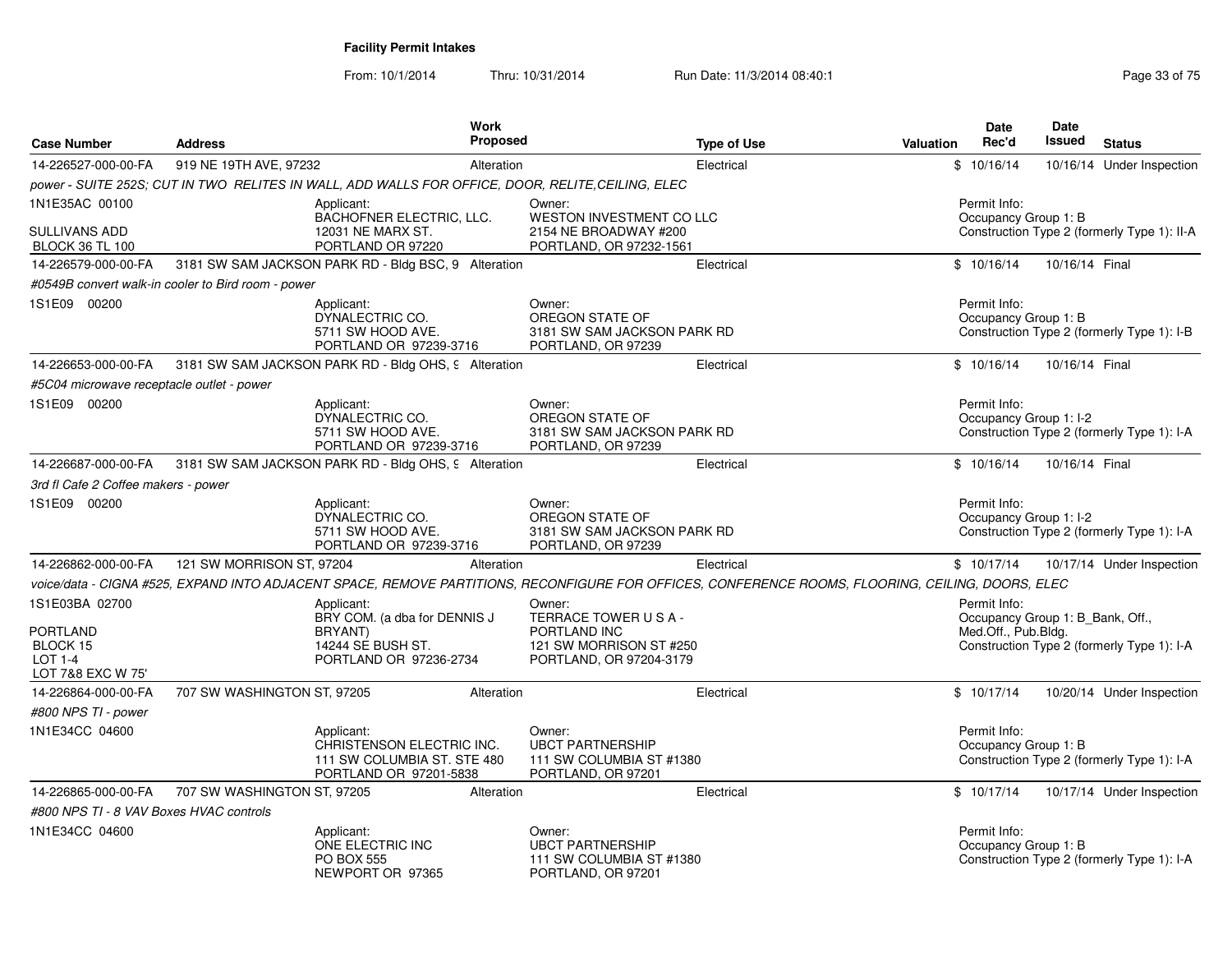| <b>Case Number</b>                                                                      | <b>Address</b>                        | Work<br><b>Proposed</b>                                                                   |                                                                                       | <b>Type of Use</b><br><b>Valuation</b>                                                                                                                               | Date<br>Rec'd                                                           | Date<br>Issued | <b>Status</b>                                                                      |
|-----------------------------------------------------------------------------------------|---------------------------------------|-------------------------------------------------------------------------------------------|---------------------------------------------------------------------------------------|----------------------------------------------------------------------------------------------------------------------------------------------------------------------|-------------------------------------------------------------------------|----------------|------------------------------------------------------------------------------------|
| 14-227149-000-00-FA                                                                     | 530 SW 5TH AVE, 97204                 | Alteration                                                                                |                                                                                       | Electrical                                                                                                                                                           | \$10/17/14                                                              | 10/17/14 Final |                                                                                    |
|                                                                                         |                                       |                                                                                           |                                                                                       | security - SUITE 400; METAL TOAD, NEW WALLS FOR MULTIPLE TEAM ROOMS, REFUGE ROOMS, CREATE OPEN WORK SPACE, CONFERENCE ROOM, LOUNGE/BREAK ROOM, LOBBY, REMODEL        |                                                                         |                |                                                                                    |
| 1N1E34CD 09600                                                                          |                                       | Applicant:<br><b>CONVERGINT TECHNOLOGIES</b>                                              | Owner:<br>RGOF YEON BUILDING LLC                                                      |                                                                                                                                                                      | Permit Info:<br>Occupancy Group 1: B_Bank, Off.,                        |                |                                                                                    |
| PORTLAND<br>BLOCK 63<br>LOT 5&6<br><b>HISTORIC PROPERTY</b><br>POTENTIAL ADDITIONAL TAX |                                       | LLC.<br>16575 SW 72ND AVE.<br>PORTLAND OR 97224-7701                                      | 551 FIFTH AVE 23RD FLOOR<br>NEW YORK, NY 10176                                        |                                                                                                                                                                      | Med.Off., Pub.Blda.                                                     |                |                                                                                    |
| 14-227187-000-00-FA                                                                     | 1001 SW 5TH AVE, 97204                | Alteration                                                                                |                                                                                       | Electrical                                                                                                                                                           | \$10/17/14                                                              |                | 10/17/14 Issued                                                                    |
|                                                                                         |                                       | 11th floor Regus INSTALL 30 AMP DEDICATED CIRCUIT AND L6-30R OUTLET - power               |                                                                                       |                                                                                                                                                                      |                                                                         |                |                                                                                    |
| 1S1E03BB 00800<br>PORTLAND                                                              |                                       | Applicant:<br>VANGUARD ELECTRIC.<br>3800 MORRIS ST                                        | Owner:<br>OR-CONGRESS CENTER LP<br>235 MONTGOMERY ST 16TH                             |                                                                                                                                                                      | Permit Info:<br>Occupancy Group 1: B                                    |                | Construction Type 2 (formerly Type 1): I-A                                         |
| BLOCK 169<br>$LOT 1-8$<br>SEE R246278 (R667717341)                                      |                                       | NEWBERG, OR 97132                                                                         | <b>FLOOR</b><br>SAN FRANCISCO, CA 94104-3104                                          |                                                                                                                                                                      |                                                                         |                |                                                                                    |
| 14-227303-000-00-FA                                                                     | 2201 NE LLOYD BLVD, 97232             | Alteration                                                                                |                                                                                       | Electrical                                                                                                                                                           | \$10/18/14                                                              |                | 10/18/14 Issued                                                                    |
|                                                                                         |                                       | hvac control - SPACE B228 BEST BUY MOBIL TENANT RELOCATION *** BID ESTIMATE***            |                                                                                       |                                                                                                                                                                      |                                                                         |                |                                                                                    |
| 1N1E35BA 00101                                                                          |                                       | Applicant:<br>HVAC INC.<br>5188 SE INTERNATIONAL WAY<br>PORTLAND OR 97222-4602            | Owner:<br>CAPREF LLOYD CENTER LLC<br>2201 LLOYD CENTER<br>PORTLAND, OR 97232          |                                                                                                                                                                      | Permit Info:<br>Station                                                 |                | Occupancy Group 1: M Store, Service<br>Construction Type 2 (formerly Type 1): II-A |
| 14-227304-000-00-FA                                                                     | 6500 SW MACADAM AVE - Unit 300, 97201 | Alteration                                                                                |                                                                                       | Electrical                                                                                                                                                           | \$10/18/14                                                              |                | 10/18/14 Issued                                                                    |
|                                                                                         |                                       |                                                                                           |                                                                                       | voice/data - SUITE 185; DEMO CASEWORK, NEW WALLS FOR OFFICES, CONFERENCE ROOM, BREAKROOM, DOORS, RELITES, NEW DOOR, RELITE IN WALL IN RECEPTION AREA, CEILING, ELEC, |                                                                         |                |                                                                                    |
| 1S1E15DC 00400                                                                          |                                       | Applicant:                                                                                | Owner:                                                                                |                                                                                                                                                                      | Permit Info:                                                            |                |                                                                                    |
| SOUTHERN PORTLAND<br>BLOCK 6<br>LOT 9-18 TL 400                                         |                                       | PROCOM TECHNOLOGIES LLC<br>P.O. Box 22288<br>Portland, OR 97269                           | WESTON INVESTMENT CO LLC<br>2154 NE BROADWAY #200<br>PORTLAND, OR 97232-1561          |                                                                                                                                                                      | Occupancy Group 1: B<br>$II-1HR$                                        |                | Construction Type 2 (formerly Type 1):                                             |
| 14-227305-000-00-FA                                                                     | 1120 NW COUCH ST, 97209               | Alteration                                                                                |                                                                                       | Electrical                                                                                                                                                           | \$10/18/14                                                              |                | <b>Under Review</b>                                                                |
|                                                                                         |                                       | power - 5TH FLOOR TI: PERKINS COIE, FLOORING, PAINT, PATCH, ELEC, PLBG - server room area |                                                                                       |                                                                                                                                                                      |                                                                         |                |                                                                                    |
| 1N1E33DA 04900                                                                          |                                       |                                                                                           | Owner:<br>MEPT BREWERY BLOCK 2 LLC<br>PO BOX 320099<br>ALEXANDRIA, VA 22320-0156      |                                                                                                                                                                      | Permit Info:<br>Occupancy Group 1: B_Bank, Off.,<br>Med.Off., Pub.Bldg. |                |                                                                                    |
| 14-227306-000-00-FA                                                                     | 4805 NE GLISAN ST, 97213              | Alteration                                                                                |                                                                                       | Electrical                                                                                                                                                           | \$10/18/14                                                              |                | 10/18/14 Issued                                                                    |
|                                                                                         |                                       |                                                                                           |                                                                                       | power - 6TH FLOOR/6N20/ SEPARATION OF THE INFUSION TREATMENT AREA FROM THE OP CLINIC - CONSTRUCT ONE HOUR WALL, REMOVAL AND RELOCATION OF DOORS, WALLS AND OFFICI    |                                                                         |                |                                                                                    |
| 1N2E31BD 04100                                                                          |                                       | Applicant:<br>TICE ELECTRIC CO.                                                           | Owner:<br>PROVIDENCE HEALTH                                                           |                                                                                                                                                                      | Permit Info:<br>Occupancy Group 1: I1.1                                 |                |                                                                                    |
| SECTION 31 1N 2E<br>TL 4100 9.54 ACRES                                                  |                                       | 5405 N Lagoon Ave.<br>PORTLAND OR 97217-7637                                              | 4400 NE HALSEY ST BLDG 2 #190<br>PORTLAND, OR 97213-1545                              |                                                                                                                                                                      | I-FR                                                                    |                | Construction Type 2 (formerly Type 1):                                             |
|                                                                                         |                                       |                                                                                           | Owner:<br>SERVICES-OREGON<br>4400 NE HALSEY ST BLDG 2 #190<br>PORTLAND, OR 97213-1545 |                                                                                                                                                                      |                                                                         |                |                                                                                    |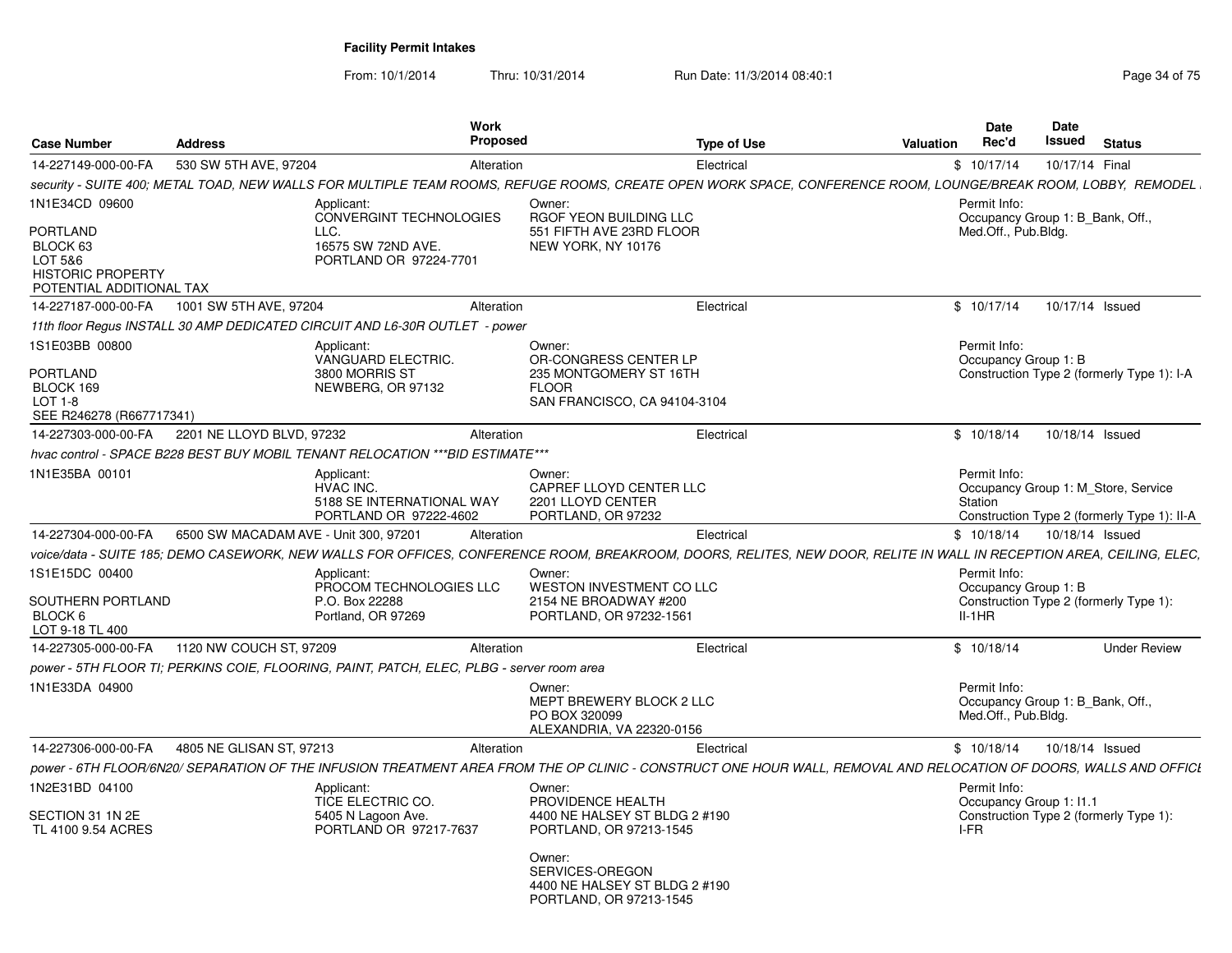| <b>Case Number</b>                              | <b>Address</b>                                                                                                                                                       | Work<br>Proposed                                                                      | <b>Type of Use</b>              | Valuation | <b>Date</b><br>Rec'd                             | Date<br>Issued  | <b>Status</b>                              |
|-------------------------------------------------|----------------------------------------------------------------------------------------------------------------------------------------------------------------------|---------------------------------------------------------------------------------------|---------------------------------|-----------|--------------------------------------------------|-----------------|--------------------------------------------|
| 14-227307-000-00-FA                             | 4805 NE GLISAN ST, 97213                                                                                                                                             | Alteration                                                                            | Electrical                      |           | \$10/18/14                                       |                 | <b>Under Review</b>                        |
|                                                 | hvac control - 6TH FLOOR/6N20/ SEPARATION OF THE INFUSION TREATMENT AREA FROM THE OP CLINIC - CONSTRUCT ONE HOUR WALL, REMOVAL AND RELOCATION OF DOORS, WALLS AND C  |                                                                                       |                                 |           |                                                  |                 |                                            |
| 1N2E31BD 04100                                  |                                                                                                                                                                      | Owner:<br>PROVIDENCE HEALTH                                                           |                                 |           | Permit Info:<br>Occupancy Group 1: 11.1          |                 |                                            |
| SECTION 31 1N 2E<br>TL 4100 9.54 ACRES          |                                                                                                                                                                      | PORTLAND, OR 97213-1545                                                               | 4400 NE HALSEY ST BLDG 2 #190   |           | $I-FR$                                           |                 | Construction Type 2 (formerly Type 1):     |
|                                                 |                                                                                                                                                                      | Owner:<br>SERVICES-OREGON<br>PORTLAND, OR 97213-1545                                  | 4400 NE HALSEY ST BLDG 2 #190   |           |                                                  |                 |                                            |
| 14-227308-000-00-FA                             | 921 SW 6TH AVE, 97205                                                                                                                                                | Alteration                                                                            | Electrical                      |           | \$10/18/14                                       | 10/18/14 Issued |                                            |
|                                                 | DOWER - LOBBY, REMOVE ESCALATORS, STAIRS TO PLAZA LEVEL, INFILL SLAB AT ESCALATOR LOCATION, NEW STAIRS, HANDRAILS, CEILING, FLOOR COVERING, CEILING, ELEC,           |                                                                                       |                                 |           |                                                  |                 |                                            |
| 1S1E03BB 02300                                  | Applicant:<br>HEIL ELECTRIC CO.                                                                                                                                      | Owner:                                                                                | <b>WALTON PORTLAND HOLDINGS</b> |           | Permit Info:<br>Occupancy Group 1: R-1           |                 |                                            |
| <b>PORTLAND</b><br>BLOCK 181<br>$LOT 1-8$       | 8425 SE STARK ST<br>PORTLAND OR 97216-1137                                                                                                                           | CHICAGO, IL 60611                                                                     | 900 N MICHIGAN AVE #1900        |           |                                                  |                 | Construction Type 2 (formerly Type 1): I-A |
|                                                 |                                                                                                                                                                      | Owner:<br>VI LLC<br>CHICAGO, IL 60611                                                 | 900 N MICHIGAN AVE #1900        |           |                                                  |                 |                                            |
| 14-227309-000-00-FA                             | 15849 N LOMBARD ST, 97203                                                                                                                                            | Alteration                                                                            | Electrical                      |           | \$10/18/14                                       |                 | <b>Under Review</b>                        |
|                                                 | power - SAXCO - APPROX 4896 SF TENANT IMPROVEMENT WITHIN EXISTING WAREHOUSE SPACE - EXPAND OFFICE AREA INCLUDING NEW INTERIOR WALLS, DOORS, FINISHES, PLUMBING ANI   |                                                                                       |                                 |           |                                                  |                 |                                            |
| 2N1W24 02100                                    |                                                                                                                                                                      | Owner:<br><b>CALWEST INDUSTRIAL</b><br>800 5TH AVE STE 4100<br>SEATTLE, WA 98104-3100 |                                 |           |                                                  |                 |                                            |
|                                                 |                                                                                                                                                                      | Owner:<br><b>PROPERTIES LLC</b><br>800 5TH AVE STE 4100<br>SEATTLE, WA 98104-3100     |                                 |           |                                                  |                 |                                            |
| 14-227310-000-00-FA                             | 317 SW ALDER ST, 97204                                                                                                                                               | Alteration                                                                            | Electrical                      |           | \$10/18/14                                       |                 | <b>Under Review</b>                        |
|                                                 | DOWER - SUITE 500: TI. TENANT EXPANSION, REMOVE SOME PARTITION WALLS, REOPEN CONNECTION FROM 5TH FLOOR LOYALTY BUILDING TO 4TH FLOOR OF THE HAMILTON BUILDING, OFFIC |                                                                                       |                                 |           |                                                  |                 |                                            |
| 1S1E03BA 07400                                  |                                                                                                                                                                      | Owner:<br>LOYALTY HOLDINGS LLC                                                        |                                 |           | Permit Info:<br>Occupancy Group 1: B_Bank, Off., |                 |                                            |
| <b>PORTLAND</b><br>BLOCK 48<br>LOT <sub>4</sub> |                                                                                                                                                                      | 3657 MAIN ST<br>MANCHESTER, VT 05254                                                  |                                 |           | Med.Off., Pub.Bldg.                              |                 |                                            |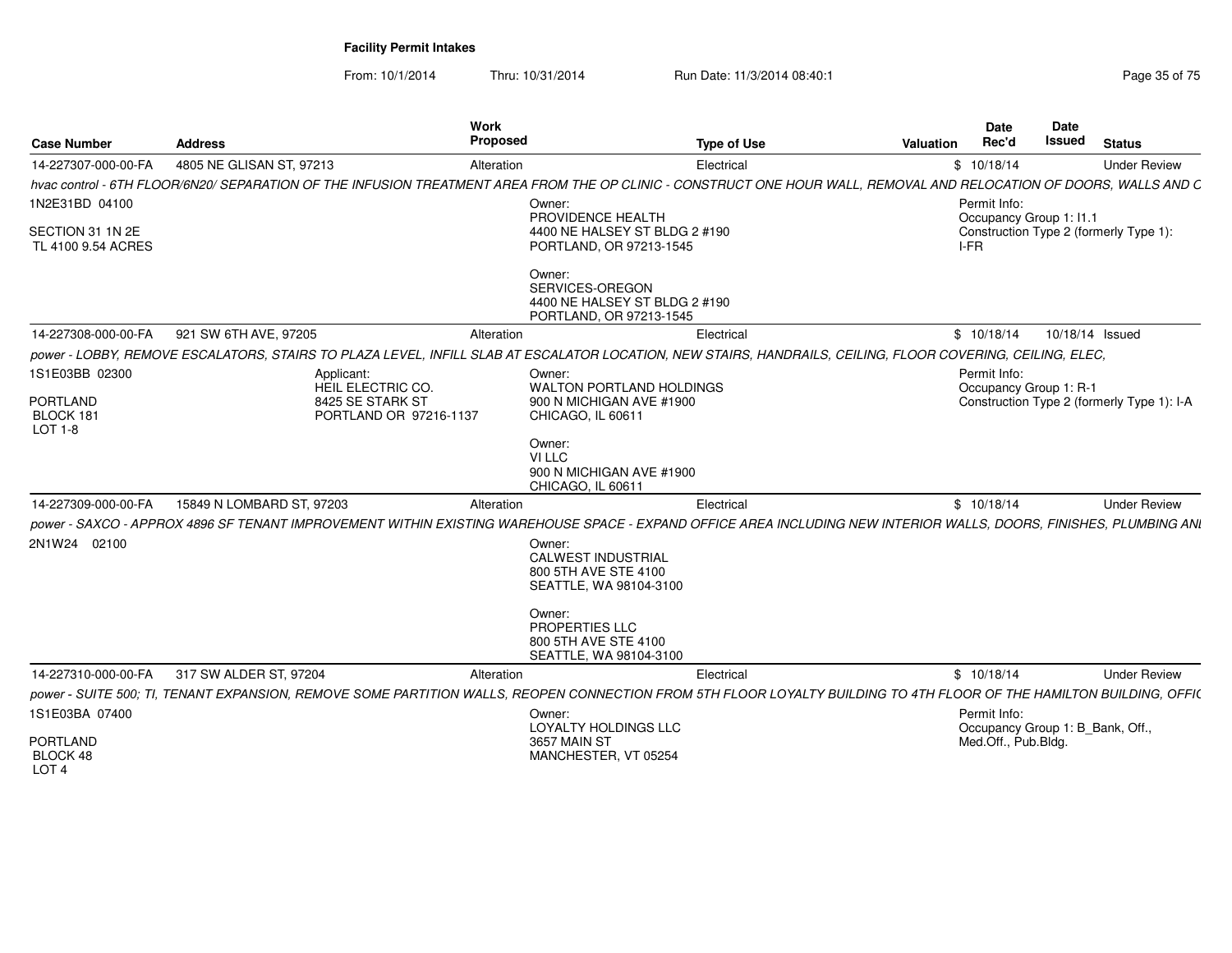| Case Number                                           | <b>Address</b>              |                                                                          | <b>Work</b><br><b>Proposed</b> |                                                                                                              | Type of Use                                                                                                                   | <b>Valuation</b>                           | <b>Date</b><br>Rec'd                                           | <b>Date</b><br>Issued | <b>Status</b>                              |
|-------------------------------------------------------|-----------------------------|--------------------------------------------------------------------------|--------------------------------|--------------------------------------------------------------------------------------------------------------|-------------------------------------------------------------------------------------------------------------------------------|--------------------------------------------|----------------------------------------------------------------|-----------------------|--------------------------------------------|
| 14-227311-000-00-FA                                   | 715 SW MORRISON ST, 97205   |                                                                          | Alteration                     |                                                                                                              | Electrical                                                                                                                    |                                            | \$10/18/14                                                     |                       | <b>Under Review</b>                        |
|                                                       |                             |                                                                          |                                | power - REMODEL 5TH FLOOR RESTROOM FOR ACCESSIBILITY STANDARDS, CEILING, FLOORING, COUNTERS, ETC, ELEC, PLBG |                                                                                                                               |                                            |                                                                |                       |                                            |
| 1N1E34CC 08600                                        |                             |                                                                          |                                | Owner:                                                                                                       |                                                                                                                               |                                            | Permit Info:                                                   |                       |                                            |
|                                                       |                             |                                                                          |                                | <b>GOODMAN GENERATIONS III</b>                                                                               |                                                                                                                               |                                            | Occupancy Group 1: B                                           |                       |                                            |
| <b>PORTLAND</b>                                       |                             |                                                                          |                                | 920 SW 6TH AVE #223                                                                                          |                                                                                                                               |                                            |                                                                |                       | Construction Type 2 (formerly Type 1): I-A |
| BLOCK 212<br>LOT <sub>4</sub>                         |                             |                                                                          |                                | PORTLAND, OR 97204                                                                                           |                                                                                                                               |                                            |                                                                |                       |                                            |
|                                                       |                             |                                                                          |                                | Owner:                                                                                                       |                                                                                                                               |                                            |                                                                |                       |                                            |
|                                                       |                             |                                                                          |                                | <b>LLC</b><br>920 SW 6TH AVE #223                                                                            |                                                                                                                               |                                            |                                                                |                       |                                            |
|                                                       |                             |                                                                          |                                | PORTLAND, OR 97204                                                                                           |                                                                                                                               |                                            |                                                                |                       |                                            |
|                                                       |                             |                                                                          |                                | Owner:                                                                                                       |                                                                                                                               |                                            |                                                                |                       |                                            |
|                                                       |                             |                                                                          |                                | PIPAB LLC<br>920 SW 6TH AVE #223                                                                             |                                                                                                                               |                                            |                                                                |                       |                                            |
|                                                       |                             |                                                                          |                                | PORTLAND, OR 97204                                                                                           |                                                                                                                               |                                            |                                                                |                       |                                            |
| 14-227312-000-00-FA                                   | 715 SW MORRISON ST, 97205   |                                                                          | Alteration                     |                                                                                                              | Electrical                                                                                                                    |                                            | \$10/18/14                                                     |                       | <b>Under Review</b>                        |
|                                                       |                             |                                                                          |                                |                                                                                                              | pioneer - REMODEL 7TH FLOOR RESTROOM FOR ACCESSIBILITY STANDARDS, CEILING, FLOORING, COUNTERS, ETC, ELEC, PLBG - door opener  |                                            |                                                                |                       |                                            |
| 1N1E34CC 08600                                        |                             |                                                                          |                                | Owner:                                                                                                       |                                                                                                                               |                                            | Permit Info:                                                   |                       |                                            |
| <b>PORTLAND</b>                                       |                             |                                                                          |                                | <b>GOODMAN GENERATIONS III</b><br>920 SW 6TH AVE #223                                                        |                                                                                                                               |                                            | Occupancy Group 1: B                                           |                       |                                            |
| BLOCK 212<br>LOT <sub>4</sub>                         |                             |                                                                          |                                | PORTLAND, OR 97204                                                                                           |                                                                                                                               | Construction Type 2 (formerly Type 1): I-A |                                                                |                       |                                            |
|                                                       |                             |                                                                          |                                | Owner:                                                                                                       |                                                                                                                               |                                            |                                                                |                       |                                            |
|                                                       |                             |                                                                          |                                | <b>LLC</b>                                                                                                   |                                                                                                                               |                                            |                                                                |                       |                                            |
|                                                       |                             |                                                                          |                                | 920 SW 6TH AVE #223<br>PORTLAND, OR 97204                                                                    |                                                                                                                               |                                            |                                                                |                       |                                            |
|                                                       |                             |                                                                          |                                | Owner:                                                                                                       |                                                                                                                               |                                            |                                                                |                       |                                            |
|                                                       |                             |                                                                          |                                | PIPAB LLC<br>920 SW 6TH AVE #223                                                                             |                                                                                                                               |                                            |                                                                |                       |                                            |
|                                                       |                             |                                                                          |                                | PORTLAND, OR 97204                                                                                           |                                                                                                                               |                                            |                                                                |                       |                                            |
| 14-227313-000-00-FA                                   | 601 SW 2ND AVE, 97204       |                                                                          | Alteration                     |                                                                                                              | Electrical                                                                                                                    |                                            | \$10/18/14                                                     | 10/18/14 Issued       |                                            |
|                                                       |                             | power - 9TH FLOOR MODA OFFICE AREA BREAKROOM REMODEL AND RECONFIGURATION |                                |                                                                                                              |                                                                                                                               |                                            |                                                                |                       |                                            |
| 1S1E03BA 05000                                        |                             | Applicant:                                                               |                                | Owner:                                                                                                       |                                                                                                                               |                                            |                                                                |                       |                                            |
| <b>PORTLAND</b>                                       |                             | CHRISTENSON ELECTRIC INC.<br>111 SW COLUMBIA ST. STE 480                 |                                | <b>MORRISON STREET CF LLC</b><br>1211 SW 5TH AVE #2230                                                       |                                                                                                                               |                                            |                                                                |                       |                                            |
| BLOCK <sub>20</sub>                                   |                             | PORTLAND OR 97201-5838                                                   |                                | PORTLAND, OR 97204                                                                                           |                                                                                                                               |                                            |                                                                |                       |                                            |
| LOT 1-4 EXC PT IN ST & LOT 5-8                        |                             |                                                                          |                                |                                                                                                              |                                                                                                                               |                                            |                                                                |                       |                                            |
| 14-227314-000-00-FA                                   | 9255 NE ALDERWOOD RD, 97220 |                                                                          | Alteration                     |                                                                                                              | Electrical                                                                                                                    |                                            | \$10/18/14                                                     | 10/18/14 Final        |                                            |
|                                                       |                             |                                                                          |                                |                                                                                                              | hvac stat - GATEWAY EXPRESS - NEW TENANT OFFICE AND WAREHOUSE, ADD DEMISING WALL, DOCK PIT LEVELER, BREAK ROOM AND REST ROOMS |                                            |                                                                |                       |                                            |
| 1N2E16 00200                                          |                             | Applicant:<br>PROTEMP ASSOCIATES INC.                                    |                                | Owner:<br>PORT OF PORTLAND                                                                                   |                                                                                                                               |                                            | Permit Info:                                                   |                       |                                            |
| SECTION 16 1N 2E                                      |                             | 9788 SE 17TH.                                                            |                                |                                                                                                              |                                                                                                                               |                                            | Occupancy Group 1: S-1_Storage -<br>Moderate Hazard, Warehouse |                       |                                            |
| TL 200 27.93 ACRES<br>SPLIT LEVY R317166 (R942160010) |                             | PORTLAND OR 97222-7332                                                   |                                | PORTLAND, OR 97208-3529                                                                                      |                                                                                                                               |                                            |                                                                |                       |                                            |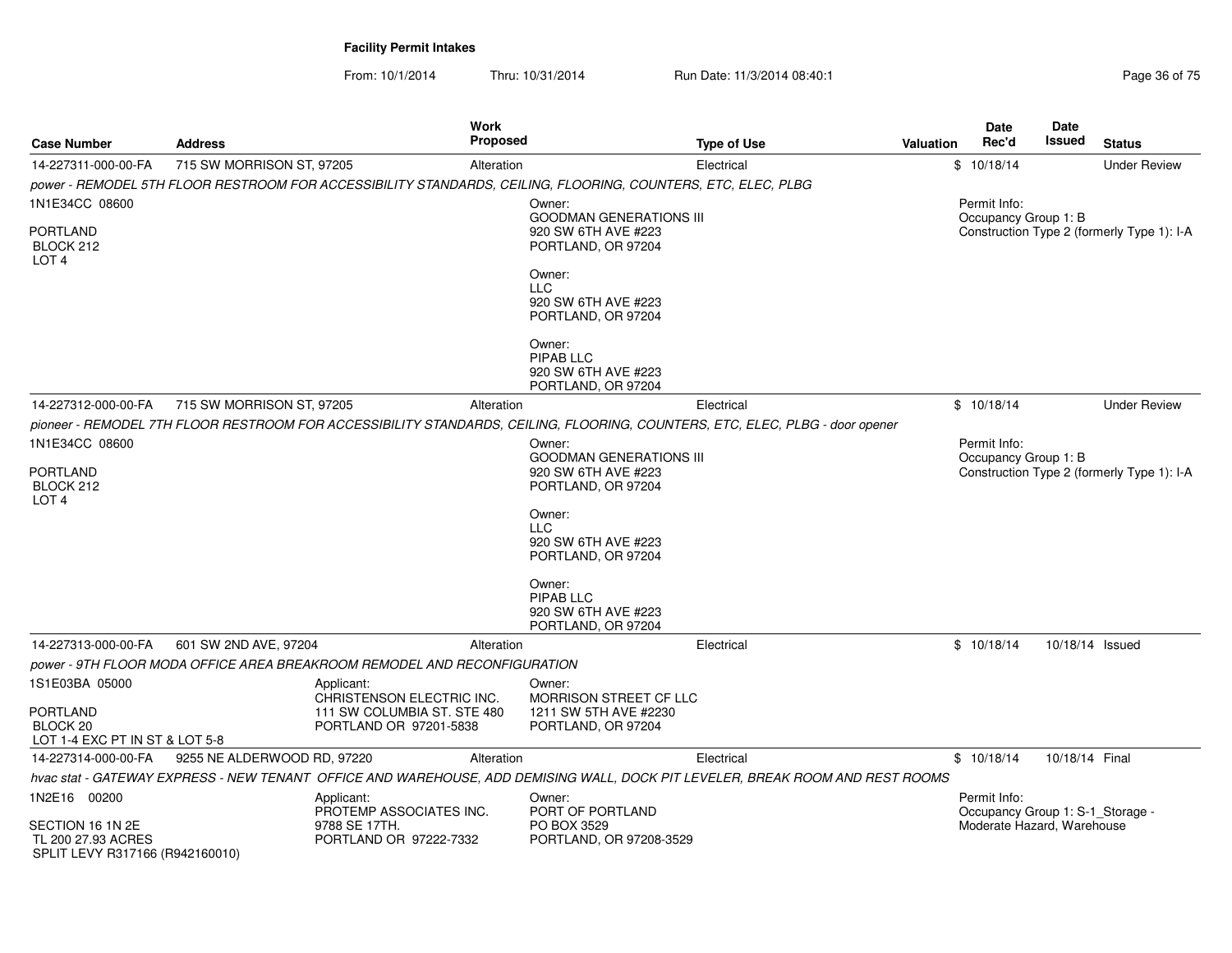| <b>Case Number</b>                                                                    | <b>Address</b>                             | Work<br><b>Proposed</b>                                                                           | <b>Type of Use</b>                                                                                                                                                          | Valuation | <b>Date</b><br>Rec'd                 | Date<br>Issued  | <b>Status</b>                              |
|---------------------------------------------------------------------------------------|--------------------------------------------|---------------------------------------------------------------------------------------------------|-----------------------------------------------------------------------------------------------------------------------------------------------------------------------------|-----------|--------------------------------------|-----------------|--------------------------------------------|
| 14-227315-000-00-FA                                                                   | 1040 NW 22ND AVE, 97210                    | Alteration                                                                                        | Electrical                                                                                                                                                                  |           | \$10/18/14                           | 10/18/14 Issued |                                            |
|                                                                                       |                                            |                                                                                                   | power - CARDIOLOGY, SUITE 660; REMODEL, REMOVE SELECTED WALLS, DOORS, RECONFIGURE FOR MULTIPLE OFFICES, EXAM ROOMS, DOORS, RELITES, RECEPTION AREA, SLIDING GLASS           |           |                                      |                 |                                            |
| 1N1E33BA 03600<br><b>COUCHS ADD</b><br>BLOCK 301<br>LOT 15-18                         |                                            | Applicant:<br>CHRISTENSON ELECTRIC INC.<br>111 SW COLUMBIA ST. STE 480<br>PORTLAND OR 97201-5838  | Owner:<br><b>GOOD SAMARITAN HOSPITAL &amp;</b><br><b>MEDICAL CENTER</b><br>1919 NW LOVEJOY ST<br>PORTLAND, OR 97209                                                         |           | Permit Info:<br>Occupancy Group 1: B |                 | Construction Type 2 (formerly Type 1): I-B |
| 14-227607-000-00-FA                                                                   | 707 SW WASHINGTON ST, 97205                | Alteration                                                                                        | Electrical                                                                                                                                                                  |           | \$10/20/14                           |                 | 10/21/14 Under Inspection                  |
| #800 NPS TI - voice/data                                                              |                                            |                                                                                                   |                                                                                                                                                                             |           |                                      |                 |                                            |
| 1N1E34CC 04600                                                                        |                                            | Applicant:<br>APPLIED TECHNICAL SYSTEMS<br>INC.<br>7015 SW McEWAN RD<br>LAKE OSWEGO OR 97035-7830 | Owner:<br><b>UBCT PARTNERSHIP</b><br>111 SW COLUMBIA ST #1380<br>PORTLAND, OR 97201                                                                                         |           | Permit Info:<br>Occupancy Group 1: B |                 | Construction Type 2 (formerly Type 1): I-A |
| 14-227725-000-00-FA                                                                   | 1001 SW 5TH AVE, 97204                     | Alteration                                                                                        | Electrical                                                                                                                                                                  |           | \$10/20/14                           | 10/20/14 Final  |                                            |
|                                                                                       | #1525 PORTLAND SINGLES TI - HVAC controls  |                                                                                                   |                                                                                                                                                                             |           |                                      |                 |                                            |
| 1S1E03BB 00800<br><b>PORTLAND</b><br>BLOCK 169<br>LOT 1-8<br>SEE R246278 (R667717341) |                                            | Applicant:<br>AMERICAN HEATING INC.<br>5035 SE 24TH<br>PORTLAND OR 97202-2418                     | Owner:<br>OR-CONGRESS CENTER LP<br>235 MONTGOMERY ST 16TH<br><b>FLOOR</b><br>SAN FRANCISCO, CA 94104-3104                                                                   |           | Permit Info:<br>Occupancy Group 1: B |                 | Construction Type 2 (formerly Type 1): I-A |
|                                                                                       | 14-227759-000-00-FA 1600 SW 4TH AVE, 97201 | Alteration                                                                                        | Electrical                                                                                                                                                                  |           | \$10/20/14                           | 10/20/14 Final  |                                            |
|                                                                                       |                                            |                                                                                                   | fire alarm wiring - 7TH FLOOR; REMOVE PARTITIONS, ADD BACK TO RECONFIGURE FOR MULTIPLE OFFICES, CONFERENCE ROOM, DOORS, RELITES, OPEN OFFICE AREA, CEILING, ELEC - fire ala |           |                                      |                 |                                            |
| 1S1E03CB 01800<br>SOUTH AUDITORIUM ADD<br><b>BLOCK A</b>                              |                                            | Applicant:<br>ELECTRICAL CONSTRUCTION<br>CO. (a dba for EC COMPANY)<br>PO BOX 10286               | Owner:<br>OREGON STATE OF (BOARD OF<br><b>PO BOX 751</b><br>PORTLAND, OR 97207-0751                                                                                         |           |                                      |                 |                                            |
| LOT 2 TL 1800<br>DEFERRED ADDITIONAL TAX LIABILITY                                    |                                            | PORTLAND OR 97296-0286                                                                            | Owner:<br>HIGHER EDUC / PSU<br><b>PO BOX 751</b><br>PORTLAND, OR 97207-0751                                                                                                 |           |                                      |                 |                                            |
| 14-227762-000-00-FA                                                                   | 1500 SW 1ST AVE, 97201                     | Alteration                                                                                        | Electrical                                                                                                                                                                  |           | \$10/20/14                           |                 | <b>Under Review</b>                        |
| #620 OSMBE TI - HVAC controls                                                         |                                            |                                                                                                   |                                                                                                                                                                             |           |                                      |                 |                                            |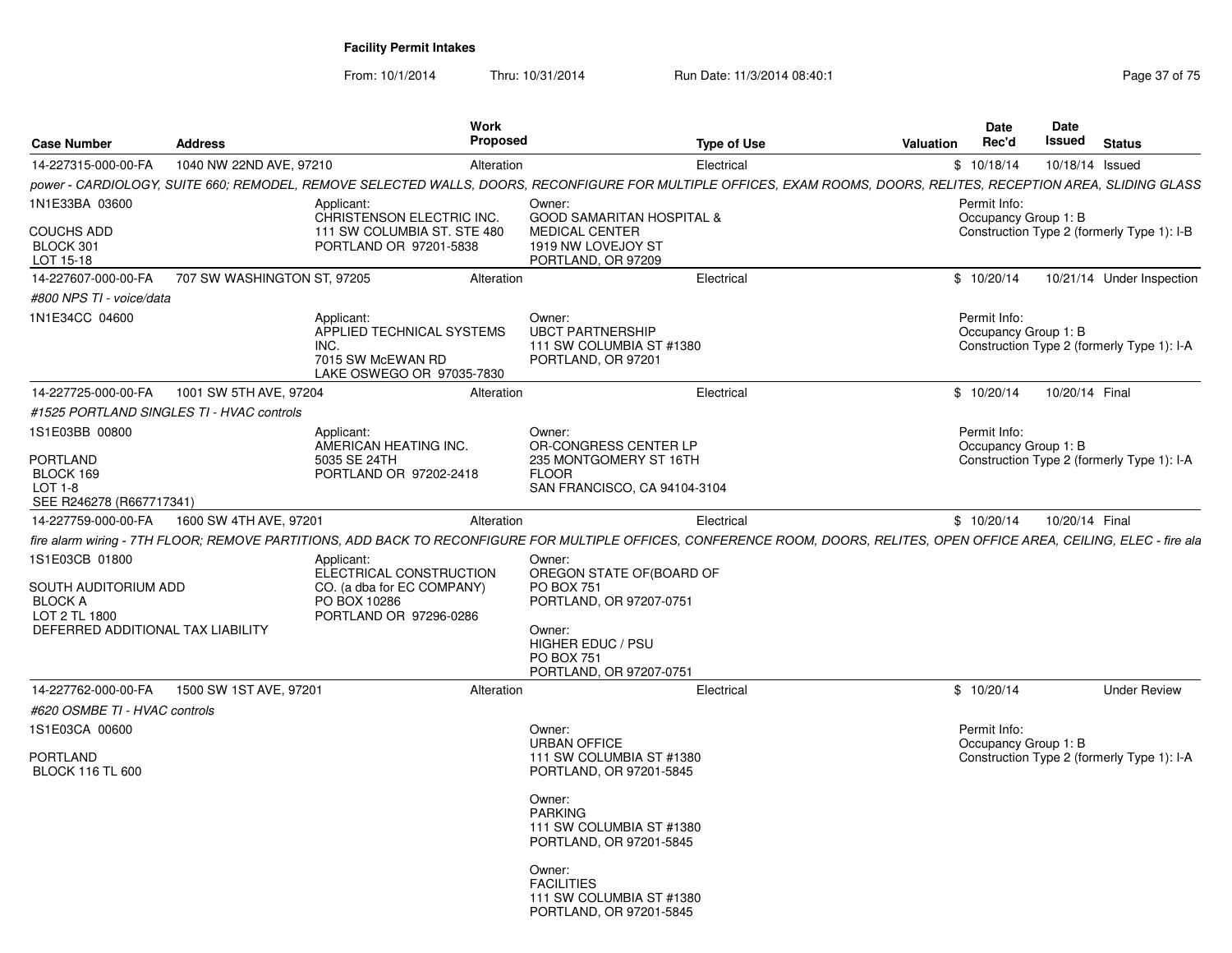From: 10/1/2014Thru: 10/31/2014 Run Date: 11/3/2014 08:40:1<br>
Page 38 of 75

| <b>Case Number</b>                                                                                                           | <b>Address</b>                                                                             | Work<br>Proposed                                                                                 |                                                                                                                                                                                              | Valuation<br><b>Type of Use</b> | <b>Date</b><br>Rec'd | Date<br>Issued                                   | <b>Status</b>                              |
|------------------------------------------------------------------------------------------------------------------------------|--------------------------------------------------------------------------------------------|--------------------------------------------------------------------------------------------------|----------------------------------------------------------------------------------------------------------------------------------------------------------------------------------------------|---------------------------------|----------------------|--------------------------------------------------|--------------------------------------------|
| 14-227767-000-00-FA<br>#620 OSMBE TI - voice/data                                                                            | 1500 SW 1ST AVE, 97201                                                                     | Alteration                                                                                       | Electrical                                                                                                                                                                                   |                                 | \$10/20/14           | 10/21/14 Issued                                  |                                            |
| 1S1E03CA 00600                                                                                                               |                                                                                            | Applicant:                                                                                       | Owner:                                                                                                                                                                                       |                                 | Permit Info:         |                                                  |                                            |
| <b>PORTLAND</b><br><b>BLOCK 116 TL 600</b>                                                                                   |                                                                                            | AZIMUTH COMMUNICATIONS INC.<br>9500 SW TUALATIN SHERWOOD<br><b>RD</b><br>TUALATIN OR 97062-8586  | <b>URBAN OFFICE</b><br>111 SW COLUMBIA ST #1380<br>PORTLAND, OR 97201-5845<br>Owner:<br><b>PARKING</b><br>111 SW COLUMBIA ST #1380<br>PORTLAND, OR 97201-5845<br>Owner:<br><b>FACILITIES</b> |                                 | Occupancy Group 1: B |                                                  | Construction Type 2 (formerly Type 1): I-A |
|                                                                                                                              |                                                                                            |                                                                                                  | 111 SW COLUMBIA ST #1380<br>PORTLAND, OR 97201-5845                                                                                                                                          |                                 |                      |                                                  |                                            |
| 14-227780-000-00-FA                                                                                                          | 3147 SW SAM JACKSON PARK RD, 97201<br>ROOM #250.92 INSTALL WALL MOUNTED MICROSCOPE - power | Alteration                                                                                       | Electrical                                                                                                                                                                                   |                                 | \$10/20/14           | 10/20/14 Issued                                  |                                            |
| 1S1E09AD 00100                                                                                                               |                                                                                            | Applicant:                                                                                       | Owner:                                                                                                                                                                                       |                                 | Permit Info:         |                                                  |                                            |
| SECTION 09 1S 1E<br>TL 100 0.65 ACRES<br><b>LAND &amp; IMPS</b><br>SEE R327835 (R991091601) FOR IMPS AND<br><b>AIR SPACE</b> |                                                                                            | DYNALECTRIC CO.<br>5711 SW HOOD AVE.<br>PORTLAND OR 97239-3716                                   | OREGON STATE OF(LEASED<br>3181 SW SAM JACKSON PARK RD<br>PORTLAND, OR 97239<br>Owner:<br><b>BRIM OHSU</b><br>3181 SW SAM JACKSON PARK RD<br>PORTLAND, OR 97239                               |                                 | Occupancy Group 1: B |                                                  | Construction Type 2 (formerly Type 1): I-B |
|                                                                                                                              |                                                                                            |                                                                                                  | Owner:<br>MAIL STOP PP E<br>3181 SW SAM JACKSON PARK RD<br>PORTLAND, OR 97239                                                                                                                |                                 |                      |                                                  |                                            |
| 14-227787-000-00-FA                                                                                                          | 200 SW MARKET ST, 97201                                                                    | Alteration                                                                                       | Electrical                                                                                                                                                                                   |                                 | \$10/20/14           |                                                  | 10/20/14 Under Inspection                  |
|                                                                                                                              | 5th fl Deschutes Investment Consulting Expansion - power                                   |                                                                                                  |                                                                                                                                                                                              |                                 |                      |                                                  |                                            |
| 1S1E03CB 00800<br>SOUTH AUDITORIUM ADD<br><b>BLOCK A</b><br>LOT 2 TL 800                                                     |                                                                                            | Applicant:<br>CHRISTENSON ELECTRIC INC.<br>111 SW COLUMBIA ST. STE 480<br>PORTLAND OR 97201-5838 | Owner:<br>TWO HUNDRED MARKET ASSOC<br>200 SW MARKET ST #1720<br>PORTLAND, OR 97201<br>Owner:                                                                                                 |                                 |                      |                                                  |                                            |
|                                                                                                                              |                                                                                            |                                                                                                  | <b>LIMITED PARTNERSHIP</b><br>200 SW MARKET ST #1720<br>PORTLAND, OR 97201                                                                                                                   |                                 |                      |                                                  |                                            |
| 14-227806-000-00-FA                                                                                                          | 111 SW 5TH AVE, 97204-3626                                                                 | Alteration                                                                                       | Electrical                                                                                                                                                                                   |                                 | \$10/20/14           |                                                  | <b>Under Review</b>                        |
| 11th fl Novogradac TI - power<br>1N1E34CD 01300                                                                              |                                                                                            |                                                                                                  |                                                                                                                                                                                              |                                 | Permit Info:         | $\sim$ $\sim$ $\sim$ $\sim$ $\sim$ $\sim$ $\sim$ |                                            |

Occupancy Group 1: B Construction Type 2 (formerly Type 1): I-A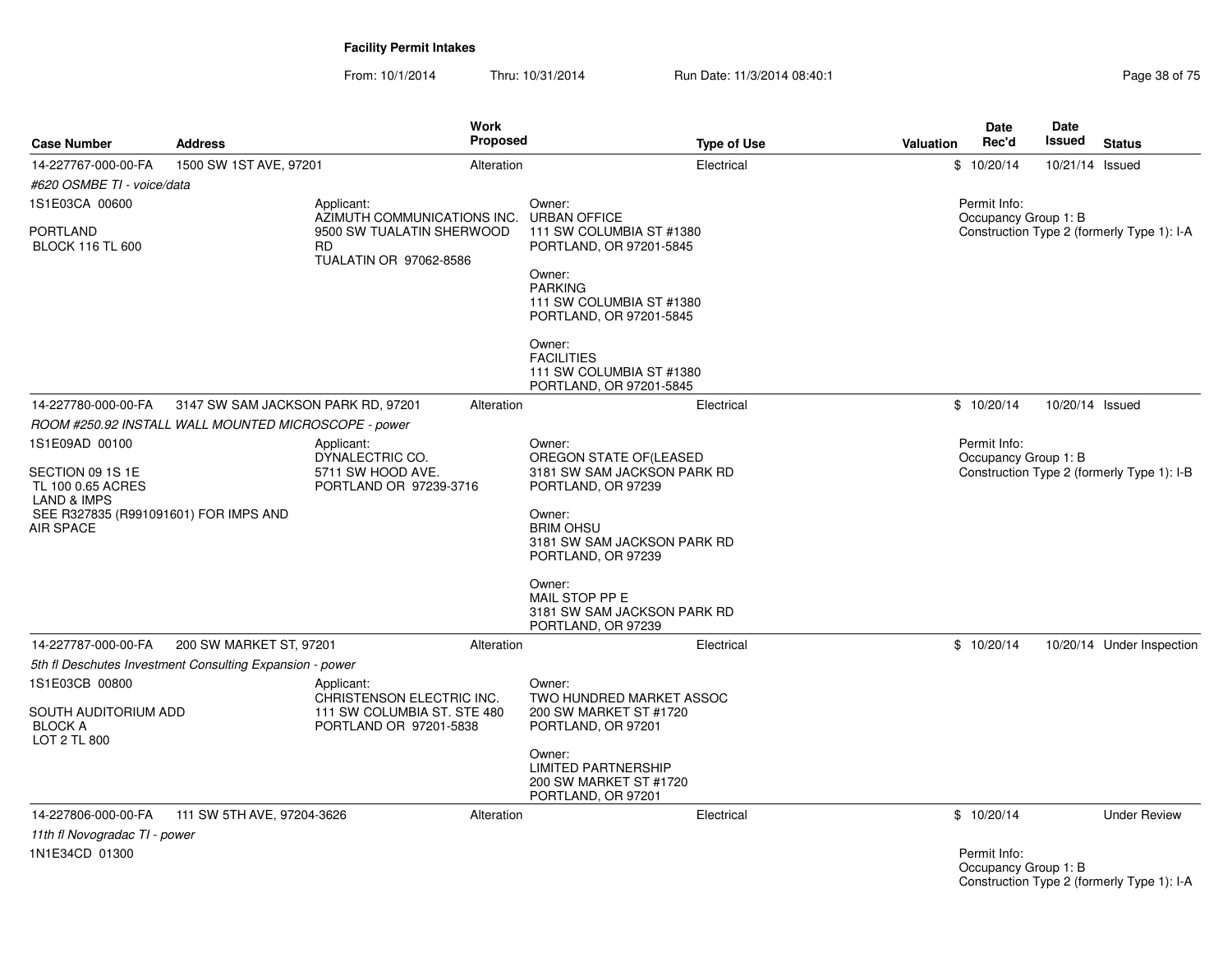| <b>Case Number</b>                                                       | <b>Address</b>                                     |                                                                  | <b>Work</b><br>Proposed |                                                                                                                   | <b>Type of Use</b> | Valuation | Date<br>Rec'd                          | Date<br>Issued  | <b>Status</b>                              |
|--------------------------------------------------------------------------|----------------------------------------------------|------------------------------------------------------------------|-------------------------|-------------------------------------------------------------------------------------------------------------------|--------------------|-----------|----------------------------------------|-----------------|--------------------------------------------|
| 14-227822-000-00-FA                                                      |                                                    | 3181 SW SAM JACKSON PARK RD - Bldg OHS, 9 Alteration             |                         |                                                                                                                   | Electrical         |           | \$10/20/14                             |                 | <b>Under Review</b>                        |
|                                                                          | 6th floor B wing Elevator Lobby Renovation - power |                                                                  |                         |                                                                                                                   |                    |           |                                        |                 |                                            |
| 1S1E09 00200                                                             |                                                    |                                                                  |                         | Owner:<br>OREGON STATE OF<br>3181 SW SAM JACKSON PARK RD<br>PORTLAND, OR 97239                                    |                    |           | Permit Info:<br>Occupancy Group 1: I-2 |                 | Construction Type 2 (formerly Type 1): I-A |
| 14-227828-000-00-FA                                                      | 2305 SE 82ND AVE                                   |                                                                  | Alteration              |                                                                                                                   | Electrical         |           | \$10/20/14                             |                 | <b>Under Review</b>                        |
| <b>NEW CAFE IN PCC SE CAMPUS LIBRARY</b>                                 |                                                    |                                                                  |                         |                                                                                                                   |                    |           |                                        |                 |                                            |
| 1S2E05DD 00300 A1                                                        |                                                    |                                                                  |                         | Owner:<br>Gil Gilgan<br>PORTLAND COMMUNITY<br><b>COLLEGE DIST</b><br>12000 SW 49TH AVE<br>PORTLAND, OR 97219-7197 |                    |           |                                        |                 |                                            |
| 14-227829-000-00-FA                                                      | 200 SW MARKET ST, 97201                            |                                                                  | Alteration              |                                                                                                                   | Electrical         |           | \$10/20/14                             | 10/20/14 Issued |                                            |
| 1st fl O.B.A. TI - power                                                 |                                                    |                                                                  |                         |                                                                                                                   |                    |           |                                        |                 |                                            |
| 1S1E03CB 00800                                                           |                                                    | Applicant:<br>CHRISTENSON ELECTRIC INC.                          |                         | Owner:<br>TWO HUNDRED MARKET ASSOC                                                                                |                    |           |                                        |                 |                                            |
| SOUTH AUDITORIUM ADD<br><b>BLOCK A</b><br><b>LOT 2 TL 800</b>            |                                                    | 111 SW COLUMBIA ST. STE 480<br>PORTLAND OR 97201-5838            |                         | 200 SW MARKET ST #1720<br>PORTLAND, OR 97201                                                                      |                    |           |                                        |                 |                                            |
|                                                                          |                                                    |                                                                  |                         | Owner:<br><b>LIMITED PARTNERSHIP</b><br>200 SW MARKET ST #1720<br>PORTLAND, OR 97201                              |                    |           |                                        |                 |                                            |
| 14-227842-000-00-FA                                                      | 650 NE HOLLADAY ST, 97232                          |                                                                  | Alteration              |                                                                                                                   | Electrical         |           | \$10/20/14                             | 10/20/14 Issued |                                            |
|                                                                          |                                                    |                                                                  |                         | - 4TH FLOOR INTERIOR DEMO AND REMODEL FOR NEW OFFICE TENANT, NEW WALLS FOR OFFICES & CONFERENCE ROOMS             |                    |           |                                        |                 |                                            |
| 1N1E35BC 00400                                                           |                                                    | Applicant:<br>AZIMUTH COMMUNICATIONS INC.                        |                         | Owner:<br>600 HOLLADAY LIMITED                                                                                    |                    |           |                                        |                 |                                            |
| HOLLADAYS ADD<br>BLOCK 82<br>LOT 1-3<br>INC PT VAC ST LOT 4&5<br>LOT 6-8 |                                                    | 9500 SW TUALATIN SHERWOOD<br><b>RD</b><br>TUALATIN OR 97062-8586 |                         | <b>PARTNERSHIP</b><br>1211 SW 5TH AVE STE 2230<br>PORTLAND, OR 97204                                              |                    |           |                                        |                 |                                            |
| 14-227844-000-00-FA                                                      | 100 SW MARKET ST, 97201                            |                                                                  | Alteration              |                                                                                                                   | Electrical         |           | \$10/20/14                             | 10/27/14 Issued |                                            |
| 2ND & 3RD FLOORS ECOVA TI - power                                        |                                                    |                                                                  |                         |                                                                                                                   |                    |           |                                        |                 |                                            |
| 1S1E03CB 00700                                                           |                                                    | Applicant:<br>MCCOY ELECTRIC CO INC.                             |                         | Owner:<br><b>CSHV FIRST AND MARKET LLC</b>                                                                        |                    |           |                                        |                 |                                            |
| SOUTH AUDITORIUM ADD<br><b>BLOCK A</b><br>LOT 2 TL 700                   |                                                    | P.O. BOX 42428<br>PORTLAND OR 97242-0428                         |                         | 1420 FIFTH AVE #2020<br>SEATTLE, WA 98101-2337                                                                    |                    |           |                                        |                 |                                            |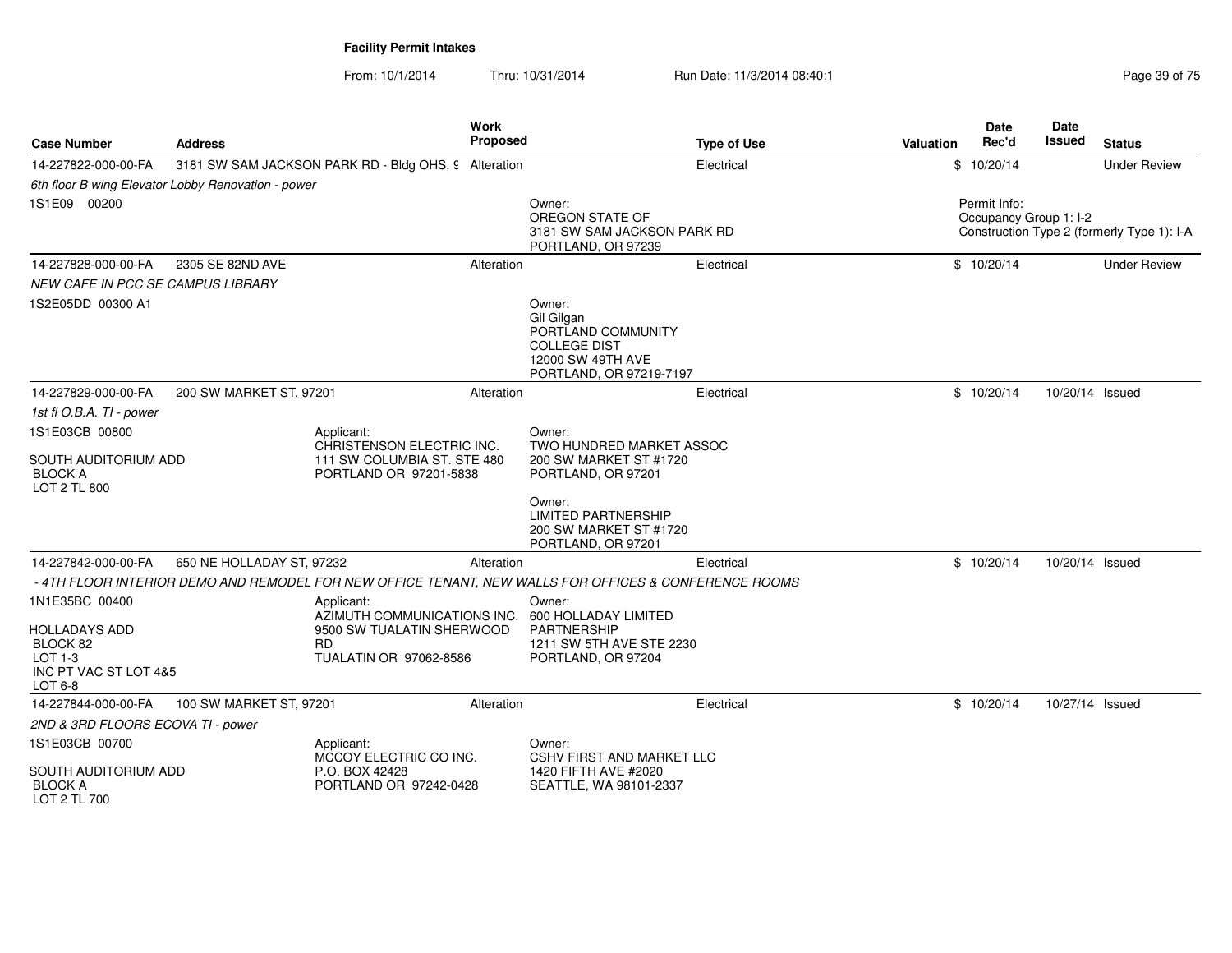| <b>Case Number</b>                                                     | <b>Address</b>                                        |                                                                  | <b>Work</b><br><b>Proposed</b> |                                                                                            | <b>Type of Use</b> | <b>Valuation</b> | <b>Date</b><br>Rec'd                 | Date<br>Issued  | <b>Status</b>                              |
|------------------------------------------------------------------------|-------------------------------------------------------|------------------------------------------------------------------|--------------------------------|--------------------------------------------------------------------------------------------|--------------------|------------------|--------------------------------------|-----------------|--------------------------------------------|
| 14-227845-000-00-FA                                                    | 7201 N INTERSTATE AVE, 97217                          |                                                                  | Alteration                     |                                                                                            | Electrical         |                  | \$10/20/14                           | 10/20/14 Issued |                                            |
|                                                                        |                                                       | pwr - ADD 3 DEDICATED CIRCUITS FOR NEW NIT MILLING MACHINE - pwr |                                |                                                                                            |                    |                  |                                      |                 |                                            |
| 1N1E16AA 00300                                                         |                                                       | Applicant:<br>COCHRAN INC. dba BROADWAY                          |                                | Owner:<br>KAISER FOUNDATION HEALTH                                                         |                    |                  |                                      |                 |                                            |
| WORLDS FAIR ADD<br><b>BLOCK1</b><br>LOT 5-11                           |                                                       | <b>ELECTRIC</b><br>7550 SW TECH CENTER DR STE<br>220             |                                | 500 NE MULTNOMAH ST #100<br>PORTLAND, OR 97232-2031                                        |                    |                  |                                      |                 |                                            |
| LOT 12 EXC PT IN ST<br>E 3.43' OF LOT 17&18                            |                                                       | TIGARD OR 97223-8061                                             |                                | Owner:<br>PLAN OF THE NORTHWEST<br>500 NE MULTNOMAH ST #100<br>PORTLAND, OR 97232-2031     |                    |                  |                                      |                 |                                            |
| 14-227859-000-00-FA                                                    | 4730 N LAGOON AVE, 97217                              |                                                                  | Alteration                     |                                                                                            | Electrical         |                  | \$10/20/14                           | 10/20/14 Final  |                                            |
|                                                                        | CORP 12 PARKING LOT - INSTALL TWO POLE LIGHTS IN YARD |                                                                  |                                |                                                                                            |                    |                  |                                      |                 |                                            |
| 1N1E21BC 00900                                                         |                                                       | Applicant:<br>HEIL ELECTRIC CO.                                  |                                | Owner:<br>PDX DEVELOPMENT                                                                  |                    |                  |                                      |                 |                                            |
| SECTION 21 1N 1E<br>TL 900 5.05 ACRES                                  |                                                       | 8425 SE STARK ST<br>PORTLAND OR 97216-1137                       |                                | 5001 N LAGOON AVE<br>PORTLAND, OR 97217-7634                                               |                    |                  |                                      |                 |                                            |
| 14-228082-000-00-FA                                                    | 120 SW CLAY ST, 97201                                 |                                                                  | Alteration                     |                                                                                            | Electrical         |                  | \$10/21/14                           | 10/21/14 Issued |                                            |
| #101/105B Smart Expansion - power                                      |                                                       |                                                                  |                                |                                                                                            |                    |                  |                                      |                 |                                            |
| 1S1E03BC 03200                                                         |                                                       | Applicant:<br>CHRISTENSON ELECTRIC INC.                          |                                |                                                                                            |                    |                  | Permit Info:<br>Occupancy Group 1: B |                 |                                            |
| PORTLAND<br>BLOCK 127 TL 3200                                          |                                                       | 111 SW COLUMBIA ST. STE 480<br>PORTLAND OR 97201-5838            |                                |                                                                                            |                    |                  |                                      |                 | Construction Type 2 (formerly Type 1): I-A |
| 14-228083-000-00-FA                                                    | 1111 SW 2ND AVE                                       |                                                                  | Alteration                     |                                                                                            | Electrical         |                  | \$10/21/14                           |                 | <b>Under Review</b>                        |
| 11th & 12th floors remodel - power                                     |                                                       |                                                                  |                                |                                                                                            |                    |                  |                                      |                 |                                            |
| 1S1E03BD1 90001                                                        |                                                       |                                                                  |                                | Owner:<br>MULTNOMAH COUNTY<br>401 N DIXON ST<br>PORTLAND, OR 97227                         |                    |                  |                                      |                 |                                            |
| 14-228084-000-00-FA                                                    | 2701 NW VAUGHN ST, 97210                              |                                                                  | Alteration                     |                                                                                            | Electrical         |                  | \$10/21/14                           |                 | <b>Under Review</b>                        |
| #880/90 Kaiser TI - power                                              |                                                       |                                                                  |                                |                                                                                            |                    |                  |                                      |                 |                                            |
| 1N1E29D 00200                                                          |                                                       |                                                                  |                                | Owner:<br><b>MONTGOMERY PARK I LLC</b>                                                     |                    |                  | Permit Info:<br>Occupancy Group 1: B |                 |                                            |
| SECTION 29 1N 1E<br>TL 200 11.06 ACRES<br>ALSO SEE SUBS -0291<br>-0292 |                                                       |                                                                  |                                | 2701 NW VAUGHN ST<br>PORTLAND, OR 97208                                                    |                    |                  | I-FR                                 |                 | Construction Type 2 (formerly Type 1):     |
| 14-228085-000-00-FA                                                    | 12439 NE MARX ST                                      |                                                                  | Alteration                     |                                                                                            | Electrical         |                  | \$10/21/14                           |                 | <b>Under Review</b>                        |
|                                                                        | Bldg #10 PBPS 144 Re-demise/ Spec Work - power        |                                                                  |                                |                                                                                            |                    |                  |                                      |                 |                                            |
| 1N2E23BB 01200                                                         |                                                       |                                                                  |                                | Owner:<br>PACIFIC REALTY ASSOCIATES<br>15350 SW SEQUOIA PKWY #300<br>TIGARD, OR 97224-7175 |                    |                  |                                      |                 |                                            |
|                                                                        |                                                       |                                                                  |                                | Owner:<br>LTD PARTNERSHIP<br>15350 SW SEQUOIA PKWY #300<br>TIGARD, OR 97224-7175           |                    |                  |                                      |                 |                                            |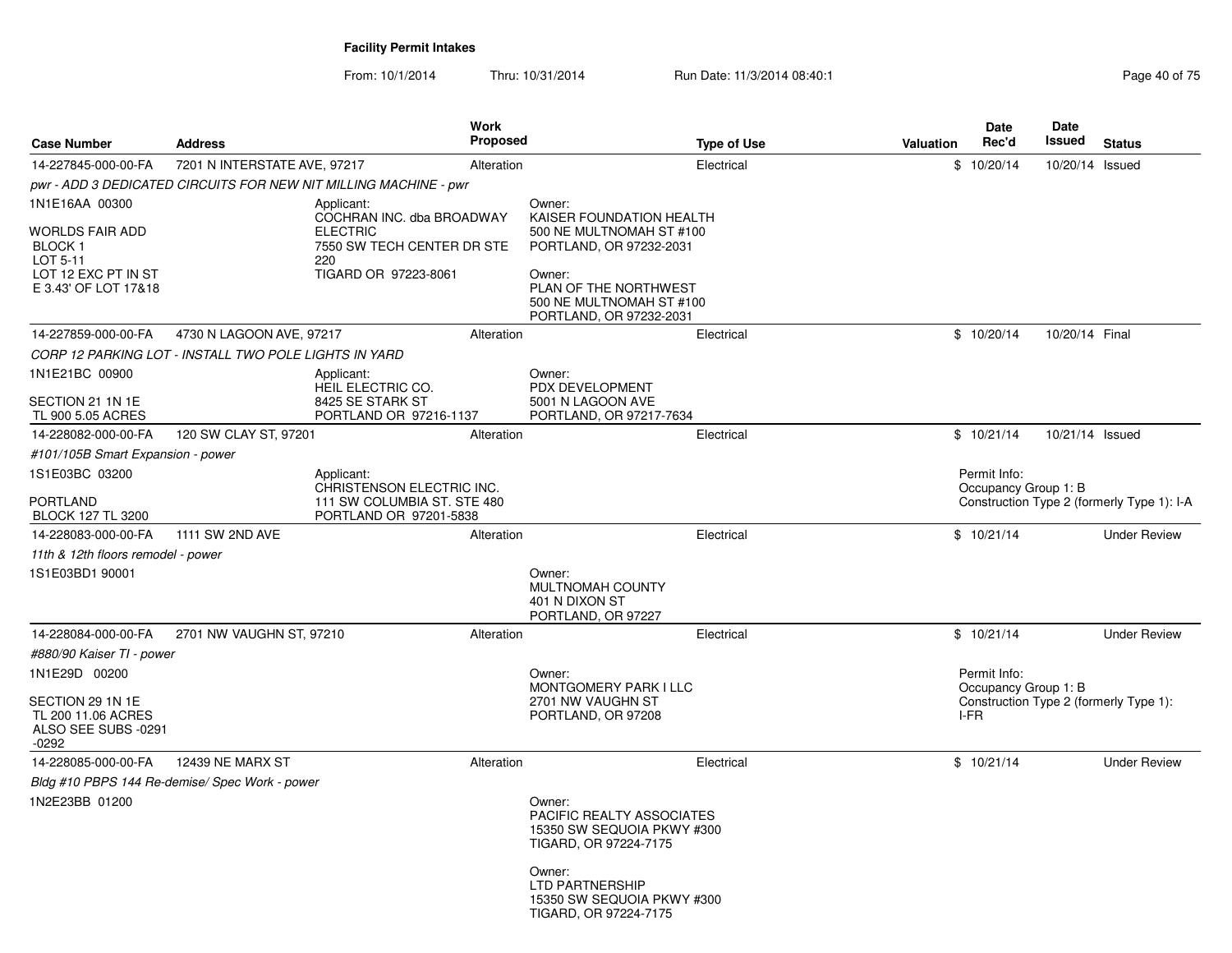From: 10/1/2014Thru: 10/31/2014 Run Date: 11/3/2014 08:40:1<br>
Run Date: 11/3/2014 08:40:1

| <b>Case Number</b>                                                                     | <b>Address</b>                                                                                           | <b>Work</b><br><b>Proposed</b>                         | <b>Type of Use</b>                                                            | <b>Date</b><br>Rec'd<br>Valuation      | Date<br>Issued<br><b>Status</b>            |
|----------------------------------------------------------------------------------------|----------------------------------------------------------------------------------------------------------|--------------------------------------------------------|-------------------------------------------------------------------------------|----------------------------------------|--------------------------------------------|
| 14-228090-000-00-FA                                                                    | 111 SW COLUMBIA ST, 97258                                                                                | Alteration                                             | Electrical                                                                    | \$10/21/14                             | <b>Under Review</b>                        |
| #1180 UNUM TI - power                                                                  |                                                                                                          |                                                        |                                                                               |                                        |                                            |
| 1S1E03BD 01700                                                                         |                                                                                                          | Owner:                                                 | <b>COLUMBIA SQUARE LLC</b>                                                    | Permit Info:<br>Occupancy Group 1: B   |                                            |
| PORTLAND<br>BLOCK 129<br><b>LOT 1-8</b>                                                |                                                                                                          |                                                        | 111 SW COLUMBIA ST #1380<br>PORTLAND, OR 97201-5845                           |                                        | Construction Type 2 (formerly Type 1): I-A |
| 14-228091-000-00-FA                                                                    | 2121 SW BROADWAY DR, 97201                                                                               | Alteration                                             | Electrical                                                                    | \$10/21/14                             | 10/21/14 Issued                            |
|                                                                                        | voice/data/sound masking, access - SUITE 200 HEALTHSHARE, NEW OFFICES, SHOWER ROOM AND SUSPENDED CEILING |                                                        |                                                                               |                                        |                                            |
| 1S1E04DD 09300                                                                         | Applicant:                                                                                               | Owner:<br>CHRISTENSON ELECTRIC INC.                    | <b>WESTON INVESTMENT CO LLC</b>                                               | Permit Info:                           | Occupancy Group 1: B_Bank, Off.,           |
| <b>CARUTHERS ADD</b><br><b>BLOCK 37 TL 9300</b>                                        |                                                                                                          | 111 SW COLUMBIA ST. STE 480<br>PORTLAND OR 97201-5838  | 2154 NE BROADWAY #200<br>PORTLAND, OR 97232-1561                              | Med.Off., Pub.Bldg.                    |                                            |
| 14-228095-000-00-FA                                                                    | 1000 SW BROADWAY, 97205                                                                                  | Alteration                                             | Electrical                                                                    | \$10/21/14                             | <b>Under Review</b>                        |
| #1555 D'Ascenzo Expansion - power                                                      |                                                                                                          |                                                        |                                                                               |                                        |                                            |
| 1S1E03BB 02400                                                                         |                                                                                                          | Owner:                                                 | ONE THOUSAND BROADWAY                                                         |                                        |                                            |
| PORTLAND<br>BLOCK 182<br>LOT 5-8                                                       |                                                                                                          |                                                        | <b>BLDG LTD PARTNERSHIP</b><br>805 SW BROADWAY STE 2020<br>PORTLAND, OR 97205 |                                        |                                            |
| 14-228099-000-00-FA                                                                    | 111 SW 5TH AVE, 97204-3626                                                                               | Alteration                                             | Electrical                                                                    | \$10/21/14                             | 10/21/14 Issued                            |
| T-5 NEW RELIC TI - HVAC controls                                                       |                                                                                                          |                                                        |                                                                               |                                        |                                            |
| 1N1E34CD 01300                                                                         | Applicant:<br>ALLIANT SYSTEMS LLC.<br>BEAVERTON, OR 97005                                                | 1600 NW 167TH PL, SUITE 330                            |                                                                               | Permit Info:<br>Occupancy Group 1: B   | Construction Type 2 (formerly Type 1): I-A |
| 14-228117-000-00-FA                                                                    | 111 SW 5TH AVE, 97204-3626                                                                               | Alteration                                             | Electrical                                                                    | \$10/21/14                             | 10/21/14 Issued                            |
|                                                                                        | 2nd fl Tower & Plaza CorVel Corporatioin TI - voice/data                                                 |                                                        |                                                                               |                                        |                                            |
| 1N1E34CD 01300                                                                         | Applicant:<br>INC.<br>7015 SW McEWAN RD                                                                  | APPLIED TECHNICAL SYSTEMS<br>LAKE OSWEGO OR 97035-7830 |                                                                               | Permit Info:<br>Occupancy Group 1: B   | Construction Type 2 (formerly Type 1): I-A |
| 14-228224-000-00-FA                                                                    | 10123 SE MARKET ST, 97216                                                                                | Alteration                                             | Electrical                                                                    | \$10/21/14                             | <b>Under Review</b>                        |
|                                                                                        | pwr - PENTHOUSE BOILER REPLACEMENT - pwr                                                                 |                                                        |                                                                               |                                        |                                            |
| 1S2E04A 02300<br><b>EVERGLADE</b><br>LOT 6&7 TL 2300<br>SPLIT MAP R159228 (R261601510) |                                                                                                          | Owner:                                                 | PORTLAND ADVENTIST MEDICAL<br>10123 SE MARKET ST<br>PORTLAND, OR 97216-2532   | Permit Info:<br>Occupancy Group 1: I-2 | Construction Type 2 (formerly Type 1): I-A |
|                                                                                        |                                                                                                          | Owner:<br><b>CENTER</b>                                | 10123 SE MARKET ST<br>PORTLAND, OR 97216-2532                                 |                                        |                                            |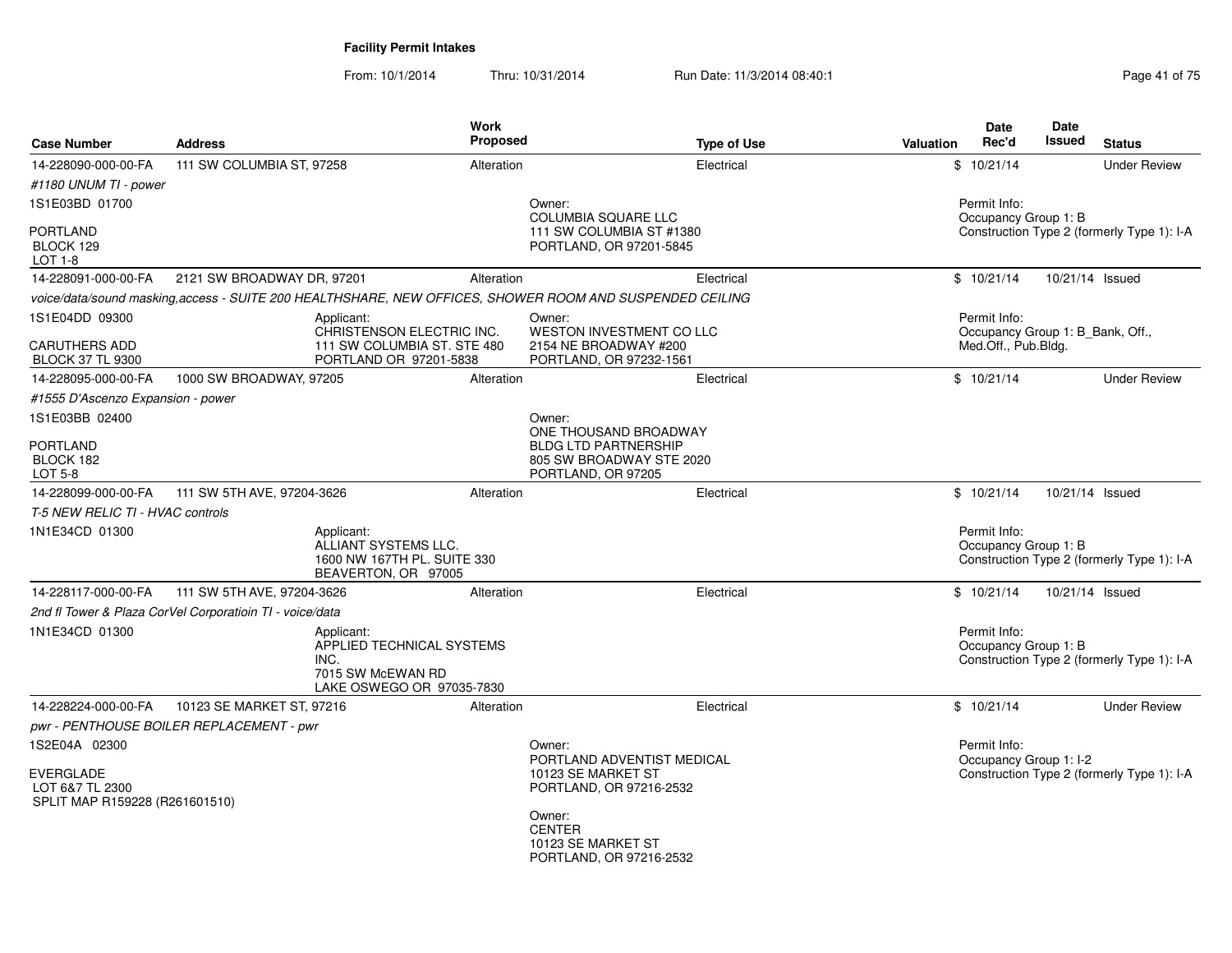| <b>Case Number</b>                                     | <b>Address</b>             |                                                                                                                     | Work<br><b>Proposed</b> |                                                                                                                                                                     | <b>Type of Use</b> |                                           | Valuation | <b>Date</b><br>Rec'd                 | <b>Date</b><br>Issued | <b>Status</b>                              |
|--------------------------------------------------------|----------------------------|---------------------------------------------------------------------------------------------------------------------|-------------------------|---------------------------------------------------------------------------------------------------------------------------------------------------------------------|--------------------|-------------------------------------------|-----------|--------------------------------------|-----------------------|--------------------------------------------|
| 14-228228-000-00-FA                                    | 12000 SW 49TH AVE, 97219   |                                                                                                                     | Alteration              |                                                                                                                                                                     | Electrical         |                                           |           | \$10/21/14                           |                       | <b>Under Review</b>                        |
| pwr - CC BUILDING/ MDF REFRIGERATION UPGRADE - pwr     |                            |                                                                                                                     |                         |                                                                                                                                                                     |                    |                                           |           |                                      |                       |                                            |
| 1S1E31D 00200                                          |                            |                                                                                                                     |                         | Owner:<br>PORTLAND COMMUNITY<br><b>COLLEGE DIST</b><br>PO BOX 19000<br>PORTLAND, OR 97280-0990                                                                      |                    |                                           |           | Permit Info:<br>Occupancy Group 1: B |                       | Construction Type 2 (formerly Type 1): I-B |
| 14-228906-000-00-FA                                    | 700 SW 5TH AVE             |                                                                                                                     | Alteration              |                                                                                                                                                                     | Electrical         |                                           |           | \$10/22/14                           |                       | 10/22/14 Under Inspection                  |
|                                                        |                            |                                                                                                                     |                         | voice/data, security, audio - SPACE #1225 CHARMING CHARLIE NEW TENANT REMODEL, REMOVE AND REPLACE WALLS, STOREFRONT ENTRANCE AREA, RECONFIGURE SALES AREA AND CEILI |                    |                                           |           |                                      |                       |                                            |
| 1S1E03BB1 90001                                        |                            | Applicant:<br>OHM SYSTEMS, LLC.<br>PO BOX 86833<br>PORTLAND, OR 97286                                               |                         | Owner:<br>PIONEER PLACE LIMITED<br><b>PARTNERSHIP</b><br>PO BOX 617905<br>CHICAGO, IL 60661-7905                                                                    |                    |                                           |           | Permit Info:<br>Occupancy Group 1: M |                       | Construction Type 2 (formerly Type 1): I-A |
| 14-228939-000-00-FA                                    | 500 NE MULTNOMAH ST, 97232 |                                                                                                                     | Alteration              |                                                                                                                                                                     | Electrical         |                                           |           | \$10/22/14                           |                       | 10/22/14 Under Inspection                  |
|                                                        |                            |                                                                                                                     |                         | audio/video - 1ST FLOOR TI; AREA A&B, REMOVE MOST INTERIOR WALLS, FIXTURES, CABINETRY, DOORS, FLOORING, RECONFIGURE FOR CONSULTATION, EDUCATION ROOMS, REMODEL, LOE |                    |                                           |           |                                      |                       |                                            |
| 1N1E35BB 02400                                         |                            | Applicant:<br><b>COMP VIEW INC</b>                                                                                  |                         | Owner:<br>KAISER FOUNDATION HEALTH                                                                                                                                  |                    | CCB - Contractor:<br><b>COMP VIEW INC</b> |           |                                      |                       |                                            |
| <b>HOLLADAYS ADD</b><br>BLOCK 73&80 TL 2400            |                            | 10035 SW ARTIC DR<br>BEAVERTON, OR 97005                                                                            |                         | 500 NE MULTNOMAH ST #100<br>PORTLAND, OR 97232-2031                                                                                                                 |                    | 10035 SW ARTIC DR<br>BEAVERTON, OR 97005  |           |                                      |                       |                                            |
|                                                        |                            |                                                                                                                     |                         | Owner:<br>PLAN OF THE NORTHWEST<br>500 NE MULTNOMAH ST #100<br>PORTLAND, OR 97232-2031                                                                              |                    |                                           |           |                                      |                       |                                            |
| 14-229113-000-00-FA                                    | 700 SW 5TH AVE             |                                                                                                                     | Alteration              |                                                                                                                                                                     | Electrical         |                                           |           | \$10/22/14                           | 10/22/14 Issued       |                                            |
|                                                        |                            |                                                                                                                     |                         | fire alarm - SPACE #1225 CHARMING CHARLIE NEW TENANT REMODEL, REMOVE AND REPLACE WALLS, STOREFRONT ENTRANCE AREA, RECONFIGURE SALES AREA AND CEILINGS****BID ES1    |                    |                                           |           |                                      |                       |                                            |
| 1S1E03BB1 90001                                        |                            | Applicant:<br>SIGNALING SYSTEM SOLUTIONS<br><b>INC</b><br>13504 NE 84TH ST STE #103-160<br>VANCOUVER, WA 98682-3091 |                         | Owner:<br>PIONEER PLACE LIMITED<br><b>PARTNERSHIP</b><br>PO BOX 617905<br>CHICAGO, IL 60661-7905                                                                    |                    |                                           |           | Permit Info:<br>Occupancy Group 1: M |                       | Construction Type 2 (formerly Type 1): I-A |
| 14-229146-000-00-FA                                    | 1500 SW 1ST AVE, 97201     |                                                                                                                     | Alteration              |                                                                                                                                                                     | Electrical         |                                           |           | \$10/22/14                           | 10/22/14 Final        |                                            |
| #300 Video conference system - power<br>1S1E03CA 00600 |                            | Applicant:                                                                                                          |                         | Owner:                                                                                                                                                              |                    |                                           |           | Permit Info:                         |                       |                                            |
|                                                        |                            | WIRE NUTZ ELECTRICAL                                                                                                |                         | <b>URBAN OFFICE</b>                                                                                                                                                 |                    |                                           |           | Occupancy Group 1: B                 |                       |                                            |
| <b>PORTLAND</b><br><b>BLOCK 116 TL 600</b>             |                            | <b>SERVICES LLC</b><br>13023 NE HWY 99 STE 7 PMB #<br>264                                                           |                         | 111 SW COLUMBIA ST #1380<br>PORTLAND, OR 97201-5845                                                                                                                 |                    |                                           |           |                                      |                       | Construction Type 2 (formerly Type 1): I-A |
|                                                        |                            | VANCOUVER WA 98686                                                                                                  |                         | Owner:<br><b>PARKING</b><br>111 SW COLUMBIA ST #1380<br>PORTLAND, OR 97201-5845                                                                                     |                    |                                           |           |                                      |                       |                                            |
|                                                        |                            |                                                                                                                     |                         | Owner:<br><b>FACILITIES</b><br>111 SW COLUMBIA ST #1380<br>PORTLAND, OR 97201-5845                                                                                  |                    |                                           |           |                                      |                       |                                            |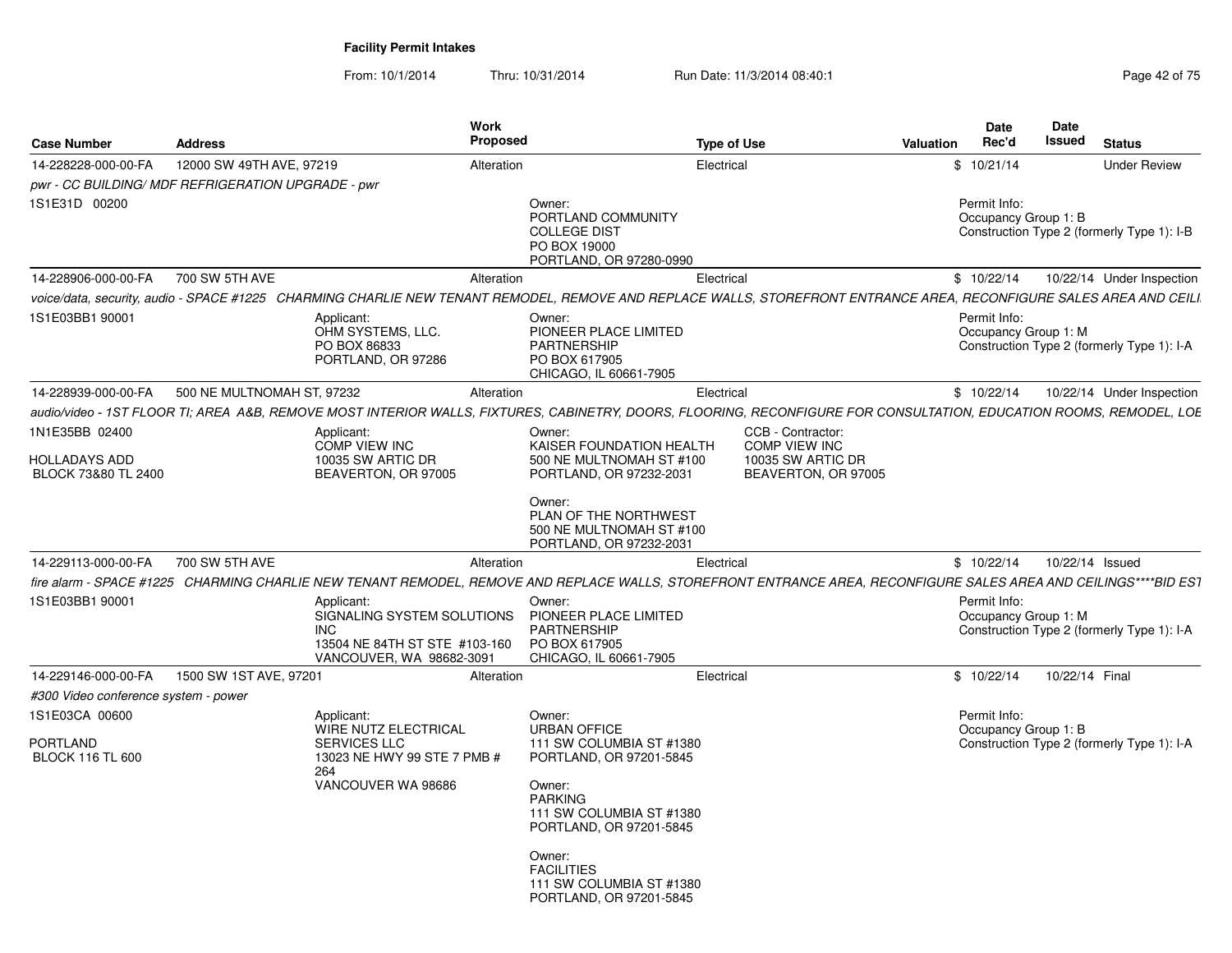| <b>Case Number</b>                                                       | <b>Address</b>                                                          |                                                                                                                                          | Work<br>Proposed |                                                                                                | <b>Type of Use</b> | Valuation | Date<br>Rec'd                        | Date<br>Issued  | <b>Status</b>                              |
|--------------------------------------------------------------------------|-------------------------------------------------------------------------|------------------------------------------------------------------------------------------------------------------------------------------|------------------|------------------------------------------------------------------------------------------------|--------------------|-----------|--------------------------------------|-----------------|--------------------------------------------|
| 14-229149-000-00-FA                                                      | 1500 SW 1ST AVE, 97201                                                  |                                                                                                                                          | Alteration       |                                                                                                | Electrical         |           | \$10/22/14                           | 10/24/14 Final  |                                            |
|                                                                          | #300 Video conference system - limited energy installation - a/v & data |                                                                                                                                          |                  |                                                                                                |                    |           |                                      |                 |                                            |
| 1S1E03CA 00600                                                           |                                                                         | Applicant:<br>HANSEN TECHNOLOGY                                                                                                          |                  | Owner:<br><b>URBAN OFFICE</b>                                                                  |                    |           | Permit Info:<br>Occupancy Group 1: B |                 |                                            |
| <b>PORTLAND</b><br><b>BLOCK 116 TL 600</b>                               |                                                                         | PO BX 83783<br>PORTLAND OR 97283                                                                                                         |                  | 111 SW COLUMBIA ST #1380<br>PORTLAND, OR 97201-5845                                            |                    |           |                                      |                 | Construction Type 2 (formerly Type 1): I-A |
|                                                                          |                                                                         |                                                                                                                                          |                  | Owner:<br><b>PARKING</b><br>111 SW COLUMBIA ST #1380<br>PORTLAND, OR 97201-5845                |                    |           |                                      |                 |                                            |
|                                                                          |                                                                         |                                                                                                                                          |                  | Owner:<br><b>FACILITIES</b><br>111 SW COLUMBIA ST #1380<br>PORTLAND, OR 97201-5845             |                    |           |                                      |                 |                                            |
| 14-229291-000-00-FA                                                      | 5600 NE HASSALO ST, 97213                                               |                                                                                                                                          | Alteration       |                                                                                                | Electrical         |           | \$10/23/14                           | 10/23/14 Issued |                                            |
| issue permit - Pacific Networks                                          |                                                                         |                                                                                                                                          |                  |                                                                                                |                    |           |                                      |                 |                                            |
| 1N2E31 00100                                                             |                                                                         | Applicant:<br>A BETTER ELECTRICAL CO. (a<br>dba name for PACIFIC NETWORKS<br>INC)<br>16869 SW 65TH AVE #373<br>LAKE OSWEGO OR 97035-7865 |                  | Owner:<br>PACIFIC REALTY ASSOCIATES<br>15115 SW SEQUOIA PKWY<br>#200-WMI<br>PORTLAND, OR 97224 |                    |           |                                      |                 |                                            |
| 14-229295-000-00-FA                                                      | 14015 NE GLISAN ST, 97230                                               |                                                                                                                                          | Alteration       |                                                                                                | Electrical         |           | \$10/23/14                           | 10/23/14 Final  |                                            |
|                                                                          | pwr - 3 CIRCUITS FOR MAINTENANCE SHOP LIGHTING - pwr                    |                                                                                                                                          |                  |                                                                                                |                    |           |                                      |                 |                                            |
| 1N2E35A 00200                                                            |                                                                         | Applicant:<br>CHERRY CITY ELECTRIC INC.                                                                                                  |                  | Owner:<br>METRO(LEASED COURSE CO                                                               |                    |           |                                      |                 |                                            |
| SECTION 35 1N 2E<br>TL 200 4.50 ACRES                                    |                                                                         | 8100 NE ST JOHNS RD STE. D101<br>VANCOUVER WA 98665-2014                                                                                 |                  | 600 NE GRAND AVE<br>PORTLAND, OR 97232-2736                                                    |                    |           |                                      |                 |                                            |
| 14-229373-000-00-FA                                                      | 2701 NW VAUGHN ST, 97210                                                |                                                                                                                                          | Alteration       |                                                                                                | Electrical         |           | \$10/23/14                           |                 | <b>Under Review</b>                        |
| #410/420 Kaiser Remodel - power                                          |                                                                         |                                                                                                                                          |                  |                                                                                                |                    |           |                                      |                 |                                            |
| 1N1E29D 00200                                                            |                                                                         |                                                                                                                                          |                  | Owner:                                                                                         |                    |           | Permit Info:                         |                 |                                            |
| SECTION 29 1N 1E<br>TL 200 11.06 ACRES<br>ALSO SEE SUBS -0291<br>$-0292$ |                                                                         |                                                                                                                                          |                  | <b>MONTGOMERY PARK I LLC</b><br>2701 NW VAUGHN ST<br>PORTLAND, OR 97208                        |                    |           | Occupancy Group 1: B<br>I-FR         |                 | Construction Type 2 (formerly Type 1):     |
| 14-229430-000-00-FA                                                      | 3375 SW TERWILLIGER BLVD, 97201                                         |                                                                                                                                          | Alteration       |                                                                                                | Electrical         |           | \$10/23/14                           | 10/23/14 Final  |                                            |
| 6th fl Reception Desk replacement - power                                |                                                                         |                                                                                                                                          |                  |                                                                                                |                    |           |                                      |                 |                                            |
| 1S1E09 00200                                                             |                                                                         | Applicant:<br>DYNALECTRIC CO.<br>5711 SW HOOD AVE.<br>PORTLAND OR 97239-3716                                                             |                  | Owner:<br>OREGON STATE OF<br>3181 SW SAM JACKSON PARK RD<br>PORTLAND, OR 97239                 |                    |           | Permit Info:<br>Occupancy Group 1: B |                 | Construction Type 2 (formerly Type 1): I-A |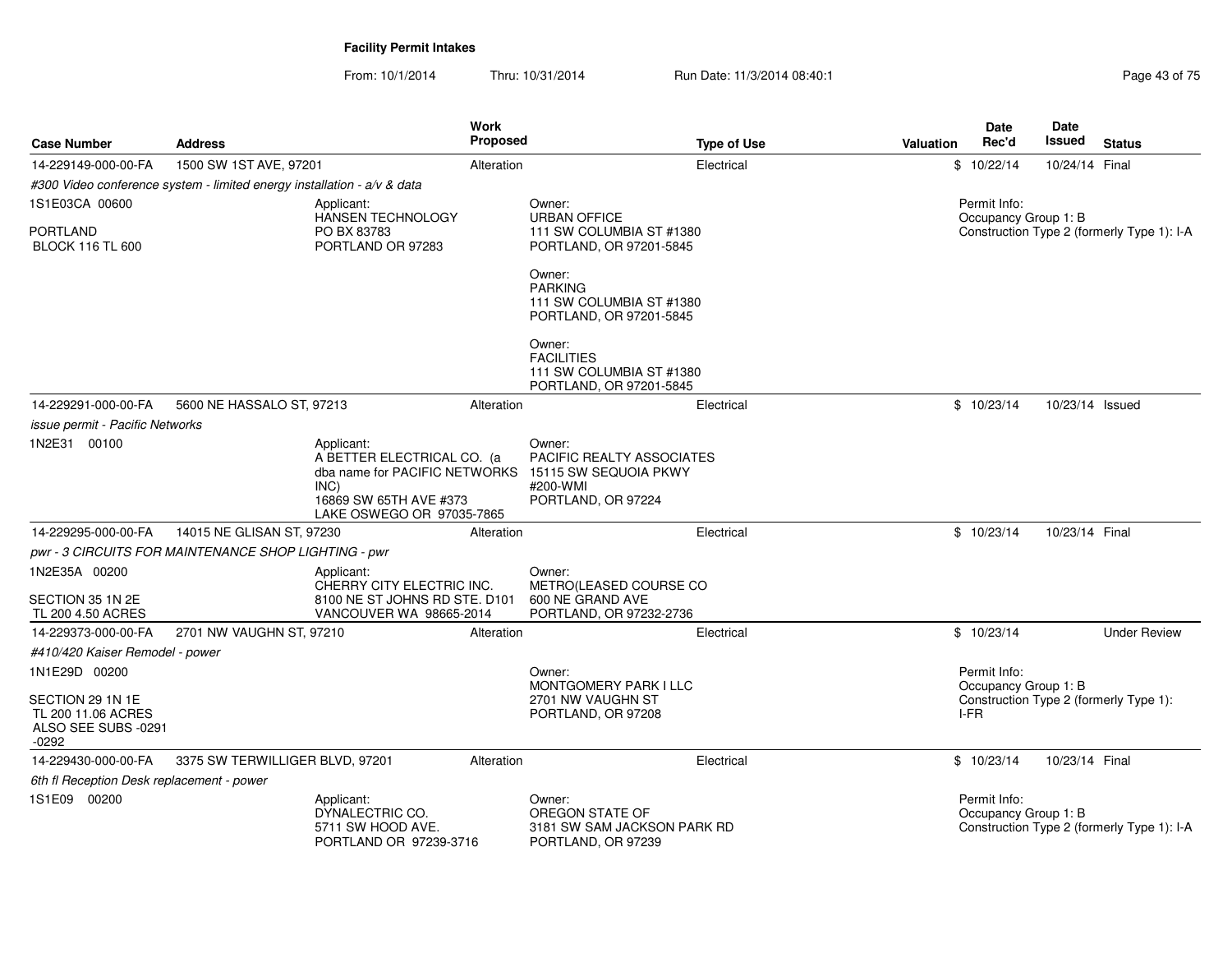From: 10/1/2014Thru: 10/31/2014 Run Date: 11/3/2014 08:40:1<br>
Run Date: 11/3/2014 08:40:1

| <b>Case Number</b>                                                                  | <b>Address</b>                                                                                                               | Work<br><b>Proposed</b> | <b>Type of Use</b>                                                                                                                                                      | <b>Valuation</b> | Date<br>Rec'd                                                           | <b>Date</b><br>Issued | <b>Status</b>                               |
|-------------------------------------------------------------------------------------|------------------------------------------------------------------------------------------------------------------------------|-------------------------|-------------------------------------------------------------------------------------------------------------------------------------------------------------------------|------------------|-------------------------------------------------------------------------|-----------------------|---------------------------------------------|
| 14-229578-000-00-FA                                                                 | 1300 NE 16TH AVE, 97232                                                                                                      | Alteration              | Electrical                                                                                                                                                              |                  | \$10/23/14                                                              |                       | 10/23/14 Under Inspection                   |
|                                                                                     | power - UNIT 525 REMODEL TO INCLUDE CEILING, FRAMING, ELECTRICAL, SPRINKLER AND FINISHES                                     |                         |                                                                                                                                                                         |                  |                                                                         |                       |                                             |
| 1N1E35AB 05600                                                                      | Applicant:<br>PC ELECTRIC LLC.                                                                                               |                         | Owner:<br><b>HOLLADAY PARK PLAZA INC</b>                                                                                                                                |                  | Permit Info:<br>Occupancy Group 1: SR1.1                                |                       |                                             |
| <b>HOLLADAYS ADD</b><br><b>BLOCK 178 TL 5600</b><br>SPLIT LEVY R182280 (R396212040) | P.O. BOX 517<br>NEWBERG OR 97132-0517                                                                                        |                         | 1300 NE 16TH AVE<br>PORTLAND, OR 97232-1467                                                                                                                             | I-FR             |                                                                         |                       | Construction Type 2 (formerly Type 1):      |
| 14-229595-000-00-FA                                                                 | 5223 NE 158TH AVE, 97230                                                                                                     | Alteration              | Electrical                                                                                                                                                              |                  | \$10/23/14                                                              | 10/23/14 Issued       |                                             |
|                                                                                     | power - (5217 NE 158TH AVE) WHEEL PROS DOCK LEVELERS AT DOCKS 7, 8 & 9                                                       |                         |                                                                                                                                                                         |                  |                                                                         |                       |                                             |
| 1N2E24 01800                                                                        |                                                                                                                              |                         |                                                                                                                                                                         |                  |                                                                         |                       |                                             |
| 14-229618-000-00-FA                                                                 | 10570 SE WASHINGTON ST, 97216                                                                                                | Alteration              | Electrical                                                                                                                                                              |                  | \$10/23/14                                                              | 10/23/14 Issued       |                                             |
|                                                                                     | power - VOLUNTEERS OF AMERICA DIVIDE 1 OFFICE INTO 2 SMALLER OFFICES                                                         |                         |                                                                                                                                                                         |                  |                                                                         |                       |                                             |
| IS2E03BB 00700                                                                      | Applicant:<br>BACHOFNER ELECTRIC, LLC.<br>12031 NE MARX ST.<br>PORTLAND OR 97220                                             |                         | Owner:<br>WESTON INVESTMENT CO LLC<br>2154 NE BROADWAY #200<br>PORTLAND, OR 97232-1561                                                                                  |                  | Permit Info:<br>Occupancy Group 1: B                                    |                       | Construction Type 2 (formerly Type 1): II N |
| 14-229626-000-00-FA                                                                 | 2525 SW 1ST AVE, 97201                                                                                                       | Alteration              | Electrical                                                                                                                                                              |                  | \$10/23/14                                                              | 10/23/14 Issued       |                                             |
|                                                                                     |                                                                                                                              |                         | voice/data - ADP PORTLAND - AGILE INTERIOR DEMO AND COMPLETE REMODEL OF APX 80,000 SQ FT ON FLOORS 3 & 4. REMODEL TO TAKE PLACE IN 4 PHASES (2 FLOORS AND EAST & WEST I |                  |                                                                         |                       |                                             |
| 1S1E10BB 00900                                                                      | Applicant:<br>TECHNOCOM INC. (dba:<br><b>CONNECTED TECHNOLOGIES)</b><br>7929 SW BURNS WAY STE F<br>WILSONVILLE OR 97070-7678 |                         | Owner:<br><b>KBS ADP PLAZA LLC</b><br>2715 SW 3RD AVE<br>PORTLAND, OR 97201                                                                                             |                  | Permit Info:<br>Occupancy Group 1: B Bank, Off.,<br>Med.Off., Pub.Bldg. |                       |                                             |
| 14-229815-000-00-FA                                                                 | 3375 SW TERWILLIGER BLVD, 97201                                                                                              | Alteration              | Electrical                                                                                                                                                              |                  | \$10/24/14                                                              | 10/24/14 Final        |                                             |
| 6th fl Lobby TV receptacle outlet - power                                           |                                                                                                                              |                         |                                                                                                                                                                         |                  |                                                                         |                       |                                             |
| IS1E09 00200                                                                        | Applicant:<br>DYNALECTRIC CO.<br>5711 SW HOOD AVE.<br>PORTLAND OR 97239-3716                                                 |                         | Owner:<br>OREGON STATE OF<br>3181 SW SAM JACKSON PARK RD<br>PORTLAND, OR 97239                                                                                          |                  | Permit Info:<br>Occupancy Group 1: B                                    |                       | Construction Type 2 (formerly Type 1): I-A  |
| 14-229822-000-00-FA                                                                 | 808 SW CAMPUS DR, 97201                                                                                                      | Alteration              | Electrical                                                                                                                                                              |                  | \$10/24/14                                                              | 10/24/14 Final        |                                             |
| #7147 Receptacle outlet - power                                                     |                                                                                                                              |                         |                                                                                                                                                                         |                  |                                                                         |                       |                                             |
| 1S1E09 00600                                                                        | Applicant:<br>DYNALECTRIC CO.<br>5711 SW HOOD AVE.<br>PORTLAND OR 97239-3716                                                 |                         | Owner:<br>OREGON STATE OF (MEDICAL<br><b>DEPT</b><br>3181 SW SAM JACKSON PARK RD<br>PORTLAND, OR 97239                                                                  |                  |                                                                         |                       |                                             |
| 14-229842-000-00-FA                                                                 | 6404 SE 23RD AVE, 97202                                                                                                      | Alteration              | Electrical                                                                                                                                                              |                  | \$10/24/14                                                              |                       | 10/24/14 Under Inspection                   |
|                                                                                     |                                                                                                                              |                         | DOWER - UNITS 222 & 223/ CONVERT ONE UNIT INTO TWO STUDIO UNITS. RETURN HALLWAY UNIT DOOR TO OPERATION. INFILL DOOR IN DEMISING WALL. REINSTALL KITCHEN APPLIANCES AND  |                  |                                                                         |                       |                                             |
| 1S1E14D 00200                                                                       | Applicant:                                                                                                                   |                         | Owner:<br>MERIT ELECTRIC OF SPOKANE IN UNION LABOR RETIREMENT ASSN                                                                                                      |                  |                                                                         |                       |                                             |
| SECTION 14 1 S 1 E<br>TL 200 6.32 ACRES                                             | N 815 HELENA<br>PO BOX 3998<br>SPOKANE, WA 99220                                                                             |                         | 6404 SE 23RD AVE<br>PORTLAND, OR 97202-5434                                                                                                                             |                  |                                                                         |                       |                                             |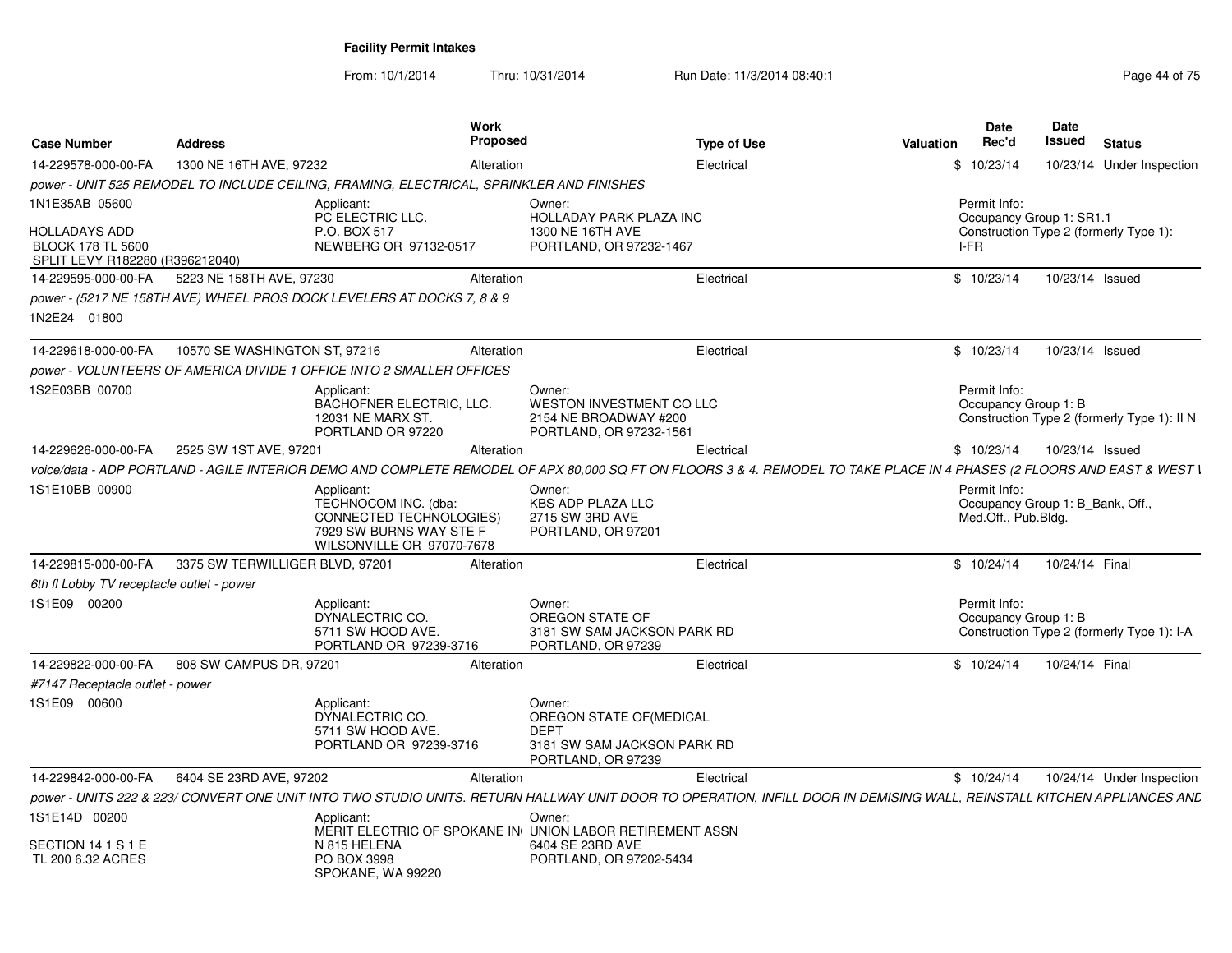| <b>Proposed</b><br><b>Address</b><br><b>Case Number</b><br>1926 W BURNSIDE<br>14-229883-000-00-FA<br>Alteration<br>pwr/demo - CIVIC TAPROOM 615 SQ FT NEW BAR W/FOOD AND RETAIL SALES WITH LESS THAN 50 OCCUPANTS - pwr/demo<br>1N1E33DC 70000<br>Owner:<br>Applicant:                                                                                                 | <b>Type of Use</b><br>Electrical | Rec'd<br>Issued<br>Valuation<br><b>Status</b><br>\$10/24/14<br>10/24/14 Issued                                         |
|------------------------------------------------------------------------------------------------------------------------------------------------------------------------------------------------------------------------------------------------------------------------------------------------------------------------------------------------------------------------|----------------------------------|------------------------------------------------------------------------------------------------------------------------|
|                                                                                                                                                                                                                                                                                                                                                                        |                                  |                                                                                                                        |
|                                                                                                                                                                                                                                                                                                                                                                        |                                  |                                                                                                                        |
| <b>INLAND ELECTRIC INC</b><br>ASSOCIATION OF UNIT OWNERS<br>360 SE Baseline st.<br>1120 NW COUCH ST #600<br>hillsboro, OR 97123<br>PORTLAND, OR 97209<br>Owner:<br>OF CIVIC CONDOMINIUM<br>1120 NW COUCH ST #600<br>PORTLAND, OR 97209                                                                                                                                 |                                  | Permit Info:<br>Occupancy Group 1: B_Bank, Off.,<br>Med.Off., Pub.Bldg.<br>Construction Type 2 (formerly Type 1): II-B |
| 14-229942-000-00-FA<br>2250 NW 22ND AVE, 97210<br>Alteration                                                                                                                                                                                                                                                                                                           | Electrical                       | \$10/24/14<br>10/24/14 Final                                                                                           |
| low voltage - SUITE 4-H; TI, NEW WALLS TO ENCLOSE SPACE, DOOR WITH SIDELIGHT FOR INTERIOR STOREFRONT, SINK, PAINT, ELEC, PLBG                                                                                                                                                                                                                                          |                                  |                                                                                                                        |
| 1N1E28CA 02500<br>Applicant:<br>Owner:<br>POINT MONITOR CORP.<br><b>ROSAN INC</b><br>5863 LAKEVIEW BLVD #100<br>PO BOX 6712<br>LAKE OSWEGO, OR 97035-7058<br>PORTLAND, OR 97228-6712                                                                                                                                                                                   |                                  |                                                                                                                        |
| 34 NW 1ST AVE, 97209<br>14-230017-000-00-FA<br>Alteration                                                                                                                                                                                                                                                                                                              | Electrical                       | \$10/24/14<br>10/24/14 Issued                                                                                          |
| 2nd-3rd fl Airbnb TI - security system                                                                                                                                                                                                                                                                                                                                 |                                  |                                                                                                                        |
| 1N1E34DB 00400<br>Applicant:<br>Owner:<br>COCHRAN INC. dba BROADWAY<br><b>FOUNTAIN VILLAGE</b><br><b>DEVELOPMENT INC</b><br><b>COUCHS ADD</b><br><b>ELECTRIC</b><br>BLOCK <sub>9</sub><br>7550 SW TECH CENTER DR STE<br>115 SW ASH ST #500<br>LOT 6&7<br>PORTLAND, OR 97204<br>220<br>TIGARD OR 97223-8061<br>HISTORIC PROPERTY 15 YR 2000<br>POTENTIAL ADDITIONAL TAX |                                  |                                                                                                                        |
| 50 SW 2ND AVE, 97204<br>14-230128-000-00-FA<br>Alteration                                                                                                                                                                                                                                                                                                              | Electrical                       | \$10/24/14<br>10/24/14 Under Inspection                                                                                |
| 5th fl panel corrections; working clearances, over-fill, roof gfci receptacle; etc.3rd fl panel clean-up                                                                                                                                                                                                                                                               |                                  |                                                                                                                        |
| 1N1E34DC 01100<br>Applicant:<br>Owner:<br><b>FOUNTAIN VILLAGE</b><br>LA LONDE ELECTRIC<br>DEVELOPMENT CO<br>PO BOX 2220<br>ESTACADA OR 97023<br>115 SW ASH ST #500<br>PORTLAND, OR 97204                                                                                                                                                                               |                                  |                                                                                                                        |
| 14-230137-000-00-FA<br>111 SW 5TH AVE, 97204-3626<br>Alteration                                                                                                                                                                                                                                                                                                        | Electrical                       | \$10/24/14<br><b>Under Review</b>                                                                                      |
| T-17/18 Survey Monkey TI - power<br>1N1E34CD 01300                                                                                                                                                                                                                                                                                                                     |                                  | Permit Info:<br>Occupancy Group 1: B<br>Construction Type 2 (formerly Type 1): I-A                                     |
| 14-230346-000-00-FA<br>2501 SW 1ST AVE, 97201<br>Alteration                                                                                                                                                                                                                                                                                                            | Electrical                       | \$10/27/14<br>10/27/14 Issued                                                                                          |
| power - SUITE 100 OREGON DEPT OF PARKS & REC ADD 1 WALL FOR NEW BREAK ROOM SINK & CABINET                                                                                                                                                                                                                                                                              |                                  |                                                                                                                        |
| 1S1E10BB 00800<br>Applicant:<br>Owner:<br><b>WESTON INVESTMENT CO LLC</b><br>BACHOFNER ELECTRIC, LLC.<br>SOUTH AUDITORIUM ADD<br>12031 NE MARX ST.<br>2154 NE BROADWAY #200<br>BLOCK F TL 800<br>PORTLAND OR 97220<br>PORTLAND, OR 97232-1561                                                                                                                          |                                  | Permit Info:<br>Occupancy Group 1: B<br>Construction Type 2 (formerly Type 1):<br>I-FR                                 |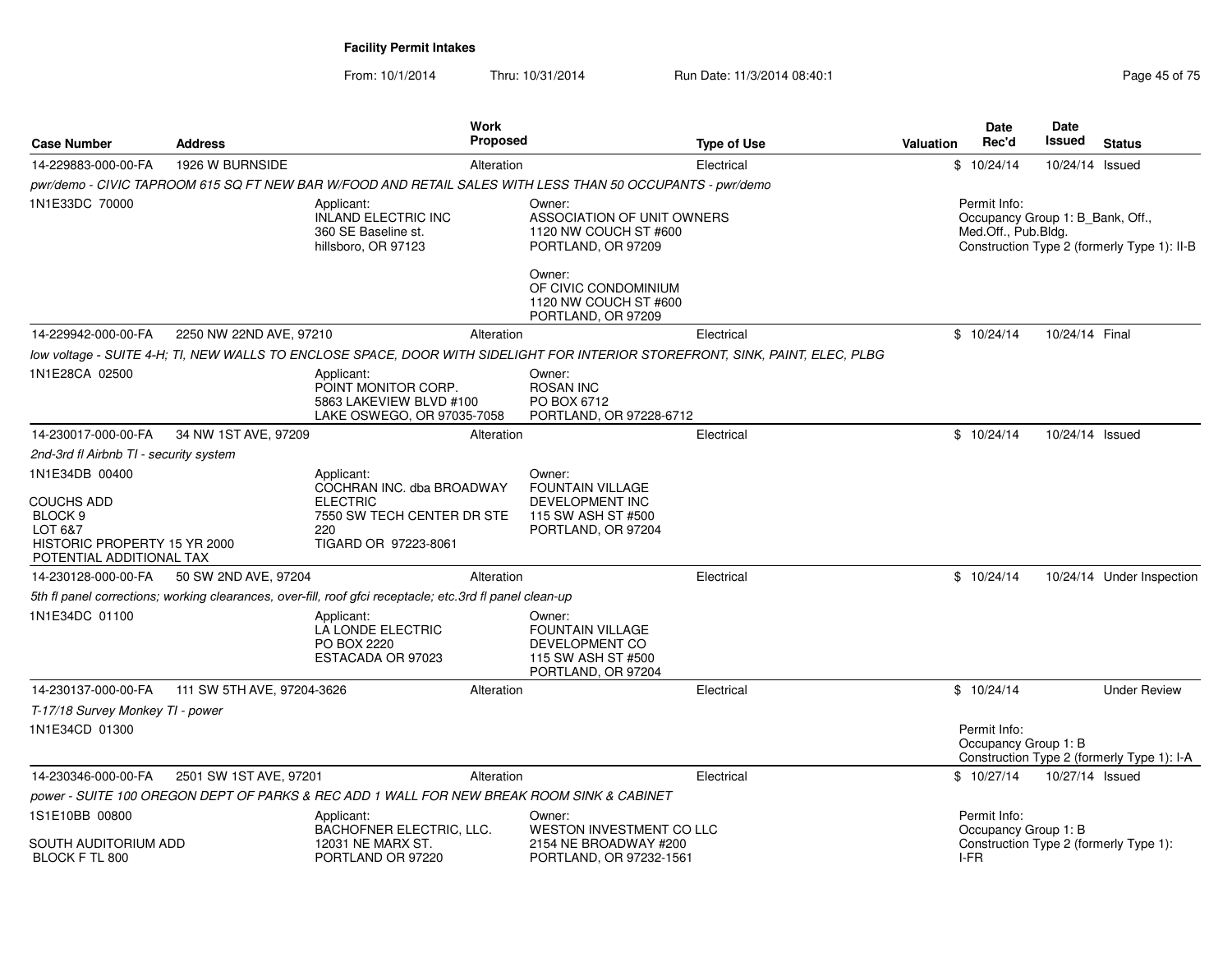| <b>Case Number</b>                                                                      | <b>Address</b>                                       | <b>Work</b><br><b>Proposed</b>                                                                                                                                           |                                                                                             | <b>Type of Use</b> | <b>Valuation</b> | Date<br>Rec'd                                    | Date<br>Issued  | <b>Status</b>                              |
|-----------------------------------------------------------------------------------------|------------------------------------------------------|--------------------------------------------------------------------------------------------------------------------------------------------------------------------------|---------------------------------------------------------------------------------------------|--------------------|------------------|--------------------------------------------------|-----------------|--------------------------------------------|
| 14-230386-000-00-FA                                                                     | 6121 N CUTTER CIR, 97217                             | Alteration                                                                                                                                                               |                                                                                             | Electrical         |                  | \$10/27/14                                       | 10/27/14 Issued |                                            |
|                                                                                         |                                                      | CENTURY LINK DAIMLER - 502305 PM400 - ADDITION FOF 6 DATA CABLES IN 1ST FLOOR DIAGNOSTIC LAB SHOPFL-6121-C6-#9                                                           |                                                                                             |                    |                  |                                                  |                 |                                            |
| 1N1E16CB 04600<br>1951 COMMISSIONERS ADD                                                |                                                      | Applicant:<br>COCHRAN INC. dba BROADWAY<br><b>ELECTRIC</b>                                                                                                               | Owner:<br>SOUND BUILDING ASSOCIATES<br>942 HARVARD AVE E                                    |                    |                  | Permit Info:<br>Occupancy Group 1: B             |                 | Construction Type 2 (formerly Type 1): V-A |
| <b>BLOCK 4</b><br>LOT 1&2 TL 4600                                                       |                                                      | 7550 SW TECH CENTER DR STE<br>220<br>TIGARD OR 97223-8061                                                                                                                | SEATTLE, WA 98102<br>Owner:<br>PETER C CHICK<br>942 HARVARD AVE E<br>SEATTLE, WA 98102      |                    |                  |                                                  |                 |                                            |
| 14-230705-000-00-FA                                                                     |                                                      | 3181 SW SAM JACKSON PARK RD - Bldg DCH, 9 Alteration                                                                                                                     |                                                                                             | Electrical         |                  | \$10/27/14                                       |                 | <b>Under Review</b>                        |
| 8th fl OR #3 Remodel - power                                                            |                                                      |                                                                                                                                                                          |                                                                                             |                    |                  |                                                  |                 |                                            |
| 1S1E09 00200                                                                            |                                                      |                                                                                                                                                                          | Owner:<br>OREGON STATE OF<br>3181 SW SAM JACKSON PARK RD<br>PORTLAND, OR 97239              |                    |                  |                                                  |                 |                                            |
| 14-230994-000-00-FA                                                                     | 10011 SE DIVISION ST, 97216                          | Alteration                                                                                                                                                               |                                                                                             | Electrical         |                  | \$10/28/14                                       | 10/28/14 Final  |                                            |
|                                                                                         |                                                      | voice/data - SUITE 203; REMOVE WALL SIDELIGHTS, INFILL, ADD THREE WALLS, DOORS, FOR CLOSET, RECEPTION AREA, DOOR W/SIDELIGHT, TRANSACTION WINDOW W/ COUNTER, CEILING, I  |                                                                                             |                    |                  |                                                  |                 |                                            |
| 1S2E04DD 02000                                                                          |                                                      | Applicant:<br><b>CSHARK NETWORKS LLC.</b>                                                                                                                                | Owner:<br><b>WESTON INVESTMENT CO LLC</b>                                                   |                    |                  |                                                  |                 |                                            |
| SECTION 04 1S 2E<br>TL 2000 0.79 ACRES                                                  |                                                      | 5111 FIRWOOD DR.<br>WEST LINN OR 97068-3019                                                                                                                              | 2154 NE BROADWAY #200<br>PORTLAND, OR 97232-1561                                            |                    |                  |                                                  |                 |                                            |
| 14-231025-000-00-FA                                                                     | 851 SW 6TH AVE, 97205                                | Alteration                                                                                                                                                               |                                                                                             | Electrical         |                  | \$10/28/14                                       | 10/28/14 Issued |                                            |
|                                                                                         |                                                      | access control - FLOORS 7.8 & 9 SMARSH NEW TENANT REMODEL, NEW WALLS, DOORS, RELITES FOR PRIVATE AND OPEN OFFICE, CONFERENCE ROOMS, BREAK ROOMS AND OTHER OFFICE         |                                                                                             |                    |                  |                                                  |                 |                                            |
| 1S1E03BB 02100                                                                          |                                                      | Applicant:<br>PROTEC INC.<br>720 NE FLANDERS ST.<br>PORTLAND OR 97232-2763                                                                                               | Owner:<br>SFI 811 SW 6TH AVENUE LLC<br>260 CALIFORNIA ST STE 300<br>SAN FRANCISCO, CA 94111 |                    |                  | Permit Info:<br>Occupancy Group 1: B             |                 | Construction Type 2 (formerly Type 1): I-A |
| 14-231040-000-00-FA                                                                     | 100 SW MARKET ST, 97201                              | Alteration                                                                                                                                                               |                                                                                             | Electrical         |                  | \$10/28/14                                       | 10/28/14 Issued |                                            |
|                                                                                         | REMODEL STOREFRONT ON MARKET AND ATRIUM SIDE - power |                                                                                                                                                                          |                                                                                             |                    |                  |                                                  |                 |                                            |
| 1S1E03CB 00700                                                                          |                                                      | Applicant:<br>MCCOY ELECTRIC CO INC.                                                                                                                                     | Owner:<br><b>CSHV FIRST AND MARKET LLC</b>                                                  |                    |                  |                                                  |                 |                                            |
| SOUTH AUDITORIUM ADD<br><b>BLOCK A</b><br>LOT 2 TL 700                                  |                                                      | P.O. BOX 42428<br>PORTLAND OR 97242-0428                                                                                                                                 | 1420 FIFTH AVE #2020<br>SEATTLE, WA 98101-2337                                              |                    |                  |                                                  |                 |                                            |
| 14-231268-000-00-FA                                                                     | 530 SW 5TH AVE, 97204                                | Alteration                                                                                                                                                               |                                                                                             | Electrical         |                  | \$10/28/14                                       | 10/31/14 Final  |                                            |
|                                                                                         |                                                      | voice/data - SUITE 925: TI. REMOVE MOST WALLS. DOORS. CABINETY. CREATE OPEN OFFICE SPACE. ADD WALL. DOOR. RELITE. FOR BREAK ROOM. INFILL DOOR IN CONFERENCE ROOM. CEILII |                                                                                             |                    |                  |                                                  |                 |                                            |
| 1N1E34CD 09600                                                                          |                                                      | Applicant:<br>ORE-COM                                                                                                                                                    | Owner:<br>RGOF YEON BUILDING LLC                                                            |                    |                  | Permit Info:<br>Occupancy Group 1: B Bank, Off., |                 |                                            |
| PORTLAND<br>BLOCK 63<br>LOT 5&6<br><b>HISTORIC PROPERTY</b><br>POTENTIAL ADDITIONAL TAX |                                                      | TELECOMMUNICATIONS, LLC.<br>13826 S MEYERS RD., #2127<br>OREGON CITY, OR 97045-7920                                                                                      | 551 FIFTH AVE 23RD FLOOR<br>NEW YORK, NY 10176                                              |                    |                  | Med.Off., Pub.Bldg.                              |                 |                                            |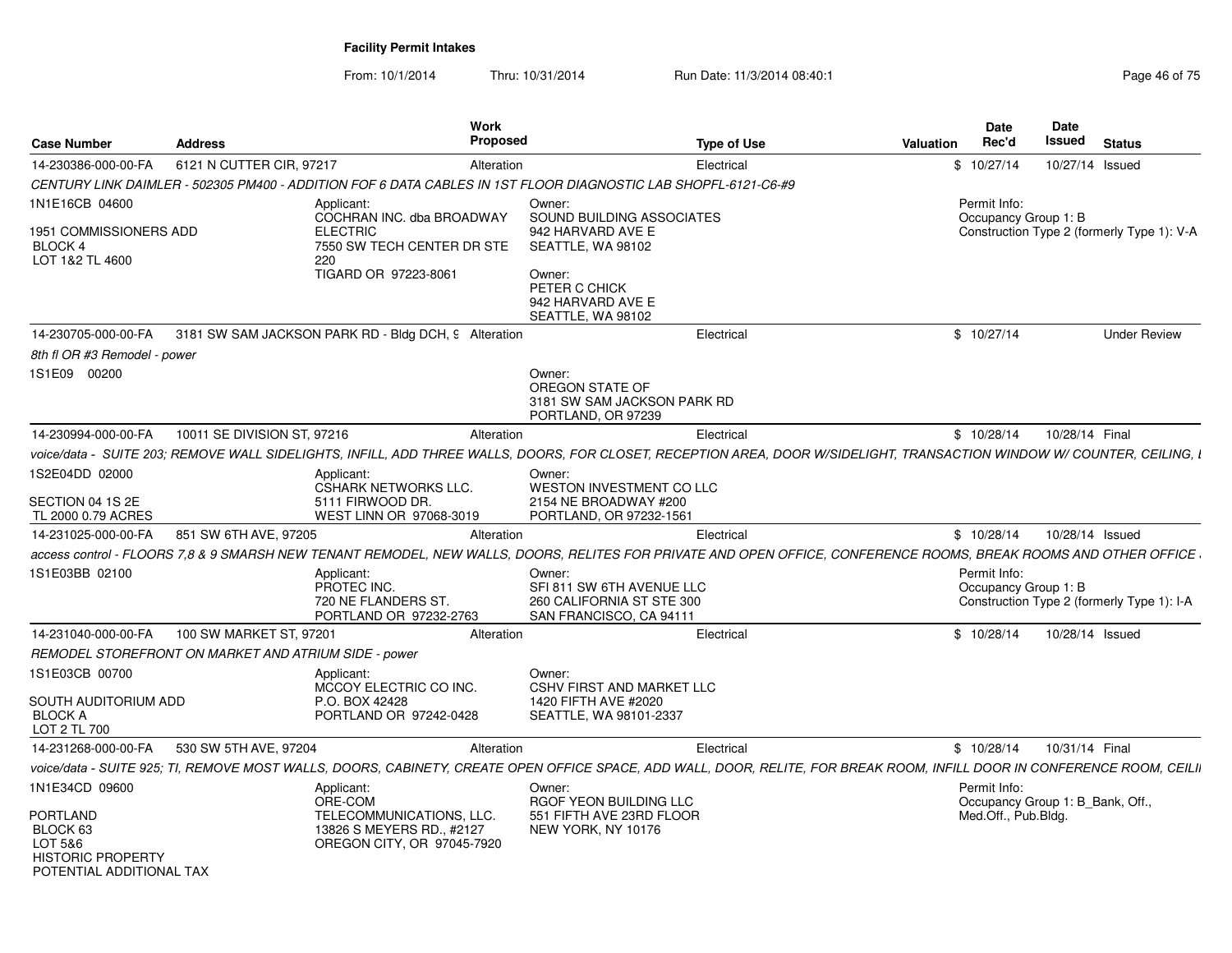From: 10/1/2014Thru: 10/31/2014 Run Date: 11/3/2014 08:40:1<br>
Page 47 of 75

| <b>Case Number</b>                                                                  | <b>Address</b>                                        | Work<br><b>Proposed</b>                                                                                                                                          |                                                                                                                      | <b>Type of Use</b> | Valuation | <b>Date</b><br>Rec'd                             | Date<br><b>Issued</b> | <b>Status</b>                              |
|-------------------------------------------------------------------------------------|-------------------------------------------------------|------------------------------------------------------------------------------------------------------------------------------------------------------------------|----------------------------------------------------------------------------------------------------------------------|--------------------|-----------|--------------------------------------------------|-----------------------|--------------------------------------------|
| 14-231289-000-00-FA                                                                 | 101 SW MAIN ST, 97204                                 | Alteration                                                                                                                                                       |                                                                                                                      | Electrical         |           | \$10/28/14                                       |                       | <b>Under Review</b>                        |
|                                                                                     |                                                       | power - 17TH FLOOR/ REPLACE WATER SOURCE HEAT PUMP IN THE COPY ROOM CEILING                                                                                      |                                                                                                                      |                    |           |                                                  |                       |                                            |
| 1S1E03BD 00300                                                                      |                                                       |                                                                                                                                                                  | Owner:                                                                                                               |                    |           |                                                  |                       |                                            |
| <b>PORTLAND</b><br>BLOCK 11<br><b>LOT 1-4</b><br>LOT 5-8 EXC PT IN STS              |                                                       |                                                                                                                                                                  | KBSH ONE MAIN PLACE LLC<br>14850 QUORUM DR #500<br>DALLAS, TX 75254<br>Owner:<br><b>DUFF</b><br>14850 QUORUM DR #500 |                    |           |                                                  |                       |                                            |
|                                                                                     |                                                       |                                                                                                                                                                  | DALLAS, TX 75254                                                                                                     |                    |           |                                                  |                       |                                            |
|                                                                                     |                                                       |                                                                                                                                                                  | Owner:<br>PHELPS LLC<br>14850 QUORUM DR #500<br>DALLAS, TX 75254                                                     |                    |           |                                                  |                       |                                            |
| 14-231294-000-00-FA                                                                 | 805 SW BROADWAY, 97205                                | Alteration                                                                                                                                                       |                                                                                                                      | Electrical         |           | \$10/28/14                                       |                       | <b>Under Review</b>                        |
|                                                                                     |                                                       | pwr - PIE-OLOGY PIZZERIA (710 SW YAMHILL) SUITE H243 NEW TENANT 2,987 SQ FT RECONFIGURATION, NEW WALLS, RESTROOMS, STORAGE AND KITCHEN - pwr                     |                                                                                                                      |                    |           |                                                  |                       |                                            |
| 1S1E03BB 04400                                                                      |                                                       |                                                                                                                                                                  | Owner:                                                                                                               |                    |           | Permit Info:                                     |                       |                                            |
| <b>PORTLAND</b><br>BLOCK 210<br><b>LOT 1-8</b><br>DEFERRED ADDITIONAL TAX LIABILITY |                                                       |                                                                                                                                                                  | FOX TOWER L L C<br>805 SW BROADWAY #2020<br>PORTLAND, OR 97205                                                       |                    |           | Occupancy Group 1: B                             |                       | Construction Type 2 (formerly Type 1): I-A |
| 14-231306-000-00-FA                                                                 | 111 SW 5TH AVE, 97204-3626                            | Alteration                                                                                                                                                       |                                                                                                                      | Electrical         |           | \$10/28/14                                       |                       | <b>Under Review</b>                        |
| T6 US Bank TI - power                                                               |                                                       |                                                                                                                                                                  |                                                                                                                      |                    |           |                                                  |                       |                                            |
| 1N1E34CD 01300                                                                      |                                                       |                                                                                                                                                                  |                                                                                                                      |                    |           | Permit Info:<br>Occupancy Group 1: B             |                       | Construction Type 2 (formerly Type 1): I-A |
| 14-231358-000-00-FA                                                                 | 851 SW 6TH AVE, 97205                                 | Alteration                                                                                                                                                       |                                                                                                                      | Electrical         |           | \$10/28/14                                       | 10/28/14 Issued       |                                            |
|                                                                                     | PACIFIC CENTER 7TH-11TH FLOORS LOW VOLTAGE FIRE ALARM |                                                                                                                                                                  |                                                                                                                      |                    |           |                                                  |                       |                                            |
| 1S1E03BB 02100                                                                      |                                                       | Applicant:<br>CHRISTENSON ELECTRIC INC.<br>111 SW COLUMBIA ST. STE 480<br>PORTLAND OR 97201-5838                                                                 | Owner:<br>SFI 811 SW 6TH AVENUE LLC<br>260 CALIFORNIA ST STE 300<br>SAN FRANCISCO, CA 94111                          |                    |           | Permit Info:<br>Occupancy Group 1: B             |                       | Construction Type 2 (formerly Type 1): I-A |
| 14-231366-000-00-FA                                                                 | 121 SW MORRISON ST, 97204                             | Alteration                                                                                                                                                       |                                                                                                                      | Electrical         |           | \$10/28/14                                       | 10/28/14 Issued       |                                            |
|                                                                                     |                                                       | fire alarm - 5TH FLOOR, TI, CIGNA #525, EXPAND INTO ADJACENT SPACE, REMOVE PARTITIONS, RECONFIGURE FOR OFFICES, CONFERENCE ROOMS, FLOORING, CEILING, DOORS, ELEC |                                                                                                                      |                    |           |                                                  |                       |                                            |
| 1S1E03BA 02700                                                                      |                                                       | Applicant:<br>SAFE TECHNOLOGY GROUP INC.                                                                                                                         | Owner:<br>TERRACE TOWER USA-                                                                                         |                    |           | Permit Info:<br>Occupancy Group 1: B_Bank, Off., |                       |                                            |
| <b>PORTLAND</b><br>BLOCK 15<br><b>LOT 1-4</b><br>LOT 7&8 EXC W 75'                  |                                                       | 6400 NE HWY 99 STE G375<br>VACOUVER WA 98665-8748                                                                                                                | PORTLAND INC<br>121 SW MORRISON ST #250<br>PORTLAND, OR 97204-3179                                                   |                    |           | Med.Off., Pub.Bldg.                              |                       | Construction Type 2 (formerly Type 1): I-A |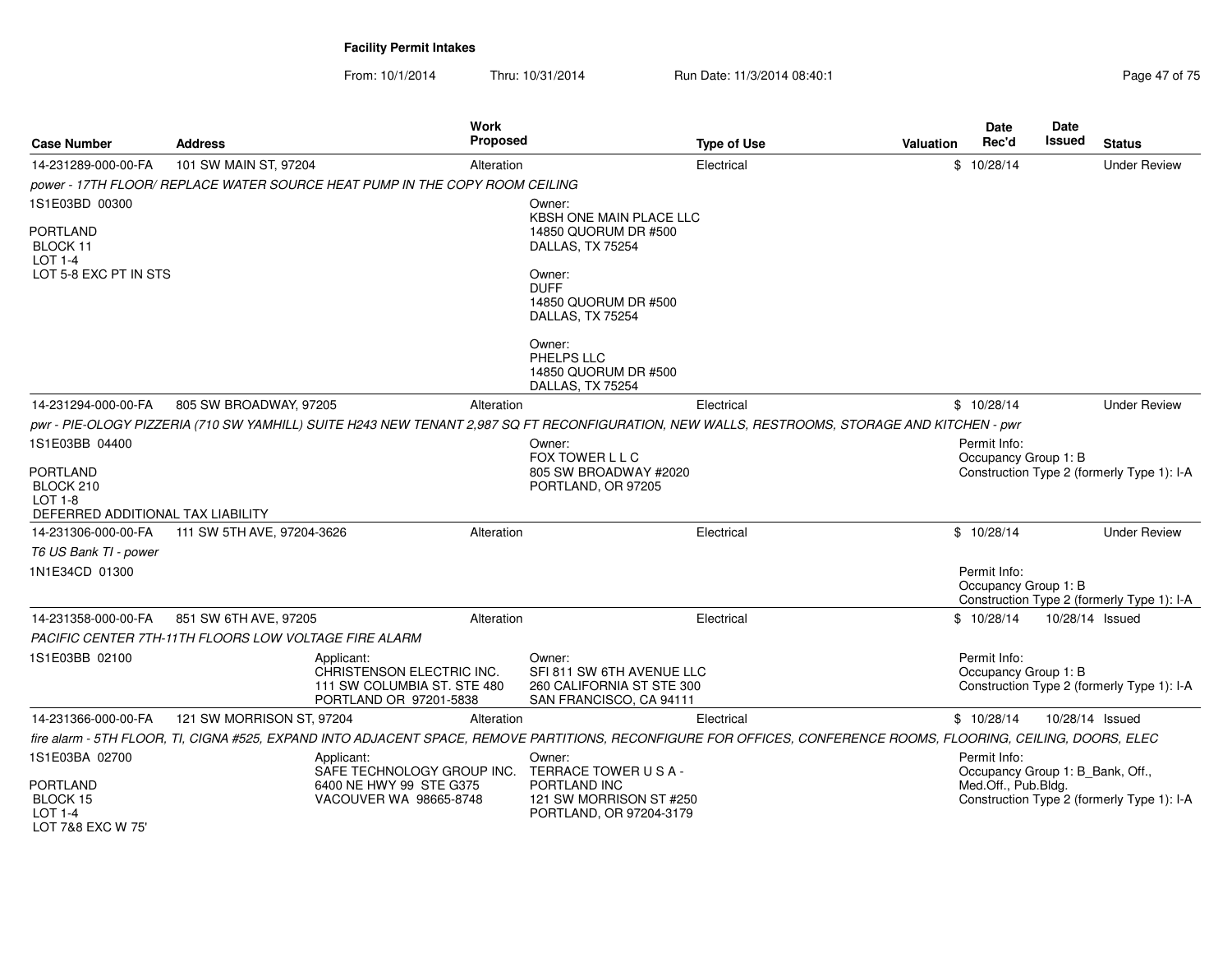From: 10/1/2014

Thru: 10/31/2014 Run Date: 11/3/2014 08:40:1

| <b>Case Number</b>                                                        | <b>Address</b>              | <b>Work</b><br><b>Proposed</b>                                                                                                                                           |                                                                   | <b>Type of Use</b> | Valuation | Date<br>Rec'd                                    | Date<br>Issued  | <b>Status</b>                              |
|---------------------------------------------------------------------------|-----------------------------|--------------------------------------------------------------------------------------------------------------------------------------------------------------------------|-------------------------------------------------------------------|--------------------|-----------|--------------------------------------------------|-----------------|--------------------------------------------|
| 14-231372-000-00-FA                                                       | 101 SW MAIN ST, 97204       | Alteration                                                                                                                                                               |                                                                   | Electrical         |           | \$10/28/14                                       | 10/28/14 Issued |                                            |
|                                                                           |                             | fire alarm - TRIPWIRE 7TH. 14TH & 15TH FLOORS/ FINISH UPGRADES THROUGHOUT. CREATE EXECUTIVE OFFICE. CONFERENCE ROOM AND OFFICE ON 15TH FLOOR: CREATE STORAGE AREA (      |                                                                   |                    |           |                                                  |                 |                                            |
| 1S1E03BD 00300                                                            |                             | Applicant:<br>SAFE TECHNOLOGY GROUP INC.                                                                                                                                 | Owner:<br>KBSH ONE MAIN PLACE LLC                                 |                    |           |                                                  |                 |                                            |
| PORTLAND<br>BLOCK 11<br>LOT 1-4                                           |                             | 6400 NE HWY 99 STE G375<br>VACOUVER WA 98665-8748                                                                                                                        | 14850 QUORUM DR #500<br>DALLAS, TX 75254                          |                    |           |                                                  |                 |                                            |
| LOT 5-8 EXC PT IN STS                                                     |                             |                                                                                                                                                                          | Owner:<br><b>DUFF</b><br>14850 QUORUM DR #500<br>DALLAS, TX 75254 |                    |           |                                                  |                 |                                            |
|                                                                           |                             |                                                                                                                                                                          | Owner:<br>PHELPS LLC<br>14850 QUORUM DR #500<br>DALLAS, TX 75254  |                    |           |                                                  |                 |                                            |
| 14-231664-000-00-FA                                                       | 9255 NE ALDERWOOD RD, 97220 | Alteration                                                                                                                                                               |                                                                   | Electrical         |           | \$10/29/14                                       | 10/29/14 Final  |                                            |
|                                                                           |                             | power warehouse - GATEWAY EXPRESS - NEW TENANT OFFICE AND WAREHOUSE, ADD DEMISING WALL, DOCK PIT LEVELER, BREAK ROOM AND REST ROOMS (replaces permit 14-217946 ET)       |                                                                   |                    |           |                                                  |                 |                                            |
| 1N2E16 00200                                                              |                             | Applicant:<br>RELIANT ELECTRIC OF OREGON                                                                                                                                 | Owner:<br>PORT OF PORTLAND                                        |                    |           | Permit Info:<br>Occupancy Group 1: S-1 Storage - |                 |                                            |
| SECTION 16 1N 2E<br>TL 200 27.93 ACRES<br>SPLIT LEVY R317166 (R942160010) |                             | <b>LLC</b><br>20200 SE Oldenburg Lane<br>Sandy, OR, 97055-9662                                                                                                           | PO BOX 3529<br>PORTLAND, OR 97208-3529                            |                    |           | Moderate Hazard, Warehouse                       |                 |                                            |
| 14-231886-000-00-FA                                                       | 9255 NE ALDERWOOD RD, 97220 | Alteration                                                                                                                                                               |                                                                   | Electrical         |           | \$10/29/14                                       | 10/29/14 Final  |                                            |
|                                                                           |                             | cameras - GATEWAY EXPRESS - NEW TENANT OFFICE AND WAREHOUSE, ADD DEMISING WALL, DOCK PIT LEVELER, BREAK ROOM AND REST ROOMS (RFI Elect permit 14-231886 FA replaced 14-2 |                                                                   |                    |           |                                                  |                 |                                            |
| 1N2E16 00200                                                              |                             | Applicant:<br>RFI ELECTRONICS INC.                                                                                                                                       | Owner:<br>PORT OF PORTLAND                                        |                    |           | Permit Info:<br>Occupancy Group 1: S-1_Storage - |                 |                                            |
| SECTION 16 1N 2E<br>TL 200 27.93 ACRES<br>SPLIT LEVY R317166 (R942160010) |                             | 25977 SW CANYON CREEK RD<br>STE E<br>WILSONVILLE OR 97070-9678                                                                                                           | PO BOX 3529<br>PORTLAND, OR 97208-3529                            |                    |           | Moderate Hazard, Warehouse                       |                 |                                            |
| 14-231902-000-00-FA                                                       | 1835 NE 33RD AVE, 97212     | Alteration                                                                                                                                                               |                                                                   | Electrical         |           | \$10/29/14                                       |                 | <b>Under Review</b>                        |
| <i>power - REPLACE EXISTING DISPLAY CASES</i>                             |                             |                                                                                                                                                                          |                                                                   |                    |           |                                                  |                 |                                            |
| 1N1E25CD 03900                                                            |                             |                                                                                                                                                                          | Owner:<br>M H SHERMAN COMPANY                                     |                    |           |                                                  |                 |                                            |
| BROADWAY ADD<br>BLOCK 7                                                   |                             |                                                                                                                                                                          | PO BOX 1715<br>NEWPORT BEACH, CA 92659                            |                    |           |                                                  |                 |                                            |
| LOT 7-10<br>LOT 13 EXC PT IN ST<br>LOT 14-18                              |                             |                                                                                                                                                                          |                                                                   |                    |           |                                                  |                 |                                            |
| 14-232124-000-00-FA                                                       | 1211 SW 5TH AVE, 97204      | Alteration                                                                                                                                                               |                                                                   | Electrical         |           | \$10/30/14                                       |                 | 10/30/14 Under Inspection                  |
|                                                                           |                             | power - 14TH FLOOR, BAIRD; ADD WALLS IN TWO OFFICES TO CREATE FOUR OFFICES, DOORS, RELITES, REMOVE PORTION OF WALL ON TWO OFFICES FOR FULL HEIGHT RELITES, PARTIAL H     |                                                                   |                    |           |                                                  |                 |                                            |
| 1S1E03BC 00900                                                            |                             | Applicant:<br>CHRISTENSON ELECTRIC INC.                                                                                                                                  | Owner:<br>PACWEST CENTER LLC                                      |                    |           | Permit Info:<br>Occupancy Group 1: B Bank, Off., |                 |                                            |
| PORTLAND<br>BLOCK 167<br>LOT 1-8                                          |                             | 111 SW COLUMBIA ST. STE 480<br>PORTLAND OR 97201-5838                                                                                                                    | 1211 SW 5TH AVE #2230<br>PORTLAND, OR 97204                       |                    |           | Med.Off., Pub.Bldg.                              |                 | Construction Type 2 (formerly Type 1): I-A |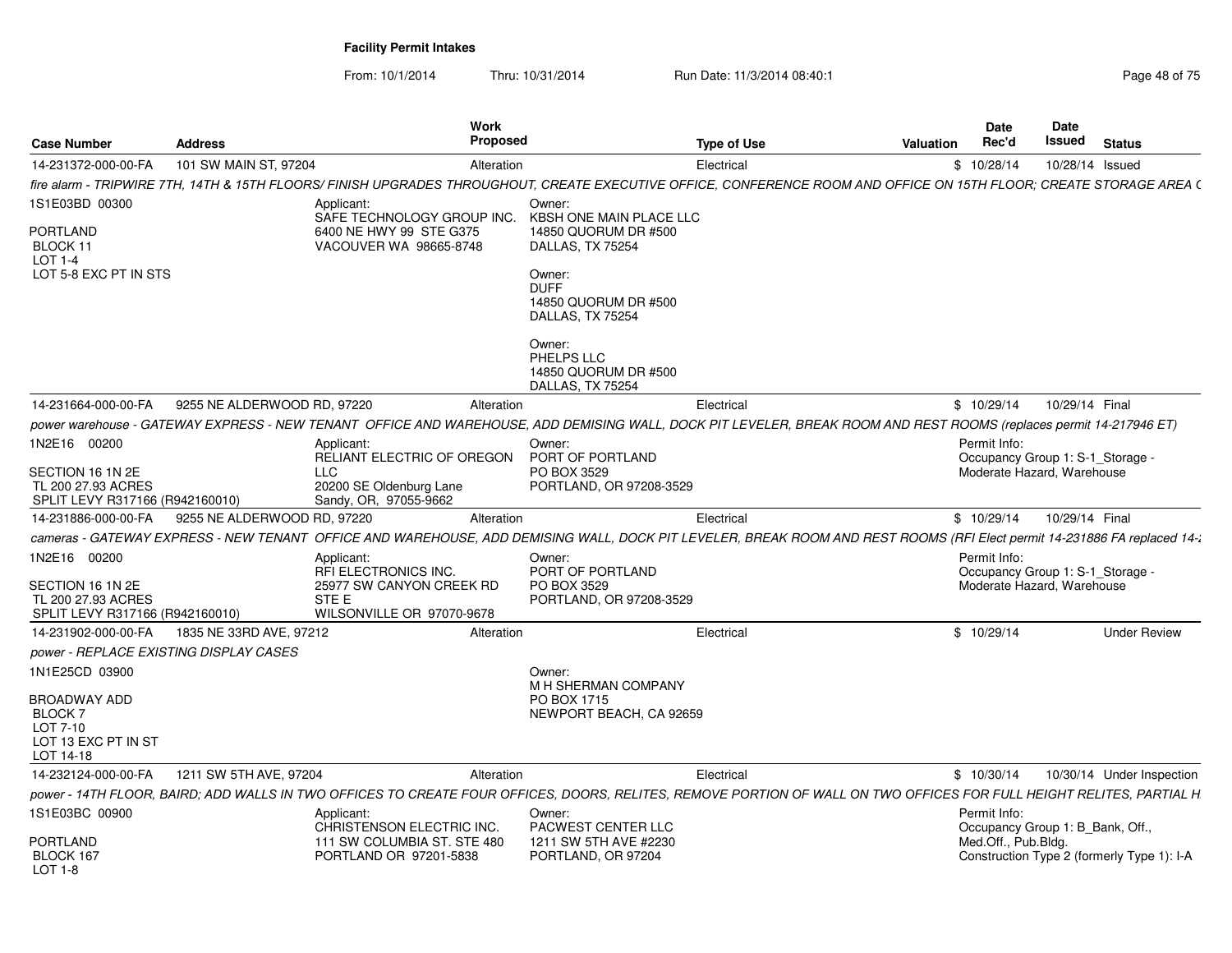From: 10/1/2014Thru: 10/31/2014 Run Date: 11/3/2014 08:40:1<br>
Run Date: 11/3/2014 08:40:1

| <b>Case Number</b>                                                                      | <b>Address</b>                                        | <b>Work</b><br>Proposed                                                                                                 | <b>Type of Use</b>                                                                                                                                                | <b>Date</b><br>Rec'd<br><b>Valuation</b> | Date<br>Issued<br><b>Status</b>                                      |
|-----------------------------------------------------------------------------------------|-------------------------------------------------------|-------------------------------------------------------------------------------------------------------------------------|-------------------------------------------------------------------------------------------------------------------------------------------------------------------|------------------------------------------|----------------------------------------------------------------------|
| 14-232129-000-00-FA                                                                     | 851 SW 6TH AVE, 97205                                 | Alteration                                                                                                              | Electrical                                                                                                                                                        | \$10/30/14                               | 10/30/14 Issued                                                      |
|                                                                                         |                                                       |                                                                                                                         | audio visual - FLOORS 7,8 & 9 SMARSH NEW TENANT REMODEL, NEW WALLS, DOORS, RELITES FOR PRIVATE AND OPEN OFFICE, CONFERENCE ROOMS, BREAK ROOMS AND OTHER OFFICE SI |                                          |                                                                      |
| 1S1E03BB 02100                                                                          |                                                       | Applicant:<br>TEMPEST TECHNOLOGIES LLC<br>12029 NE Marx Unit #F<br>Portland, OR 97220-9013                              | Owner:<br>SFI 811 SW 6TH AVENUE LLC<br>260 CALIFORNIA ST STE 300<br>SAN FRANCISCO, CA 94111                                                                       | Permit Info:<br>Occupancy Group 1: B     | Construction Type 2 (formerly Type 1): I-A                           |
| 14-232135-000-00-FA                                                                     | 1120 NW COUCH ST, 97209                               | Alteration                                                                                                              | Electrical                                                                                                                                                        | \$10/30/14                               | 10/30/14 Issued                                                      |
|                                                                                         | RAYMOND JAMES ADDITION - PROVIDE (8) DUPLEX OUTLETS   |                                                                                                                         |                                                                                                                                                                   |                                          |                                                                      |
| 1N1E33DA 04900                                                                          |                                                       | Applicant:<br>COCHRAN INC. dba BROADWAY<br><b>ELECTRIC</b><br>7550 SW TECH CENTER DR STE<br>220<br>TIGARD OR 97223-8061 | Owner:<br>MEPT BREWERY BLOCK 2 LLC<br>PO BOX 320099<br>ALEXANDRIA, VA 22320-0156                                                                                  | Permit Info:<br>Med.Off., Pub.Bldg.      | Occupancy Group 1: B_Bank, Off.,                                     |
| 14-232146-000-00-FA                                                                     | 2701 NW VAUGHN ST, 97210                              | Alteration                                                                                                              | Electrical                                                                                                                                                        | \$10/30/14                               | 10/30/14 Issued                                                      |
|                                                                                         |                                                       | Fiber & copper backbone from lower level Kaise BTR to suites on the 4th & 8th floors / install switches in the closets  |                                                                                                                                                                   |                                          |                                                                      |
| 1N1E29D 00200                                                                           |                                                       | Applicant:                                                                                                              | Owner:                                                                                                                                                            | Permit Info:                             |                                                                      |
| SECTION 29 1N 1E<br>TL 200 11.06 ACRES<br>ALSO SEE SUBS -0291<br>$-0292$                |                                                       | COCHRAN INC. dba BROADWAY<br><b>ELECTRIC</b><br>7550 SW TECH CENTER DR STE<br>220<br>TIGARD OR 97223-8061               | MONTGOMERY PARK I LLC<br>2701 NW VAUGHN ST<br>PORTLAND, OR 97208                                                                                                  | Occupancy Group 1: B<br>I-FR             | Construction Type 2 (formerly Type 1):                               |
| 14-219750-000-00-FA                                                                     | 825 NE MULTNOMAH ST - Unit 1                          | Alteration                                                                                                              | Fire Alarms                                                                                                                                                       | $$1$ 10/1/14                             | 10/1/14 Final                                                        |
|                                                                                         | relocation of sprinklers and strobes--3 sets of plans |                                                                                                                         |                                                                                                                                                                   |                                          |                                                                      |
| 1N1E35BB 90002<br>LLOYD CENTER TOWER CONDOMINIUM<br>LOT <sub>1</sub><br>DEPT OF REVENUE |                                                       | Applicant:<br>CHRISTENSON ELECTRIC INC<br>111 SW COLUMBIA, SUITE 480<br>PORTLAND, OR 97201                              | Owner:<br><b>PACIFICORP</b><br>700 NE MULTNOMAH ST 7TH FLR<br>PORTLAND, OR 97232                                                                                  |                                          |                                                                      |
| 14-219760-000-00-FA                                                                     | 111 SW 5TH AVE, 97204-3626                            | Alteration                                                                                                              | Fire Alarms                                                                                                                                                       | \$1 10/1/14                              | 10/1/14 Issued                                                       |
|                                                                                         |                                                       | all new NAC devices and smoke detection for fulkl floor TI project---3 sets of plans                                    |                                                                                                                                                                   |                                          |                                                                      |
| 1N1E34CD 01300                                                                          |                                                       | Applicant:<br>SIEMENS INDUSTRY INC<br>15201 NW Greenbriar Prkwy Suite A<br>Beaverton, OR 97006                          |                                                                                                                                                                   | Permit Info:<br>Occupancy Group 1: B     | Construction Type 2 (formerly Type 1): I-A                           |
| 14-221887-000-00-FA                                                                     |                                                       | 3181 SW SAM JACKSON PARK RD - Bldg OHS, 9 Alteration                                                                    | Fire Alarms                                                                                                                                                       | \$1 10/6/14                              | 10/8/14 Issued                                                       |
|                                                                                         |                                                       |                                                                                                                         | FIRE ALARM: ALTERATIONS TO THE EXISTING FIRE ALARM SYSTEM TO SUPPORT TENANT IMPROVEMENTSRECEIVED: 3 CUT SHEETS; 3 SETS OF PLANS                                   |                                          |                                                                      |
| 1S1E09 00200                                                                            |                                                       | Applicant:<br>DYNALECTRIC CO<br>5711 SW Hood Ave<br>PORTLAND, OR 97239                                                  | Owner:<br>OREGON STATE OF<br>3181 SW SAM JACKSON PARK RD<br>PORTLAND, OR 97239                                                                                    | Permit Info:                             | Occupancy Group 1: I-2<br>Construction Type 2 (formerly Type 1): I-A |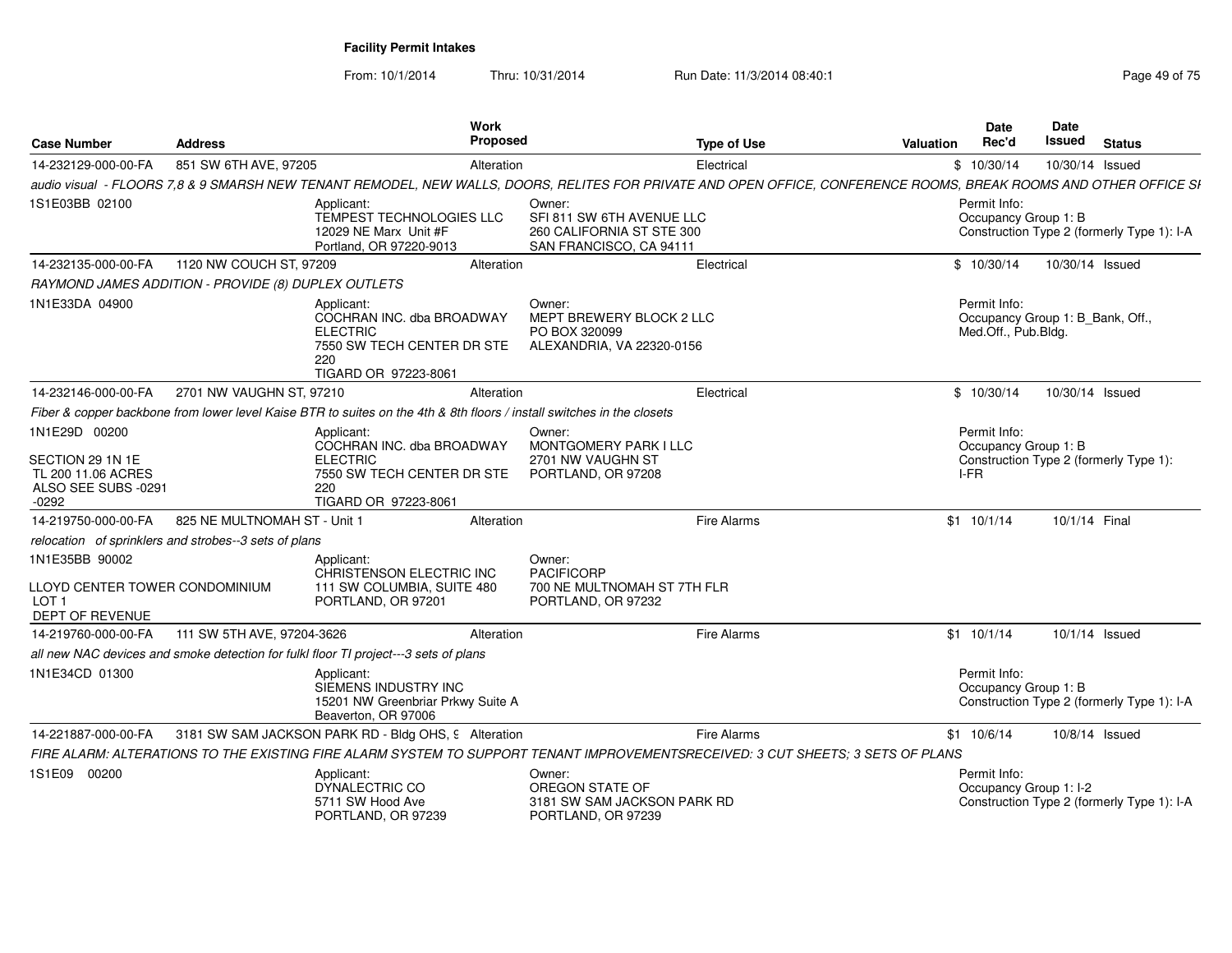| <b>Case Number</b>                                                                                                                      | <b>Address</b>                                                      |                                                                                                                      | <b>Work</b><br><b>Proposed</b> | <b>Type of Use</b>                                                                                                                                                                                                                   | <b>Valuation</b> | Date<br>Rec'd                                                           | <b>Date</b><br>Issued | <b>Status</b>                              |
|-----------------------------------------------------------------------------------------------------------------------------------------|---------------------------------------------------------------------|----------------------------------------------------------------------------------------------------------------------|--------------------------------|--------------------------------------------------------------------------------------------------------------------------------------------------------------------------------------------------------------------------------------|------------------|-------------------------------------------------------------------------|-----------------------|--------------------------------------------|
| 14-222184-000-00-FA                                                                                                                     | 825 NE MULTNOMAH ST - Unit 1                                        |                                                                                                                      | Alteration                     | <b>Fire Alarms</b>                                                                                                                                                                                                                   |                  | \$3 10/7/14                                                             | 10/7/14 Issued        |                                            |
| move one device---no plans                                                                                                              |                                                                     |                                                                                                                      |                                |                                                                                                                                                                                                                                      |                  |                                                                         |                       |                                            |
| 1N1E35BB 90002<br>LLOYD CENTER TOWER CONDOMINIUM<br>LOT <sub>1</sub><br><b>DEPT OF REVENUE</b>                                          |                                                                     | Applicant:<br>POINT MONITOR CORP<br>5863 lakeview blvd<br>lake oswego or 97035                                       |                                | Owner:<br><b>PACIFICORP</b><br>700 NE MULTNOMAH ST 7TH FLR<br>PORTLAND, OR 97232                                                                                                                                                     |                  |                                                                         |                       |                                            |
| 14-222207-000-00-FA                                                                                                                     | 2121 SW BROADWAY DR, 97201                                          |                                                                                                                      | Alteration                     | <b>Fire Alarms</b>                                                                                                                                                                                                                   |                  | \$1 10/7/14                                                             | 10/7/14 Issued        |                                            |
|                                                                                                                                         |                                                                     | add 12 strobes only and horn / strobes on the 2nd floor suite 200 to existing fire alarm--- 2 sets of plans          |                                |                                                                                                                                                                                                                                      |                  |                                                                         |                       |                                            |
| 1S1E04DD 09300<br>CARUTHERS ADD<br><b>BLOCK 37 TL 9300</b>                                                                              |                                                                     | Applicant:<br>5411 SE MCLOUGHLIN BLVD<br>PORTLAND, OR 972024898                                                      |                                | Owner:<br>AMERICAN SECURITY ALARMS IN WESTON INVESTMENT CO LLC<br>2154 NE BROADWAY #200<br>PORTLAND, OR 97232-1561                                                                                                                   |                  | Permit Info:<br>Occupancy Group 1: B_Bank, Off.,<br>Med.Off., Pub.Bldg. |                       |                                            |
| 14-223225-000-00-FA                                                                                                                     | 3147 SW SAM JACKSON PARK RD, 97201                                  |                                                                                                                      | Alteration                     | <b>Fire Alarms</b>                                                                                                                                                                                                                   |                  | \$1,500 10/8/14                                                         | 10/8/14 Final         |                                            |
|                                                                                                                                         | Room #250.15- Add Fire Alarm notification to office- 1 strobe total |                                                                                                                      |                                |                                                                                                                                                                                                                                      |                  |                                                                         |                       |                                            |
| 1S1E09AD 00100<br>SECTION 09 1S 1E<br>TL 100 0.65 ACRES<br><b>LAND &amp; IMPS</b><br>SEE R327835 (R991091601) FOR IMPS AND<br>AIR SPACE |                                                                     | Applicant:<br>Dynaelectric<br>5805 SW Hood Ave.<br>Portland. OR 97201                                                |                                | Owner:<br>OREGON STATE OF (LEASED<br>3181 SW SAM JACKSON PARK RD<br>PORTLAND, OR 97239<br>Owner:<br><b>BRIM OHSU</b><br>3181 SW SAM JACKSON PARK RD<br>PORTLAND, OR 97239<br>Owner:<br>MAIL STOP PP E<br>3181 SW SAM JACKSON PARK RD |                  | Permit Info:<br>Occupancy Group 1: B                                    |                       | Construction Type 2 (formerly Type 1): I-B |
| 14-223994-000-00-FA                                                                                                                     | 7201 N INTERSTATE AVE, 97217                                        |                                                                                                                      | Alteration                     | PORTLAND, OR 97239<br><b>Fire Alarms</b>                                                                                                                                                                                             |                  | \$1,600 10/10/14                                                        | 10/10/14 Issued       |                                            |
|                                                                                                                                         |                                                                     | 1st and 2nd floors- Alterations to fire alarm system as needed for T.I.- 8 devices total 7- Smoke detectors1- Strobe |                                |                                                                                                                                                                                                                                      |                  |                                                                         |                       |                                            |
| 1N1E16AA 00300                                                                                                                          |                                                                     | Applicant:<br><b>COSCO FIRE PROTECTION</b>                                                                           |                                | Owner:<br>KAISER FOUNDATION HEALTH                                                                                                                                                                                                   |                  | Permit Info:<br>Occupancy Group 1: B Bank, Off.,                        |                       |                                            |
| <b>WORLDS FAIR ADD</b><br><b>BLOCK1</b><br>LOT 5-11<br>LOT 12 EXC PT IN ST<br>E 3.43' OF LOT 17&18                                      |                                                                     | 2501 SE COLUMBIA WAY STE 100<br>VANCOUVER, WA 98661                                                                  |                                | 500 NE MULTNOMAH ST #100<br>PORTLAND, OR 97232-2031<br>Owner:<br>PLAN OF THE NORTHWEST<br>500 NE MULTNOMAH ST #100<br>PORTLAND, OR 97232-2031                                                                                        |                  | Med.Off., Pub.Bldg.                                                     |                       |                                            |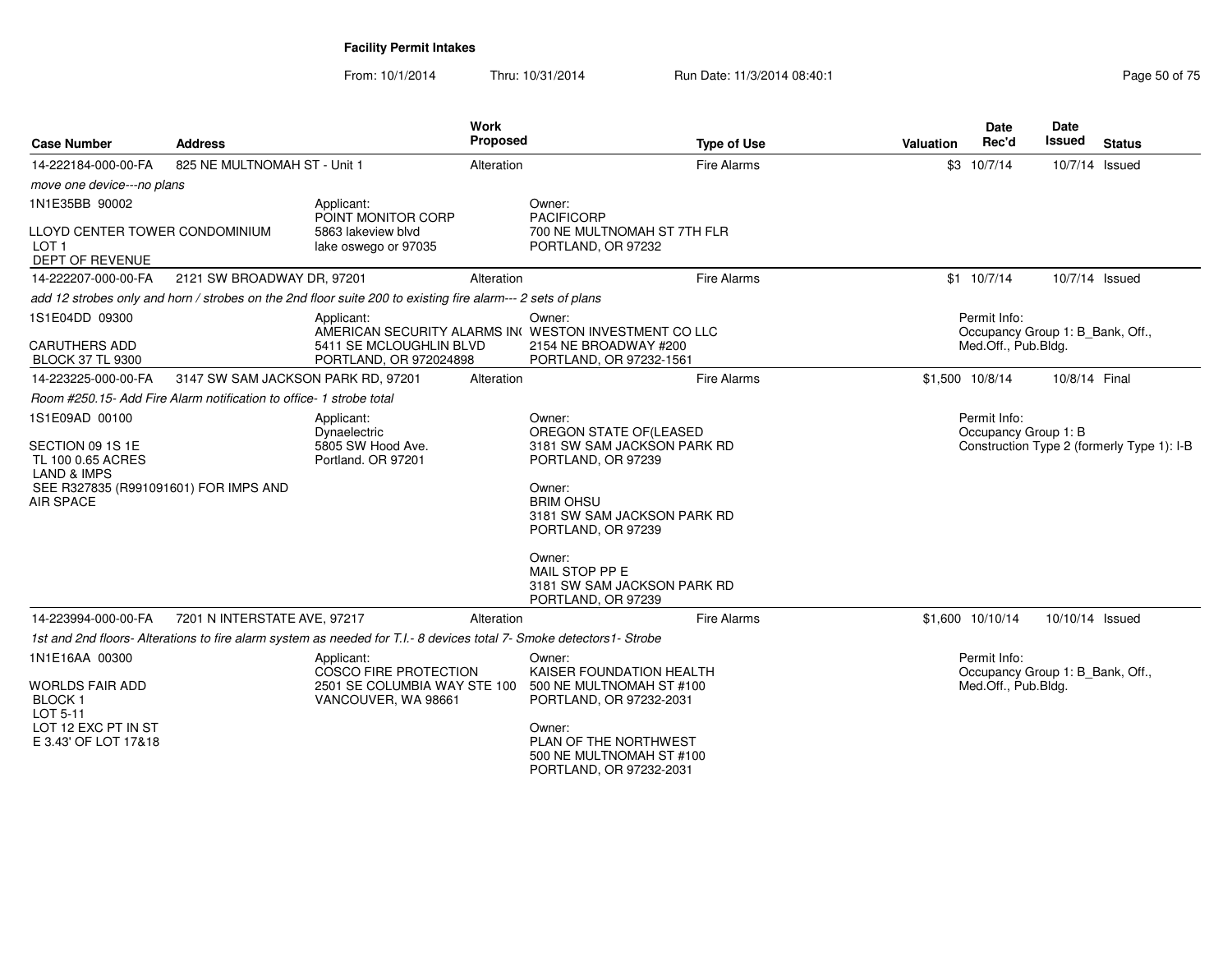| <b>Case Number</b>                                                          | <b>Address</b>               |                                                                                     | <b>Work</b><br><b>Proposed</b> |                                                                                                                                                                                                          | <b>Type of Use</b> | <b>Valuation</b> | Date<br>Rec'd                                                           | <b>Date</b><br>Issued | <b>Status</b>                              |
|-----------------------------------------------------------------------------|------------------------------|-------------------------------------------------------------------------------------|--------------------------------|----------------------------------------------------------------------------------------------------------------------------------------------------------------------------------------------------------|--------------------|------------------|-------------------------------------------------------------------------|-----------------------|--------------------------------------------|
| 14-224002-000-00-FA                                                         | 1600 SW 4TH AVE, 97201       |                                                                                     | Alteration                     |                                                                                                                                                                                                          | <b>Fire Alarms</b> |                  | \$1,300 10/10/14                                                        | 10/10/14 Final        |                                            |
|                                                                             |                              | 7th Floor-Alterations to the fire alarm system as needed for T.I.- 2 devices total  |                                |                                                                                                                                                                                                          |                    |                  |                                                                         |                       |                                            |
| 1S1E03CB 01800<br>SOUTH AUDITORIUM ADD                                      |                              | Applicant:<br><b>EC COMPANY</b><br>2121 NW THURMAN ST                               |                                | Owner:<br>OREGON STATE OF (BOARD OF<br><b>PO BOX 751</b>                                                                                                                                                 |                    |                  |                                                                         |                       |                                            |
| <b>BLOCK A</b><br>LOT 2 TL 1800<br>DEFERRED ADDITIONAL TAX LIABILITY        |                              | PORTLAND, OR 97210                                                                  |                                | PORTLAND, OR 97207-0751<br>Owner:<br>HIGHER EDUC / PSU<br><b>PO BOX 751</b><br>PORTLAND, OR 97207-0751                                                                                                   |                    |                  |                                                                         |                       |                                            |
| 14-226247-000-00-FA                                                         | 825 NE MULTNOMAH ST - Unit 1 |                                                                                     | Alteration                     |                                                                                                                                                                                                          | <b>Fire Alarms</b> |                  | $$1$ 10/16/14                                                           | 10/16/14 Issued       |                                            |
| location of device--1 plan                                                  |                              |                                                                                     |                                |                                                                                                                                                                                                          |                    |                  |                                                                         |                       |                                            |
| 1N1E35BB 90002                                                              |                              | Applicant:<br>POINT MONITOR CORP                                                    |                                | Owner:<br><b>PACIFICORP</b>                                                                                                                                                                              |                    |                  |                                                                         |                       |                                            |
| LLOYD CENTER TOWER CONDOMINIUM<br>LOT <sub>1</sub><br>DEPT OF REVENUE       |                              | 5863 lakeview blvd<br>lake oswego or 97035                                          |                                | 700 NE MULTNOMAH ST 7TH FLR<br>PORTLAND, OR 97232                                                                                                                                                        |                    |                  |                                                                         |                       |                                            |
| 14-226717-000-00-FA                                                         |                              | 3181 SW SAM JACKSON PARK RD - Bldg OHS, 9 Alteration                                |                                |                                                                                                                                                                                                          | <b>Fire Alarms</b> |                  | \$3,500 10/16/14                                                        | 10/16/14 Issued       |                                            |
|                                                                             |                              | Rm-5C04- Alteration to Fire Alarm system as needed for T.I.- 1 strobe total         |                                |                                                                                                                                                                                                          |                    |                  |                                                                         |                       |                                            |
| 1S1E09 00200                                                                |                              | Applicant:<br>DYNAELECTRIC CO                                                       |                                | Owner:<br>OREGON STATE OF<br>3181 SW SAM JACKSON PARK RD<br>PORTLAND, OR 97239                                                                                                                           |                    |                  | Permit Info:<br>Occupancy Group 1: I-2                                  |                       | Construction Type 2 (formerly Type 1): I-A |
| 14-226722-000-00-FA                                                         | 530 SW 5TH AVE, 97204        |                                                                                     | Alteration                     |                                                                                                                                                                                                          | <b>Fire Alarms</b> |                  | \$700 10/16/14                                                          | 10/16/14 Final        |                                            |
|                                                                             |                              | Suite #925- Alerations to the Fire Alarm system as needed for T.I.- 2 strobes total |                                |                                                                                                                                                                                                          |                    |                  |                                                                         |                       |                                            |
| 1N1E34CD 09600<br><b>PORTLAND</b>                                           |                              | Applicant:<br>11401 NE MARX ST                                                      |                                | Owner:<br>CAPITOL ELECTRIC COMPANY INC RGOF YEON BUILDING LLC<br>551 FIFTH AVE 23RD FLOOR                                                                                                                |                    |                  | Permit Info:<br>Occupancy Group 1: B Bank, Off.,<br>Med.Off., Pub.Bldg. |                       |                                            |
| BLOCK 63<br>LOT 5&6<br><b>HISTORIC PROPERTY</b><br>POTENTIAL ADDITIONAL TAX |                              | PORTLAND, OR 97220                                                                  |                                | NEW YORK, NY 10176                                                                                                                                                                                       |                    |                  |                                                                         |                       |                                            |
| 14-226736-000-00-FA                                                         | 1015 NW 22ND AVE, 97210      |                                                                                     | Alteration                     |                                                                                                                                                                                                          | <b>Fire Alarms</b> |                  | \$15,500 10/16/14                                                       | 10/16/14 Issued       |                                            |
|                                                                             |                              |                                                                                     |                                | Phase II- Alterations to Fire Alarm system in West Wing- 69 devices total48- Smoke detectors10- Strobes1- Pull Station2- Heat7- Chimes                                                                   |                    |                  |                                                                         |                       |                                            |
| 1N1E33BA 07800                                                              |                              | Applicant:<br><b>CHRISTENSEN ELECTRIC</b>                                           |                                | Owner:<br><b>GOOD SAMARITAN HOSPITAL</b>                                                                                                                                                                 |                    |                  |                                                                         |                       |                                            |
| <b>COUCHS ADD</b><br>TL 7800 BLOCK 304                                      |                              | 111 SW COLUMBIA, STE 480<br>PORTLAND, OR 97201-5886                                 |                                | 1919 NW LOVEJOY ST<br>PORTLAND, OR 97209                                                                                                                                                                 |                    |                  |                                                                         |                       |                                            |
| 14-227036-000-00-FA                                                         | 2020 SW 4TH AVE, 97201       |                                                                                     | Alteration                     |                                                                                                                                                                                                          | <b>Fire Alarms</b> |                  | $$1$ 10/17/14                                                           | 10/17/14 Issued       |                                            |
|                                                                             |                              |                                                                                     |                                | building currently has a hybrid of two cross connected fire alarm systems. This project will bring the rest of the building on to the newer panel so that there will be only one panel---2 sets of plans |                    |                  |                                                                         |                       |                                            |
| 1S1E03CC 01000                                                              |                              | Applicant:<br><b>CONVERGINT TECHNOLOGIES</b>                                        |                                | Owner:<br>PARKSIDE CENTER ASSOCIATES                                                                                                                                                                     |                    |                  |                                                                         |                       |                                            |
| SOUTH AUDITORIUM ADD<br><b>BLOCK B</b><br>LOT 2 TL 1000                     |                              | 7678 SW MOHAWK ST<br>TUALATIN, OR 97062                                             |                                | <b>LLC</b><br>810 NW MARSHALL ST #300<br>PORTLAND, OR 97209                                                                                                                                              |                    |                  |                                                                         |                       |                                            |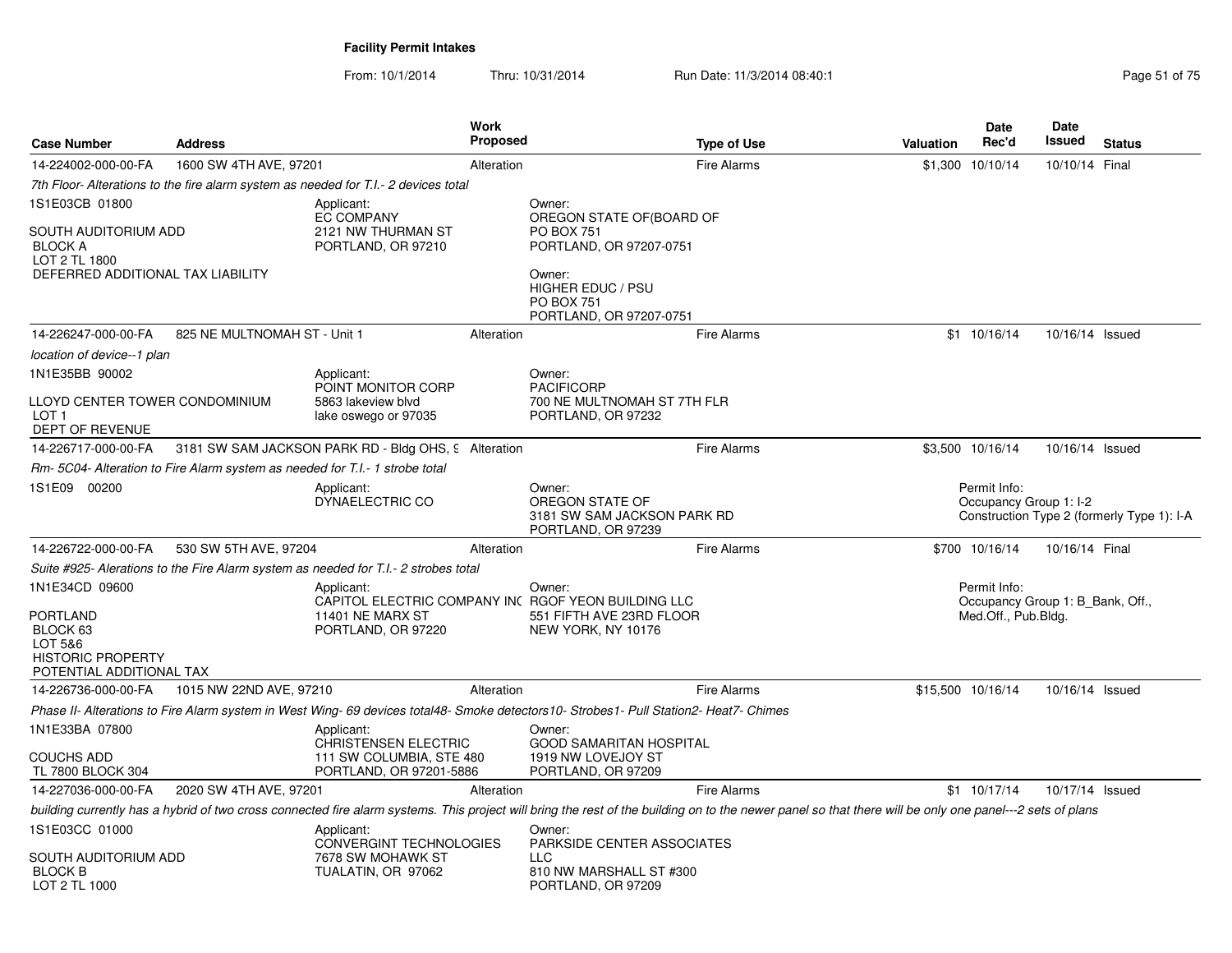| <b>Case Number</b>                                                                           | <b>Address</b>                                  |                                                                                                                   | <b>Work</b><br>Proposed |                                                                                                        | <b>Type of Use</b> | Valuation | <b>Date</b><br>Rec'd                   | Date<br>Issued  | <b>Status</b>                              |
|----------------------------------------------------------------------------------------------|-------------------------------------------------|-------------------------------------------------------------------------------------------------------------------|-------------------------|--------------------------------------------------------------------------------------------------------|--------------------|-----------|----------------------------------------|-----------------|--------------------------------------------|
| 14-227062-000-00-FA                                                                          | 111 SW 5TH AVE, 97204-3626                      |                                                                                                                   | Alteration              |                                                                                                        | <b>Fire Alarms</b> |           | $$1 \t10/17/14$                        | 10/17/14 Issued |                                            |
|                                                                                              |                                                 | new and or relocated and smoke devices and smoke detection for full floor TI project--- 3 sets of plans           |                         |                                                                                                        |                    |           |                                        |                 |                                            |
| 1N1E34CD 01300                                                                               |                                                 | Applicant:<br>SIEMENS INDUSTRY INC<br>15201 NW Greenbriar Prkwy Suite A<br>Beaverton, OR 97006                    |                         |                                                                                                        |                    |           | Permit Info:<br>Occupancy Group 1: B   |                 | Construction Type 2 (formerly Type 1): I-A |
| 14-227153-000-00-FA                                                                          | 26 SW SALMON ST, 97204                          |                                                                                                                   | Alteration              |                                                                                                        | <b>Fire Alarms</b> |           | \$1 10/17/14                           | 10/17/14 Final  |                                            |
| 1S1E03BD 00200<br><b>PORTLAND</b><br>BLOCK <sub>6</sub><br>LOT 1-8                           |                                                 | Applicant:<br>OREGON ELECTRIC<br><b>CONSTRUCTION INC. /DBA</b><br>OREGON ELECTRIC GROUP.<br>1709 SE 3RD AVE.      |                         | Owner:<br><b>IEH PORTLAND LLC</b><br>1WTC0510-CORPORATE TAX<br>DEPT 121 SW SALMO<br>PORTLAND, OR 97204 |                    |           |                                        |                 |                                            |
| 14-228988-000-00-FA                                                                          | 1001 SW 5TH AVE, 97204                          | PORTLAND OR 97214-4547                                                                                            | Alteration              |                                                                                                        | <b>Fire Alarms</b> |           | \$1 10/22/14                           |                 | 10/22/14 Under Inspection                  |
| relocate strobes in new ti--1 plan                                                           |                                                 |                                                                                                                   |                         |                                                                                                        |                    |           |                                        |                 |                                            |
| 1S1E03BB 00800                                                                               |                                                 | Applicant:<br><b>WESTERN STATES FIRE</b>                                                                          |                         | Owner:<br>OR-CONGRESS CENTER LP                                                                        |                    |           |                                        |                 |                                            |
| <b>PORTLAND</b><br>BLOCK 169<br><b>LOT 1-8</b><br>SEE R246278 (R667717341)                   |                                                 | <b>PROTECTION</b><br>13896 FIR ST #B<br>OREGON CITY, OR 97045                                                     |                         | 235 MONTGOMERY ST 16TH<br><b>FLOOR</b><br>SAN FRANCISCO, CA 94104-3104                                 |                    |           |                                        |                 |                                            |
| 14-229372-000-00-FA                                                                          | 650 NE HOLLADAY ST, 97232                       |                                                                                                                   | Alteration              |                                                                                                        | <b>Fire Alarms</b> |           | \$1 10/23/14                           | 10/27/14 Issued |                                            |
|                                                                                              | ALARM-NEW SPEAKERS AND STROBES FOR 4TH FLOOR TI |                                                                                                                   |                         |                                                                                                        |                    |           |                                        |                 |                                            |
| 1N1E35BC 00400<br>HOLLADAYS ADD<br>BLOCK 82<br>$LOT 1-3$<br>INC PT VAC ST LOT 4&5<br>LOT 6-8 |                                                 | Applicant:<br><b>HUGHES ELECTRICAL</b><br>10490 NW JACKSON QUARRY RD<br>HILLSBORO, OR 97214                       |                         | Owner:<br>600 HOLLADAY LIMITED<br><b>PARTNERSHIP</b><br>1211 SW 5TH AVE STE 2230<br>PORTLAND, OR 97204 |                    |           |                                        |                 |                                            |
| 14-230016-000-00-FA                                                                          | 111 SW 5TH AVE, 97204-3626                      |                                                                                                                   | Alteration              |                                                                                                        | <b>Fire Alarms</b> |           | $$1 \t10/24/14$                        | 10/24/14 Issued |                                            |
|                                                                                              |                                                 | new and or relocated NAC devices and smoke detection for a partial floor TI project---3 sets of plans             |                         |                                                                                                        |                    |           |                                        |                 |                                            |
| 1N1E34CD 01300                                                                               |                                                 | Applicant:<br>SIEMENS INDUSTRY INC<br>15201 NW Greenbriar Prkwy Suite A<br>Beaverton, OR 97006                    |                         |                                                                                                        |                    |           | Permit Info:<br>Occupancy Group 1: B   |                 | Construction Type 2 (formerly Type 1): I-A |
| 14-230330-000-00-FA                                                                          |                                                 | 3181 SW SAM JACKSON PARK RD - Bldg OHS, 9 Alteration                                                              |                         |                                                                                                        | <b>Fire Alarms</b> |           | $$1$ 10/27/14                          | 10/27/14 Issued |                                            |
|                                                                                              |                                                 | 5B- Alterations to the Fire Alarm system as needed for T.I.- 26 devices total 17- Somke detectors4- Strobes5- H/S |                         |                                                                                                        |                    |           |                                        |                 |                                            |
| 1S1E09 00200                                                                                 |                                                 | Applicant:<br><b>EC COMPANY</b><br>PO BOX 10286<br>PORTLAND OR 97296                                              |                         | Owner:<br>OREGON STATE OF<br>3181 SW SAM JACKSON PARK RD<br>PORTLAND, OR 97239                         |                    |           | Permit Info:<br>Occupancy Group 1: I-2 |                 | Construction Type 2 (formerly Type 1): I-A |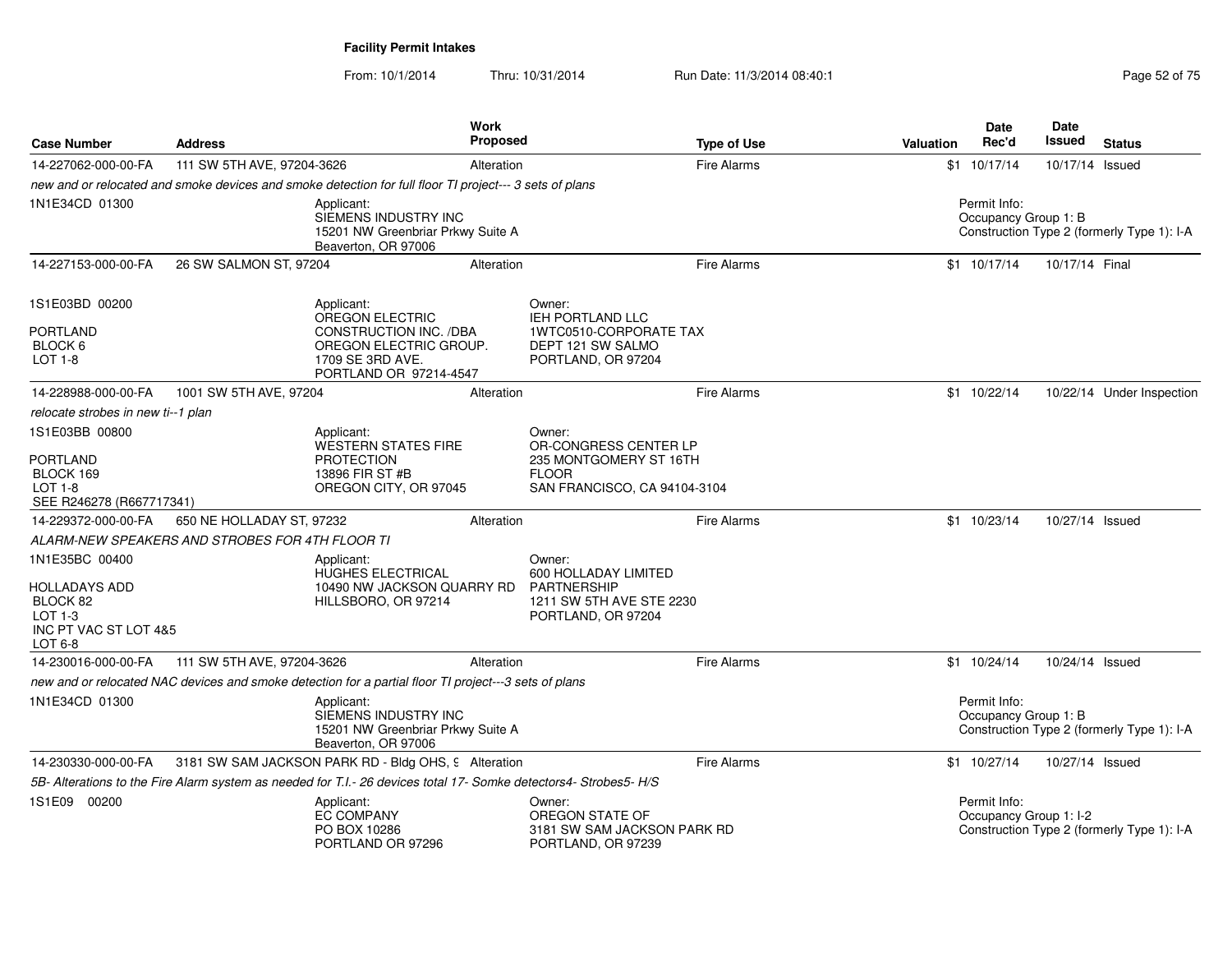| <b>Case Number</b>                                                                                                                                               | <b>Address</b>                                                                                                                                                                                                       |                                                                                                                                    | <b>Work</b><br><b>Proposed</b>                                                            |                                                                                                                                                                                                                     | <b>Type of Use</b> | <b>Valuation</b> | <b>Date</b><br>Rec'd                                                    | Date<br><b>Issued</b> | <b>Status</b>                                |
|------------------------------------------------------------------------------------------------------------------------------------------------------------------|----------------------------------------------------------------------------------------------------------------------------------------------------------------------------------------------------------------------|------------------------------------------------------------------------------------------------------------------------------------|-------------------------------------------------------------------------------------------|---------------------------------------------------------------------------------------------------------------------------------------------------------------------------------------------------------------------|--------------------|------------------|-------------------------------------------------------------------------|-----------------------|----------------------------------------------|
| 14-230332-000-00-FA                                                                                                                                              | 1015 NW 22ND AVE, 97210                                                                                                                                                                                              |                                                                                                                                    | Alteration                                                                                |                                                                                                                                                                                                                     | <b>Fire Alarms</b> |                  | \$52,000 10/27/14                                                       | 10/27/14 Issued       |                                              |
|                                                                                                                                                                  | Phase 3- Change all non-addressable FSDs for new.- 70 devices total                                                                                                                                                  |                                                                                                                                    |                                                                                           |                                                                                                                                                                                                                     |                    |                  |                                                                         |                       |                                              |
| 1N1E33BA 07800<br><b>COUCHS ADD</b>                                                                                                                              |                                                                                                                                                                                                                      | Applicant:<br><b>CHRISTENSEN ELECTRIC</b><br>111 SW COLUMBIA, STE 480                                                              |                                                                                           | Owner:<br>GOOD SAMARITAN HOSPITAL<br>1919 NW LOVEJOY ST                                                                                                                                                             |                    |                  |                                                                         |                       |                                              |
| TL 7800 BLOCK 304<br>14-230334-000-00-FA                                                                                                                         | 3171 SW SAM JACKSON PARK RD, 97201                                                                                                                                                                                   | PORTLAND, OR 97201-5886                                                                                                            | Alteration                                                                                | PORTLAND, OR 97209                                                                                                                                                                                                  | <b>Fire Alarms</b> |                  | \$14,000 10/27/14                                                       | 10/27/14 Issued       |                                              |
|                                                                                                                                                                  |                                                                                                                                                                                                                      | Alterations to Fire Alarm system as needed for T.I.- 31 devices total 22- Strobes8- Smoke detectors1- NAC panel                    |                                                                                           |                                                                                                                                                                                                                     |                    |                  |                                                                         |                       |                                              |
| 1S1E09 00500                                                                                                                                                     |                                                                                                                                                                                                                      | Applicant:                                                                                                                         |                                                                                           | Owner:                                                                                                                                                                                                              |                    |                  |                                                                         |                       |                                              |
| SECTION 09 1S 1E<br>TL 500 7.41 ACRES                                                                                                                            |                                                                                                                                                                                                                      | COCHRAN INC. dba COCHRAN<br><b>TECHNOLOGIES INC.</b><br>7550 SW TECH CENTER DR STE<br>220<br>TIGARD OR 97223-8061                  |                                                                                           | OREGON STATE OF<br>3181 SW SAM JACKSON PARK RD<br>PORTLAND, OR 97239                                                                                                                                                |                    |                  |                                                                         |                       |                                              |
| 14-230337-000-00-FA                                                                                                                                              | 4400 NE HALSEY ST - Bldg D                                                                                                                                                                                           |                                                                                                                                    | Alteration                                                                                |                                                                                                                                                                                                                     | <b>Fire Alarms</b> |                  | \$4,270 10/27/14                                                        | 10/27/14 Issued       |                                              |
|                                                                                                                                                                  |                                                                                                                                                                                                                      |                                                                                                                                    |                                                                                           | Suite #288/289- Alterations to Fire Alarm as needed for T.I.- 42 devices total Remove- 21- SmokesRelocate-12- SmokesRelocate- 9- H/S                                                                                |                    |                  |                                                                         |                       |                                              |
| 1N2E31BB 03401                                                                                                                                                   | Applicant:<br><b>METRO FIRE</b>                                                                                                                                                                                      |                                                                                                                                    |                                                                                           | Owner:<br>DAVIS BUSINESS CENTER LLC<br>4400 NE HALSEY ST BLDG 2 #190<br>PORTLAND, OR 97213                                                                                                                          |                    |                  | Permit Info:<br>Occupancy Group 1: B<br>I-FR                            |                       | Construction Type 2 (formerly Type 1):       |
| 14-231244-000-00-FA                                                                                                                                              | 123 NE 3RD AVE, 97232                                                                                                                                                                                                |                                                                                                                                    | Alteration                                                                                |                                                                                                                                                                                                                     | <b>Fire Alarms</b> |                  | \$1 10/28/14                                                            | 10/28/14 Final        |                                              |
|                                                                                                                                                                  |                                                                                                                                                                                                                      |                                                                                                                                    |                                                                                           |                                                                                                                                                                                                                     |                    |                  |                                                                         |                       |                                              |
| 1N1E34DA 02800<br><b>EAST PORTLAND</b><br>BLOCK 68<br>LOT 2838687<br>PROPERTY; POTENTIAL ADDITIONAL TAX                                                          | adding nofification to existing FA system--3 sets of plans<br>Applicant:<br>POINT MONITOR CORP.<br>5863 LAKEVIEW BLVD #100<br>LAKE OSWEGO, OR 97035-7058<br>INC PT VAC ST LOT 1&8<br>INC PT VAC ST LOT 4&5; HISTORIC |                                                                                                                                    | Owner:<br>BRIDGEHEAD DEVELOPMENT LLC<br>1001 SE WATER AVE #120<br>PORTLAND, OR 97214-2147 |                                                                                                                                                                                                                     |                    |                  | Permit Info:<br>Occupancy Group 1: B_Bank, Off.,<br>Med.Off., Pub.Bldg. |                       | Construction Type 2 (formerly Type 1): III-A |
| 14-231850-000-00-FA                                                                                                                                              | 4747 N CHANNEL AVE                                                                                                                                                                                                   |                                                                                                                                    | Alteration                                                                                |                                                                                                                                                                                                                     | <b>Fire Alarms</b> |                  | \$1 10/29/14                                                            | 10/29/14 Issued       |                                              |
|                                                                                                                                                                  | complete replacement of existing fire alarm system--- 2 sets of plans                                                                                                                                                |                                                                                                                                    |                                                                                           |                                                                                                                                                                                                                     |                    |                  |                                                                         |                       |                                              |
| 1N1E20 00109<br>PARTITION PLAT 2003-38<br>LOT 2 TL 109<br>LAND & IMPS SEE R540487 (R64983-1507)<br>R540481 (R64983-1503)<br>R540494 (R64983-1515) FOR OTHER IMPS |                                                                                                                                                                                                                      | Applicant:<br><b>Richard Osmon</b><br>CONVERGINT TECHNOLOGIES LL( PO BOX 3820<br>7678 SW Mohawk St., #K<br>Tualatin, OR 97062-8119 |                                                                                           | Owner:<br>PORT OF PORTLAND (LEASED<br>PORTLAND, OR 97208-3849<br>Owner:<br>DAIMLER TRUCKS NORTH<br>PO BOX 3820<br>PORTLAND, OR 97208-3849<br>Owner:<br><b>AMERICA LLC</b><br>PO BOX 3820<br>PORTLAND, OR 97208-3849 |                    |                  | Permit Info:<br>Occupancy Group 1: B                                    |                       | Construction Type 2 (formerly Type 1): II-B  |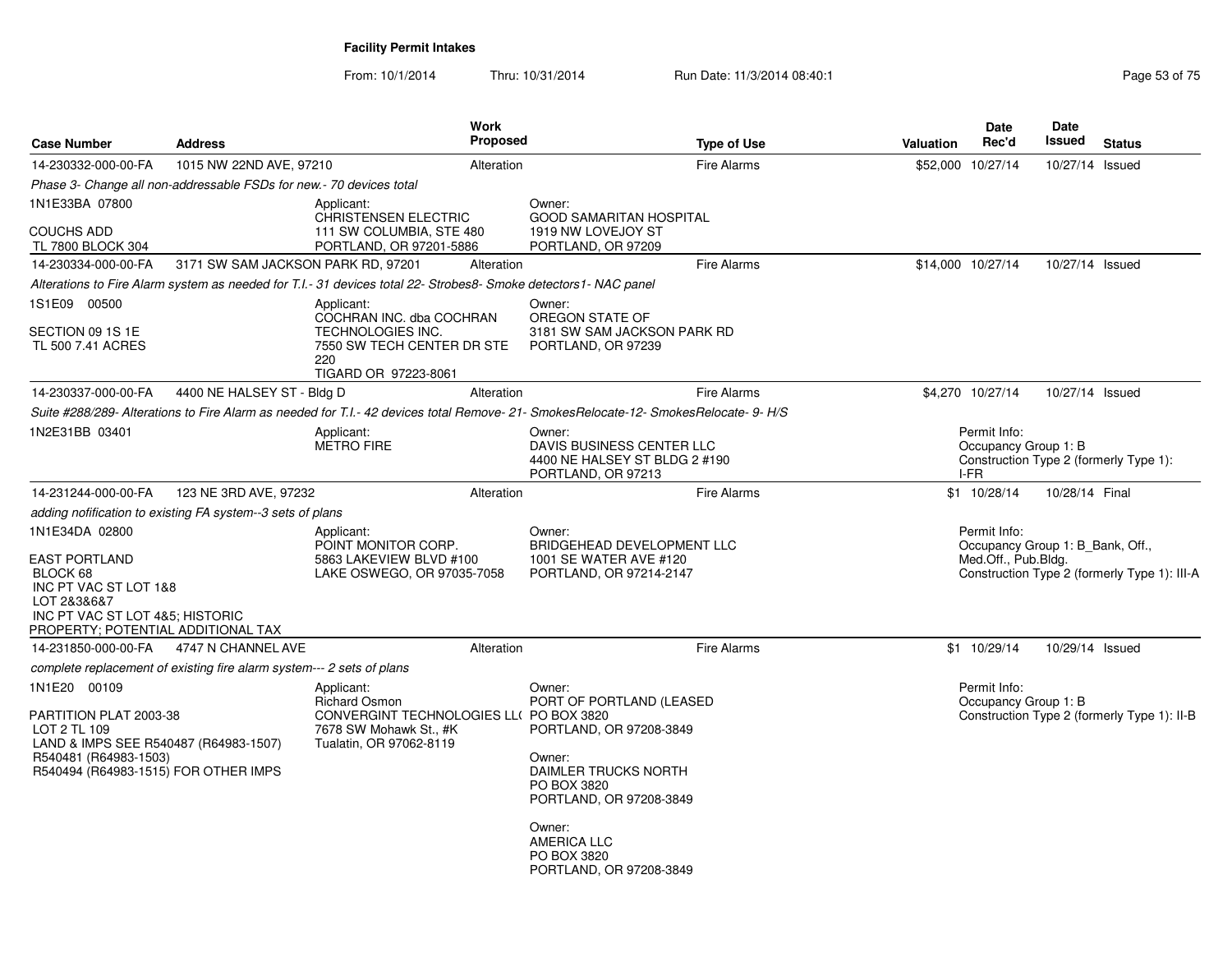From: 10/1/2014Thru: 10/31/2014 Run Date: 11/3/2014 08:40:1

| <b>Case Number</b>                                                                                   | <b>Address</b>                                                               | <b>Work</b><br><b>Proposed</b>                                                                                                                    |                                                                                         | <b>Type of Use</b>     | <b>Valuation</b> | Date<br>Rec'd                                                           | <b>Date</b><br>Issued | <b>Status</b>                               |
|------------------------------------------------------------------------------------------------------|------------------------------------------------------------------------------|---------------------------------------------------------------------------------------------------------------------------------------------------|-----------------------------------------------------------------------------------------|------------------------|------------------|-------------------------------------------------------------------------|-----------------------|---------------------------------------------|
| 14-232448-000-00-FA                                                                                  | 1225 W BURNSIDE ST                                                           | Alteration                                                                                                                                        |                                                                                         | <b>Fire Alarms</b>     |                  | \$1 10/30/14                                                            | 10/31/14 Issued       |                                             |
|                                                                                                      |                                                                              | ALARM-INSTALL (1) HORN/STROBE & (1) STROBE FOR TOMS TI BUILD OUT                                                                                  |                                                                                         |                        |                  |                                                                         |                       |                                             |
| 1N1E33DA 05000A2                                                                                     |                                                                              | Applicant:                                                                                                                                        | Owner:                                                                                  |                        |                  |                                                                         |                       |                                             |
| <b>COUCHS ADD</b><br>BLOCK 82<br>LOT 1-8<br>MACH & EQUIP SEE R140654 (R180207460)<br>FOR LAND & IMPS |                                                                              | <b>COCHRAN INC</b><br>7550 SW TECH CENTER DRIVE<br><b>TIGARD OR 97223</b>                                                                         | PORTLAND DISTRICT COOLING &<br>CO LLC<br>13155 NOEL RD STE 100<br>DALLAS, TX 75240      |                        |                  |                                                                         |                       |                                             |
| 14-232715-000-00-FA                                                                                  | 220 NW 2ND AVE, 97209                                                        | Alteration                                                                                                                                        |                                                                                         | <b>Fire Alarms</b>     |                  | \$1,400 10/31/14                                                        | 10/31/14 Final        |                                             |
|                                                                                                      |                                                                              | Suite #600- Alterations to Fire Alarm system as needed for T.I - 6 strobes total                                                                  |                                                                                         |                        |                  |                                                                         |                       |                                             |
| 1N1E34CA 04500<br><b>COUCHS ADD</b><br>BLOCK 14<br>LOT 1-8 EXC PT IN ST                              |                                                                              | Applicant:<br><b>CHRISTENSON ELECTRIC</b><br>111 SW COLUMBIA ST SUITE 480<br>PORTLAND, OR 97201                                                   | Owner:<br>ONE PACIFIC SQUARE CF LLC<br>1211 SW 5TH AVE #2230<br>PORTLAND, OR 97204-3735 |                        |                  | Permit Info:<br>Occupancy Group 1: B_Bank, Off.,<br>Med.Off., Pub.Bldg. |                       |                                             |
| 14-232748-000-00-FA                                                                                  | 2525 SW 1ST AVE, 97201                                                       | Alteration                                                                                                                                        |                                                                                         | <b>Fire Alarms</b>     |                  | \$23,690 10/31/14                                                       |                       | <b>Under Review</b>                         |
|                                                                                                      |                                                                              | 3rd and 4th floors- Alterations to the Fire Alarm system as needed for T.I.- 163 devices total 113- Smoke detectors9- Strobes37- H/S4- Aux panels |                                                                                         |                        |                  |                                                                         |                       |                                             |
| 1S1E10BB 00900                                                                                       |                                                                              | Applicant:<br>ADVANCED ALARM SYSTEMS<br>1030 NW CORPORATE DR<br>TROUTDALE, OR 97060                                                               | Owner:<br><b>KBS ADP PLAZA LLC</b><br>2715 SW 3RD AVE<br>PORTLAND, OR 97201             |                        |                  | Permit Info:<br>Occupancy Group 1: B Bank, Off.,<br>Med.Off., Pub.Bldg. |                       |                                             |
| 14-219741-000-00-FA                                                                                  | 919 NE 19TH AVE, 97232                                                       | Alteration                                                                                                                                        |                                                                                         | <b>Fire Sprinklers</b> |                  | $$1 \t10/1/14$                                                          | 10/1/14 Final         |                                             |
|                                                                                                      | add, and relocate heads to meet tenate improvement--- 2 sets of plans        |                                                                                                                                                   |                                                                                         |                        |                  |                                                                         |                       |                                             |
| 1N1E35AC 00100<br><b>SULLIVANS ADD</b><br><b>BLOCK 36 TL 100</b>                                     |                                                                              | Applicant:<br>VANPORT FIRE SPRINKLERS INC<br>6101 NE 127TH AVE<br>VANCOUVER, WA 98682                                                             | Owner:<br>WESTON INVESTMENT CO LLC<br>2154 NE BROADWAY #200<br>PORTLAND, OR 97232-1561  |                        |                  | Permit Info:<br>Occupancy Group 1: B                                    |                       | Construction Type 2 (formerly Type 1): II-A |
| 14-219962-000-00-FA                                                                                  | 319 SW WASHINGTON ST, 97204                                                  | Alteration                                                                                                                                        |                                                                                         | <b>Fire Sprinklers</b> |                  | \$700 10/1/14                                                           |                       | 10/1/14 Issued                              |
|                                                                                                      | Suite #801- Alterations to Fire Sprinklers as needed for T.I.- 4 heads total |                                                                                                                                                   |                                                                                         |                        |                  |                                                                         |                       |                                             |
| 1N1E34CD 07800                                                                                       |                                                                              | Applicant:<br>PATRIOT FIRE PROTECTION<br>4708 NE MINNEHAHA ST<br>VANCOUVER, WA 98661                                                              | Owner:<br>THREE NINETEEN WASHINGTON<br><b>LLC</b><br>PO BOX 416<br>MANCHESTER, VT 05254 |                        |                  | Permit Info:<br>Occupancy Group 1: B_Bank, Off.,<br>Med.Off., Pub.Bldg. |                       |                                             |
| 14-219998-000-00-FA                                                                                  | 1618 SW 1ST AVE, 97201                                                       | Alteration                                                                                                                                        |                                                                                         | <b>Fire Sprinklers</b> |                  | \$700 10/1/14                                                           | 10/1/14 Final         |                                             |
|                                                                                                      |                                                                              | Suite #210/230- Alterations to the Fire Sprinklers as needed for T.I.- 5 heads total                                                              |                                                                                         |                        |                  |                                                                         |                       |                                             |
| 1S1E03CA 00700<br>SOUTH AUDITORIUM ADD<br>NLY 351.85' OF BLOCK I                                     |                                                                              | Applicant:<br>AFP SYSTEMS<br>19435 SW 129TH AV<br>TUALATIN, OR 97062                                                                              | Owner:<br><b>HARSCH INVESTMENT</b><br>1121 SW SALMON ST #500<br>PORTLAND, OR 97205-2022 |                        |                  | Permit Info:<br>Occupancy Group 1: B Bank, Off.,<br>Med.Off., Pub.Bldg. |                       | Construction Type 2 (formerly Type 1): II-B |
|                                                                                                      |                                                                              |                                                                                                                                                   | Owner:<br><b>PROPERTIES LLC</b><br>1121 SW SALMON ST #500                               |                        |                  |                                                                         |                       |                                             |

PORTLAND, OR 97205-2022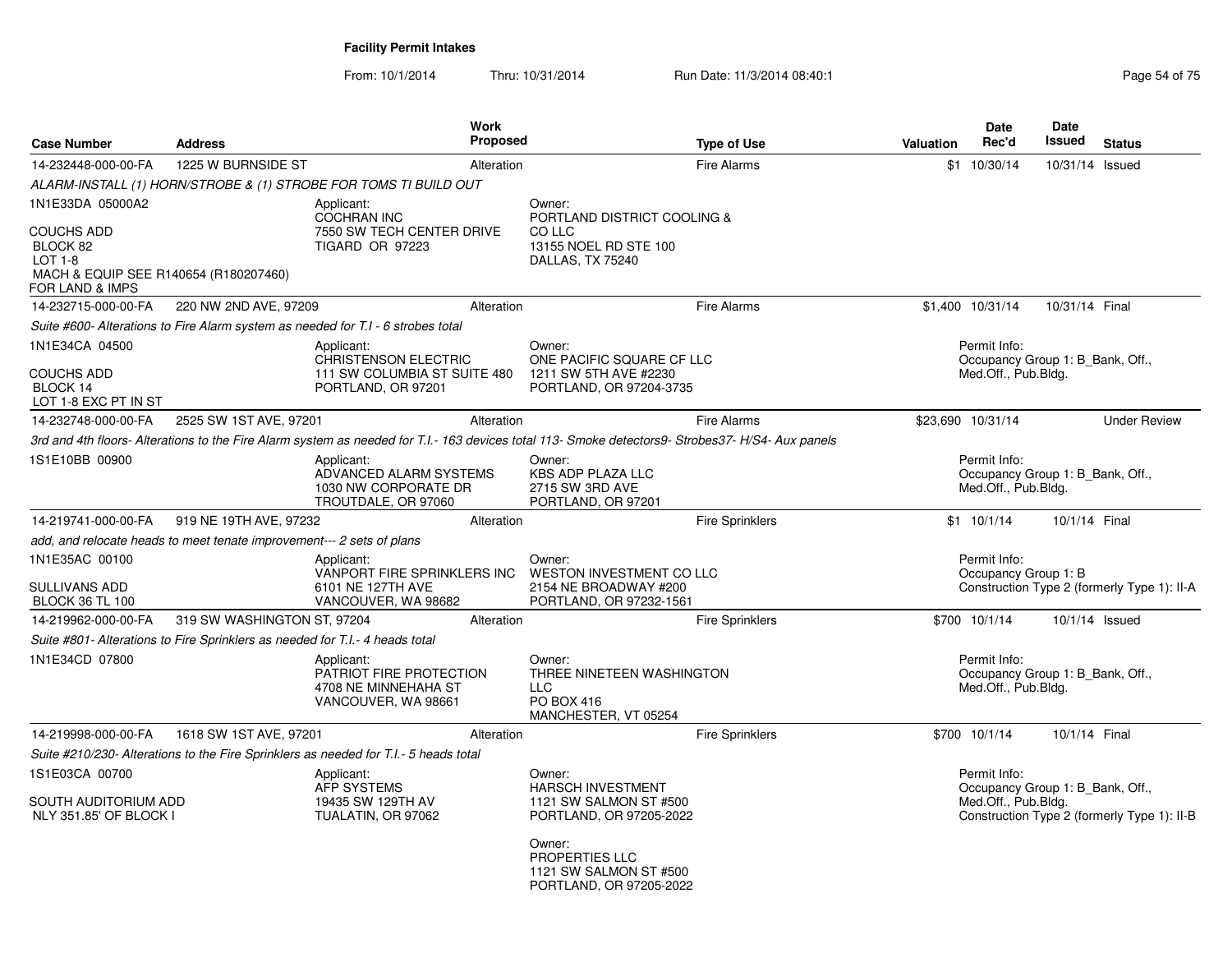| <b>Case Number</b>                                                                             | <b>Address</b>                                                               |                                                                                             | <b>Work</b><br><b>Proposed</b> |                                                                                                                                                                   | <b>Type of Use</b>     | Valuation | Date<br>Rec'd                                    | Date<br>Issued | <b>Status</b>                              |
|------------------------------------------------------------------------------------------------|------------------------------------------------------------------------------|---------------------------------------------------------------------------------------------|--------------------------------|-------------------------------------------------------------------------------------------------------------------------------------------------------------------|------------------------|-----------|--------------------------------------------------|----------------|--------------------------------------------|
| 14-220546-000-00-FA                                                                            | 828 SW 1ST AVE, 97204                                                        |                                                                                             | Alteration                     |                                                                                                                                                                   | <b>Fire Sprinklers</b> | \$1       | 10/2/14                                          | 10/2/14 Final  |                                            |
|                                                                                                |                                                                              | relocate and add existing fire sprinklers at new ceiling and room layout--- 2 sets of plans |                                |                                                                                                                                                                   |                        |           |                                                  |                |                                            |
| 1S1E03BA 01900<br><b>PORTLAND</b><br><b>BLOCK 4</b>                                            |                                                                              | Applicant:<br>ROBERT PARKER<br>PARKER FIRE PROTECTION INC<br>30205 SE KELSO RD              |                                | Owner:<br><b>FOUNTAIN VILLAGE</b><br><b>DEVELOPMENT</b><br>115 SW ASH ST #500                                                                                     |                        |           | Permit Info:<br>Occupancy Group 1: A-2 Nightclub |                |                                            |
| N 46' OF LOT 6<br>14-221222-000-00-FA                                                          | 530 SW 5TH AVE, 97204                                                        | <b>BORING, OR 97009</b>                                                                     | Alteration                     | PORTLAND, OR 97204-3575                                                                                                                                           | <b>Fire Sprinklers</b> |           | \$2,200 10/3/14                                  | 10/3/14 Final  |                                            |
|                                                                                                | Suite #925- Alteration to Fire Sprinklers as needed for T.I.- 14 heads total |                                                                                             |                                |                                                                                                                                                                   |                        |           |                                                  |                |                                            |
| 1N1E34CD 09600                                                                                 |                                                                              | Applicant:<br>PATRIOT FIRE PROTECTION                                                       |                                | Owner:<br>RGOF YEON BUILDING LLC                                                                                                                                  |                        |           | Permit Info:<br>Occupancy Group 1: B Bank, Off., |                |                                            |
| <b>PORTLAND</b><br>BLOCK 63<br>LOT 5&6<br><b>HISTORIC PROPERTY</b><br>POTENTIAL ADDITIONAL TAX |                                                                              | 4708 NE MINNEHAHA ST<br>VANCOUVER, WA 98661                                                 |                                | 551 FIFTH AVE 23RD FLOOR<br>NEW YORK, NY 10176                                                                                                                    |                        |           | Med.Off., Pub.Bldg.                              |                |                                            |
| 14-221231-000-00-FA                                                                            | 650 NE HOLLADAY ST, 97232                                                    |                                                                                             | Alteration                     |                                                                                                                                                                   | <b>Fire Sprinklers</b> |           | $$1 \t10/3/14$                                   | 10/3/14 Issued |                                            |
|                                                                                                | 4th floor- Alterations to Fire Sprinkles as needed for T.I.- 32 heads total  |                                                                                             |                                |                                                                                                                                                                   |                        |           |                                                  |                |                                            |
| 1N1E35BC 00400<br><b>HOLLADAYS ADD</b>                                                         |                                                                              | Applicant:<br><b>MCKINSTRY CO</b><br>16970 NE MASON ST, SUITE 100                           |                                | Owner:<br>600 HOLLADAY LIMITED<br><b>PARTNERSHIP</b>                                                                                                              |                        |           |                                                  |                |                                            |
| BLOCK 82<br>LOT $1-3$<br>INC PT VAC ST LOT 4&5<br>LOT 6-8                                      |                                                                              | PORTLAND OR 97230-7398                                                                      |                                | 1211 SW 5TH AVE STE 2230<br>PORTLAND, OR 97204                                                                                                                    |                        |           |                                                  |                |                                            |
| 14-221236-000-00-FA                                                                            | 220 NW 2ND AVE, 97209                                                        |                                                                                             | Alteration                     |                                                                                                                                                                   | <b>Fire Sprinklers</b> |           | $$1 \t10/3/14$                                   | 10/3/14 Final  |                                            |
|                                                                                                |                                                                              | Suite #600- Alterations to the Fire Sprinklers as needed for T.I.- 2 heads total            |                                |                                                                                                                                                                   |                        |           |                                                  |                |                                            |
| 1N1E34CA 04500<br><b>COUCHS ADD</b><br>BLOCK 14<br>LOT 1-8 EXC PT IN ST                        |                                                                              | Applicant:<br>MCKINSTRY CO<br>16970 NE MASON ST, SUITE 100<br>PORTLAND OR 97230-7398        |                                | Owner:<br>ONE PACIFIC SQUARE CF LLC<br>1211 SW 5TH AVE #2230<br>PORTLAND, OR 97204-3735                                                                           |                        |           |                                                  |                |                                            |
| 14-221883-000-00-FA                                                                            |                                                                              | 3181 SW SAM JACKSON PARK RD - Bldg OHS, 9 Alteration                                        |                                |                                                                                                                                                                   | <b>Fire Sprinklers</b> |           | $$1 \t10/6/14$                                   | 10/8/14 Issued |                                            |
|                                                                                                |                                                                              |                                                                                             |                                | 8C-ICU-FIRE SPRINKLER - TI 20 RELOCATED DROPS WITH NEW QR HEADS ADDED AND 3 NEW SPRINKLERS ADDED REMAINING 133 SRPINKLERS IN SUITE TO BE CHANGED TO QUICK RESPON. |                        |           |                                                  |                |                                            |
| 1S1E09 00200                                                                                   |                                                                              | Applicant:<br><b>BASIC FIRE PROTECTION</b><br>8135 NE MLK Jr Blvd<br>PORTLAND, OR 97211     |                                | Owner:<br>OREGON STATE OF<br>3181 SW SAM JACKSON PARK RD<br>PORTLAND, OR 97239                                                                                    |                        |           | Permit Info:<br>Occupancy Group 1: I-2           |                | Construction Type 2 (formerly Type 1): I-A |
| 14-222199-000-00-FA                                                                            | 7000 NE AIRPORT WAY, 97218                                                   |                                                                                             | Alteration                     |                                                                                                                                                                   | <b>Fire Sprinklers</b> |           | $$1 \t10/7/14$                                   | 10/7/14 Final  |                                            |
|                                                                                                |                                                                              | tenate improvement 3 new sprinkler heads for food carts one each---3 sets of plans          |                                |                                                                                                                                                                   |                        |           |                                                  |                |                                            |
| 1N2E08B 00400<br>SECTION 08 1N 2E                                                              |                                                                              | Applicant:<br><b>BASIC FIRE PROTECTION INC</b><br>8135 NE MLK Jr Blvd                       |                                | Owner:<br>PORT OF PORTLAND<br>PO BOX 3529                                                                                                                         |                        |           |                                                  |                |                                            |
| TL 400 7.39 ACRES<br><b>TERMINAL BLDG</b><br><b>NONTAXABLE</b><br>SEE TAXABLE SUB ACCOUNTS     |                                                                              | PORTLAND, OR 97211                                                                          |                                | PORTLAND, OR 97208-3529                                                                                                                                           |                        |           |                                                  |                |                                            |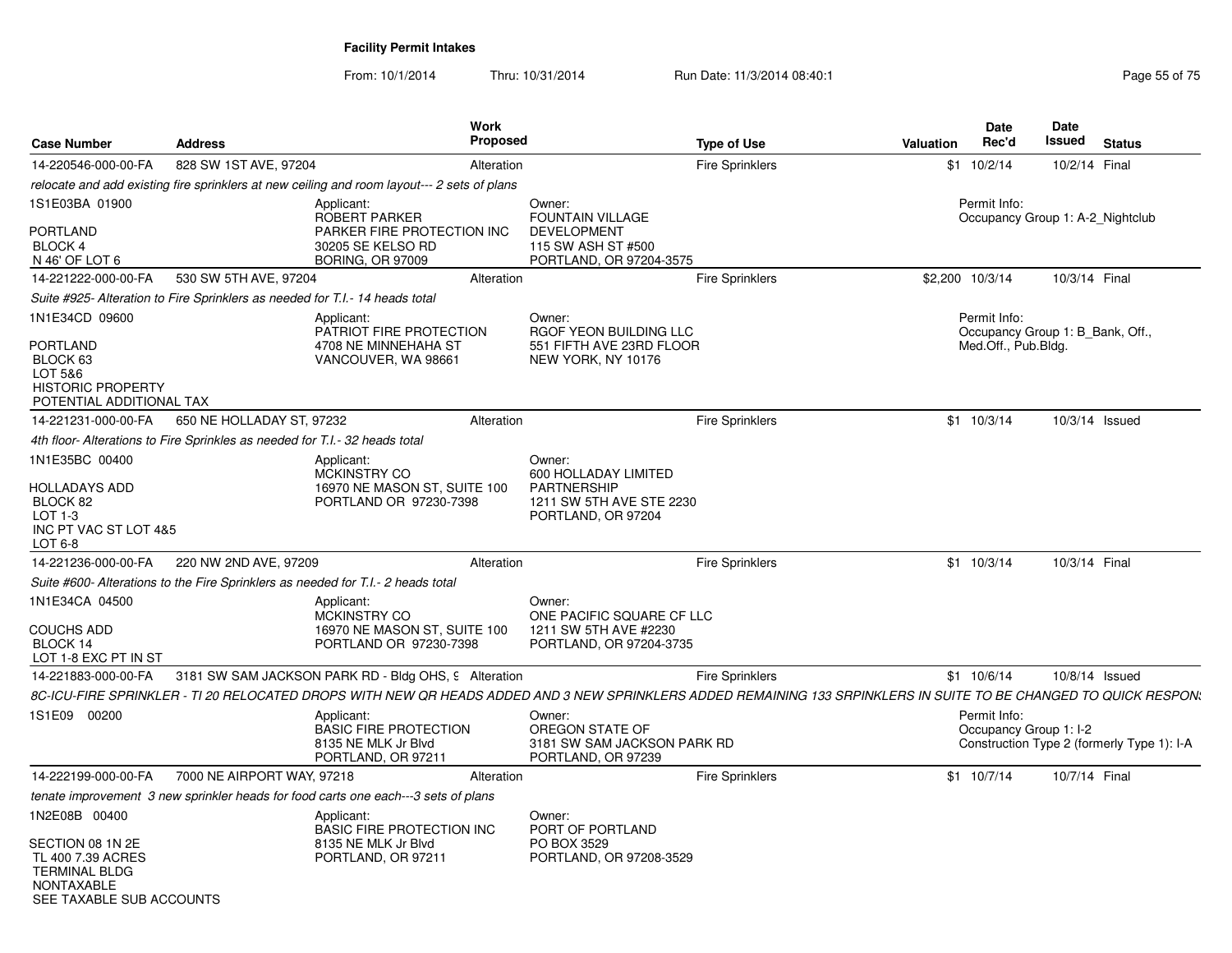| <b>Case Number</b>                                                                                                                                                  | <b>Address</b>                                                |                                                                                              | Work<br><b>Proposed</b> |                                                                                              | <b>Type of Use</b>     | Valuation | Date<br>Rec'd                                                           | <b>Date</b><br>Issued | <b>Status</b>                                |
|---------------------------------------------------------------------------------------------------------------------------------------------------------------------|---------------------------------------------------------------|----------------------------------------------------------------------------------------------|-------------------------|----------------------------------------------------------------------------------------------|------------------------|-----------|-------------------------------------------------------------------------|-----------------------|----------------------------------------------|
| 14-222220-000-00-FA                                                                                                                                                 | 825 NE MULTNOMAH ST - Unit 1                                  |                                                                                              | Alteration              |                                                                                              | <b>Fire Sprinklers</b> |           | $$1 \t10/7/14$                                                          | 10/7/14 Final         |                                              |
|                                                                                                                                                                     | add 1 sprinkler head and relocate one--- 3 sets of plans      |                                                                                              |                         |                                                                                              |                        |           |                                                                         |                       |                                              |
| 1N1E35BB 90002                                                                                                                                                      |                                                               | Applicant:                                                                                   |                         | Owner:                                                                                       |                        |           |                                                                         |                       |                                              |
| LLOYD CENTER TOWER CONDOMINIUM<br>LOT <sub>1</sub><br>DEPT OF REVENUE                                                                                               |                                                               | <b>FIRESTOP CO</b><br>3203 NE 65TH ST SPACE 2<br>VANCOUVER WA 98663                          |                         | <b>PACIFICORP</b><br>700 NE MULTNOMAH ST 7TH FLR<br>PORTLAND, OR 97232                       |                        |           |                                                                         |                       |                                              |
| 14-222816-000-00-FA                                                                                                                                                 | 501 N GRAHAM ST, 97227                                        |                                                                                              | Alteration              |                                                                                              | <b>Fire Sprinklers</b> |           | \$1 10/8/14                                                             | 10/10/14 Final        |                                              |
|                                                                                                                                                                     |                                                               | SPRINKLER - RELOCATE (1) STANDARD RESPONSE PENDENT FOR NEW LIGHT & DIFFUSER LOCATION         |                         |                                                                                              |                        |           |                                                                         |                       |                                              |
| 1N1E27AC 01000<br><b>ABENDS ADD</b><br><b>BLOCK 1 TL 1000</b>                                                                                                       |                                                               | Applicant:<br><b>BASIC FIRE PROTECTION</b><br>8135 N.E. MLK JR. BLVD<br>PORTLAND, OR 97211   |                         | Owner:<br>LEGACY HEALTH SYSTEM<br>1919 NW LOVEJOY ST<br>PORTLAND, OR 97209                   |                        |           | Permit Info:<br>Occupancy Group 1: B Bank, Off.,<br>Med.Off., Pub.Bldg. |                       | Construction Type 2 (formerly Type 1): I-A   |
| 14-223675-000-00-FA                                                                                                                                                 | 5216 NE 158TH AVE - Bldg 6, 97230                             |                                                                                              | Alteration              |                                                                                              | <b>Fire Sprinklers</b> |           | \$1 10/9/14                                                             | 10/10/14 Final        |                                              |
|                                                                                                                                                                     | SPRINKLER - INSTALL NEW PENDENT SPRINKLERS IN NEW CEILING     |                                                                                              |                         |                                                                                              |                        |           |                                                                         |                       |                                              |
| 1N2E24AA 00400                                                                                                                                                      |                                                               | Applicant:<br><b>JR MERIT INC</b><br><b>PO BOX 940</b><br>VANCOUVER WA 98666                 |                         | Owner:<br><b>WALTON CWOR COMMERCE</b><br>PO BOX 460169<br>HOUSTON, TX 77056                  |                        |           |                                                                         |                       |                                              |
| 14-223880-000-00-FA                                                                                                                                                 | 123 NE 3RD AVE, 97232                                         |                                                                                              | Alteration              |                                                                                              | <b>Fire Sprinklers</b> |           | $$1$ 10/10/14                                                           | 10/10/14 Final        |                                              |
|                                                                                                                                                                     | add one head for tenate improverment---3 sets of plans        |                                                                                              |                         |                                                                                              |                        |           |                                                                         |                       |                                              |
| 1N1E34DA 02800<br><b>EAST PORTLAND</b><br>BLOCK 68<br>INC PT VAC ST LOT 1&8<br>LOT 2&3&6&7<br>INC PT VAC ST LOT 4&5; HISTORIC<br>PROPERTY; POTENTIAL ADDITIONAL TAX |                                                               | Applicant:<br><b>T&amp;L COMMUNICATIONS.</b><br>PO BOX 87387<br>Vancouver, WA 98687          |                         | Owner:<br>BRIDGEHEAD DEVELOPMENT LLC<br>1001 SE WATER AVE #120<br>PORTLAND, OR 97214-2147    |                        |           | Permit Info:<br>Occupancy Group 1: B_Bank, Off.,<br>Med.Off., Pub.Bldg. |                       | Construction Type 2 (formerly Type 1): III-A |
| 14-223885-000-00-FA                                                                                                                                                 | 10011 SE DIVISION ST, 97216                                   |                                                                                              | Alteration              |                                                                                              | Fire Sprinklers        |           | \$1 10/10/14                                                            | 10/10/14 Final        |                                              |
|                                                                                                                                                                     | add and relocate to meet tenate improvement---2 sets of plans |                                                                                              |                         |                                                                                              |                        |           |                                                                         |                       |                                              |
| 1S2E04DD 02000                                                                                                                                                      |                                                               | Applicant:<br>VANPORT FIRE SPRINKLERS INC                                                    |                         | Owner:<br>WESTON INVESTMENT CO LLC                                                           |                        |           |                                                                         |                       |                                              |
| SECTION 04 1S 2E<br>TL 2000 0.79 ACRES                                                                                                                              |                                                               | 6101 NE 127TH AVE<br>VANCOUVER, WA 98682                                                     |                         | 2154 NE BROADWAY #200<br>PORTLAND, OR 97232-1561                                             |                        |           |                                                                         |                       |                                              |
| 14-223986-000-00-FA                                                                                                                                                 | 1225 W BURNSIDE ST                                            |                                                                                              | Alteration              |                                                                                              | <b>Fire Sprinklers</b> |           | \$1,000 10/10/14                                                        | 10/10/14 Issued       |                                              |
|                                                                                                                                                                     |                                                               | 1st floor retail space- Alterations to the Fire Sprinklers as needed for T.I.- 5 heads total |                         |                                                                                              |                        |           |                                                                         |                       |                                              |
| 1N1E33DA 05000A2<br><b>COUCHS ADD</b><br>BLOCK 82<br>LOT 1-8<br>MACH & EQUIP SEE R140654 (R180207460)<br>FOR LAND & IMPS                                            |                                                               | Applicant:<br>COSCO FIRE PROTECTION<br>2501 SE COLUMBIA WAY STE 100<br>VANCOUVER, WA 98661   |                         | Owner:<br>PORTLAND DISTRICT COOLING &<br>CO LLC<br>13155 NOEL RD STE 100<br>DALLAS, TX 75240 |                        |           |                                                                         |                       |                                              |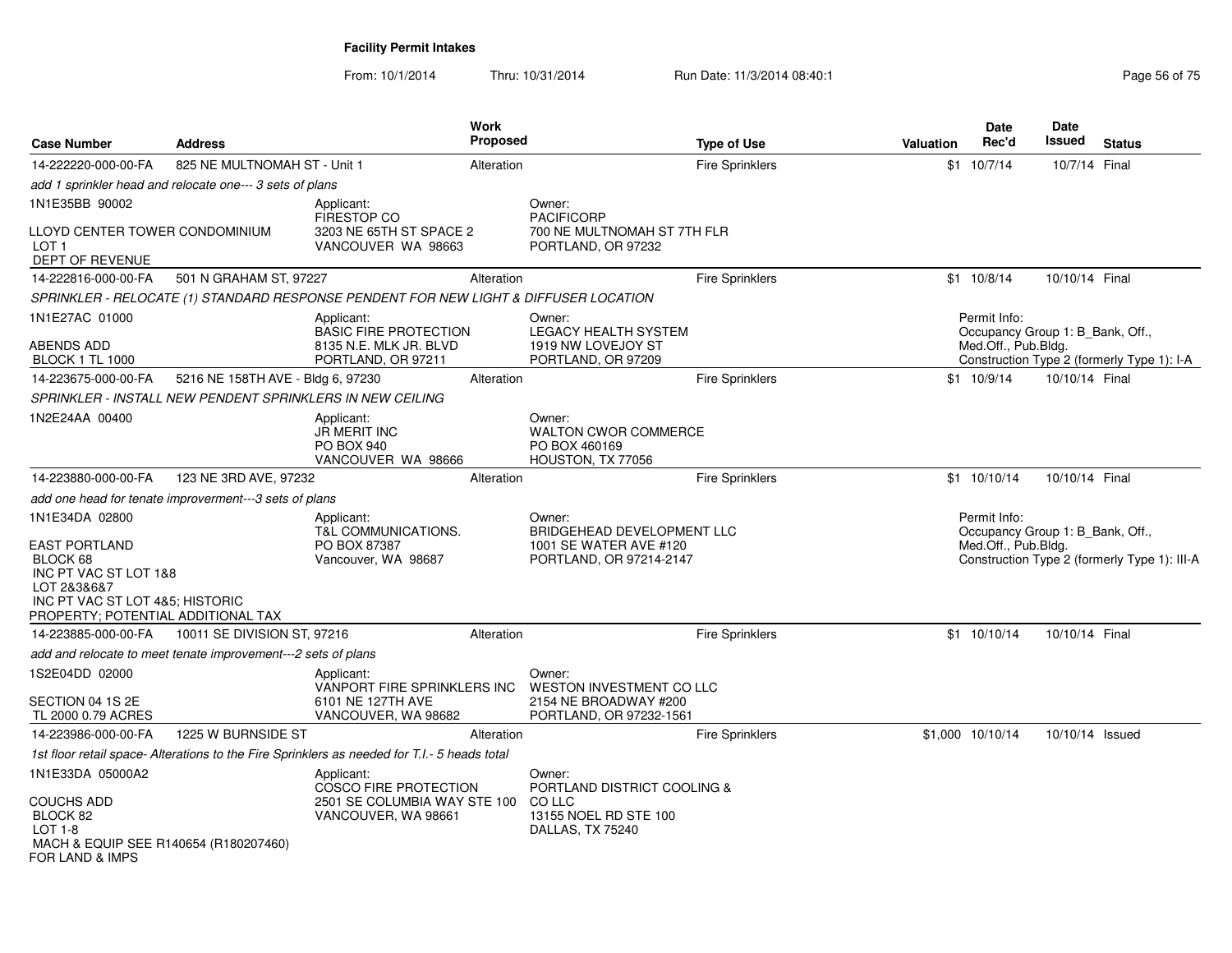From: 10/1/2014

Thru: 10/31/2014 Run Date: 11/3/2014 08:40:1

| <b>Case Number</b>                                                                                                                             | <b>Address</b>                                                                                               | Work<br>Proposed                                                 | <b>Type of Use</b>                                                                                                                                                                    | <b>Date</b><br>Rec'd<br><b>Valuation</b>                                | Date<br>Issued  | <b>Status</b>                              |
|------------------------------------------------------------------------------------------------------------------------------------------------|--------------------------------------------------------------------------------------------------------------|------------------------------------------------------------------|---------------------------------------------------------------------------------------------------------------------------------------------------------------------------------------|-------------------------------------------------------------------------|-----------------|--------------------------------------------|
| 14-224184-000-00-FA                                                                                                                            | 3930 SW MACADAM AVE, 97201                                                                                   | Alteration                                                       | <b>Fire Sprinklers</b>                                                                                                                                                                | \$1 10/10/14                                                            | 10/16/14 Issued |                                            |
|                                                                                                                                                |                                                                                                              |                                                                  | SPRINKLER -RELOCATE (5) EXISTING PENDENTS AWAY FROM STEEL I-BEAM. INSTALL (2) SR UPRIGHTS UNDER WALKWAY DUE TO INSUFFICIENT COVERAGE. INSTALL (4) SR HSW UNDER OVI                    |                                                                         |                 |                                            |
| 1S1E10CA 00500                                                                                                                                 | Applicant:<br><b>BASIC FIRE PROTECTION</b>                                                                   | Owner:                                                           | OREGON STATE OF                                                                                                                                                                       | Permit Info:<br>Occupancy Group 1: S2                                   |                 |                                            |
| <b>CARUTHERS ADD</b><br>BLOCK 175                                                                                                              | <b>BLVD</b><br>PORTLAND, OR 97211                                                                            | 8135 NE MARTIN LUTHER KING JR 3181 SW SAM JACKSON PARK RD        | PORTLAND, OR 97239                                                                                                                                                                    |                                                                         |                 | Construction Type 2 (formerly Type 1): V-N |
| 14-225230-000-00-FA                                                                                                                            | 3147 SW SAM JACKSON PARK RD, 97201                                                                           | Alteration                                                       | <b>Fire Sprinklers</b>                                                                                                                                                                | $$1 \t10/14/14$                                                         | 10/16/14 Issued |                                            |
|                                                                                                                                                |                                                                                                              |                                                                  | FIRE SPRINKLER - TI: 14 EXISTING SPRINKLERS REPLACED WITH NEW QR SPRINKLERS IN REMODELED TOILET ROOMS. 1 SPIRNKLER TO BE RELOCATED AND REPLACED WITH QR AT WIDENE                     |                                                                         |                 |                                            |
| 1S1E09AD 00100<br>SECTION 09 1S 1E<br>TL 100 0.65 ACRES                                                                                        | Applicant:<br><b>BASIC FIRE PROTECTION</b><br>8135 NE MLK Jr Blvd<br>PORTLAND, OR 97211                      | Owner:                                                           | OREGON STATE OF(LEASED<br>3181 SW SAM JACKSON PARK RD<br>PORTLAND, OR 97239                                                                                                           | Permit Info:<br>Occupancy Group 1: B                                    |                 | Construction Type 2 (formerly Type 1): I-B |
| <b>LAND &amp; IMPS</b><br>SEE R327835 (R991091601) FOR IMPS AND<br><b>AIR SPACE</b>                                                            |                                                                                                              | Owner:<br><b>BRIM OHSU</b><br>Owner:<br>MAIL STOP PP E           | 3181 SW SAM JACKSON PARK RD<br>PORTLAND, OR 97239<br>3181 SW SAM JACKSON PARK RD<br>PORTLAND, OR 97239                                                                                |                                                                         |                 |                                            |
| 14-225235-000-00-FA                                                                                                                            | 3147 SW SAM JACKSON PARK RD, 97201                                                                           | Alteration                                                       | <b>Fire Sprinklers</b>                                                                                                                                                                | $$1$ 10/14/14                                                           | 10/16/14 Issued |                                            |
|                                                                                                                                                | FIRE SPRINKLER - TI: 7 SPRINKLERS RELOCATED AND REPLACED CONCEALED QRRECEIVED: 3 SETS OF CUT SHEETS, 3 PLANS |                                                                  |                                                                                                                                                                                       |                                                                         |                 |                                            |
| 1S1E09AD 00100<br>SECTION 09 1S 1E<br>TL 100 0.65 ACRES<br><b>LAND &amp; IMPS</b><br>SEE R327835 (R991091601) FOR IMPS AND<br><b>AIR SPACE</b> | Applicant:<br><b>BASIC FIRE PROTECTION</b><br>8135 NE MLK Jr Blvd<br>PORTLAND, OR 97211                      | Owner:<br>Owner:<br><b>BRIM OHSU</b><br>Owner:<br>MAIL STOP PP E | OREGON STATE OF(LEASED<br>3181 SW SAM JACKSON PARK RD<br>PORTLAND, OR 97239<br>3181 SW SAM JACKSON PARK RD<br>PORTLAND, OR 97239<br>3181 SW SAM JACKSON PARK RD<br>PORTLAND, OR 97239 | Permit Info:<br>Occupancy Group 1: B_Bank, Off.,<br>Med.Off., Pub.Bldg. |                 |                                            |
| 14-225914-000-00-FA                                                                                                                            | 6500 SW MACADAM AVE - Unit 300, 97201                                                                        | Alteration                                                       | <b>Fire Sprinklers</b>                                                                                                                                                                | $$1$ 10/15/14                                                           | 10/15/14 Issued |                                            |
|                                                                                                                                                | install and relocate sprinkler heads to meet tenate improvement---2 sets of plans                            |                                                                  |                                                                                                                                                                                       |                                                                         |                 |                                            |
| 1S1E15DC 00400                                                                                                                                 | Applicant:<br>VANPORT FIRE SPRINKLERS INC                                                                    | Owner:                                                           | WESTON INVESTMENT CO LLC                                                                                                                                                              | Permit Info:<br>Occupancy Group 1: B                                    |                 |                                            |
| SOUTHERN PORTLAND<br>BLOCK <sub>6</sub><br>LOT 9-18 TL 400                                                                                     | 6101 NE 127TH AVE<br>VANCOUVER, WA 98682                                                                     |                                                                  | 2154 NE BROADWAY #200<br>PORTLAND, OR 97232-1561                                                                                                                                      | $II-1HR$                                                                |                 | Construction Type 2 (formerly Type 1):     |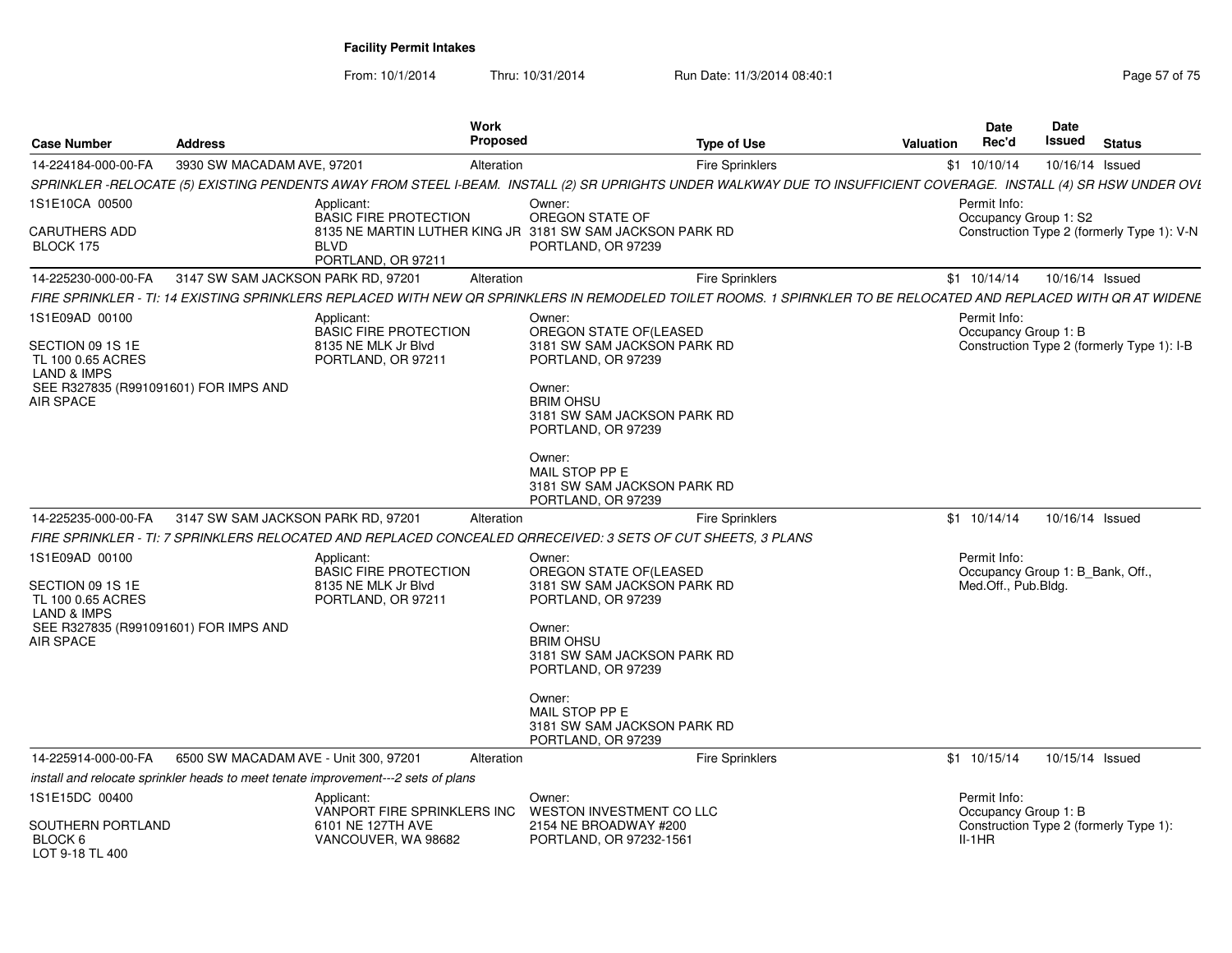| <b>Case Number</b>                                                                                                              | <b>Address</b>                                                        |                                                                                                                                                                    | Work<br><b>Proposed</b> |                                                                                                        | <b>Type of Use</b>     | <b>Valuation</b> | <b>Date</b><br>Rec'd                                                    | <b>Date</b><br>Issued | <b>Status</b>                              |
|---------------------------------------------------------------------------------------------------------------------------------|-----------------------------------------------------------------------|--------------------------------------------------------------------------------------------------------------------------------------------------------------------|-------------------------|--------------------------------------------------------------------------------------------------------|------------------------|------------------|-------------------------------------------------------------------------|-----------------------|--------------------------------------------|
| 14-226238-000-00-FA                                                                                                             | 5600 NE HASSALO ST. 97213                                             |                                                                                                                                                                    | Alteration              |                                                                                                        | <b>Fire Sprinklers</b> |                  | $$1 \t10/16/14$                                                         | 10/16/14 Final        |                                            |
|                                                                                                                                 | add sprinkler heads needed for office and bathrooms---2 sets of plans |                                                                                                                                                                    |                         |                                                                                                        |                        |                  |                                                                         |                       |                                            |
| 1N2E31 00100                                                                                                                    |                                                                       | Applicant:<br>WYATT FIRE PROTECTION INC<br>9095 SW BURNHAM ST<br>TIGARD, OR 972236104                                                                              |                         | Owner:<br><b>PACIFIC REALTY ASSOCIATES</b><br>15115 SW SEQUOIA PKWY<br>#200-WMI<br>PORTLAND, OR 97224  |                        |                  |                                                                         |                       |                                            |
| 14-226241-000-00-FA                                                                                                             | 121 SW SALMON ST, 97204                                               |                                                                                                                                                                    | Alteration              |                                                                                                        | <b>Fire Sprinklers</b> |                  | $$1$ 10/16/14                                                           | 10/16/14 Final        |                                            |
|                                                                                                                                 | relocate existing sprinkler head in tele room--no plans               |                                                                                                                                                                    |                         |                                                                                                        |                        |                  |                                                                         |                       |                                            |
| 1S1E03BA 02100                                                                                                                  |                                                                       | Applicant:<br><b>VIKING AUTOMATIC SPRINKLER</b><br><b>COMPANY</b><br>3245 NW FRONT AVE<br>PORTLAND, OR 972101580                                                   |                         | Owner:<br><b>IEH PORTLAND LLC</b><br>1WTC0510-CORPORATE TAX<br>DEPT 121 SW SALMO<br>PORTLAND, OR 97204 |                        |                  | Permit Info:<br>Occupancy Group 1: B                                    |                       | Construction Type 2 (formerly Type 1): I-A |
| 14-226307-000-00-FA                                                                                                             | 707 SW WASHINGTON ST, 97205                                           |                                                                                                                                                                    | Alteration              |                                                                                                        | <b>Fire Sprinklers</b> |                  | $$1$ 10/16/14                                                           | 10/22/14 Issued       |                                            |
|                                                                                                                                 |                                                                       | FIRE SPRINKLER - TI 10 SPRINKLERS RELOCATED AND 1 SPRINKLER ADDEDRECEIVED: 3 SETS OF CUT SHEETS; 3 SETS OF PLANS                                                   |                         |                                                                                                        |                        |                  |                                                                         |                       |                                            |
| 1N1E34CC 04600                                                                                                                  |                                                                       | Applicant:<br><b>BASIC FIRE PROTECTION</b><br>8135 NE MLK Jr Blyd<br>PORTLAND, OR 97211                                                                            |                         | Owner:<br><b>UBCT PARTNERSHIP</b><br>111 SW COLUMBIA ST #1380<br>PORTLAND, OR 97201                    |                        |                  | Permit Info:<br>Occupancy Group 1: B                                    |                       | Construction Type 2 (formerly Type 1): I-A |
| 14-226395-000-00-FA                                                                                                             | 7000 NE AIRPORT WAY, 97218                                            |                                                                                                                                                                    | Alteration              |                                                                                                        | <b>Fire Sprinklers</b> |                  | $$1 \t10/16/14$                                                         | 10/22/14 Issued       |                                            |
|                                                                                                                                 |                                                                       | FIRE SPRINKLER - IN REMODEL AREA RELCATE 59 EXISTING SPRINKLERS, ADD 2 SSP AND PLUG 10. REPLACE EXISTING SPRINKLERS WITH QUICK RESPONSE PENDENT SPRINKLERS.RECEIVI |                         |                                                                                                        |                        |                  |                                                                         |                       |                                            |
| 1N2E08B 00400<br>SECTION 08 1N 2E<br>TL 400 7.39 ACRES<br><b>TERMINAL BLDG</b><br><b>NONTAXABLE</b><br>SEE TAXABLE SUB ACCOUNTS |                                                                       | Applicant:<br><b>BASIC FIRE PROTECTION</b><br>8135 NE MLK Jr Blvd<br>PORTLAND, OR 97211                                                                            |                         | Owner:<br>PORT OF PORTLAND<br>PO BOX 3529<br>PORTLAND, OR 97208-3529                                   |                        |                  | Permit Info:<br>Occupancy Group 1: B_Bank, Off.,<br>Med.Off., Pub.Bldg. |                       |                                            |
| 14-226614-000-00-FA                                                                                                             | 601 SW 2ND AVE, 97204                                                 |                                                                                                                                                                    | Alteration              |                                                                                                        | Fire Sprinklers        |                  | $$1 \t10/16/14$                                                         | 10/16/14 Issued       |                                            |
|                                                                                                                                 |                                                                       | 9th floor- Alterations to Fire Sprinklers as needed for T.I.- 21 heads total18- Relcated3- removal                                                                 |                         |                                                                                                        |                        |                  |                                                                         |                       |                                            |
| 1S1E03BA 05000<br>PORTLAND<br>BLOCK 20<br>LOT 1-4 EXC PT IN ST & LOT 5-8                                                        |                                                                       | Applicant:<br><b>MCKINSTRY CO</b><br>16790 NE MASON ST, STE 100<br>PORTLAND, OR 97230                                                                              |                         | Owner:<br>MORRISON STREET CF LLC<br>1211 SW 5TH AVE #2230<br>PORTLAND, OR 97204                        |                        |                  |                                                                         |                       |                                            |
| 14-227080-000-00-FA                                                                                                             | 111 SW 5TH AVE, 97204-3626                                            |                                                                                                                                                                    | Alteration              |                                                                                                        | Fire Sprinklers        |                  | $$1$ 10/17/14                                                           |                       | 10/17/14 Under Inspection                  |
| add heads as required for TI---3 sets of plans                                                                                  |                                                                       |                                                                                                                                                                    |                         |                                                                                                        |                        |                  |                                                                         |                       |                                            |
| 1N1E34CD 01300                                                                                                                  |                                                                       | Applicant:<br>AFP SYSTEMS INC<br>19435 SW 129TH AVE<br><b>TUALATIN, OR 970627070</b>                                                                               |                         |                                                                                                        |                        |                  | Permit Info:<br>Occupancy Group 1: B                                    |                       | Construction Type 2 (formerly Type 1): I-A |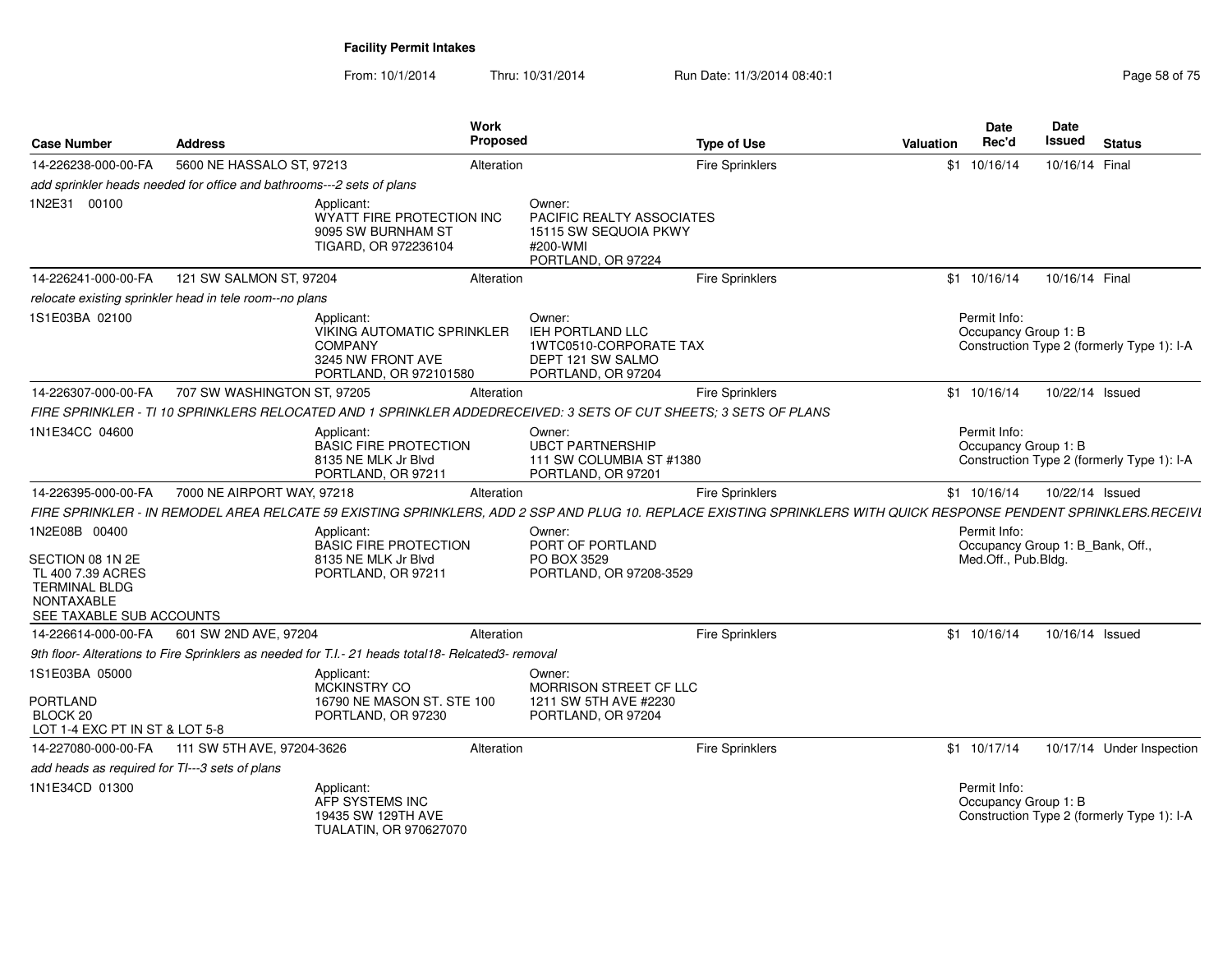| <b>Case Number</b>                                         | <b>Address</b>                     | <b>Work</b>                                                                                                                                                              | <b>Proposed</b>                                                                        | <b>Type of Use</b>     | <b>Valuation</b> | <b>Date</b><br>Rec'd                   | Date<br>Issued<br><b>Status</b>                                                    |
|------------------------------------------------------------|------------------------------------|--------------------------------------------------------------------------------------------------------------------------------------------------------------------------|----------------------------------------------------------------------------------------|------------------------|------------------|----------------------------------------|------------------------------------------------------------------------------------|
| 14-227136-000-00-FA                                        | 2201 NE LLOYD BLVD, 97232          |                                                                                                                                                                          | Alteration                                                                             | <b>Fire Sprinklers</b> |                  | \$1 10/17/14                           | <b>Under Review</b>                                                                |
|                                                            |                                    | relocate existing sprinkler drops and replace old heads with new heads for tenate remodel---3 sets of plans                                                              |                                                                                        |                        |                  |                                        |                                                                                    |
| 1N1E35BA 00101                                             |                                    | Applicant:<br>SOUND FIRE PROTECTION INC<br>10756 SE HIGHWAY 212<br>CLACKAMAS, OR 970159162                                                                               | Owner:<br>CAPREF LLOYD CENTER LLC<br>2201 LLOYD CENTER<br>PORTLAND, OR 97232           |                        |                  | Permit Info:<br>Station                | Occupancy Group 1: M Store, Service<br>Construction Type 2 (formerly Type 1): II-A |
| 14-227143-000-00-FA                                        | 2201 NE LLOYD BLVD, 97232          |                                                                                                                                                                          | Alteration                                                                             | <b>Fire Sprinklers</b> |                  | $$1 \t10/17/14$                        | 10/17/14 Issued                                                                    |
|                                                            |                                    | relocate existing sprinkler drops and replace old heads with new heads for tenate remodel---3 sets of plans                                                              |                                                                                        |                        |                  |                                        |                                                                                    |
| 1N1E35BA 00101                                             |                                    | Applicant:<br>SOUND FIRE PROTECTION INC<br>10756 SE HIGHWAY 212<br>CLACKAMAS, OR 970159162                                                                               | Owner:<br>CAPREF LLOYD CENTER LLC<br>2201 LLOYD CENTER<br>PORTLAND, OR 97232           |                        |                  | Permit Info:<br>Station                | Occupancy Group 1: M Store, Service<br>Construction Type 2 (formerly Type 1): II-A |
| 14-227177-000-00-FA                                        | 825 NE MULTNOMAH ST - Unit 1       |                                                                                                                                                                          | Alteration                                                                             | <b>Fire Sprinklers</b> |                  | $$1$ 10/17/14                          | 10/22/14 Issued                                                                    |
|                                                            |                                    | SPRINKLER - EXTEND & MODIFY (E) FIRE SPRINKLER SYSTEM TO ACCOMMODATE TI                                                                                                  |                                                                                        |                        |                  |                                        |                                                                                    |
| 1N1E35BB 90002                                             |                                    | Applicant:<br>FIRESTOP CO                                                                                                                                                | Owner:<br><b>PACIFICORP</b>                                                            |                        |                  |                                        |                                                                                    |
| LLOYD CENTER TOWER CONDOMINIUM<br>LOT 1<br>DEPT OF REVENUE |                                    | 3203 NE 65TH ST SPACE 2<br>VANCOUVER WA 98663                                                                                                                            | 700 NE MULTNOMAH ST 7TH FLR<br>PORTLAND, OR 97232                                      |                        |                  |                                        |                                                                                    |
| 14-228158-000-00-FA                                        | 919 NE 19TH AVE, 97232             |                                                                                                                                                                          | Alteration                                                                             | <b>Fire Sprinklers</b> |                  | $$1$ 10/21/14                          | 10/21/14 Issued                                                                    |
| add 1 head--2 sets of plans                                |                                    |                                                                                                                                                                          |                                                                                        |                        |                  |                                        |                                                                                    |
| 1N1E35AC 00100<br>SULLIVANS ADD<br><b>BLOCK 36 TL 100</b>  |                                    | Applicant:<br>VANPORT FIRE SPRINKLERS INC<br>6101 NE 127TH AVE<br>VANCOUVER, WA 98682                                                                                    | Owner:<br>WESTON INVESTMENT CO LLC<br>2154 NE BROADWAY #200<br>PORTLAND, OR 97232-1561 |                        |                  | Permit Info:<br>Occupancy Group 1: B   | Construction Type 2 (formerly Type 1): II-A                                        |
| 14-229335-000-00-FA                                        | 3171 SW SAM JACKSON PARK RD, 97201 |                                                                                                                                                                          | Alteration                                                                             | <b>Fire Sprinklers</b> |                  | $$1$ 10/23/14                          | 10/27/14 Issued                                                                    |
|                                                            |                                    | SPRINKLER-T.I NORTHWEST WING: 44(E) STANDARD RESPONSE TO BE SPRINKLERS REPLACED WITH Q.R. CONCEALED. 6 Q.R. CONCEALED ADDED. 5 Q.R. SPRINKLERS REWORKED IN SOUTH         |                                                                                        |                        |                  |                                        |                                                                                    |
| 1S1E09 00500<br>SECTION 09 1S 1E<br>TL 500 7.41 ACRES      |                                    | Applicant:<br><b>BASIC FIRE PROTECTION</b><br>8135 NE MARTIN LUTHER KING JR 3181 SW SAM JACKSON PARK RD<br><b>BLVD</b><br>PORTLAND, OR 97211                             | Owner:<br>OREGON STATE OF<br>PORTLAND, OR 97239                                        |                        |                  |                                        |                                                                                    |
| 14-229847-000-00-FA                                        | 1040 NW 22ND AVE, 97210            |                                                                                                                                                                          | Alteration                                                                             | <b>Fire Sprinklers</b> |                  | \$1 10/24/14                           | 10/31/14 Issued                                                                    |
|                                                            |                                    | MOB II - Suite #660-SPRINKLERS-TENANT IMPROVEMENT .25 EXISTING SPRINKLERS RELOACTED IN ACT CEILINGS AROUND NEW WALLS                                                     |                                                                                        |                        |                  |                                        |                                                                                    |
| 1N1E33BA 03600                                             |                                    | Applicant:<br><b>BASIC FIRE PROTECTION</b>                                                                                                                               | Owner:<br><b>GOOD SAMARITAN HOSPITAL &amp;</b>                                         |                        |                  | Permit Info:<br>Occupancy Group 1: B   |                                                                                    |
| COUCHS ADD<br>BLOCK 301<br>LOT 15-18                       |                                    | 8135 NE MARTIN LUTHER KING JR MEDICAL CENTER<br><b>BLVD</b><br>PORTLAND, OR 97211                                                                                        | 1919 NW LOVEJOY ST<br>PORTLAND, OR 97209                                               |                        |                  |                                        | Construction Type 2 (formerly Type 1): I-B                                         |
| 14-229870-000-00-FA                                        |                                    | 3181 SW SAM JACKSON PARK RD - Bldg OHS, 9 Alteration                                                                                                                     |                                                                                        | <b>Fire Sprinklers</b> |                  | $$1 \t10/24/14$                        | 10/31/14 Issued                                                                    |
|                                                            |                                    | 6th floor elevator lobby-SPRINKLERS-TENANT IMPROVEMENT. 6 SPRINKLER DROPS RELOCATED IN NEW ELEVATOR LOBBY CEILINGS, (E) SPRINKLERS REPLACED WITH NEW Q.R. 12 (E) SPRINKL |                                                                                        |                        |                  |                                        |                                                                                    |
| 1S1E09 00200                                               |                                    | Applicant:<br><b>BASIC FIRE PROTECTION</b><br>8135 NE MARTIN LUTHER KING JR 3181 SW SAM JACKSON PARK RD<br><b>BLVD</b><br>PORTLAND, OR 97211                             | Owner:<br>OREGON STATE OF<br>PORTLAND, OR 97239                                        |                        |                  | Permit Info:<br>Occupancy Group 1: I-2 | Construction Type 2 (formerly Type 1): I-A                                         |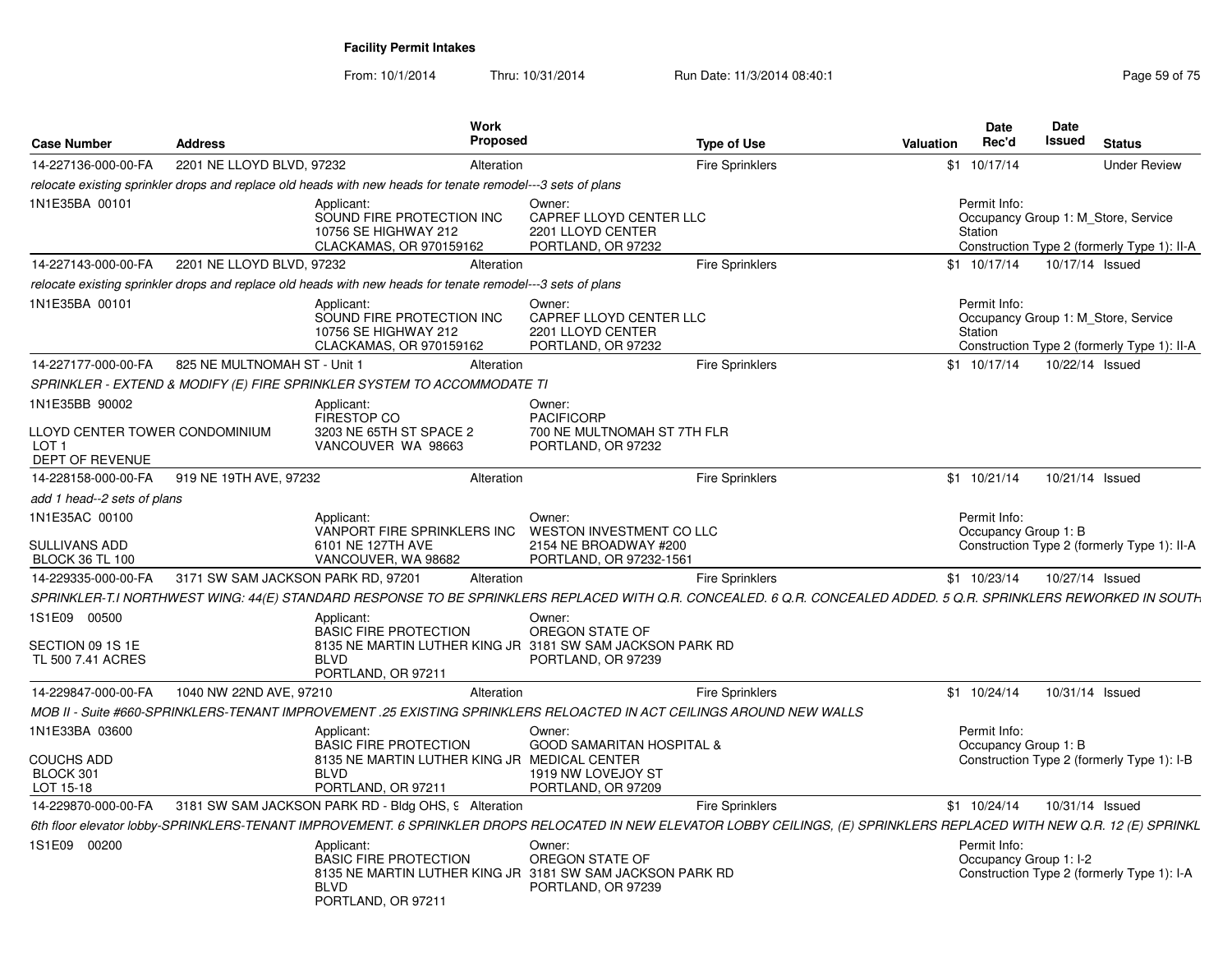| <b>Case Number</b>                                                 | <b>Address</b>            |                                                                                                                 | Work<br>Proposed |                                                                                                                                                                    | <b>Type of Use</b> |                                                                                                                | <b>Valuation</b> | <b>Date</b><br>Rec'd                                                    | <b>Date</b><br>Issued | <b>Status</b>                              |
|--------------------------------------------------------------------|---------------------------|-----------------------------------------------------------------------------------------------------------------|------------------|--------------------------------------------------------------------------------------------------------------------------------------------------------------------|--------------------|----------------------------------------------------------------------------------------------------------------|------------------|-------------------------------------------------------------------------|-----------------------|--------------------------------------------|
| 14-230110-000-00-FA                                                | 1300 NE 16TH AVE, 97232   |                                                                                                                 | Alteration       |                                                                                                                                                                    |                    | <b>Fire Sprinklers</b>                                                                                         |                  | \$1,325 10/24/14                                                        |                       | 10/24/14 Under Inspection                  |
|                                                                    |                           | Suite #525- Alterations to the Fire Sprinklers as needed for T.I.- 7 heads total                                |                  |                                                                                                                                                                    |                    |                                                                                                                |                  |                                                                         |                       |                                            |
| 1N1E35AB 05600<br><b>HOLLADAYS ADD</b><br><b>BLOCK 178 TL 5600</b> |                           | Applicant:<br><b>SIMPLEX GRINNELL</b><br>6305 SW Rosewood St Suite A<br>Lake Oswego, OR 97035                   |                  | Owner:<br>HOLLADAY PARK PLAZA INC<br>1300 NE 16TH AVE<br>PORTLAND, OR 97232-1467                                                                                   |                    |                                                                                                                |                  | Permit Info:<br>Occupancy Group 1: SR1.1<br>I-FR                        |                       | Construction Type 2 (formerly Type 1):     |
| SPLIT LEVY R182280 (R396212040)<br>14-230118-000-00-FA             | 121 SW MORRISON ST, 97204 |                                                                                                                 | Alteration       |                                                                                                                                                                    |                    | Fire Sprinklers                                                                                                |                  | $$1$ 10/24/14                                                           | 10/24/14 Issued       |                                            |
|                                                                    |                           | Suite #525- Alterations to Fire Sprinklers as needed for T.I.- 19 heads total Add- 8Relocate- 12                |                  |                                                                                                                                                                    |                    |                                                                                                                |                  |                                                                         |                       |                                            |
| 1S1E03BA 02700                                                     |                           |                                                                                                                 |                  | Owner:                                                                                                                                                             |                    |                                                                                                                |                  | Permit Info:                                                            |                       |                                            |
| PORTLAND<br>BLOCK 15<br><b>LOT 1-4</b><br>LOT 7&8 EXC W 75'        |                           | Applicant:<br><b>MCKINSTRY CO</b><br>16970 NE MASON ST, SUITE 100<br>PORTLAND OR 97230-7398                     |                  | TERRACE TOWER USA-<br>PORTLAND INC<br>121 SW MORRISON ST #250<br>PORTLAND, OR 97204-3179                                                                           |                    |                                                                                                                |                  | Occupancy Group 1: B Bank, Off.,<br>Med.Off., Pub.Bldg.                 |                       | Construction Type 2 (formerly Type 1): I-A |
| 14-231343-000-00-FA                                                | 2201 NE LLOYD BLVD, 97232 |                                                                                                                 | Alteration       |                                                                                                                                                                    |                    | <b>Fire Sprinklers</b>                                                                                         |                  | \$1 10/28/14                                                            | 10/28/14 Issued       |                                            |
|                                                                    |                           | add HDS on dry system for new multnomah entrance, relocate wet system HPS at Halksey entrance---4 sets of olans |                  |                                                                                                                                                                    |                    |                                                                                                                |                  |                                                                         |                       |                                            |
| 1N1E35BA 00101                                                     |                           | Applicant:<br>PACIFIC FIRE SYSTEMS<br>6704 RIVIERA CT<br>WEST LINN, OR 97068                                    |                  | Owner:<br>CAPREF LLOYD CENTER LLC<br>2201 LLOYD CENTER<br>PORTLAND, OR 97232                                                                                       |                    |                                                                                                                |                  |                                                                         |                       |                                            |
| 14-232731-000-00-FA                                                | 2525 SW 1ST AVE, 97201    |                                                                                                                 | Alteration       |                                                                                                                                                                    |                    | <b>Fire Sprinklers</b>                                                                                         |                  | \$20,000 10/31/14                                                       | 10/31/14 Issued       |                                            |
|                                                                    |                           | 4th floor- East Tower- Replace all heads to QR - Relocate as needed for T.I. - 195 heads total                  |                  |                                                                                                                                                                    |                    |                                                                                                                |                  |                                                                         |                       |                                            |
| 1S1E10BB 00900                                                     |                           | Applicant:<br>MCKINSTRY CO<br>16970 NE MASON ST, SUITE 100<br>PORTLAND OR 97230-7398                            |                  | Owner:<br><b>KBS ADP PLAZA LLC</b><br>2715 SW 3RD AVE<br>PORTLAND, OR 97201                                                                                        |                    |                                                                                                                |                  | Permit Info:<br>Occupancy Group 1: B Bank, Off.,<br>Med.Off., Pub.Bldg. |                       |                                            |
| 14-161453-DFS-01-FA 2801 N GANTENBEIN AVE, 97227                   |                           |                                                                                                                 | Alteration       |                                                                                                                                                                    | Mechanical         |                                                                                                                |                  | \$10/10/14                                                              | 10/14/14 Issued       |                                            |
| <b>B2/ DFS FOR HVAC SEISMIC DESIGN</b>                             |                           |                                                                                                                 |                  |                                                                                                                                                                    |                    |                                                                                                                |                  |                                                                         |                       |                                            |
| 1N1E27AC 01100<br>ABENDS ADD<br>BLOCK 4<br>LOT 1-18 TL 1100        |                           | Applicant:<br>TOTAL MECHANICAL INC<br>1498 SE TECH CENTER PLACE<br><b>STE 180</b><br>VANCOUVER WA 98683         |                  | Owner:<br><b>EMANUEL HOSPITAL</b><br>5215 N O'CONNOR BLVD #1100<br>IRVING, TX 75039-3739                                                                           |                    | CCB - Contractor:<br>TOTAL MECHANICAL INC<br>1498 SE TECH CENTER PLACE<br><b>STE 180</b><br>VANCOUVER WA 98683 |                  | Permit Info:<br>Occupancy Group 1: I-2                                  |                       | Construction Type 2 (formerly Type 1): I-A |
| 14-204413-REV-01-FA                                                | 1900 SW 4TH AVE - Unit 2  |                                                                                                                 | Alteration       |                                                                                                                                                                    | Mechanical         |                                                                                                                |                  | \$10/27/14                                                              | 10/29/14 Issued       |                                            |
|                                                                    |                           | B2/ REVISE THE SEISMIC HVAC STAND FROM SIX HOLDDOWN CONNECTIONS TO FOUR                                         |                  |                                                                                                                                                                    |                    |                                                                                                                |                  |                                                                         |                       |                                            |
| 1S1E03CB 90001<br>URBAN CENTER CONDOMINIUM<br>LOT <sub>2</sub>     |                           | Applicant:<br>Mark Fujii<br><b>PSU</b><br>617 SW MONTGOMERY ST #302<br>PORTLAND OR 97207                        |                  | Owner:<br>OREGON STATE OF (LEASED<br>121 SW MORRISON ST #200<br>PORTLAND, OR 97204<br>Owner:<br><b>PACIFICORP</b><br>121 SW MORRISON ST #200<br>PORTLAND, OR 97204 |                    | CCB - Contractor:<br><b>ALLIANT SYSTEMS LLC</b><br>1600 NW 167TH PL SUITE 330<br>BEAVERTON OR 97005            |                  |                                                                         |                       |                                            |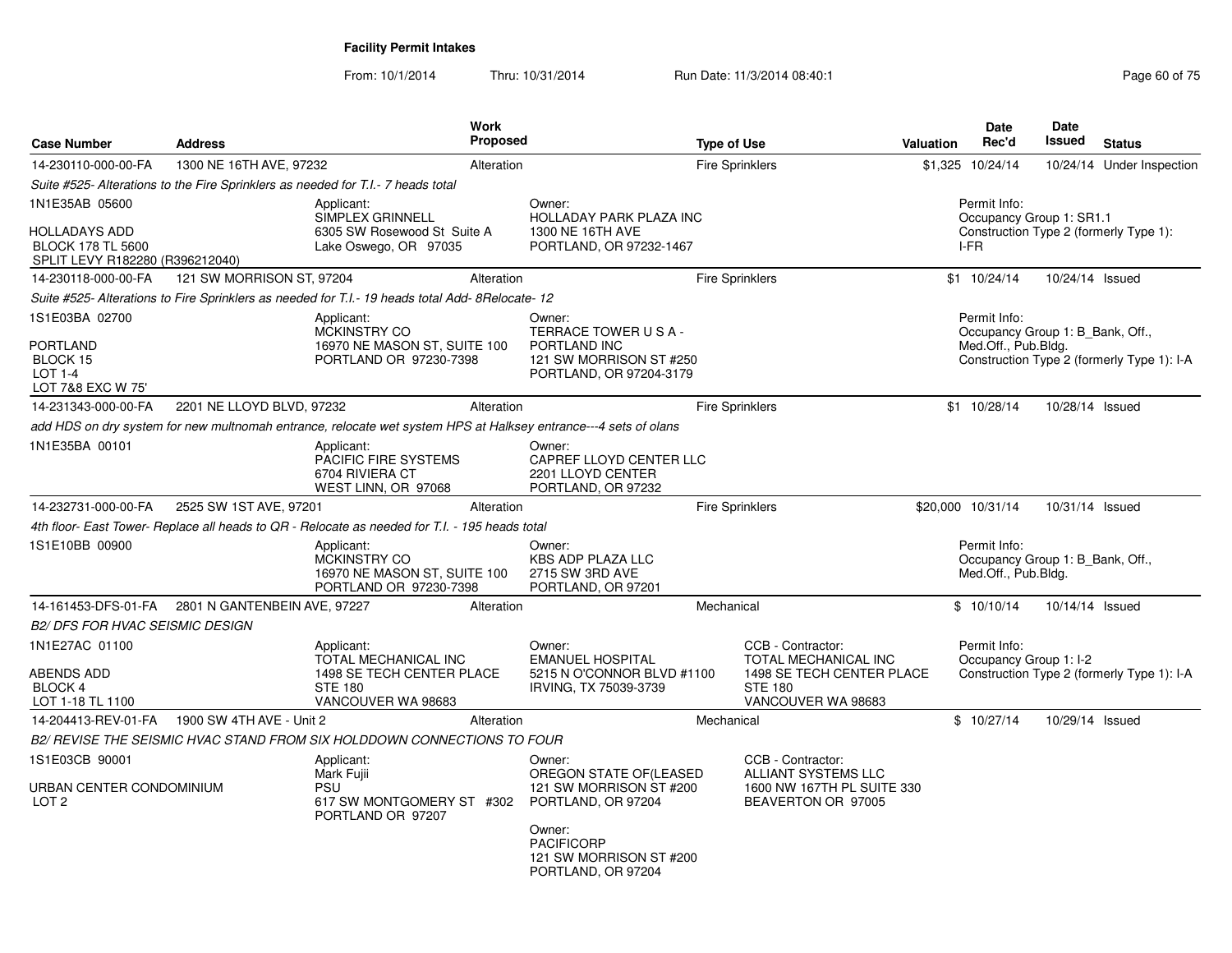| <b>Case Number</b>                                                                                    | <b>Address</b>                               | <b>Work</b><br>Proposed                                                                                                                             |                                                                                                                                                          | <b>Type of Use</b>                                                                                                                                                        | <b>Valuation</b> | Date<br>Rec'd                                                                  | <b>Date</b><br><b>Issued</b> | <b>Status</b>                                |
|-------------------------------------------------------------------------------------------------------|----------------------------------------------|-----------------------------------------------------------------------------------------------------------------------------------------------------|----------------------------------------------------------------------------------------------------------------------------------------------------------|---------------------------------------------------------------------------------------------------------------------------------------------------------------------------|------------------|--------------------------------------------------------------------------------|------------------------------|----------------------------------------------|
| 14-212643-REV-01-FA                                                                                   | 851 SW 6TH AVE, 97205                        | Alteration                                                                                                                                          |                                                                                                                                                          | Mechanical                                                                                                                                                                |                  | \$22,802 10/20/14                                                              |                              | <b>Under Review</b>                          |
|                                                                                                       |                                              | B2/ REVISION TO ADD SPLIT SYSTEM TO 7TH FLOOR CLIENT DATA ROOM; ADD DUCTLESS SPLIT A/C TO 8TH FLOOR IDF ROOM                                        |                                                                                                                                                          |                                                                                                                                                                           |                  |                                                                                |                              |                                              |
| 1S1E03BB 02100                                                                                        |                                              | Applicant:<br><b>PAUL LUKES</b><br>STREIMER SHEET METAL WORKS 260 CALIFORNIA ST STE 300<br>INC.<br>740 N KNOTT ST<br>PORTLAND, OR 972272099         | Owner:<br>SFI 811 SW 6TH AVENUE LLC<br>SAN FRANCISCO, CA 94111                                                                                           | CCB - Contractor:<br><b>PAUL LUKES</b><br>STREIMER SHEET METAL WORKS Construction Type 2 (formerly Type 1): I-A<br><b>INC</b><br>740 N KNOTT ST<br>PORTLAND, OR 972272099 |                  | Permit Info:<br>Occupancy Group 1: B                                           |                              |                                              |
| 14-220007-000-00-FA                                                                                   | 1001 SW 5TH AVE, 97204                       | Alteration                                                                                                                                          |                                                                                                                                                          | Mechanical                                                                                                                                                                |                  | \$7,360 10/1/14                                                                | 10/8/14 Final                |                                              |
|                                                                                                       |                                              | B1/ SUITE 1525 PORTLAND SINGLES - ADD 1 NEW VAV, DUCTWORK AND GRILLES                                                                               |                                                                                                                                                          |                                                                                                                                                                           |                  |                                                                                |                              |                                              |
| 1S1E03BB 00800<br><b>PORTLAND</b><br>BLOCK 169<br><b>LOT 1-8</b><br>SEE R246278 (R667717341)          |                                              | Applicant:<br><b>SEAN DYER</b><br>AMERICAN HEATING INC<br>5035 SE 24TH AVE<br>PORTLAND, OR 97202                                                    | Owner:<br>OR-CONGRESS CENTER LP<br>235 MONTGOMERY ST 16TH<br><b>FLOOR</b><br>SAN FRANCISCO, CA 94104-3104                                                | CCB - Contractor:<br>AMERICAN HEATING INC<br>5035 SE 24TH<br>PORTLAND, OR 97202-4765                                                                                      |                  | Permit Info:<br>Occupancy Group 1: B                                           |                              | Construction Type 2 (formerly Type 1): I-A   |
| 14-220044-000-00-FA                                                                                   | 9255 NE ALDERWOOD RD, 97220                  | Alteration                                                                                                                                          |                                                                                                                                                          | Mechanical                                                                                                                                                                |                  | \$34,950 10/1/14                                                               | 10/22/14 Final               |                                              |
|                                                                                                       |                                              | F18/ GATEWAY EXPRESS - 2 NEW RTU'S, DUCTWORK, EXHAUST FANS, GAS PIPING AND FAN INTAKE                                                               |                                                                                                                                                          |                                                                                                                                                                           |                  |                                                                                |                              |                                              |
| 1N2E16 00200<br>SECTION 16 1N 2E<br>TL 200 27.93 ACRES<br>SPLIT LEVY R317166 (R942160010)             |                                              | Applicant:<br><b>Bruce Butner</b><br>PROTEMP ASSOCIATES<br>9788 SE 17th Ave<br>Portland, Or 97222                                                   | Owner:<br>PORT OF PORTLAND<br>PO BOX 3529<br>PORTLAND, OR 97208-3529                                                                                     | CCB - Contractor:<br><b>BRUCE BUTNER</b><br>PROTEMP ASSOCIATES INC<br>9788 SE 17TH<br>PORTLAND, OR 97222                                                                  |                  | Permit Info:<br>Occupancy Group 1: S-1_Storage -<br>Moderate Hazard, Warehouse |                              |                                              |
| 14-220540-000-00-FA                                                                                   | 805 SW BROADWAY, 97205                       | Alteration                                                                                                                                          |                                                                                                                                                          | Mechanical                                                                                                                                                                |                  | \$28,000 10/2/14                                                               | 10/23/14 Issued              |                                              |
|                                                                                                       |                                              | F8/ RE CONFIGURE HVAC SYTEM FOR NEW LAYOUT, DIFFUSERES, ETC, ONE SUSPENDED HEAT PUMP (500#)                                                         |                                                                                                                                                          |                                                                                                                                                                           |                  |                                                                                |                              |                                              |
| 1S1E03BB 04400<br><b>PORTLAND</b><br>BLOCK 210<br><b>LOT 1-8</b><br>DEFERRED ADDITIONAL TAX LIABILITY |                                              | Applicant:<br>ROB HUMPHREY<br><b>FASTER PERMITS</b><br>14334 NW EAGLERIDGE LANE<br>PORTLAND, OR 97229                                               | Owner:<br>FOX TOWER L L C<br>805 SW BROADWAY #2020<br>PORTLAND, OR 97205                                                                                 | CCB - Contractor:<br>R & H CONSTRUCTION<br>1530 SW TAYLOR STREET<br>PORTLAND, OR 97205                                                                                    |                  | Permit Info:<br>Occupancy Group 1: B                                           |                              | Construction Type 2 (formerly Type 1): I-A   |
| 14-221122-000-00-FA                                                                                   | 5725 NE 138TH AVE, 97230                     | Alteration                                                                                                                                          |                                                                                                                                                          | Mechanical                                                                                                                                                                |                  | \$4,000 10/3/14                                                                | 10/6/14 Final                |                                              |
|                                                                                                       | B2/ RELOCATE GRILLES, ADD NEW FOR NEW LAYOUT |                                                                                                                                                     |                                                                                                                                                          |                                                                                                                                                                           |                  |                                                                                |                              |                                              |
| 1N2E14DC 02800<br>REYNOLDS MTN VIEW PLAT 2<br>LOT 67&68 EXC PT IN ST & S 43.52' OF LOT<br>69          |                                              | Applicant:<br><b>TROY MYLIUS</b><br><b>CK INDUSTRIES</b><br>4334 SW BEAVERTON HILLSDALE PORTLAND, OR 97232-2031<br><b>HWY</b><br>PORTLAND, OR 97221 | Owner:<br>KAISER FOUNDATION HEALTH<br>500 NE MULTNOMAH ST #100<br>Owner:<br>PLAN OF THE NORTHWEST<br>500 NE MULTNOMAH ST #100<br>PORTLAND, OR 97232-2031 | CCB - Contractor:<br>CK INDUSTRIES INC<br><b>PO BOX 762</b><br>BEAVERTON, OR 970750762                                                                                    |                  | Permit Info:<br>Occupancy Group 1: B_Bank, Off.,<br>Med.Off., Pub.Bldg.        |                              | Construction Type 2 (formerly Type 1): III-B |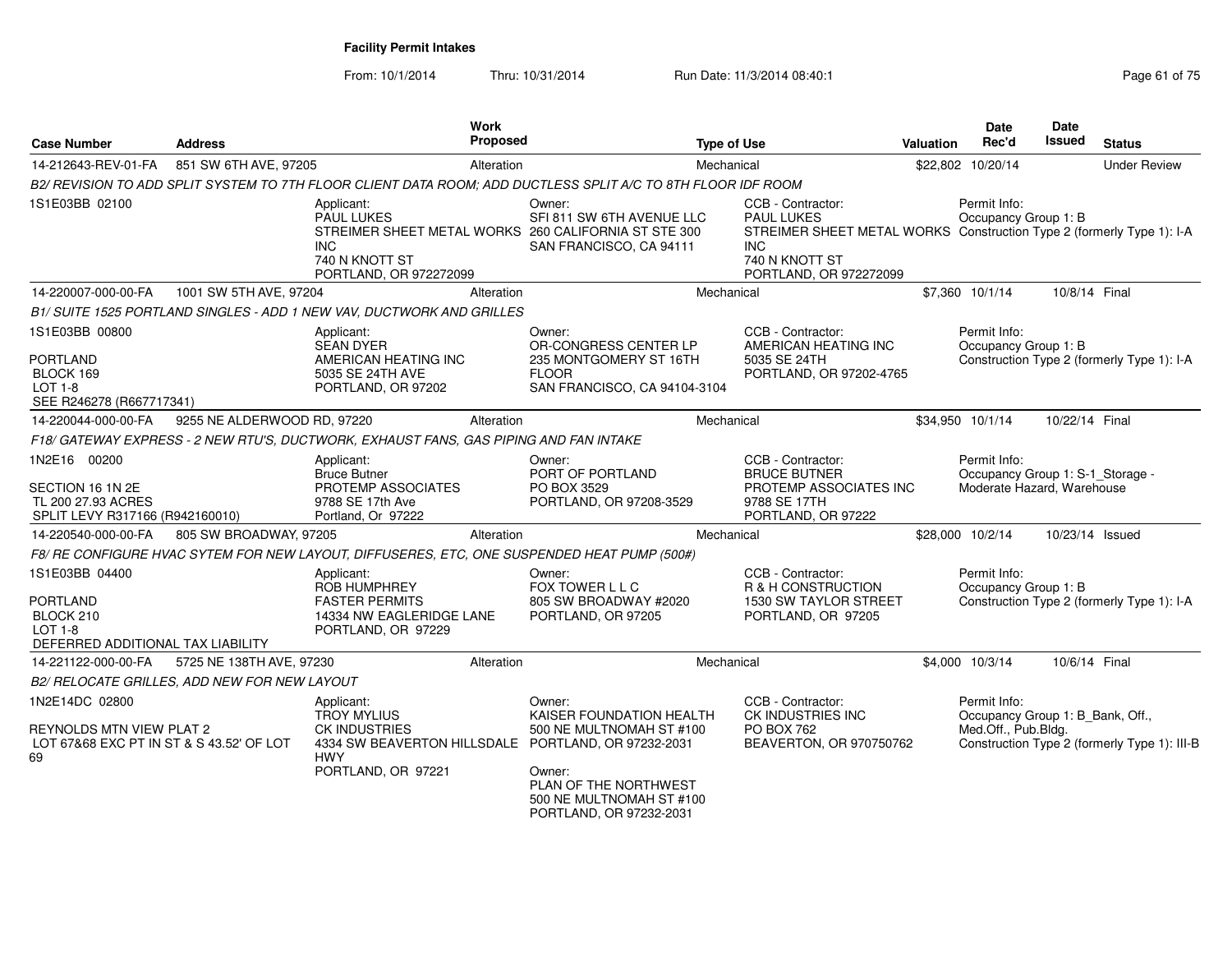| <b>Case Number</b>                                                                             | <b>Address</b>                                 |                                                                                                                 | <b>Work</b><br><b>Proposed</b> |                                                                                                                   | <b>Type of Use</b> |                                                                                                                    | <b>Valuation</b> | <b>Date</b><br>Rec'd                                                                       | <b>Date</b><br><b>Issued</b> | <b>Status</b>                              |
|------------------------------------------------------------------------------------------------|------------------------------------------------|-----------------------------------------------------------------------------------------------------------------|--------------------------------|-------------------------------------------------------------------------------------------------------------------|--------------------|--------------------------------------------------------------------------------------------------------------------|------------------|--------------------------------------------------------------------------------------------|------------------------------|--------------------------------------------|
| 14-221756-000-00-FA                                                                            | 530 SW 5TH AVE, 97204                          |                                                                                                                 | Alteration                     |                                                                                                                   | Mechanical         |                                                                                                                    |                  | \$13,000 10/6/14                                                                           | 10/15/14 Final               |                                            |
|                                                                                                | F4/ SUITE 925 - NEW DUCTWORK ON EXISTING UNITS |                                                                                                                 |                                |                                                                                                                   |                    |                                                                                                                    |                  |                                                                                            |                              |                                            |
| 1N1E34CD 09600                                                                                 |                                                | Applicant:<br><b>VIKING HEATING &amp; SHEETMETAL</b>                                                            |                                | Owner:<br>RGOF YEON BUILDING LLC                                                                                  |                    | CCB - Contractor:<br><b>VIKING HEATING &amp; SHEETMETAL</b>                                                        |                  | Permit Info:<br>Occupancy Group 1: B Bank, Off.,                                           |                              |                                            |
| <b>PORTLAND</b><br>BLOCK 63<br>LOT 5&6<br><b>HISTORIC PROPERTY</b><br>POTENTIAL ADDITIONAL TAX |                                                | <b>INC</b><br>PO BOX<br>2610 ESTACADA OR 97023                                                                  |                                | 551 FIFTH AVE 23RD FLOOR<br>NEW YORK, NY 10176                                                                    |                    | <b>INC</b><br>PO BOX<br>2610 ESTACADA OR 97023                                                                     |                  | Med.Off., Pub.Bldg.                                                                        |                              |                                            |
| 14-222229-000-00-FA                                                                            | 650 NE HOLLADAY ST, 97232                      |                                                                                                                 | Alteration                     |                                                                                                                   | Mechanical         |                                                                                                                    |                  | \$19,200 10/7/14                                                                           | 10/24/14 Issued              |                                            |
|                                                                                                |                                                |                                                                                                                 |                                | B1/4TH FLOOR INTERIOR DEMO AND REMODEL FOR NEW OFFICE TENANT - DUCTWORK AND DIFFUSER RELOCATIONS                  |                    |                                                                                                                    |                  |                                                                                            |                              |                                            |
| 1N1E35BC 00400                                                                                 |                                                | Applicant:<br>Eddie Stovan                                                                                      |                                | Owner:<br>600 HOLLADAY LIMITED                                                                                    |                    | CCB - Contractor:<br>ALLIANT SYSTEMS LLC                                                                           |                  |                                                                                            |                              |                                            |
| <b>HOLLADAYS ADD</b><br>BLOCK 82<br>LOT 1-3<br>INC PT VAC ST LOT 4&5<br>LOT 6-8                |                                                | ALLIANT SYSTEMS LLC<br>1600 NW 167th Pl. #330<br>Portland, OR 97006                                             |                                | <b>PARTNERSHIP</b><br>1211 SW 5TH AVE STE 2230<br>PORTLAND, OR 97204                                              |                    | 1600 NW 167TH PL SUITE 330<br>BEAVERTON OR 97005                                                                   |                  |                                                                                            |                              |                                            |
| 14-222580-000-00-FA                                                                            | 2525 SW 1ST AVE, 97201                         |                                                                                                                 | Alteration                     |                                                                                                                   | Mechanical         |                                                                                                                    |                  | \$4,800 10/7/14                                                                            |                              | 10/17/14 Under Inspection                  |
|                                                                                                |                                                |                                                                                                                 |                                | F6/ PARKING LEVEL BIKE ENCLOSURE/STORAGE - EXHAUST FOR LOCKER ROOMS. DUCT FOR SUPPLY AND RETURN OF EXISTING UNITS |                    |                                                                                                                    |                  |                                                                                            |                              |                                            |
| 1S1E10BB 00900                                                                                 |                                                | Applicant:<br>Eddie Stoyan<br>ALLIANT SYSTEMS LLC<br>1600 NW 167th Pl, #330<br>Portland, OR 97006               |                                | Owner:<br><b>KBS ADP PLAZA LLC</b><br>2715 SW 3RD AVE<br>PORTLAND, OR 97201                                       |                    | CCB - Contractor:<br>ALLIANT SYSTEMS LLC<br>1600 NW 167TH PL SUITE 330<br>BEAVERTON OR 97005                       |                  | Permit Info:<br>Occupancy Group 1: B Bank, Off.,<br>Med.Off., Pub.Bldg.                    |                              |                                            |
| 14-222583-000-00-FA                                                                            | 5216 NE 158TH AVE - Bldg 6, 97230              |                                                                                                                 | Alteration                     |                                                                                                                   | Mechanical         |                                                                                                                    |                  | \$10,100 10/7/14                                                                           |                              | 10/17/14 Under Inspection                  |
|                                                                                                |                                                | F1/ADD DUCTWORK OFF EXISTING FOUR TON UNITS, FOR NEW LAYOUT                                                     |                                |                                                                                                                   |                    |                                                                                                                    |                  |                                                                                            |                              |                                            |
| 1N2E24AA 00400                                                                                 |                                                | Applicant:<br><b>MICHAEL MALSTROM</b><br><b>WILLAMETTE HVAC</b><br>3075 SW 234TH AV # 206<br>HILLSBORO OR 97123 |                                | Owner:<br><b>WALTON CWOR COMMERCE</b><br>PO BOX 460169<br>HOUSTON, TX 77056                                       |                    | CCB - Contractor:<br>MICHAEL MALSTROM<br><b>WILLAMETTE HVAC LLC</b><br>3075 SW 234TH AV # 206<br>HLLSBORO OR 97123 |                  |                                                                                            |                              |                                            |
| 14-222628-000-00-FA                                                                            | 1022 SW SALMON ST, 97205                       |                                                                                                                 | Alteration                     |                                                                                                                   | Mechanical         |                                                                                                                    |                  | \$14,000 10/7/14                                                                           | 10/21/14 Issued              |                                            |
|                                                                                                |                                                | B2/ PUSH/PULL FOUR VAV BOXES AND HOT WATER COILS, VENT BOTH RESTROOMS                                           |                                |                                                                                                                   |                    |                                                                                                                    |                  |                                                                                            |                              |                                            |
| 1S1E04AA 02700<br>PORTLAND<br>BLOCK 248                                                        |                                                | Applicant:<br>MICHAEL MALSTROM<br><b>WILLAMETTE HVAC</b><br>3075 SW 234TH AV # 206                              |                                | Owner:<br>1022 SW SALMON LLC<br>1121 SW SALMON ST<br>PORTLAND, OR 97205                                           |                    | CCB - Contractor:<br>MICHAEL MALSTROM<br><b>WILLAMETTE HVAC LLC</b><br>3075 SW 234TH AV # 206                      |                  | Permit Info:<br>Occupancy Group 1: B<br>Construction Type 2 (formerly Type 1):<br>$II-1HR$ |                              |                                            |
| LOT 7&8                                                                                        |                                                | HILLSBORO OR 97123                                                                                              |                                |                                                                                                                   |                    | HLLSBORO OR 97123                                                                                                  |                  |                                                                                            |                              |                                            |
| 14-223550-000-00-FA                                                                            | 450 N GRAHAM ST, 97227                         |                                                                                                                 | Alteration                     |                                                                                                                   | Mechanical         |                                                                                                                    |                  | \$348,000 10/9/14                                                                          |                              | <b>Under Review</b>                        |
|                                                                                                | F7/ HVAC ROOFTOP UNIT, VAV TERMINAL UNITS      |                                                                                                                 |                                |                                                                                                                   |                    |                                                                                                                    |                  |                                                                                            |                              |                                            |
| 1N1E27AC 02500<br><b>EVANS ADD</b><br>BLOCK <sub>2</sub><br>LOT 10&11&15-18 TL 2500            |                                                | Applicant:<br>John Downing<br><b>Total Mechanical</b><br>1498 SE TechCenter Pl, #180<br>Vancouver, WA 98683     |                                | Owner:<br><b>EMANUEL HOSPITAL</b><br>2801 N GANTENBEIN AVE<br>PORTLAND, OR 97227-1623                             |                    | CCB - Contractor:<br>TOTAL MECHANICAL INC<br>1498 SE TECH CENTER PLACE<br><b>STE 180</b><br>VANCOUVER WA 98683     |                  | Permit Info:<br>Occupancy Group 1: B Bank, Off.,<br>Med.Off., Pub.Bldg.                    |                              | Construction Type 2 (formerly Type 1): V-B |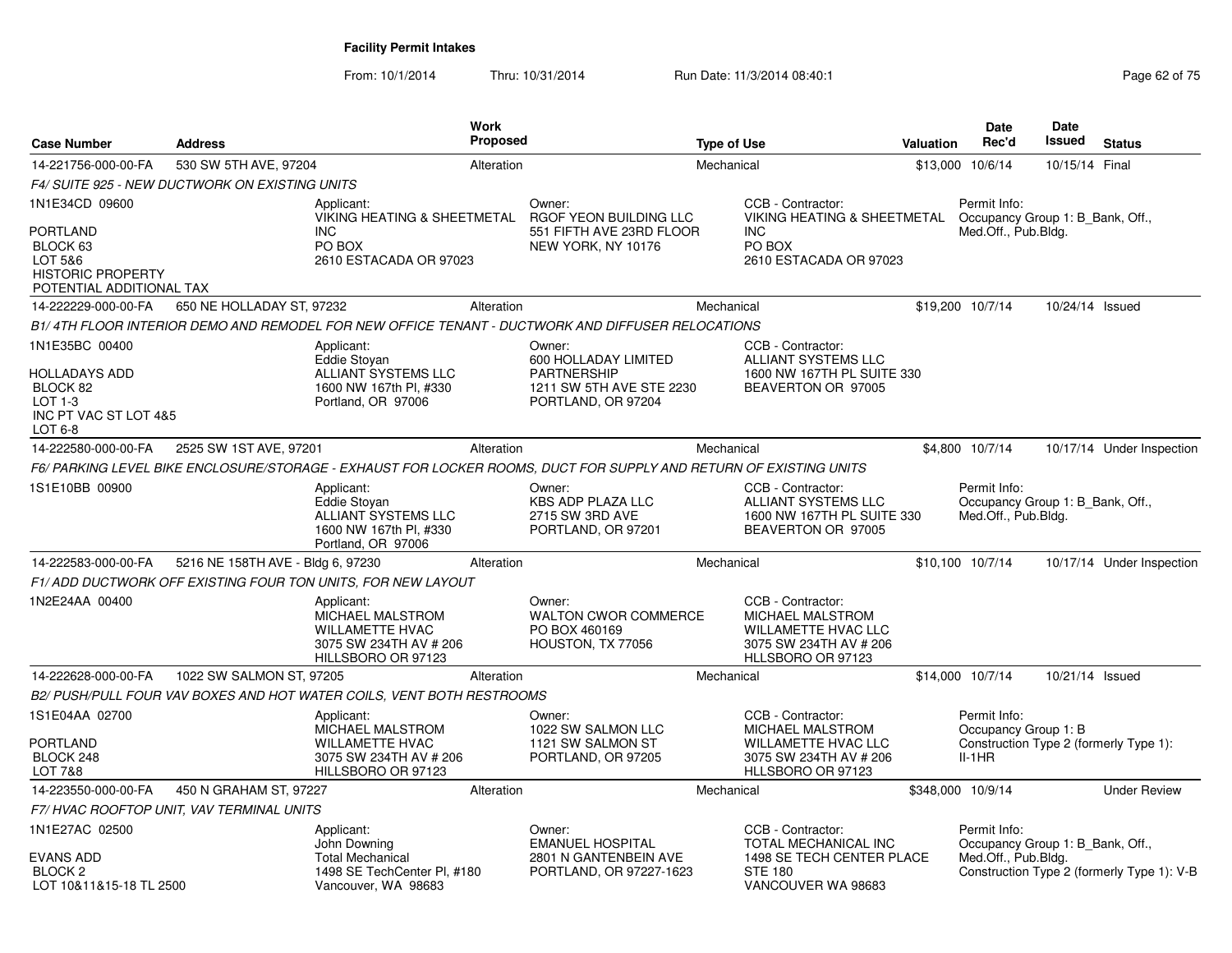| Page 63 of 75 |  |  |
|---------------|--|--|
|---------------|--|--|

| <b>Case Number</b>                                                                     | <b>Address</b>                                       |                                                                                                   | Work<br>Proposed |                                                                                                                                                   | <b>Type of Use</b> |                                                                                                               | <b>Valuation</b> | Date<br>Rec'd                                                           | Date<br><b>Issued</b> | <b>Status</b>                              |
|----------------------------------------------------------------------------------------|------------------------------------------------------|---------------------------------------------------------------------------------------------------|------------------|---------------------------------------------------------------------------------------------------------------------------------------------------|--------------------|---------------------------------------------------------------------------------------------------------------|------------------|-------------------------------------------------------------------------|-----------------------|--------------------------------------------|
| 14-224771-000-00-FA                                                                    | 421 SW 6TH AVE, 97205                                |                                                                                                   | Alteration       |                                                                                                                                                   | Mechanical         |                                                                                                               |                  | \$8,000 10/13/14                                                        | 10/14/14 Issued       |                                            |
|                                                                                        | B1/8TH FLR, NO PLANS/ PUSH/PUL DUCTLESS SPLIT SYSTEM |                                                                                                   |                  |                                                                                                                                                   |                    |                                                                                                               |                  |                                                                         |                       |                                            |
| 1N1E34CC 04300                                                                         |                                                      | Applicant:<br><b>JODY DEPEW</b>                                                                   |                  | Owner:<br>UPI COMMONWEALTH LLC                                                                                                                    |                    | CCB - Contractor:<br><b>JODY DEPEW</b>                                                                        |                  |                                                                         |                       |                                            |
| <b>PORTLAND</b><br>BLOCK 176<br>LOT 1-4                                                |                                                      | <b>HVAC INC</b><br>5188 SE INTERNATIONAL<br>MILWAUKIE OR 97222                                    |                  | 1215 FOURTH AVE STE 600<br>SEATTLE, WA 98161                                                                                                      |                    | <b>HVAC INC</b><br>5188 SE INTERNATIONAL WAY<br>MILWAUKIE, OR 97222                                           |                  |                                                                         |                       |                                            |
| 14-224825-000-00-FA                                                                    | 4805 NE GLISAN ST, 97213                             |                                                                                                   | Alteration       |                                                                                                                                                   | Mechanical         |                                                                                                               |                  | \$24,315 10/13/14                                                       | 10/29/14 Issued       |                                            |
| F10/ FURNISH AND INSTALL (1) VAV                                                       |                                                      |                                                                                                   |                  |                                                                                                                                                   |                    |                                                                                                               |                  |                                                                         |                       |                                            |
| 1N2E31BD 04100                                                                         |                                                      | Applicant:<br>RICHARD SCOGIN                                                                      |                  | Owner:<br>PROVIDENCE HEALTH                                                                                                                       |                    | CCB - Contractor:<br>AMERICAN HEATING INC                                                                     |                  | Permit Info:<br>Occupancy Group 1: I1.1                                 |                       |                                            |
| SECTION 31 1N 2E<br>TL 4100 9.54 ACRES                                                 |                                                      | PROVIDENCE PORTLAND<br>4400 NE HALSEY ST., BLDG 2,<br><b>STE 190</b><br>PORTLAND, OR 97213        |                  | 4400 NE HALSEY ST BLDG 2 #190<br>PORTLAND, OR 97213-1545<br>Owner:<br>SERVICES-OREGON<br>4400 NE HALSEY ST BLDG 2 #190<br>PORTLAND, OR 97213-1545 |                    | 5035 SE 24TH<br>PORTLAND, OR 97202-4765                                                                       |                  | I-FR                                                                    |                       | Construction Type 2 (formerly Type 1):     |
| 14-225462-000-00-FA                                                                    | 1120 NW COUCH ST, 97209                              |                                                                                                   | Alteration       |                                                                                                                                                   | Mechanical         |                                                                                                               |                  | \$3,605 10/14/14                                                        | 10/27/14 Issued       |                                            |
|                                                                                        | <b>F8/ HVAC RECONFIGURATION FOR NEW LAYOUT</b>       |                                                                                                   |                  |                                                                                                                                                   |                    |                                                                                                               |                  |                                                                         |                       |                                            |
| 1N1E33DA 04900                                                                         |                                                      | Applicant:<br><b>JESSICA DUNHAM</b><br><b>ZGF</b><br>PORTLAND, OR 97205                           |                  | Owner:<br><b>MEPT BREWERY BLOCK 2 LLC</b><br>PO BOX 320099<br>1223 SW WASHINGTON, SUITE 20( ALEXANDRIA, VA 22320-0156                             |                    | CCB - Contractor:<br><b>FORTIS CONSTRUCTION</b><br>1705 SW TAYLOR ST SUITE 200<br>PORTLAND, OR 97205          |                  | Permit Info:<br>Occupancy Group 1: B_Bank, Off.,<br>Med.Off., Pub.Bldg. |                       |                                            |
| 14-226382-000-00-FA                                                                    | 10123 SE MARKET ST, 97216                            |                                                                                                   | Alteration       |                                                                                                                                                   | Mechanical         |                                                                                                               |                  | \$2,500 10/16/14                                                        |                       | <b>Under Review</b>                        |
| <b>B2/ PENTHOUSE BOILER REPLACEMENT</b>                                                |                                                      |                                                                                                   |                  |                                                                                                                                                   |                    |                                                                                                               |                  |                                                                         |                       |                                            |
| 1S2E04A 02300<br><b>EVERGLADE</b><br>LOT 6&7 TL 2300<br>SPLIT MAP R159228 (R261601510) |                                                      | Applicant:<br>Eddie Stoyan<br>ALLIANT SYSTEMS LLC<br>1600 NW 167th PI, #330<br>Portland, OR 97006 |                  | Owner:<br>PORTLAND ADVENTIST MEDICAL<br>10123 SE MARKET ST<br>PORTLAND, OR 97216-2532                                                             |                    | CCB - Contractor:<br>ALLIANT SYSTEMS LLC<br>1600 NW 167TH PL SUITE 330<br>BEAVERTON OR 97005                  |                  | Permit Info:<br>Occupancy Group 1: I-2                                  |                       | Construction Type 2 (formerly Type 1): I-A |
|                                                                                        |                                                      |                                                                                                   |                  | Owner:<br><b>CENTER</b><br>10123 SE MARKET ST<br>PORTLAND, OR 97216-2532                                                                          |                    |                                                                                                               |                  |                                                                         |                       |                                            |
| 14-226951-000-00-FA                                                                    | 12000 SW 49TH AVE, 97219                             |                                                                                                   | Alteration       |                                                                                                                                                   | Mechanical         |                                                                                                               |                  | \$47,169 10/17/14                                                       | 10/24/14 Issued       |                                            |
|                                                                                        | <b>B1/ CC BUILDING/ MDF REFRIGERATION UPGRADE</b>    |                                                                                                   |                  |                                                                                                                                                   |                    |                                                                                                               |                  |                                                                         |                       |                                            |
| 1S1E31D 00200                                                                          |                                                      | Applicant:<br>ED HILL<br><b>GENERAL SHEET METAL</b><br>11235 HWY 212<br>CLACKAMAS, OR 97015       |                  | Owner:<br>PORTLAND COMMUNITY<br><b>COLLEGE DIST</b><br>PO BOX 19000<br>PORTLAND, OR 97280-0990                                                    |                    | CCB - Contractor:<br>GENERAL SHEET METAL WORKS<br><b>INC</b><br>11235 HIGHWAY 212<br>CLACKAMAS, OR 97015 9160 |                  | Permit Info:<br>Occupancy Group 1: B                                    |                       | Construction Type 2 (formerly Type 1): I-B |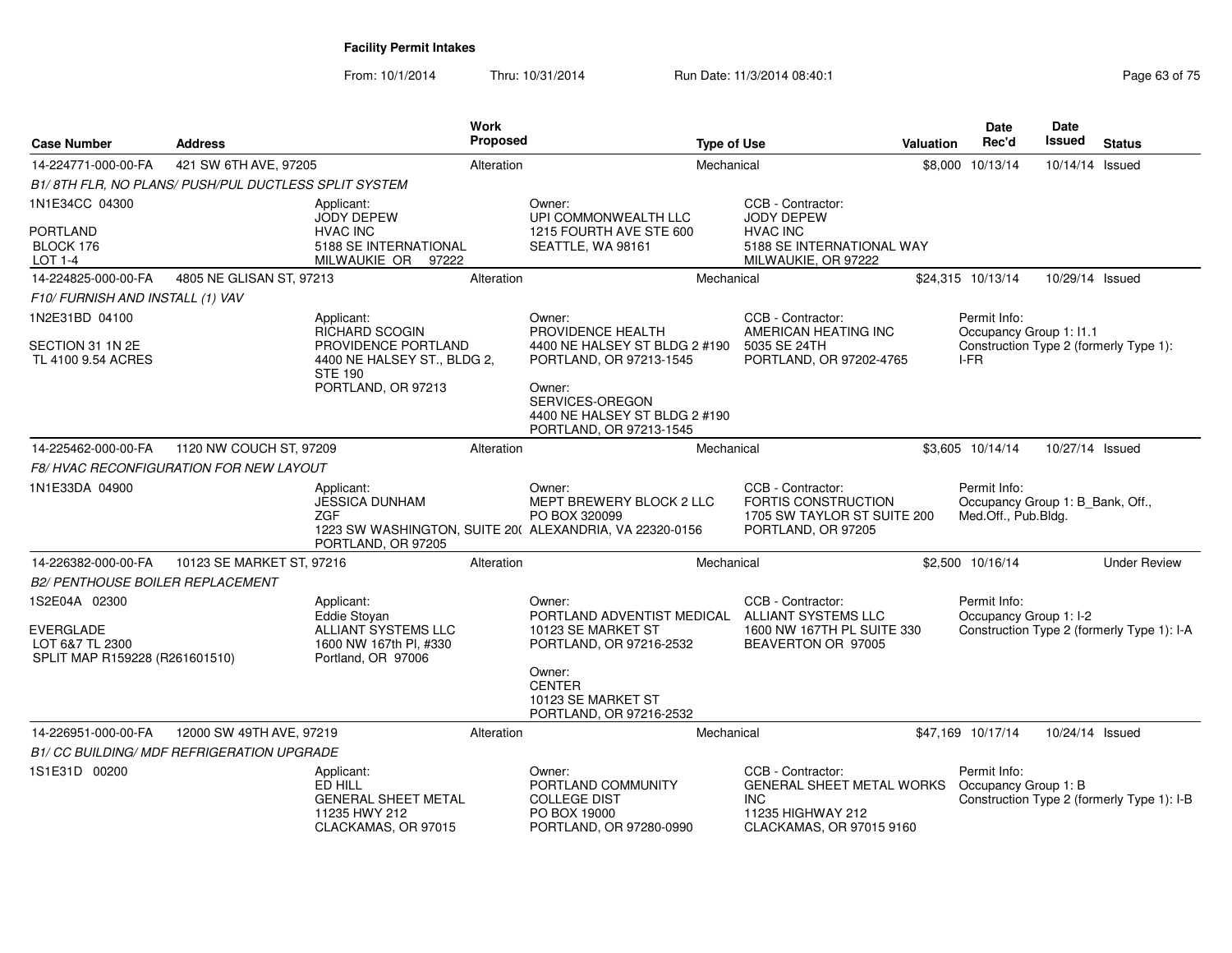| <b>Case Number</b>                                                                         | <b>Address</b>                                     |                                                                                                   | Work<br><b>Proposed</b> |                                                                                                                                                               | <b>Type of Use</b> |                                                                                                           | Valuation | <b>Date</b><br>Rec'd                 | Date<br><b>Issued</b> | <b>Status</b>                              |
|--------------------------------------------------------------------------------------------|----------------------------------------------------|---------------------------------------------------------------------------------------------------|-------------------------|---------------------------------------------------------------------------------------------------------------------------------------------------------------|--------------------|-----------------------------------------------------------------------------------------------------------|-----------|--------------------------------------|-----------------------|--------------------------------------------|
| 14-226952-000-00-FA                                                                        |                                                    | 3181 SW SAM JACKSON PARK RD - Bldg DCH, 9 Alteration                                              |                         |                                                                                                                                                               | Mechanical         |                                                                                                           |           | \$145,700 10/17/14                   |                       | <b>Under Review</b>                        |
|                                                                                            | F17/NEW HVAC CEILING SYSTEM, REPLACE EXISTING TU'S |                                                                                                   |                         |                                                                                                                                                               |                    |                                                                                                           |           |                                      |                       |                                            |
| 1S1E09 00200                                                                               |                                                    | Applicant:<br><b>MARCUS MORGAN</b><br>PKA ARCHITECTS<br>6969 SW HAMPTON ST.<br>PORTLAND, OR 97239 |                         | Owner:<br>OREGON STATE OF<br>3181 SW SAM JACKSON PARK RD HOFFMAN CONSTRUCTION CO<br>PORTLAND, OR 97239                                                        |                    | CCB - Contractor:<br><b>THOMAS SMITH</b><br>OF OREGON<br>805 SW BROADWAY SUITE 2100<br>PORTLAND, OR 97205 |           |                                      |                       |                                            |
| 14-227700-000-00-FA                                                                        | 707 SW WASHINGTON ST, 97205                        |                                                                                                   | Alteration              |                                                                                                                                                               | Mechanical         |                                                                                                           |           | \$29,522 10/20/14                    |                       | <b>Under Review</b>                        |
| <b>B2/8TH FLOOR HVAC FOR TI</b>                                                            |                                                    |                                                                                                   |                         |                                                                                                                                                               |                    |                                                                                                           |           |                                      |                       |                                            |
| 1N1E34CC 04600                                                                             |                                                    | Applicant:<br><b>BARRY SEVY</b><br>AIR RITE CONTROL INC<br>1623 SE 6TH AVE<br>PORTLAND, OR 97214  |                         | Owner:<br><b>UBCT PARTNERSHIP</b><br>111 SW COLUMBIA ST #1380<br>PORTLAND, OR 97201                                                                           |                    | CCB - Contractor:<br>AIR RITE CONTROL INC<br>1623 SE 6TH AVE<br>PORTLAND, OR 97214-3502                   |           | Permit Info:<br>Occupancy Group 1: B |                       | Construction Type 2 (formerly Type 1): I-A |
| 14-227721-000-00-FA                                                                        | 1500 SW 1ST AVE, 97201                             |                                                                                                   | Alteration              |                                                                                                                                                               | Mechanical         |                                                                                                           |           | \$29,366 10/20/14                    |                       | <b>Under Review</b>                        |
|                                                                                            | B1/HVAC FOR 6TH FLOOR OSMBE EXPANSION              |                                                                                                   |                         |                                                                                                                                                               |                    |                                                                                                           |           |                                      |                       |                                            |
| 1S1E03CA 00600                                                                             |                                                    | Applicant:                                                                                        |                         | Owner:                                                                                                                                                        |                    | CCB - Contractor:                                                                                         |           | Permit Info:                         |                       |                                            |
| <b>PORTLAND</b><br><b>BLOCK 116 TL 600</b>                                                 |                                                    | <b>BARRY SEVY</b><br>AIR RITE CONTROL INC<br>1623 SE 6TH AVE<br>PORTLAND, OR 97214                |                         | <b>URBAN OFFICE</b><br>111 SW COLUMBIA ST #1380<br>PORTLAND, OR 97201-5845<br>Owner:<br><b>PARKING</b><br>111 SW COLUMBIA ST #1380<br>PORTLAND, OR 97201-5845 |                    | AIR RITE CONTROL INC<br>1623 SE 6TH AVE<br>PORTLAND, OR 97214-3502                                        |           | Occupancy Group 1: B                 |                       | Construction Type 2 (formerly Type 1): I-A |
|                                                                                            |                                                    |                                                                                                   |                         | Owner:<br><b>FACILITIES</b><br>111 SW COLUMBIA ST #1380<br>PORTLAND, OR 97201-5845                                                                            |                    |                                                                                                           |           |                                      |                       |                                            |
| 14-227785-000-00-FA                                                                        | 601 SW 2ND AVE, 97204                              |                                                                                                   | Alteration              |                                                                                                                                                               | Mechanical         |                                                                                                           |           | \$11.000 10/20/14                    |                       | <b>Under Review</b>                        |
|                                                                                            |                                                    |                                                                                                   |                         | B1/9TH FLOOR MODA OFFICE AREA BREAKROOM - 2 NEW EXHAUST FANS & ALTER EXISTING DUCTWORK                                                                        |                    |                                                                                                           |           |                                      |                       |                                            |
| 1S1E03BA 05000<br><b>PORTLAND</b><br>BLOCK <sub>20</sub><br>LOT 1-4 EXC PT IN ST & LOT 5-8 |                                                    | Applicant:<br>Antonija Krizanac<br>Mckinstry<br>16790 NE Mason St<br>Portland, OR 97230           |                         | Owner:<br>MORRISON STREET CF LLC<br>1211 SW 5TH AVE #2230<br>PORTLAND, OR 97204                                                                               |                    | CCB - Contractor:<br>MCKINSTRY CO LLC<br>16970 NE MASON ST, SUITE 100<br>PORTLAND OR 97230-7398           |           |                                      |                       |                                            |
| 14-227883-000-00-FA                                                                        | 111 SW 5TH AVE, 97204-3626                         |                                                                                                   | Alteration              |                                                                                                                                                               | Mechanical         |                                                                                                           |           | \$51,658 10/20/14                    |                       | <b>Under Review</b>                        |
|                                                                                            |                                                    | F18/T-5 NEW RELIC NEW TENANT RENOVATION - DUCT MODIFICATIONS AND DIFFUSER RELOCATIONS             |                         |                                                                                                                                                               |                    |                                                                                                           |           |                                      |                       |                                            |
| 1N1E34CD 01300                                                                             |                                                    | Applicant:<br>Eddie Stoyan<br>ALLIANT SYSTEMS LLC<br>1600 NW 167th PI, #330<br>Portland, OR 97006 |                         |                                                                                                                                                               |                    | CCB - Contractor:<br>ALLIANT SYSTEMS LLC<br>1600 NW 167TH PL SUITE 330<br>BEAVERTON OR 97005              |           | Permit Info:<br>Occupancy Group 1: B |                       | Construction Type 2 (formerly Type 1): I-A |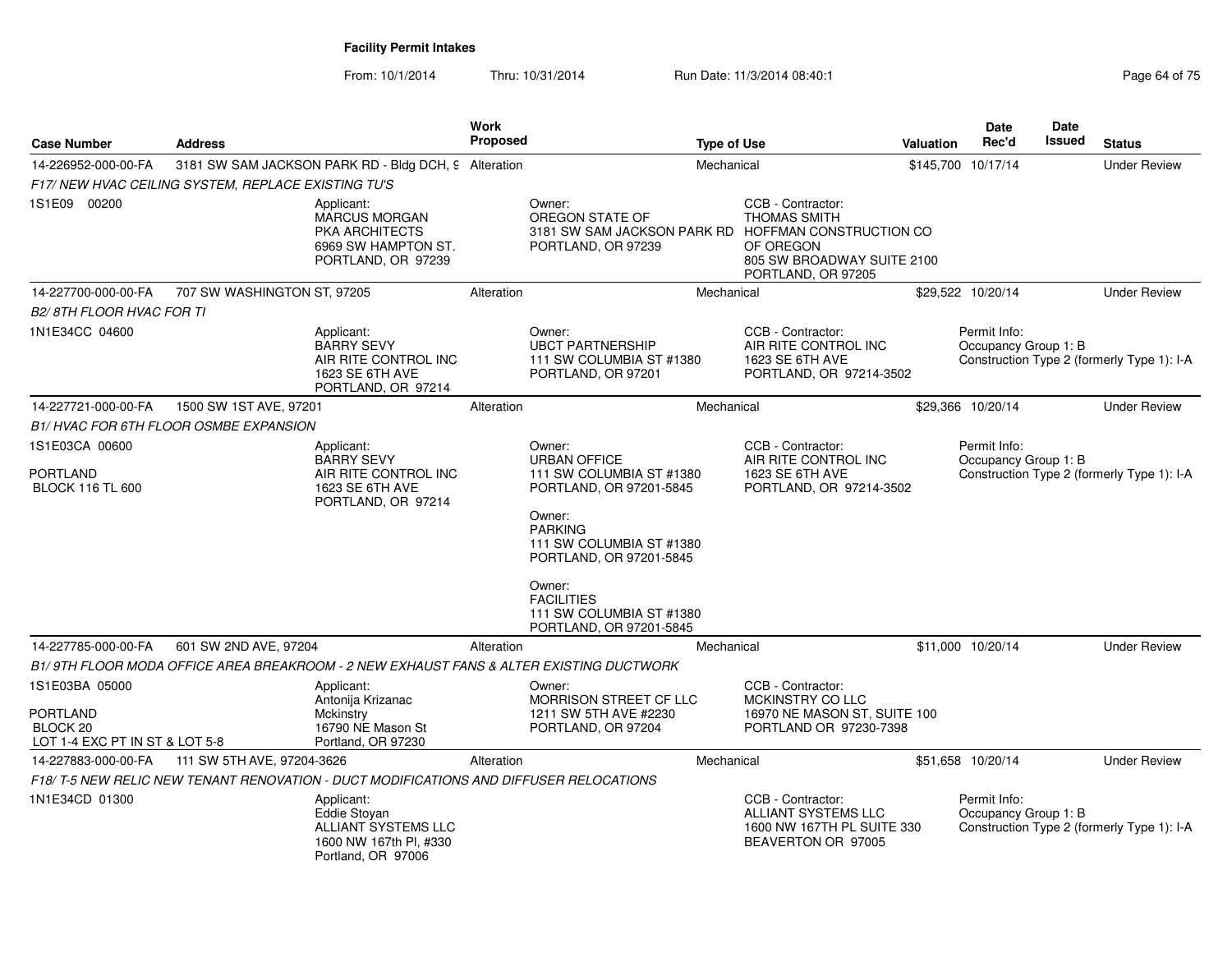| <b>Case Number</b>                                                            | <b>Address</b>                     |                                                                                                                     | Work<br>Proposed |                                                                                                                                                              | <b>Type of Use</b> |                                                                                                                        | <b>Valuation</b> | Date<br>Rec'd                        | Date<br>Issued | <b>Status</b>                              |
|-------------------------------------------------------------------------------|------------------------------------|---------------------------------------------------------------------------------------------------------------------|------------------|--------------------------------------------------------------------------------------------------------------------------------------------------------------|--------------------|------------------------------------------------------------------------------------------------------------------------|------------------|--------------------------------------|----------------|--------------------------------------------|
| 14-228383-000-00-FA                                                           | 111 SW 5TH AVE, 97204-3626         |                                                                                                                     | Alteration       |                                                                                                                                                              | Mechanical         |                                                                                                                        |                  | \$936,000 10/21/14                   |                | <b>Under Review</b>                        |
|                                                                               |                                    |                                                                                                                     |                  | F17/ 6TH FLOOR TOWER COMPLETE AREA RENOVATION - MECHANICAL RECONFIGURATION FOR NEW FLOOR LAYOUT                                                              |                    |                                                                                                                        |                  |                                      |                |                                            |
| 1N1E34CD 01300                                                                |                                    | Applicant:<br><b>SABINE O'HALLORAN</b><br>ANKROM MOISAN ARCHITECTS<br>6720 SW MACADAM, STE 100<br>PORTLAND OR 97219 |                  |                                                                                                                                                              |                    | <b>Primary Contractor:</b><br><b>TO BID</b>                                                                            |                  | Permit Info:<br>Occupancy Group 1: B |                | Construction Type 2 (formerly Type 1): I-A |
| 14-229640-000-00-FA                                                           | 1835 NE 33RD AVE, 97212            |                                                                                                                     | Alteration       |                                                                                                                                                              | Mechanical         |                                                                                                                        |                  | \$51,000 10/23/14                    |                | <b>Under Review</b>                        |
| F7/ REPLACE EXISTING DISPLAY CASES                                            |                                    |                                                                                                                     |                  |                                                                                                                                                              |                    |                                                                                                                        |                  |                                      |                |                                            |
| 1N1E25CD 03900                                                                |                                    | Applicant:<br><b>RAY MERRYMAN</b>                                                                                   |                  | Owner:<br>M H SHERMAN COMPANY                                                                                                                                |                    | CCB - Contractor:<br><b>KEY MECHANICAL CO OF</b>                                                                       |                  |                                      |                |                                            |
| BROADWAY ADD<br><b>BLOCK7</b><br>LOT 7-10<br>LOT 13 EXC PT IN ST<br>LOT 14-18 |                                    | <b>KEY MECHANICAL</b><br>13477 SE JOHNSON RD<br>MILWAUKIE OR 97222                                                  |                  | PO BOX 1715<br>NEWPORT BEACH, CA 92659                                                                                                                       |                    | <b>WASHINGTON</b><br>19430 68TH AVE SO<br><b>KENT, WA 98032</b>                                                        |                  |                                      |                |                                            |
| 14-230062-000-00-FA                                                           | 101 SW MAIN ST, 97204              |                                                                                                                     | Alteration       |                                                                                                                                                              | Mechanical         |                                                                                                                        |                  | \$12,460 10/24/14                    |                | <b>Under Review</b>                        |
|                                                                               |                                    | B1/ 17TH FLOOR/ REPLACE WATER SOURCE HEAT PUMP IN THE COPY ROOM CEILING                                             |                  |                                                                                                                                                              |                    |                                                                                                                        |                  |                                      |                |                                            |
| 1S1E03BD 00300<br>PORTLAND<br>BLOCK 11<br>$LOT 1-4$<br>LOT 5-8 EXC PT IN STS  |                                    | Applicant:<br><b>DEANI BAUCK</b><br><b>HEINZ MECHANICAL</b><br>2615 NW ST HELENS RD<br>PORTLAND, OR 97210           |                  | Owner:<br>KBSH ONE MAIN PLACE LLC<br>14850 QUORUM DR #500<br>DALLAS, TX 75254<br>Owner:<br><b>DUFF</b><br>14850 QUORUM DR #500<br>DALLAS, TX 75254<br>Owner: |                    | CCB - Contractor:<br>HEINZ MECHANICAL SERVICE INC<br>2615 NW ST HELENS RD<br>PORTLAND, OR 97210                        |                  |                                      |                |                                            |
|                                                                               |                                    |                                                                                                                     |                  | PHELPS LLC<br>14850 QUORUM DR #500<br>DALLAS, TX 75254                                                                                                       |                    |                                                                                                                        |                  |                                      |                |                                            |
| 14-230160-000-00-FA                                                           | 722 SW 2ND AVE, 97204              |                                                                                                                     | Alteration       |                                                                                                                                                              | Mechanical         |                                                                                                                        |                  | \$255,000 10/24/14                   |                | <b>Under Review</b>                        |
| B2/ PUSH/PULL FOR 120 TON WATER COOLED CHILLER                                |                                    |                                                                                                                     |                  |                                                                                                                                                              |                    |                                                                                                                        |                  |                                      |                |                                            |
| 1S1E03BA 03300                                                                |                                    | Applicant:<br><b>STAN MCINTYRE</b><br><b>TRANE OREGON</b><br>7257 SW KABLE LANE<br>PORTLAND, OR, 97224              |                  | Owner:<br>PORTLAND COMMUNITY COLLEGE David Gill<br>PO BOX 19000<br>PORTLAND, OR 97280-0990                                                                   |                    | CCB - Contractor:<br>ROBERT G DAVIS & ASSOC INC<br><b>DBA TRANE OREGON</b><br>7257 SW Kable Lane<br>Portland, OR 97224 |                  |                                      |                |                                            |
| 14-230808-000-00-FA                                                           | 3101 SW SAM JACKSON PARK RD, 97201 |                                                                                                                     | Alteration       |                                                                                                                                                              | Mechanical         |                                                                                                                        |                  | \$16,704 10/27/14                    |                | <b>Under Review</b>                        |
|                                                                               |                                    | F7/P&0 LAB, HVAC UPGRADES TO ACCOMMODATE ADDITION OF VORUM CARVER                                                   |                  |                                                                                                                                                              |                    |                                                                                                                        |                  |                                      |                |                                            |
| 1S1E09 00500                                                                  |                                    | Applicant:<br><b>DANIEL BINDER</b><br>2410 SE 10TH AVE<br>PORTLAND OR 97214                                         |                  | Owner:<br>OREGON STATE OF<br>3181 SW SAM JACKSON PARK RD<br>PORTLAND, OR 97239                                                                               |                    | CCB - Contractor:<br>TOTAL MECHANICAL INC<br>1498 SE TECH CENTER PLACE<br><b>STE 180</b><br>VANCOUVER WA 98683         |                  |                                      |                |                                            |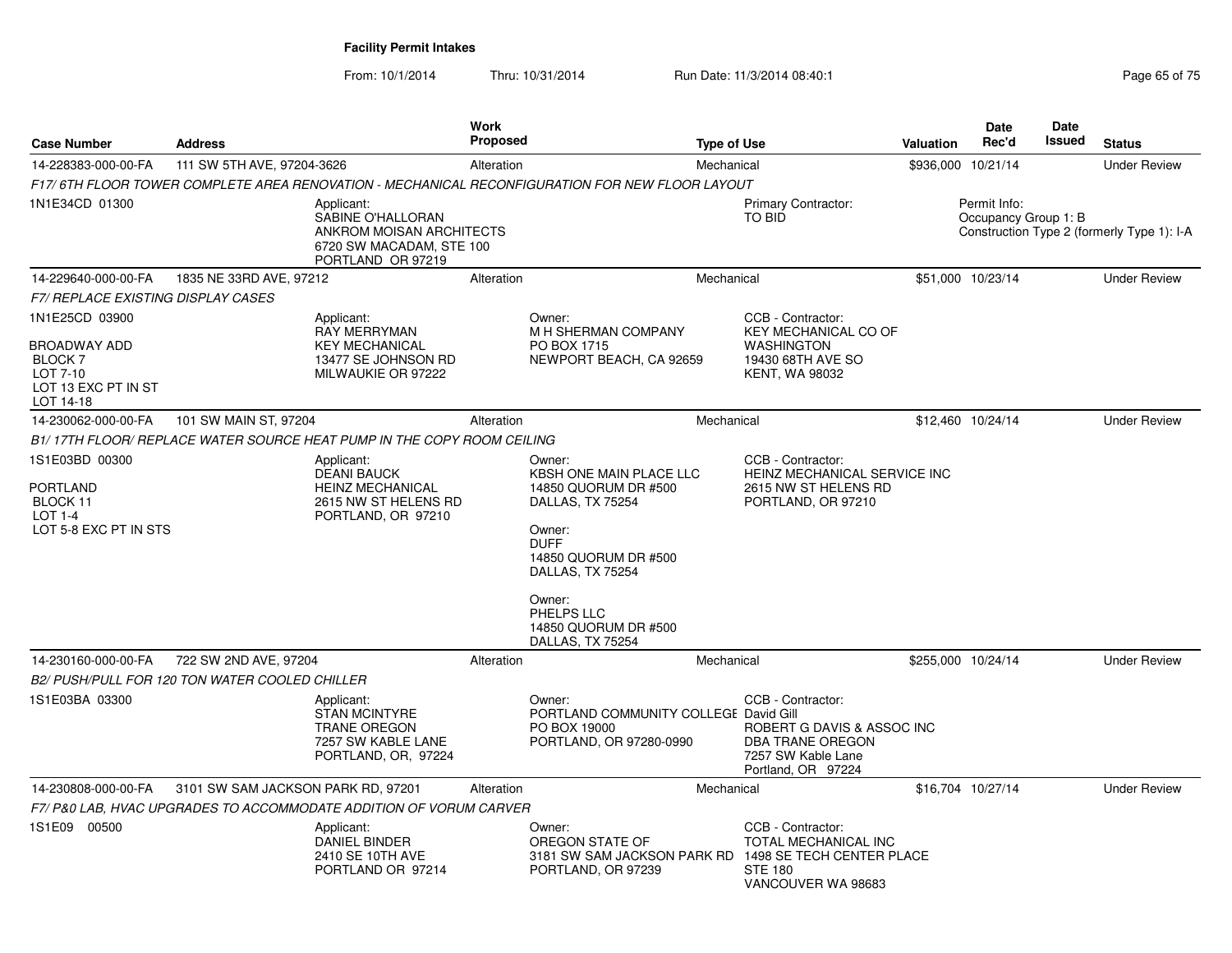| <b>Case Number</b>                                                                                                              | <b>Address</b>                                      |                                                                                                                         | <b>Work</b><br>Proposed |                                                                                                                                                                | <b>Type of Use</b>                                                           | <b>Valuation</b> | <b>Date</b><br>Rec'd                             | Date<br>Issued | <b>Status</b>                              |
|---------------------------------------------------------------------------------------------------------------------------------|-----------------------------------------------------|-------------------------------------------------------------------------------------------------------------------------|-------------------------|----------------------------------------------------------------------------------------------------------------------------------------------------------------|------------------------------------------------------------------------------|------------------|--------------------------------------------------|----------------|--------------------------------------------|
| 14-231093-000-00-FA                                                                                                             | 7000 NE AIRPORT WAY, 97218                          |                                                                                                                         | Alteration              |                                                                                                                                                                | Mechanical                                                                   | \$15,000         | 10/28/14                                         |                | <b>Under Review</b>                        |
|                                                                                                                                 |                                                     |                                                                                                                         |                         |                                                                                                                                                                |                                                                              |                  |                                                  |                |                                            |
| 1N2E08B 00400                                                                                                                   |                                                     | Applicant:<br>WAYNE CHANG                                                                                               |                         | Owner:<br>PORT OF PORTLAND                                                                                                                                     | <b>Primary Contractor:</b><br>TO BID                                         |                  | Permit Info:<br>Occupancy Group 1: A-2           |                |                                            |
| SECTION 08 1N 2E<br>TL 400 7.39 ACRES<br><b>TERMINAL BLDG</b><br>NONTAXABLE<br>SEE TAXABLE SUB ACCOUNTS                         |                                                     | LAMI GRUBB ARCHITECTS, LP<br>100 EAST SWISSVALE AVENUE<br>PITTSBURGH, PA 15218                                          |                         | PO BOX 3529<br>PORTLAND, OR 97208-3529                                                                                                                         |                                                                              |                  |                                                  |                | Construction Type 2 (formerly Type 1): I-A |
| 14-231202-000-00-FA                                                                                                             | 3181 SW SAM JACKSON PARK RD, 97201                  |                                                                                                                         | Alteration              |                                                                                                                                                                | Mechanical                                                                   |                  | \$45,000 10/28/14                                |                | <b>Under Review</b>                        |
|                                                                                                                                 | F2/ RELOCATE DIFFUSERS/DUCTWORK, SCAVENGER SNORKELS |                                                                                                                         |                         |                                                                                                                                                                |                                                                              |                  |                                                  |                |                                            |
| 1S1E09 00600                                                                                                                    |                                                     | Applicant:<br><b>JEROME KEYES</b>                                                                                       |                         | Owner:<br>OREGON STATE OF (MEDICAL                                                                                                                             | CCB - Contractor:<br>DETEMPLE CO INC                                         |                  |                                                  |                |                                            |
| SECTION 09 1S 1E<br>TL 600 14.19 ACRES                                                                                          |                                                     | <b>OHSU</b><br>3181 SW SAM JACKSON PARK<br>RD.<br>PORTLAND, OR 97239                                                    |                         | <b>DEPT</b><br>3181 SW SAM JACKSON PARK RD PORTLAND, OR 972091686<br>PORTLAND, OR 97239                                                                        | 1951 NW OVERTON ST                                                           |                  |                                                  |                |                                            |
| 14-231847-000-00-FA                                                                                                             | 7000 NE AIRPORT WAY, 97218                          |                                                                                                                         | Alteration              |                                                                                                                                                                | Mechanical                                                                   |                  | \$120,000 10/29/14                               |                | <b>Under Review</b>                        |
|                                                                                                                                 |                                                     |                                                                                                                         |                         | F11/ HENRY'S TAVERN CONCOURSE "C" SPACE C2192 & C1172 FOR STORAGE - NEW MECHANICAL WORK PLUS WALK-IN COOLER FOR RESTAURANT AND COOLER & FREEZER IN STORAGE ARL |                                                                              |                  |                                                  |                |                                            |
| 1N2E08B 00400<br>SECTION 08 1N 2E<br>TL 400 7.39 ACRES<br><b>TERMINAL BLDG</b><br><b>NONTAXABLE</b><br>SEE TAXABLE SUB ACCOUNTS |                                                     | Applicant:<br><b>LAUREN GREEN</b><br><b>BAR NAPKIN PRODUCTIONS</b><br>2828 N. CENTRAL AVE STE 1300<br>PHOENIX, AZ 85004 |                         | Owner:<br>PORT OF PORTLAND<br>PO BOX 3529<br>PORTLAND, OR 97208-3529                                                                                           | Primary Contractor:<br>TO BID                                                |                  | Permit Info:<br>Occupancy Group 1: A-2           |                | Construction Type 2 (formerly Type 1): I-A |
| 14-231998-000-00-FA                                                                                                             | 1122 SW STARK ST, 97205                             |                                                                                                                         | Alteration              |                                                                                                                                                                | Mechanical                                                                   |                  | \$125,778 10/29/14                               |                | <b>Under Review</b>                        |
|                                                                                                                                 |                                                     | F8 (FOLDED)/ HVAC SYSTEM FOR SECOND FLOOR TI. ROOF MOUNTED EQUIPMENT                                                    |                         |                                                                                                                                                                |                                                                              |                  |                                                  |                |                                            |
| 1N1E33DD 01900                                                                                                                  |                                                     | Applicant:<br><b>RYAN SUNNELL</b>                                                                                       |                         | Owner:<br><b>1122 STARK INVESTMENT LLC</b>                                                                                                                     | CCB - Contractor:<br>ANDERSEN HEATING                                        |                  | Permit Info:<br>Occupancy Group 1: B_Bank, Off., |                |                                            |
| <b>PORTLAND</b><br>BLOCK 255<br>N 40' OF LOT 7<br>LOT 8                                                                         |                                                     | ANDERSEN HEATING<br>16285 SW 85TH AVE. #410<br><b>TIGARD, OR 97224</b>                                                  |                         | 2455 NW MARSHALL ST #1<br>PORTLAND, OR 97210                                                                                                                   |                                                                              |                  | Med.Off., Pub.Bldg.                              |                |                                            |
| 14-232199-000-00-FA                                                                                                             | 26 SW SALMON ST, 97204                              |                                                                                                                         | Alteration              |                                                                                                                                                                | Mechanical                                                                   |                  | \$500 10/30/14                                   |                | <b>Under Review</b>                        |
|                                                                                                                                 |                                                     | B2/BRIDGE LEVEL/HVAC FOR 2 NEW CONFERENCE/HUDDLE ROOMS                                                                  |                         |                                                                                                                                                                |                                                                              |                  |                                                  |                |                                            |
| 1S1E03BD 00200                                                                                                                  |                                                     | Applicant:<br>ALFRED BRAN                                                                                               |                         | Owner:<br>IEH PORTLAND LLC                                                                                                                                     | CCB - Contractor:<br><b>MARK BECKIUS</b>                                     |                  |                                                  |                |                                            |
| <b>PORTLAND</b><br>BLOCK 6<br>LOT 1-8                                                                                           |                                                     | <b>REIMERS &amp; JOLIVETTE</b><br>2344 NW 24TH AVE<br>PORTLAND, OR 97210                                                |                         | 1WTC0510-CORPORATE TAX<br>DEPT 121 SW SALMO<br>PORTLAND, OR 97204                                                                                              | <b>REIMERS &amp; JOLIVETTE INC</b><br>2344 NW 24TH AVE<br>Portland, OR 97210 |                  |                                                  |                |                                            |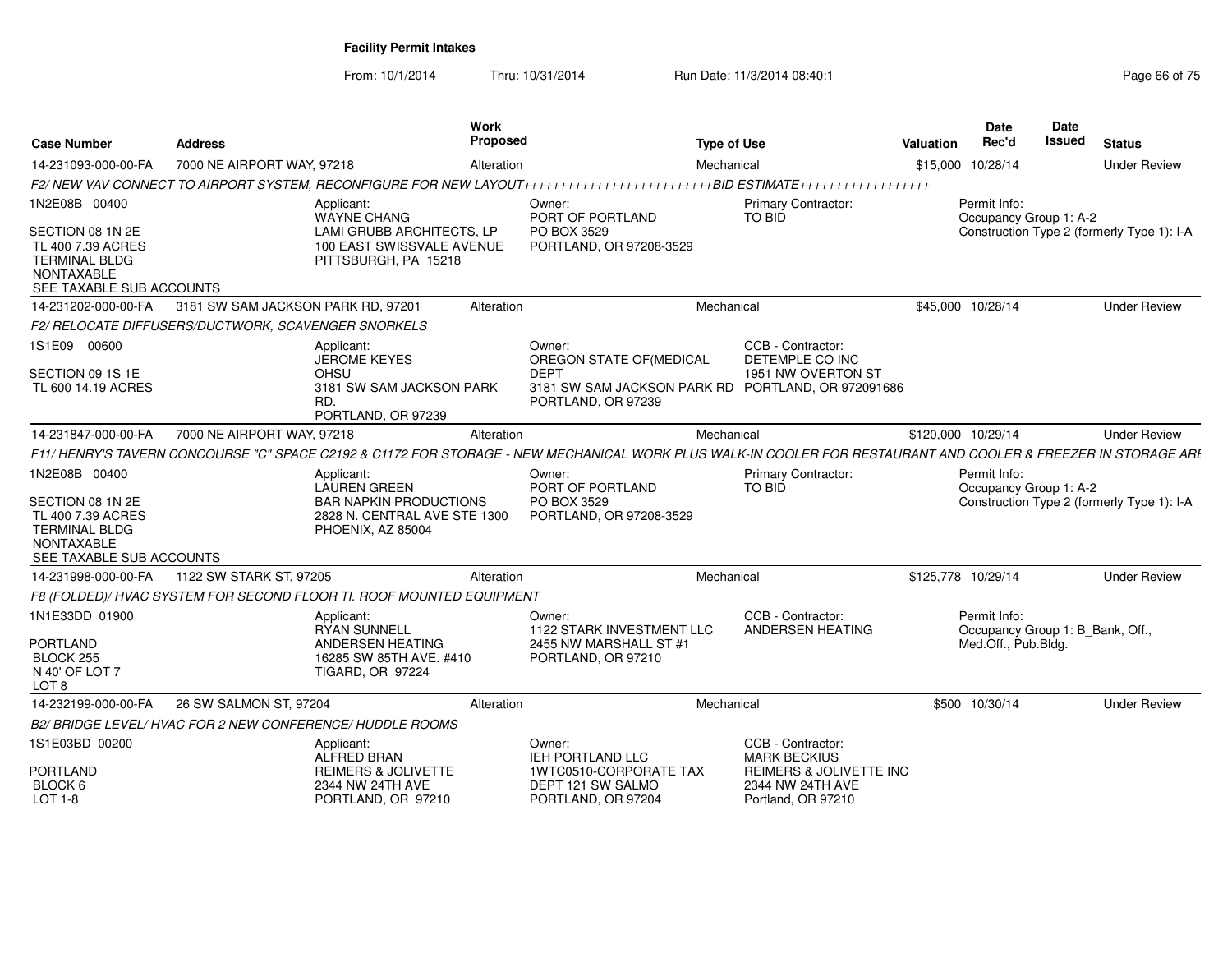From: 10/1/2014Thru: 10/31/2014 Run Date: 11/3/2014 08:40:1

| <b>Case Number</b>                                                                                    | <b>Address</b>                                               |                                                                                                                                          | <b>Work</b><br><b>Proposed</b> |                                                                                                                                     | <b>Type of Use</b> |                                                                                                 | Valuation | <b>Date</b><br>Rec'd                                                    | <b>Date</b><br><b>Issued</b> | <b>Status</b>                              |
|-------------------------------------------------------------------------------------------------------|--------------------------------------------------------------|------------------------------------------------------------------------------------------------------------------------------------------|--------------------------------|-------------------------------------------------------------------------------------------------------------------------------------|--------------------|-------------------------------------------------------------------------------------------------|-----------|-------------------------------------------------------------------------|------------------------------|--------------------------------------------|
| 14-232513-000-00-FA                                                                                   | 1015 NW 22ND AVE, 97210                                      |                                                                                                                                          | Alteration                     |                                                                                                                                     | Mechanical         |                                                                                                 |           | \$117,000 10/30/14                                                      |                              | <b>Under Review</b>                        |
|                                                                                                       |                                                              |                                                                                                                                          |                                | F1/ MINIMAL PIPE, DUCT AND DIFFUSER RELOCATION AND REBALANCING, FIRE PROTECTION(IN CONJUNCTION WITH COMMERCIAL ELECTRICAL PROJECT). |                    |                                                                                                 |           |                                                                         |                              |                                            |
| 1N1E33BA 07800<br><b>COUCHS ADD</b><br>TL 7800 BLOCK 304                                              |                                                              | Applicant:<br><b>SCOTT TARRANT</b><br>ZGF ARCHITECTS, LLP<br>1223 SW WASHINGTON ST SUITE PORTLAND, OR 97209<br>200<br>PORTLAND, OR 97204 |                                | Owner:<br>GOOD SAMARITAN HOSPITAL<br>1919 NW LOVEJOY ST                                                                             |                    | CCB - Contractor:<br>ECKELMAN CONSTRUCTION INC<br>4529 SE 67TH AVE<br>PORTLAND, OR 97206        |           |                                                                         |                              |                                            |
| 14-232985-000-00-FA                                                                                   | 805 SW BROADWAY, 97205                                       |                                                                                                                                          | Alteration                     |                                                                                                                                     | Mechanical         |                                                                                                 |           | \$74,000 10/31/14                                                       |                              | <b>Under Review</b>                        |
|                                                                                                       | F2/NEW WSHP'S, EP'S, NEW DUCT AND GRILLES                    |                                                                                                                                          |                                |                                                                                                                                     |                    |                                                                                                 |           |                                                                         |                              |                                            |
| 1S1E03BB 04400<br><b>PORTLAND</b><br>BLOCK 210<br><b>LOT 1-8</b><br>DEFERRED ADDITIONAL TAX LIABILITY |                                                              | Applicant:<br>Sean Dver<br>AMERICAN HEATING INC<br>5035 SE 24th Ave<br>Portland, OR 97202                                                |                                | Owner:<br>FOX TOWER L L C<br>805 SW BROADWAY #2020<br>PORTLAND, OR 97205                                                            |                    | CCB - Contractor:<br>AMERICAN HEATING INC<br>5035 SE 24TH<br>PORTLAND, OR 97202-4765            |           | Permit Info:<br>Occupancy Group 1: B Bank, Off.,<br>Med.Off., Pub.Bldg. |                              | Construction Type 2 (formerly Type 1): I-A |
| 14-233092-000-00-FA                                                                                   | 100 SW MARKET ST, 97201                                      |                                                                                                                                          | Alteration                     |                                                                                                                                     | Mechanical         |                                                                                                 |           | \$50,000 10/31/14                                                       |                              | <b>Under Review</b>                        |
|                                                                                                       |                                                              | F2/ RECONFIGURE EXISTING SYSTEM, LOBBY, ATRIUM, BASEMENT AND RESTROOMS                                                                   |                                |                                                                                                                                     |                    |                                                                                                 |           |                                                                         |                              |                                            |
| 1S1E03CB 00700<br>SOUTH AUDITORIUM ADD<br><b>BLOCK A</b><br>LOT 2 TL 700                              |                                                              | Applicant:<br>Melisa VASQUEZ<br><b>MCKINSTRY</b><br>16790 NE MASON ST<br>PORTLAND, OR 97230                                              |                                | Owner:<br><b>CSHV FIRST AND MARKET LLC</b><br>1420 FIFTH AVE #2020<br>SEATTLE, WA 98101-2337                                        |                    | CCB - Contractor:<br>MCKINSTRY CO LLC<br>16970 NE MASON ST, SUITE 100<br>PORTLAND OR 97230-7398 |           | Permit Info:<br>Occupancy Group 1: B_Bank, Off.,<br>Med.Off., Pub.Bldg. |                              | Construction Type 2 (formerly Type 1): I-A |
| 14-220082-000-00-FA                                                                                   | 1849 SW SALMON ST, 97205                                     |                                                                                                                                          | Alteration                     |                                                                                                                                     | Plumbing           |                                                                                                 |           | \$10/1/14                                                               | 10/1/14 Final                |                                            |
|                                                                                                       |                                                              | Plumbing Renovation at Multnomah Athletic ClubInstall RPBA in Boiler Room                                                                |                                |                                                                                                                                     |                    |                                                                                                 |           |                                                                         |                              |                                            |
| 1N1E33DC 05800<br>SECTION 33 1N 1E<br>TL 5800 2.82 ACRES                                              |                                                              | Applicant:<br>ALLIANT SYSTEMS LLC<br>1600 NW 167TH PL STE 330<br>BEAVERTON, OR 97006                                                     |                                | Owner:<br>MULTNOMAH AMATEUR<br><b>ATHLETIC CLUB</b><br>1849 SW SALMON ST<br>PORTLAND, OR 97205-1726                                 |                    |                                                                                                 |           | Permit Info:<br>Occupancy Group 1: A-3_Assembly -<br>General            |                              | Construction Type 2 (formerly Type 1): I-A |
| 14-220181-000-00-FA                                                                                   | 530 SW 5TH AVE, 97204                                        |                                                                                                                                          | Alteration                     |                                                                                                                                     | Plumbing           |                                                                                                 |           | \$10/1/14                                                               | 10/1/14 Final                |                                            |
|                                                                                                       | Plumbing Renovation at Yeon Building Suite 925Breakroom Sink |                                                                                                                                          |                                |                                                                                                                                     |                    |                                                                                                 |           |                                                                         |                              |                                            |
| 1N1E34CD 09600<br><b>PORTLAND</b><br>BLOCK 63<br>LOT 5&6<br><b>HISTORIC PROPERTY</b>                  |                                                              | Applicant:<br>GILLESPIE PLUMBING LLC<br>PO Box 3175<br>Oregon City Oregon 97045                                                          |                                | Owner:<br>RGOF YEON BUILDING LLC<br>551 FIFTH AVE 23RD FLOOR<br>NEW YORK, NY 10176                                                  |                    |                                                                                                 |           | Permit Info:<br>Occupancy Group 1: B_Bank, Off.,<br>Med.Off., Pub.Bldg. |                              |                                            |

POTENTIAL ADDITIONAL TAX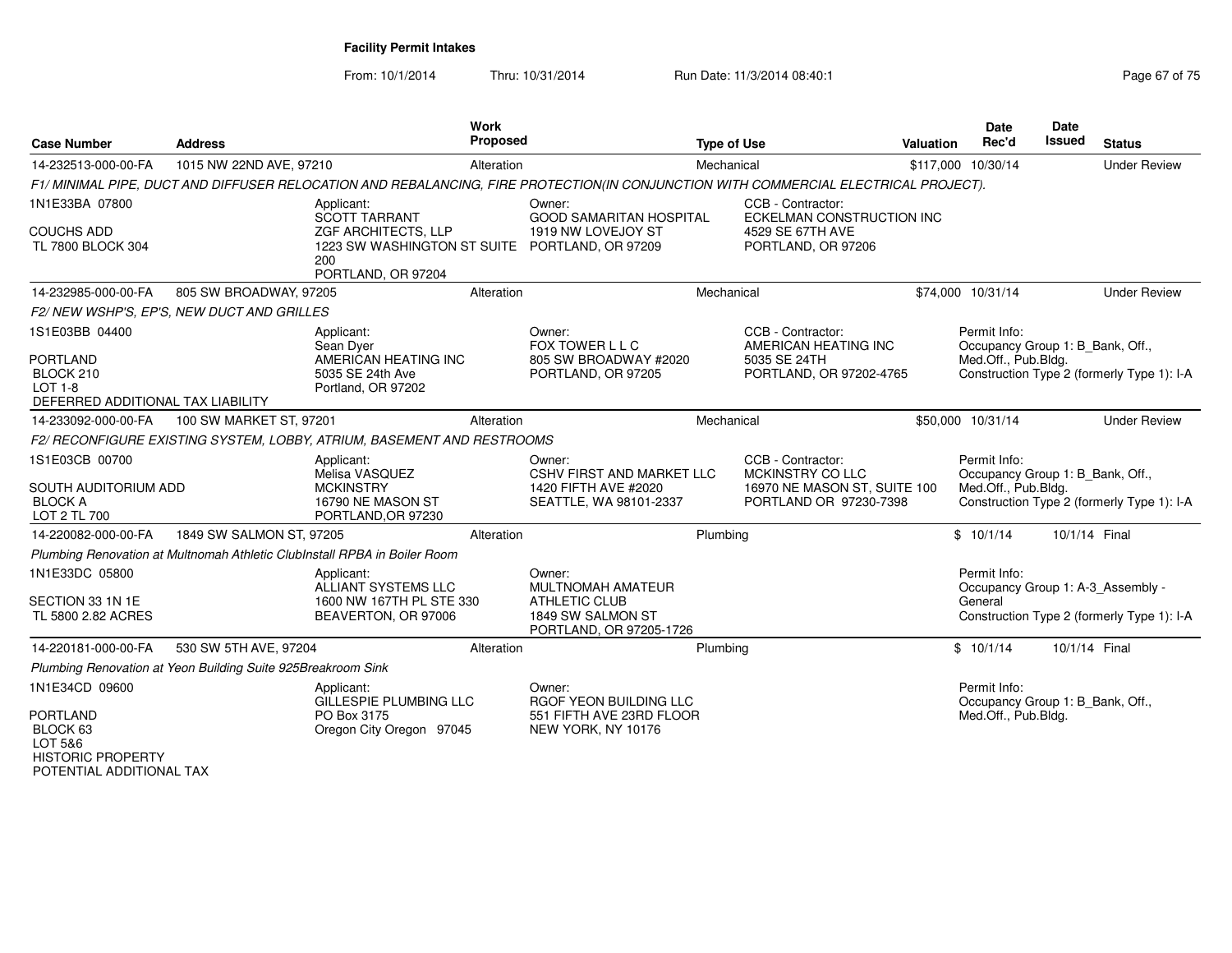| <b>Case Number</b>                                      | <b>Address</b>                                              | <b>Work</b><br><b>Proposed</b>                                                                                           |                                                                               | <b>Type of Use</b>                                                                                                                                        | <b>Valuation</b> | Date<br>Rec'd                        | Date<br><b>Issued</b> | <b>Status</b>                          |
|---------------------------------------------------------|-------------------------------------------------------------|--------------------------------------------------------------------------------------------------------------------------|-------------------------------------------------------------------------------|-----------------------------------------------------------------------------------------------------------------------------------------------------------|------------------|--------------------------------------|-----------------------|----------------------------------------|
| 14-220704-000-00-FA                                     | 101 SW MAIN ST, 97204                                       | Alteration                                                                                                               |                                                                               | Plumbing                                                                                                                                                  |                  | \$10/2/14                            |                       | 10/2/14 Under Inspection               |
|                                                         |                                                             |                                                                                                                          |                                                                               | Plumbing Renovation at One Main Place 11th and 12th Floor Core Restrooms8WC, 4 Uri, 8 Lavs and Cap off 4 Lavs. Install isolation valves for each Restroom |                  |                                      |                       |                                        |
| 1S1E03BD 00300<br><b>PORTLAND</b>                       |                                                             | Applicant:<br>JAMES ROOD PLUMBING INC<br>125 S 1ST AVE #542                                                              | Owner:<br>KBSH ONE MAIN PLACE LLC<br>14850 QUORUM DR #500                     |                                                                                                                                                           |                  |                                      |                       |                                        |
| BLOCK 11<br>$LOT 1-4$                                   |                                                             | Hillsboro, OR 97123                                                                                                      | DALLAS, TX 75254                                                              |                                                                                                                                                           |                  |                                      |                       |                                        |
| LOT 5-8 EXC PT IN STS                                   |                                                             |                                                                                                                          | Owner:<br><b>DUFF</b><br>14850 QUORUM DR #500<br>DALLAS, TX 75254             |                                                                                                                                                           |                  |                                      |                       |                                        |
|                                                         |                                                             |                                                                                                                          | Owner:<br>PHELPS LLC<br>14850 QUORUM DR #500<br>DALLAS, TX 75254              |                                                                                                                                                           |                  |                                      |                       |                                        |
| 14-221185-000-00-FA                                     | 220 NW 2ND AVE, 97209                                       | Alteration                                                                                                               |                                                                               | Plumbing                                                                                                                                                  |                  | \$10/3/14                            | 10/3/14 Final         |                                        |
|                                                         |                                                             | Plumbing Renovation at One Pacific Square Suite 600Breakroom sink and DW                                                 |                                                                               |                                                                                                                                                           |                  |                                      |                       |                                        |
| 1N1E34CA 04500                                          |                                                             | Applicant:                                                                                                               | Owner:                                                                        |                                                                                                                                                           |                  |                                      |                       |                                        |
| <b>COUCHS ADD</b><br>BLOCK 14<br>LOT 1-8 EXC PT IN ST   |                                                             | <b>MCKINSTRY CO</b><br>16790 NE MASON ST. STE 100<br>PORTLAND, OR 97230                                                  | ONE PACIFIC SQUARE CF LLC<br>1211 SW 5TH AVE #2230<br>PORTLAND, OR 97204-3735 |                                                                                                                                                           |                  |                                      |                       |                                        |
| 14-221376-000-00-FA                                     | 1120 SW 3RD AVE - Unit 1                                    | Alteration                                                                                                               |                                                                               | Plumbing                                                                                                                                                  |                  | \$10/4/14                            | 10/4/14 Issued        |                                        |
|                                                         | Plumbing Renovation at Justice CenterRepipe Hot Water Mains |                                                                                                                          |                                                                               |                                                                                                                                                           |                  |                                      |                       |                                        |
| 1S1E03BD 90001                                          |                                                             | Applicant:<br>PORTLAND MECHANICAL                                                                                        | Owner:<br>MULTNOMAH COUNTY                                                    |                                                                                                                                                           |                  | Permit Info:<br>Occupancy Group 1: B |                       |                                        |
| THE JUSTICE CENTER<br>A CONDOMINIUM<br>LOT <sub>1</sub> |                                                             | <b>CONTRACTORS</b><br>2000 SE HANNA HARVESTER<br><b>DRIVE</b><br>MILWAUKIE OR 97222                                      | 401 N DIXON ST<br>PORTLAND, OR 97227                                          |                                                                                                                                                           |                  | I-FR                                 |                       | Construction Type 2 (formerly Type 1): |
| 14-221377-000-00-FA                                     | 6500 SW MACADAM AVE - Unit 300, 97201                       | Alteration                                                                                                               |                                                                               | Plumbing                                                                                                                                                  |                  | \$10/4/14                            |                       | 10/21/14 Under Inspection              |
|                                                         |                                                             | Plumbing Renovation at River Park Plaza Suite 185 for Independent Retirement Consultant TIBreakroom sink and DW          |                                                                               |                                                                                                                                                           |                  |                                      |                       |                                        |
| 1S1E15DC 00400                                          |                                                             | Applicant:                                                                                                               | Owner:                                                                        |                                                                                                                                                           |                  | Permit Info:                         |                       |                                        |
| SOUTHERN PORTLAND<br>BLOCK 6<br>LOT 9-18 TL 400         |                                                             | <b>BEAVERTON PLUMBING INC</b><br>13980 SW TV HWY<br>BEAVERTON, OR 97005                                                  | WESTON INVESTMENT CO LLC<br>2154 NE BROADWAY #200<br>PORTLAND, OR 97232-1561  |                                                                                                                                                           |                  | Occupancy Group 1: B<br>$II-1HR$     |                       | Construction Type 2 (formerly Type 1): |
| 14-221378-000-00-FA                                     | 5216 NE 158TH AVE - Bldg 6, 97230                           | Alteration                                                                                                               |                                                                               | Plumbing                                                                                                                                                  |                  | \$10/4/14                            |                       | <b>Under Review</b>                    |
|                                                         |                                                             | Plumbing Renovation at 158th Business Park Building 6 for Swagelok TIRelocate WC, Add Shower, Remove Mop Sink and Urinal |                                                                               |                                                                                                                                                           |                  |                                      |                       |                                        |
| 1N2E24AA 00400                                          |                                                             |                                                                                                                          | Owner:<br>WALTON CWOR COMMERCE<br>PO BOX 460169<br>HOUSTON, TX 77056          |                                                                                                                                                           |                  |                                      |                       |                                        |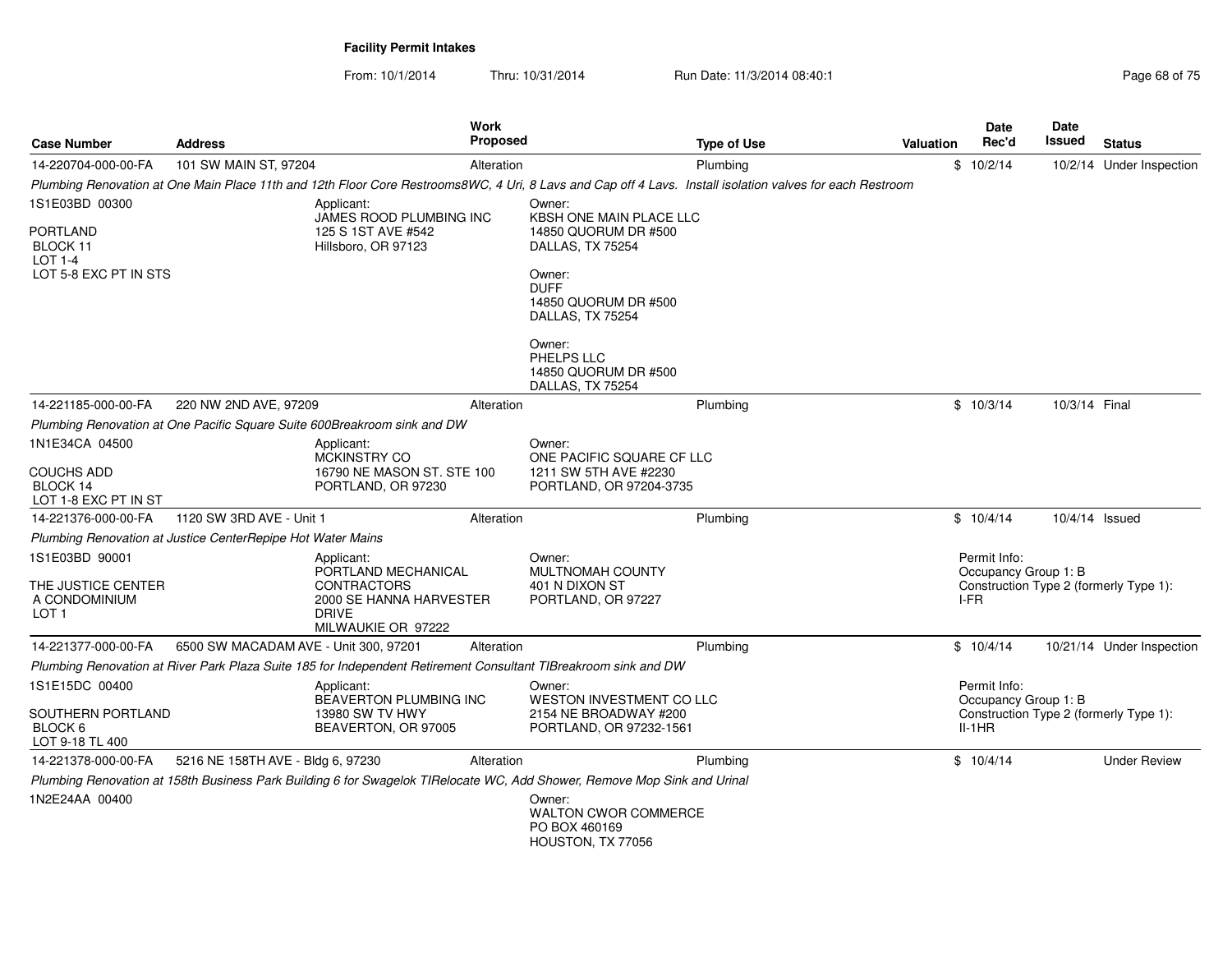| <b>Case Number</b>                                                                         | <b>Address</b>                                                                                    |                                                                                               | Work<br><b>Proposed</b> |                                                                                                                     | <b>Type of Use</b> | Valuation | <b>Date</b><br>Rec'd                                    | <b>Date</b><br>Issued | <b>Status</b>                              |
|--------------------------------------------------------------------------------------------|---------------------------------------------------------------------------------------------------|-----------------------------------------------------------------------------------------------|-------------------------|---------------------------------------------------------------------------------------------------------------------|--------------------|-----------|---------------------------------------------------------|-----------------------|--------------------------------------------|
| 14-221379-000-00-FA                                                                        | 538 SW 6TH AVE, 97204                                                                             |                                                                                               | Alteration              |                                                                                                                     | Plumbing           |           | \$10/4/14                                               |                       | <b>Under Review</b>                        |
|                                                                                            | Plumbing Renovation at Cascade Building for Felton Properties TIDemo 2 Sinks, install Sink and DW |                                                                                               |                         |                                                                                                                     |                    |           |                                                         |                       |                                            |
| 1N1E34CC 07900                                                                             |                                                                                                   |                                                                                               |                         | Owner:<br>PORTLAND CASCADE BUILDING                                                                                 |                    |           |                                                         |                       |                                            |
| PORTLAND<br>BLOCK 174<br>LOT 5&6                                                           |                                                                                                   |                                                                                               |                         | <b>LLC</b><br>166 KINGS HIGHWAY N<br>WESTPORT, CT 06880-2423                                                        |                    |           |                                                         |                       |                                            |
| 14-221380-000-00-FA                                                                        | 5050 NE HOYT ST, 97213                                                                            |                                                                                               | Alteration              |                                                                                                                     | Plumbing           |           | \$10/4/14                                               |                       | 10/4/14 Under Inspection                   |
|                                                                                            | Plumbing Renovation at Providence Professional Plaza Suite 454Installl 7 Sinks                    |                                                                                               |                         |                                                                                                                     |                    |           |                                                         |                       |                                            |
| 1N2E31BD 03800                                                                             |                                                                                                   | Applicant:                                                                                    |                         | Owner:                                                                                                              |                    |           | Permit Info:                                            |                       |                                            |
| <b>CENTER ADD</b><br>BLOCK <sub>3</sub><br>LOT 1-7 INC PT VAC ST<br>LOT 20-26 EXC PT IN ST |                                                                                                   | AMERICAN HEATING INC<br>5035 SE 24TH<br>Portland Oregon 97202-4765                            |                         | PROVIDENCE HEALTH<br>4400 NE HALSEY ST BLDG 2 #190<br>PORTLAND, OR 97213-1545<br>Owner:<br>SERVICES-OREGON          |                    |           | Occupancy Group 1: B<br>I-FR                            |                       | Construction Type 2 (formerly Type 1):     |
|                                                                                            |                                                                                                   |                                                                                               |                         | 4400 NE HALSEY ST BLDG 2 #190                                                                                       |                    |           |                                                         |                       |                                            |
|                                                                                            |                                                                                                   |                                                                                               |                         | PORTLAND, OR 97213-1545                                                                                             |                    |           |                                                         |                       |                                            |
| 14-221381-000-00-FA                                                                        | 2250 NW 22ND AVE, 97210                                                                           |                                                                                               | Alteration              |                                                                                                                     | Plumbing           |           | \$10/4/14                                               | 10/4/14 Issued        |                                            |
|                                                                                            | Plumbing Renovation at New York Building 4th Floor 4(H) TI2 Restrooms, 1 Shower Room              |                                                                                               |                         |                                                                                                                     |                    |           |                                                         |                       |                                            |
| 1N1E28CA 02500                                                                             |                                                                                                   | Applicant:<br>AMERICAN HEATING INC<br>5035 SE 24TH<br>Portland Oregon 97202-4765              |                         | Owner:<br><b>ROSAN INC</b><br>PO BOX 6712<br>PORTLAND, OR 97228-6712                                                |                    |           |                                                         |                       |                                            |
| 14-221382-000-00-FA                                                                        | 1201 NE LLOYD BLVD, 97232                                                                         |                                                                                               | Alteration              |                                                                                                                     | Plumbing           |           | \$10/4/14                                               |                       | <b>Under Review</b>                        |
|                                                                                            | Plumbing Renovation at 1201 Lloyd Building for USACOEDemo 6 Showers, Install 3 sinks, 1 DW        |                                                                                               |                         |                                                                                                                     |                    |           |                                                         |                       |                                            |
| 1N1E35BD 00400                                                                             |                                                                                                   |                                                                                               |                         | Owner:                                                                                                              |                    |           | Permit Info:                                            |                       |                                            |
| HOLLADAYS ADD<br><b>BLOCK 142 TL 400</b>                                                   |                                                                                                   |                                                                                               |                         | GPT PORTLAND OR 1201 LLOYD<br><b>LLC</b><br><b>PO BOX 847</b><br>CARLSBAD, CA 92018                                 |                    |           | Occupancy Group 1: B_Bank, Off.,<br>Med.Off., Pub.Bldg. |                       | Construction Type 2 (formerly Type 1): I-A |
| 14-221383-000-00-FA                                                                        | 111 SW 5TH AVE, 97204-3626                                                                        |                                                                                               | Alteration              |                                                                                                                     | Plumbing           |           | \$10/4/14                                               |                       | 10/29/14 Under Inspection                  |
|                                                                                            |                                                                                                   |                                                                                               |                         | Plumbing Renovation at US Bancorp Tower 5th Floor For Relic TIRemodel Restrooms, Install Breakroom and Beverage Bar |                    |           |                                                         |                       |                                            |
| 1N1E34CD 01300                                                                             |                                                                                                   | Applicant:<br>West Coast Central Plmbing, LLC<br>12714 SE Majestic Ln.<br>Clackamas, OR 97086 |                         |                                                                                                                     |                    |           | Permit Info:<br>Occupancy Group 1: B                    |                       | Construction Type 2 (formerly Type 1): I-A |
| 14-221384-000-00-FA                                                                        | 3181 SW SAM JACKSON PARK RD - Bldg OHS, 9 Alteration                                              |                                                                                               |                         |                                                                                                                     | Plumbing           |           | \$10/4/14                                               |                       | <b>Under Review</b>                        |
|                                                                                            | Plumbing Renovation at OHSU HRC 7 GPR RemodelBreakroom Sink                                       |                                                                                               |                         |                                                                                                                     |                    |           |                                                         |                       |                                            |
| 1S1E09 00200                                                                               |                                                                                                   |                                                                                               |                         | Owner:<br>OREGON STATE OF<br>3181 SW SAM JACKSON PARK RD<br>PORTLAND, OR 97239                                      |                    |           | Permit Info:<br>Occupancy Group 1: 11.1<br>I-FR         |                       | Construction Type 2 (formerly Type 1):     |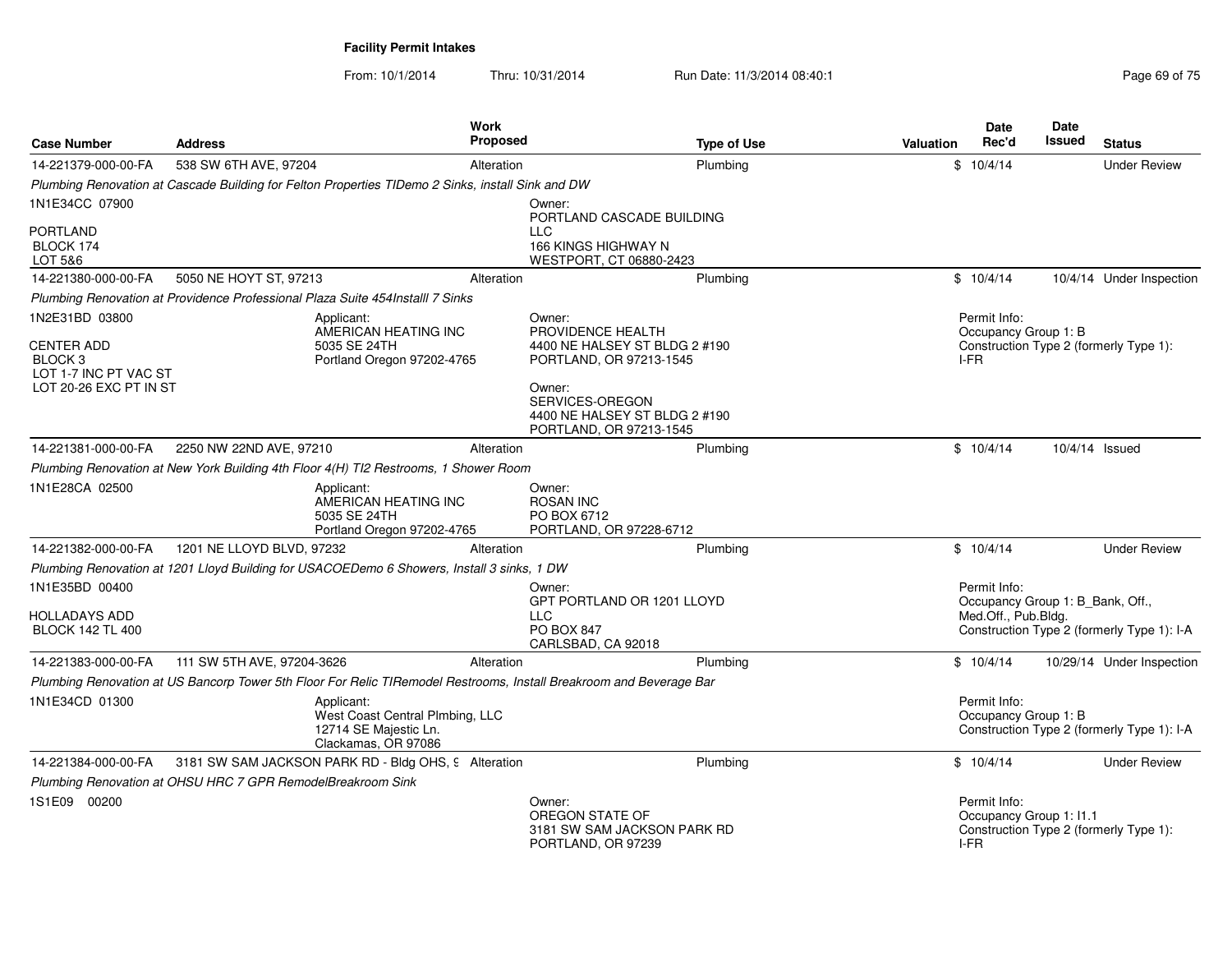| <b>Case Number</b>                                             | <b>Address</b>            | Work                                                                                          | Proposed   | <b>Type of Use</b>                                                                                   | Valuation | <b>Date</b><br>Rec'd                                                    | <b>Date</b><br>Issued | <b>Status</b>                               |
|----------------------------------------------------------------|---------------------------|-----------------------------------------------------------------------------------------------|------------|------------------------------------------------------------------------------------------------------|-----------|-------------------------------------------------------------------------|-----------------------|---------------------------------------------|
| 14-221385-000-00-FA                                            |                           | 3181 SW SAM JACKSON PARK RD - Bldg OHS, 9 Alteration                                          |            | Plumbing                                                                                             |           | \$10/4/14                                                               |                       | <b>Under Review</b>                         |
|                                                                |                           | Plumbing Renovation at OHSU 8A70 CT ReplacementRelocate Med Gas Outlets                       |            |                                                                                                      |           |                                                                         |                       |                                             |
| 1S1E09 00200                                                   |                           |                                                                                               |            | Owner:<br>OREGON STATE OF<br>3181 SW SAM JACKSON PARK RD<br>PORTLAND, OR 97239                       |           | Permit Info:<br>Occupancy Group 1: I-2                                  |                       | Construction Type 2 (formerly Type 1): I-A  |
| 14-223777-000-00-FA                                            | 1400 SW 5TH AVE, 97201    |                                                                                               | Alteration | Plumbing                                                                                             |           | \$10/9/14                                                               | 10/9/14 Final         |                                             |
|                                                                |                           | Plumbing Renovation at 1400 SW 5th 3rd Floor for eBay TIDemo shower and install WC and Lav    |            |                                                                                                      |           |                                                                         |                       |                                             |
| 1S1E03BC 02900<br><b>PORTLAND</b><br>BLOCK 149<br>LOT 1-8      |                           | Applicant:<br>RAYBORN'S PLUMBING INC<br>19990 SW CIPOLE RD<br>TUALATIN, OR 97062              |            | Owner:<br>MARK GROUP PARTNERSHIP NO 6<br>111 SW COLUMBIA ST #1380<br>PORTLAND, OR 97204              |           |                                                                         |                       |                                             |
| 14-225068-000-00-FA                                            | 555 SW OAK ST             |                                                                                               | Alteration | Plumbing                                                                                             |           | \$10/14/14                                                              | 10/14/14 Final        |                                             |
|                                                                |                           | Plumbing Renovation at US Bancorp Plaza for SUPA TIKitchen Remodel w/ GI, DW, HS, FS and Sink |            |                                                                                                      |           |                                                                         |                       |                                             |
| 1N1E34CD 80000                                                 |                           | Applicant:                                                                                    |            | Owner:                                                                                               |           |                                                                         |                       |                                             |
| ONE ELEVEN TOWER CONDOMINIUM<br><b>GENERAL COMMON ELEMENTS</b> |                           | <b>EVOLUTION PLUMBING LLC</b><br>7715 NE 33RD DR SUITE D<br>PORTLAND OR 97211-1942            |            | ASSOCIATION OF UNIT OWNERS<br>OF<br>ONE ELEVEN TOWER<br>CONDOMINIUM 111 SW 5TH<br>PORTLAND, OR 97204 |           |                                                                         |                       |                                             |
| 14-225138-000-00-FA                                            | 1926 W BURNSIDE           |                                                                                               | Alteration | Plumbing                                                                                             |           | \$10/14/14                                                              |                       | <b>Under Review</b>                         |
|                                                                |                           | Plumbing Renovation at 1926 W Burnside for Civic Tap Room TI2 Restrooms and Bar               |            |                                                                                                      |           |                                                                         |                       |                                             |
| 1N1E33DC 70000                                                 |                           |                                                                                               |            | Owner:<br><b>ASSOCIATION OF UNIT OWNERS</b><br>1120 NW COUCH ST #600<br>PORTLAND, OR 97209           |           | Permit Info:<br>Occupancy Group 1: B_Bank, Off.,<br>Med.Off., Pub.Bldg. |                       | Construction Type 2 (formerly Type 1): II-B |
|                                                                |                           |                                                                                               |            | Owner:<br>OF CIVIC CONDOMINIUM<br>1120 NW COUCH ST #600<br>PORTLAND, OR 97209                        |           |                                                                         |                       |                                             |
| 14-225275-000-00-FA                                            | 15849 N LOMBARD ST, 97203 |                                                                                               | Alteration | Plumbing                                                                                             |           | \$10/14/14                                                              |                       | <b>Under Review</b>                         |
|                                                                |                           | Plumbing Renovastion at Kelly Point for Saxco TINorth RR's, Breakroom, South RR's, Breakroom  |            |                                                                                                      |           |                                                                         |                       |                                             |
| 2N1W24 02100                                                   |                           |                                                                                               |            | Owner:<br><b>CALWEST INDUSTRIAL</b><br>800 5TH AVE STE 4100<br>SEATTLE, WA 98104-3100                |           |                                                                         |                       |                                             |
|                                                                |                           |                                                                                               |            | Owner:<br>PROPERTIES LLC<br>800 5TH AVE STE 4100<br>SEATTLE, WA 98104-3100                           |           |                                                                         |                       |                                             |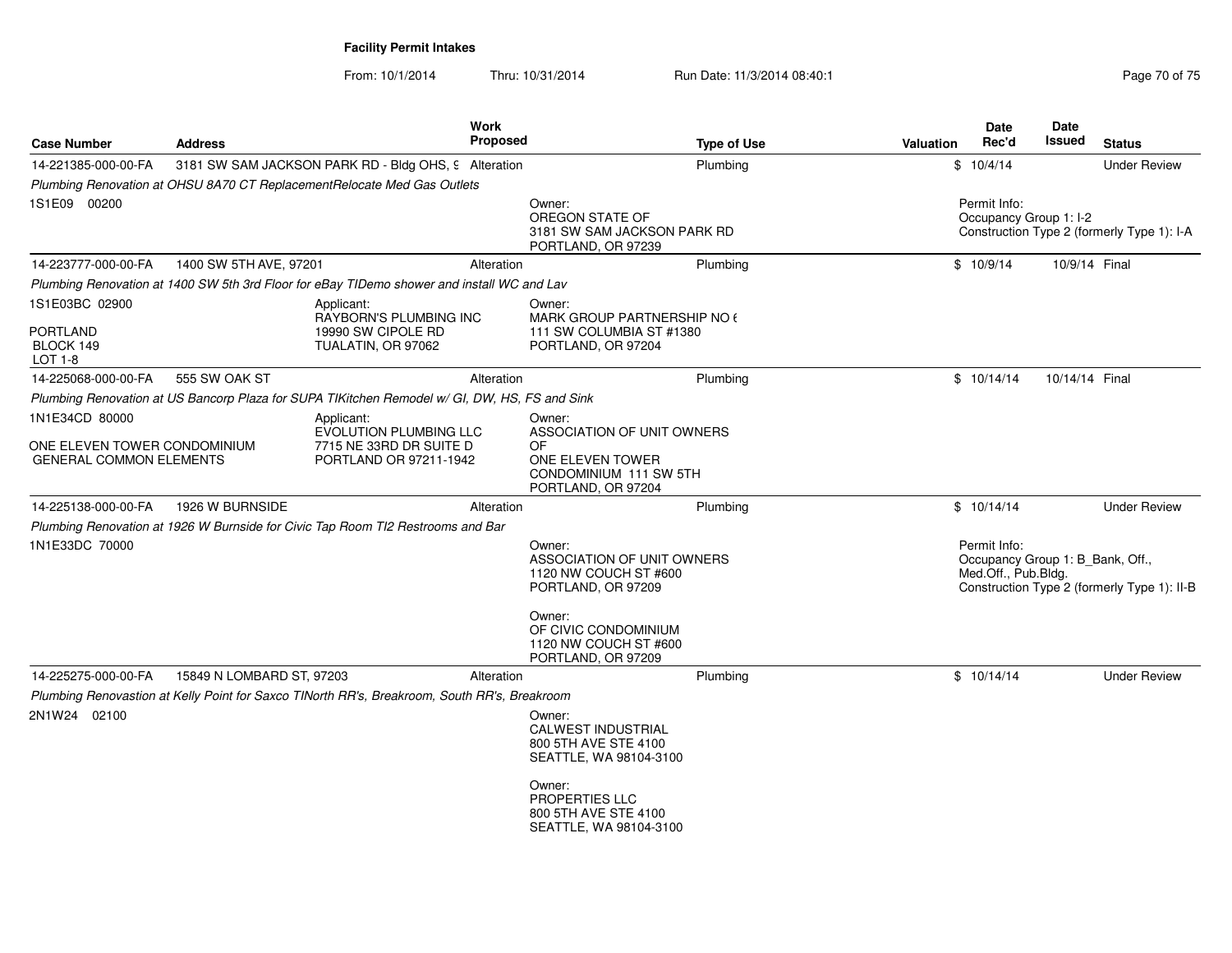| <b>Case Number</b>                                         | <b>Address</b>                                             |                                                                                                          | Work<br><b>Proposed</b> |                                                                                             | <b>Type of Use</b> | Valuation | Date<br>Rec'd                                    | Date<br>Issued  | <b>Status</b>                              |
|------------------------------------------------------------|------------------------------------------------------------|----------------------------------------------------------------------------------------------------------|-------------------------|---------------------------------------------------------------------------------------------|--------------------|-----------|--------------------------------------------------|-----------------|--------------------------------------------|
| 14-225287-000-00-FA                                        | 100 SW MARKET ST, 97201                                    |                                                                                                          | Alteration              |                                                                                             | Plumbing           |           | \$10/14/14                                       |                 | <b>Under Review</b>                        |
|                                                            |                                                            | Plumbing Renovation at 100 Market Building for Ecova TI2 Breakrooms, 1 Mothers room                      |                         |                                                                                             |                    |           |                                                  |                 |                                            |
| 1S1E03CB 00700                                             |                                                            |                                                                                                          |                         | Owner:<br>CSHV FIRST AND MARKET LLC                                                         |                    |           |                                                  |                 |                                            |
| SOUTH AUDITORIUM ADD<br><b>BLOCK A</b><br>LOT 2 TL 700     |                                                            |                                                                                                          |                         | 1420 FIFTH AVE #2020<br>SEATTLE, WA 98101-2337                                              |                    |           |                                                  |                 |                                            |
| 14-225326-000-00-FA                                        | 450 N GRAHAM ST, 97227                                     |                                                                                                          | Alteration              |                                                                                             | Plumbing           |           | \$10/14/14                                       | 10/14/14 Issued |                                            |
| <b>Plumbing Renovation at LEH Orthopedics</b>              |                                                            |                                                                                                          |                         |                                                                                             |                    |           |                                                  |                 |                                            |
| 1N1E27AC 02500                                             |                                                            | Applicant:<br>TOTAL MECHANICAL INC                                                                       |                         | Owner:<br><b>EMANUEL HOSPITAL</b>                                                           |                    |           | Permit Info:<br>Occupancy Group 1: B Bank, Off., |                 |                                            |
| EVANS ADD<br>BLOCK <sub>2</sub><br>LOT 10&11&15-18 TL 2500 |                                                            | 1498 SE TECH CENTER PLACE<br><b>STE 180</b><br>VANCOUVER WA 98683                                        |                         | 2801 N GANTENBEIN AVE<br>PORTLAND, OR 97227-1623                                            |                    |           | Med.Off., Pub.Bldg.                              |                 | Construction Type 2 (formerly Type 1): V-B |
| 14-226616-000-00-FA                                        | 1111 SW 2ND AVE                                            |                                                                                                          | Alteration              |                                                                                             | Plumbing           |           | \$10/16/14                                       |                 | <b>Under Review</b>                        |
|                                                            | Plumbing Renovaton at Justice Center to Renovate Restrooms |                                                                                                          |                         |                                                                                             |                    |           |                                                  |                 |                                            |
| 1S1E03BD1 90001                                            |                                                            |                                                                                                          |                         | Owner:<br>MULTNOMAH COUNTY<br>401 N DIXON ST<br>PORTLAND, OR 97227                          |                    |           |                                                  |                 |                                            |
| 14-227610-000-00-FA                                        | 111 SW COLUMBIA ST, 97258                                  |                                                                                                          | Alteration              |                                                                                             | Plumbing           |           | \$10/20/14                                       |                 | <b>Under Review</b>                        |
|                                                            |                                                            | Plumbing Renovation at Columbia Square Suite 1180 for Unum TIBreakroom                                   |                         |                                                                                             |                    |           |                                                  |                 |                                            |
| 1S1E03BD 01700<br>PORTLAND<br>BLOCK 129<br>$LOT 1-8$       |                                                            |                                                                                                          |                         | Owner:<br><b>COLUMBIA SQUARE LLC</b><br>111 SW COLUMBIA ST #1380<br>PORTLAND, OR 97201-5845 |                    |           | Permit Info:<br>Occupancy Group 1: B             |                 | Construction Type 2 (formerly Type 1): I-A |
| 14-227631-000-00-FA                                        | 337 SW ALDER ST                                            |                                                                                                          | Alteration              |                                                                                             | Plumbing           |           | \$10/20/14                                       |                 | <b>Under Review</b>                        |
|                                                            |                                                            | Plumbing Renovation at Central Plaza Garage Suite 107Demo Plumbing in Main Space and R/R Lav in Restroom |                         |                                                                                             |                    |           |                                                  |                 |                                            |
| 1N1E34CD 09000A1                                           |                                                            |                                                                                                          |                         | Owner:                                                                                      |                    |           |                                                  |                 |                                            |
| <b>PORTLAND</b><br>BLOCK 48                                |                                                            |                                                                                                          |                         | MARK CENTRAL PLAZA LLC<br>111 SW COLUMBIA ST #1380<br>PORTLAND, OR 97201                    |                    |           |                                                  |                 |                                            |
| LOT 5-8<br>LAND                                            | IMPS ONLY SEE R246082 (R66770-5810) FOR                    |                                                                                                          |                         |                                                                                             |                    |           |                                                  |                 |                                            |
| 14-227661-000-00-FA                                        | 449 NE EMERSON ST, 97211                                   |                                                                                                          | Alteration              |                                                                                             | Plumbing           |           | \$10/20/14                                       |                 | 10/20/14 Under Inspection                  |
|                                                            |                                                            | Plumbing Renovation at Walnut Park for Happy Cup TI4 Sinks, 2 Floor Sinks, 1 Dipper Well, 1 DW           |                         |                                                                                             |                    |           |                                                  |                 |                                            |
| 1N1E23BB 07100                                             |                                                            | Applicant:<br>PLUMBING CONCEPTS INC<br>PO BOX 1068<br>CLACKAMAS, OR 97015                                |                         | Owner:<br>PORTLAND CITY OF(LEASED<br>1120 SW 5TH AVE #1204<br>PORTLAND, OR 97204-1932       |                    |           |                                                  |                 |                                            |
|                                                            |                                                            |                                                                                                          |                         | Owner:<br><b>MULTIPLE TENANTS</b><br>1120 SW 5TH AVE #1204<br>PORTLAND, OR 97204-1932       |                    |           |                                                  |                 |                                            |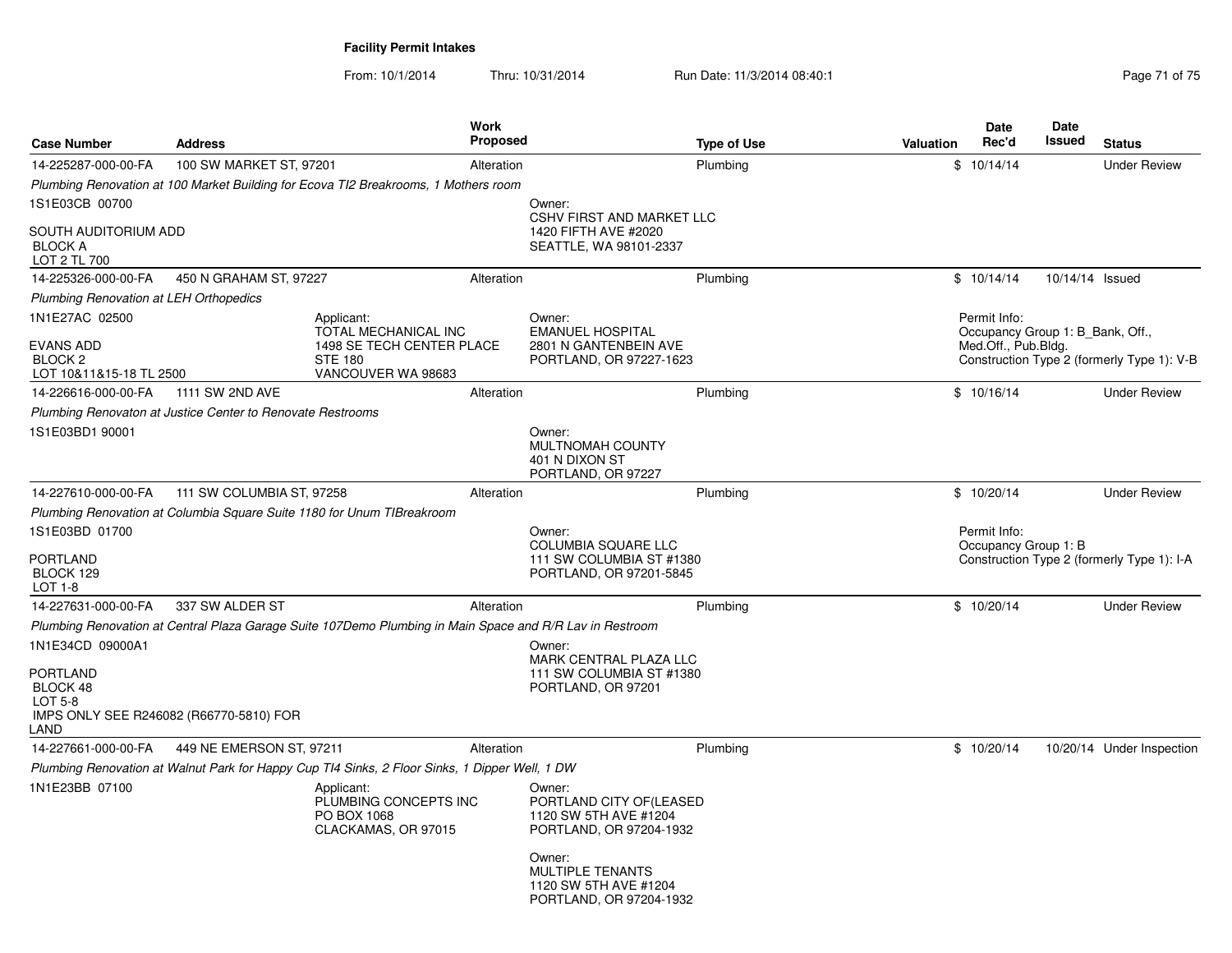| <b>Case Number</b>                                        | <b>Address</b>                                                                                                      | Work<br><b>Proposed</b> |                                                                                                                  | <b>Type of Use</b> | Valuation | <b>Date</b><br>Rec'd                                                    | <b>Date</b><br>Issued | <b>Status</b>                              |
|-----------------------------------------------------------|---------------------------------------------------------------------------------------------------------------------|-------------------------|------------------------------------------------------------------------------------------------------------------|--------------------|-----------|-------------------------------------------------------------------------|-----------------------|--------------------------------------------|
| 14-227674-000-00-FA                                       | 720 SW WASHINGTON ST, 97205                                                                                         | Alteration              |                                                                                                                  | Plumbing           |           | \$10/20/14                                                              |                       | <b>Under Review</b>                        |
|                                                           | Plumbing Renovation at Morgan Building Suite 200 for Hemcon TIBreakroom Sink, DW, Coffee and Water Cooler, Lab Sink |                         |                                                                                                                  |                    |           |                                                                         |                       |                                            |
| 1N1E34CC 06600                                            |                                                                                                                     |                         | Owner:                                                                                                           |                    |           |                                                                         |                       |                                            |
| PORTLAND<br>BLOCK 213<br>LOT 1&2&7&8                      |                                                                                                                     |                         | <b>GPO MORGAN LLC</b><br>720 SW WASHINGTON ST #630<br>PORTLAND, OR 97205-3508                                    |                    |           |                                                                         |                       |                                            |
| 14-227702-000-00-FA                                       | 1111 SW 2ND AVE                                                                                                     | Alteration              |                                                                                                                  | Plumbing           |           | \$10/20/14                                                              |                       | <b>Under Review</b>                        |
|                                                           | Plumbing Renovation at Justice Center 11th and 12th Floor11th Flr R/R Sink, 12th Flr Demo 3 Sinks, FD, 3 MEP        |                         |                                                                                                                  |                    |           |                                                                         |                       |                                            |
| 1S1E03BD1 90001                                           |                                                                                                                     |                         | Owner:<br><b>MULTNOMAH COUNTY</b><br>401 N DIXON ST<br>PORTLAND, OR 97227                                        |                    |           |                                                                         |                       |                                            |
| 14-227747-000-00-FA                                       | 1120 NW COUCH ST, 97209                                                                                             | Alteration              |                                                                                                                  | Plumbing           |           | \$10/20/14                                                              |                       | <b>Under Review</b>                        |
|                                                           | Plumbing Renovation at Brewery Block 2 Level 5 for Perkins CoieR/R Breakroom Sink                                   |                         |                                                                                                                  |                    |           |                                                                         |                       |                                            |
| 1N1E33DA 04900                                            |                                                                                                                     |                         | Owner:<br>MEPT BREWERY BLOCK 2 LLC<br>PO BOX 320099<br>ALEXANDRIA, VA 22320-0156                                 |                    |           | Permit Info:<br>Occupancy Group 1: B_Bank, Off.,<br>Med.Off., Pub.Bldg. |                       |                                            |
| 14-227765-000-00-FA                                       | 1000 SW BROADWAY, 97205                                                                                             | Alteration              |                                                                                                                  | Plumbing           |           | \$10/20/14                                                              |                       | <b>Under Review</b>                        |
|                                                           | Plumbing Renovation at 1000 Broadway for Invesco TIBreakroom Sink                                                   |                         |                                                                                                                  |                    |           |                                                                         |                       |                                            |
| 1S1E03BB 02400<br><b>PORTLAND</b><br>BLOCK 182<br>LOT 5-8 |                                                                                                                     |                         | Owner:<br>ONE THOUSAND BROADWAY<br><b>BLDG LTD PARTNERSHIP</b><br>805 SW BROADWAY STE 2020<br>PORTLAND, OR 97205 |                    |           |                                                                         |                       |                                            |
| 14-227777-000-00-FA                                       | 707 SW WASHINGTON ST, 97205                                                                                         | Alteration              |                                                                                                                  | Plumbing           |           | \$10/20/14                                                              |                       | <b>Under Review</b>                        |
|                                                           | Plumbing Renovation at Union Bank for Suite 800 NPS TIBreakroom Sink                                                |                         |                                                                                                                  |                    |           |                                                                         |                       |                                            |
| 1N1E34CC 04600                                            |                                                                                                                     |                         | Owner:<br><b>UBCT PARTNERSHIP</b><br>111 SW COLUMBIA ST #1380<br>PORTLAND, OR 97201                              |                    |           | Permit Info:<br>Occupancy Group 1: B                                    |                       | Construction Type 2 (formerly Type 1): I-A |
| 14-228087-000-00-FA                                       | 3181 SW SAM JACKSON PARK RD - Bldg BSC, 9 Alteration                                                                |                         |                                                                                                                  | Plumbing           |           | \$10/21/14                                                              |                       | <b>Under Review</b>                        |
|                                                           | Plumbing Renovation at OHSU RJH NCUP Upgrade Phase 3Sump in Sub Basement                                            |                         |                                                                                                                  |                    |           |                                                                         |                       |                                            |
| 1S1E09 00200                                              |                                                                                                                     |                         | Owner:<br>OREGON STATE OF<br>3181 SW SAM JACKSON PARK RD<br>PORTLAND, OR 97239                                   |                    |           | Permit Info:<br>Occupancy Group 1: B                                    |                       | Construction Type 2 (formerly Type 1): I-B |
| 14-228089-000-00-FA                                       | 3181 SW SAM JACKSON PARK RD - Bldg VIAB, § Alteration                                                               |                         |                                                                                                                  | Plumbing           |           | \$10/21/14                                                              |                       | <b>Under Review</b>                        |
|                                                           | Plumbing Renovation at OHSU Vollum Institute NCUP Upgrade Phase 3Catch Basin                                        |                         |                                                                                                                  |                    |           |                                                                         |                       |                                            |
| 1S1E09 00200                                              |                                                                                                                     |                         | Owner:<br>OREGON STATE OF<br>3181 SW SAM JACKSON PARK RD<br>PORTLAND, OR 97239                                   |                    |           | Permit Info:<br>Occupancy Group 1: B                                    |                       | Construction Type 2 (formerly Type 1): I-B |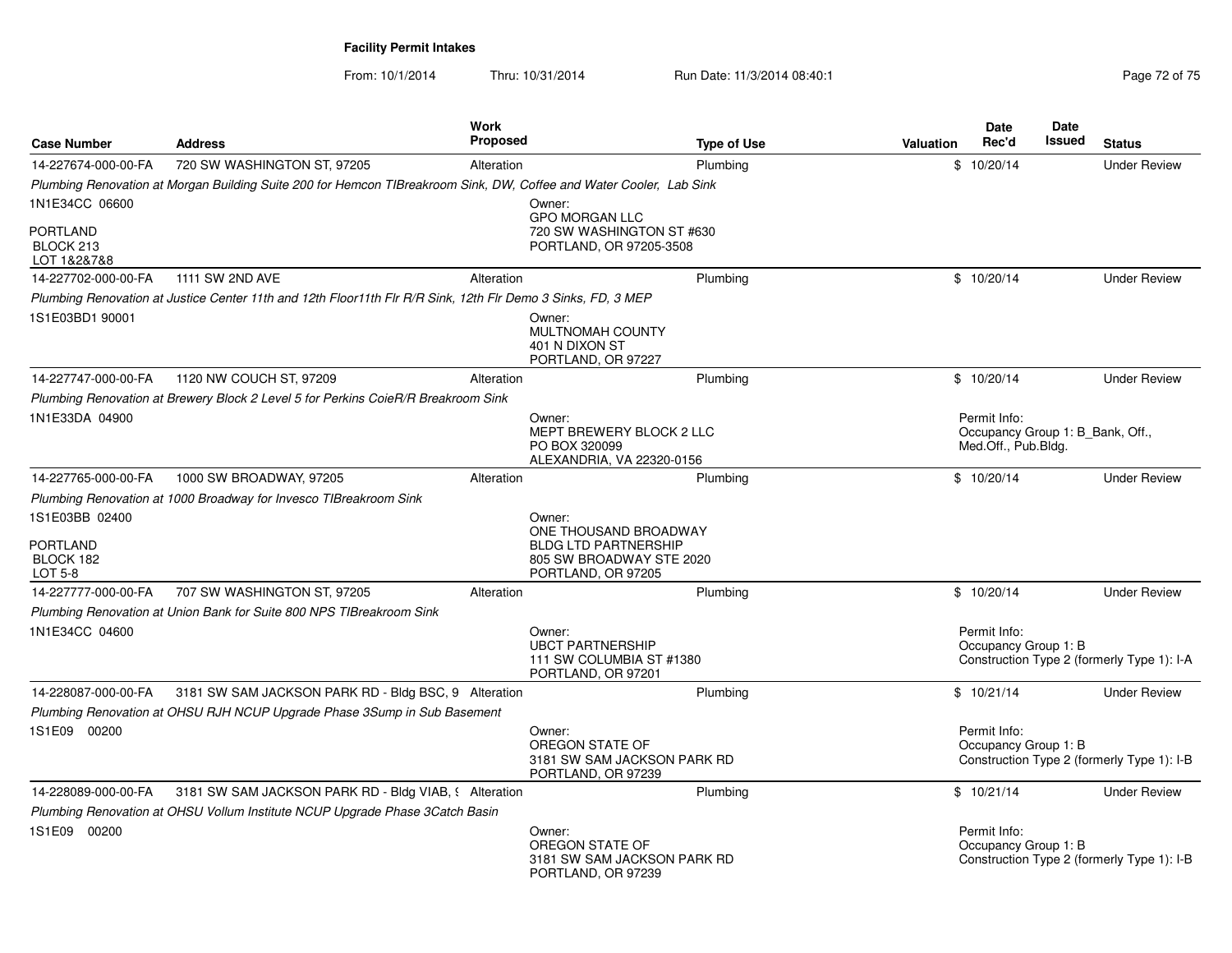**Facility Permit Intakes**

| <b>Case Number</b>                                                           | <b>Address</b>                                                  | <b>Work</b><br><b>Proposed</b>                                                                            |                                                                                                                   | <b>Type of Use</b> | <b>Valuation</b> | <b>Date</b><br>Rec'd                                                    | Date<br>Issued  | <b>Status</b>                              |
|------------------------------------------------------------------------------|-----------------------------------------------------------------|-----------------------------------------------------------------------------------------------------------|-------------------------------------------------------------------------------------------------------------------|--------------------|------------------|-------------------------------------------------------------------------|-----------------|--------------------------------------------|
| 14-229579-000-00-FA                                                          | 601 SW 2ND AVE, 97204                                           | Alteration                                                                                                |                                                                                                                   | Plumbing           |                  | \$10/23/14                                                              |                 | 10/23/14 Under Inspection                  |
|                                                                              |                                                                 | Plumbing Renovation at MODA Tower 9th Floor Breakroom2 sinks, 2 GD, 2 WH, 2 GF, RPBA, Hub Drain w/ Primer |                                                                                                                   |                    |                  |                                                                         |                 |                                            |
| 1S1E03BA 05000                                                               |                                                                 | Applicant:<br>MCKINSTRY CO                                                                                | Owner:<br>MORRISON STREET CF LLC                                                                                  |                    |                  |                                                                         |                 |                                            |
| PORTLAND<br>BLOCK <sub>20</sub><br>LOT 1-4 EXC PT IN ST & LOT 5-8            |                                                                 | 16790 NE MASON ST. STE 100<br>PORTLAND, OR 97230                                                          | 1211 SW 5TH AVE #2230<br>PORTLAND, OR 97204                                                                       |                    |                  |                                                                         |                 |                                            |
| 14-229590-000-00-FA                                                          | 1300 NE 16TH AVE, 97232                                         | Alteration                                                                                                |                                                                                                                   | Plumbing           |                  | \$10/23/14                                                              | 10/23/14 Issued |                                            |
|                                                                              |                                                                 | Plumbing Renovation at Holladay Park Plaza Suite 525replace all plumbing fixtures                         |                                                                                                                   |                    |                  |                                                                         |                 |                                            |
| 1N1E35AB 05600                                                               |                                                                 | Applicant:<br>HEINZ MECHANICAL CO INC                                                                     | Owner:<br>HOLLADAY PARK PLAZA INC                                                                                 |                    |                  | Permit Info:<br>Occupancy Group 1: SR1.1                                |                 |                                            |
| HOLLADAYS ADD<br><b>BLOCK 178 TL 5600</b><br>SPLIT LEVY R182280 (R396212040) |                                                                 | 2615 NW ST HELENS RD<br>PORTLAND, OR 97210                                                                | 1300 NE 16TH AVE<br>PORTLAND, OR 97232-1467                                                                       |                    |                  | I-FR                                                                    |                 | Construction Type 2 (formerly Type 1):     |
| 14-229609-000-00-FA                                                          | 2305 SE 82ND AVE                                                | Alteration                                                                                                |                                                                                                                   | Plumbing           |                  | \$10/23/14                                                              |                 | <b>Under Review</b>                        |
|                                                                              | Plumbing Renovation at PCC for Old School Cafe4 FD, 4 Sinks, IM |                                                                                                           |                                                                                                                   |                    |                  |                                                                         |                 |                                            |
| 1S2E05DD 00300 A1                                                            |                                                                 |                                                                                                           | Owner:<br>Gil Gilgan<br>PORTLAND COMMUNITY<br><b>COLLEGE DIST</b><br>12000 SW 49TH AVE<br>PORTLAND, OR 97219-7197 |                    |                  |                                                                         |                 |                                            |
| 14-229638-000-00-FA                                                          | 317 SW ALDER ST, 97204                                          | Alteration                                                                                                |                                                                                                                   | Plumbing           |                  | \$10/23/14                                                              |                 | 10/23/14 Under Inspection                  |
|                                                                              | Plumbing Renovation at Loyalty Building 9th Floor1 Sink         |                                                                                                           |                                                                                                                   |                    |                  |                                                                         |                 |                                            |
| 1S1E03BA 07400<br>PORTLAND<br>BLOCK 48<br>LOT <sub>4</sub>                   |                                                                 | Applicant:<br>GILLESPIE PLUMBING LLC<br>PO Box 3175<br>Oregon City Oregon 97045                           | Owner:<br><b>LOYALTY HOLDINGS LLC</b><br><b>3657 MAIN ST</b><br>MANCHESTER, VT 05254                              |                    |                  | Permit Info:<br>Occupancy Group 1: B_Bank, Off.,<br>Med.Off., Pub.Bldg. |                 |                                            |
| 14-229940-000-00-FA                                                          | 6404 SE 23RD AVE, 97202                                         | Alteration                                                                                                |                                                                                                                   | Plumbing           |                  | \$10/24/14                                                              |                 | 10/24/14 Under Inspection                  |
|                                                                              |                                                                 | Plumbing Renovation at Westmorland Union Manor Unit 222, 223Remodel Kitchens, Add Shower to 222           |                                                                                                                   |                    |                  |                                                                         |                 |                                            |
| 1S1E14D 00200                                                                |                                                                 | Applicant:<br>PENINSULA PLUMBING CO                                                                       | Owner:<br>UNION LABOR RETIREMENT ASSN                                                                             |                    |                  |                                                                         |                 |                                            |
| SECTION 14 1 S 1 E<br>TL 200 6.32 ACRES                                      |                                                                 | PO BOX 16307<br>PORTLAND, OR 97292                                                                        | 6404 SE 23RD AVE<br>PORTLAND, OR 97202-5434                                                                       |                    |                  |                                                                         |                 |                                            |
| 14-230667-000-00-FA                                                          | 805 SW BROADWAY, 97205                                          | Alteration                                                                                                |                                                                                                                   | Plumbing           |                  | \$10/27/14                                                              |                 | <b>Under Review</b>                        |
|                                                                              | Plumbing Renovation at Fox Tower for Pieology Pizzeria TI       |                                                                                                           |                                                                                                                   |                    |                  |                                                                         |                 |                                            |
| 1S1E03BB 04400                                                               |                                                                 |                                                                                                           | Owner:<br>FOX TOWER L L C                                                                                         |                    |                  | Permit Info:<br>Occupancy Group 1: B                                    |                 |                                            |
| PORTLAND<br>BLOCK 210<br>$LOT 1-8$<br>DEFERRED ADDITIONAL TAX LIABILITY      |                                                                 |                                                                                                           | 805 SW BROADWAY #2020<br>PORTLAND, OR 97205                                                                       |                    |                  |                                                                         |                 | Construction Type 2 (formerly Type 1): I-A |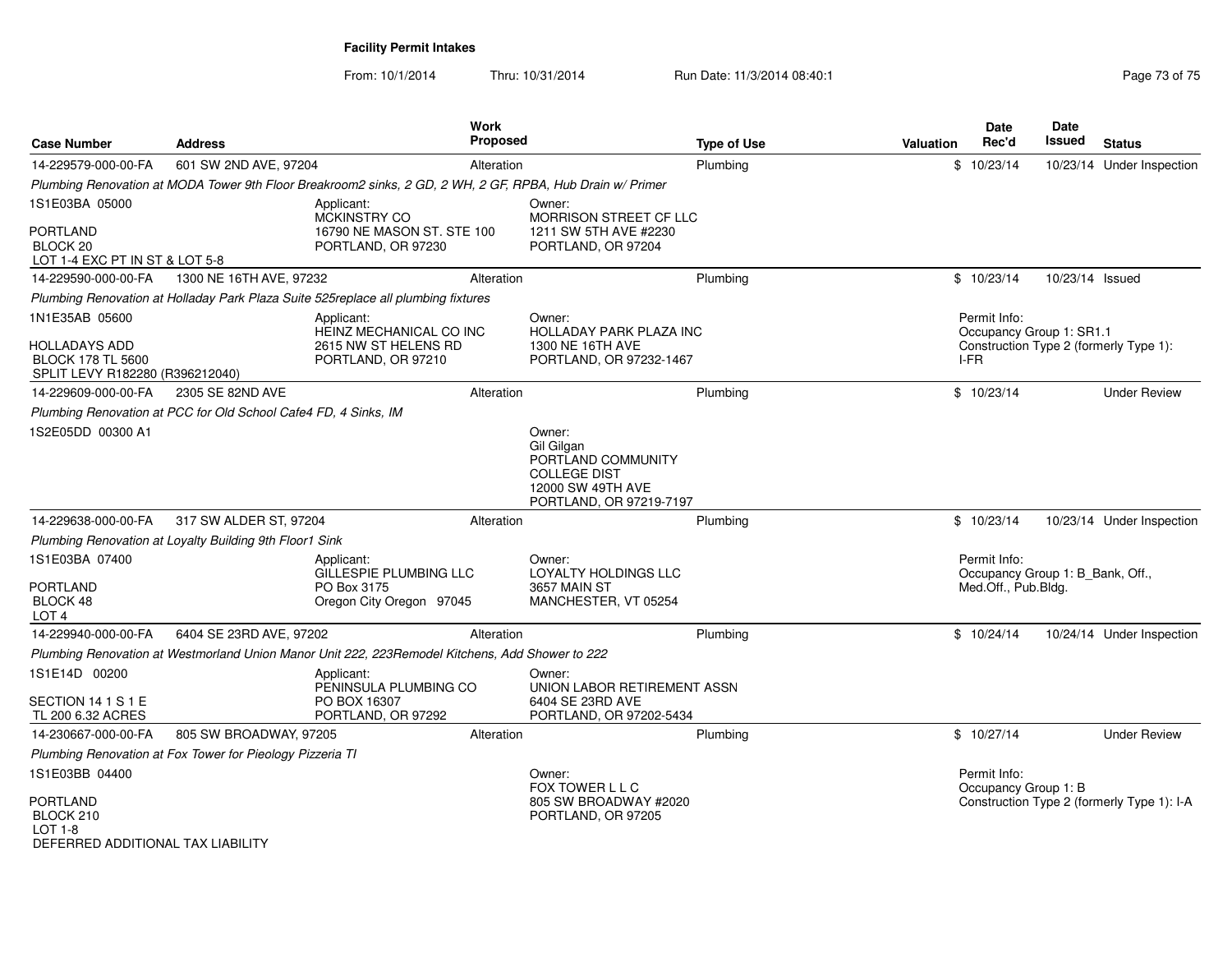**Facility Permit Intakes**

| <b>Case Number</b>                                                                                                                     | <b>Address</b>                                                                                                                                                     | Work<br>Proposed                                       |                                                                                                                   | <b>Type of Use</b> | <b>Valuation</b> | <b>Date</b><br>Rec'd                                    | Date<br>Issued | <b>Status</b>                              |
|----------------------------------------------------------------------------------------------------------------------------------------|--------------------------------------------------------------------------------------------------------------------------------------------------------------------|--------------------------------------------------------|-------------------------------------------------------------------------------------------------------------------|--------------------|------------------|---------------------------------------------------------|----------------|--------------------------------------------|
| 14-230716-000-00-FA                                                                                                                    | 805 SW BROADWAY, 97205                                                                                                                                             | Alteration                                             |                                                                                                                   | Plumbing           |                  | \$10/27/14                                              |                | <b>Under Review</b>                        |
|                                                                                                                                        | Plumbing Renovation at Fox Tower for Umpqua Bank TIBreakroom and RR's                                                                                              |                                                        |                                                                                                                   |                    |                  |                                                         |                |                                            |
| 1S1E03BB 04400                                                                                                                         |                                                                                                                                                                    |                                                        | Owner:                                                                                                            |                    |                  | Permit Info:                                            |                |                                            |
| <b>PORTLAND</b><br>BLOCK 210<br>$LOT 1-8$<br>DEFERRED ADDITIONAL TAX LIABILITY                                                         |                                                                                                                                                                    |                                                        | FOX TOWER L L C<br>805 SW BROADWAY #2020<br>PORTLAND, OR 97205                                                    |                    |                  | Occupancy Group 1: B Bank, Off.,<br>Med.Off., Pub.Bldg. |                | Construction Type 2 (formerly Type 1): I-A |
| 14-230749-000-00-FA                                                                                                                    | 2305 SE 82ND AVE                                                                                                                                                   | Alteration                                             |                                                                                                                   | Plumbing           |                  | \$10/27/14                                              |                | <b>Under Review</b>                        |
|                                                                                                                                        | Plumbing Renovation at PCC SE Retail Space #107                                                                                                                    |                                                        |                                                                                                                   |                    |                  |                                                         |                |                                            |
| 1S2E05DD 00300 A1                                                                                                                      | Applicant:<br>15886 PARK PL CT<br>OREGON CITY OR 97045                                                                                                             | A-ABSOLUTE COMFORT H/C                                 | Owner:<br>Gil Gilgan<br>PORTLAND COMMUNITY<br><b>COLLEGE DIST</b><br>12000 SW 49TH AVE<br>PORTLAND, OR 97219-7197 |                    |                  |                                                         |                |                                            |
| 14-230764-000-00-FA                                                                                                                    | 2501 SW 1ST AVE, 97201                                                                                                                                             | Alteration                                             |                                                                                                                   | Plumbing           |                  | \$10/27/14                                              |                | <b>Under Review</b>                        |
|                                                                                                                                        | Plumbing Renovation at Marquam Building Suite 100 for Oregon Dept. of Parks and RecBreakroom sink and DW                                                           |                                                        |                                                                                                                   |                    |                  |                                                         |                |                                            |
| 1S1E10BB 00800<br>SOUTH AUDITORIUM ADD<br>BLOCK F TL 800                                                                               |                                                                                                                                                                    |                                                        | Owner:<br><b>WESTON INVESTMENT CO LLC</b><br>2154 NE BROADWAY #200<br>PORTLAND, OR 97232-1561                     |                    |                  | Permit Info:<br>Occupancy Group 1: B<br>I-FR            |                | Construction Type 2 (formerly Type 1):     |
| 14-230769-000-00-FA                                                                                                                    | 1001 SE WATER AVE, 97214                                                                                                                                           | Alteration                                             |                                                                                                                   | Plumbing           |                  | \$10/27/14                                              |                | 11/3/14 Issued                             |
|                                                                                                                                        | Plumbing Renovation at Eastbank Center Suite 490 for Empirical TIBreakroom Sink                                                                                    |                                                        |                                                                                                                   |                    |                  |                                                         |                |                                            |
| 1S1E03AD 01400<br><b>EAST PORTLAND</b><br><b>BLOCK7</b><br>LOT 1-8 TL 1400<br>HISTORIC PROPERTY 15 YR 2005<br>POTENTIAL ADDITIONAL TAX | Applicant:<br>LAKE OSWEGO, OR 97034                                                                                                                                | PIPELINE PLUMBING & DRAIN<br>333 S STATE ST, PMB V 108 | Owner:<br><b>EASTBANK COMMERCE CENTER</b><br><b>LLC</b><br>1001 SE WATER AVE #120<br>PORTLAND, OR 97214           |                    |                  |                                                         |                |                                            |
| 14-231325-000-00-FA                                                                                                                    | 3181 SW SAM JACKSON PARK RD - Bldg DCH, 9 Alteration                                                                                                               |                                                        |                                                                                                                   | Plumbing           |                  | \$10/28/14                                              |                | <b>Under Review</b>                        |
|                                                                                                                                        | Plumbing Renovation at OHSU DCH 8th floor OR#3Remodel OR/ Relocate MED Gas                                                                                         |                                                        |                                                                                                                   |                    |                  |                                                         |                |                                            |
| 1S1E09 00200                                                                                                                           |                                                                                                                                                                    |                                                        | Owner:<br>OREGON STATE OF<br>3181 SW SAM JACKSON PARK RD<br>PORTLAND, OR 97239                                    |                    |                  |                                                         |                |                                            |
| 14-231348-000-00-FA                                                                                                                    | 111 SW 5TH AVE, 97204-3626                                                                                                                                         | Alteration                                             |                                                                                                                   | Plumbing           |                  | \$10/28/14                                              |                | <b>Under Review</b>                        |
| 1N1E34CD 01300                                                                                                                         | Plumbing Renovation at US Bancorp Tower 16th and 17th Floor for Survey MonkeyDemo 2 Showers on 16th Flr and Install 2 Showers, 1 WC, 1Lav, 1 Sink, 1DW on 17th Flr |                                                        |                                                                                                                   |                    |                  | Permit Info:<br>Occupancy Group 1: B                    |                | Construction Type 2 (formerly Type 1): I-A |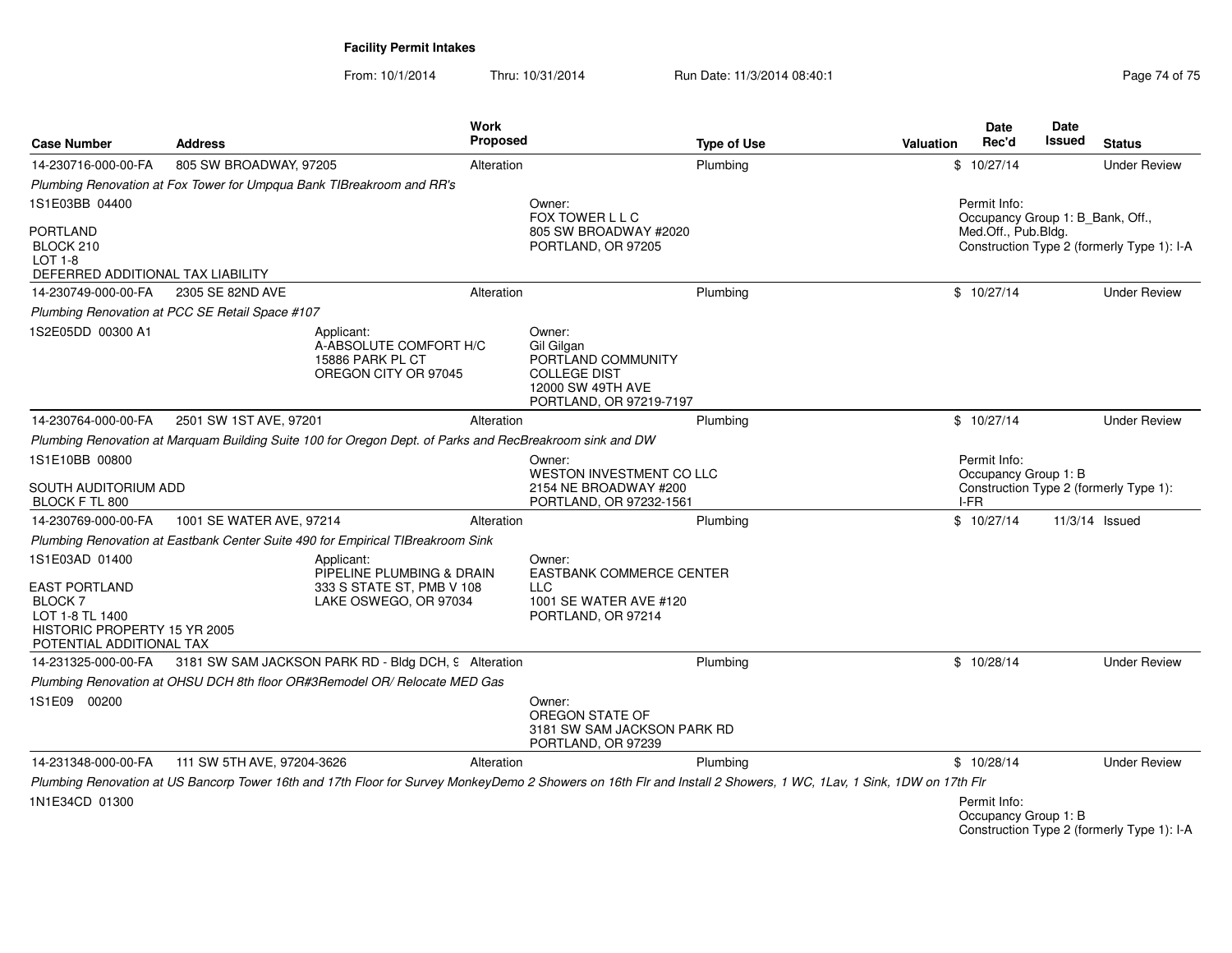**Facility Permit Intakes**

From: 10/1/2014Thru: 10/31/2014 Run Date: 11/3/2014 08:40:1

|                                              |                                                                            | <b>Work</b>                                                                                  |                                                                                       |                                                               | Date                                    | Date            |                                        |
|----------------------------------------------|----------------------------------------------------------------------------|----------------------------------------------------------------------------------------------|---------------------------------------------------------------------------------------|---------------------------------------------------------------|-----------------------------------------|-----------------|----------------------------------------|
| <b>Case Number</b>                           | <b>Address</b>                                                             | <b>Proposed</b>                                                                              | <b>Type of Use</b>                                                                    | Valuation                                                     | Rec'd                                   | Issued          | <b>Status</b>                          |
| 14-231900-000-00-FA                          | 4805 NE GLISAN ST, 97213                                                   | Alteration                                                                                   | Plumbing                                                                              |                                                               | \$10/29/14                              | 10/29/14 Issued |                                        |
| Plumbing Renovation at PPMC 6N40Mop Sink     |                                                                            |                                                                                              |                                                                                       |                                                               |                                         |                 |                                        |
| 1N2E31BD 04100                               |                                                                            | Applicant:<br>AMERICAN HEATING INC                                                           | Owner:<br>PROVIDENCE HEALTH                                                           |                                                               | Permit Info:<br>Occupancy Group 1: 11.1 |                 |                                        |
| SECTION 31 1N 2E<br>TL 4100 9.54 ACRES       |                                                                            | 5035 SE 24TH<br>Portland Oregon 97202-4765                                                   | 4400 NE HALSEY ST BLDG 2 #190<br>PORTLAND, OR 97213-1545                              | I-FR                                                          |                                         |                 | Construction Type 2 (formerly Type 1): |
|                                              |                                                                            |                                                                                              | Owner:<br>SERVICES-OREGON<br>4400 NE HALSEY ST BLDG 2 #190<br>PORTLAND, OR 97213-1545 |                                                               |                                         |                 |                                        |
| 14-231925-000-00-FA                          | 1 N CENTER COURT ST, 97227                                                 | Alteration                                                                                   | Plumbing                                                                              |                                                               | \$10/29/14                              | 10/29/14 Issued |                                        |
|                                              | Plumbing Renovation at MODA Center Family Level Restrooms2 WC, 2 Lav, 2 WH |                                                                                              |                                                                                       |                                                               |                                         |                 |                                        |
| 1N1E34AB 00700                               |                                                                            | Applicant:<br>PMSI, LLC<br>21195 NW EVERGREEN PKWY<br><b>SUITE 204</b><br>HILLSBORO OR 97124 | Owner:<br>PORTLAND CITY OF (LEASED<br>1 CENTER CT #150<br>PORTLAND, OR 97227          |                                                               | Permit Info:<br>arena                   |                 | Occupancy Group 1: A-4 Assembly -      |
|                                              |                                                                            |                                                                                              | Owner:<br>PORTLAND ARENA MGMT LLC<br>1 CENTER CT #150<br>PORTLAND, OR 97227           |                                                               |                                         |                 |                                        |
| Total # of FA Alteration permit intakes: 409 |                                                                            |                                                                                              |                                                                                       | Total valuation of FA Alteration permit intakes: \$21,217,737 |                                         |                 |                                        |

**Total # of Facility Permit intakes: 409**

**Total valuation of Facility Permit intakes: \$21,217,737**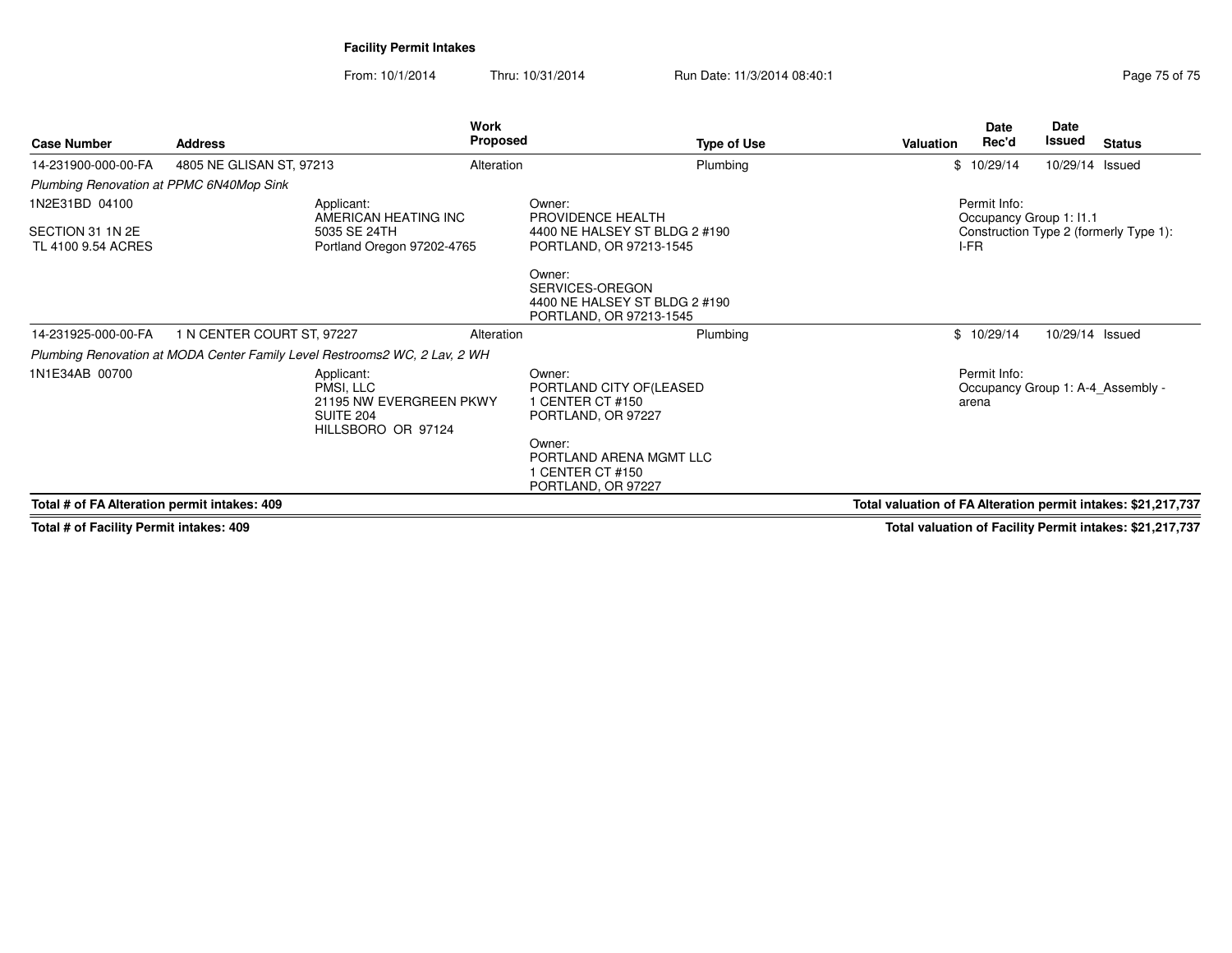#### **Manufactured Home in Park Permit Intakes**

From: 10/1/2014Thru: 10/31/2014 Run Date: 11/3/2014 08:40:1<br>
Page 1 of 1

|                                                                                              |                               |                                              | Work            |                                              |                        |                  |                      | Date                     |                                                         |
|----------------------------------------------------------------------------------------------|-------------------------------|----------------------------------------------|-----------------|----------------------------------------------|------------------------|------------------|----------------------|--------------------------|---------------------------------------------------------|
| <b>Case Number</b>                                                                           | <b>Address</b>                |                                              | <b>Proposed</b> |                                              | <b>Type of Use</b>     | <b>Valuation</b> | <b>Date</b><br>Rec'd | Issued                   | <b>Status</b>                                           |
| 14-219917-000-00-MP                                                                          | 10315 NE SANDY BLVD - Unit 03 |                                              | Replacement     |                                              | Single Family Dwelling |                  | \$500 10/1/14        | 10/1/14 Issued           |                                                         |
| REPLACE MOBILE HOME IN PARK, SPACE #3                                                        |                               |                                              |                 |                                              |                        |                  |                      |                          |                                                         |
| 1N2E22BB 03400                                                                               |                               | Applicant:<br>SAM WANG                       |                 | Owner:<br><b>SAM WANG</b>                    |                        |                  | Permit Info:         |                          | Occupancy Group 1 - RS: R-3 Residential                 |
| HEIDI'S TRAILER COURT<br>SPACE 003<br>MS SERIAL # 12346                                      |                               | 10315 NE SANDY BLVD #3<br>PORTLAND, OR 97220 |                 | 10315 NE SANDY BLVD #3<br>PORTLAND, OR 97220 |                        |                  | One and Two Family   | Construction Type 1: V-B | Construction Type 2 (formerly Type 1):                  |
| X # 125981<br>HOME ID 199132 ON REAL ACCT 1N2E22BB<br>-03400; PERSONAL MS; MFGD HOME IN PARK |                               |                                              |                 |                                              |                        |                  |                      |                          |                                                         |
| Total # of MP Replacement permit intakes: 1                                                  |                               |                                              |                 |                                              |                        |                  |                      |                          | Total valuation of MP Replacement permit intakes: \$500 |
|                                                                                              |                               |                                              |                 |                                              |                        |                  |                      |                          |                                                         |

**Total # of Manufactured Home in Park Permit intakes: 1**

**Total valuation of Manufactured Home in Park Permit intakes: \$500**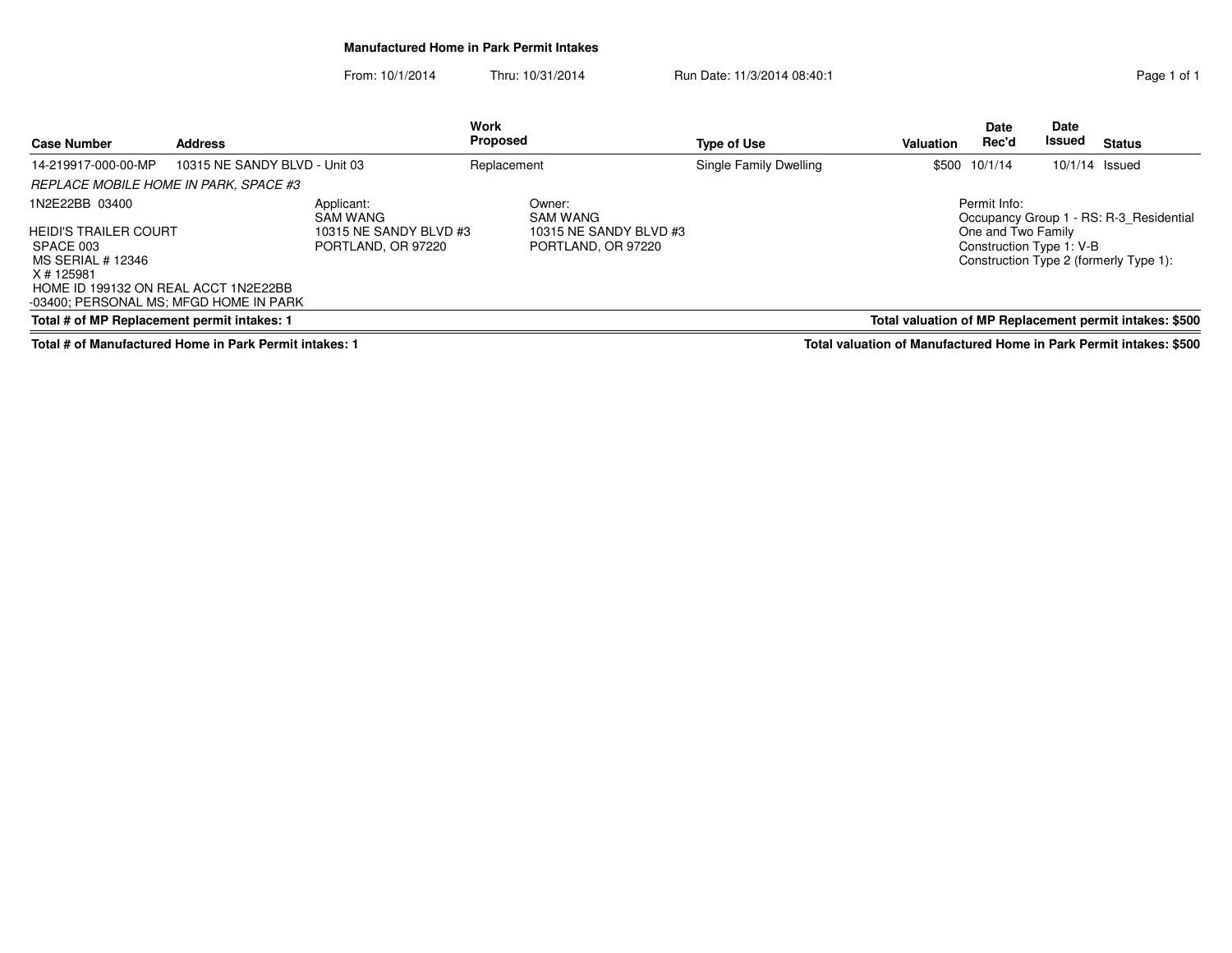## **Site Development Permit Intakes**

From: 10/1/2014Thru: 10/31/2014 **Run Date: 11/3/2014 08:40:1 Report 20:12** Page 1 of

| Page 1 of 2 |  |  |
|-------------|--|--|
|             |  |  |

| <b>Case Number</b>                                                     |                                                                                                                                                                                                                                                                                                                                                                                                                                                                        |                                                                                                                     | Work<br>Proposed |                                                                                                               | <b>Type of Use</b> |                                                                                              | Valuation            | Date<br>Rec'd     | Date<br><b>Issued</b> | <b>Status</b>                                             |
|------------------------------------------------------------------------|------------------------------------------------------------------------------------------------------------------------------------------------------------------------------------------------------------------------------------------------------------------------------------------------------------------------------------------------------------------------------------------------------------------------------------------------------------------------|---------------------------------------------------------------------------------------------------------------------|------------------|---------------------------------------------------------------------------------------------------------------|--------------------|----------------------------------------------------------------------------------------------|----------------------|-------------------|-----------------------|-----------------------------------------------------------|
| 14-221748-000-00-SD                                                    | <b>Address</b><br>6846 SE 152ND AVE<br>GRADING OF AREA TO INSTALL WOOD CHIP TRAIL<br>14420 N BYBEE LAKE RD, 97203<br>ADJUSTMENTS TO RAIL ROAD TRACK FOR VEHICLE TRANSPORT, REMOVE ASPHALT AND REPLACE WITH PERVIOUS CONCRETE, REMOVE 75 CY OF DIRT<br>4315 NW ST HELENS RD, 97210<br>EXCAVATION OF CONTAMINATED SOIL AND BACKFILL WITH IMPORT GRANULAR MATERIAL; FINISH GRADING WITH DRAINAGE IMPROVEMENTS TO PREVENT STORMWATER RUNOFF<br>646 NW CULPEPPER TER, 97210 |                                                                                                                     | Grading          |                                                                                                               |                    | <b>Existing Commercial Site</b>                                                              | \$75,000 10/6/14     |                   | 10/6/14 Issued        |                                                           |
|                                                                        |                                                                                                                                                                                                                                                                                                                                                                                                                                                                        |                                                                                                                     |                  |                                                                                                               |                    |                                                                                              |                      |                   |                       |                                                           |
| 1S2E24AB 00400                                                         |                                                                                                                                                                                                                                                                                                                                                                                                                                                                        | Applicant:<br><b>GEORGE LOZOVOY</b>                                                                                 |                  | Owner:<br>PORTLAND CITY OF (BUREAU OF                                                                         |                    | CCB - Contractor:<br>S2 CONTRACTORS INC                                                      |                      |                   |                       |                                                           |
| SECTION 24 1S 2E<br>TL 400 4.83 ACRES                                  |                                                                                                                                                                                                                                                                                                                                                                                                                                                                        | PORTLAND PARKS<br>1120 SW 5TH, RM 1302<br>PORTLAND OR 97204                                                         |                  | 1120 SW 5TH AVE #1302<br>PORTLAND, OR 97204-1912                                                              |                    | <b>PO BOX 788</b><br>CANBY, OR 97013-0000                                                    |                      |                   |                       |                                                           |
|                                                                        |                                                                                                                                                                                                                                                                                                                                                                                                                                                                        |                                                                                                                     |                  | Owner:<br><b>PARKS</b><br>1120 SW 5TH AVE #1302<br>PORTLAND, OR 97204-1912                                    |                    |                                                                                              |                      |                   |                       |                                                           |
|                                                                        |                                                                                                                                                                                                                                                                                                                                                                                                                                                                        |                                                                                                                     |                  | Owner:<br><b>RECREATION</b><br>1120 SW 5TH AVE #1302<br>PORTLAND, OR 97204-1912                               |                    |                                                                                              |                      |                   |                       |                                                           |
| 14-223928-000-00-SD                                                    |                                                                                                                                                                                                                                                                                                                                                                                                                                                                        |                                                                                                                     | Grading          |                                                                                                               |                    | <b>Existing Commercial Site</b>                                                              | \$1,180,870 10/10/14 |                   |                       | <b>Under Review</b>                                       |
|                                                                        |                                                                                                                                                                                                                                                                                                                                                                                                                                                                        |                                                                                                                     |                  |                                                                                                               |                    |                                                                                              |                      |                   |                       |                                                           |
| 2N1E30C 01400                                                          |                                                                                                                                                                                                                                                                                                                                                                                                                                                                        | Applicant:<br><b>DONETTE MIRANDA</b><br><b>HDR ENGINEERING</b><br>1001 SW 5TH AVE, SUITE 1800<br>PORTLAND, OR 97204 |                  | Owner:<br><b>BURLINGTON NORTHERN</b><br>RAILROAD HOLDINGS INC<br>777 MAIN ST STE 1206<br>FORT WORTH, TX 76102 |                    |                                                                                              |                      |                   |                       |                                                           |
| 14-228434-000-00-SD                                                    |                                                                                                                                                                                                                                                                                                                                                                                                                                                                        |                                                                                                                     | Grading          |                                                                                                               |                    | <b>Existing Commercial Site</b>                                                              |                      | \$65,000 10/21/14 |                       | <b>Under Review</b>                                       |
|                                                                        |                                                                                                                                                                                                                                                                                                                                                                                                                                                                        |                                                                                                                     |                  |                                                                                                               |                    |                                                                                              |                      |                   |                       |                                                           |
| 1N1E19DB 01600                                                         |                                                                                                                                                                                                                                                                                                                                                                                                                                                                        | Applicant:<br><b>TERRA HYDR INC</b>                                                                                 |                  | Owner:<br>SILVER STAR LLC                                                                                     |                    | CCB - Contractor:<br><b>TERRA HYDR INC</b>                                                   |                      |                   |                       |                                                           |
| SECTION 19 1N 1E<br>TL 1600 0.60 ACRES                                 |                                                                                                                                                                                                                                                                                                                                                                                                                                                                        | PO BOX 3616<br>PORTLAND, OR 97208                                                                                   |                  | 4315 NW ST HELENS RD<br>PORTLAND, OR 97210                                                                    |                    | PO BOX 3616<br>PORTLAND, OR 97208                                                            |                      |                   |                       |                                                           |
| 14-224783-000-00-SD                                                    |                                                                                                                                                                                                                                                                                                                                                                                                                                                                        |                                                                                                                     | Grading          |                                                                                                               |                    | <b>Existing Residential Site</b>                                                             |                      | \$33,500 10/13/14 | 10/27/14 Issued       |                                                           |
|                                                                        | STABLIZE HILLSIDE WITH ROCK BUTTREST FILL ** SEE COMMENTS**                                                                                                                                                                                                                                                                                                                                                                                                            |                                                                                                                     |                  |                                                                                                               |                    |                                                                                              |                      |                   |                       |                                                           |
| 1N1E32AC 01300<br>WESTOVER TERR<br><b>BLOCK 8</b><br>LOT <sub>24</sub> |                                                                                                                                                                                                                                                                                                                                                                                                                                                                        | Applicant:<br>PETER KARP<br><b>PLI SYSTEMS</b><br>3045 SE 61ST CT<br>HILLSBORO OR 97123                             |                  | Owner:<br><b>MORRIS BUTTON</b><br>646 NW CULPEPPER TER<br>PORTLAND, OR 97210-3121                             |                    | CCB - Contractor:<br>PETER KARP<br>PLI SYSTEMS INC<br>3045 SE 61ST CT<br>HILLSBORO, OR 97123 |                      |                   |                       |                                                           |
| NWLY 1/2 OF LOT 25                                                     |                                                                                                                                                                                                                                                                                                                                                                                                                                                                        |                                                                                                                     |                  | Owner:<br>ELIZABETH J S BUTTON<br>646 NW CULPEPPER TER<br>PORTLAND, OR 97210-3121                             |                    |                                                                                              |                      |                   |                       |                                                           |
| Total # of SD Grading permit intakes: 4                                |                                                                                                                                                                                                                                                                                                                                                                                                                                                                        |                                                                                                                     |                  |                                                                                                               |                    |                                                                                              |                      |                   |                       | Total valuation of SD Grading permit intakes: \$1,354,370 |
| 14-218792-000-00-SD                                                    | 4119 SE 92ND AVE, 97266                                                                                                                                                                                                                                                                                                                                                                                                                                                |                                                                                                                     |                  | Multiple Dwellings/Single Lot Improvem Existing Residential Site                                              |                    |                                                                                              |                      | \$8,500 10/1/14   |                       | <b>Under Review</b>                                       |
|                                                                        |                                                                                                                                                                                                                                                                                                                                                                                                                                                                        | SITE IMPROVEMENTS TO INCLUDE: PRIVATE WALKWAY, LANDSCAPING, GRADING, SHARED UTILITIES.                              |                  |                                                                                                               |                    |                                                                                              |                      |                   |                       |                                                           |
| 1S2E09CD 01200                                                         |                                                                                                                                                                                                                                                                                                                                                                                                                                                                        | Applicant:<br><b>KYM NGUYEN</b>                                                                                     |                  | Owner:<br>AAV ONE LLC                                                                                         |                    | CCB - Contractor:<br><b>CHALET HOMES LLC</b>                                                 |                      |                   |                       |                                                           |
| SECTION 09 1S 2E<br>TL 1200 0.23 ACRES                                 |                                                                                                                                                                                                                                                                                                                                                                                                                                                                        | CONCEPT DESIGN & ASSOCIATES 4119 SE 92ND AVE<br>PO BOX 8464<br>PORTLAND OR 97207                                    |                  | PORTLAND, OR 97266                                                                                            |                    | 8733 SE DIVISION ST #201<br>PORTLAND, OR 97266                                               |                      |                   |                       |                                                           |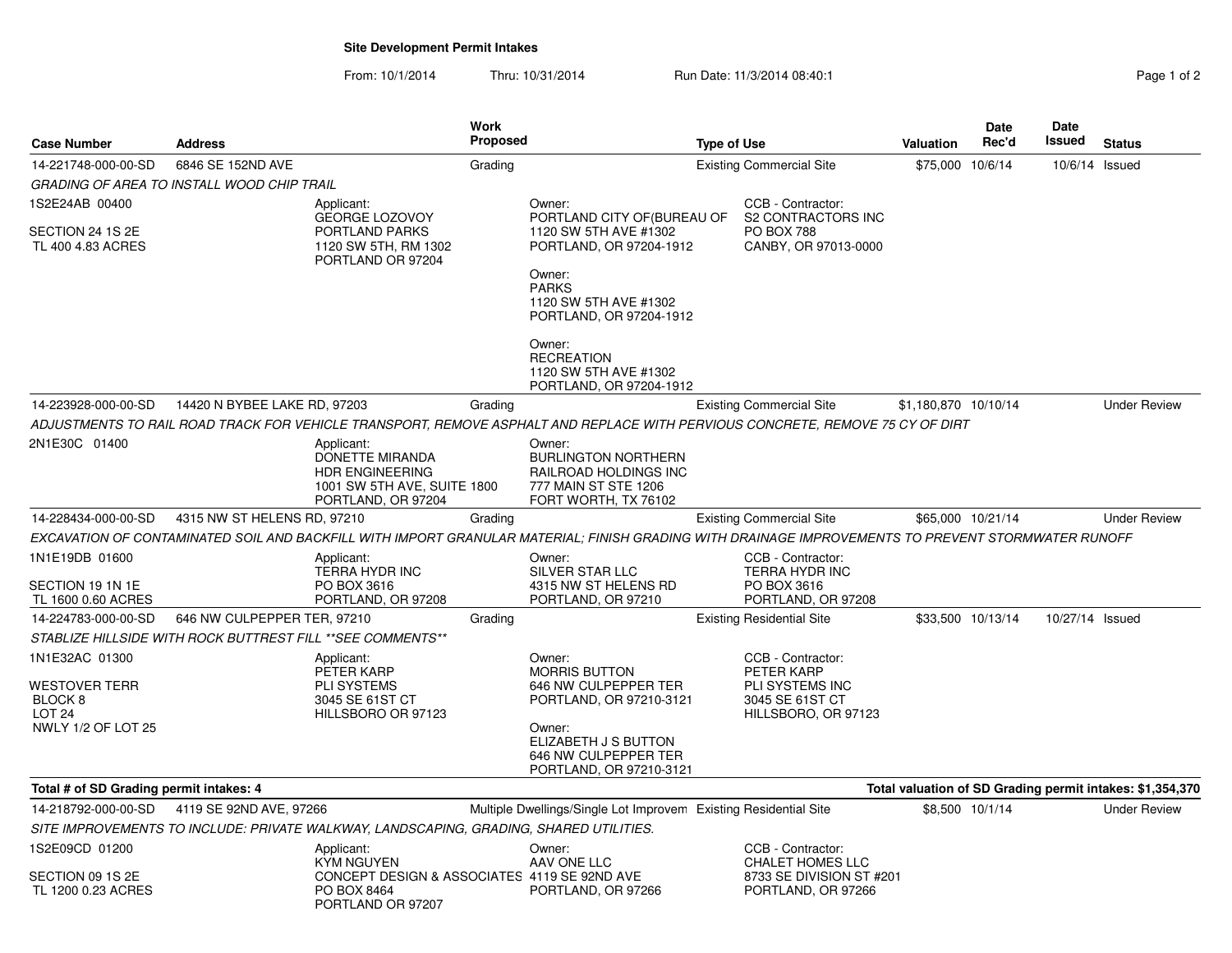## **Site Development Permit Intakes**

From: 10/1/2014Thru: 10/31/2014 Run Date: 11/3/2014 08:40:1

|                                   |                        |                                                                            | Work                                                                                                              |                                                                                           |           | Date             | <b>Date</b> |                     |
|-----------------------------------|------------------------|----------------------------------------------------------------------------|-------------------------------------------------------------------------------------------------------------------|-------------------------------------------------------------------------------------------|-----------|------------------|-------------|---------------------|
| <b>Case Number</b>                | <b>Address</b>         |                                                                            | <b>Proposed</b>                                                                                                   | Type of Use                                                                               | Valuation | Rec'd            | Issued      | <b>Status</b>       |
| 14-229529-000-00-SD               | 3314 SW 1ST AVE, 97201 |                                                                            | Multiple Dwellings/Single Lot Improvem Existing Residential Site                                                  |                                                                                           |           | \$7,500 10/27/14 |             | <b>Under Review</b> |
|                                   |                        |                                                                            | SITE IMPROVEMENTS TO INCLUDE PRIVATE DRIVE, UTILITIES, LANDSCAPING, AND STORMWATER MANAGEMENT FOR BATCH SUBMITTAL |                                                                                           |           |                  |             |                     |
| 1S1E10BC 07300                    |                        | Applicant:<br>CODY JOHNECHECK                                              | Owner:<br>CABLE CAR LOFTS LLC                                                                                     | <b>Primary Contractor:</b><br>TO BID                                                      |           |                  |             |                     |
| CARUTHERS ADD, BLOCK 128, LOT 7&8 |                        | CABLE CAR LOFTS, LLC                                                       | 2 CENTERPOINTE DR #210                                                                                            |                                                                                           |           |                  |             |                     |
| BLOCK 128                         |                        | 2 CENTERPOINTE DR #210                                                     | LAKE OSWEGO, OR 97035-8627                                                                                        |                                                                                           |           |                  |             |                     |
|                                   |                        | LAKE OSWEGO OR 97035                                                       |                                                                                                                   |                                                                                           |           |                  |             |                     |
|                                   |                        | Total # of SD Multiple Dwellings/Single Lot Improvements permit intakes: 2 |                                                                                                                   | Total valuation of SD Multiple Dwellings/Single Lot Improvements permit intakes: \$16,000 |           |                  |             |                     |

**Total # of Site Development Permit intakes: 6**

**Total valuation of Site Development Permit intakes: \$1,370,370**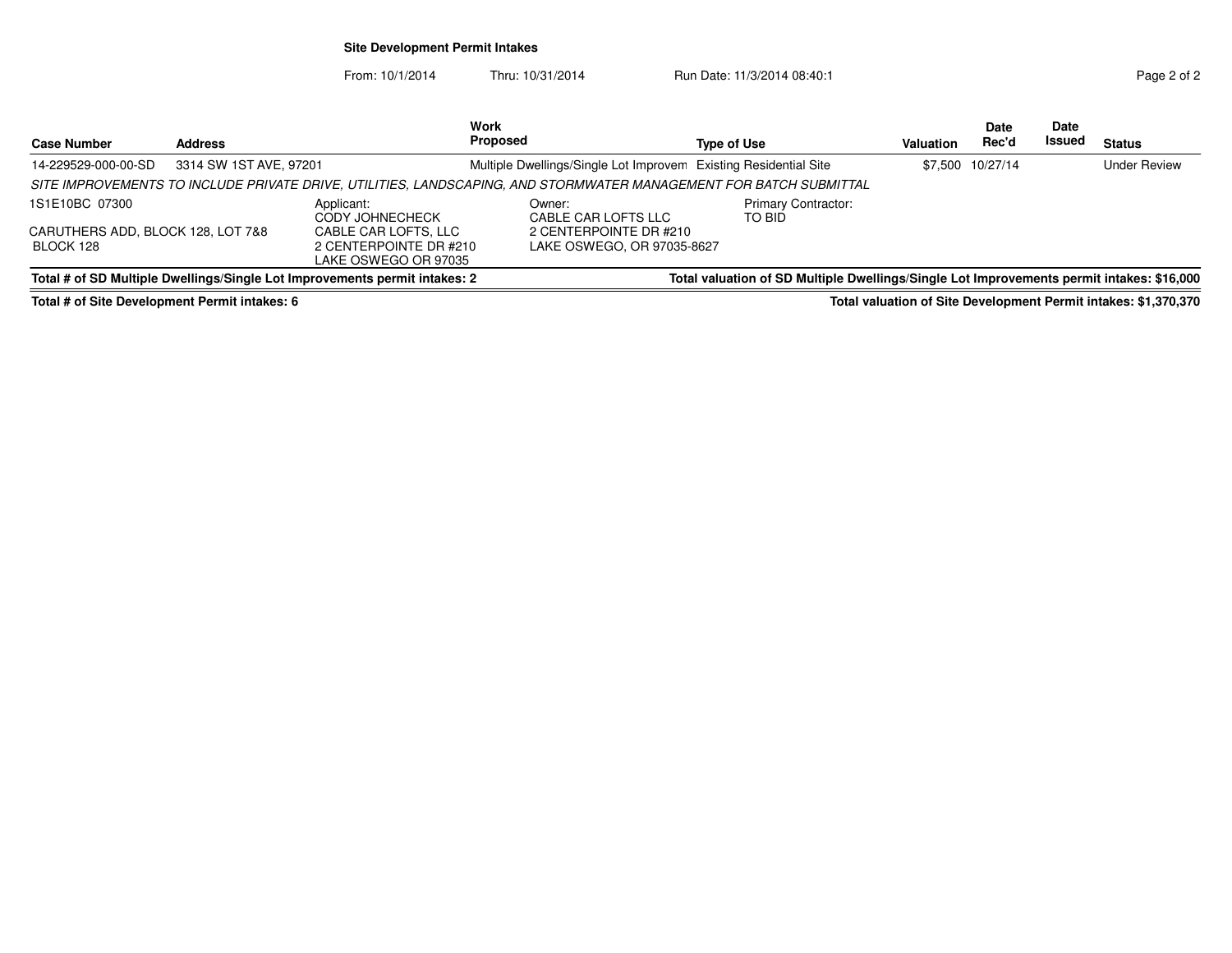| Page 1 of 5 |  |  |
|-------------|--|--|
|             |  |  |

| <b>Case Number</b>                                    | <b>Address</b>                                            |                                                                                  | Work<br><b>Proposed</b>                                                             | <b>Type of Use</b>                                                                                                                                              | Valuation                                                  | Date<br>Rec'd      | Date<br><b>Issued</b> | <b>Status</b>       |
|-------------------------------------------------------|-----------------------------------------------------------|----------------------------------------------------------------------------------|-------------------------------------------------------------------------------------|-----------------------------------------------------------------------------------------------------------------------------------------------------------------|------------------------------------------------------------|--------------------|-----------------------|---------------------|
| 14-231857-000-00-ZP                                   | 8485 N DECATUR ST, 97203                                  |                                                                                  | Commercial                                                                          | <b>Exempt Structures</b>                                                                                                                                        |                                                            | \$1 10/29/14       | 10/29/14 Issued       |                     |
|                                                       |                                                           |                                                                                  |                                                                                     | ZONING PERMIT TO ADDRESS 13-225909 CC AND 14-225439 HS. LEGALIZE USE OF PROPERTY AS MARKET GARDEN. STORAGE SHEDS LESS THAN 120 SQ FT.                           |                                                            |                    |                       |                     |
| 1N1W12BD 03700                                        |                                                           | Applicant:<br><b>DAYNA MCERLEAN</b><br>5417 NE 30TH AVE<br>PORTLAND, OR 97211    | Owner:<br><b>BULLSHEAD MANAGEMENT LLC</b><br>5417 NE 30TH AVE<br>PORTLAND, OR 97211 |                                                                                                                                                                 |                                                            |                    |                       |                     |
| 14-227228-000-00-ZP                                   | 3255 N HAYDEN ISLAND DR, 97217                            |                                                                                  | Commercial                                                                          | <b>LUR Condition Compliance</b>                                                                                                                                 |                                                            | \$100,000 10/22/14 |                       | <b>Under Review</b> |
|                                                       |                                                           | NATIVE PLANTINGS AS PART OF BANK STABILIZATION PROJECT PER LU 12-132725          |                                                                                     |                                                                                                                                                                 |                                                            |                    |                       |                     |
| 2N1E33A 01400                                         |                                                           | Applicant:<br><b>JOHN PINKSTAFF</b>                                              | Owner:<br>INLAND SEA MARITIME GROUP LL                                              |                                                                                                                                                                 |                                                            |                    |                       |                     |
| SECTION 33 2N 1E<br>TL 1400 3.47 ACRES                |                                                           | <b>LANE POWELL PC</b><br>601 SW 2ND, STE 2100<br>PORTLAND, OR 97204              | 11836 SW BREYMAN AVE<br>PORTLAND, OR 97219                                          |                                                                                                                                                                 |                                                            |                    |                       |                     |
| Total # of ZP Commercial permit intakes: 2            |                                                           |                                                                                  |                                                                                     |                                                                                                                                                                 | Total valuation of ZP Commercial permit intakes: \$100,001 |                    |                       |                     |
| 14-224090-000-00-ZP                                   | 105 SE 151ST AVE, 97233                                   |                                                                                  | Residential                                                                         | Code Compliance Requirements                                                                                                                                    |                                                            | \$250 10/10/14     | 10/10/14 Issued       |                     |
|                                                       |                                                           |                                                                                  |                                                                                     | LEGALIZE 825 SF OF CONCRETE SLAB USED AS BASKETBALL COURT; REDUCE HEIGHT OF BIKE SHELTER ON SOUTH PROPERTY LINE; CHICKEN COOP TO BE MOVED FIVE FEET FROM REAR P |                                                            |                    |                       |                     |
| 1N2E36CD 04100<br><b>ASCOT AC</b><br>S 1/2 OF LOT 259 |                                                           | Applicant:<br>DEBORAH HUTU<br>105 SE 151ST AVE<br>PORTLAND, OR 97233             | Owner:<br><b>VIOREL HUTU</b><br>105 SE 151ST AVE<br>PORTLAND, OR 97233              |                                                                                                                                                                 |                                                            |                    |                       |                     |
|                                                       |                                                           |                                                                                  | Owner:<br><b>DEBORAH HUTU</b><br>105 SE 151ST AVE<br>PORTLAND, OR 97233             |                                                                                                                                                                 |                                                            |                    |                       |                     |
| 14-227789-000-00-ZP                                   | 16630 SE BAXTER RD, 97236                                 |                                                                                  | Residential                                                                         | Code Compliance Requirements                                                                                                                                    |                                                            | \$1,000 10/20/14   | 10/20/14 Issued       |                     |
|                                                       | CONSTRUCTION OF 1,728 SQ FT POLE BARN PER LU 12-150205 PV |                                                                                  |                                                                                     |                                                                                                                                                                 |                                                            |                    |                       |                     |
| 1S3E19CC 01600                                        |                                                           | Applicant:<br><b>GENNADIY ROMANOV</b><br>16111 SE BYBEE CT<br>PORTLAND, OR 97236 | Owner:<br><b>GENNADIY ROMANOV</b><br>16111 SE BYBEE CT<br>PORTLAND, OR 97236-7844   |                                                                                                                                                                 |                                                            |                    |                       |                     |
| 14-219288-000-00-ZP                                   | 1824 NE 56TH AVE, 97213                                   |                                                                                  | Residential                                                                         | <b>Exempt Structures</b>                                                                                                                                        |                                                            | \$6,000 10/13/14   |                       | <b>Under Review</b> |
|                                                       |                                                           | NEW ONE STORY ONE CAR DETACHED 200SF GARAGE***WITH NSFR 14-218267-RS***          |                                                                                     |                                                                                                                                                                 |                                                            |                    |                       |                     |
| 1N2E30DC 13500                                        |                                                           | Applicant:<br><b>JOSHUA PATRICK</b>                                              | Owner:<br>TRISHA HANNAN                                                             | CCB - Contractor:<br>AFFORDABLE NEW HOMES LLC                                                                                                                   |                                                            |                    |                       |                     |
| <b>ELMHURST</b><br>BLOCK 13<br>LOT <sub>16</sub>      |                                                           | METRO HOMES NW LLC<br>211 NE WEIDLER ST<br>PORTLAND OR 97232                     | 1824 NE 56TH AVE<br>PORTLAND, OR 97213-3513                                         | 211 NE WEIDER<br>PORTLAND, OR 97232                                                                                                                             |                                                            |                    |                       |                     |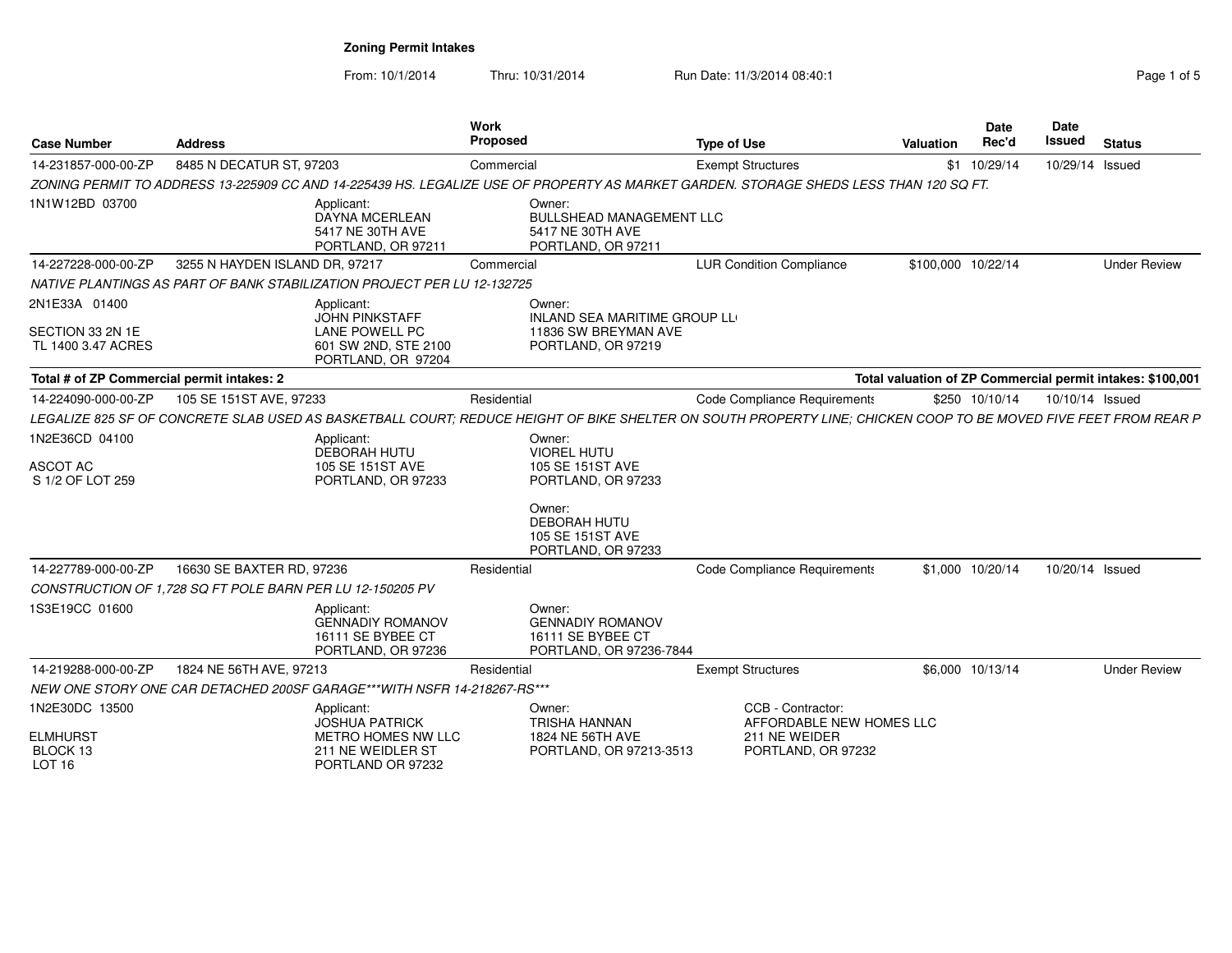| <b>Case Number</b>                                                      | <b>Address</b>                                                                  | <b>Work</b><br><b>Proposed</b>                                     |                                                                                   | <b>Type of Use</b>                                                                                                                                         | <b>Valuation</b> | Date<br>Rec'd    | Date<br>Issued  | <b>Status</b> |
|-------------------------------------------------------------------------|---------------------------------------------------------------------------------|--------------------------------------------------------------------|-----------------------------------------------------------------------------------|------------------------------------------------------------------------------------------------------------------------------------------------------------|------------------|------------------|-----------------|---------------|
| 14-230184-000-00-ZP                                                     | 4710 NE 27TH AVE, 97211                                                         | Residential                                                        |                                                                                   | <b>Exempt Structures</b>                                                                                                                                   |                  | $$1 \t10/24/14$  | 10/24/14 Issued |               |
|                                                                         |                                                                                 |                                                                    |                                                                                   | REPLACE GARAGE DOORS WITH FRENCH DOORS ON STRUCTURE LESS THAN 200 SQ FT IN AREA - STRUCTURE TO BE USED AS STORAGE AND UNHEATED                             |                  |                  |                 |               |
| 1N1E24BC 15400<br>ELBERTA<br>BLOCK 15<br>LOT <sub>4</sub>               | Applicant:                                                                      | <b>CATHERINE E COMAN</b><br>4710 NE 27TH AVE<br>PORTLAND, OR 97211 | Owner:<br>CATHERINE E COMAN<br>4710 NE 27TH AVE<br>PORTLAND, OR 97211             |                                                                                                                                                            |                  |                  |                 |               |
|                                                                         |                                                                                 |                                                                    | Owner:<br><b>JOHN S ROBINSON</b><br>4710 NE 27TH AVE<br>PORTLAND, OR 97211        |                                                                                                                                                            |                  |                  |                 |               |
| 14-223555-000-00-ZP                                                     | 4617 SE WOODSTOCK BLVD, 97206                                                   | Residential                                                        |                                                                                   | Landscaping                                                                                                                                                |                  | \$9,000 10/9/14  | 10/9/14 Issued  |               |
|                                                                         |                                                                                 |                                                                    |                                                                                   | LAND USE PLANNING INSPECTION - 1 YEAR FROM INSTALL VERIFICATION OF LANDSCAPING COMPLIANCE - SEE COMMENT***see checksheet item under permit 14-208571-CO*** |                  |                  |                 |               |
| 1S2E18CB 14300                                                          | Applicant:                                                                      | <b>ED FOURNIER</b>                                                 | Owner:<br><b>GWF LLC</b>                                                          | <b>Primary Contractor:</b><br>TO BID                                                                                                                       |                  |                  |                 |               |
| WOODSTOCK<br>BLOCK 14<br>LOT 1-4 TL 14300                               | PO BOX 302                                                                      | <b>LAND SERVICES NORTHWEST</b><br><b>BEND, OR 97709</b>            | 7858 SW 5TH AVE<br>PORTLAND, OR 97219                                             |                                                                                                                                                            |                  |                  |                 |               |
| 14-200611-000-00-ZP                                                     | 2536 NW OVERTON ST, 97210                                                       | Residential                                                        |                                                                                   | <b>Residential Driveway</b>                                                                                                                                |                  | \$2,000 10/14/14 | 10/14/14 Issued |               |
|                                                                         | INSTALL NEW RESIDENTIAL DRIVEWAY WITH CURB CUT*RESPONSE TO CC CASE 14-186887CC* |                                                                    |                                                                                   |                                                                                                                                                            |                  |                  |                 |               |
| 1N1E32AA 08200<br>GOLDSMITHS ADD<br><b>BLOCK 17</b><br>LOT <sub>8</sub> | Applicant:<br><b>ARCIFORM</b>                                                   | <b>BRADLEY HORNE</b><br>2303 N RANDOLPH AVE<br>PORTLAND, OR 97227  | Owner:<br><b>JON C NICOLAZZO</b><br>2536 NW OVERTON ST<br>PORTLAND, OR 97210-2441 |                                                                                                                                                            |                  |                  |                 |               |
|                                                                         |                                                                                 |                                                                    | Owner:<br>JENNIFER L NICOLAZZO<br>2536 NW OVERTON ST<br>PORTLAND, OR 97210-2441   |                                                                                                                                                            |                  |                  |                 |               |
| 14-220111-000-00-ZP                                                     | 2746 SE 154TH AVE, 97236                                                        | Residential                                                        |                                                                                   | <b>Residential Driveway</b>                                                                                                                                |                  | \$1,000 10/1/14  | 10/1/14 Final   |               |
|                                                                         | ADD 645SQ TO EXISTING CONCRETE DRIVEWAY                                         |                                                                    |                                                                                   |                                                                                                                                                            |                  |                  |                 |               |
| 1S2E12AB 02900<br><b>PINOAK</b>                                         | Applicant:                                                                      | <b>MATT W KAHOE</b><br>2746 SE 154TH AVE                           | Owner:<br><b>MATT W KAHOE</b><br>2746 SE 154TH AVE                                |                                                                                                                                                            |                  |                  |                 |               |
| BLOCK <sub>2</sub><br>LOT <sub>7</sub>                                  |                                                                                 | PORTLAND, OR 97236                                                 | PORTLAND, OR 97236<br>Owner:<br>ERIKA C KAHOE                                     |                                                                                                                                                            |                  |                  |                 |               |
|                                                                         |                                                                                 |                                                                    | 2746 SE 154TH AVE<br>PORTLAND, OR 97236                                           |                                                                                                                                                            |                  |                  |                 |               |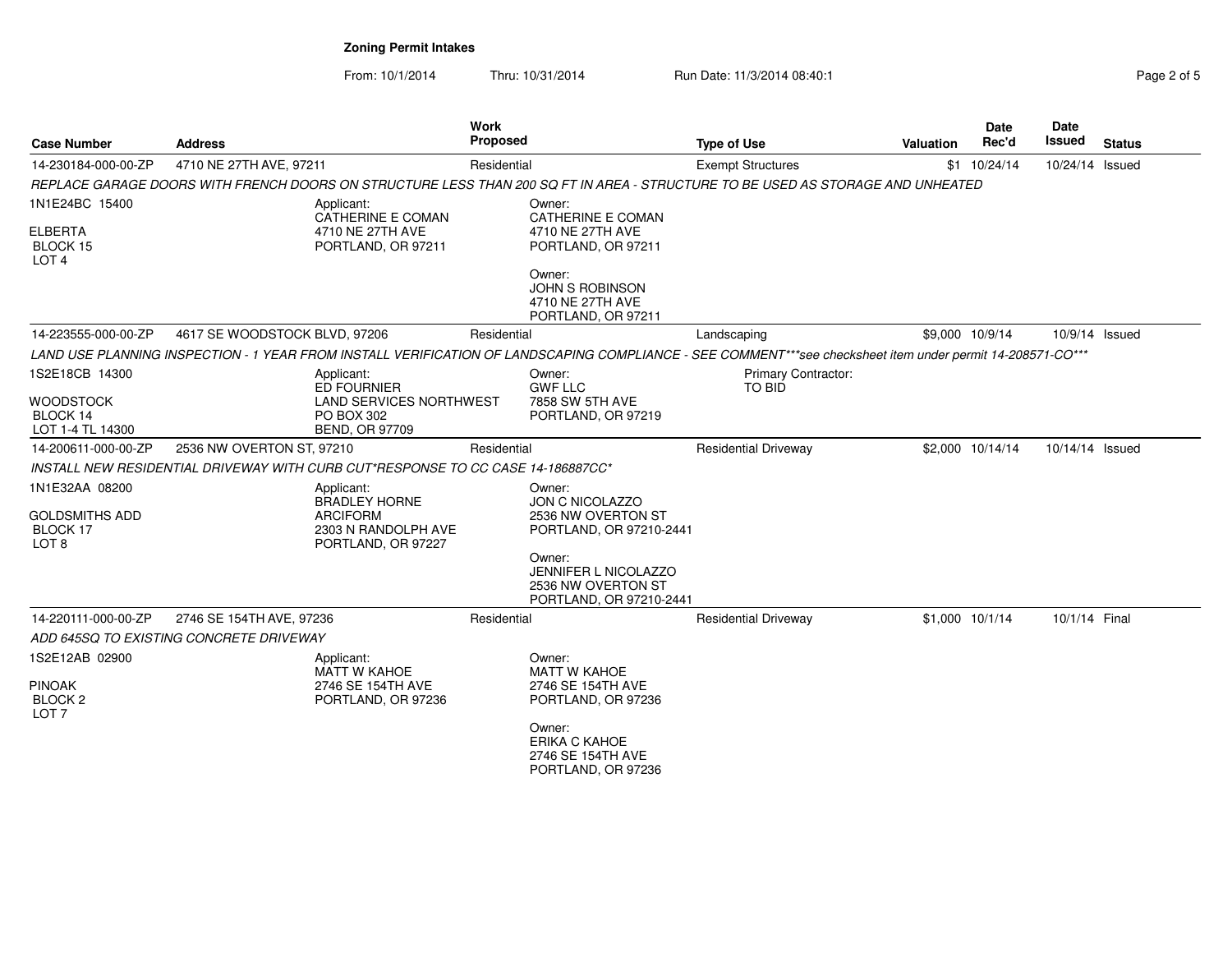| <b>Case Number</b>                                                | Address                                  |                                                                                       | <b>Work</b><br>Proposed |                                                                                   | <b>Type of Use</b>                                                                                                                      | <b>Valuation</b> | <b>Date</b><br>Rec'd | Date<br><b>Issued</b> | <b>Status</b> |
|-------------------------------------------------------------------|------------------------------------------|---------------------------------------------------------------------------------------|-------------------------|-----------------------------------------------------------------------------------|-----------------------------------------------------------------------------------------------------------------------------------------|------------------|----------------------|-----------------------|---------------|
| 14-221833-000-00-ZP                                               | 2908 SE TOLMAN ST, 97202                 |                                                                                       | Residential             |                                                                                   | <b>Residential Driveway</b>                                                                                                             |                  | \$5,500 10/6/14      | 10/6/14 Issued        |               |
|                                                                   | EXTEND EXISTING DRIVEWAY AND WIDEN APRON |                                                                                       |                         |                                                                                   |                                                                                                                                         |                  |                      |                       |               |
| 1S1E24BA 03900                                                    |                                          | Applicant:<br>ANTHONY ALLEN IONGI SR &                                                |                         | Owner:<br><b>THEODORE GENTNER</b>                                                 | CCB - Contractor:<br>ANTHONY ALLEN IONGI SR &                                                                                           |                  |                      |                       |               |
| EASTMORELAND<br>BLOCK 31<br>LOT <sub>1</sub><br>N 10' OF LOT 2    |                                          | SALOTE VAIMOANA IONGI<br>PO BOX 20725<br>PORTLAND, OR 97294                           |                         | 2908 SE TOLMAN ST<br>PORTLAND, OR 97202-8754<br>Owner:                            | SALOTE VAIMOANA IONGI<br>PO BOX 20725<br>PORTLAND, OR 97294                                                                             |                  |                      |                       |               |
|                                                                   |                                          |                                                                                       |                         | <b>BRIGITTE GENTNER</b><br>2908 SE TOLMAN ST<br>PORTLAND, OR 97202-8754           |                                                                                                                                         |                  |                      |                       |               |
| 14-223933-000-00-ZP                                               | 6123 SE HAROLD ST, 97206                 |                                                                                       | Residential             |                                                                                   | <b>Residential Driveway</b>                                                                                                             |                  | \$4,600 10/10/14     | 10/10/14 Final        |               |
|                                                                   |                                          | ADD NEW DRIVEWAY AND PARKING PAD AT REAR AS REQUIRED BY LOT CONFIRMATION              |                         |                                                                                   |                                                                                                                                         |                  |                      |                       |               |
| 1S2E18AD 08400                                                    |                                          | Applicant:<br><b>JOEL RAFTEN</b>                                                      |                         | Owner:<br><b>BELLAJOUR LLC</b>                                                    | CCB - Contractor:<br>PDX RENOVATIONS LLC                                                                                                |                  |                      |                       |               |
| TREMONT PK<br>BLOCK 21<br>LOT 10&11                               |                                          | 28400 NE HANCOCK RD<br>CAMAS, WA 98607                                                |                         | PO BOX 66406<br>PORTLAND, OR 97290-6406                                           | PO BOX 66836<br>PORTLAND, OR 97290                                                                                                      |                  |                      |                       |               |
| 14-225401-000-00-ZP                                               | 2002 NE 11TH AVE, 97212                  |                                                                                       | Residential             |                                                                                   | <b>Residential Driveway</b>                                                                                                             |                  | \$750 10/14/14       | 10/14/14 Issued       |               |
|                                                                   |                                          | LEGALIZE REMOVAL OF DRIVEWAY; CLOSE OUT DRIVEWAY APPROACH                             |                         |                                                                                   |                                                                                                                                         |                  |                      |                       |               |
| 1N1E26CD 03700<br>WEST IRVINGTON<br>BLOCK 124<br>LOT <sub>5</sub> |                                          | Applicant:<br><b>SUSAN F LIMPRECHT</b><br>2002 NE 11TH AVE<br>PORTLAND, OR 97212-4026 |                         | Owner:<br>RODNEY T LIMPRECHT<br>2002 NE 11TH AVE<br>PORTLAND, OR 97212-4026       |                                                                                                                                         |                  |                      |                       |               |
|                                                                   |                                          |                                                                                       |                         | Owner:<br><b>SUSAN F LIMPRECHT</b><br>2002 NE 11TH AVE<br>PORTLAND, OR 97212-4026 |                                                                                                                                         |                  |                      |                       |               |
| 14-226253-000-00-ZP                                               | 10605 SE BOISE ST, 97266                 |                                                                                       | Residential             |                                                                                   | <b>Residential Driveway</b>                                                                                                             |                  | \$100 10/16/14       | 10/16/14 Issued       |               |
|                                                                   |                                          |                                                                                       |                         |                                                                                   | LEGALIZE ADDITIONAL PARKING AT SITE AND EXPANDED PARKING AREA. REMOVE CONCRETE AND INSTALL LANDSCAPING*RESPONSE TO CC CASE 14-194883CC* |                  |                      |                       |               |
| 1S2E10CC 04300                                                    |                                          | Applicant:<br>MATHEW J PAYNE                                                          |                         | Owner:<br>MATHEW J PAYNE                                                          |                                                                                                                                         |                  |                      |                       |               |
| WOERNDLEVILLE<br>BLOCK <sub>3</sub><br>LOT 12 EXC W 41'           |                                          | 10605 SE BOISE ST<br>PORTLAND, OR 97266-2309                                          |                         | 10605 SE BOISE ST<br>PORTLAND, OR 97266-2309                                      |                                                                                                                                         |                  |                      |                       |               |
| 14-226529-000-00-ZP                                               | 4110 SW VESTA ST, 97219                  |                                                                                       | Residential             |                                                                                   | <b>Residential Driveway</b>                                                                                                             |                  | \$2,500 10/16/14     | 10/16/14 Issued       |               |
| NEW DRIVEWAY 9' X 18' WITH CURB CUT                               |                                          |                                                                                       |                         |                                                                                   |                                                                                                                                         |                  |                      |                       |               |
| 1S1E32BC 14100                                                    |                                          | Applicant:<br><b>JAMES D HUNT</b>                                                     |                         | Owner:<br>JAMES D HUNT                                                            | <b>Primary Contractor:</b><br><b>TO BID</b>                                                                                             |                  |                      |                       |               |
| WEST PORTLAND PK<br>BLOCK 94<br>LOT 20&21                         |                                          | <b>PO BOX 328</b><br>STEVENSON, WA 98648                                              |                         | <b>PO BOX 328</b><br>STEVENSON, WA 98648                                          |                                                                                                                                         |                  |                      |                       |               |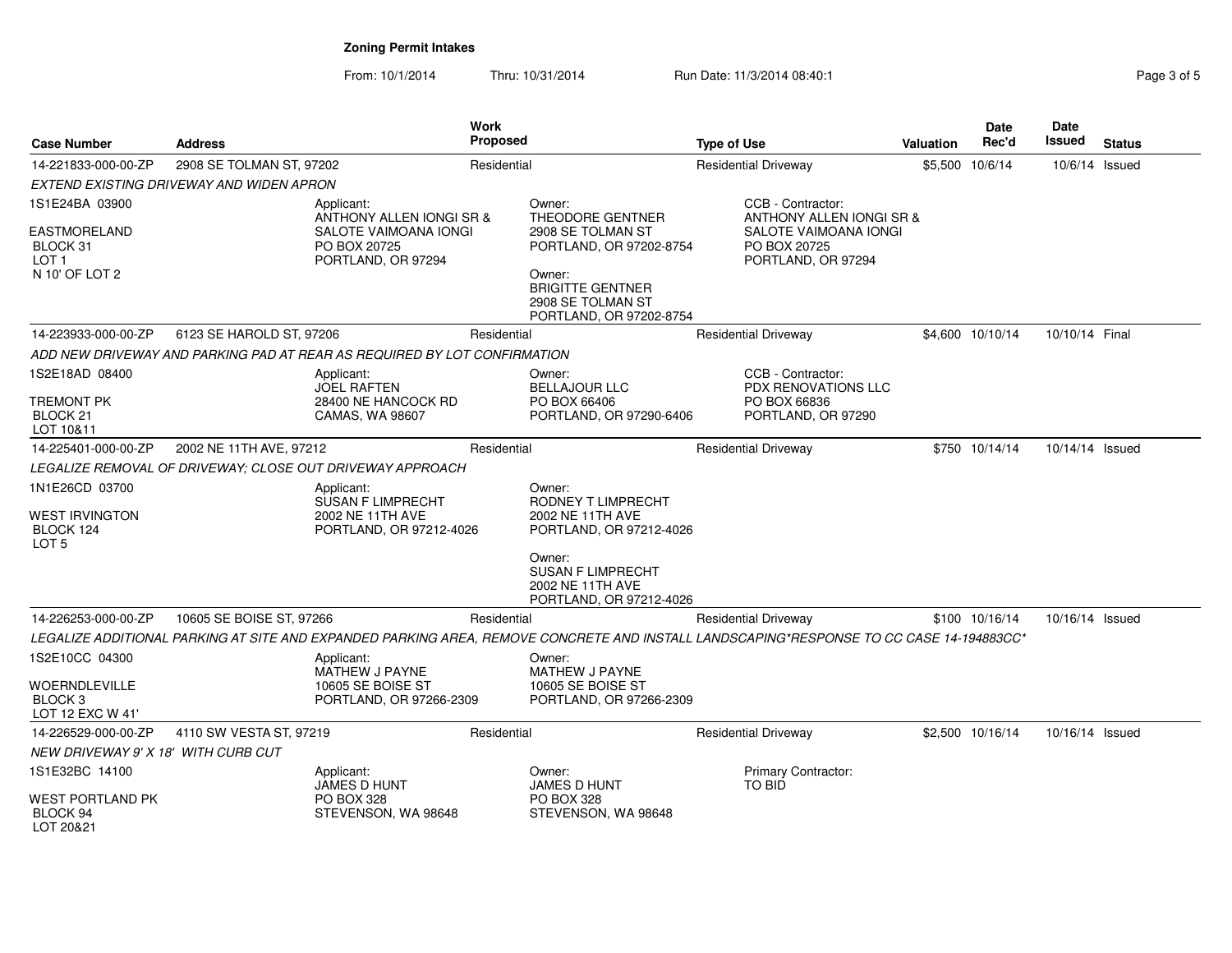| <b>Case Number</b>                                                  | <b>Address</b>                                    |                                                                                                | <b>Work</b><br><b>Proposed</b> |                                                                                     | <b>Type of Use</b> |                                                                                      | Valuation | Date<br>Rec'd    | <b>Date</b><br>Issued | <b>Status</b> |
|---------------------------------------------------------------------|---------------------------------------------------|------------------------------------------------------------------------------------------------|--------------------------------|-------------------------------------------------------------------------------------|--------------------|--------------------------------------------------------------------------------------|-----------|------------------|-----------------------|---------------|
| 14-227180-000-00-ZP                                                 | 3315 NE 43RD AVE, 97213                           |                                                                                                | Residential                    |                                                                                     |                    | <b>Residential Driveway</b>                                                          |           | \$1,000 10/17/14 | 10/17/14 Issued       |               |
|                                                                     | NEW UNDER 200SF GARAGE, NEW DRIVEWAY AND APPROACH |                                                                                                |                                |                                                                                     |                    |                                                                                      |           |                  |                       |               |
| 1N2E30BB 07100<br><b>BEAUMONT</b><br>BLOCK <sub>3</sub>             |                                                   | Applicant:<br><b>JOSH PATRICK</b><br>211 NE WEILDER<br>PORTLAND, OR 97236                      |                                | Owner:<br><b>EAST ARM LLC</b><br>5901 WARNER AVE #462<br>HUNTINGTON BEACH, CA 92649 |                    | CCB - Contractor:<br>AFFORDABLE NEW HOMES LLC<br>211 NE WEIDER<br>PORTLAND, OR 97232 |           |                  |                       |               |
| LOT 7&8<br>14-228209-000-00-ZP                                      | 3828 NE 13TH AVE, 97212                           |                                                                                                | Residential                    |                                                                                     |                    |                                                                                      |           | \$2,500 10/21/14 | 10/21/14 Issued       |               |
|                                                                     |                                                   |                                                                                                |                                |                                                                                     |                    | <b>Residential Driveway</b>                                                          |           |                  |                       |               |
|                                                                     | ZONING PERMIT TO WIDEN EXISTING DRIVEWAY          |                                                                                                |                                |                                                                                     |                    |                                                                                      |           |                  |                       |               |
| 1N1E23CD 16900<br><b>LINCOLN PK</b><br>BLOCK 10<br>LOT <sub>1</sub> |                                                   | Applicant:<br><b>LASTER CONCRETE</b><br>6936 NE 7TH AVE<br>PORTLAND, OR 97211                  |                                | Owner:<br><b>JAMES C KILLEN</b><br>1812 BIGELOW AVE NE<br>OLYMPIA, WA 98506         |                    | CCB - Contractor:<br><b>LASTER CONCRETE</b><br>6936 NE 7TH AVE<br>PORTLAND, OR 97211 |           |                  |                       |               |
| 14-229014-000-00-ZP                                                 | 1240 NE 109TH AVE, 97220                          |                                                                                                | Residential                    |                                                                                     |                    | <b>Residential Driveway</b>                                                          |           | \$5,000 10/22/14 | 10/22/14 Issued       |               |
|                                                                     |                                                   | REPAVE EXISTING 10' X 22' PARKING PAD SEE CC14-197591ADD NEW 26' X 12' DRIVEWAY                |                                |                                                                                     |                    |                                                                                      |           |                  |                       |               |
| 1N2E34BA 04600                                                      |                                                   | Applicant:<br><b>IRINA SHABAN</b><br>1240 NE 109TH AVE                                         |                                | Owner:<br><b>IRINA SHABAN</b><br>1240 NE 109TH AVE                                  |                    |                                                                                      |           |                  |                       |               |
| <b>WALDHEIM TR</b><br>BLOCK <sub>2</sub><br>LOT <sub>7</sub>        |                                                   | PORTLAND, OR 97220-3004                                                                        |                                | PORTLAND, OR 97220-3004                                                             |                    |                                                                                      |           |                  |                       |               |
| 14-230875-000-00-ZP                                                 | 3112 SE 145TH AVE, 97236                          |                                                                                                | Residential                    |                                                                                     |                    | <b>Residential Driveway</b>                                                          |           | \$5,000 10/27/14 | 10/27/14 Issued       |               |
|                                                                     | NEW PAVED DRIVEWAY AND RV PARKING SPACE           |                                                                                                |                                |                                                                                     |                    |                                                                                      |           |                  |                       |               |
| 1S2E12BC 02700                                                      |                                                   | Applicant:<br><b>BRITTNEE QUILICO</b>                                                          |                                | Owner:<br>JOSEPH HENDON                                                             |                    |                                                                                      |           |                  |                       |               |
| SECTION 12 1S 2E<br>TL 2700 0.54 ACRES                              |                                                   | 3112 SE 145TH AVE<br>PORTLAND OR 97236                                                         |                                | 3112 SE 145TH AVE<br>PORTLAND, OR 97236-2506                                        |                    |                                                                                      |           |                  |                       |               |
|                                                                     |                                                   |                                                                                                |                                | Owner:<br><b>ANDY QUILICO</b><br>3112 SE 145TH AVE<br>PORTLAND, OR 97236-2506       |                    |                                                                                      |           |                  |                       |               |
| 14-232147-000-00-ZP                                                 | 6738 N HAVEN AVE, 97203                           |                                                                                                | Residential                    |                                                                                     |                    | <b>Residential Driveway</b>                                                          |           | \$1,000 10/30/14 | 10/30/14 Issued       |               |
| <b>INSTALL NEW CONCRETE PARKING PAD</b>                             |                                                   |                                                                                                |                                |                                                                                     |                    |                                                                                      |           |                  |                       |               |
| 1N1E18AA 00900                                                      |                                                   | Applicant:<br><b>KEVIN PARTAIN</b>                                                             |                                | Owner:<br>ELIZABETH A DOHERTY                                                       |                    | CCB - Contractor:<br>RENAISSANCE CUSTOM HOMES                                        |           |                  |                       |               |
| <b>UNIVERSITY PK</b><br>BLOCK 66<br>LOT 1-3                         |                                                   | <b>URBAN VISIONS PLANNING</b><br>SERVICES, INC.<br><b>223 NE 56TH AVE</b><br>PORTLAND OR 97213 |                                | 6738 N HAVEN AVE<br>PORTLAND, OR 97203                                              |                    | <b>LLC</b><br>16771 Boones Ferry Rd<br>Lake Oswego, OR 97035                         |           |                  |                       |               |